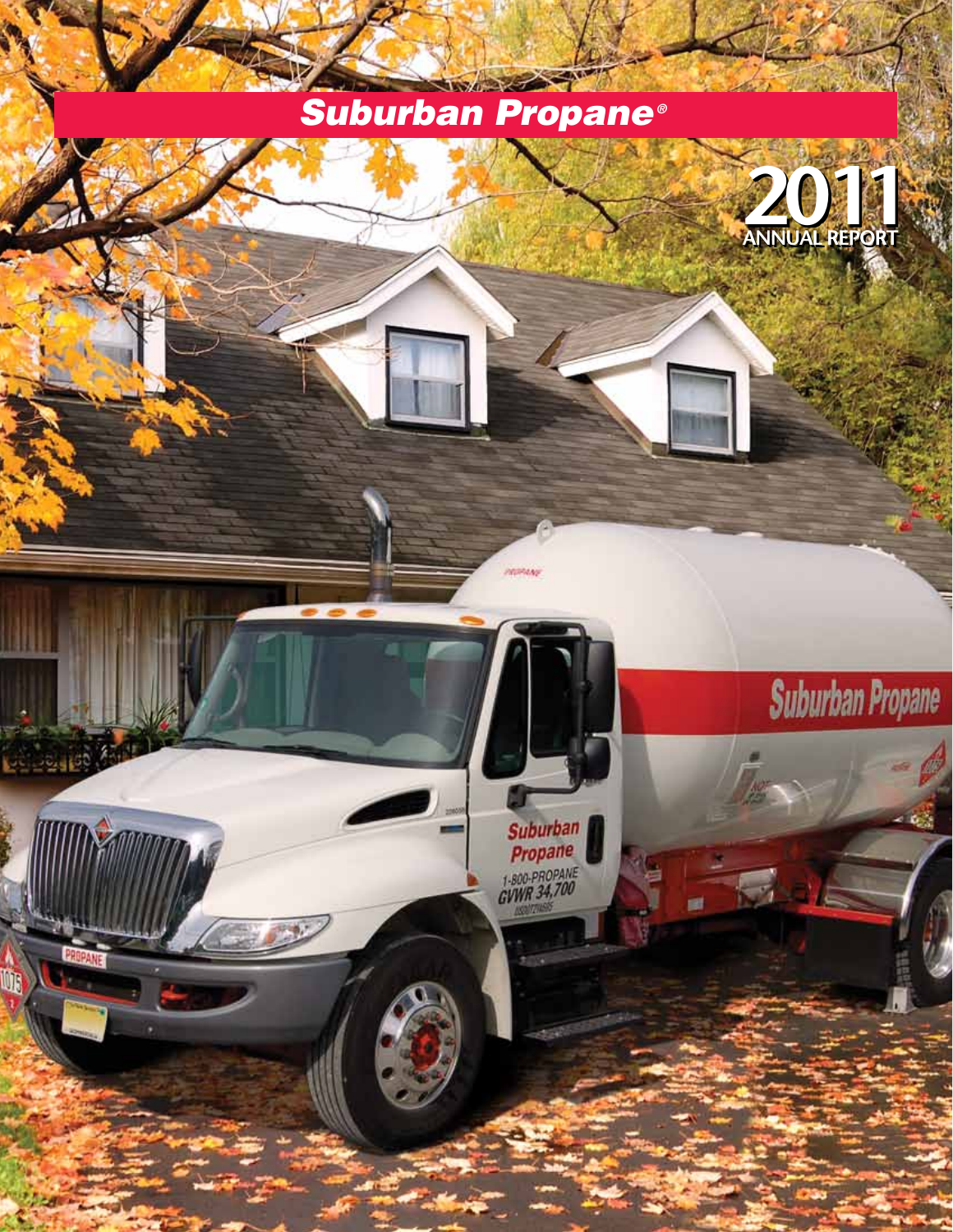# Partnership Profile

A Master Limited Partnership since 1996, Suburban Propane Partners, L.P. (NYSE:SPH) has been in the customer service business since 1928. A value and growth-oriented company headquartered in Whippany, New Jersey, Suburban is managed for long-term, consistent performance.

Suburban is a nationwide marketer and distributor of a diverse array of energy-related products, specializing in propane, fuel oil and refined fuels, as well as marketing natural gas and electricity in deregulated markets. With approximately 2,400 full-time employees, Suburban maintains business operations in 30 states, providing dependable service to approximately 750,000 residential, commercial, industrial and agricultural customers through more than 300 company-owned locations.

According to Department of Energy statistics, 12.6 million households depend on propane for various uses and 8.4 million utilize fuel oil as the main heating fuel. Propane is an abundant, clean-burning, environmentally safe fuel with roughly 90% of the country's supply produced in the United States.

As one of the largest retail marketers of propane in the United States, Suburban had retail propane sales of 298.9 million gallons in fiscal 2011. In addition, Suburban sold 37.2 million gallons of fuel oil and other refined fuels.

It is the mission of Suburban Propane to:

- Lead the industry in customer satisfaction by offering the highest level of total value
- Treat employees fairly and create a work environment that offers challenge, opportunity and rewards
- Maintain the highest level of safety standards for the well-being of our employees, customers and communities



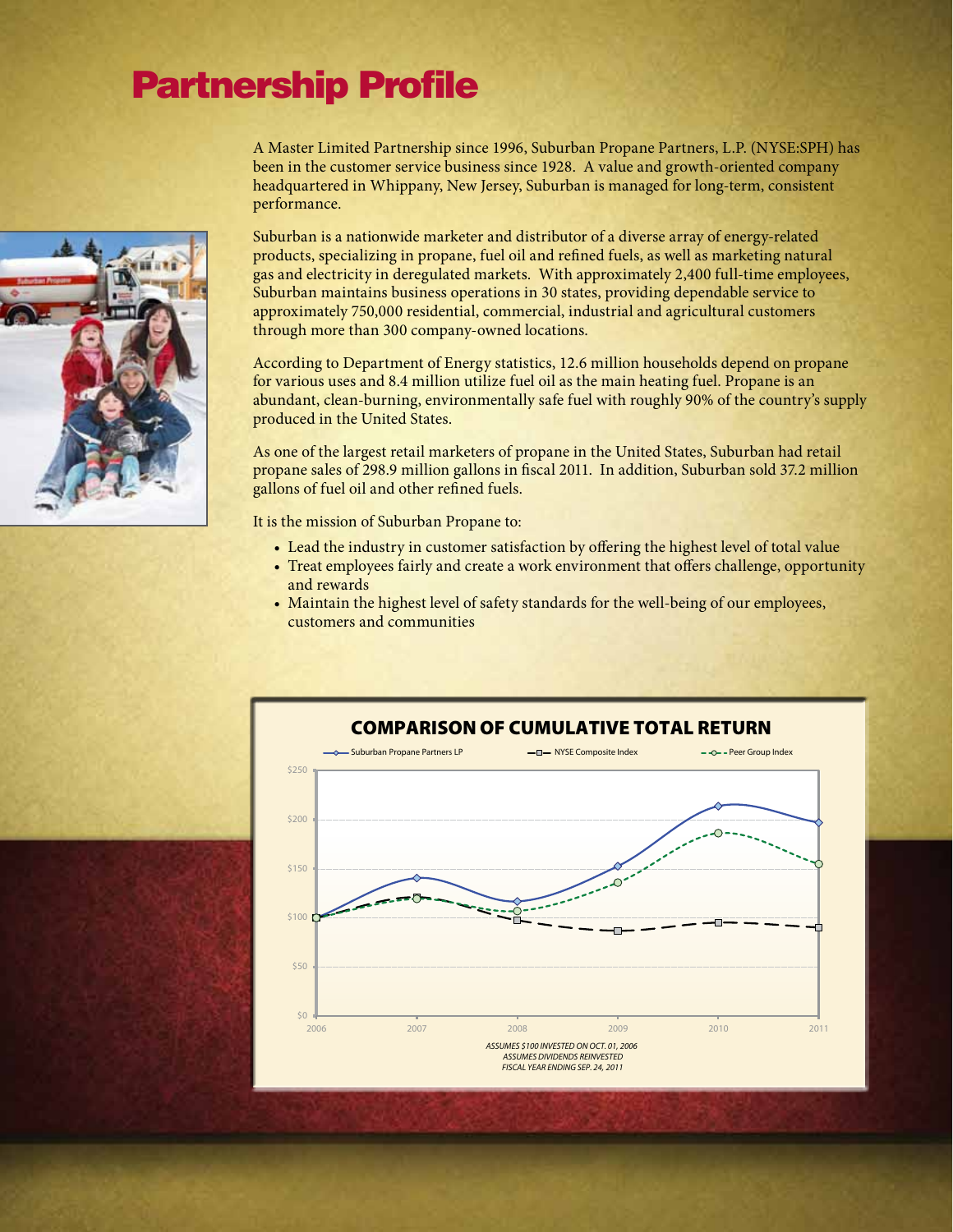# **UNITED STATES SECURITIES AND EXCHANGE COMMISSION**

Washington, D.C. 20549

# **FORM 10-K**

[X] Annual Report Pursuant to Section 13 or 15(d) of the Securities Exchange Act of 1934

# **For the fiscal year ended September 24, 2011**

[ ] Transition Report Pursuant to Section 13 or 15(d) of the Securities Exchange Act of 1934

# Commission File Number: 1-14222

# **SUBURBAN PROPANE PARTNERS, L.P.**

(Exact name of registrant as specified in its charter)

(State or other jurisdiction of (I.R.S. Employer incorporation or organization) (I.R.S. Employer incorporation or organization)

Delaware 22-3410353<br>or other jurisdiction of the state of the contract of the contract of the contract of the contract of the contract of the contract of the contract of the contract of the contract of the contract of the

240 Route 10 West

Whippany, NJ 07981

# (973) 887-5300

(Address, including zip code, and telephone number, including area code, of registrant's principal executive offices)

Securities registered pursuant to Section 12(b) of the Act:

*Title of each class Name of each exchange on which registered*  Common Units New York Stock Exchange

Securities registered pursuant to Section 12(g) of the Act: None

Indicate by check mark if the registrant is a well-known seasoned issuer, as defined in Rule 405 of the Securities Act. Yes [X] No [ ]

Indicate by check mark if the registrant is not required to file reports pursuant to Section 13 or Section 15(d) of the Act. Yes [ ] No [X]

Indicate by check mark whether the registrant (1) has filed all reports required to be filed by Section 13 or 15(d) of the Securities Exchange Act of 1934 during the preceding 12 months (or for such shorter period that the registrant was required to file such reports), and (2) has been subject to such filing requirements for the past 90 days. Yes [X] No [ ]

Indicate by check mark whether the registrant has submitted electronically and posted on its corporate Web site, if any, every Interactive Data File required to be submitted and posted pursuant to Rule 405 of Regulation S-T (§232.405 of this chapter) during the preceding 12 months (or for such shorter period that the registrant was required to submit and post such files). Yes  $\boxtimes$  No  $\square$ 

Indicate by check mark if disclosure of delinquent filers pursuant to Item 405 of Regulation S-K is not contained herein, and will not be contained, to the best of registrant's knowledge, in definitive proxy or information statements incorporated by reference in Part III of this Form 10-K or any amendment to this Form 10-K. [X]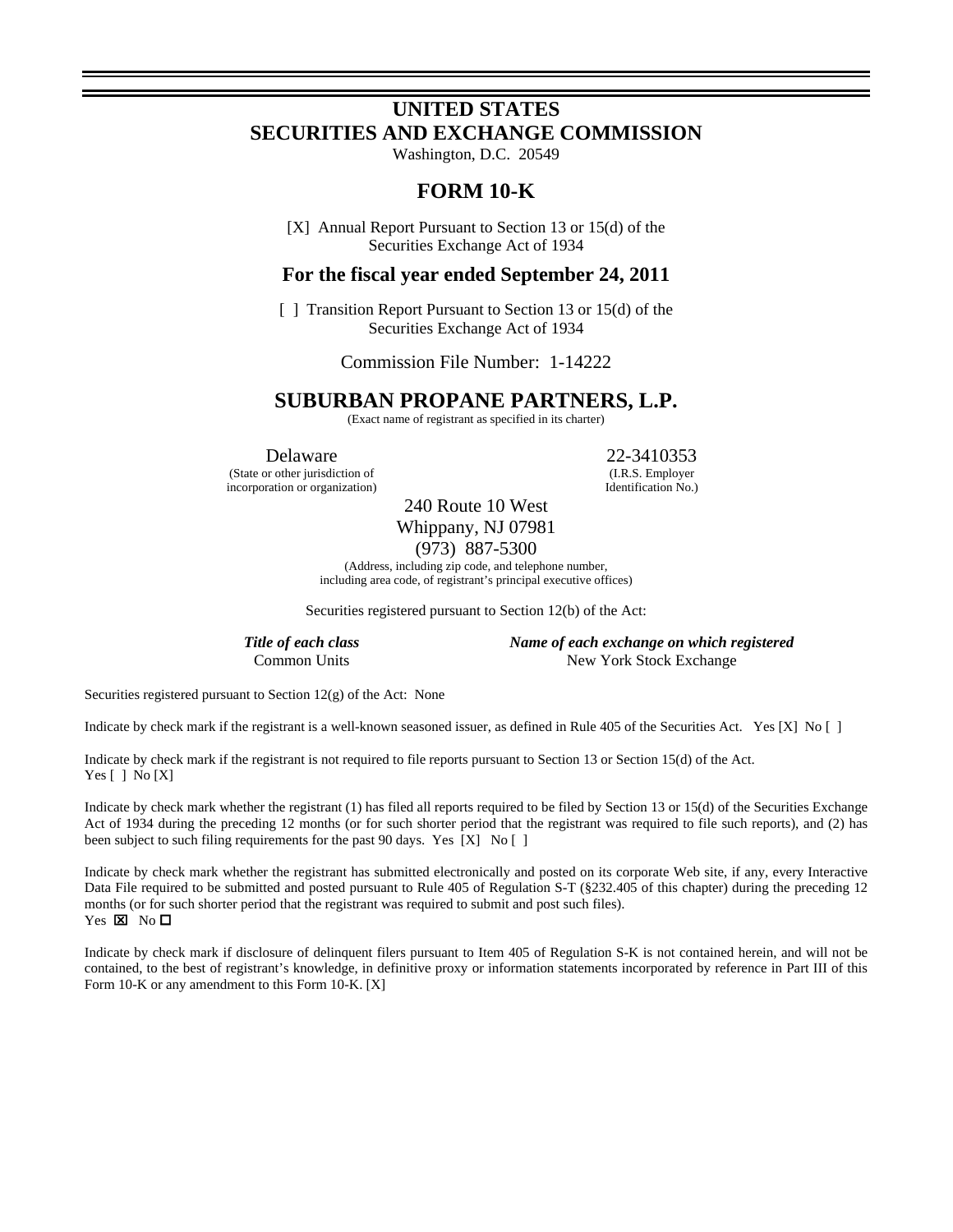Indicate by check mark whether the registrant is a large accelerated filer, an accelerated filer, a non-accelerated filer, or a smaller reporting company. See the definitions of "large accelerated filer," "accelerated filer" and "smaller reporting company" in Rule 12b-2 of the Exchange Act. (Check one):

Large accelerated filer  $\boxtimes$ 

Non-accelerated filer  $\Box$  (do not check if a smaller reporting company) Smaller reporting company  $\Box$ 

Indicate by check mark whether registrant is a shell company (as defined in Rule 12b-2 of the Securities Exchange Act of 1934). Yes [ ] No [X]

The aggregate market value as of March 25, 2011 of the registrant's Common Units held by non-affiliates of the registrant, based on the reported closing price of such units on the New York Stock Exchange on such date (\$55.73 per unit), was approximately \$1,972,717,000.

Documents Incorporated by Reference: None Total number of pages (excluding Exhibits): 123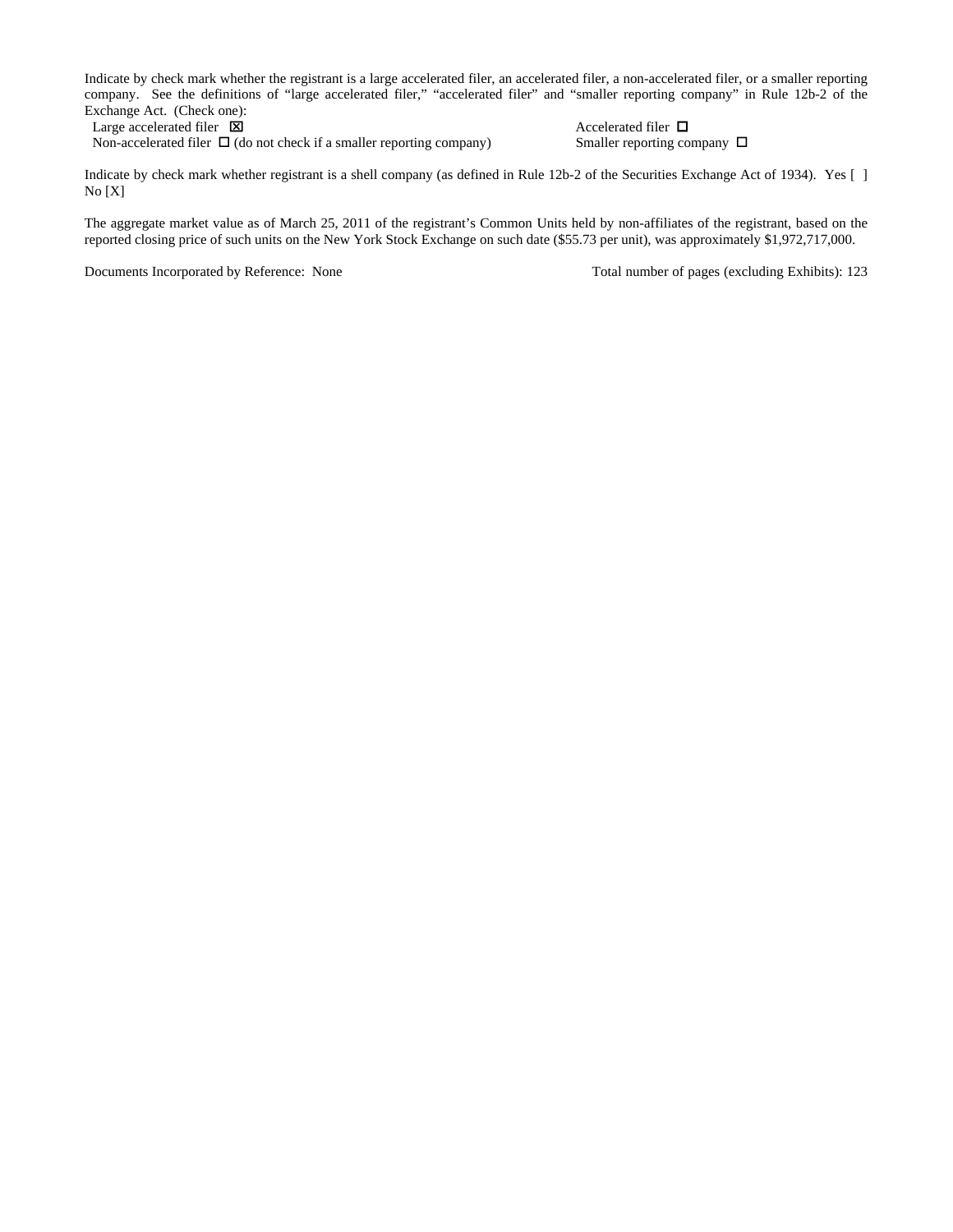# **SUBURBAN PROPANE PARTNERS, L.P. AND SUBSIDIARIES**

# **INDEX TO ANNUAL REPORT ON FORM 10-K**

#### PART I Page

# PART II

| ITEM 5.  | MARKET FOR THE REGISTRANT'S COMMON UNITS, RELATED |    |
|----------|---------------------------------------------------|----|
|          |                                                   |    |
| ITEM 6.  |                                                   | 23 |
| ITEM 7.  | MANAGEMENT'S DISCUSSION AND ANALYSIS OF FINANCIAL |    |
|          |                                                   | 26 |
| ITEM 7A. | QUANTITATIVE AND QUALITATIVE DISCLOSURES ABOUT    |    |
|          |                                                   | 44 |
| ITEM 8.  |                                                   |    |
| ITEM 9.  | CHANGES IN AND DISAGREEMENTS WITH ACCOUNTANTS ON  |    |
|          |                                                   | 50 |
| ITEM 9A. |                                                   | 50 |
| ITEM 9B. |                                                   |    |
|          |                                                   |    |

# PART III

|                 | ITEM 10. DIRECTORS, EXECUTIVE OFFICERS AND PARTNERSHIP GOVERNANCE 51 |  |
|-----------------|----------------------------------------------------------------------|--|
|                 |                                                                      |  |
| <b>ITEM</b> 12. | SECURITY OWNERSHIP OF CERTAIN BENEFICIAL OWNERS                      |  |
|                 |                                                                      |  |
|                 | ITEM 13. CERTAIN RELATIONSHIPS AND RELATED TRANSACTIONS AND          |  |
|                 |                                                                      |  |
|                 |                                                                      |  |
|                 |                                                                      |  |

# PART IV

| ITEM $15$ . |  |  |
|-------------|--|--|
|             |  |  |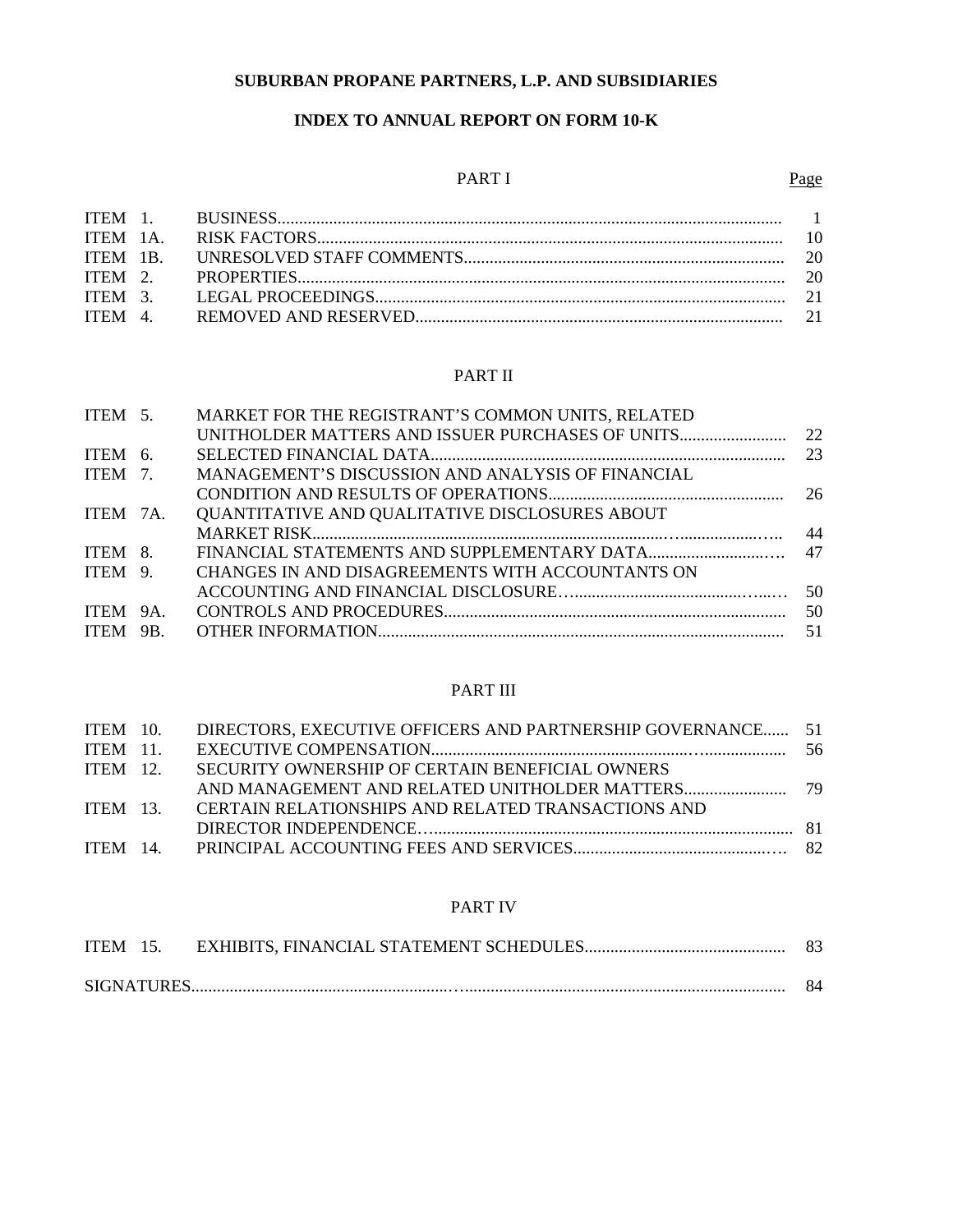# **DISCLOSURE REGARDING FORWARD-LOOKING STATEMENTS**

This Annual Report on Form 10-K contains forward-looking statements ("Forward-Looking Statements") as defined in the Private Securities Litigation Reform Act of 1995 and Section 27A of the Securities Act of 1933, as amended, relating to future business expectations and predictions and financial condition and results of operations of Suburban Propane Partners, L.P. (the "Partnership"). Some of these statements can be identified by the use of forward-looking terminology such as "prospects," "outlook," "believes," "estimates," "intends," "may," "will," "should," "anticipates," "expects" or "plans" or the negative or other variation of these or similar words, or by discussion of trends and conditions, strategies or risks and uncertainties. These Forward-Looking Statements involve certain risks and uncertainties that could cause actual results to differ materially from those discussed or implied in such Forward-Looking Statements (statements contained in this Annual Report identifying such risks and uncertainties are referred to as "Cautionary Statements"). The risks and uncertainties and their impact on the Partnership's results include, but are not limited to, the following risks:

- The impact of weather conditions on the demand for propane, fuel oil and other refined fuels, natural gas and electricity;
- Volatility in the unit cost of propane, fuel oil and other refined fuels and natural gas, the impact of the Partnership's hedging and risk management activities, and the adverse impact of price increases on volumes as a result of customer conservation;
- The ability of the Partnership to compete with other suppliers of propane, fuel oil and other energy sources;
- The impact on the price and supply of propane, fuel oil and other refined fuels from the political, military or economic instability of the oil producing nations, global terrorism and other general economic conditions;
- The ability of the Partnership to acquire and maintain reliable transportation for its propane, fuel oil and other refined fuels;
- The ability of the Partnership to retain customers or acquire new customers;
- The impact of customer conservation, energy efficiency and technology advances on the demand for propane, fuel oil and other refined fuels, natural gas and electricity;
- The ability of management to continue to control expenses;
- The impact of changes in applicable statutes and government regulations, or their interpretations, including those relating to the environment and global warming, derivative instruments and other regulatory developments on the Partnership's business;
- The impact of changes in tax regulations that could adversely affect the tax treatment of the Partnership for federal income tax purposes;
- The impact of legal proceedings on the Partnership's business;
- The impact of operating hazards that could adversely affect the Partnership's operating results to the extent not covered by insurance;
- The Partnership's ability to make strategic acquisitions and successfully integrate them;
- The impact of current conditions in the global capital and credit markets, and general economic pressures; and
- Other risks referenced from time to time in filings with the Securities and Exchange Commission ("SEC") and those factors listed or incorporated by reference into this Annual Report under "Risk Factors."

Some of these Forward-Looking Statements are discussed in more detail in "Management's Discussion and Analysis of Financial Condition and Results of Operations" in this Annual Report. On different occasions, the Partnership or its representatives have made or may make Forward-Looking Statements in other filings with the SEC, press releases or oral statements made by or with the approval of one of the Partnership's authorized executive officers. Readers are cautioned not to place undue reliance on Forward-Looking Statements, which reflect management's view only as of the date made. The Partnership undertakes no obligation to update any Forward-Looking Statement or Cautionary Statement, except as required by law. All subsequent written and oral Forward-Looking Statements attributable to the Partnership or persons acting on its behalf are expressly qualified in their entirety by the Cautionary Statements in this Annual Report and in future SEC reports. For a more complete discussion of specific factors which could cause actual results to differ from those in the Forward-Looking Statements or Cautionary Statements, see "Risk Factors" in this Annual Report.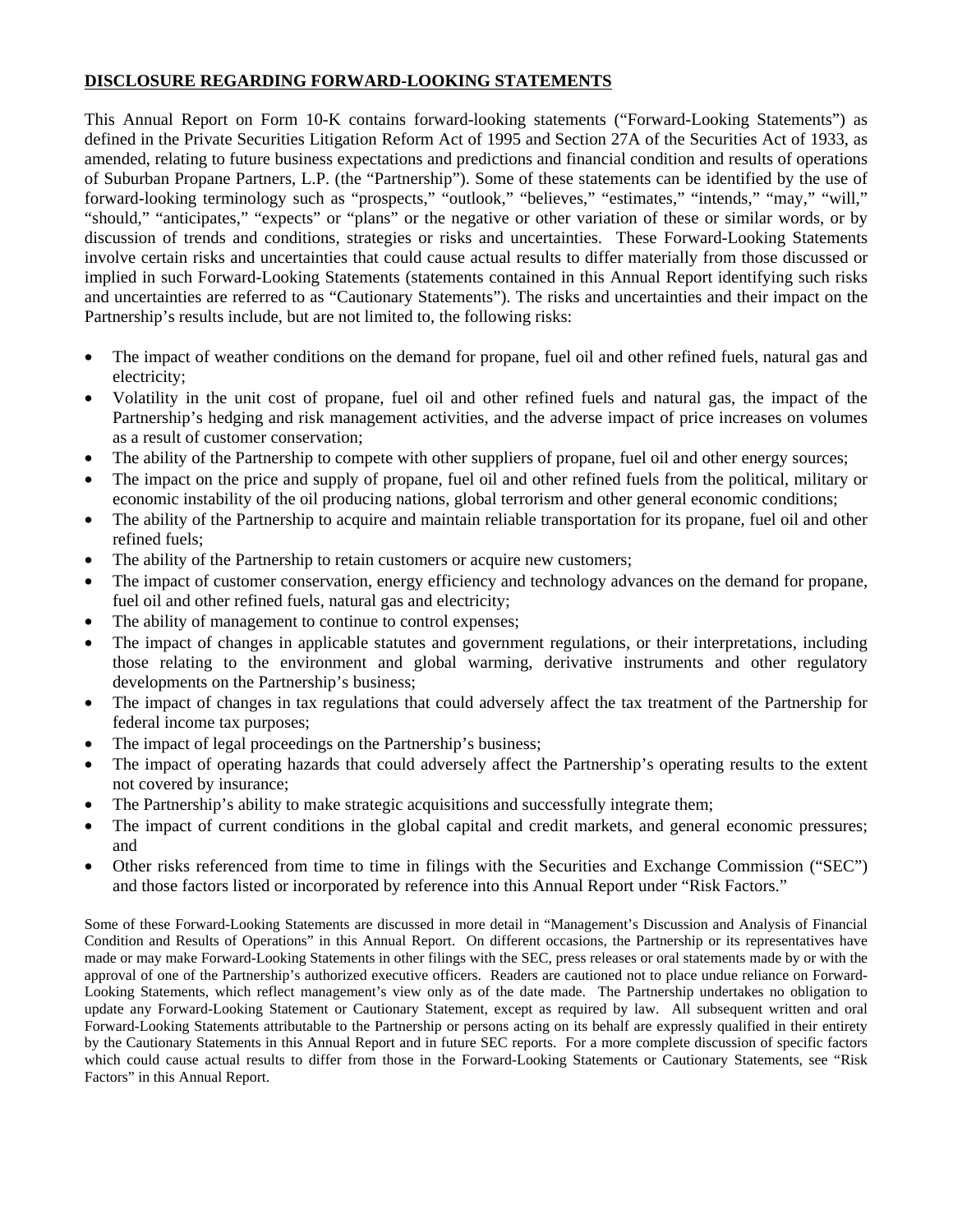#### **PART I**

# **ITEM 1. BUSINESS**

#### **Development of Business**

 Suburban Propane Partners, L.P. (the "Partnership"), a publicly traded Delaware limited partnership, is a nationwide marketer and distributor of a diverse array of products meeting the energy needs of our customers. We specialize in the distribution of propane, fuel oil and refined fuels, as well as the marketing of natural gas and electricity in deregulated markets. In support of our core marketing and distribution operations, we install and service a variety of home comfort equipment, particularly in the areas of heating and ventilation. We believe, based on *LP/Gas Magazine* dated February 2011, that we are the fifth largest retail marketer of propane in the United States, measured by retail gallons sold in the calendar year 2010. As of September 24, 2011, we were serving the energy needs of approximately 750,000 residential, commercial, industrial and agricultural customers through approximately 300 locations in 30 states located primarily in the east and west coast regions of the United States, including Alaska. We sold approximately 298.9 million gallons of propane and 37.2 million gallons of fuel oil and refined fuels to retail customers during the year ended September 24, 2011. Together with our predecessor companies, we have been continuously engaged in the retail propane business since 1928.

 We conduct our business principally through Suburban Propane, L.P., a Delaware limited partnership, which operates our propane business and assets (the "Operating Partnership"), and its direct and indirect subsidiaries. Our general partner, and the general partner of our Operating Partnership, is Suburban Energy Services Group LLC (the "General Partner"), a Delaware limited liability company whose sole member is the Chief Executive Officer of the Partnership. Since October 19, 2006, the General Partner has had no economic interest in either the Partnership or the Operating Partnership (which means that the General Partner is not entitled to any cash distributions of either partnership, nor to any cash payment upon the liquidation of either partnership, nor any other economic rights in either partnership) other than as a holder of 784 Common Units of the Partnership. Additionally, under the Third Amended and Restated Agreement of Limited Partnership (the "Partnership Agreement") of the Partnership, there are no incentive distribution rights for the benefit of the General Partner. The Partnership owns (directly and indirectly) all of the limited partner interests in the Operating Partnership. The Common Units represent 100% of the limited partner interests in the Partnership.

 Subsidiaries of the Operating Partnership include Suburban Sales and Service, Inc. (the "Service Company"), which conducts a portion of the Partnership's service work and appliance and parts businesses. The Service Company is the sole member of Gas Connection, LLC (d/b/a HomeTown Hearth & Grill), and Suburban Franchising, LLC. HomeTown Hearth & Grill sells and installs natural gas and propane gas grills, fireplaces and related accessories and supplies through two retail stores in the northwest and northeast regions as of September 24, 2011. Suburban Franchising creates and develops propane related franchising business opportunities.

 Through an acquisition in fiscal 2004, we transformed our business from a marketer of a single fuel into one that provides multiple energy solutions, with expansion into the marketing and distribution of fuel oil and refined fuels, as well as the marketing of natural gas and electricity. Our fuel oil and refined fuels, natural gas and electricity and services businesses are structured as either limited liability company or corporate entities (collectively referred to as "Corporate Entities") and, as such, are subject to corporate level income tax.

Suburban Energy Finance Corporation, a direct 100%-owned subsidiary of the Partnership, was formed on November 26, 2003 to serve as co-issuer, jointly and severally with the Partnership, of the Partnership's senior notes. Suburban Energy Finance Corporation has nominal assets and conducts no business operations.

 In this Annual Report, unless otherwise indicated, the terms "Partnership," "we," "us," and "our" are used to refer to Suburban Propane Partners, L.P. and its consolidated subsidiaries, including the Operating Partnership. The Partnership, the Operating Partnership and the Service Company commenced operations in March 1996 in connection with the Partnership's initial public offering of Common Units.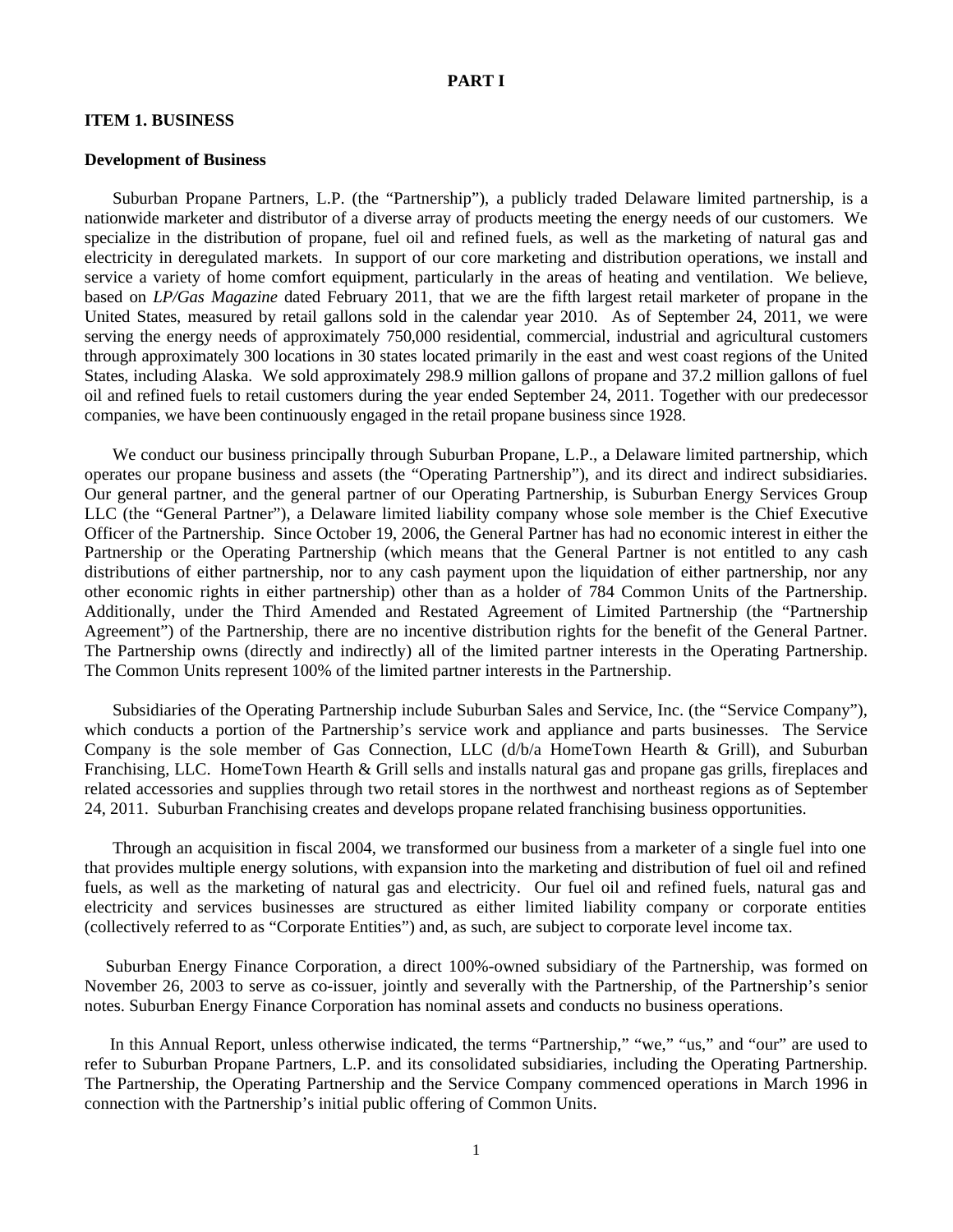We currently file Annual Reports on Form 10-K, Quarterly Reports on Form 10-Q and current reports on Form 8-K with the SEC. You may read and receive copies of any materials that we file with the SEC at the SEC's Public Reference Room at 100 F Street, N.E., Washington, D.C. 20549. You may obtain information on the operation of the Public Reference Room by calling the SEC at 1-800-SEC-0330. Any information filed by us is also available on the SEC's EDGAR database at www.sec.gov.

Upon written request or through an information request link from our website at www.suburbanpropane.com, we will provide, without charge, copies of our Annual Report on Form 10-K for the year ended September 24, 2011, each of the Quarterly Reports on Form 10-Q, current reports filed or furnished on Form 8-K and all amendments to such reports as soon as is reasonably practicable after such reports are electronically filed with or furnished to the SEC. Requests should be directed to: Suburban Propane Partners, L.P., Investor Relations, P.O. Box 206, Whippany, New Jersey 07981-0206.

#### **Our Strategy**

 Our business strategy is to deliver increasing value to our Unitholders through initiatives, both internal and external, that are geared toward achieving sustainable profitable growth and steady or increased quarterly distributions. The following are key elements of our strategy:

*Internal Focus on Driving Operating Efficiencies, Right-Sizing Our Cost Structure and Enhancing Our Customer Mix.* We focus internally on improving the efficiency of our existing operations, managing our cost structure and improving our customer mix. Through investments in our technology infrastructure, we continue to seek to improve operating efficiencies and the return on assets employed. We have developed a streamlined operating footprint and management structure to facilitate effective resource planning and decision making. Our internal efforts are particularly focused in the areas of route optimization, forecasting customer usage, inventory control, cash management and customer tracking.

*Growing Our Customer Base by Improving Customer Retention and Acquiring New Customers.* We set clear objectives to focus our employees on seeking new customers and retaining existing customers by providing highly responsive customer service. We believe that customer satisfaction is a critical factor in the growth and success of our operations. *"Our Business is Customer Satisfaction"* is one of our core operating philosophies. We measure and reward our customer service centers based on a combination of profitability of the individual customer service center and net customer growth.

 *Selective Acquisitions of Complementary Businesses or Assets.* Externally, we seek to extend our presence or diversify our product offerings through selective acquisitions. Our acquisition strategy is to focus on businesses with a relatively steady cash flow that will extend our presence in strategically attractive markets, complement our existing business segments or provide an opportunity to diversify our operations with other energy-related assets. While we are active in this area, we are also very patient and deliberate in evaluating acquisition candidates. During fiscal 2011, we completed an acquisition of a mid-sized propane business in a market where we already have a strong presence. During fiscal 2010 we completed four acquisitions of mid-sized propane businesses; there were no acquisitions completed during fiscal 2009. These acquisitions complemented our existing operations, expanded our customer base and, with our focus on operational efficiencies, provided synergies through the blending of operations and assets into our existing facilities.

*Selective Disposition of Non-Strategic Assets.* We continuously evaluate our existing facilities to identify opportunities to optimize our return on assets by selectively divesting operations in slower growing markets, generating proceeds that can be reinvested in markets that present greater opportunities for growth. Our objective is to maximize the growth and profit potential of all of our assets.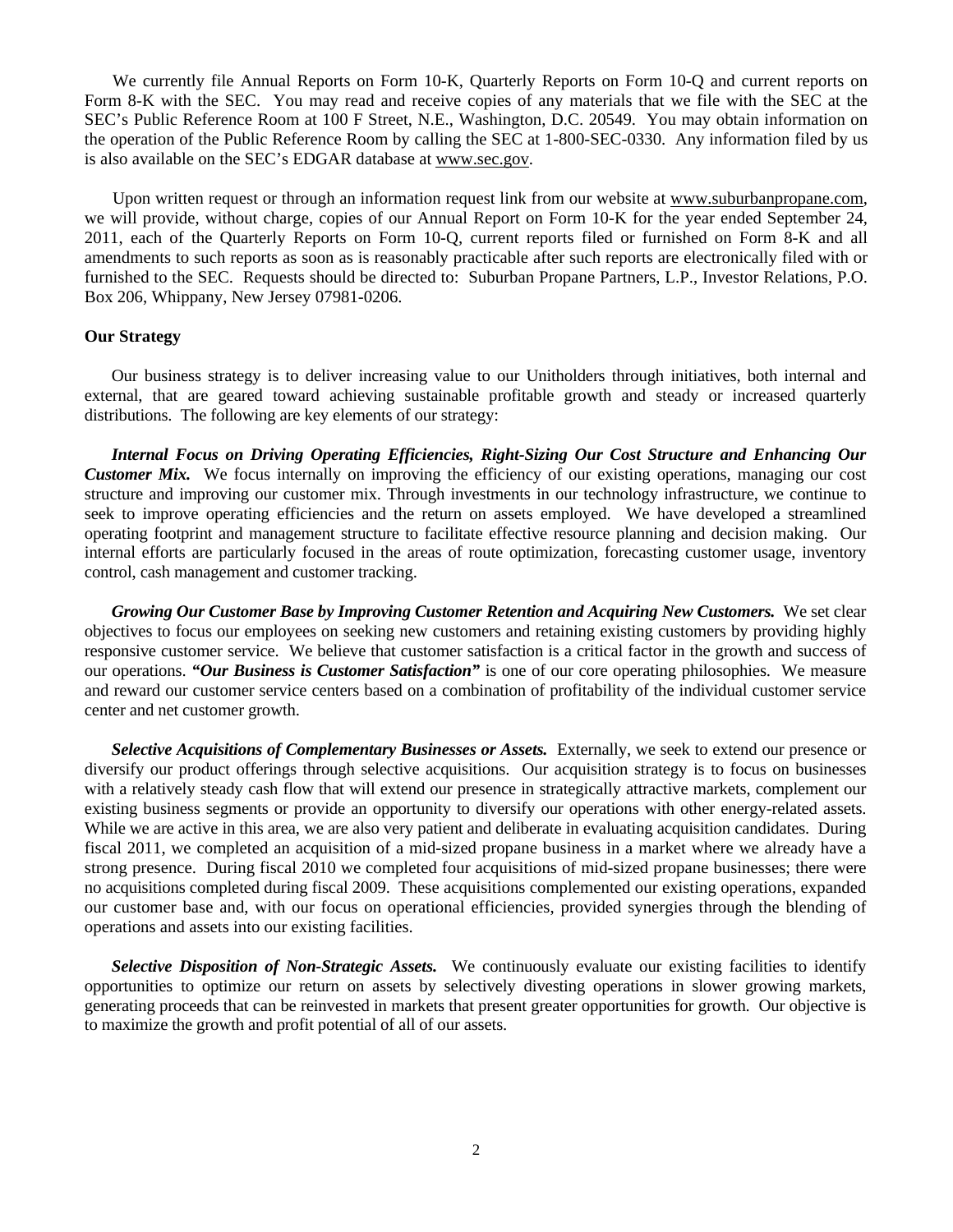#### **Business Segments**

 We manage and evaluate our operations in five operating segments, three of which are reportable segments: Propane, Fuel Oil and Refined Fuels and Natural Gas and Electricity. These business segments are described below. See the Notes to the Consolidated Financial Statements included in this Annual Report for financial information about our business segments.

#### *Propane*

 Propane is a by-product of natural gas processing and petroleum refining. It is a clean burning energy source recognized for its transportability and ease of use relative to alternative forms of stand-alone energy sources. Propane use falls into three broad categories:

- residential and commercial applications;
- industrial applications; and
- agricultural uses.

 In the residential and commercial markets, propane is used primarily for space heating, water heating, clothes drying and cooking. Industrial customers use propane generally as a motor fuel to power over-the-road vehicles, forklifts and stationary engines, to fire furnaces, as a cutting gas and in other process applications. In the agricultural market, propane is primarily used for tobacco curing, crop drying, poultry brooding and weed control.

 Propane is extracted from natural gas or oil wellhead gas at processing plants or separated from crude oil during the refining process. It is normally transported and stored in a liquid state under moderate pressure or refrigeration for ease of handling in shipping and distribution. When the pressure is released or the temperature is increased, propane becomes a flammable gas that is colorless and odorless, although an odorant is added to allow its detection. Propane is clean burning and, when consumed, produces only negligible amounts of pollutants.

#### *Product Distribution and Marketing*

 We distribute propane through a nationwide retail distribution network consisting of approximately 300 locations in 30 states as of September 24, 2011. Our operations are concentrated in the east and west coast regions of the United States, including Alaska. As of September 24, 2011, we serviced approximately 608,000 propane customers. Typically, our customer service centers are located in suburban and rural areas where natural gas is not readily available. Generally, these customer service centers consist of an office, appliance showroom, warehouse and service facilities, with one or more 18,000 to 30,000 gallon storage tanks on the premises. Most of our residential customers receive their propane supply through an automatic delivery system. These deliveries are scheduled through computer technology, based upon each customer's historical consumption patterns and prevailing weather conditions. Additionally, we offer our customers a budget payment plan whereby the customer's estimated annual propane purchases and service contracts are paid for in a series of estimated equal monthly payments over a twelve-month period. From our customer service centers, we also sell, install and service equipment to customers who purchase propane from us including heating and cooking appliances, hearth products and supplies and, at some locations, propane fuel systems for motor vehicles.

 We sell propane primarily to six customer markets: residential, commercial, industrial (including engine fuel), agricultural, other retail users and wholesale. Approximately 91% of the propane gallons sold by us in fiscal 2011 were to retail customers: 45% to residential customers, 28% to commercial customers, 8% to industrial customers, 4% to agricultural customers and 15% to other retail users. The balance of approximately 9% of the propane gallons sold by us in fiscal 2011 was for risk management activities and wholesale customers. No single customer accounted for 10% or more of our propane revenues during fiscal 2011.

 Retail deliveries of propane are usually made to customers by means of bobtail and rack trucks. Propane is pumped from bobtail trucks, which have capacities ranging from 2,125 gallons to 2,975 gallons of propane, into a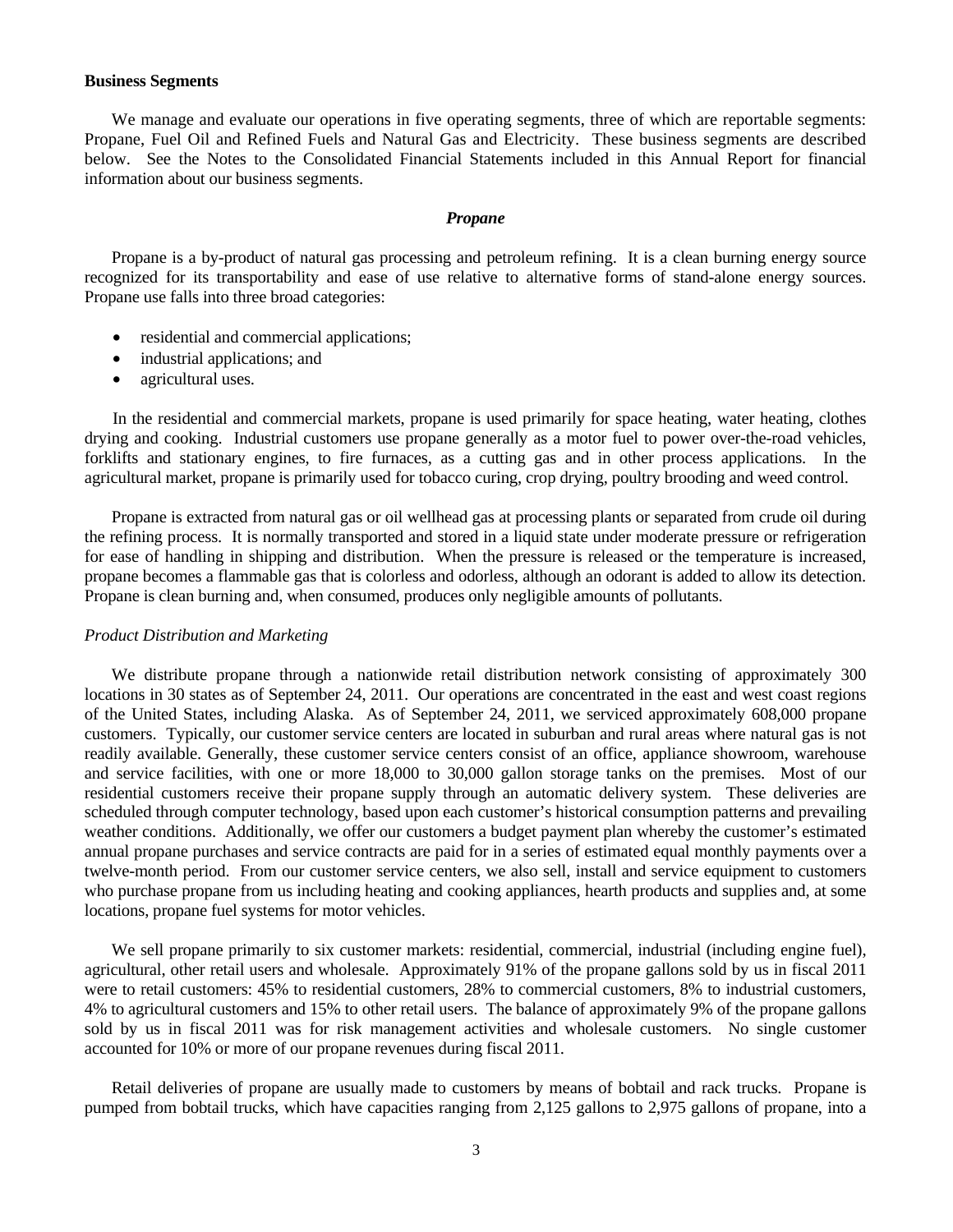stationary storage tank on the customers' premises. The capacity of these storage tanks ranges from approximately 100 gallons to approximately 1,200 gallons, with a typical tank having a capacity of 300 to 400 gallons. As is common in the propane industry, we own a significant portion of the storage tanks located on our customers' premises. We also deliver propane to retail customers in portable cylinders, which typically have a capacity of 5 to 35 gallons. When these cylinders are delivered to customers, empty cylinders are refilled in place or transported for replenishment at our distribution locations. We also deliver propane to certain other bulk end users in larger trucks known as transports, which have an average capacity of approximately 9,000 gallons. End users receiving transport deliveries include industrial customers, large-scale heating accounts, such as local gas utilities that use propane as a supplemental fuel to meet peak load delivery requirements, and large agricultural accounts that use propane for crop drying.

#### *Supply*

 Our propane supply is purchased from approximately 61 oil companies and natural gas processors at approximately 110 supply points located in the United States and Canada. We make purchases primarily under oneyear agreements that are subject to annual renewal, and also purchase propane on the spot market. Supply contracts generally provide for pricing in accordance with posted prices at the time of delivery or the current prices established at major storage points, and some contracts include a pricing formula that typically is based on prevailing market prices. Some of these agreements provide maximum and minimum seasonal purchase guidelines. Propane is generally transported from refineries, pipeline terminals, storage facilities (including our storage facility in Elk Grove, California) and coastal terminals to our customer service centers by a combination of common carriers, owner-operators and railroad tank cars. See Item 2 of this Annual Report.

 Historically, supplies of propane have been readily available from our supply sources. Although we make no assurance regarding the availability of supplies of propane in the future, we currently expect to be able to secure adequate supplies during fiscal 2012. During fiscal 2011, Targa Liquids Marketing and Trade ("Targa") and Enterprise Products Operating L.P. ("Enterprise") provided approximately 17% and 11% of our total propane purchases, respectively. The availability of our propane supply is dependent on several factors, including the severity of winter weather and the price and availability of competing fuels, such as natural gas and fuel oil. We believe that if supplies from Targa or Enterprise were interrupted, we would be able to secure adequate propane supplies from other sources without a material disruption of our operations. Nevertheless, the cost of acquiring such propane might be higher and, at least on a short-term basis, our margins could be affected. Approximately 96% of our total propane purchases were from domestic suppliers in fiscal 2011.

We seek to reduce the effect of propane price volatility on our product costs and to help ensure the availability of propane during periods of short supply. We are currently a party to forward and option contracts with various third parties to purchase and sell propane at fixed prices in the future. These activities are monitored by our senior management through enforcement of our Hedging and Risk Management Policy. See Items 7 and 7A of this Annual Report.

We own and operate a large propane storage facility in California. We also operate smaller storage facilities in other locations and have rights to use storage facilities in additional locations. These storage facilities enable us to buy and store large quantities of propane particularly during periods of low demand, which generally occur during the summer months. This practice helps ensure a more secure supply of propane during periods of intense demand or price instability. As of September 24, 2011, the majority of our storage capacity in California was leased to third parties.

# *Competition*

 According to the Energy Information Administration's Short-Term Energy Outlook Model Documentation (November 2009), propane ranks as the fourth most important source of residential energy in the nation, with about 5% of all households using propane as their primary space heating fuel. This level has not changed materially over the previous two decades. As an energy source, propane competes primarily with natural gas, electricity and fuel oil, principally on the basis of price, availability and portability.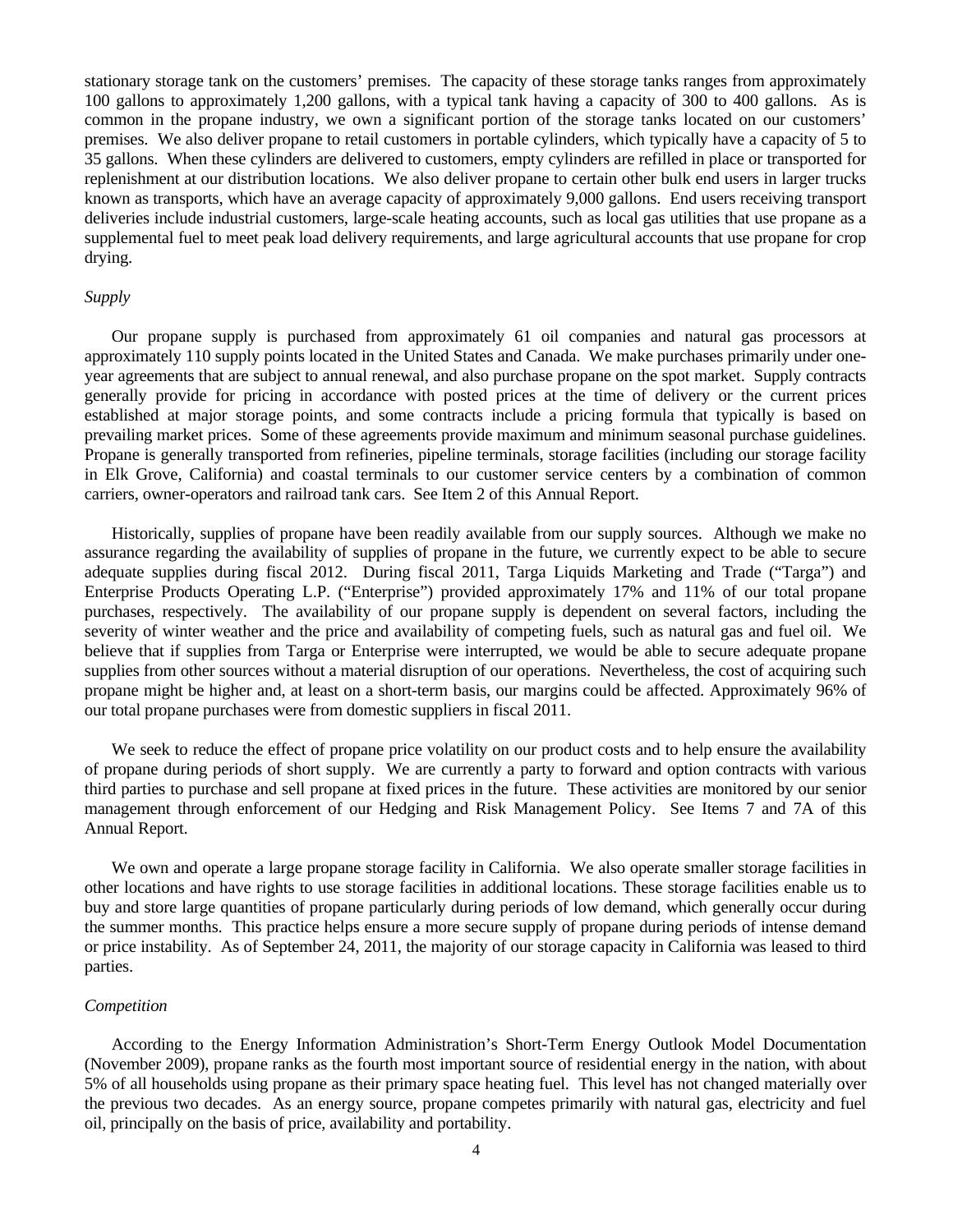Propane is more expensive than natural gas on an equivalent British Thermal Unit ("BTU") basis in locations serviced by natural gas, but it is an alternative or supplement to natural gas in rural and suburban areas where natural gas is unavailable or portability of product is required. Historically, the expansion of natural gas into traditional propane markets has been inhibited by the capital costs required to expand pipeline and retail distribution systems. Although the recent extension of natural gas pipelines to previously unserved geographic areas tends to displace propane distribution in those areas, we believe new opportunities for propane sales may arise as new neighborhoods are developed in geographically remote areas. Over the last year or so, fewer new housing developments have been started in our service areas as a result of recent economic circumstances.

 Propane has some relative advantages over other energy sources. For example, in certain geographic areas, propane is generally less expensive to use than electricity for space heating, water heating, clothes drying and cooking. Utilization of fuel oil is geographically limited (primarily in the northeast), and even in that region, propane and fuel oil are not significant competitors because of the cost of converting from one to the other.

 In addition to competing with suppliers of other energy sources, our propane operations compete with other retail propane distributors. The retail propane industry is highly fragmented and competition generally occurs on a local basis with other large full-service multi-state propane marketers, thousands of smaller local independent marketers and farm cooperatives. Based on industry statistics contained in *2009 Sales of Natural Gas Liquids and Liquefied Refinery Gases*, as published by the American Petroleum Institute in December 2010, and *LP/Gas Magazine* dated February 2011, the ten largest retailers, including us, account for approximately 39% of the total retail sales of propane in the United States. For fiscal years 2009 through 2011, no single marketer had a greater than 10% share of the total retail propane market in the United States. Each of our customer service centers operates in its own competitive environment because retail marketers tend to locate in close proximity to customers in order to lower the cost of providing service. Our typical customer service center has an effective marketing radius of approximately 50 miles, although in certain areas the marketing radius may be extended by one or more satellite offices. Most of our customer service centers compete with five or more marketers or distributors.

#### *Fuel Oil and Refined Fuels*

#### *Product Distribution and Marketing*

We market and distribute fuel oil, kerosene, diesel fuel and gasoline to approximately 48,000 residential and commercial customers in the northeast region of the United States. Sales of fuel oil and refined fuels for fiscal 2011 amounted to 37.2 million gallons. Approximately 71% of the fuel oil and refined fuels gallons sold by us in fiscal 2011 were to residential customers, principally for home heating, 4% were to commercial customers, 1% were to agricultural and 5% to other users. Sales of diesel and gasoline accounted for the remaining 19% of total volumes sold in this segment during fiscal 2011. Fuel oil has a more limited use, compared to propane, and is used almost exclusively for space and water heating in residential and commercial buildings. We sell diesel fuel and gasoline to commercial and industrial customers for use primarily to operate motor vehicles.

Approximately 46% of our fuel oil customers receive their fuel oil under an automatic delivery system. These deliveries are scheduled through computer technology, based upon each customer's historical consumption patterns and prevailing weather conditions. Additionally, we offer our customers a budget payment plan whereby the customer's estimated annual fuel oil purchases are paid for in a series of estimated equal monthly payments over a twelve-month period. From our customer service centers, we also sell, install and service equipment to customers who purchase fuel oil from us including heating appliances.

Deliveries of fuel oil are usually made to customers by means of tankwagon trucks, which have capacities ranging from 2,500 gallons to 3,000 gallons. Fuel oil is pumped from the tankwagon truck into a stationary storage tank that is located on the customer's premises, which is owned by the customer. The capacity of customer storage tanks ranges from approximately 275 gallons to approximately 1,000 gallons. No single customer accounted for 10% or more of our fuel oil revenues during fiscal 2011.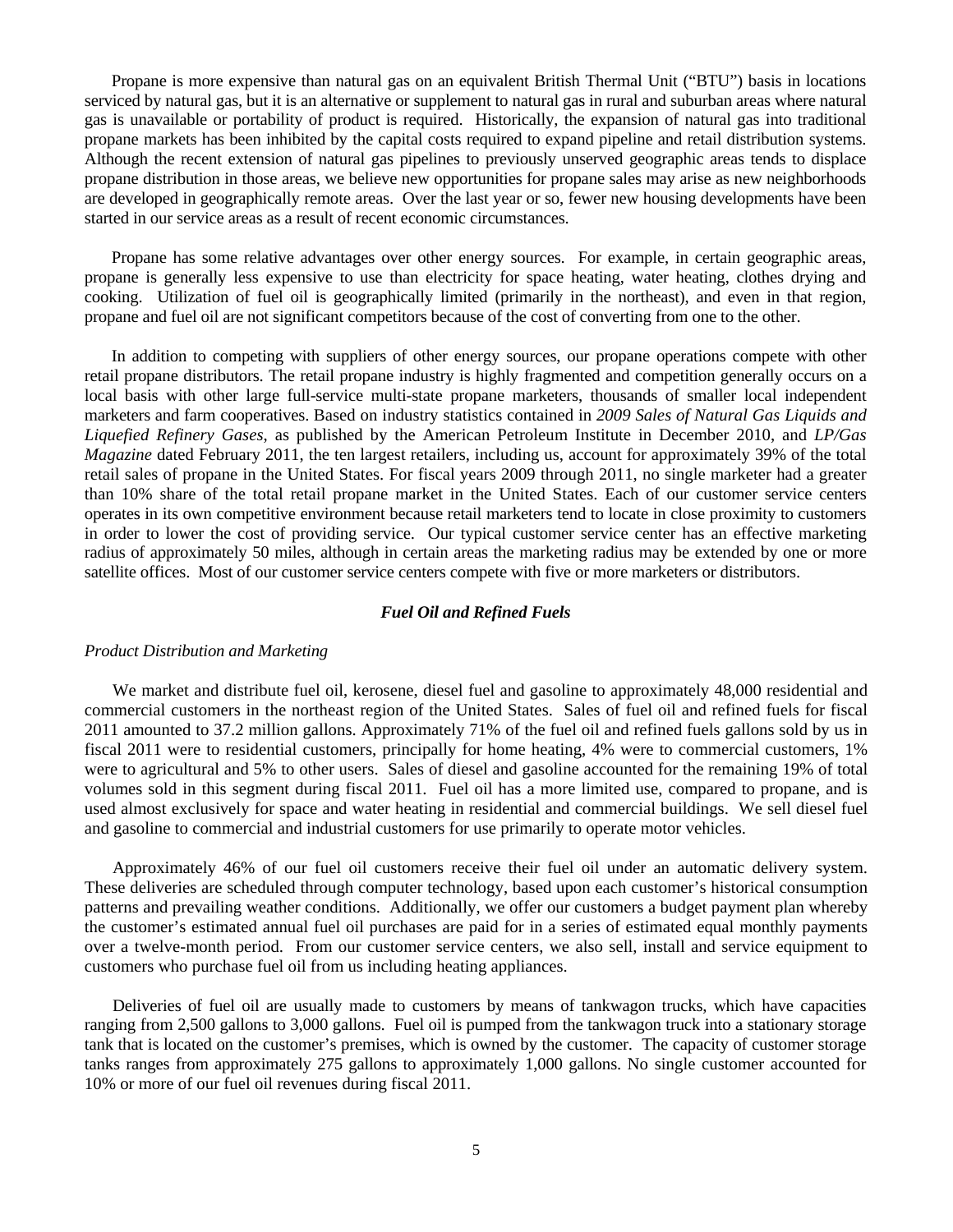#### *Supply*

We obtain fuel oil and other refined fuels in pipeline, truckload or tankwagon quantities, and have contracts with certain pipeline and terminal operators for the right to temporarily store fuel oil at 13 terminal facilities we do not own. We have arrangements with certain suppliers of fuel oil, which provide open access to fuel oil at specific terminals throughout the northeast. Additionally, a portion of our purchases of fuel oil are made at local wholesale terminal racks. In most cases, the supply contracts do not establish the price of fuel oil in advance; rather, prices are typically established based upon market prices at the time of delivery plus or minus a differential for transportation and volume discounts. We purchase fuel oil from more than 20 suppliers at approximately 60 supply points. While fuel oil supply is more susceptible to longer periods of supply constraint than propane, we believe that our supply arrangements will provide us with sufficient supply sources. Although we make no assurance regarding the availability of supplies of fuel oil in the future, we currently expect to be able to secure adequate supplies during fiscal 2012.

#### *Competition*

The fuel oil industry is a mature industry with total demand expected to remain relatively flat to moderately declining. The fuel oil industry is highly fragmented, characterized by a large number of relatively small, independently owned and operated local distributors. We compete with other fuel oil distributors offering a broad range of services and prices, from full service distributors to those that solely offer the delivery service. We have developed a wide range of sales programs and service offerings for our fuel oil customer base in an attempt to be viewed as a full service energy provider and to build customer loyalty. For instance, like most companies in the fuel oil business, we provide home heating equipment repair service to our fuel oil customers on a 24-hour a day basis. The fuel oil business unit also competes for retail customers with suppliers of alternative energy sources, principally natural gas, propane and electricity.

# *Natural Gas and Electricity*

We market natural gas and electricity through our 100%-owned subsidiary, Agway Energy Services, LLC ("AES"), in the deregulated markets of New York and Pennsylvania primarily to residential and small commercial customers. Historically, local utility companies provided their customers with all three aspects of electric and natural gas service: generation, transmission and distribution. However, under deregulation, public utility commissions in several states are licensing energy service companies, such as AES, to act as alternative suppliers of the commodity to end consumers. In essence, we make arrangements for the supply of electricity or natural gas to specific delivery points. The local utility companies continue to distribute electricity and natural gas on their distribution systems. The business strategy of this business segment is to expand its market share by concentrating on growth in the customer base and expansion into other deregulated markets that are considered strategic markets.

We serve nearly 87,000 natural gas and electricity customers in New York and Pennsylvania. During fiscal 2011, we sold approximately 4.1 million dekatherms of natural gas and 613.9 million kilowatt hours of electricity through the natural gas and electricity segment. Approximately 75% of our customers were residential households and the remainder were small commercial and industrial customers. New accounts are obtained through numerous marketing and advertising programs, including telemarketing and direct mail initiatives. Most local utility companies have established billing service arrangements whereby customers receive a single bill from the local utility company which includes distribution charges from the local utility company, as well as product charges for the amount of natural gas or electricity provided by AES and utilized by the customer. We have arrangements with several local utility companies that provide billing and collection services for a fee. Under these arrangements, we are paid by the local utility company for all or a portion of customer billings after a specified number of days following the customer billing with no further recourse to AES.

Supply of natural gas is arranged through annual supply agreements with major national wholesale suppliers. Pricing under the annual natural gas supply contracts is based on posted market prices at the time of delivery, and some contracts include a pricing formula that typically is based on prevailing market prices. The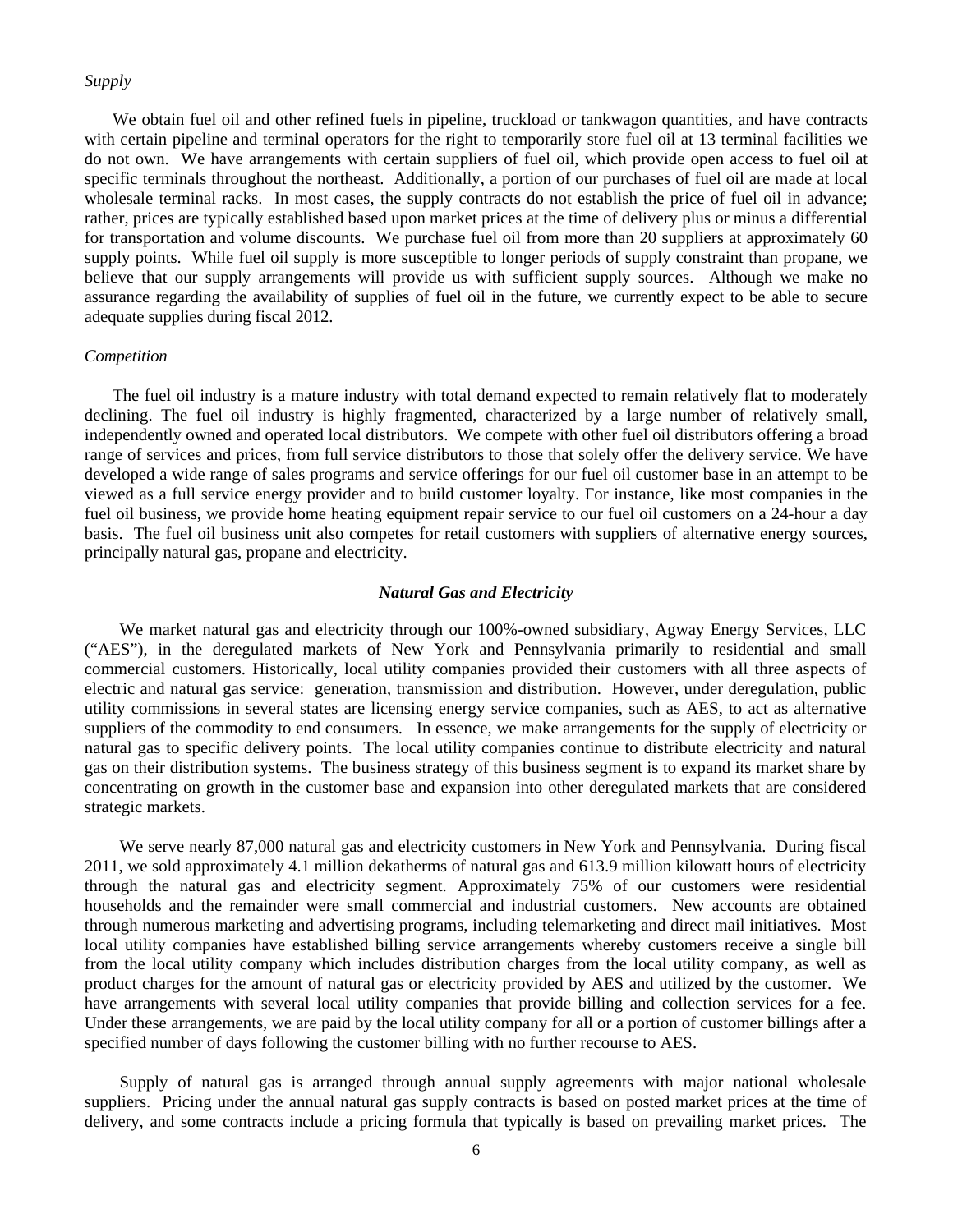majority of our electricity requirements is purchased through the New York Independent System Operator ("NYISO") under an annual supply agreement, as well as purchase arrangements through other national wholesale suppliers on the open market. Electricity pricing under the NYISO agreement is based on local market indices at the time of delivery. Competition is primarily with local utility companies, as well as other marketers of natural gas and electricity providing similar alternatives as AES.

# *All Other*

We sell, install and service various types of whole-house heating products, air cleaners, humidifiers, hearth products and space heaters to the customers of our propane, fuel oil, natural gas and electricity businesses. Our supply needs are filled through supply arrangements with several large regional equipment manufacturers and distribution companies. Competition in this business segment is primarily with small, local heating and ventilation providers and contractors, as well as, to a lesser extent, other regional service providers. The focus of our ongoing service offerings are in support of the service needs of our existing customer base within our propane, refined fuels and natural gas and electricity business segments. Additionally, we have entered into arrangements with third-party service providers to complement and, in certain instances, supplement our existing service capabilities.

In addition, activities from our HomeTown Hearth & Grill and Suburban Franchising subsidiaries are also included in the all other business category.

#### **Seasonality**

The retail propane and fuel oil distribution businesses, as well as the natural gas marketing business, are seasonal because the primary use of these fuels is for heating residential and commercial buildings. Historically, approximately two-thirds of our retail propane volume is sold during the six-month peak heating season from October through March. The fuel oil business tends to experience greater seasonality given its more limited use for space heating, and approximately three-fourths of our fuel oil volumes are sold between October and March. Consequently, sales and operating profits are concentrated in our first and second fiscal quarters. Cash flows from operations, therefore, are greatest during the second and third fiscal quarters when customers pay for product purchased during the winter heating season. We expect lower operating profits and either net losses or lower net income during the period from April through September (our third and fourth fiscal quarters).

Weather conditions have a significant impact on the demand for our products, in particular propane, fuel oil and natural gas, for both heating and agricultural purposes. Many of our customers rely on propane, fuel oil or natural gas primarily as a heating source. Accordingly, the volume sold is directly affected by the severity of the winter weather in our service areas, which can vary substantially from year to year. In any given area, sustained warmer than normal temperatures will tend to result in reduced propane, fuel oil and natural gas consumption, while sustained colder than normal temperatures will tend to result in greater consumption.

#### **Trademarks and Tradenames**

 We utilize a variety of trademarks and tradenames owned by us, including "Suburban Propane," "Gas Connection," "Suburban Cylinder Express" and "HomeTown Hearth & Grill." Additionally, we hold rights to certain trademarks and tradenames, including "Agway Propane," "Agway" and "Agway Energy Products" in connection with the distribution of petroleum-based fuel and sales and service of heating and ventilation products. We regard our trademarks, tradenames and other proprietary rights as valuable assets and believe that they have significant value in the marketing of our products and services.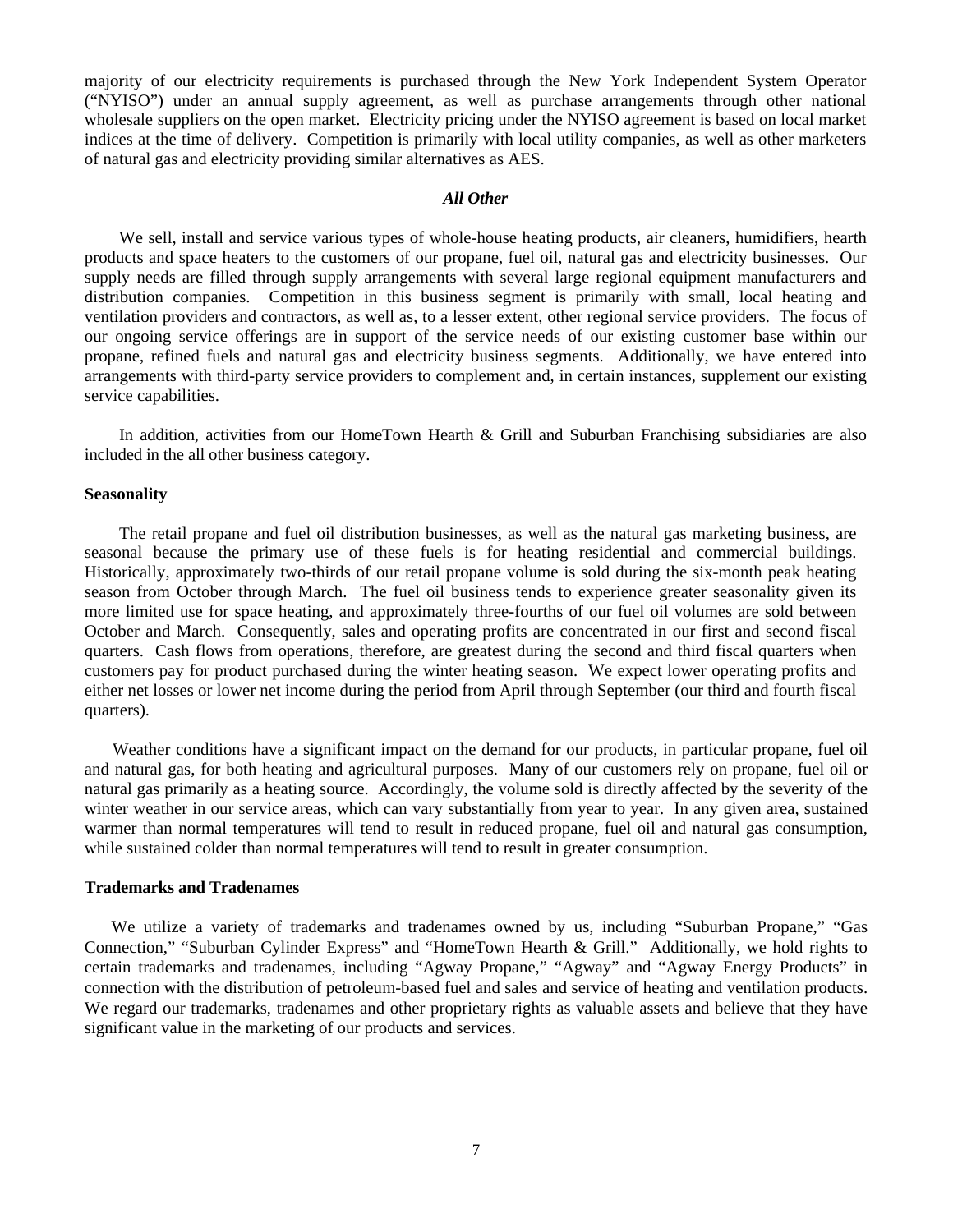#### **Government Regulation; Environmental and Safety Matters**

 We are subject to various federal, state and local environmental, health and safety laws and regulations. Generally, these laws impose limitations on the discharge of pollutants and establish standards for the handling of solid and hazardous wastes and can require the investigation and cleanup of environmental contamination. These laws include the Resource Conservation and Recovery Act, the Comprehensive Environmental Response, Compensation and Liability Act ("CERCLA"), the Clean Air Act, the Occupational Safety and Health Act, the Emergency Planning and Community Right to Know Act, the Clean Water Act and comparable state statutes. CERCLA, also known as the "Superfund" law, imposes joint and several liability without regard to fault or the legality of the original conduct on certain classes of persons that are considered to have contributed to the release or threatened release of a "hazardous substance" into the environment. Propane is not a hazardous substance within the meaning of CERCLA, whereas some constituents contained in fuel oil are considered hazardous substances. We own real property at locations where such hazardous substances may be present as a result of prior activities.

We expect that we will be required to expend funds to participate in the remediation of certain sites, including sites where we have been designated by the Environmental Protection Agency as a potentially responsible party under CERCLA and at sites with aboveground and underground fuel storage tanks. We will also incur other expenses associated with environmental compliance. We continually monitor our operations with respect to potential environmental issues, including changes in legal requirements and remediation technologies.

Through an acquisition in fiscal 2004, we acquired certain properties with either known or probable environmental exposure, some of which are currently in varying stages of investigation, remediation or monitoring. Additionally, we identified that certain active sites acquired contained environmental conditions which required further investigation, future remediation or ongoing monitoring activities. The environmental exposures included instances of soil and/or groundwater contamination associated with the handling and storage of fuel oil, gasoline and diesel fuel. As of September 24, 2011, we had accrued environmental liabilities of \$0.6 million representing the total estimated future liability for remediation and monitoring.

Estimating the extent of our responsibility at a particular site, and the method and ultimate cost of remediation of that site, requires making numerous assumptions. As a result, the ultimate cost to remediate any site may differ from current estimates, and will depend, in part, on whether there is additional contamination, not currently known to us, at that site. However, we believe that our past experience provides a reasonable basis for estimating these liabilities. As additional information becomes available, estimates are adjusted as necessary. While we do not anticipate that any such adjustment would be material to our financial statements, the result of ongoing or future environmental studies or other factors could alter this expectation and require recording additional liabilities. We currently cannot determine whether we will incur additional liabilities or the extent or amount of any such liabilities.

 National Fire Protection Association ("NFPA") Pamphlet Nos. 54 and 58, which establish rules and procedures governing the safe handling of propane, or comparable regulations, have been adopted, in whole, in part or with state addenda, as the industry standard for propane storage, distribution and equipment installation and operation in all of the states in which we operate. In some states these laws are administered by state agencies, and in others they are administered on a municipal level.

 NFPA Pamphlet Nos. 30, 30A, 31, 385 and 395, which establish rules and procedures governing the safe handling of distillates (fuel oil, kerosene and diesel fuel) and gasoline, or comparable regulations, have been adopted, in whole, in part or with state addenda, as the industry standard for fuel oil, kerosene, diesel fuel and gasoline storage, distribution and equipment installation/operation in all of the states in which we sell those products. In some states these laws are administered by state agencies and in others they are administered on a municipal level.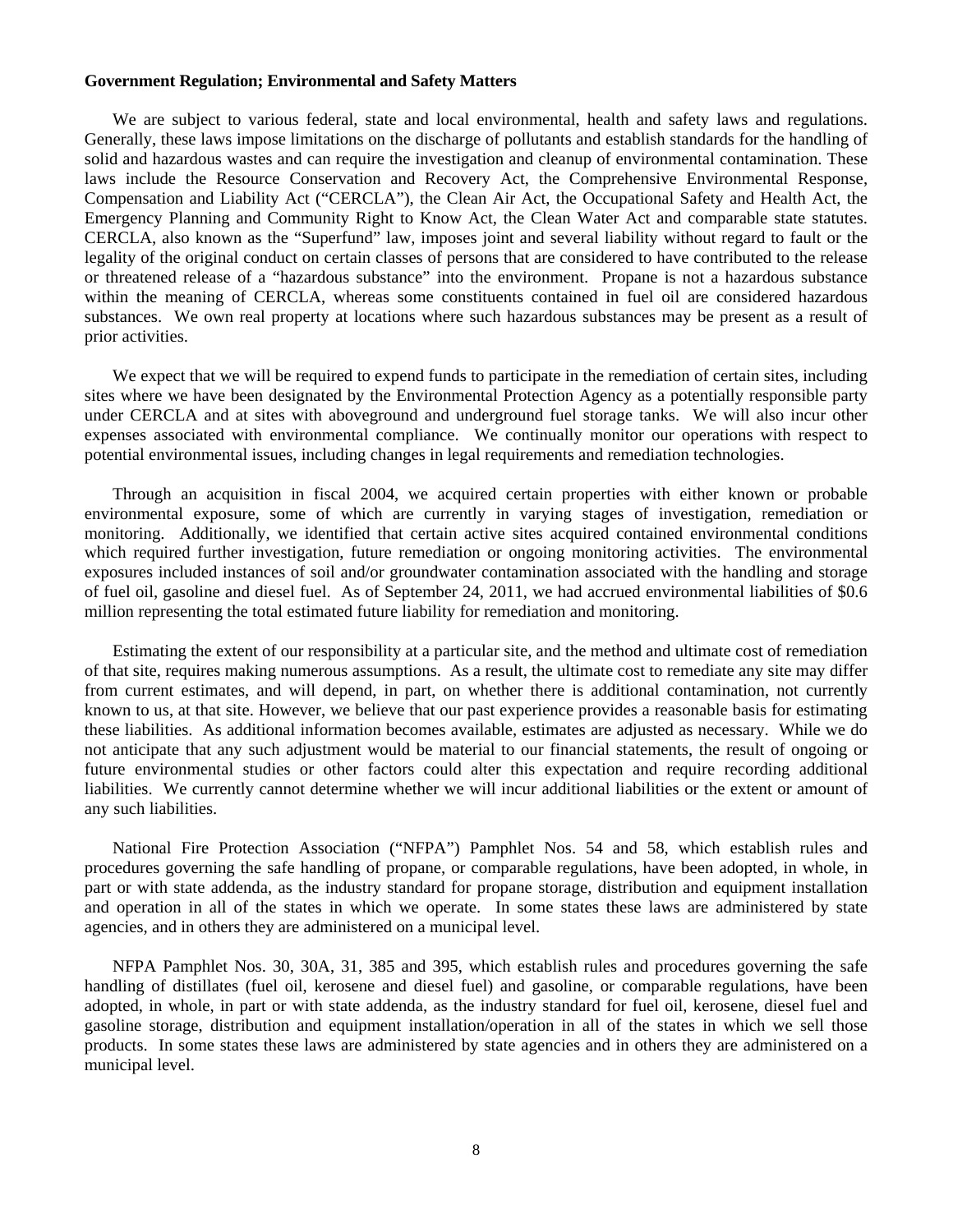With respect to the transportation of propane, distillates and gasoline by truck, we are subject to regulations promulgated under the Federal Motor Carrier Safety Act. These regulations cover the transportation of hazardous materials and are administered by the United States Department of Transportation or similar state agencies. We conduct ongoing training programs to help ensure that our operations are in compliance with applicable safety regulations. We maintain various permits that are necessary to operate some of our facilities, some of which may be material to our operations. We believe that the procedures currently in effect at all of our facilities for the handling, storage and distribution of propane, distillates and gasoline are consistent with industry standards and are in compliance, in all material respects, with applicable laws and regulations.

 The Department of Homeland Security ("DHS") has published regulations under 6 CFR Part 27 Chemical Facility Anti-Terrorism Standards. We have 474 facilities registered with the DHS, of which 454 facilities have been determined to be "Not a High Risk Chemical Facility". 20 facilities have been determined by DHS to be High Risk, Tier 4 (lowest level of security risk). Security Vulnerability Assessments for the 20 facilities have been submitted to the DHS and the DHS has reviewed 17 of them, requiring us to submit Site Security Plans for those facilities. Pending DHS review, the remaining 3 facilities may require Site Security Plans within 90 days of DHS notification. Because our facilities are currently operating under the security programs developed under guidelines issued by the Department of Transportation, Department of Labor and Environmental Protection Agency, we do not anticipate that we will incur significant costs in order to comply with these DHS regulations.

In December 2009, the U.S. Environmental Protection Agency ("EPA") issued an "Endangerment Finding" under the Clean Air Act, determining that emissions of carbon dioxide, methane and other greenhouse gases ("GHGs") present an endangerment to public health and the environment because emissions of such gases may be contributing to warming of the earth's atmosphere and other climatic changes. Based on these findings, the EPA has begun adopting and implementing regulations to restrict emissions of GHGs and require reporting by certain regulated facilities on an annual basis.

Both Houses of the United States Congress also have considered adopting legislation to reduce emissions of GHGs. In June 2009, the American Clean Energy and Security Act of 2009, also known as the Waxman-Markey Bill, passed in the U.S. House of Representatives, but the U.S. Senate's version, The Clean Energy Jobs and American Power Act, or the Boxer-Kerry Bill, did not pass. Both bills sought to establish a "cap and trade" system for restricting GHG emissions. Under such system, certain sources of GHG emissions would be required to obtain GHG emission "allowances" corresponding to their annual emissions of GHGs. The number of emission allowances issued each year would decline as necessary to meet overall emission reduction goals. As the number of GHG emission allowances declines each year, the cost or value of allowances is expected to escalate significantly.

The adoption of federal or state climate change legislation or regulatory programs to reduce emissions of GHGs could require us to incur increased capital and operating costs, with resulting impact on product price and demand. We cannot predict whether or in what form cap-and-trade provisions and renewable energy standards may be enacted. In addition, a possible consequence of climate change is increased volatility in seasonal temperatures. It is difficult to predict how the market for our fuels would be affected by increased temperature volatility, although if there is an overall trend of warmer temperatures, it could adversely affect our business.

 Future developments, such as stricter environmental, health or safety laws and regulations thereunder, could affect our operations. We do not anticipate that the cost of our compliance with environmental, health and safety laws and regulations, including CERCLA, as currently in effect and applicable to known sites will have a material adverse effect on our financial condition or results of operations. To the extent we discover any environmental liabilities presently unknown to us or environmental, health or safety laws or regulations are made more stringent, however, there can be no assurance that our financial condition or results of operations will not be materially and adversely affected.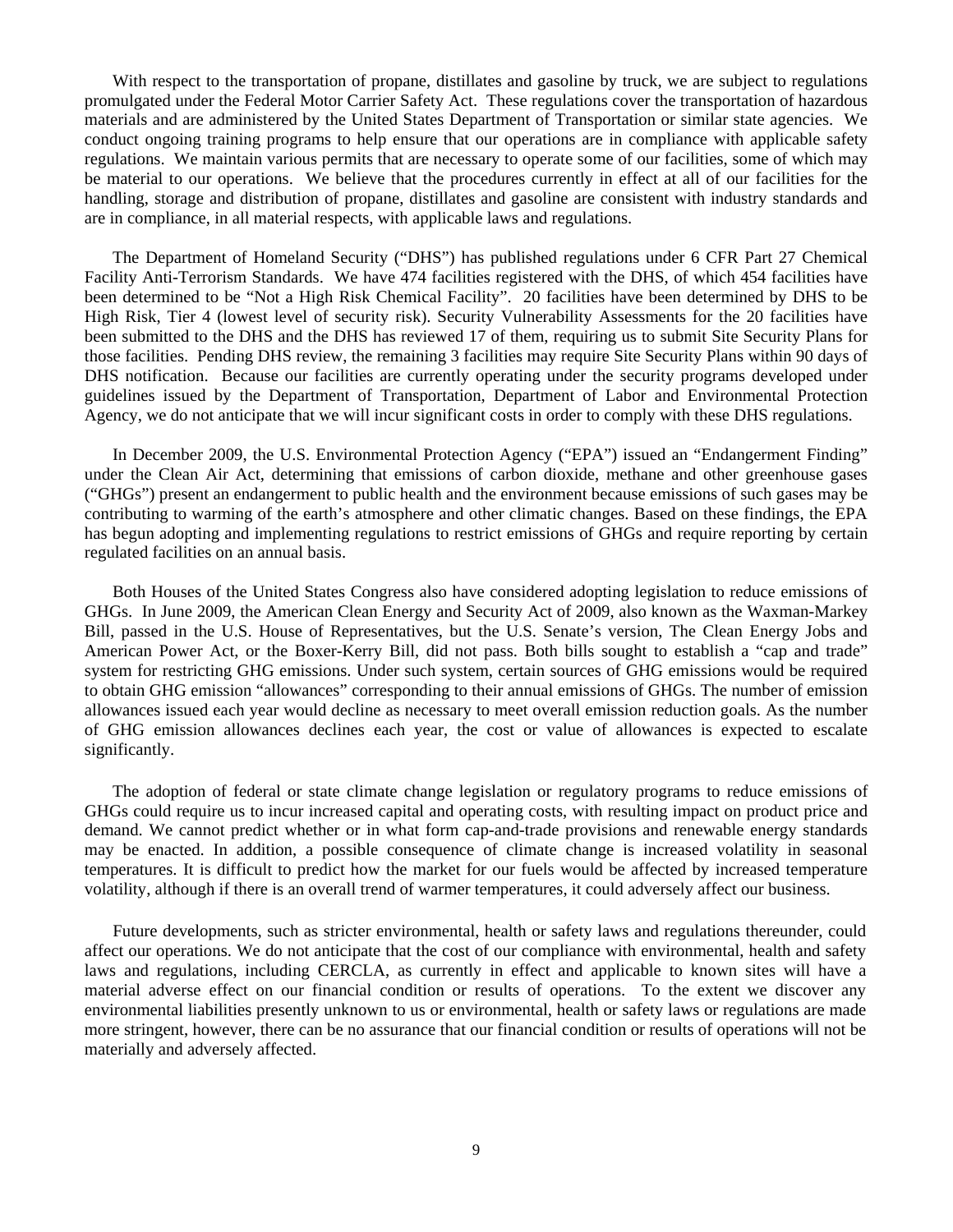On July 21, 2010, the Dodd-Frank Wall Street Reform and Consumer Protection Act (the "Dodd-Frank Act") was signed into law. The Dodd-Frank Act regulates derivative transactions, which include certain instruments used by the Partnership for risk management activities.

The Dodd-Frank Act requires the Commodity Futures Trading Commission (the "CFTC") and the SEC to promulgate rules and regulations relating to, among other things, swaps, participants in the derivatives markets, clearing of swaps and reporting of swap transactions. In general, the Dodd-Frank Act subjects swap transactions and participants to greater regulation and supervision by the CFTC and the SEC and will require many swaps to be cleared through a registered CFTC- or SEC-clearing facility and executed on a designated exchange or swap execution facility. There are some exceptions to these requirements for entities that use swaps to hedge or mitigate commercial risk. While we may ultimately be eligible for such exceptions, the scope of these exceptions currently is somewhat uncertain, pending further definition through rulemaking.

Among the other provisions of the Dodd-Frank Act that may affect derivative transactions are those relating to establishment of capital and margin requirements for certain derivative participants; establishment of business conduct standards, recordkeeping and reporting requirements; and imposition of position limits.

Although the Dodd-Frank Act imposes significant new regulatory requirements with respect to derivatives, the impact of the requirements will not be known definitively until final regulations have been adopted by the CFTC and the SEC. The new legislation and regulations promulgated thereunder could increase the operational and transactional cost of derivatives contracts and affect the number and/or creditworthiness of counterparties available to us.

#### **Employees**

 As of September 24, 2011, we had 2,385 full time employees, of whom 477 were engaged in general and administrative activities (including fleet maintenance), 37 were engaged in transportation and product supply activities and 1,871 were customer service center employees. As of September 24, 2011, 44 of our employees were represented by 5 different local chapters of labor unions. We believe that our relations with both our union and non-union employees are satisfactory. From time to time, we hire temporary workers to meet peak seasonal demands.

# **ITEM 1A. RISK FACTORS**

*You should carefully consider the specific risk factors set forth below as well as the other information contained or incorporated by reference in this Annual Report. Some factors in this section are Forward-Looking Statements*. *See "Disclosure Regarding Forward-Looking Statements" above*.

# **Risks Inherent in our Business Operations**

*Since weather conditions may adversely affect demand for propane, fuel oil and other refined fuels and natural gas, our results of operations and financial condition are vulnerable to warm winters.*

Weather conditions have a significant impact on the demand for propane, fuel oil and other refined fuels and natural gas for both heating and agricultural purposes. Many of our customers rely on propane, fuel oil or natural gas primarily as a heating source. The volume of propane, fuel oil and natural gas sold is at its highest during the six-month peak heating season of October through March and is directly affected by the severity of the winter. Typically, we sell approximately two-thirds of our retail propane volume and approximately three-fourths of our retail fuel oil volume during the peak heating season.

Actual weather conditions can vary substantially from year to year, significantly affecting our financial performance. For example, average temperatures in our service territories were 1%, 5% and 1% warmer than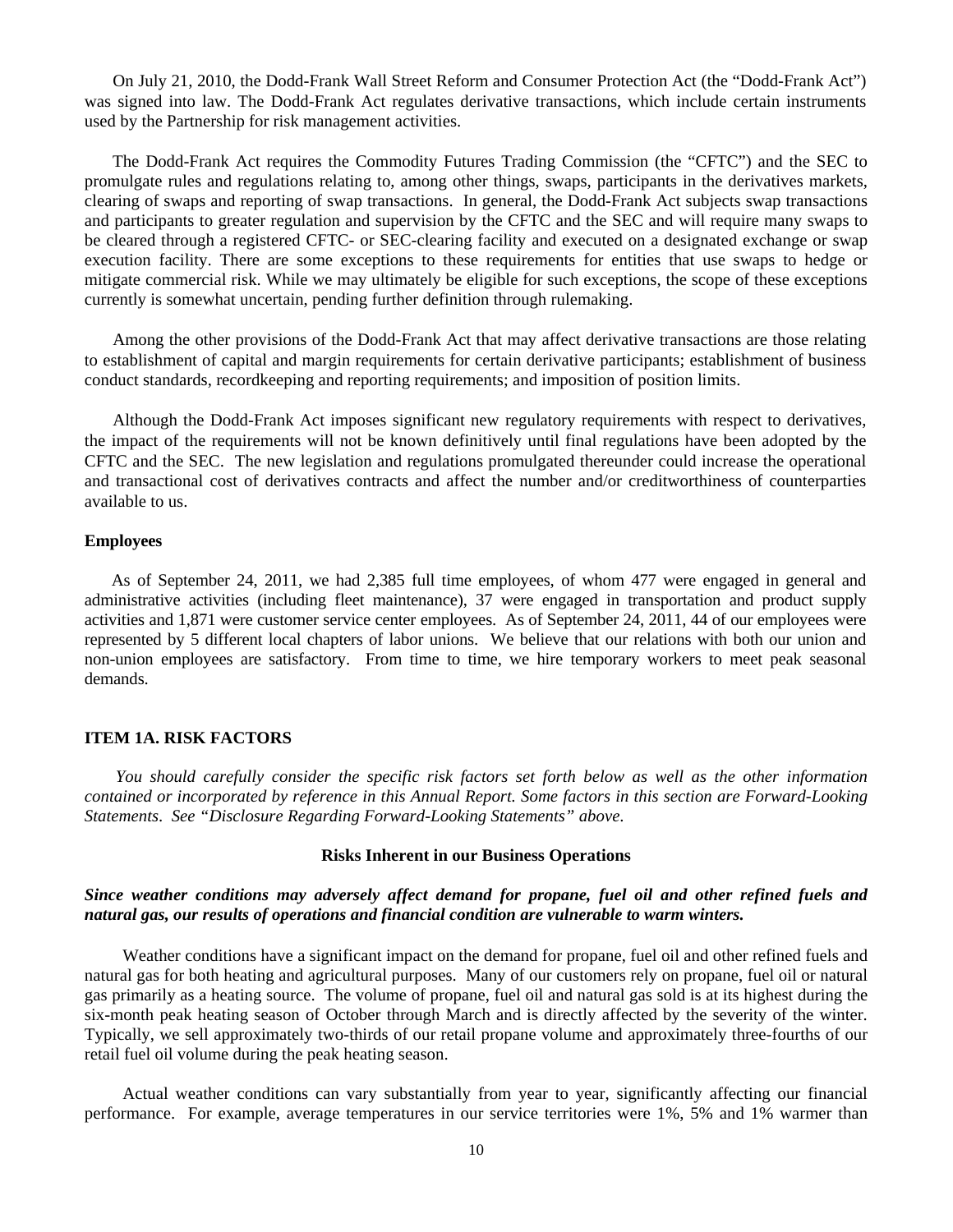normal for fiscal 2011, fiscal 2010 and fiscal 2009, respectively, as measured by the number of heating degree days reported by the National Oceanic and Atmospheric Administration. Furthermore, variations in weather in one or more regions in which we operate can significantly affect the total volume of propane, fuel oil and other refined fuels and natural gas we sell and, consequently, our results of operations. Variations in the weather in the northeast, where we have a greater concentration of propane accounts and substantially all of our fuel oil and natural gas operations, generally have a greater impact on our operations than variations in the weather in other markets. We can give no assurance that the weather conditions in any quarter or year will not have a material adverse effect on our operations, or that our available cash will be sufficient to pay principal and interest on our indebtedness and distributions to Unitholders.

# *Sudden increases in the price of propane, fuel oil and other refined fuels and natural gas due to, among other things, our inability to obtain adequate supplies from our usual suppliers, may adversely affect our operating results.*

Our profitability in the retail propane, fuel oil and refined fuels and natural gas businesses is largely dependent on the difference between our product cost and retail sales price. Propane, fuel oil and other refined fuels and natural gas are commodities, and the unit price we pay is subject to volatile changes in response to changes in supply or other market conditions over which we have no control, including the severity of winter weather and the price and availability of competing alternative energy sources. In general, product supply contracts permit suppliers to charge posted prices at the time of delivery or the current prices established at major supply points, including Mont Belvieu, Texas, and Conway, Kansas. In addition, our supply from our usual sources may be interrupted due to reasons that are beyond our control. As a result, the cost of acquiring propane, fuel oil and other refined fuels and natural gas from other suppliers might be materially higher at least on a shortterm basis. Since we may not be able to pass on to our customers immediately, or in full, all increases in our wholesale cost of propane, fuel oil and other refined fuels and natural gas, these increases could reduce our profitability. We engage in transactions to manage the price risk associated with certain of our product costs from time to time in an attempt to reduce cost volatility and to help ensure availability of product. We can give no assurance that future volatility in propane, fuel oil and natural gas supply costs will not have a material adverse effect on our profitability and cash flow, or that our available cash will be sufficient to pay principal and interest on our indebtedness and distributions to our Unitholders.

# *High prices for propane, fuel oil and other refined fuels and natural gas can lead to customer conservation, resulting in reduced demand for our product.*

Prices for propane, fuel oil and other refined fuels and natural gas are subject to fluctuations in response to changes in wholesale prices and other market conditions beyond our control. Therefore, our average retail sales prices can vary significantly within a heating season or from year to year as wholesale prices fluctuate with propane, fuel oil and natural gas commodity market conditions. During periods of high propane, fuel oil and other refined fuels and natural gas product costs our selling prices generally increase. High prices can lead to customer conservation, resulting in reduced demand for our product.

# *Because of the highly competitive nature of the retail propane and fuel oil businesses, we may not be able to retain existing customers or acquire new customers, which could have an adverse impact on our operating results and financial condition.*

The retail propane and fuel oil industries are mature and highly competitive. We expect overall demand for propane and fuel oil to be relatively flat to moderately declining over the next several years. Year-to-year industry volumes of propane and fuel oil are expected to be primarily affected by weather patterns and from competition intensifying during warmer than normal winters, as well as from the impact of a sustained higher commodity price environment on customer conservation and the impact of continued weakness in the economy on customer buying habits.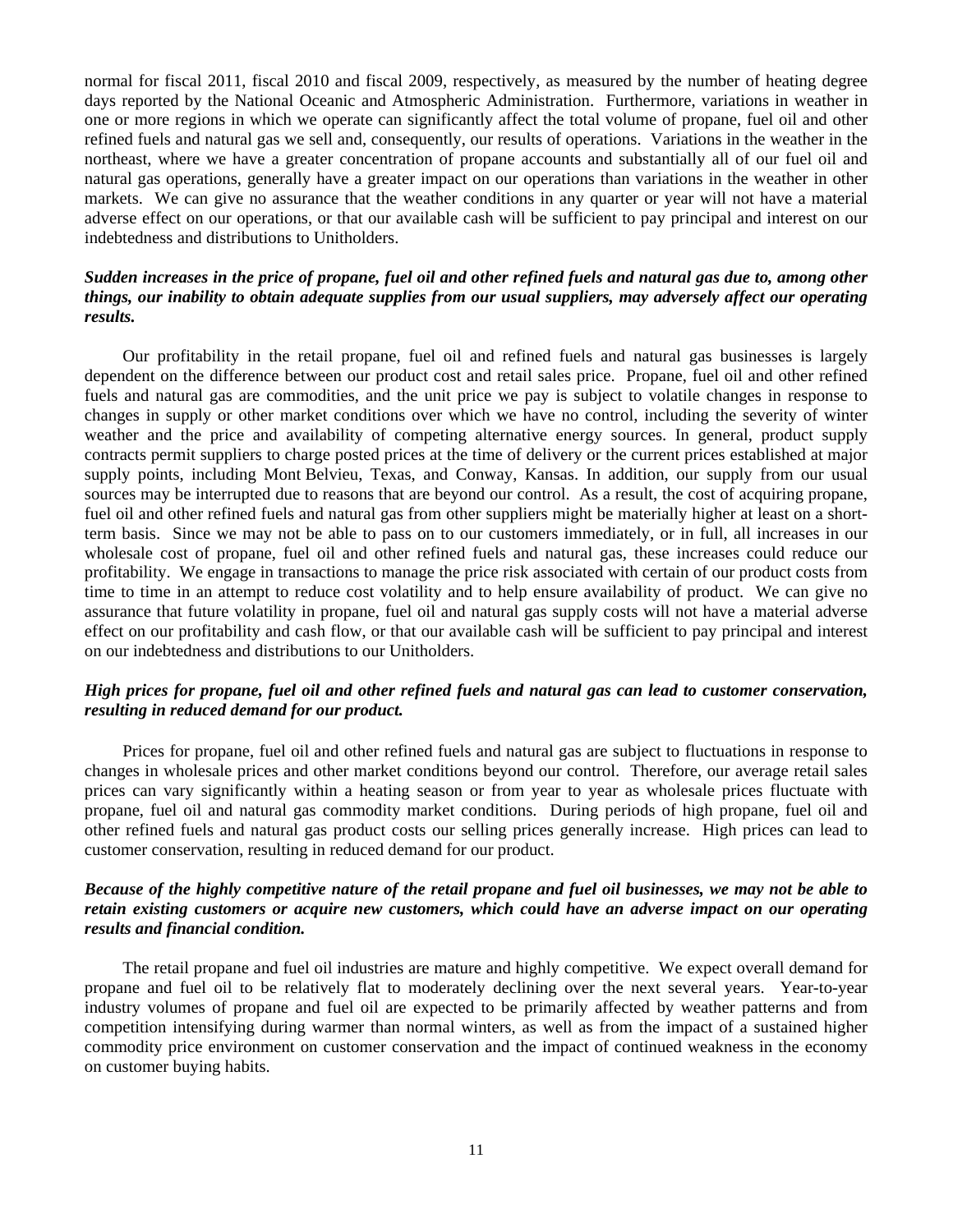Propane and fuel oil compete with electricity, natural gas and other existing and future sources of energy, some of which are, or may in the future be, less costly for equivalent energy value. For example, natural gas is a significantly less expensive source of energy than propane and fuel oil on an equivalent BTU basis. As a result, except for some industrial and commercial applications, propane and fuel oil are generally not economically competitive with natural gas in areas where natural gas pipelines already exist. The gradual expansion of the nation's natural gas distribution systems has made natural gas available in many areas that previously depended upon propane or fuel oil. We expect this trend to continue. Propane and fuel oil compete to a lesser extent with each other due to the cost of converting from one to the other.

In addition to competing with other sources of energy, our propane and fuel oil businesses compete with other distributors of those respective products principally on the basis of price, service and availability. Competition in the retail propane business is highly fragmented and generally occurs on a local basis with other large full-service multi-state propane marketers, thousands of smaller local independent marketers and farm cooperatives. Our fuel oil business competes with fuel oil distributors offering a broad range of services and prices, from full service distributors to those offering delivery only. In addition, our existing fuel oil customers, unlike our existing propane customers, generally own their own tanks, which can result in intensified competition for these customers.

As a result of the highly competitive nature of the retail propane and fuel oil businesses, our growth within these industries depends on our ability to acquire other retail distributors, open new customer service centers, add new customers and retain existing customers. We can give no assurance that we will be able to acquire other retail distributors, add new customers and retain existing customers.

# *Energy efficiency, general economic conditions and technological advances have affected and may continue to affect demand for propane and fuel oil by our retail customers.*

The national trend toward increased conservation and technological advances, including installation of improved insulation and the development of more efficient furnaces and other heating devices, has adversely affected the demand for propane and fuel oil by our retail customers which, in turn, has resulted in lower sales volumes to our customers. In addition, continued weakness in the economy may lead to additional conservation by retail customers seeking to further reduce their heating costs, particularly during periods of sustained higher commodity prices. Future technological advances in heating, conservation and energy generation and continued economic weakness may adversely affect our volumes sold, which, in turn, may adversely affect our financial condition and results of operations.

# *Current conditions in the global capital and credit markets, and general economic pressures, may adversely affect our financial position and results of operations.*

Our business and operating results are materially affected by worldwide economic conditions. Current conditions in the global capital and credit markets and general economic pressures have led to declining consumer and business confidence, increased market volatility and widespread reduction of business activity generally. As a result of this turmoil, coupled with increasing energy prices, our customers may experience cash flow shortages which may lead to delayed or cancelled plans to purchase our products, and affect the ability of our customers to pay for our products. In addition, disruptions in the U.S. residential mortgage market, increases in mortgage foreclosure rates and failures of lending institutions may adversely affect retail customer demand for our products (in particular, products used for home heating and home comfort equipment) and our business and results of operations.

# *Our operating results and ability to generate sufficient cash flow to pay principal and interest on our indebtedness, and to pay distributions to Unitholders, may be affected by our ability to continue to control expenses.*

The propane and fuel oil industries are mature and highly fragmented with competition from other multistate marketers and thousands of smaller local independent marketers. Demand for propane and fuel oil is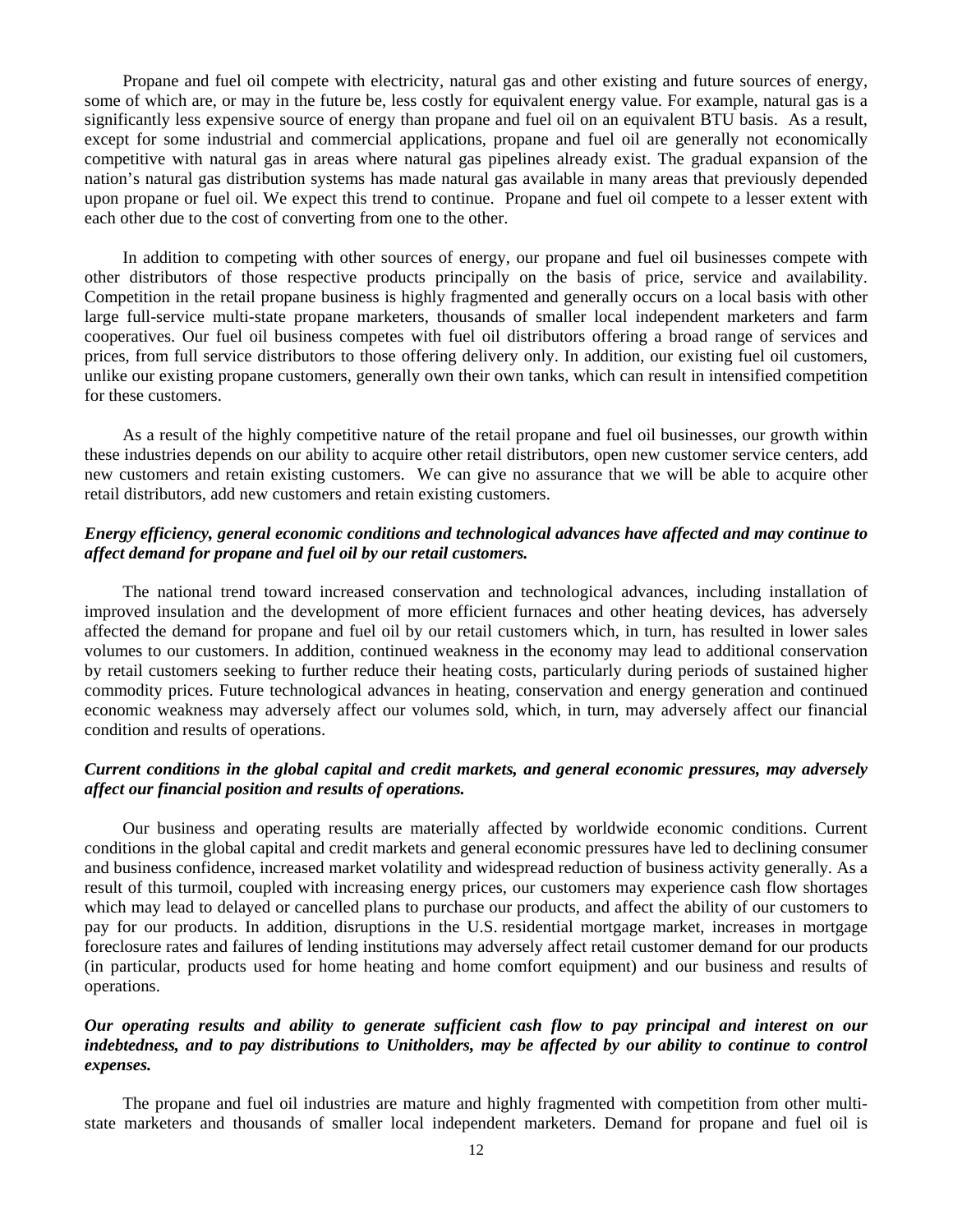expected to be affected by many factors beyond our control, including, but not limited to, the severity of weather conditions during the peak heating season, customer conservation driven by high energy costs and other economic factors, as well as technological advances impacting energy efficiency. Accordingly, our propane and fuel oil sales volumes and related gross margins may be negatively affected by these factors beyond our control. Our operating profits and ability to generate sufficient cash flow may depend on our ability to continue to control expenses in line with sales volumes. We can give no assurance that we will be able to continue to control expenses to the extent necessary to reduce the effect on our profitability and cash flow from these factors.

# *The risk of terrorism, political unrest and the current hostilities in the Middle East or other energy producing regions may adversely affect the economy and the price and availability of propane, fuel oil and other refined fuels and natural gas.*

Terrorist attacks, political unrest and the current hostilities in the Middle East or other energy producing regions may adversely impact the price and availability of propane, fuel oil and other refined fuels and natural gas, as well as our results of operations, our ability to raise capital and our future growth. The impact that the foregoing may have on our industry in general, and on us in particular, is not known at this time. An act of terror could result in disruptions of crude oil or natural gas supplies and markets (the sources of propane and fuel oil), and our infrastructure facilities could be direct or indirect targets. Terrorist activity may also hinder our ability to transport propane, fuel oil and other refined fuels if our means of supply transportation, such as rail or pipeline, become damaged as a result of an attack. A lower level of economic activity could result in a decline in energy consumption, which could adversely affect our revenues or restrict our future growth. Instability in the financial markets as a result of terrorism could also affect our ability to raise capital. Terrorist activity, political unrest and hostilities in the Middle East or other energy producing regions could likely lead to increased volatility in prices for propane, fuel oil and other refined fuels and natural gas. We have opted to purchase insurance coverage for terrorist acts within our property and casualty insurance programs, but we can give no assurance that our insurance coverage will be adequate to fully compensate us for any losses to our business or property resulting from terrorist acts.

# *Our financial condition and results of operations may be adversely affected by governmental regulation and associated environmental and health and safety costs.*

Our business is subject to a wide and ever increasing range of federal, state and local laws and regulations related to environmental and health and safety matters including those concerning, among other things, the investigation and remediation of contaminated soil and groundwater and transportation of hazardous materials. These requirements are complex, changing and tend to become more stringent over time. In addition, we are required to maintain various permits that are necessary to operate our facilities, some of which are material to our operations. There can be no assurance that we have been, or will be, at all times in complete compliance with all legal, regulatory and permitting requirements or that we will not incur significant costs in the future relating to such requirements. Violations could result in penalties, or the curtailment or cessation of operations.

Moreover, currently unknown environmental issues, such as the discovery of additional contamination, may result in significant additional expenditures, and potentially significant expenditures also could be required to comply with future changes to environmental laws and regulations or the interpretation or enforcement thereof. Such expenditures, if required, could have a material adverse effect on our business, financial condition or results of operations.

# *We are subject to operating hazards and litigation risks that could adversely affect our operating results to the extent not covered by insurance.*

Our operations are subject to all operating hazards and risks normally associated with handling, storing and delivering combustible liquids such as propane, fuel oil and other refined fuels. We have been, and are likely to continue to be, a defendant in various legal proceedings and litigation arising in the ordinary course of business, both as a result of these operating hazards and risks and as a result of other aspects of our business. We are selfinsured for general and product, workers' compensation and automobile liabilities up to predetermined amounts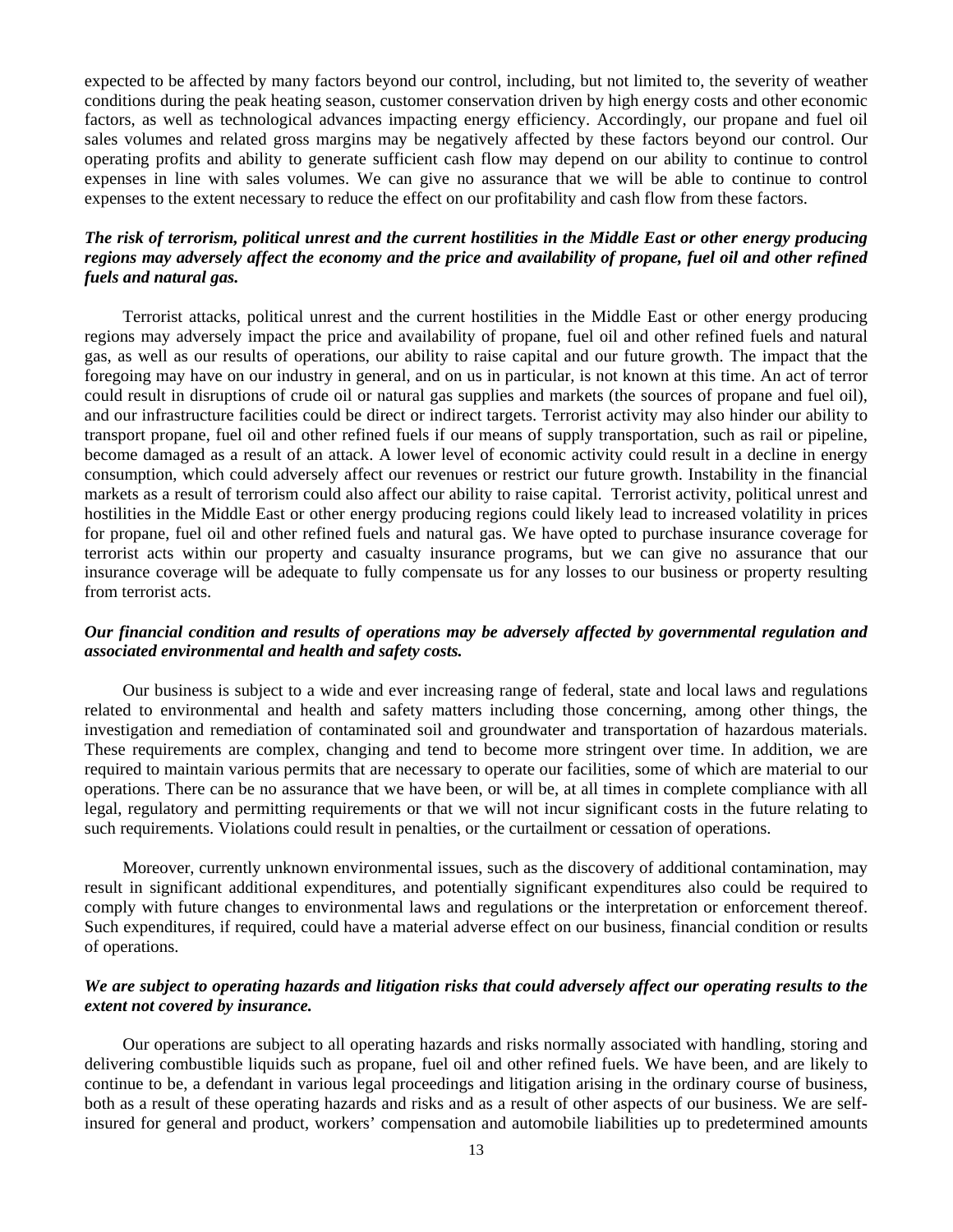above which third-party insurance applies. We cannot guarantee that our insurance will be adequate to protect us from all material expenses related to potential future claims for personal injury and property damage or that these levels of insurance will be available at economical prices, or that all legal matters that arise will be covered by our insurance programs.

# *If we are unable to make acquisitions on economically acceptable terms or effectively integrate such acquisitions into our operations, our financial performance may be adversely affected.*

The retail propane and fuel oil industries are mature. We expect overall demand for propane and fuel oil to be relatively flat to moderately declining over the next several years. With respect to our retail propane business, it may be difficult for us to increase our aggregate number of retail propane customers except through acquisitions. As a result, we expect the success of our financial performance to depend, in part, upon our ability to acquire other retail propane and fuel oil distributors or other energy-related businesses and to successfully integrate them into our existing operations and to make cost saving changes. The competition for acquisitions is intense and we can make no assurance that we will be able to acquire other propane and fuel oil distributors or other energy-related businesses on economically acceptable terms or, if we do, to integrate the acquired operations effectively.

# *The adoption of climate change legislation could result in increased operating costs and reduced demand for the products and services we provide.*

 In December 2009, the EPA issued an "Endangerment Finding" under the Clean Air Act, determining that emissions of GHGs present an endangerment to public health and the environment because emissions of such gases may be contributing to warming of the earth's atmosphere and other climatic changes. Based on these findings, the EPA has begun adopting and implementing regulations to restrict emissions of GHGs and require reporting by certain regulated facilities on an annual basis.

 Both Houses of the United States Congress also have considered adopting legislation to reduce emissions of GHGs. In June 2009, the American Clean Energy and Security Act of 2009, also known as the Waxman-Markey Bill, passed in the U.S. House of Representatives, but the U.S. Senate's version, The Clean Energy Jobs and American Power Act, or the Boxer-Kerry Bill, did not pass. Both bills sought to establish a "cap and trade" system for restricting GHG emissions. Under such system, certain sources of GHG emissions would be required to obtain GHG emission "allowances" corresponding to their annual emissions of GHGs. The number of emission allowances issued each year would decline as necessary to meet overall emission reduction goals. As the number of GHG emission allowances declines each year, the cost or value of allowances is expected to escalate significantly.

 The adoption of federal or state climate change legislation or regulatory programs to reduce emissions of GHGs could require us to incur increased capital and operating costs, with resulting impact on product price and demand. We cannot predict whether or in what form cap-and-trade provisions and renewable energy standards may be enacted. In addition, a possible consequence of climate change is increased volatility in seasonal temperatures. It is difficult to predict how the market for our fuels would be affected by increased temperature volatility, although if there is an overall trend of warmer temperatures, it could adversely affect our business.

# *The adoption of derivatives legislation by Congress could have an adverse impact on our ability to hedge risks associated with our business.*

 On July 21, 2010, the Dodd-Frank Act was signed into law. The Dodd-Frank Act regulates derivative transactions, which include certain instruments used in our risk management activities.

 The Dodd-Frank Act requires the CFTC and the SEC to promulgate rules and regulations relating to, among other things, swaps, participants in the derivatives markets, clearing of swaps and reporting of swap transactions. In general, the Dodd-Frank Act subjects swap transactions and participants to greater regulation and supervision by the CFTC and the SEC and will require many swaps to be cleared through a CFTC- or SEC-registered clearing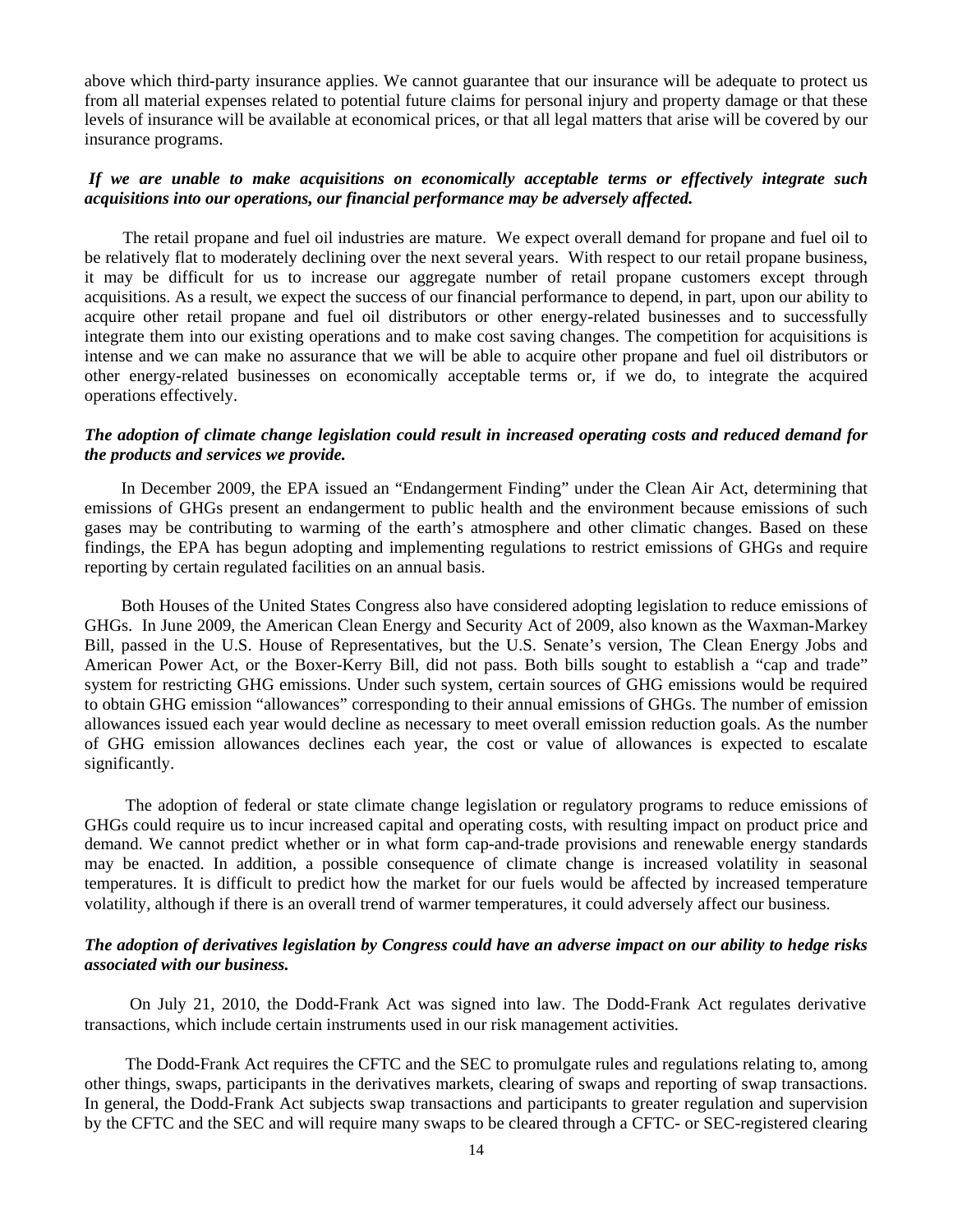facility and executed on a designated exchange or swap execution facility. There are some exceptions to these requirements for entities that use swaps to hedge or mitigate commercial risk. While we may ultimately be eligible for such exceptions, the scope of these exceptions currently is somewhat uncertain, pending further definition through rulemaking.

 Among the other provisions of the Dodd-Frank Act that may affect derivative transactions are those relating to establishment of capital and margin requirements for certain derivative participants; establishment of business conduct standards, recordkeeping and reporting requirements; and imposition of position limits.

 Although the Dodd-Frank Act imposes significant new regulatory requirements with respect to derivatives, the impact of the requirements will not be known definitively until new regulations have been adopted by the CFTC and the SEC. The new legislation and regulations promulgated thereunder could increase the operational and transactional cost of derivatives contracts and affect the number and/or creditworthiness of counterparties available to us.

#### **Risks Inherent in the Ownership of Our Common Units**

#### *Cash distributions are not guaranteed and may fluctuate with our performance and other external factors.*

Cash distributions on our Common Units are not guaranteed, and depend primarily on our cash flow and our cash on hand. Because they are not dependent on profitability, which is affected by non-cash items, our cash distributions might be made during periods when we record losses and might not be made during periods when we record profits.

The amount of cash we generate may fluctuate based on our performance and other factors, including:

- the impact of the risks inherent in our business operations, as described above;
- required principal and interest payments on our debt and restrictions contained in our debt instruments;
- issuances of debt and equity securities;
- our ability to control expenses;
- fluctuations in working capital;
- capital expenditures; and
- financial, business and other factors, a number which will be beyond our control.

Our Partnership Agreement gives our Board of Supervisors broad discretion in establishing cash reserves for, among other things, the proper conduct of our business. These cash reserves will affect the amount of cash available for distributions.

# *We have substantial indebtedness. Our debt agreements may limit our ability to make distributions to Unitholders, as well as our financial flexibility.*

As of September 24, 2011, we had total outstanding borrowings of \$350.0 million, consisting of \$250.0 million of senior notes issued by the Partnership and our 100%-owned subsidiary, Suburban Energy Finance Corporation, and \$100.0 million of borrowings outstanding under the Operating Partnership's revolving credit facility. The payment of principal and interest on our debt will reduce the cash available to make distributions on our Common Units. In addition, we will not be able to make any distributions to our Unitholders if there is, or after giving effect to such distribution, there would be, an event of default under the indenture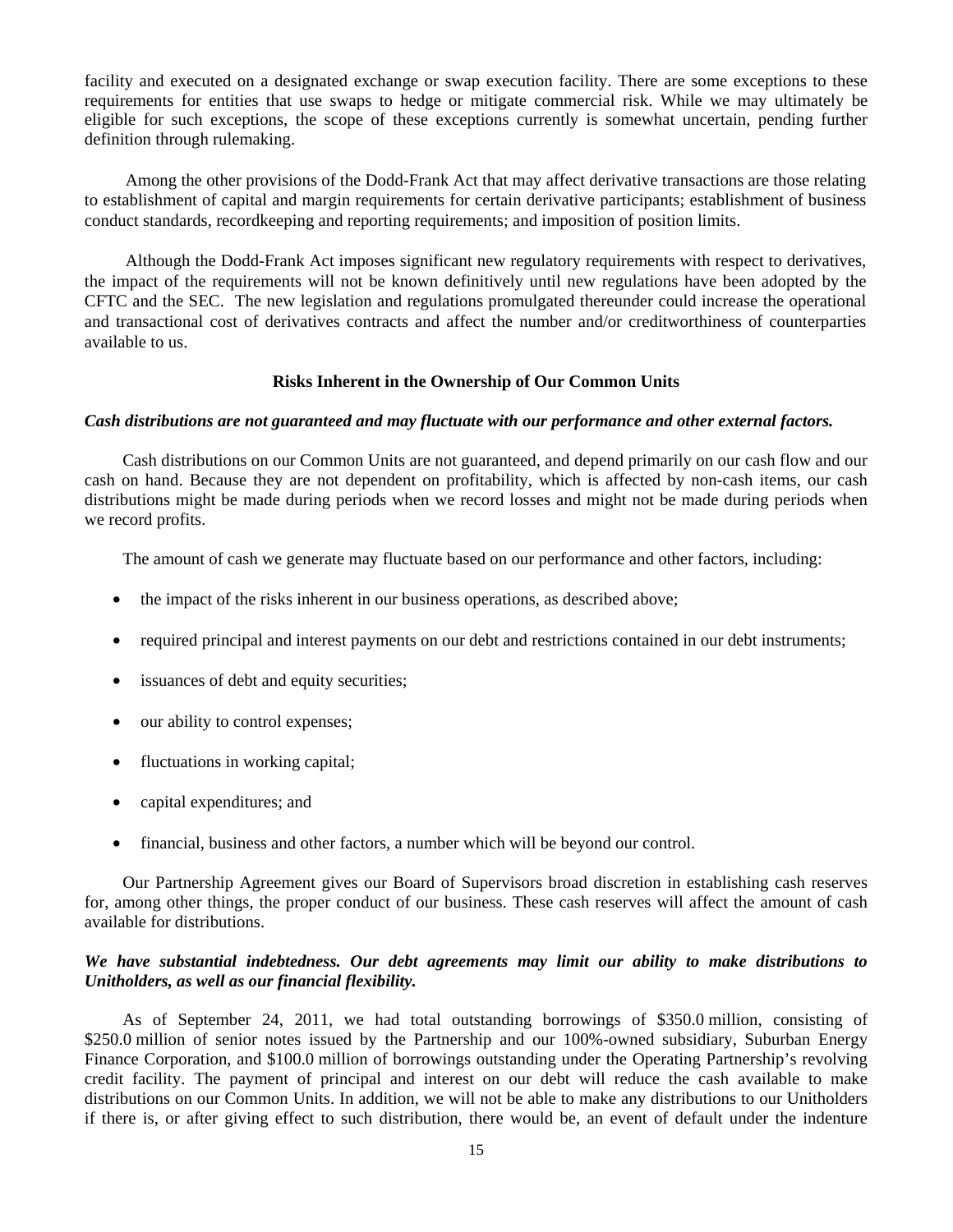governing the senior notes. The amount of distributions that the Partnership may make to its Unitholders is limited by the senior notes, and the amount of distributions that the Operating Partnership may make to the Partnership is limited by the revolving credit facility.

The revolving credit facility and the senior notes both contain various restrictive and affirmative covenants applicable to us and the Operating Partnership, respectively, including (i) restrictions on the incurrence of additional indebtedness, and (ii) restrictions on certain liens, investments, guarantees, loans, advances, payments, mergers, consolidations, distributions, sales of assets and other transactions. The revolving credit facility contains certain financial covenants: (a) requiring our consolidated interest coverage ratio, as defined, to be not less than 2.5 to 1.0 as of the end of any fiscal quarter; (b) prohibiting our total consolidated leverage ratio, as defined, from being greater than 4.5 to 1.0 as of the end of any fiscal quarter; and (c) prohibiting the senior secured consolidated leverage ratio, as defined, of the Operating Partnership from being greater than 3.0 to 1.0 as of the end of any fiscal quarter. Under the senior note indenture, we are generally permitted to make cash distributions equal to available cash, as defined, as of the end of the immediately preceding quarter, if no event of default exists or would exist upon making such distributions, and our consolidated fixed charge coverage ratio, as defined, is greater than 1.75 to 1. We and the Operating Partnership were in compliance with all covenants and terms of the senior notes and the revolving credit facility as of September 24, 2011.

The amount and terms of our debt may also adversely affect our ability to finance future operations and capital needs, limit our ability to pursue acquisitions and other business opportunities and make our results of operations more susceptible to adverse economic and industry conditions. In addition to our outstanding indebtedness, we may in the future require additional debt to finance acquisitions or for general business purposes; however, credit market conditions may impact our ability to access such financing. If we are unable to access needed financing or to generate sufficient cash from operations, we may be required to abandon certain projects or curtail capital expenditures. Additional debt, where it is available, could result in an increase in our leverage. Our ability to make principal and interest payments depends on our future performance, which is subject to many factors, some of which are beyond our control.

#### *Unitholders have limited voting rights.*

A Board of Supervisors manages our operations. Our Unitholders have only limited voting rights on matters affecting our business, including the right to elect the members of our Board of Supervisors every three years and the right to vote on the removal of the general partner.

# *It may be difficult for a third party to acquire us, even if doing so would be beneficial to our Unitholders.*

Some provisions of our Partnership Agreement may discourage, delay or prevent third parties from acquiring us, even if doing so would be beneficial to our Unitholders. For example, our Partnership Agreement contains a provision, based on Section 203 of the Delaware General Corporation Law, that generally prohibits the Partnership from engaging in a business combination with a 15% or greater Unitholder for a period of three years following the date that person or entity acquired at least 15% of our outstanding Common Units, unless certain exceptions apply. Additionally, our Partnership Agreement sets forth advance notice procedures for a Unitholder to nominate a Supervisor to stand for election, which procedures may discourage or deter a potential acquirer from conducting a solicitation of proxies to elect the acquirer's own slate of Supervisors or otherwise attempting to obtain control of the Partnership. These nomination procedures may not be revised or repealed, and inconsistent provisions may not be adopted, without the approval of the holders of at least 66-2/3% of the outstanding Common Units. These provisions may have an anti-takeover effect with respect to transactions not approved in advance by our Board of Supervisors, including discouraging attempts that might result in a premium over the market price of the Common Units held by our Unitholders.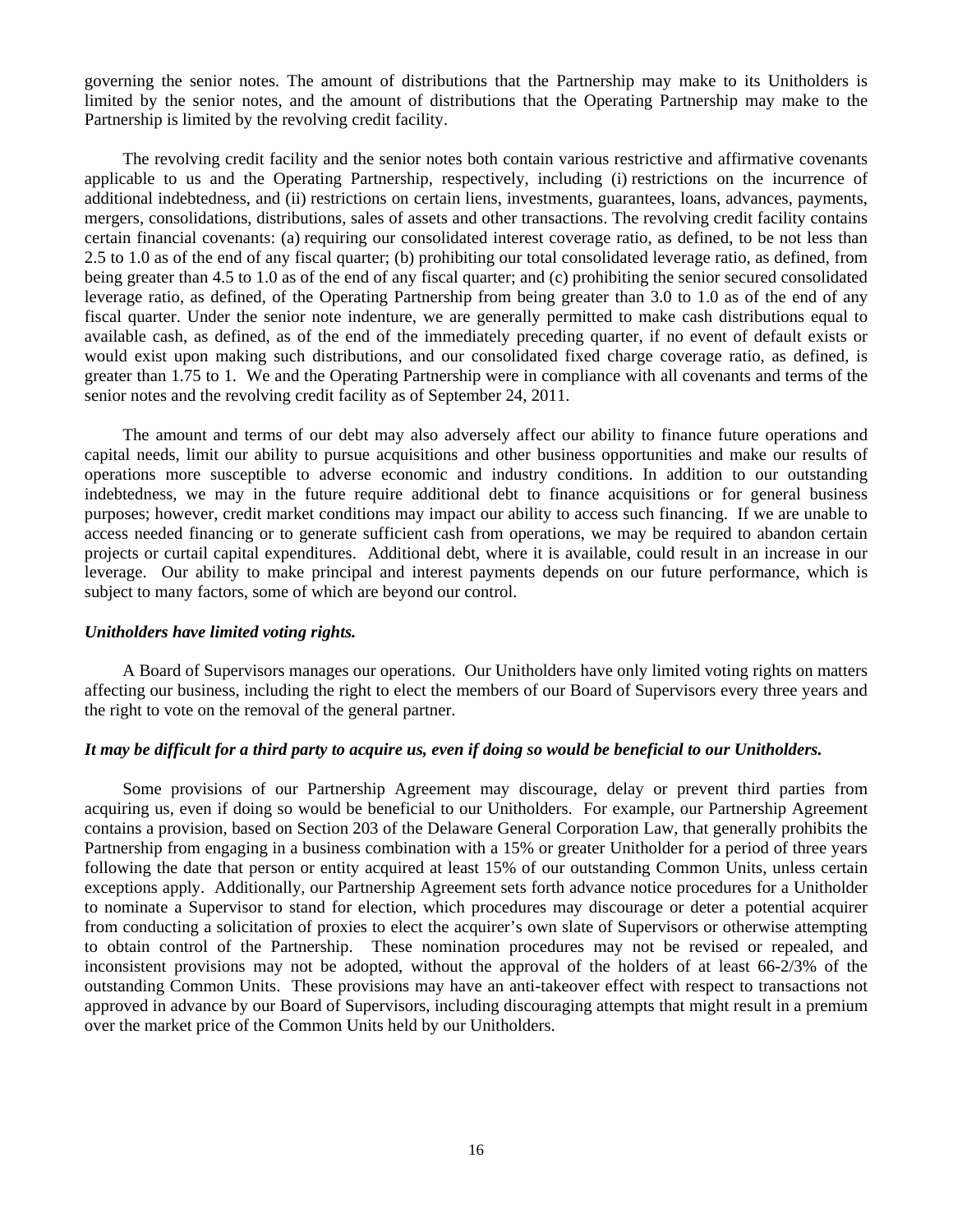#### *Unitholders may not have limited liability in some circumstances.*

A number of states have not clearly established limitations on the liabilities of limited partners for the obligations of a limited partnership. Our Unitholders might be held liable for our obligations as if they were general partners if:

- a court or government agency determined that we were conducting business in the state but had not complied with the state's limited partnership statute; or
- Unitholders' rights to act together to remove or replace the General Partner or take other actions under our Partnership Agreement are deemed to constitute "participation in the control" of our business for purposes of the state's limited partnership statute.

#### *Unitholders may have liability to repay distributions.*

Unitholders will not be liable for assessments in addition to their initial capital investment in the Common Units. Under specific circumstances, however, Unitholders may have to repay to us amounts wrongfully returned or distributed to them. Under Delaware law, we may not make a distribution to Unitholders if the distribution causes our liabilities to exceed the fair value of our assets. Liabilities to partners on account of their partnership interests and nonrecourse liabilities are not counted for purposes of determining whether a distribution is permitted. Delaware law provides that a limited partner who receives a distribution of this kind and knew at the time of the distribution that the distribution violated Delaware law will be liable to the limited partnership for the distribution amount for three years from the distribution date. Under Delaware law, an assignee who becomes a substituted limited partner of a limited partnership is liable for the obligations of the assignor to make contributions to the partnership. However, such an assignee is not obligated for liabilities unknown to him at the time he or she became a limited partner if the liabilities could not be determined from the partnership agreement.

# *If we issue additional limited partner interests or other equity securities as consideration for acquisitions or for other purposes, the relative voting strength of each Unitholder will be diminished over time due to the dilution of each Unitholder's interests and additional taxable income may be allocated to each Unitholder.*

Our Partnership Agreement generally allows us to issue additional limited partner interests and other equity securities without the approval of our Unitholders. Therefore, when we issue additional Common Units or securities ranking on a parity with the Common Units, each Unitholder's proportionate partnership interest will decrease, and the amount of cash distributed on each Common Unit and the market price of Common Units could decrease. The issuance of additional Common Units will also diminish the relative voting strength of each previously outstanding Common Unit. In addition, the issuance of additional Common Units will, over time, result in the allocation of additional taxable income, representing built-in gains at the time of the new issuance, to those Unitholders that existed prior to the new issuance.

#### **Tax Risks to Unitholders**

# *Our tax treatment depends on our status as a partnership for federal income tax purposes. The Internal Revenue Service ("IRS") could treat us as a corporation, which would substantially reduce the cash available for distribution to Unitholders.*

The anticipated after-tax economic benefit of an investment in our Common Units depends largely on our being treated as a partnership for federal income tax purposes. We believe that, under current law, we will be classified as a partnership for federal income tax purposes. One of the requirements for such classification is that at least 90% of our gross income for each taxable year has been and will be "qualifying income" within the meaning of Section 7704 of the Internal Revenue Code. Whether we will continue to be classified as a partnership in part depends on our ability to meet this qualifying income test in the future. We have not requested, and do not plan to request, a ruling from the IRS on this or any other tax matter affecting us. The IRS may adopt positions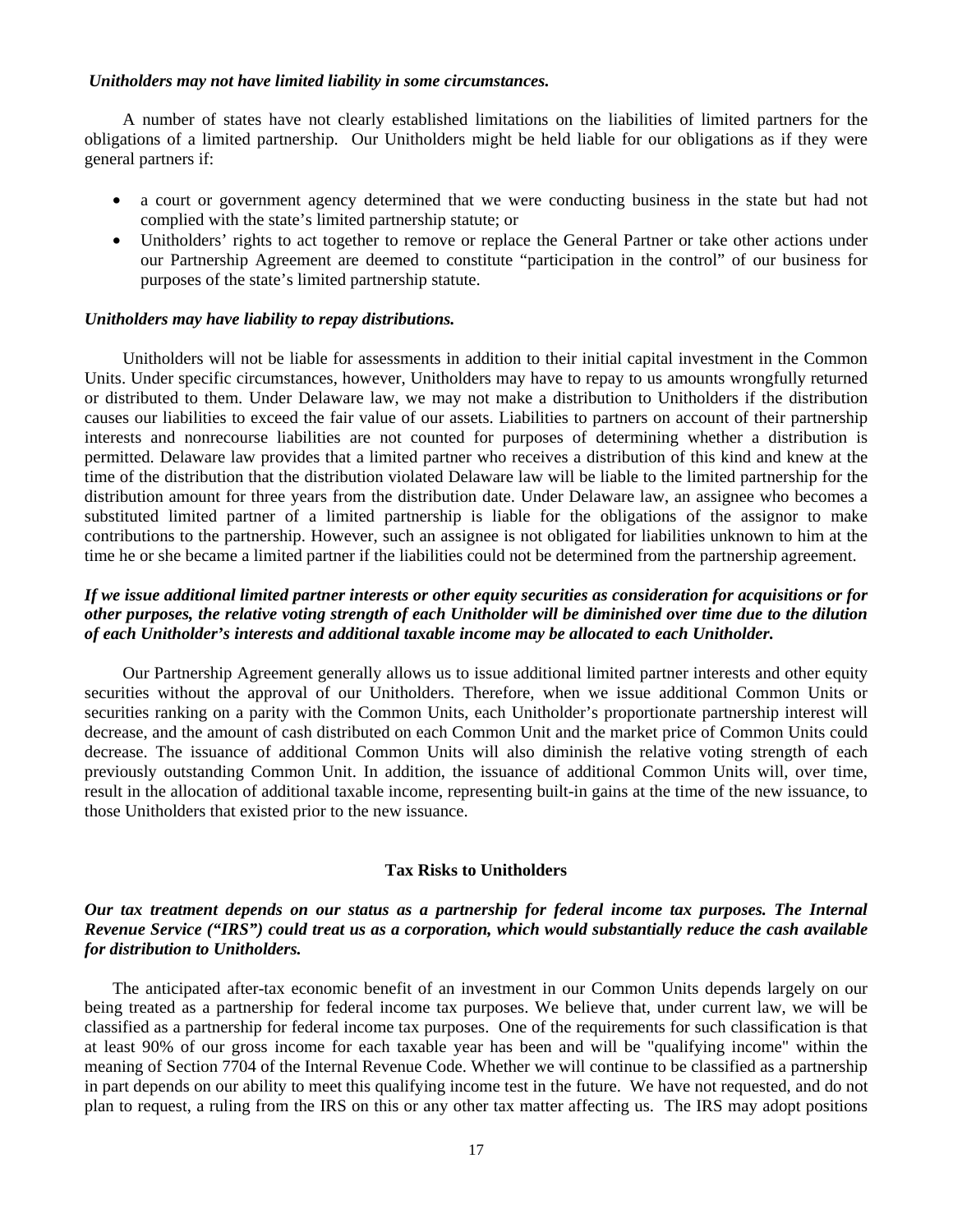that differ from the positions we take. In addition, current law may change so as to cause us to be treated as a corporation for federal income tax purposes or otherwise subject us to entity-level federal income taxation. Members of Congress have proposed substantive changes to the current federal income tax laws that would affect certain publicly traded partnerships and legislation that would eliminate partnership tax treatment for certain publicly traded partnerships. Although no legislation is currently pending that would affect our tax treatment as a partnership, we are unable to predict whether any such changes or other proposals will ultimately be enacted. Any modification to the U.S. tax laws and interpretations thereof may or may not be applied retroactively. If we were treated as a corporation for federal income tax purposes, we would be required to pay tax on our income at corporate tax rates (currently a maximum of U.S. federal rate of 35%) and likely would be required to pay state income tax at varying rates. Because a tax would be imposed upon us as a corporation, our cash available for distribution to our Unitholders would be substantially reduced. Therefore, our treatment as a corporation would result in a material reduction in the anticipated cash flow and after-tax return to our Unitholders, likely causing a substantial reduction in the value of our Common Units. In addition, because of widespread state budget deficits and other reasons, several states are evaluating ways to subject partnerships to entity-level taxation through the imposition of state income, franchise and other forms of taxation. Any such changes could negatively impact our ability to make distributions and also impact the value of an investment in our Common Units.

# *A successful IRS contest of the federal income tax positions we take may adversely affect the market for our Common Units, and the cost of any IRS contest will reduce our cash available for distribution to our Unitholders.*

We have not requested a ruling from the IRS with respect to our treatment as a partnership for federal income tax purposes or any other matter affecting us. The IRS may adopt positions that differ from the positions we take. It may be necessary to resort to administrative or court proceedings to sustain some or all of the positions we take. A court may not agree with the positions we take. Any contest with the IRS may materially and adversely impact the market for our Common Units and the price at which they trade. In addition, our costs of any contest with the IRS will be borne indirectly by our Unitholders because the costs will reduce our cash available for distribution.

#### *A Unitholder's tax liability could exceed cash distributions on its Common Units.*

Because our Unitholders are treated as partners to whom we allocate taxable income which could be different in amount than the cash we distribute, a Unitholder is required to pay federal income taxes and, in some cases, state and local income taxes on its allocable share of our income, even if it receives no cash distributions from us. We cannot guarantee that a Unitholder will receive cash distributions equal to its allocable share of our taxable income or even the tax liability to it resulting from that income.

# *Ownership of Common Units may have adverse tax consequences for tax-exempt organizations and foreign investors.*

Investment in Common Units by certain tax-exempt entities and foreign persons raises issues specific to them. For example, virtually all of our taxable income allocated to organizations exempt from federal income tax, including individual retirement accounts and other retirement plans, will be unrelated business taxable income and thus will be taxable to the Unitholder. Distributions to foreign persons will be reduced by withholding taxes at the highest applicable effective tax rate, and foreign persons will be required to file United States federal tax returns and pay tax on their share of our taxable income. Tax-exempt entities and foreign persons should consult their own tax advisors before investing in our Common Units.

#### *There are limits on a Unitholder's deductibility of losses.*

In the case of taxpayers subject to the passive loss rules (generally, individuals and closely held corporations), any losses generated by us will only be available to offset our future income and cannot be used to offset income from other activities, including other passive activities or investments. Unused losses may be deducted when the Unitholder disposes of its entire investment in us in a fully taxable transaction with an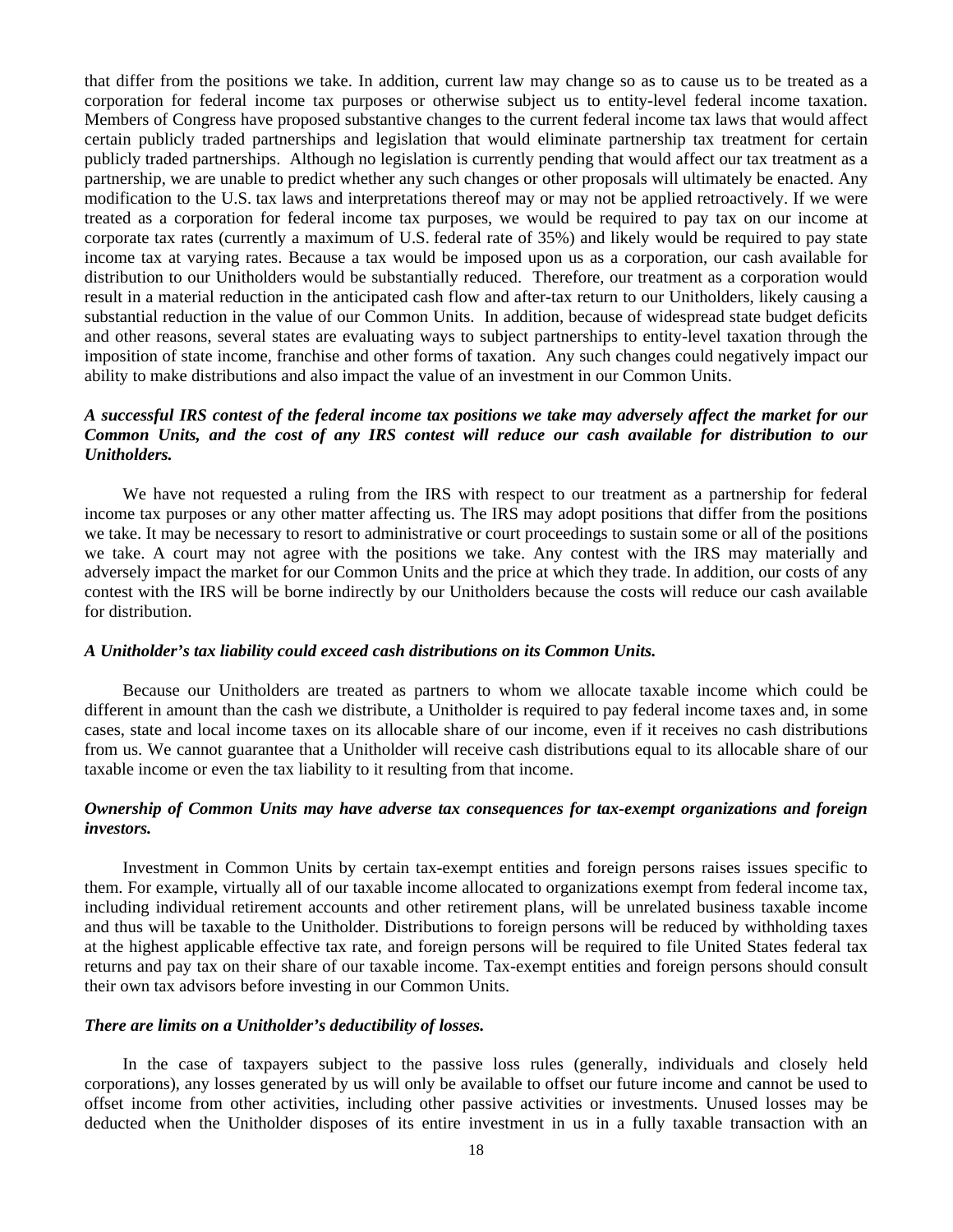unrelated party. A Unitholder's share of our net passive income may be offset by unused losses from us carried over from prior years, but not by losses from other passive activities, including losses from other publicly-traded partnerships.

#### *The tax gain or loss on the disposition of Common Units could be different than expected.*

A Unitholder who sells Common Units will recognize a gain or loss equal to the difference between the amount realized and its adjusted tax basis in the Common Units. Prior distributions in excess of cumulative net taxable income allocated to a Common Unit which decreased a Unitholder's tax basis in that common unit will, in effect, become taxable income if the Common Unit is sold at a price greater than the Unitholder's tax basis in that Common Unit, even if the price is less than the original cost of the Common Unit. A portion of the amount realized, if the amount realized exceeds the Unitholder's adjusted basis in that Common Unit, will likely be characterized as ordinary income. Furthermore, should the IRS successfully contest some conventions used by us, a Unitholder could recognize more gain on the sale of Common Units than would be the case under those conventions, without the benefit of decreased income in prior years.

#### *Reporting of partnership tax information is complicated and subject to audits.*

We furnish each Unitholder with a Schedule K-1 that sets forth its allocable share of income, gains, losses and deductions. In preparing these schedules, we use various accounting and reporting conventions and adopt various depreciation and amortization methods. We cannot guarantee that these conventions will yield a result that conforms to statutory or regulatory requirements or to administrative pronouncements of the IRS. Further, our income tax return may be audited, which could result in an audit of a Unitholder's income tax return and increased liabilities for taxes because of adjustments resulting from the audit.

# *We treat each purchaser of our Common Units as having the same tax benefits without regard to the actual Common Units purchased. The IRS may challenge this treatment, which could adversely affect the value of the Common Units.*

Because we cannot match transferors and transferees of Common Units and because of other reasons, uniformity of the economic and tax characteristics of the Common Units to a purchaser of Common Units of the same class must be maintained. To maintain uniformity and for other reasons, we have adopted certain depreciation and amortization conventions which may be inconsistent with Treasury Regulations. A successful IRS challenge to those positions could adversely affect the amount of tax benefits available to a Unitholder. It also could affect the timing of these tax benefits or the amount of gain from the sale of Common Units, and could have a negative impact on the value of our Common Units or result in audit adjustments to a Unitholder's income tax return.

# *We prorate our items of income, gain, loss and deduction between transferors and transferees of our Common Units each month based upon the ownership of our Common Units on the first day of each month, instead of on the basis of the date a particular Common Unit is transferred. The IRS may challenge this treatment, which could change the allocation of items of income, gain, loss and deduction among our Unitholders.*

We prorate our items of income, gain, loss and deduction between transferors and transferees of our Common Units each month based upon the ownership of our Common Units on the first day of each month, instead of on the basis of the date a particular Common Unit is transferred. The use of this proration method may not be permitted under existing Treasury Regulations. If the IRS were to challenge this method or new Treasury Regulations were issued, we may be required to change the allocation of items of income, gain, loss and deduction among our Unitholders.

#### *Unitholders may have negative tax consequences if we default on our debt or sell assets.*

If we default on any of our debt obligations, our lenders will have the right to sue us for non-payment. This could cause an investment loss and negative tax consequences for Unitholders through the realization of taxable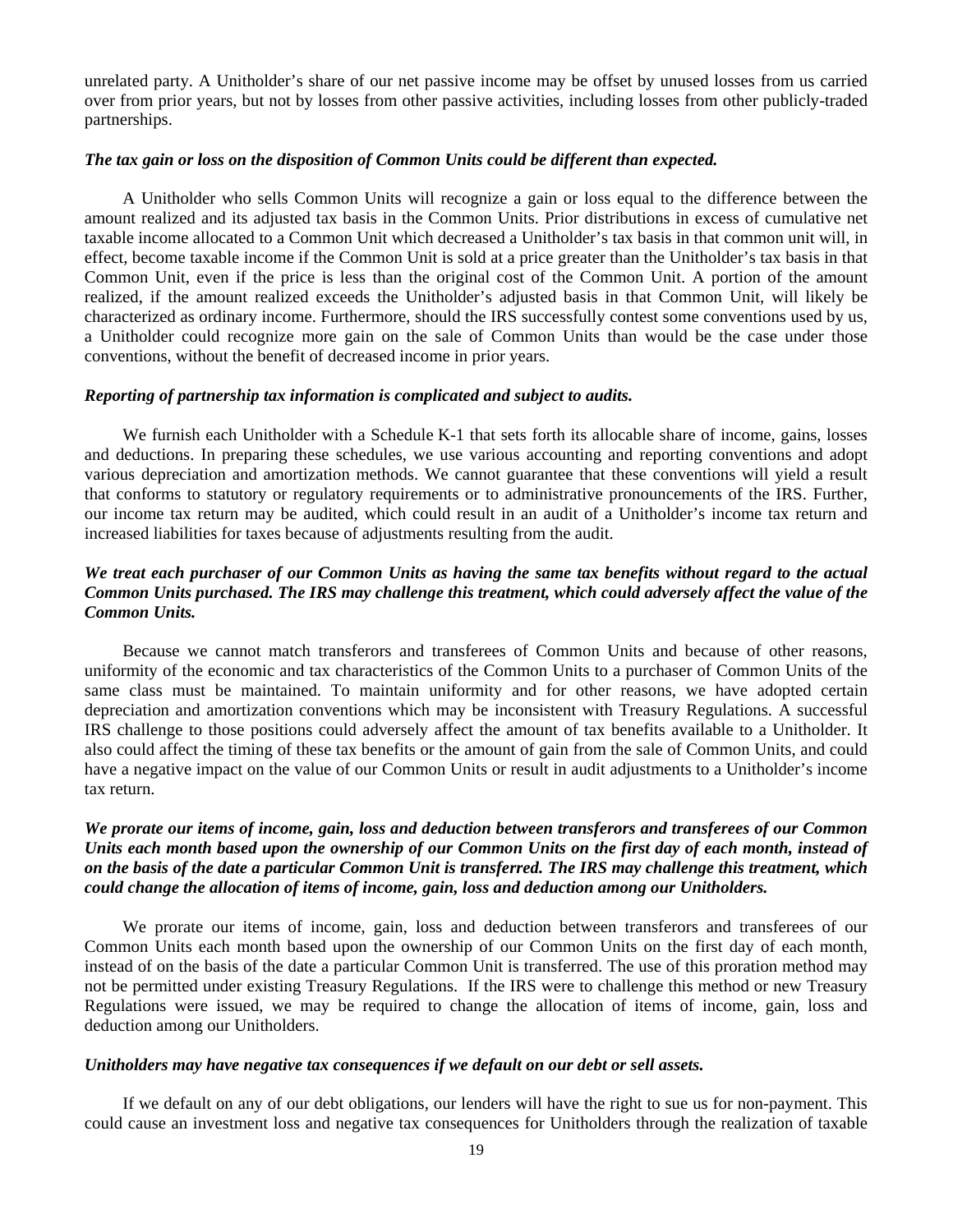income by Unitholders without a corresponding cash distribution. Likewise, if we were to dispose of assets and realize a taxable gain while there is substantial debt outstanding and proceeds of the sale were applied to the debt, Unitholders could have increased taxable income without a corresponding cash distribution.

# *The sale or exchange of 50% or more of our Common Units during any twelve-month period will result in a deemed termination (and reconstitution) of the Partnership for federal income tax purposes which would cause Unitholders to be allocated an increased amount of taxable income.*

We will be deemed to have terminated (and reconstituted) for federal income tax purposes if there is a sale or exchange of 50% or more of the total interests in our Common Units within a twelve-month period. Were this to occur, it would, among other things, result in the closing of our taxable year for all Unitholders and could result in a deferral of depreciation deductions allowable in computing our taxable income. This would result in Unitholders being allocated an increased amount of taxable income.

#### *There are state, local and other tax considerations for our Unitholders.*

 In addition to United States federal income taxes, Unitholders will likely be subject to other taxes, such as state and local taxes, unincorporated business taxes and estate, inheritance or intangible taxes that are imposed by the various jurisdictions in which we do business or own property, even if the Unitholder does not reside in any of those jurisdictions. A Unitholder will likely be required to file state and local income tax returns and pay state and local income taxes in some or all of the various jurisdictions in which we do business or own property and may be subject to penalties for failure to comply with those requirements. It is the responsibility of each Unitholder to file all United States federal, state and local income tax returns that may be required of such Unitholder.

# **ITEM 1B. UNRESOLVED STAFF COMMENTS**

None.

# **ITEM 2. PROPERTIES**

 As of September 24 2011, we owned approximately 66% of our customer service center and satellite locations and leased the balance of our retail locations from third parties. We own and operate a 22 million gallon refrigerated, aboveground propane storage facility in Elk Grove, California. Additionally, we own our principal executive offices located in Whippany, New Jersey.

 The transportation of propane requires specialized equipment. The trucks and railroad tank cars utilized for this purpose carry specialized steel tanks that maintain the propane in a liquefied state. As of September 24 2011, we had a fleet of 6 transport truck tractors, of which we owned two, and 23 railroad tank cars, of which we owned none. In addition, as of September 24, 2011 we had 668 bobtail and rack trucks, of which we owned 33%, 88 fuel oil tankwagons, of which we owned 25%, and 866 other delivery and service vehicles, of which we owned 41%. We lease the vehicles we do not own. As of September 24, 2011, we also owned 655,003 customer propane storage tanks with typical capacities of 100 to 500 gallons, 139,813 customer propane storage tanks with typical capacities of over 500 gallons and 217,842 portable propane cylinders with typical capacities of five to ten gallons.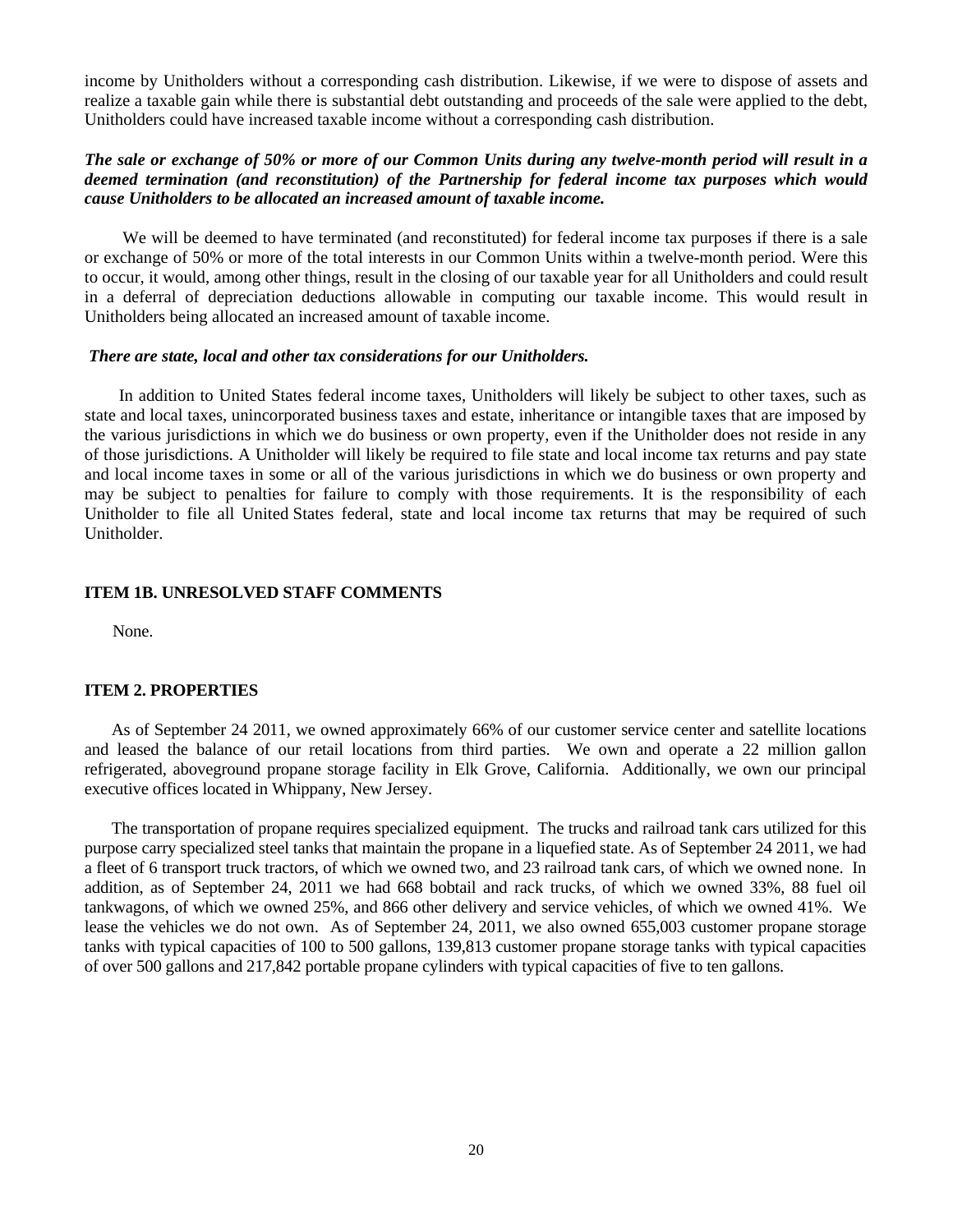#### **ITEM 3. LEGAL PROCEEDINGS**

# **Litigation**

 Our operations are subject to all operating hazards and risks normally incidental to handling, storing and delivering combustible liquids such as propane. We have been, and will continue to be, a defendant in various legal proceedings and litigation arising in the ordinary course of business, both as a result of these operating hazards and risks, and as a result of other aspects of our business. In this regard, we currently are a defendant in putative suits in several states. The complaints allege a number of claims, including as to our pricing, fee disclosure and tank ownership, under various consumer statutes, the Uniform Commercial Code, common law and antitrust law. Based on the nature of the allegations under these suits, we believe that the suits are without merit and we are contesting each of these suits vigorously. We are self-insured for general and product, workers' compensation and automobile liabilities up to predetermined amounts above which third party insurance applies. We believe that the self-insured retentions and coverage we maintain are reasonable and prudent. Although any litigation is inherently uncertain, based on past experience, the information currently available to us, and the amount of our self-insurance reserves for known and unasserted self-insurance claims (which was approximately \$52.8 million at September 24, 2011), we do not believe that these pending or threatened litigation matters, or known claims or known contingent claims, will have a material adverse effect on our future results of operations, financial condition or cash flow, after considering our self-insurance reserves for known and unasserted claims, as well as existing insurance policies in force. For the portion of our estimated self-insurance liability that exceeds our deductibles, we record a corresponding asset related to the amount of the liability covered by insurance (which was approximately \$17.5 million at September 24, 2011). With respect to the pending putative suits, other than for legal defense fees and expenses, based on the merits of the allegations, a liability for a loss contingency is not required at this time.

# **ITEM 4. REMOVED AND RESERVED**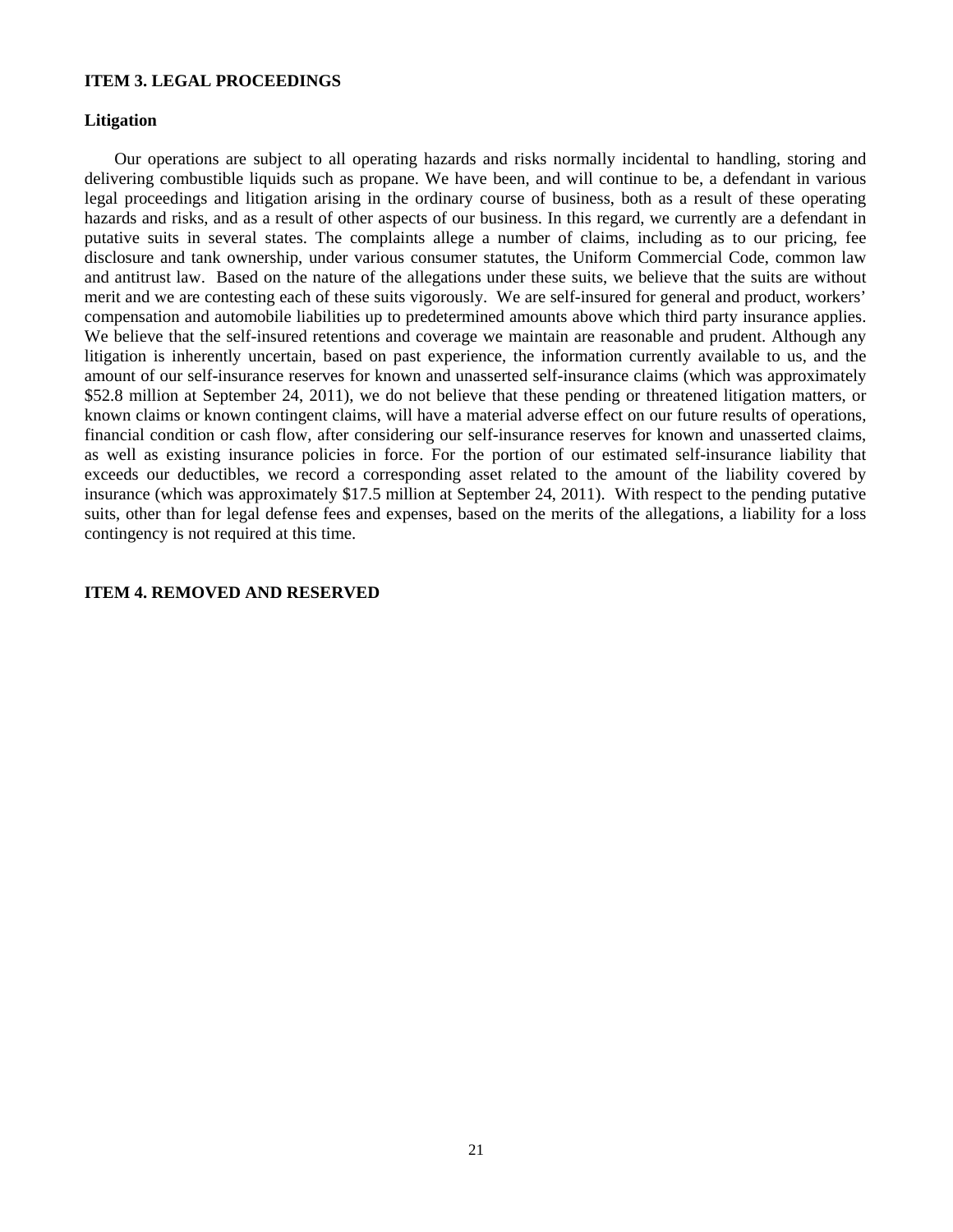# **PART II**

# **ITEM 5. MARKET FOR THE REGISTRANT'S COMMON UNITS, RELATED UNITHOLDER MATTERS AND ISSUER PURCHASES OF UNITS**

(a) Our Common Units, representing limited partner interests in the Partnership, are listed and traded on the New York Stock Exchange ("NYSE") under the symbol SPH. As of November 21, 2011, there were 700 Unitholders of record (based on the number of record holders and nominees for those Common Units held in street name). The following table presents, for the periods indicated, the high and low sales prices per Common Unit, as reported on the NYSE, and the amount of quarterly cash distributions declared and paid per Common Unit in respect of each quarter.

|                       |             |                                |              |                    | <b>Cash Distribution</b> |  |
|-----------------------|-------------|--------------------------------|--------------|--------------------|--------------------------|--|
|                       |             | <b>Common Unit Price Range</b> | Declared per |                    |                          |  |
|                       | <b>High</b> |                                | Low          | <b>Common Unit</b> |                          |  |
| <b>Fiscal 2011</b>    |             |                                |              |                    |                          |  |
| <b>First Quarter</b>  | \$          | 57.24                          | \$<br>51.50  | \$                 | 0.8525                   |  |
| <b>Second Quarter</b> |             | 58.99                          | 49.30        |                    | 0.8525                   |  |
| Third Quarter         |             | 57.89                          | 49.90        |                    | 0.8525                   |  |
| <b>Fourth Quarter</b> |             | 53.23                          | 40.25        |                    | 0.8525                   |  |
| <b>Fiscal 2010</b>    |             |                                |              |                    |                          |  |
| <b>First Quarter</b>  | \$          | 47.12                          | \$<br>41.10  | \$                 | 0.8350                   |  |
| <b>Second Quarter</b> |             | 50.00                          | 42.53        |                    | 0.8400                   |  |
| Third Quarter         |             | 49.46                          | 39.16        |                    | 0.8450                   |  |
| <b>Fourth Quarter</b> |             | 55.01                          | 45.85        |                    | 0.8500                   |  |

We make quarterly distributions to our partners in an aggregate amount equal to our Available Cash (as defined in our Partnership Agreement) with respect to such quarter. Available Cash generally means all cash on hand at the end of the fiscal quarter plus all additional cash on hand as a result of borrowings subsequent to the end of such quarter less cash reserves established by the Board of Supervisors in its reasonable discretion for future cash requirements.

We are a publicly traded limited partnership and, other than certain corporate subsidiaries, we are not subject to federal income tax. Instead, Unitholders are required to report their allocable share of our earnings or loss, regardless of whether we make distributions.

(b) Not applicable.

(c) None.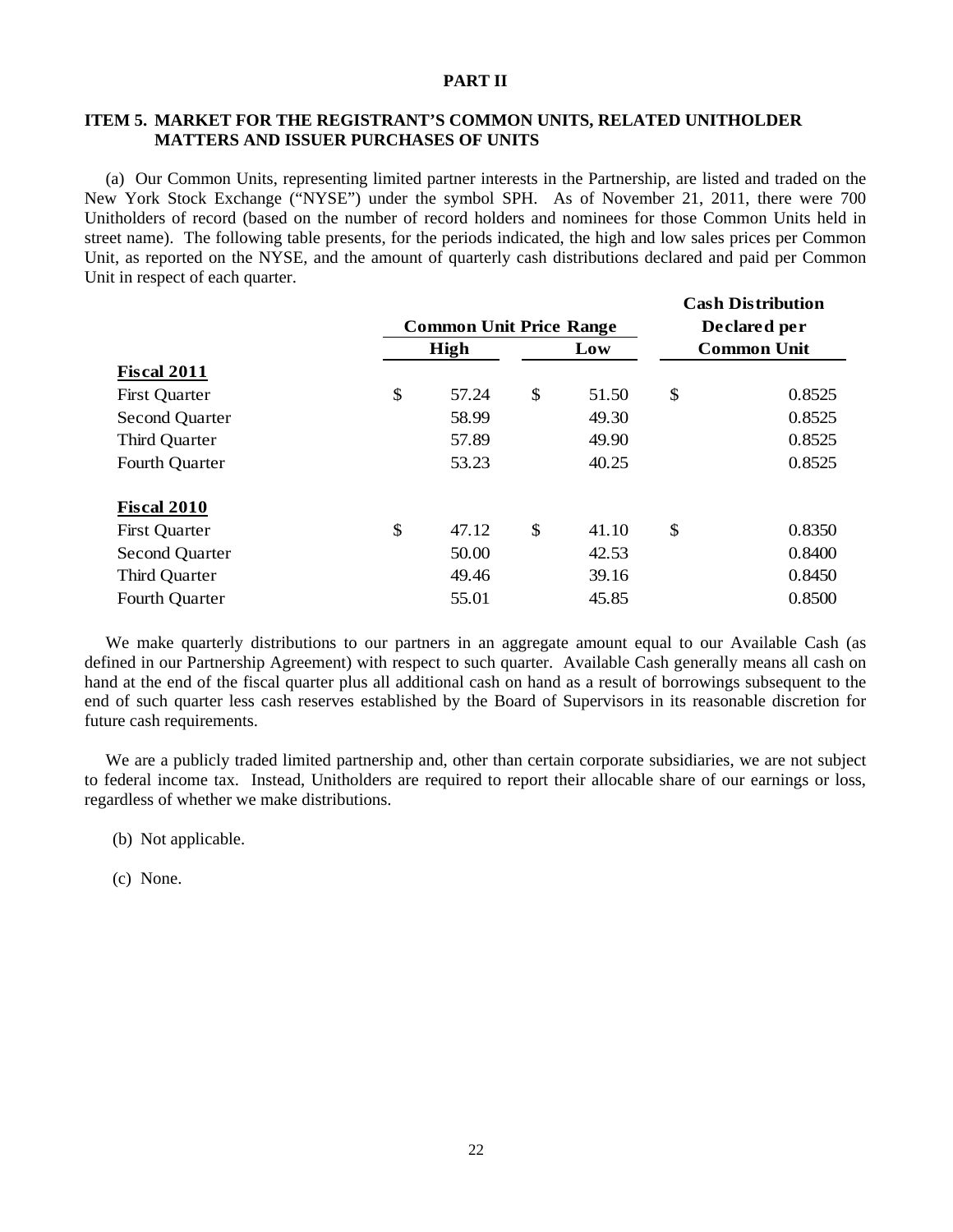# **ITEM 6. SELECTED FINANCIAL DATA**

 The following table presents our selected consolidated historical financial data as derived from our audited consolidated financial statements, certain of which are included elsewhere in this Annual Report. All amounts in the table below, except per unit data, are in thousands.

|                                                         | <b>Year Ended</b> |             |    |                          |    |             |    |                          |    |             |
|---------------------------------------------------------|-------------------|-------------|----|--------------------------|----|-------------|----|--------------------------|----|-------------|
|                                                         |                   | September   |    | September                |    | September   |    | September                |    | September   |
|                                                         |                   | 24, 2011    |    | 25, 2010                 |    | 26, 2009    |    | 27, 2008                 |    | 29, 2007    |
| <b>Statement of Operations Data</b>                     |                   |             |    |                          |    |             |    |                          |    |             |
| Revenues                                                |                   | \$1,190,552 |    | \$1,136,694              |    | \$1,143,154 |    | \$1,574,163              |    | \$1,439,563 |
| Costs and expenses                                      |                   | 1,045,324   |    | 980,508                  |    | 932,539     |    | 1,424,035                |    | 1,270,213   |
| Severance charges (a)                                   |                   | 2,000       |    | $\overline{\phantom{a}}$ |    |             |    | $\overline{\phantom{a}}$ |    | 1,485       |
| Pension settlement charge (b)                           |                   |             |    | 2,818                    |    |             |    |                          |    | 3,269       |
| Operating income                                        |                   | 143,228     |    | 153,368                  |    | 210,615     |    | 150,128                  |    | 164,596     |
| Interest expense, net                                   |                   | 27,378      |    | 27,397                   |    | 38,267      |    | 37,052                   |    | 35,596      |
| Loss on debt extinguishment (c)                         |                   |             |    | 9,473                    |    | 4,624       |    | $\overline{\phantom{a}}$ |    |             |
| Provision for income taxes                              |                   | 884         |    | 1,182                    |    | 2,486       |    | 1,903                    |    | 5,653       |
| Income from continuing operations                       |                   | 114,966     |    | 115,316                  |    | 165,238     |    | 111,173                  |    | 123,347     |
| Discontinued operations:                                |                   |             |    |                          |    |             |    |                          |    |             |
| Gain on disposal of discontinued operations (d)         |                   |             |    |                          |    |             |    | 43,707                   |    | 1,887       |
| Income from discontinued operations                     |                   |             |    |                          |    |             |    |                          |    | 2,053       |
| Net income                                              |                   | 114,966     |    | 115,316                  |    | 165,238     |    | 154,880                  |    | 127,287     |
| Income from continuing operations per Common            |                   |             |    |                          |    |             |    |                          |    |             |
| Unit - basic                                            |                   | 3.24        |    | 3.26                     |    | 4.99        |    | 3.39                     |    | 3.79        |
| Net income per Common Unit - basic (e)                  |                   | 3.24        |    | 3.26                     |    | 4.99        |    | 4.72                     |    | 3.91        |
| Net income per Common Unit - diluted (e)                |                   | 3.22        |    | 3.24                     |    | 4.96        |    | 4.70                     |    | 3.89        |
| Cash distributions declared per unit                    | \$                | 3.41        | \$ | 3.35                     | \$ | 3.26        | \$ | 3.09                     | \$ | 2.76        |
| <b>Balance Sheet Data (f)</b>                           |                   |             |    |                          |    |             |    |                          |    |             |
| Cash and cash equivalents                               | \$                | 149,553     | \$ | 156,908                  | \$ | 163,173     | \$ | 137,698                  | \$ | 96,586      |
| Current assets                                          |                   | 297,822     |    | 296,427                  |    | 307,556     |    | 359,551                  |    | 295,940     |
| Total assets                                            |                   | 956,459     |    | 970,914                  |    | 978,168     |    | 1,036,367                |    | 988,947     |
| Current liabilities, excluding short-term borrowings    |                   |             |    |                          |    |             |    |                          |    |             |
| and current portion of long-term borrowings             |                   | 151,514     |    | 164,514                  |    | 181,930     |    | 226,780                  |    | 206,633     |
| Total debt                                              |                   | 348,169     |    | 347,953                  |    | 349,415     |    | 531,772                  |    | 548,538     |
| Total liabilities                                       |                   | 598,241     |    | 608,258                  |    | 620,632     |    | 818,472                  |    | 822,670     |
| Partners' capital - Common Unitholders                  | \$                | 418,134     | \$ | 419,882                  | \$ | 418,824     | \$ | 262,050                  | \$ | 208,230     |
| <b>Statement of Cash Flows Data</b>                     |                   |             |    |                          |    |             |    |                          |    |             |
| Cash provided by (used in)                              |                   |             |    |                          |    |             |    |                          |    |             |
| Operating activities                                    | \$                | 132,786     | \$ | 155,797                  | \$ | 246,551     | \$ | 120,517                  | \$ | 145,957     |
| Investing activities                                    |                   | (19,505)    |    | (30, 111)                |    | (16, 852)   |    | 36,630                   |    | (19,689)    |
| Financing activities                                    | \$                | (120, 636)  | \$ | (131,951)                | \$ | (204, 224)  | \$ | (116,035)                | \$ | (90, 253)   |
| <b>Other Data</b>                                       |                   |             |    |                          |    |             |    |                          |    |             |
| Depreciation and amortization - continuing operations   | \$                | 35,628      | \$ | 30,834                   | \$ | 30,343      | \$ | 28,394                   | \$ | 28,790      |
| Depreciation and amortization - discontinued operations |                   |             |    |                          |    |             |    |                          |    | 452         |
| EBITDA $(g)$                                            |                   | 178,856     |    | 174,729                  |    | 236,334     |    | 222,229                  |    | 197,778     |
| Adjusted EBITDA (g)                                     |                   | 179,425     |    | 192,420                  |    | 239,245     |    | 220,465                  |    | 210,087     |
| Capital expenditures - maintenance and growth (h)       | \$                | 22,284      | \$ | 19,131                   | \$ | 21,837      |    | 21,819                   | \$ | 26,756      |
| Retail gallons sold                                     |                   |             |    |                          |    |             | \$ |                          |    |             |
|                                                         |                   |             |    |                          |    |             |    |                          |    |             |
| Propane                                                 |                   | 298,902     |    | 317,906                  |    | 343,894     |    | 386,222                  |    | 432,526     |
| Fuel oil and refined fuels                              |                   | 37,241      |    | 43,196                   |    | 57,381      |    | 76,515                   |    | 104,506     |

(a) During fiscal 2011, we recorded severance charges of \$2.0 million related to the realignment of our regional operating footprint in response to the persistent and foreseeable challenges affecting the industry as a whole.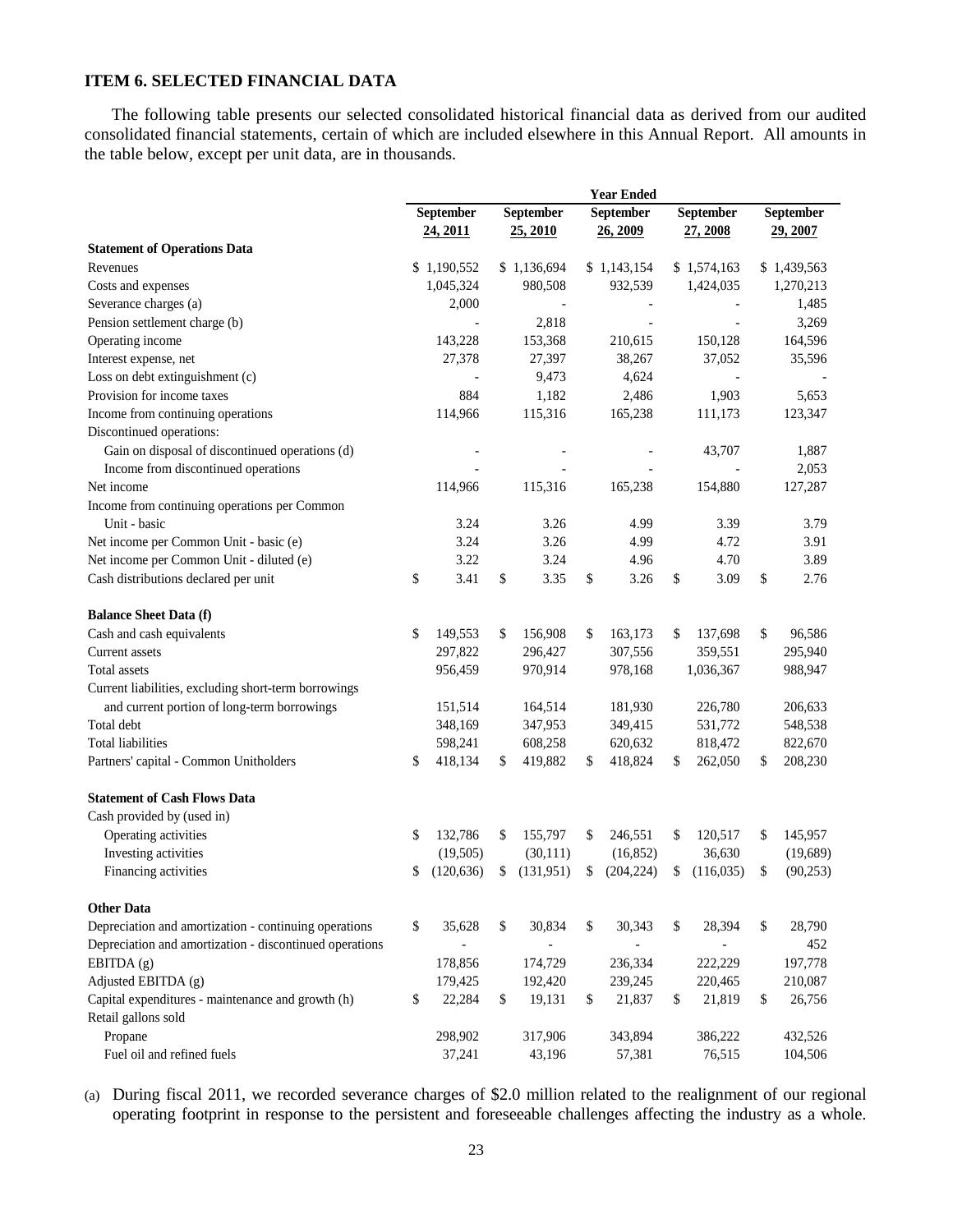During fiscal 2007, we incurred \$1.5 million in charges associated with severance for positions eliminated unrelated to any specific plan of restructuring.

- (b) We incurred non-cash pension settlement charges of \$2.8 million and \$3.3 million during fiscal 2010 and 2007, respectively, to accelerate the recognition of actuarial losses in our defined benefit pension plan as a result of the level of lump sum retirement benefit payments made.
- (c) During fiscal 2010 we completed the issuance of \$250.0 million of 7.375% senior notes maturing in March 2020 to replace the previously existing 6.875% senior notes that were set to mature in December 2013. In connection with the refinancing, we recognized a loss on debt extinguishment of \$9.5 million in the second quarter of fiscal 2010, consisting of \$7.2 million for the repurchase premium and related fees, as well as the write-off of \$2.2 million in unamortized debt origination costs and unamortized discount. During fiscal 2009, we purchased \$175.0 million aggregate principal amount of the 6.875% senior notes through a cash tender offer. In connection with the tender offer, we recognized a loss on the extinguishment of debt of \$4.6 million in the fourth quarter of fiscal 2009, consisting of \$2.8 million for the tender premium and related fees, as well as the write-off of \$1.8 million in unamortized debt origination costs and unamortized discount.
- (d) Gain on disposal of discontinued operations for fiscal 2008 of \$43.7 million reflects the October 2, 2007 sale of our Tirzah, South Carolina underground granite propane storage cavern, and associated 62-mile pipeline, for \$53.7 million in net proceeds (the "Tirzah Sale"). Gain on disposal of discontinued operations for fiscal 2007 of \$1.9 million reflects the exchange, in a non-cash transaction, of nine non-strategic customer service centers for three customer service centers of another company in Alaska, as well as the sale of three additional customer service centers for net cash proceeds of \$1.3 million. The gains on disposal have been accounted for within discontinued operations. The prior period results of operations attributable to the sale of our Tirzah, South Carolina storage cavern and associated pipeline have been reclassified to remove their financial results from continuing operations.
- (e) Computations of basic earnings per Common Unit were performed by dividing net income by the weighted average number of outstanding Common Units, and restricted units granted under our restricted unit plans to retirement-eligible grantees. Computations of diluted earnings per Common Unit were performed by dividing net income by the weighted average number of outstanding Common Units and unvested restricted units granted under our restricted unit plans.
- (f) Other assets and other liabilities on the consolidated balance sheet were increased \$654 and \$2,835, respectively, with a corresponding decrease of \$2,181 to common unitholders as of September 27, 2008 to record an asset and a liability that were not captured in prior years.
- (g) EBITDA represents net income before deducting interest expense, income taxes, depreciation and amortization. Adjusted EBITDA represents EBITDA excluding the unrealized net gain or loss from mark-tomarket activity for derivative instruments, loss on debt extinguishment, pension settlement charge and severance charges. Our management uses EBITDA and Adjusted EBITDA as measures of liquidity and we are including them because we believe that they provide our investors and industry analysts with additional information to evaluate our ability to meet our debt service obligations and to pay our quarterly distributions to holders of our Common Units. In addition, certain of our incentive compensation plans covering executives and other employees utilize Adjusted EBITDA as the performance target. Moreover, our revolving credit agreement requires us to use Adjusted EBITDA in calculating our leverage and interest coverage ratios. EBITDA and Adjusted EBITDA are not recognized terms under accounting principles generally accepted in the United States of America ("US GAAP") and should not be considered as an alternative to net income or net cash provided by operating activities determined in accordance with US GAAP. Because EBITDA and Adjusted EBITDA as determined by us excludes some, but not all, items that affect net income, they may not be comparable to EBITDA and Adjusted EBITDA or similarly titled measures used by other companies.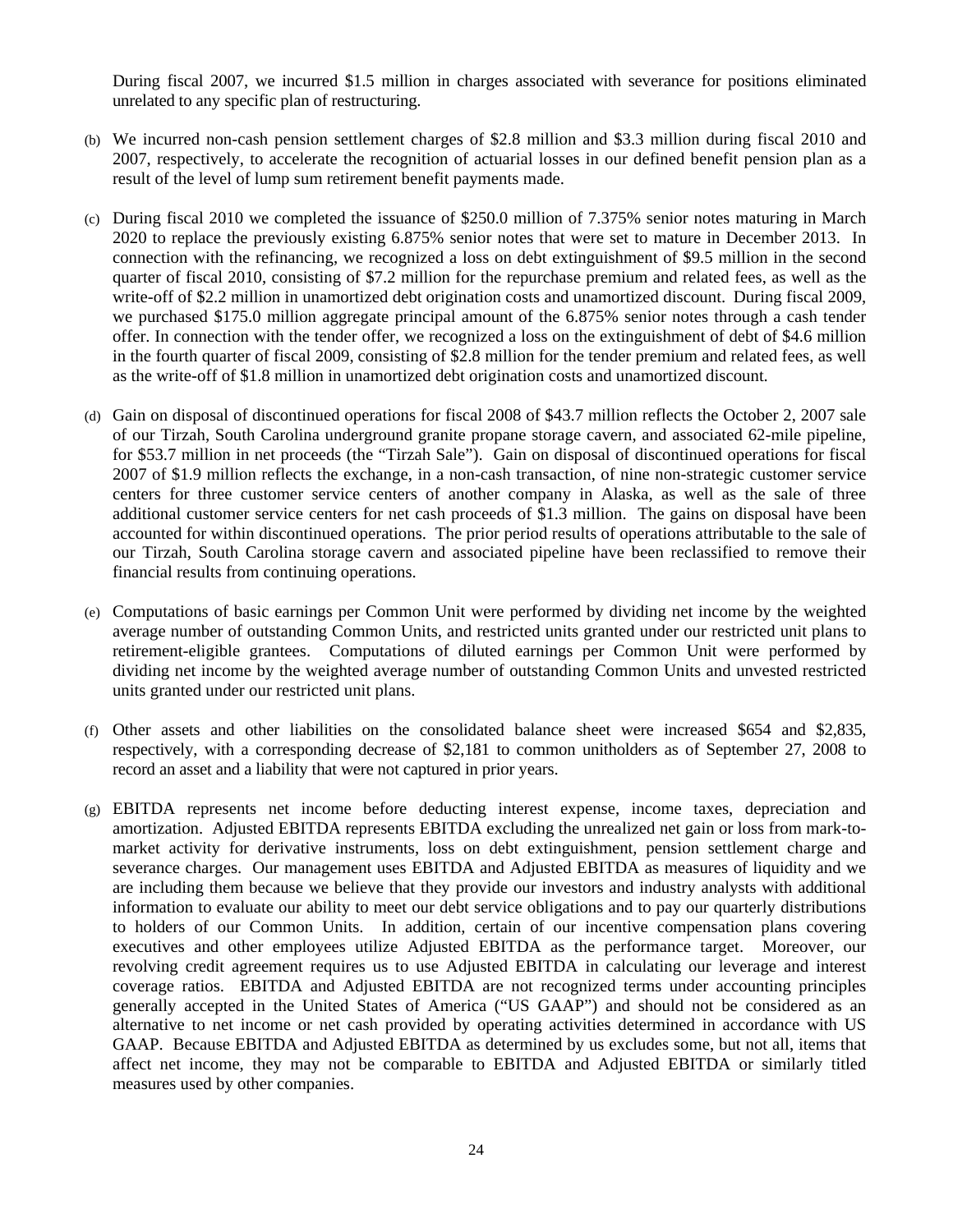The following table sets forth (i) our calculations of EBITDA and Adjusted EBITDA and (ii) a reconciliation of EBITDA and Adjusted EBITDA, as so calculated, to our net cash provided by operating activities (amounts in thousands):

|                                            |    | <b>Fiscal</b><br>2011 |    | <b>Fiscal</b><br>2010 |    | <b>Fiscal</b><br>2009 |    | <b>Fiscal</b><br>2008 |    | <b>Fiscal</b><br>2007 |
|--------------------------------------------|----|-----------------------|----|-----------------------|----|-----------------------|----|-----------------------|----|-----------------------|
| Net income                                 | S  | 114,966               | \$ | 115,316               | S  | 165,238               | S  | 154,880               | S  | 127,287               |
| Add:                                       |    |                       |    |                       |    |                       |    |                       |    |                       |
| Provision for income taxes                 |    | 884                   |    | 1,182                 |    | 2,486                 |    | 1,903                 |    | 5,653                 |
| Interest expense, net                      |    | 27,378                |    | 27,397                |    | 38,267                |    | 37,052                |    | 35,596                |
| Depreciation and amortization              |    |                       |    |                       |    |                       |    |                       |    |                       |
| Continuing operations                      |    | 35,628                |    | 30,834                |    | 30,343                |    | 28,394                |    | 28,790                |
| Discontinued operations                    |    |                       |    |                       |    |                       |    |                       |    | 452                   |
| <b>EBITDA</b>                              |    | 178,856               |    | 174,729               |    | 236,334               |    | 222,229               |    | 197,778               |
| Unrealized (non-cash) (gains) losses on    |    |                       |    |                       |    |                       |    |                       |    |                       |
| changes in fair value of derivatives       |    | (1,431)               |    | 5,400                 |    | (1,713)               |    | (1,764)               |    | 7,555                 |
| Severance charges                          |    | 2,000                 |    |                       |    |                       |    |                       |    | 1,485                 |
| Loss on debt extinguishment                |    |                       |    | 9,473                 |    | 4,624                 |    |                       |    |                       |
| Pension settlement charge                  |    |                       |    | 2,818                 |    |                       |    |                       |    | 3,269                 |
| <b>Adjusted EBITDA</b>                     |    | 179,425               |    | 192,420               |    | 239,245               |    | 220,465               |    | 210,087               |
| Add (subtract):                            |    |                       |    |                       |    |                       |    |                       |    |                       |
| Provision for income taxes - current       |    | (884)                 |    | (1,182)               |    | (1,101)               |    | (626)                 |    | (1, 853)              |
| Interest expense, net                      |    | (27, 378)             |    | (27, 397)             |    | (38, 267)             |    | (37,052)              |    | (35,596)              |
| Unrealized (non-cash) gains (losses) on    |    |                       |    |                       |    |                       |    |                       |    |                       |
| changes in fair value of derivatives       |    | 1,431                 |    | (5,400)               |    | 1,713                 |    | 1,764                 |    | (7,555)               |
| Severance charges                          |    | (2,000)               |    |                       |    |                       |    |                       |    | (1,485)               |
| Compensation cost recognized under         |    |                       |    |                       |    |                       |    |                       |    |                       |
| <b>Restricted Unit Plan</b>                |    | 3,922                 |    | 4,005                 |    | 2,396                 |    | 2,156                 |    | 3,014                 |
| (Gain) loss on disposal of property, plant |    |                       |    |                       |    |                       |    |                       |    |                       |
| and equipment, net                         |    | (2,772)               |    | 38                    |    | (650)                 |    | (2,252)               |    | (2,782)               |
| Gain on disposal of                        |    |                       |    |                       |    |                       |    |                       |    |                       |
| discontinued operations                    |    |                       |    |                       |    |                       |    | (43,707)              |    | (1,887)               |
| Changes in working capital and other       |    |                       |    |                       |    |                       |    |                       |    |                       |
| assets and liabilities                     |    | (18,958)              |    | (6,687)               |    | 43,215                |    | (20, 231)             |    | (15,986)              |
| Net cash provided by operating activities  | \$ | 132,786               | \$ | 155,797               | \$ | 246,551               | \$ | 120,517               | \$ | 145,957               |

(h) Our capital expenditures fall generally into two categories: (i) maintenance expenditures, which include expenditures for repair and replacement of property, plant and equipment; and (ii) growth capital expenditures which include new propane tanks and other equipment to facilitate expansion of our customer base and operating capacity.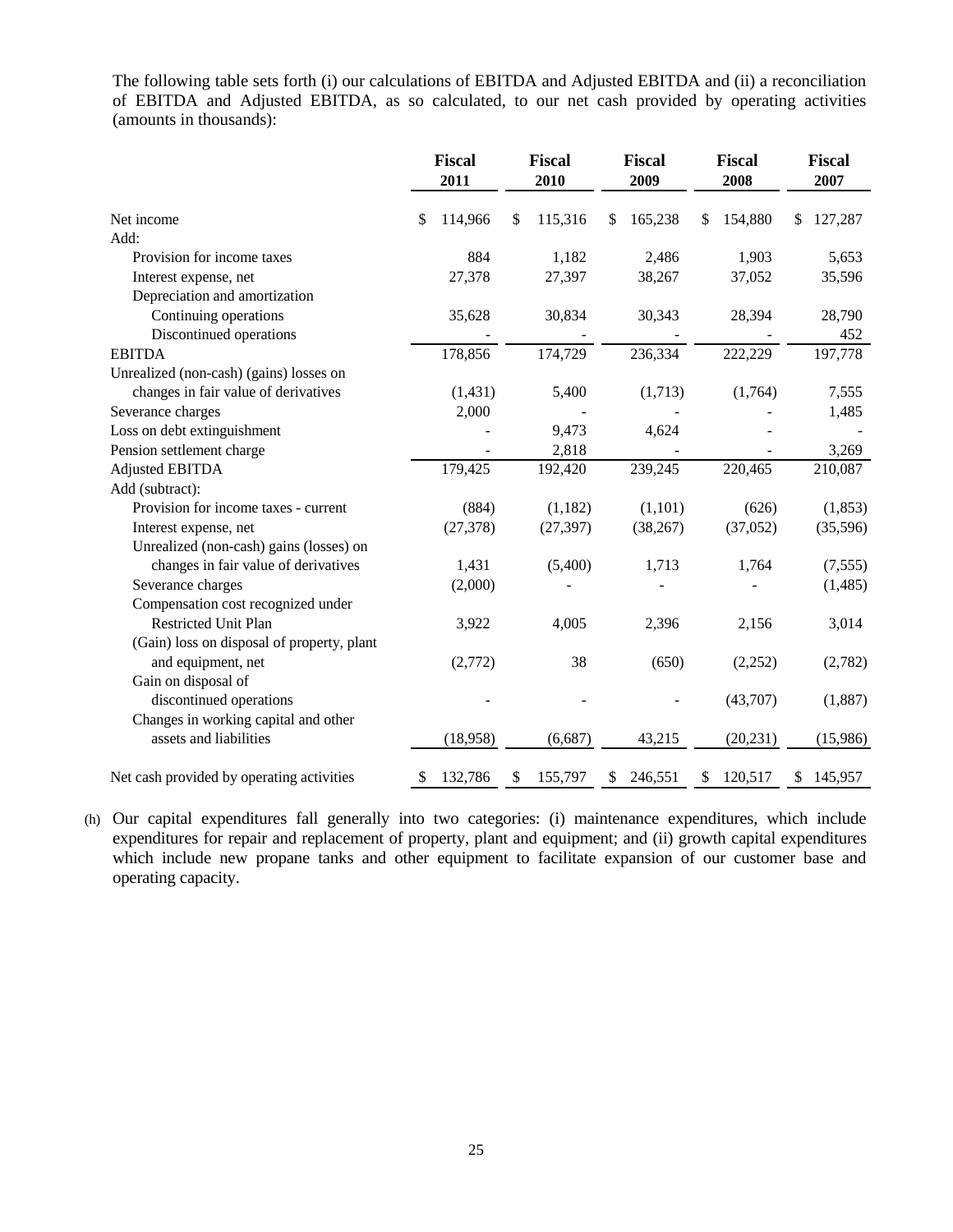# **ITEM 7. MANAGEMENT'S DISCUSSION AND ANALYSIS OF FINANCIAL CONDITION AND RESULTS OF OPERATIONS**

 The following is a discussion of our financial condition and results of operations, which should be read in conjunction with our consolidated financial statements and notes thereto included elsewhere in this Annual Report.

#### **Executive Overview**

 The following are factors that regularly affect our operating results and financial condition. In addition, our business is subject to the risks and uncertainties described in Item 1A of this Annual Report.

#### *Product Costs and Supply*

 The level of profitability in the retail propane, fuel oil, natural gas and electricity businesses is largely dependent on the difference between retail sales price and product cost. The unit cost of our products, particularly propane, fuel oil and natural gas, is subject to volatility as a result of supply and demand dynamics or other market conditions, including, but not limited to, economic and political factors impacting crude oil and natural gas supply or pricing. We enter into product supply contracts that are generally one-year agreements subject to annual renewal, and also purchase product on the open market. We attempt to reduce price risk by pricing product on a short-term basis. Our propane supply contracts typically provide for pricing based upon index formulas using the posted prices established at major supply points such as Mont Belvieu, Texas, or Conway, Kansas (plus transportation costs) at the time of delivery.

 To supplement our annual purchase requirements, we may utilize forward fixed price purchase contracts to acquire a portion of the propane that we resell to our customers, which allows us to manage our exposure to unfavorable changes in commodity prices and to assure adequate physical supply. The percentage of contract purchases, and the amount of supply contracted for under forward contracts at fixed prices, will vary from year to year based on market conditions.

 Product cost changes can occur rapidly over a short period of time and can impact profitability. There is no assurance that we will be able to pass on product cost increases fully or immediately, particularly when product costs increase rapidly. Therefore, average retail sales prices can vary significantly from year to year as product costs fluctuate with propane, fuel oil, crude oil and natural gas commodity market conditions. In addition, periods of sustained higher commodity prices can lead to customer conservation, resulting in reduced demand for our product.

#### *Seasonality*

 The retail propane and fuel oil distribution businesses, as well as the natural gas marketing business, are seasonal because these fuels are primarily used for heating in residential and commercial buildings. Historically, approximately two-thirds of our retail propane volume is sold during the six-month peak heating season from October through March. The fuel oil business tends to experience greater seasonality given its more limited use for space heating and approximately three-fourths of our fuel oil volumes are sold between October and March. Consequently, sales and operating profits are concentrated in our first and second fiscal quarters. Cash flows from operations, therefore, are greatest during the second and third fiscal quarters when customers pay for product purchased during the winter heating season. We expect lower operating profits and either net losses or lower net income during the period from April through September (our third and fourth fiscal quarters). To the extent necessary, we will reserve cash from the second and third quarters for distribution to holders of our Common Units in the fourth quarter and following fiscal year first quarter.

#### *Weather*

 Weather conditions have a significant impact on the demand for our products, in particular propane, fuel oil and natural gas, for both heating and agricultural purposes. Many of our customers rely heavily on propane, fuel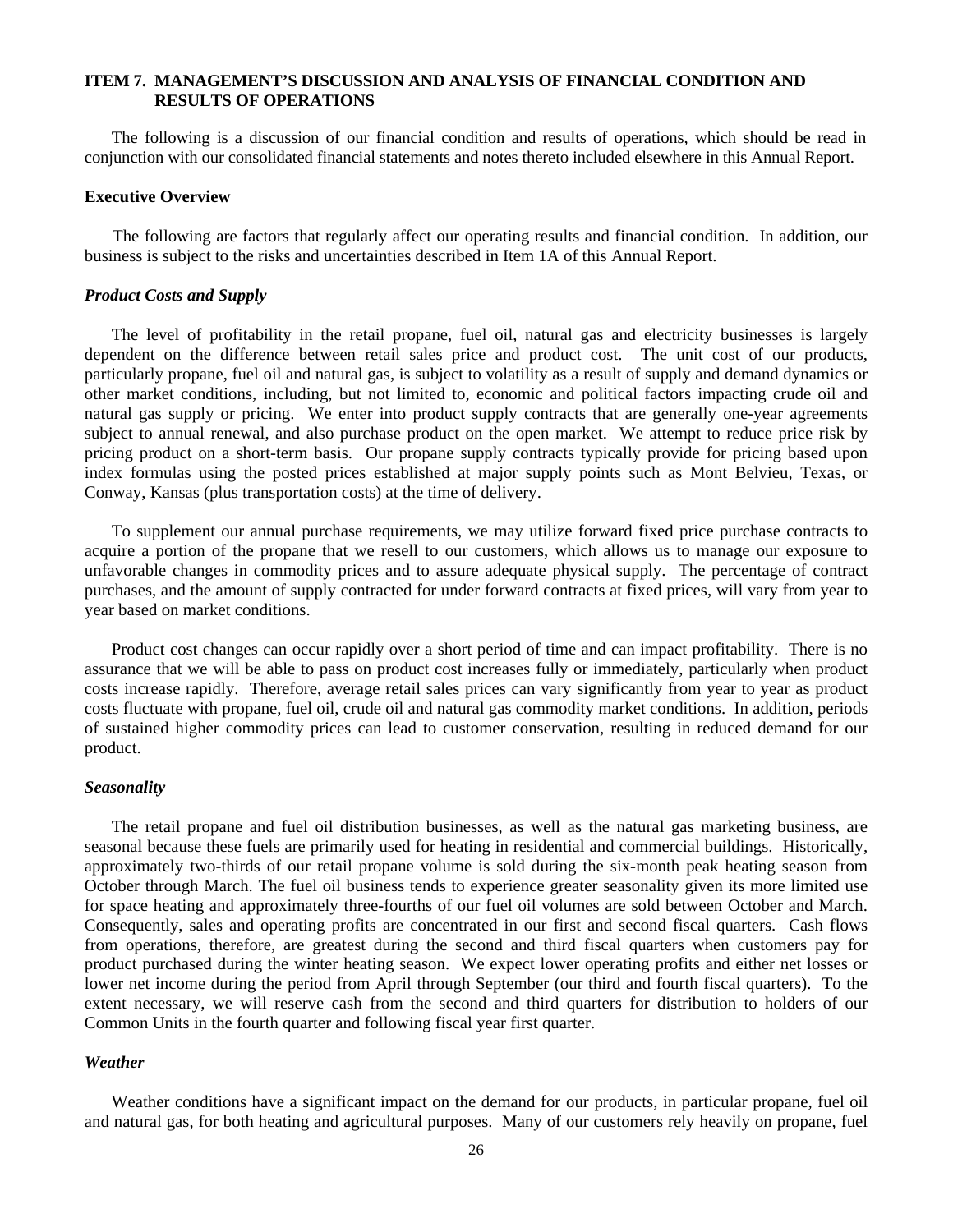oil or natural gas as a heating source. Accordingly, the volume sold is directly affected by the severity of the winter weather in our service areas, which can vary substantially from year to year. In any given area, sustained warmer than normal temperatures will tend to result in reduced propane, fuel oil and natural gas consumption, while sustained colder than normal temperatures will tend to result in greater consumption.

# *Hedging and Risk Management Activities*

We engage in hedging and risk management activities to reduce the effect of price volatility on our product costs and to ensure the availability of product during periods of short supply. We enter into propane forward and option agreements with third parties, and use futures and option contracts traded on the New York Mercantile Exchange ("NYMEX") to purchase and sell propane, fuel oil and crude oil at fixed prices in the future. The majority of the futures, forward and option agreements are used to hedge price risk associated with propane and fuel oil physical inventory, as well as, in certain instances, forecasted purchases of propane or fuel oil. Forward contracts are generally settled physically at the expiration of the contract whereas futures and option contracts are generally settled in cash at the expiration of the contract. Although we use derivative instruments to reduce the effect of price volatility associated with priced physical inventory and forecasted transactions, we do not use derivative instruments for speculative trading purposes. Risk management activities are monitored by an internal Commodity Risk Management Committee, made up of five members of management and reporting to our Audit Committee, through enforcement of our Hedging and Risk Management Policy.

#### *Critical Accounting Policies and Estimates*

 Our significant accounting policies are summarized in Note 2, "Summary of Significant Accounting Policies," included within the Notes to Consolidated Financial Statements section elsewhere in this Annual Report.

 Certain amounts included in or affecting our consolidated financial statements and related disclosures must be estimated, requiring management to make certain assumptions with respect to values or conditions that cannot be known with certainty at the time the financial statements are prepared. The preparation of financial statements in conformity with accounting principles generally accepted in the United States of America ("US GAAP") requires management to make estimates and assumptions that affect the reported amounts of assets and liabilities and disclosure of contingent assets and liabilities at the date of the financial statements and the reported amounts of revenues and expenses during the reporting period. We are also subject to risks and uncertainties that may cause actual results to differ from estimated results. Estimates are used when accounting for depreciation and amortization of long-lived assets, employee benefit plans, self-insurance and litigation reserves, environmental reserves, allowances for doubtful accounts, asset valuation assessments and valuation of derivative instruments. We base our estimates on historical experience and on various other assumptions that are believed to be reasonable under the circumstances, the results of which form the basis for making judgments about the carrying values of assets and liabilities that are not readily apparent from other sources. Any effects on our business, financial position or results of operations resulting from revisions to these estimates are recorded in the period in which the facts that give rise to the revision become known to us. Management has reviewed these critical accounting estimates and related disclosures with the Audit Committee of our Board of Supervisors. We believe that the following are our critical accounting estimates:

*Allowances for Doubtful Accounts.* We maintain allowances for doubtful accounts for estimated losses resulting from the inability of our customers to make required payments. We estimate our allowances for doubtful accounts using a specific reserve for known or anticipated uncollectible accounts, as well as an estimated reserve for potential future uncollectible accounts taking into consideration our historical write-offs. If the financial condition of one or more of our customers were to deteriorate resulting in an impairment in their ability to make payments, additional allowances could be required. As a result of our large customer base, which is comprised of approximately 750,000 customers, no individual customer account is material. Therefore, while some variation to actual results occurs, historically such variability has not been material. Schedule II, Valuation and Qualifying Accounts, provides a summary of the changes in our allowances for doubtful accounts during the period.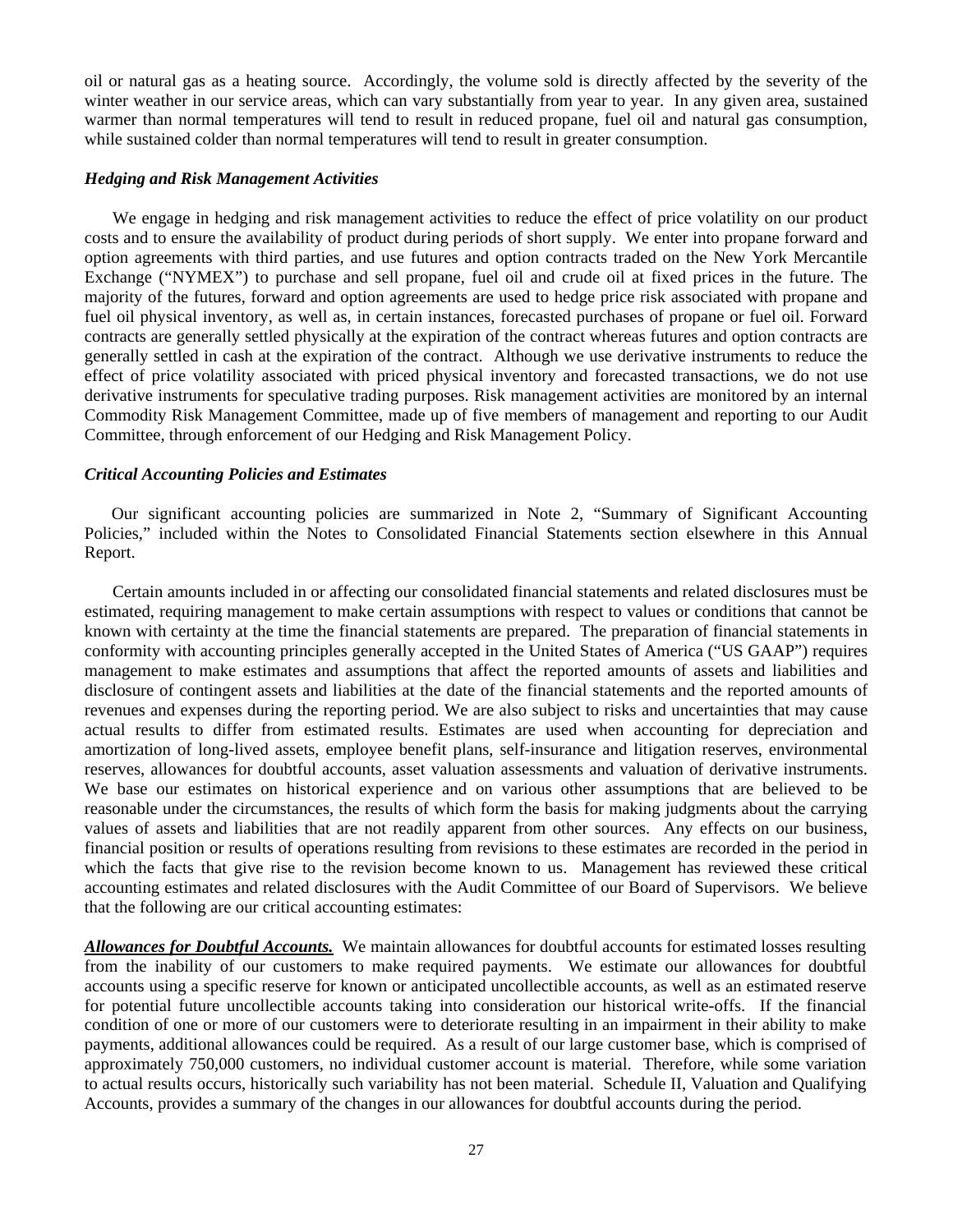*Pension and Other Postretirement Benefits.* We estimate the rate of return on plan assets, the discount rate used to estimate the present value of future benefit obligations and the expected cost of future health care benefits in determining our annual pension and other postretirement benefit costs. While we believe that our assumptions are appropriate, significant differences in our actual experience or significant changes in market conditions may materially affect our pension and other postretirement benefit obligations and our future expense. See "Liquidity and Capital Resources - Pension Plan Assets and Obligations" below for additional disclosure regarding pension benefits.

 With other assumptions held constant, an increase or decrease of 100 basis points in the discount rate would have an immaterial impact on net pension and postretirement benefit costs.

*Self-Insurance Reserves.* Our accrued self-insurance reserves represent the estimated costs of known and anticipated or unasserted claims under our general and product, workers' compensation and automobile insurance policies. Accrued insurance provisions for unasserted claims arising from unreported incidents are based on an analysis of historical claims data. For each unasserted claim, we record a self-insurance provision up to the estimated amount of the probable claim utilizing actuarially determined loss development factors applied to actual claims data. Our self-insurance provisions are susceptible to change to the extent that actual claims development differs from historical claims development. We maintain insurance coverage wherein our net exposure for insured claims is limited to the insurance deductible, claims above which are paid by our insurance carriers. For the portion of our estimated self-insurance liability that exceeds our deductibles, we record an asset related to the amount of the liability expected to be paid by the insurance companies. Historically, we have not experienced significant variability in our actuarial estimates for claims incurred but not reported. Accrued insurance provisions for reported claims are reviewed at least quarterly, and our assessment of whether a loss is probable and/or reasonably estimable is updated as necessary. Due to the inherently uncertain nature of, in particular, product liability claims, the ultimate loss may differ materially from our estimates. However, because of the nature of our insurance arrangements, those material variations historically have not, nor are they expected in the future to have, a material impact on our results of operations or financial position.

Loss Contingencies. In the normal course of business, we are involved in various claims and legal proceedings. We record a liability for such matters when it is probable that a loss has been incurred and the amounts can be reasonably estimated. The liability includes probable and estimable legal costs to the point in the legal matter where we believe a conclusion to the matter will be reached. When only a range of possible loss can be established, the most probable amount in the range is accrued. If no amount within this range is a better estimate than any other amount within the range, the minimum amount in the range is accrued.

# **Results of Operations and Financial Condition**

Net income for fiscal 2011 amounted to \$115.0 million, or \$3.24 per Common Unit, compared to \$115.3 million, or \$3.26 per Common Unit, in fiscal 2010. Earnings before interest, taxes, depreciation and amortization ("EBITDA") for fiscal 2011 amounted to \$178.9 million, compared to \$174.7 million for fiscal 2010.

Net income and EBITDA for fiscal 2011 included a \$2.0 million charge for severance costs associated with the realignment of the Partnership's field operations, as well as a non-cash charge of \$2.9 million to accelerate depreciation expense on assets taken out of service. By comparison, net income and EBITDA for fiscal 2010 included: (i) a loss on debt extinguishment of \$9.5 million associated with a refinancing of the Partnership's senior notes; (ii) a non-cash pension settlement charge of \$2.8 million; and (iii) a non-cash charge of \$1.8 million to accelerate depreciation expense on assets taken out of service. Adjusted EBITDA (as defined and reconciled below) amounted to \$179.4 million in fiscal 2011, compared to \$192.4 million in fiscal 2010.

Retail propane gallons sold for fiscal 2011 decreased 19.0 million gallons, or 6.0%, to 298.9 million gallons from 317.9 million gallons in fiscal 2010. Sales of fuel oil and other refined fuels for fiscal 2011 decreased 6.0 million gallons, or 13.9%, to 37.2 million gallons compared to 43.2 million gallons in the prior year. Sales volumes in both segments continued to be negatively affected by weakness in the economy, coupled with customer conservation attributable to the high commodity price environment relative to historical levels. Average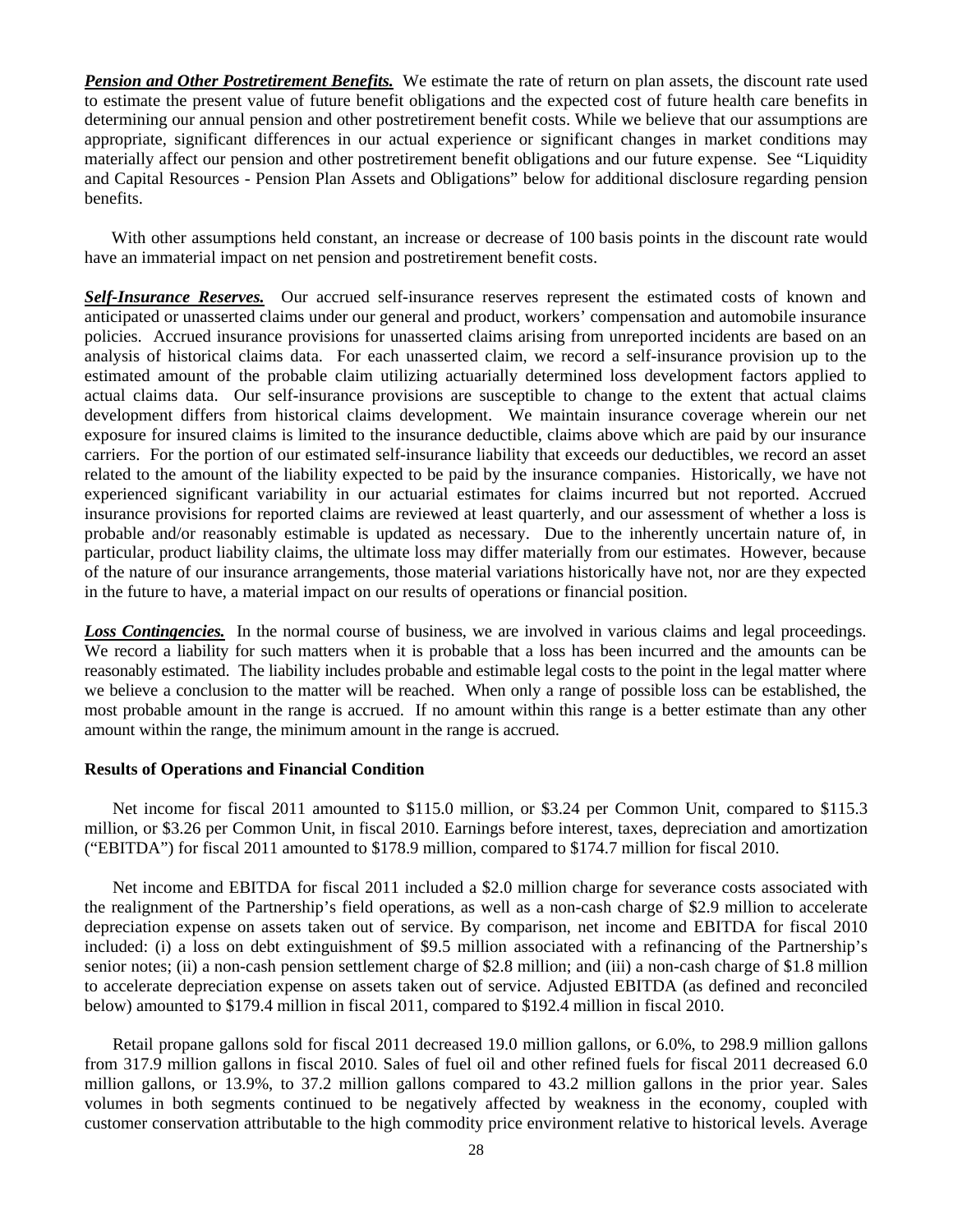posted prices for propane and fuel oil were 26.7% and 36.6% higher, respectively, compared to fiscal 2010, as commodity prices continued to rise throughout much of fiscal 2011. From a weather perspective, average temperatures for fiscal 2011 were 1% warmer than normal, compared to 5% warmer than normal in the prior year.

Revenues for fiscal year 2011 of \$1,190.6 million increased \$53.9 million, or 4.7%, compared to the prior year, primarily due to higher average selling prices attributable to higher base commodity prices, offset to an extent by lower volumes sold. Cost of products sold for fiscal 2011 of \$678.7 million increased \$80.2 million, or 13.4%, compared to \$598.5 million in the prior year as a result of higher wholesale product costs. Cost of products sold in fiscal 2011 included a \$1.4 million unrealized (non-cash) gain attributable to the mark-to-market adjustment for derivative instruments used in risk management activities, compared to a \$5.4 million unrealized (non-cash) loss in the prior year; these unrealized gains and losses are excluded from Adjusted EBITDA for both periods.

Combined operating and general and administrative expenses of \$331.0 million for fiscal year 2011 were \$20.2 million, or 5.8%, lower than the prior year, primarily due to lower variable compensation attributed to lower earnings and continued savings in payroll and benefit related expenses, offset to an extent by higher fuel costs to operate our fleet. Depreciation and amortization expense of \$35.6 million increased \$4.8 million, or 15.6%, primarily due to the impact of prior year acquisitions, as well as from the increase in accelerated depreciation for assets taken out of service referenced above.

Net interest expense of \$27.4 million for fiscal 2011 was flat with the prior year. For the fifth consecutive year, the Partnership funded all working capital requirements with cash on hand without the need to borrow under its working capital facility and ended the year with \$149.6 million of cash.

 As we look ahead to fiscal 2012, our anticipated cash requirements include: (i) maintenance and growth capital expenditures of approximately \$22.0 million; (ii) approximately \$26.2 million of interest and income tax payments; and (iii) assuming distributions remain at the current annualized level of \$3.41 per Common Unit, approximately \$121.2 million of distributions to Unitholders. Based on our current cash position, availability under the Revolving Credit Agreement (unused borrowing capacity of \$95.1 million at September 24, 2011) and expected cash flow from operating activities, we expect to have sufficient funds to meet our current and future obligations. Based on our current forecast of working capital requirements for fiscal 2012, we currently do not expect to borrow under our credit facility to fund those requirements.

# *Fiscal Year 2011 Compared to Fiscal Year 2010*

#### *Revenues*

| (Dollars in thousands)      | <b>Fiscal</b> | <b>Fiscal</b> | Increase/    | <b>Percent</b><br>Increase/ |
|-----------------------------|---------------|---------------|--------------|-----------------------------|
|                             | 2011          | 2010          | (Decrease)   | (Decrease)                  |
| Revenues                    |               |               |              |                             |
| Propane                     | \$<br>929,492 | \$<br>885.459 | \$<br>44,033 | 5.0%                        |
| Fuel oil and refined fuels  | 139,572       | 135,059       | 4,513        | 3.3%                        |
| Natural gas and electricity | 84,721        | 77,587        | 7,134        | 9.2%                        |
| All other                   | 36,767        | 38,589        | (1,822)      | $(4.7\%)$                   |
| Total revenues              | \$1,190,552   | \$1,136,694   | 53,858<br>S  | 4.7%                        |
|                             |               |               |              |                             |

Total revenues increased \$53.9 million, or 4.7%, to \$1,190.6 million in fiscal 2011 compared to \$1,136.7 million for fiscal 2010, due to higher average selling prices associated with higher product costs, partially offset by lower volumes sold. From a weather perspective, average temperatures as measured in heating degree days, as reported by the National Oceanic and Atmospheric Administration ("NOAA"), in our service territories during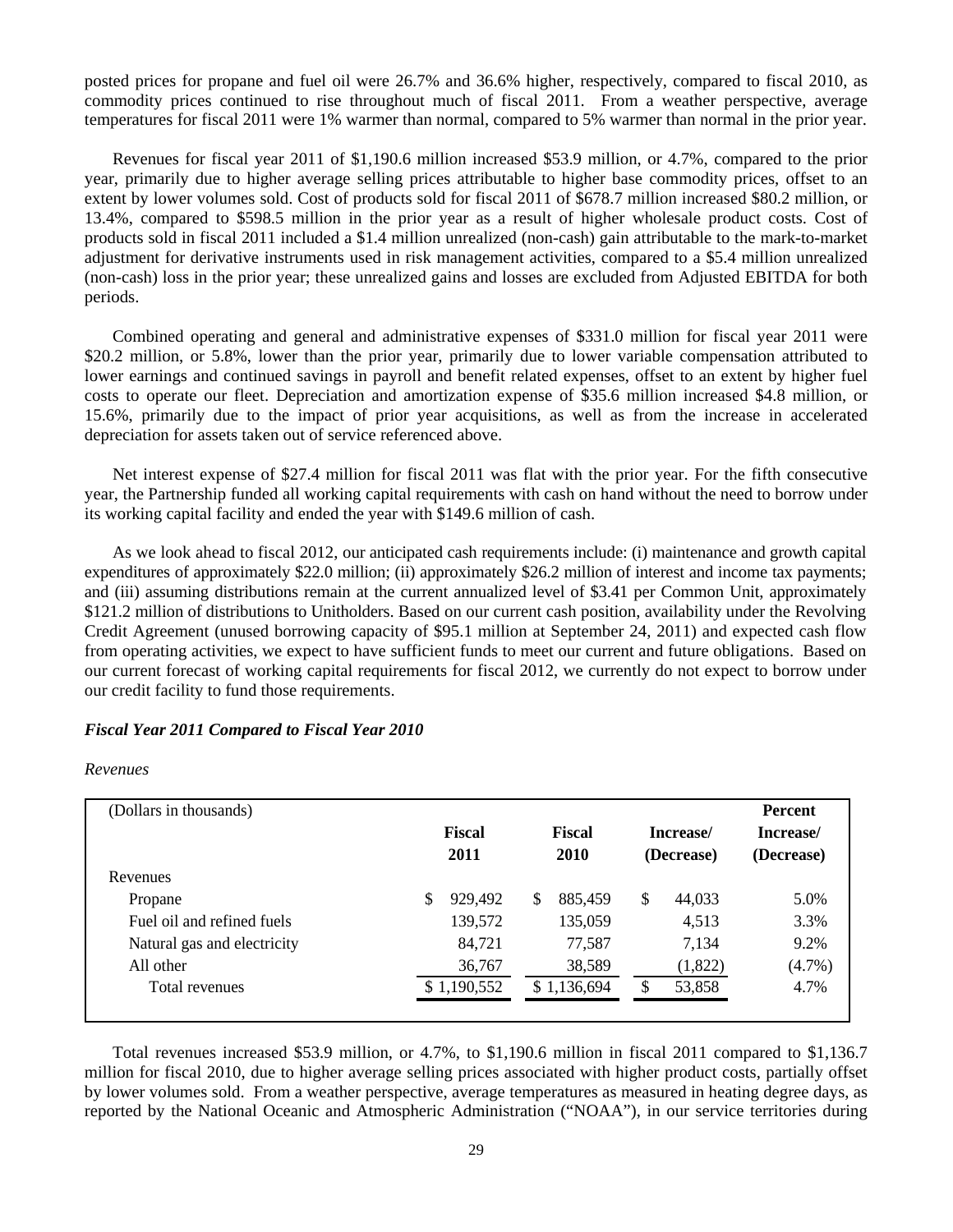fiscal 2011 were 1% warmer than normal and 4% colder than the prior year.

Revenues from the distribution of propane and related activities of \$929.5 million for fiscal 2011 increased \$44.0 million, or 5.0%, compared to \$885.5 million for fiscal 2010, primarily as a result of higher average selling prices associated with higher product costs, partially offset by lower volumes sold. Average propane selling prices in fiscal 2011 increased 8.9% compared to the prior year due to higher product costs, thereby having a positive impact on revenues. This increase was partially offset by lower retail propane gallons sold in fiscal 2011 which decreased 19.0 million gallons, or 6.0%, to 298.9 million gallons from 317.9 million gallons in the prior year. The volume decline was primarily due to customer conservation efforts attributable to the high commodity price environment and ongoing sluggish economic conditions. Additionally, included within the propane segment are revenues from other propane activities of \$76.4 million in fiscal 2011, which increased \$23.8 million compared to the prior year as a result of the settlement of certain contracts used for risk management purposes (see similar increase in cost of products sold).

Revenues from the distribution of fuel oil and refined fuels of \$139.6 million for fiscal 2011 increased \$4.5 million, or 3.3%, from \$135.1 million in the prior year primarily as a result of higher average selling prices associated with higher product costs, partially offset by lower volumes sold. Average selling prices in our fuel oil and refined fuels segment in fiscal 2011 increased 20.1% compared to the prior year due to higher product costs, thereby having a positive impact on revenues. Fuel oil and refined fuels gallons sold in fiscal 2011 decreased 6.0 million gallons, or 13.8%, to 37.2 million gallons from 43.2 million gallons in the prior year. Lower volumes sold in our fuel oil and refined fuels segment were primarily attributable to our gasoline and diesel businesses and, to a lesser extent, our heating oil business.

 Revenues in our natural gas and electricity segment increased \$7.1 million, or 9.2%, to \$84.7 million in fiscal 2011 compared to \$77.6 million in the prior year as a result of higher natural gas and, to a lesser extent, electricity volumes sold, coupled with higher average selling prices associated with higher product costs.

| (Dollars in thousands)         |      |               |      |               |              | <b>Percent</b> |
|--------------------------------|------|---------------|------|---------------|--------------|----------------|
|                                |      | <b>Fiscal</b> |      | <b>Fiscal</b> | Increase/    | Increase/      |
|                                | 2011 |               | 2010 |               | (Decrease)   | (Decrease)     |
| Cost of products sold          |      |               |      |               |              |                |
| Propane                        | \$   | 506.481       | S.   | 436.825       | \$<br>69.656 | 15.9%          |
| Fuel oil and refined fuels     |      | 100,908       |      | 92,037        | 8,871        | 9.6%           |
| Natural gas and electricity    |      | 61,495        |      | 57,892        | 3.603        | 6.2%           |
| All other                      |      | 9,835         |      | 11,697        | (1,862)      | $(15.9\%)$     |
| Total cost of products sold    |      | 678,719       | S    | 598,451       | \$<br>80,268 | 13.4%          |
| As a percent of total revenues |      | 57.0%         |      | 52.6%         |              |                |

# *Cost of Products Sold*

The cost of products sold reported in the consolidated statements of operations represents the weighted average unit cost of propane, fuel oil and refined fuels, natural gas and electricity sold, including transportation costs to deliver product from our supply points to storage or to our customer service centers. Cost of products sold also includes the cost of appliances and related parts sold or installed by our customer service centers computed on a basis that approximates the average cost of the products. Unrealized (non-cash) gains or losses from changes in the fair value of derivative instruments that are not designated as cash flow hedges are recorded within cost of products sold. Cost of products sold excludes depreciation and amortization; these amounts are reported separately within the consolidated statements of operations.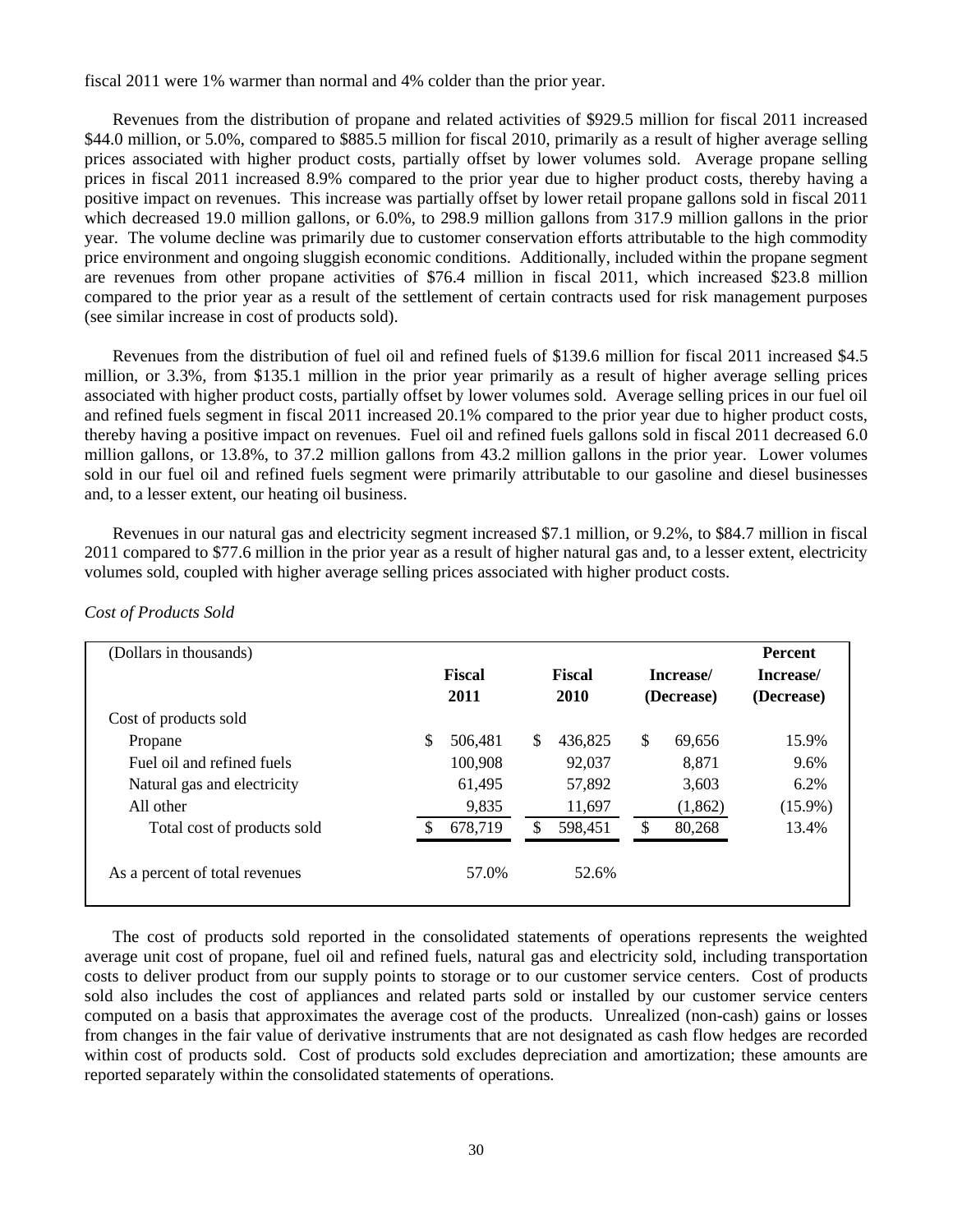Cost of products sold increased \$80.3 million, or 13.4%, to \$678.7 million in fiscal 2011 compared to \$598.4 million in the prior year due to higher average product costs resulting from the increase in commodity prices, partially offset by lower volumes sold. Average posted prices for propane and fuel oil in fiscal 2011 were 26.7% and 36.6% higher, respectively, compared to the prior year. Cost of products sold in fiscal 2011 included a \$1.4 million unrealized (non-cash) gain representing the net change in the fair value of derivative instruments during the period, compared to a \$5.4 million unrealized (non-cash) loss in the prior year resulting in a decrease of \$6.8 million in cost of products sold in fiscal 2011 compared to the prior year (\$0.3 million decrease reported within the propane segment and \$6.5 million decrease reported within the fuel oil and refined fuels segment).

 Cost of products sold associated with the distribution of propane and related activities of \$506.5 million for fiscal 2011 increased \$69.7 million, or 15.9%, compared to the prior year. Higher average propane product costs resulted in an increase of \$70.9 million in cost of products sold during fiscal 2011 compared to the prior year. The impact of the increase in average propane product costs was partially offset by lower propane volumes sold, which resulted in a \$25.5 million decrease in cost of products sold during fiscal 2011 compared to the prior year. Cost of products sold from other propane activities increased \$24.6 in fiscal 2011 compared to the prior year.

Cost of products sold associated with our fuel oil and refined fuels segment of \$100.9 million for fiscal 2011 increased \$8.9 million, or 9.6%, compared to the prior year. Higher average fuel oil and refined fuel product costs resulted in an increase of \$27.3 million in cost of products sold during fiscal 2011 compared to the prior year. The impact of the increase in product costs was partially offset by lower fuel oil and refined fuels volumes sold, which resulted in an \$11.9 million decrease in cost of products sold in fiscal 2011 compared to the prior year.

Cost of products sold in our natural gas and electricity segment of \$61.5 million for fiscal 2011 increased \$3.6 million, or 6.2%, compared to the prior year primarily due to higher natural gas and, to a lesser extent, electricity volumes sold, coupled with an increase in average product costs.

 Cost of products sold as a percent of total revenues for fiscal 2011 increased 4.4 percentage points to 57.0% from 52.6% in the prior year. The increase in cost of products sold as a percentage of revenues was primarily attributable to wholesale product costs rising at a faster rate than average selling prices in fiscal 2011 compared to the prior year.

| (Dollars in thousands)         |               |             |            |                |
|--------------------------------|---------------|-------------|------------|----------------|
|                                | <b>Fiscal</b> | Fiscal      |            | <b>Percent</b> |
|                                | 2011          | <b>2010</b> | (Decrease) | (Decrease)     |
| Operating expenses             | 279,329       | 289,567     | (10.238)   | $(3.5\%)$      |
| As a percent of total revenues | 23.5%         | 25.5%       |            |                |
|                                |               |             |            |                |

# *Operating Expenses*

 All costs of operating our retail distribution and appliance sales and service operations are reported within operating expenses in the consolidated statements of operations. These operating expenses include the compensation and benefits of field and direct operating support personnel, costs of operating and maintaining our vehicle fleet, overhead and other costs of our purchasing, training and safety departments and other direct and indirect costs of operating our customer service centers.

 Operating expenses of \$279.3 million for fiscal 2011 decreased \$10.2 million, or 3.5%, compared to \$289.6 million in the prior year as a result of lower variable compensation associated with lower earnings, lower payroll and benefit related expenses resulting from operating efficiencies, and lower insurance costs. These savings were partially offset by an increase in fuel costs to operate our fleet.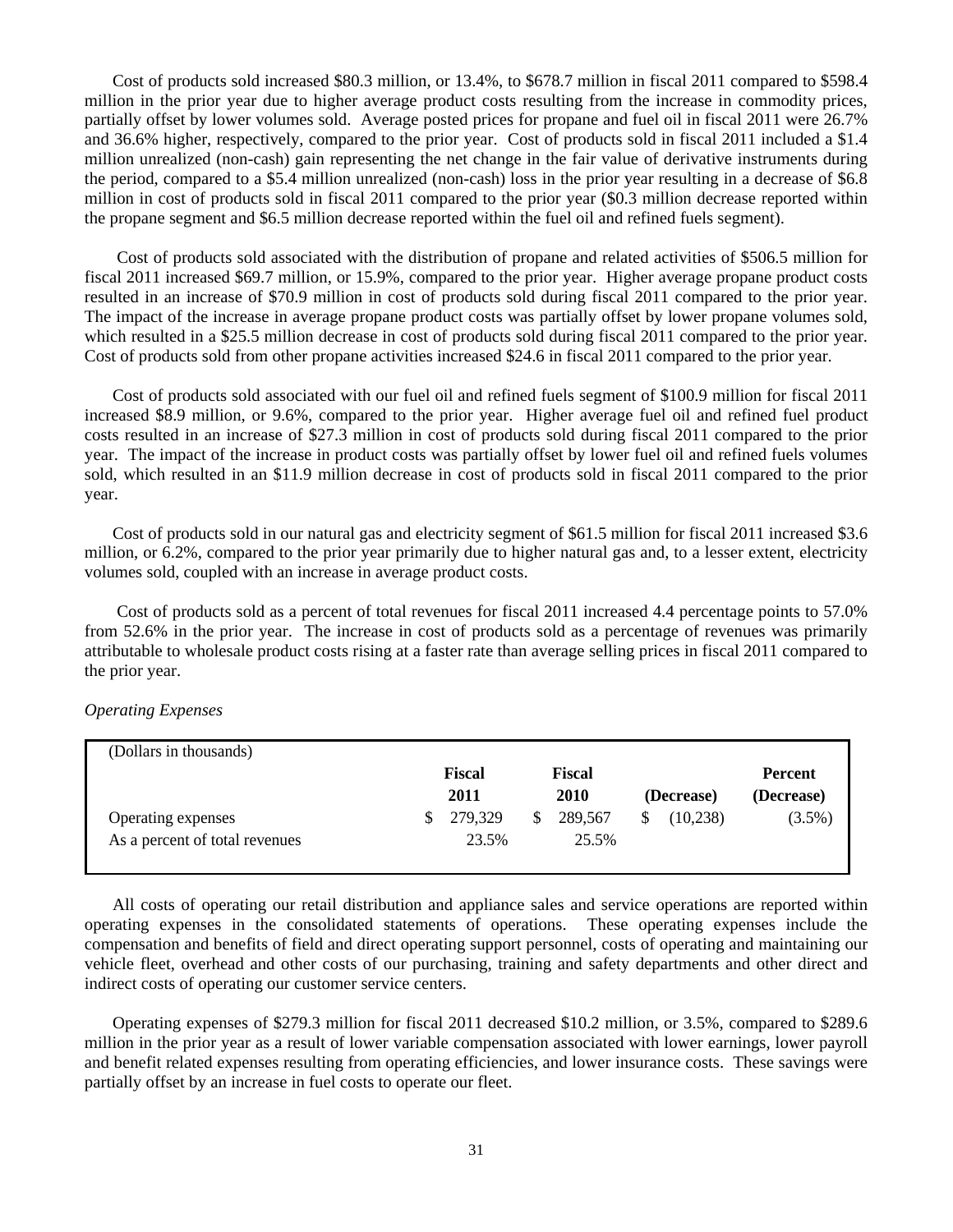# *General and Administrative Expenses*

| (Dollars in thousands)              |               |   |             |            |                |
|-------------------------------------|---------------|---|-------------|------------|----------------|
|                                     | <b>Fiscal</b> |   | Fiscal      |            | <b>Percent</b> |
|                                     | 2011          |   | <b>2010</b> | (Decrease) | (Decrease)     |
| General and administrative expenses | 51,648        | S | 61.656      | (10,008)   | $(16.2\%)$     |
| As a percent of total revenues      | 4.3%          |   | 5.4%        |            |                |
|                                     |               |   |             |            |                |

 All costs of our back office support functions, including compensation and benefits for executives and other support functions, as well as other costs and expenses to maintain finance and accounting, treasury, legal, human resources, corporate development and the information systems functions are reported within general and administrative expenses in the consolidated statements of operations.

 General and administrative expenses of \$51.6 million for fiscal 2011 decreased \$10.0 million, or 16.2%, compared to \$61.6 million in the prior year primarily as a result of lower variable compensation associated with lower earnings and the impact of a \$2.5 million gain on sale of assets during the second quarter of fiscal 2011, partially offset by an increase in litigation costs for uninsured legal matters.

# *Depreciation and Amortization*

| (Dollars in thousands)         | Fiscal | Fiscal       |          | <b>Percent</b>  |
|--------------------------------|--------|--------------|----------|-----------------|
|                                | 2011   | 2010         | Increase | <b>Increase</b> |
| Depreciation and amortization  | 35,628 | \$<br>30,834 | 4.794    | 15.5%           |
| As a percent of total revenues | 3.0%   | 2.7%         |          |                 |

 Depreciation and amortization expense of \$35.6 million in fiscal 2011 increased \$4.8 million, or 15.5%, compared to \$30.8 million in the prior year primarily as a result of tangible and intangible long-lived assets acquired in business combinations in fiscal 2011 and 2010, coupled with accelerated depreciation expense of \$2.9 million and \$1.8 million in fiscal 2011 and fiscal 2010, respectively, for assets taken out of service.

# *Interest Expense, net*

| (Dollars in thousands)         |        |               |            |                |
|--------------------------------|--------|---------------|------------|----------------|
|                                | Fiscal | <b>Fiscal</b> |            | <b>Percent</b> |
|                                | 2011   | 2010          | (Decrease) | (Decrease)     |
| Interest expense, net          | 27,378 | 27,397        | (19)       | $(0.1\%)$      |
| As a percent of total revenues | 2.3%   | 2.4%          |            |                |
|                                |        |               |            |                |

Net interest expense of \$27.4 million in fiscal 2011 was flat compared to the prior year. See Liquidity and Capital Resources below for additional discussion on long-term borrowings.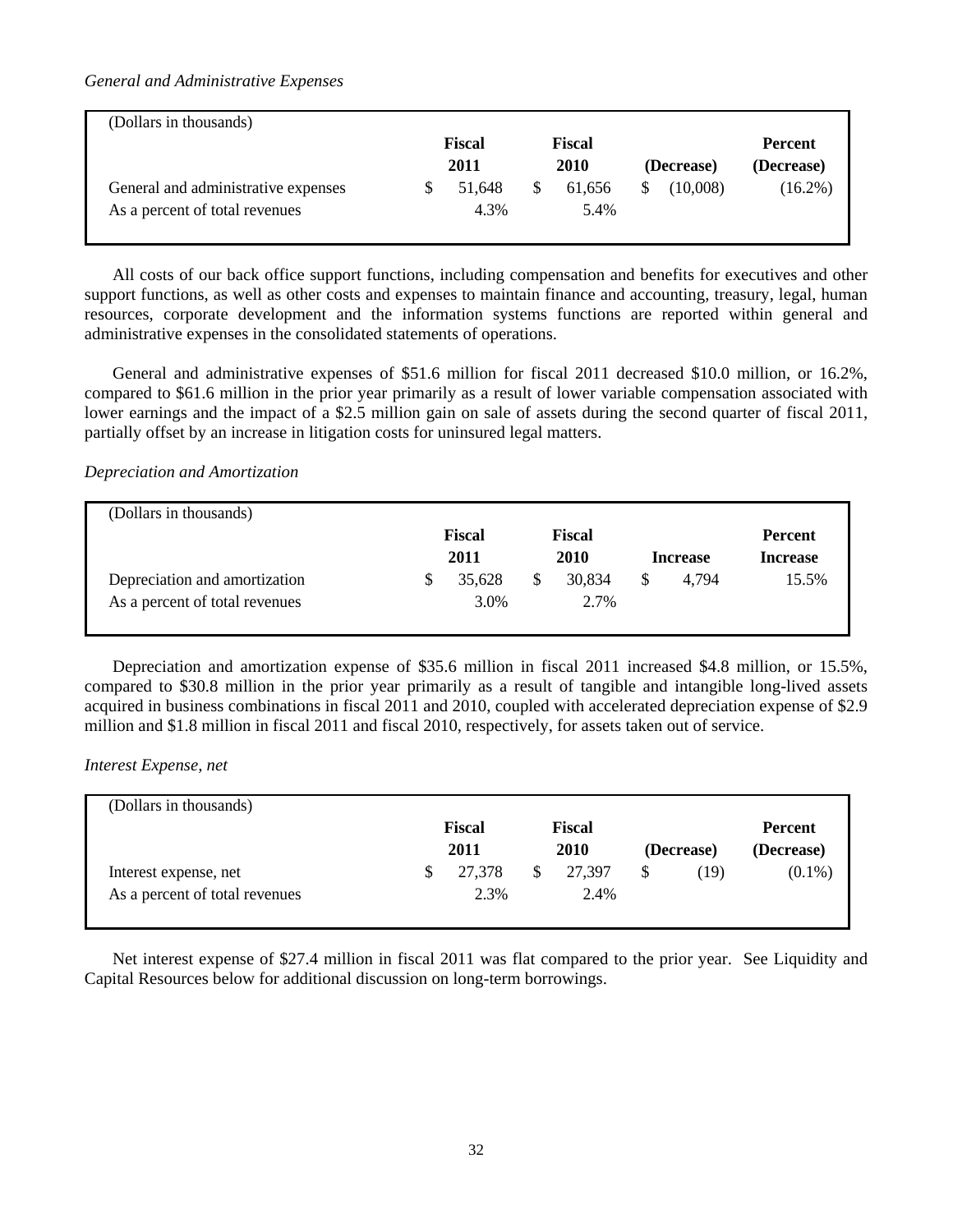#### *Loss on Debt Extinguishment*

 On March 23, 2010, we repurchased \$250.0 million aggregate principal amount of the 2013 Senior Notes through a cash tender offer. In connection with the repurchase, we recognized a loss on the extinguishment of debt of \$9.5 million in the second quarter of fiscal 2010, consisting of \$7.2 million for the repurchase premium and related fees, as well as the write-off of \$2.3 million in unamortized debt origination costs and unamortized discount.

## *Net Income and Adjusted EBITDA*

 We reported net income of \$115.0 million, or \$3.24 per Common Unit in fiscal 2011 compared to net income of \$115.3 million, or \$3.26 per Common Unit in the prior year. Adjusted EBITDA amounted to \$179.4 million in fiscal 2011, compared to \$192.4 million in fiscal 2010.

 Net income and EBITDA for fiscal 2011 were negatively impacted by a \$2.0 million charge for severance costs associated with a realignment of our field operations, as well as a non-cash charge of \$2.9 to accelerate depreciation expense on assets taken out of service. By comparison, net income and EBITDA for fiscal 2010 were negatively impacted by certain items, including: (i) a loss on debt extinguishment of \$9.5 million associated with the refinancing of senior notes; (ii) a non-cash pension settlement charge of \$2.8 million; and (iii) a non-cash charge of \$1.8 million to accelerate depreciation expense on assets taken out of service.

 Adjusted EBITDA represents EBITDA excluding the unrealized net gain or loss from mark-to-market activity for derivative instruments, loss on debt extinguishment, pension settlement charge and severance charges. Our management uses EBITDA and Adjusted EBITDA as measures of liquidity and we are including them because we believe that they provide our investors and industry analysts with additional information to evaluate our ability to meet our debt service obligations and to pay our quarterly distributions to holders of our Common Units. In addition, certain of our incentive compensation plans covering executives and other employees utilize Adjusted EBITDA as the performance target. Moreover, our revolving credit agreement requires us to use Adjusted EBITDA as a component in calculating our leverage and interest coverage ratios. EBITDA and Adjusted EBITDA are not recognized terms under US GAAP and should not be considered as an alternative to net income or net cash provided by operating activities determined in accordance with US GAAP. Because EBITDA and Adjusted EBITDA as determined by us excludes some, but not all, items that affect net income, they may not be comparable to EBITDA and Adjusted EBITDA or similarly titled measures used by other companies.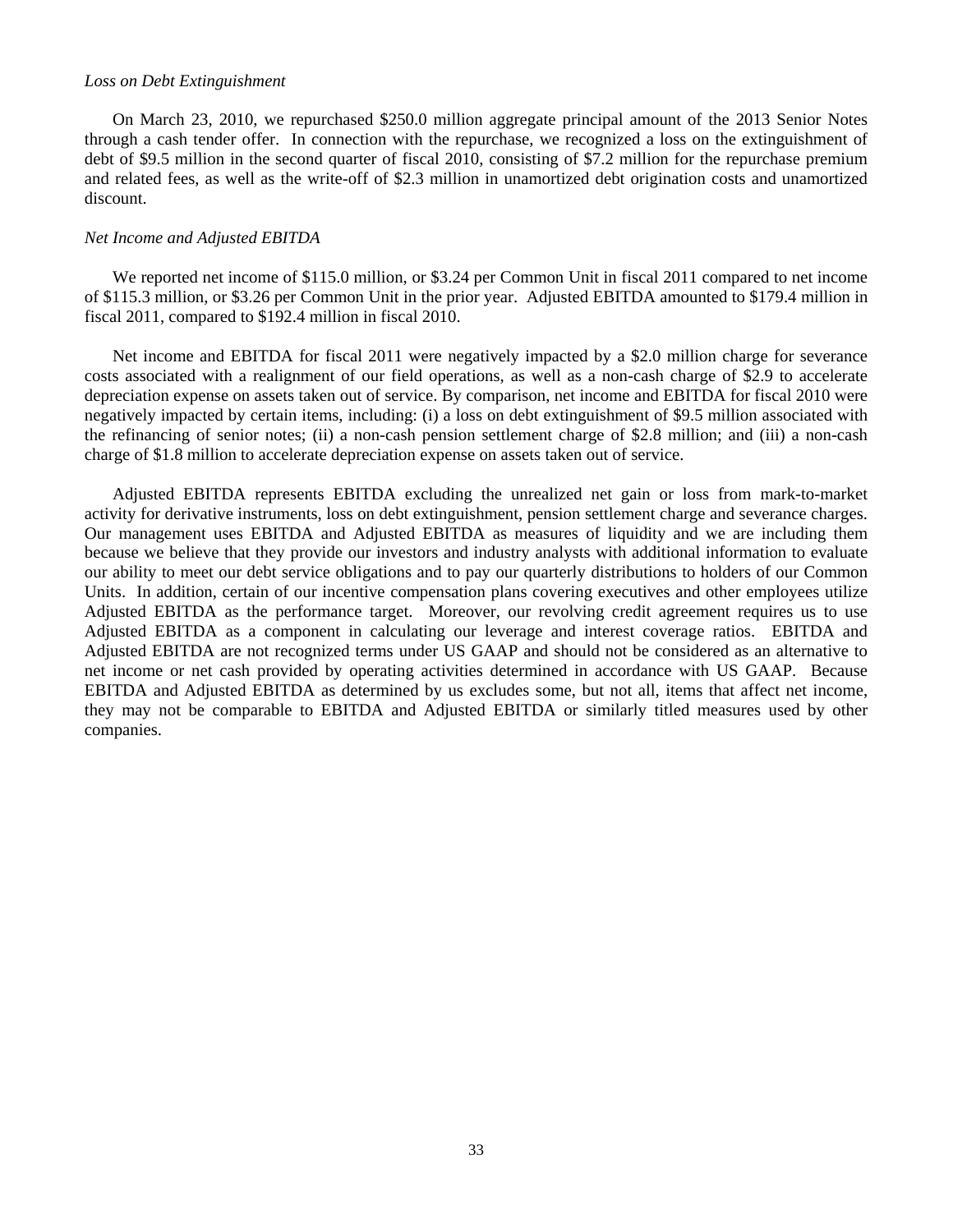| (Dollars in thousands)                                        | <b>Year Ended</b>     |                       |
|---------------------------------------------------------------|-----------------------|-----------------------|
|                                                               | September 24,<br>2011 | September 25,<br>2010 |
| Net income                                                    | \$<br>114,966         | \$<br>115,316         |
| Add:                                                          |                       |                       |
| Provision for income taxes                                    | 884                   | 1,182                 |
| Interest expense, net                                         | 27,378                | 27,397                |
| Depreciation and amortization                                 | 35,628                | 30,834                |
| <b>EBITDA</b>                                                 | 178,856               | 174,729               |
| Unrealized (non-cash) (gains) losses on changes               |                       |                       |
| in fair value of derivatives                                  | (1, 431)              | 5,400                 |
| Severance charges                                             | 2,000                 |                       |
| Loss on debt extinguishment                                   |                       | 9,473                 |
| Pension settlement charge                                     |                       | 2,818                 |
| <b>Adjusted EBITDA</b>                                        | 179,425               | 192,420               |
| Add (subtract):                                               |                       |                       |
| Provision for income taxes - current                          | (884)                 | (1,182)               |
| Interest expense, net                                         | (27, 378)             | (27, 397)             |
| Unrealized (non-cash) gains (losses) on changes               |                       |                       |
| in fair value of derivatives                                  | 1,431                 | (5,400)               |
| Severance charges                                             | (2,000)               |                       |
| Compensation cost recognized under Restricted Unit Plans      | 3,922                 | 4,005                 |
| (Gain) loss on disposal of property, plant and equipment, net | (2,772)               | 38                    |
| Changes in working capital and other assets and liabilities   | (18,958)              | (6,687)               |
| Net cash provided by operating activities                     | \$<br>132,786         | \$<br>155,797         |

 The following table sets forth (i) our calculations of EBITDA and (ii) a reconciliation of EBITDA, as so calculated, to our net cash provided by operating activities:

# *Fiscal Year 2010 Compared to Fiscal Year 2009*

## *Revenues*

| (Dollars in thousands)      | <b>Fiscal</b><br>2010 |         | <b>Fiscal</b><br>2009 |    | Increase/<br>(Decrease) | <b>Percent</b><br>Increase/<br>(Decrease) |
|-----------------------------|-----------------------|---------|-----------------------|----|-------------------------|-------------------------------------------|
| Revenues                    |                       |         |                       |    |                         |                                           |
| Propane                     | \$                    | 885,459 | \$<br>864.012         | S  | 21,447                  | 2.5%                                      |
| Fuel oil and refined fuels  |                       | 135,059 | 159,596               |    | (24, 537)               | (15.4)%                                   |
| Natural gas and electricity |                       | 77,587  | 76,832                |    | 755                     | 1.0%                                      |
| All other                   |                       | 38,589  | 42,714                |    | (4,125)                 | (9.7)%                                    |
| Total revenues              | \$1,136,694           |         | \$1,143,154           | \$ | (6,460)                 | $(0.6)\%$                                 |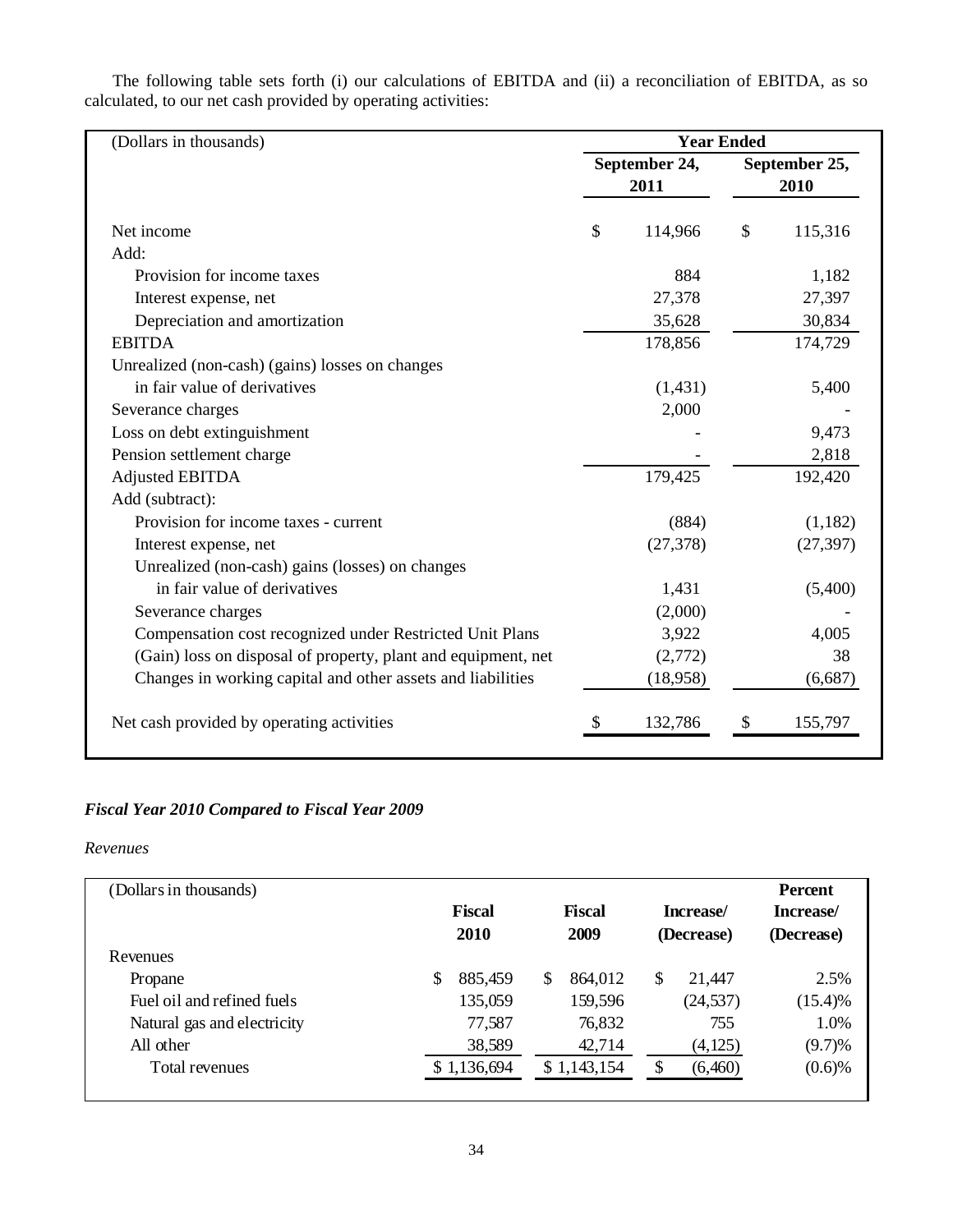Total revenues decreased \$6.5 million, or 0.6%, to \$1,136.7 million for the year ended September 25, 2010 compared to \$1,143.2 million for the year ended September 26, 2009, due to lower volumes, partially offset by higher average selling prices associated with higher product costs. Volumes for the fiscal 2010 were lower than the prior year due to the negative impact of adverse economic conditions, particularly on our commercial and industrial accounts, as well as the unfavorable impact of warmer average temperatures, particularly in our northeastern and western service territories, and ongoing residential customer conservation. From a weather perspective, average temperatures as measured in heating degree days, as reported by NOAA, in our service territories during fiscal 2010 were 5% warmer than normal and 4% warmer than the prior year. In our northeastern territories, which is where we have a higher concentration of residential propane customers and all of our fuel oil customers, average temperatures during fiscal 2010 were 9% warmer than both normal and the prior year. The unfavorable weather pattern occurred primarily during the peak heating months (from October through March) and therefore, contributed to the lower volumes sold.

Revenues from the distribution of propane and related activities of \$885.5 million for the year ended September 25, 2010 increased \$21.4 million, or 2.5%, compared to \$864.0 million for the year ended September 26, 2009, primarily as a result of higher average selling prices associated with higher product costs, partially offset by lower volumes, particularly in our commercial and industrial accounts. Average propane selling prices in fiscal 2010 increased 9.8% compared to the prior year due to higher product costs, thereby having a positive impact on revenues. This increase was partially offset by lower retail propane gallons sold in fiscal 2010 which decreased 26.0 million gallons, or 7.6%, to 317.9 million gallons from 343.9 million gallons in the prior year. The volume decline was primarily attributable to lower commercial and industrial volumes resulting from adverse economic conditions, an unfavorable weather pattern and, to a lesser extent, continued residential customer conservation. Lower volumes sold in the non-residential customer base accounted for approximately 60% of the decline in propane sales volume. Additionally, included within the propane segment are revenues from wholesale and other propane activities of \$52.7 million in fiscal 2010, which increased \$9.3 million compared to the prior year.

Revenues from the distribution of fuel oil and refined fuels of \$135.1 million for the year ended September 25, 2010 decreased \$24.5 million, or 15.4%, from \$159.6 million in the prior year primarily due to lower volumes, partially offset by higher average selling prices. Fuel oil and refined fuels gallons sold in fiscal 2010 decreased 14.2 million gallons, or 24.7%, to 43.2 million gallons from 57.4 million gallons in the prior year. Lower volumes in our fuel oil and refined fuels segment were attributable to the aforementioned warmer average temperatures in the northeast region, as well as the impact of ongoing residential customer conservation driven by adverse economic conditions. Average selling prices in our fuel oil and refined fuels segment in fiscal 2010 increased 12.2% compared to the prior year due to higher product costs, thereby having a positive impact on revenues.

 Revenues in our natural gas and electricity segment increased \$0.8 million, or 1.0%, to \$77.6 million for the year ended September 25, 2010 compared to \$76.8 million in the prior year as a result of higher electricity volumes, partially offset by lower natural gas volumes. Revenues in our all other businesses decreased 9.7% to \$38.6 million in fiscal 2010 from \$42.7 million in the prior year, primarily due to reduced installation service activities as a result of the general market decline in residential and commercial construction and other adverse economic conditions.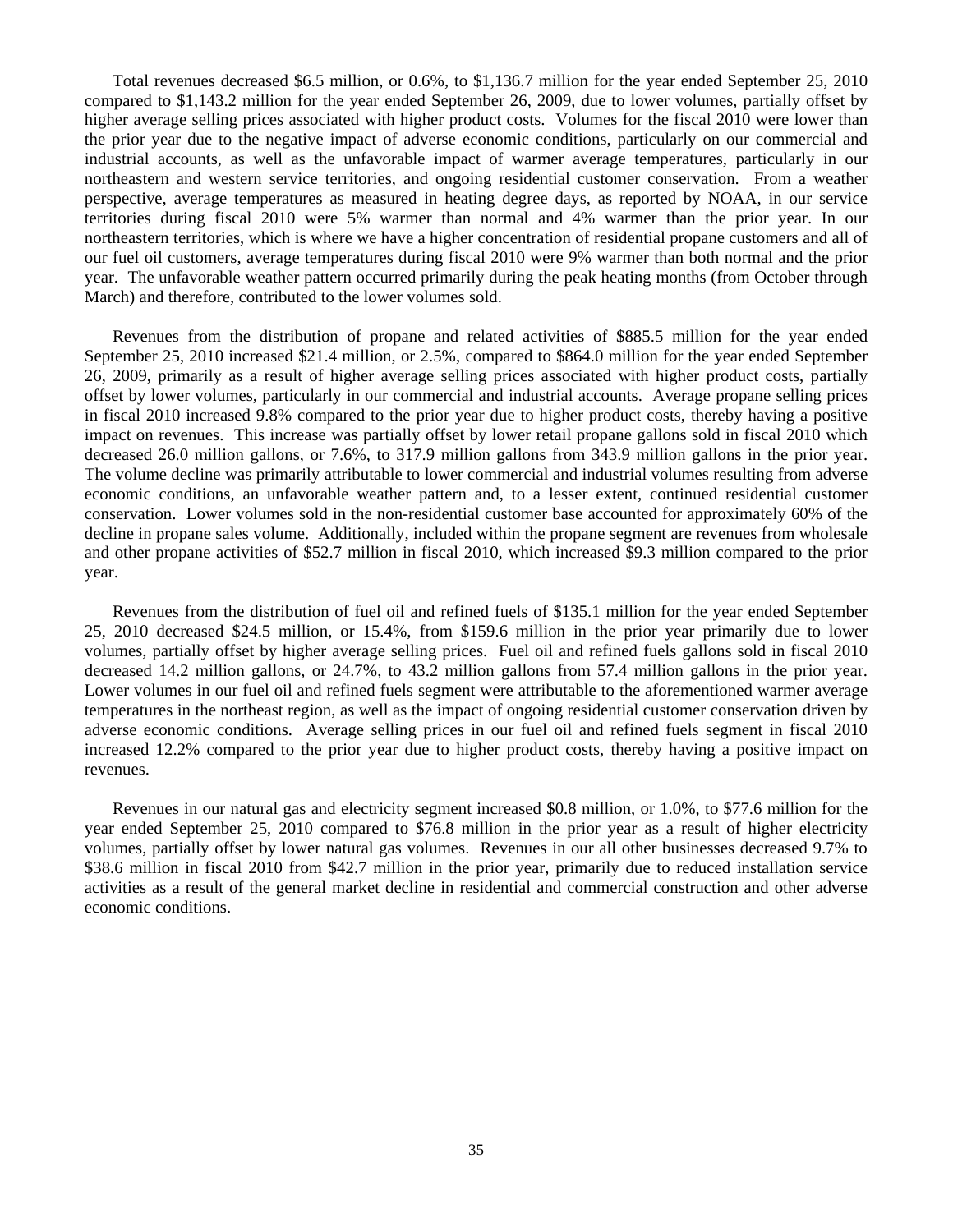## *Cost of Products Sold*

| (Dollars in thousands)         | <b>Fiscal</b><br>2010 | <b>Fiscal</b><br>2009 | Increase/<br>(Decrease) | <b>Percent</b><br>Increase/<br>(Decrease) |
|--------------------------------|-----------------------|-----------------------|-------------------------|-------------------------------------------|
| Cost of products sold          |                       |                       |                         |                                           |
| Propane                        | \$<br>436,825         | \$<br>367,016         | \$<br>69,809            | 19.0%                                     |
| Fuel oil and refined fuels     | 92,037                | 104,634               | (12,597)                | $(12.0)\%$                                |
| Natural gas and electricity    | 57,892                | 57,216                | 676                     | 1.2%                                      |
| All other                      | 11,697                | 11,519                | 178                     | 1.5%                                      |
| Total cost of products sold    | 598,451               | 540,385               | S<br>58,066             | 10.7%                                     |
| As a percent of total revenues | 52.6%                 | 47.3%                 |                         |                                           |

Cost of products sold increased \$58.1 million, or 10.7%, to \$598.5 million for the year ended September 25, 2010 compared to \$540.4 million in the prior year due to higher average product costs and, to a lesser extent, the unfavorable impact of non-cash mark-to-market adjustments from our risk management activities in fiscal 2010 compared to the prior year, partially offset by lower volumes sold. Average posted prices for propane and fuel oil in fiscal 2010 were 46.3% and 26.1% higher, respectively, compared to the prior year. Cost of products sold in fiscal 2010 included a \$5.4 million unrealized (non-cash) loss representing the net change in the fair value of derivative instruments during the period, compared to a \$1.7 million unrealized (non-cash) gain in the prior year resulting in an increase of \$7.1 million in cost of products sold in fiscal 2010 compared to the prior year (\$1.3 million decrease reported within the propane segment and \$8.4 million increase reported within the fuel oil and refined fuels segment).

Cost of products sold associated with the distribution of propane and related activities of \$436.8 million for the year ended September 25, 2010 increased \$69.8 million, or 19.0%, compared to the prior year. Higher propane product costs resulted in an increase of \$89.2 million in cost of products sold in fiscal 2010 compared to the prior year. This increase was partially offset by lower propane volumes, which resulted in a decrease of \$27.5 million in cost of products sold in fiscal 2010 compared to the prior year. Cost of products sold from wholesale and other propane activities increased \$9.4 million compared to the prior year.

Cost of products sold associated with our fuel oil and refined fuels segment of \$92.0 million for the year ended September 25, 2010 decreased \$12.6 million, or 12.0%, compared to the prior year primarily due to lower volumes, offset to an extent by higher product costs and the unfavorable impact of non-cash mark-to-market adjustments from our risk management activities. Lower fuel oil volumes resulted in a decrease of \$26.2 million in cost of products sold, and higher product costs resulted in an increase of \$5.2 million in cost of products sold during fiscal 2010 compared to the prior year.

Cost of products sold in our natural gas and electricity segment of \$57.9 million for the year ended September 25, 2010 increased \$0.6 million, or 1.2%, compared to the prior year primarily due to higher electricity volumes, partially offset by lower natural gas volumes. Cost of products sold in our all other businesses of \$11.7 million was relatively flat compared to the prior year.

For fiscal 2010, total cost of products sold as a percent of total revenues increased 5.3 percentage points to 52.6% from 47.3% in the prior year. The year-over-year increase in cost of products sold as a percentage of revenues was primarily attributable to the favorable margins reported in the prior year that were attributable to the declining commodity price environment during that period, which situation was not repeated in the current year due to the rising commodity price environment in the current year. The declining commodity price environment in the prior year favorably impacted our risk management activities in fiscal 2009, and contributed to a reduction in product costs that outpaced the decline in average selling prices. Conversely, the volatile and rising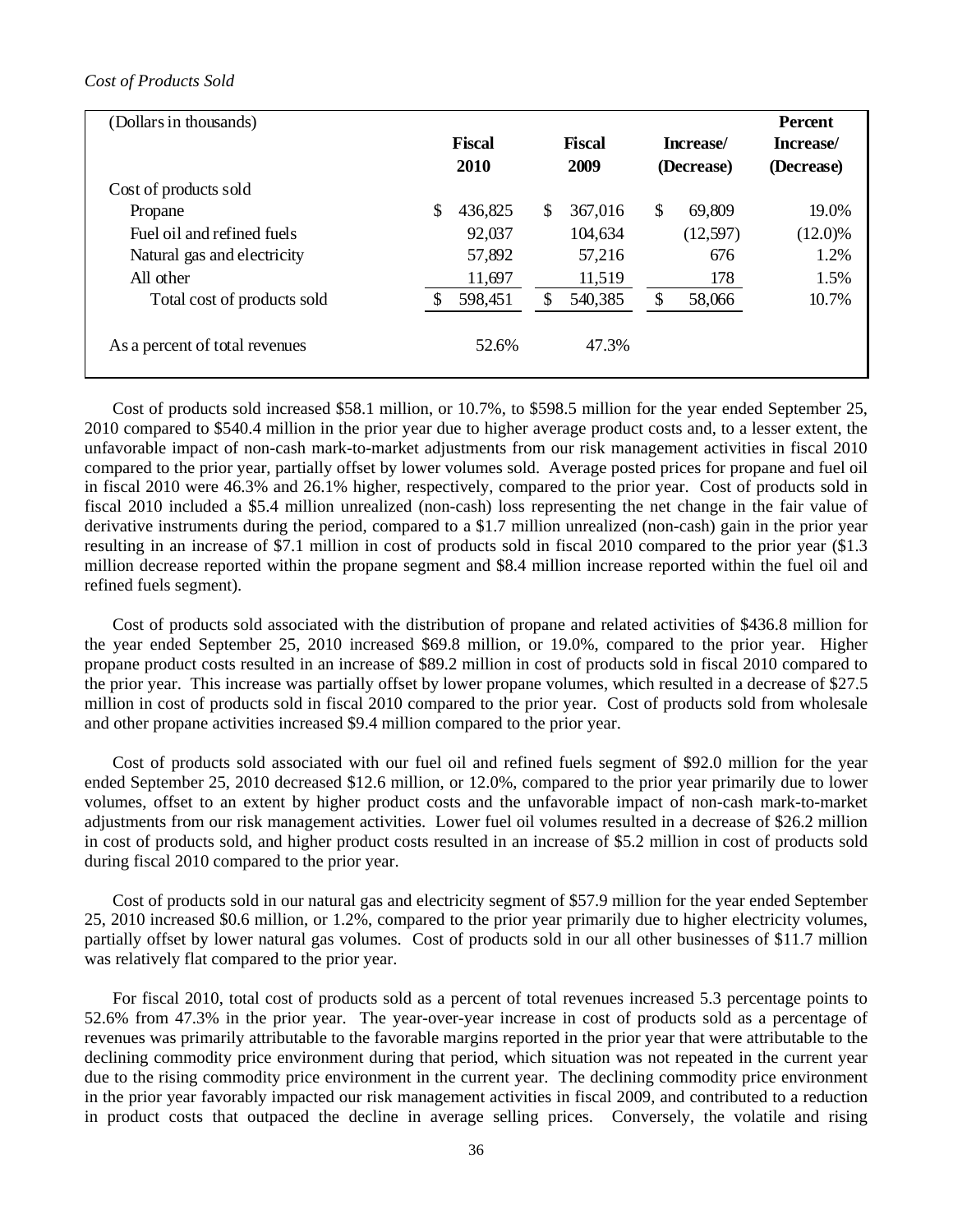commodity price environment in the current fiscal year presented challenges in managing pricing and, as a result, average product costs increased at a faster pace than average selling prices in fiscal 2010.

*Operating Expenses* 

| (Dollars in thousands)         |               |               |            |                |
|--------------------------------|---------------|---------------|------------|----------------|
|                                | <b>Fiscal</b> | <b>Fiscal</b> |            | <b>Percent</b> |
|                                | 2010          | 2009          | (Decrease) | (Decrease)     |
| Operating expenses             | 289,567       | 304,767       | (15,200)   | $(5.0)\%$      |
| As a percent of total revenues | 25.5%         | 26.7%         |            |                |
|                                |               |               |            |                |

 Operating expenses of \$289.6 million for the year ended September 25, 2010 decreased \$15.2 million, or 5.0%, compared to \$304.8 million in the prior year as a result of lower variable compensation associated with lower earnings, lower payroll and benefit related expenses resulting from operating efficiencies, and lower insurance costs.

# *General and Administrative Expenses*

| (Dollars in thousands)                                                | <b>Fiscal</b><br>2010 |   | Fiscal<br>2009 | <b>Increase</b> | <b>Percent</b><br><b>Increase</b> |
|-----------------------------------------------------------------------|-----------------------|---|----------------|-----------------|-----------------------------------|
| General and administrative expenses<br>As a percent of total revenues | 61,656<br>5.4%        | S | 57.044<br>5.0% | 4.612           | 8.1%                              |

 General and administrative expenses of \$61.6 million for the year ended September 25, 2010 increased \$4.6 million, or 8.1%, compared to \$57.0 million during the prior year as savings from lower variable compensation associated with lower earnings were more than offset by an unfavorable judgment in a legal matter and an increase in accruals for uninsured legal matters, as well as higher advertising costs.

# *Depreciation and Amortization*

| (Dollars in thousands)         |        |              |   |                 |                 |
|--------------------------------|--------|--------------|---|-----------------|-----------------|
|                                | Fiscal | Fiscal       |   |                 | <b>Percent</b>  |
|                                | 2010   | 2009         |   | <b>Increase</b> | <b>Increase</b> |
| Depreciation and amortization  | 30,834 | \$<br>30,343 | S | 491             | 1.6%            |
| As a percent of total revenues | 2.7%   | 2.7%         |   |                 |                 |
|                                |        |              |   |                 |                 |

 Depreciation and amortization expense of \$30.8 million for the year ended September 25, 2010 increased \$0.5 million, or 1.6%, compared to \$30.3 million in the prior year primarily as a result of accelerating depreciation expense in the third quarter of fiscal 2010 for certain assets retired.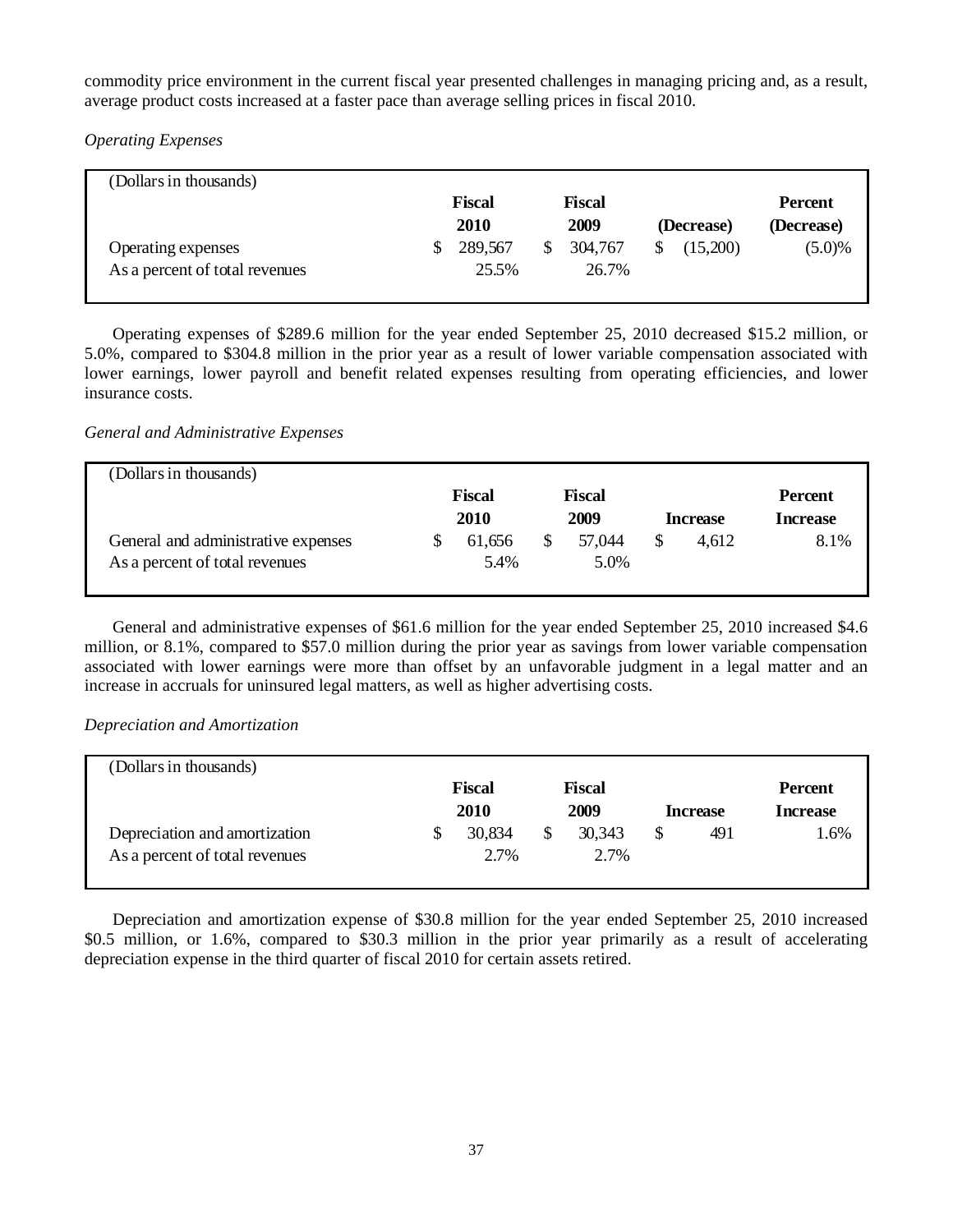## *Interest Expense, net*

|        |               |        |               |           | Percent    |
|--------|---------------|--------|---------------|-----------|------------|
| 2010   |               | 2009   |               |           | (Decrease) |
| 27,397 | S             | 38,267 |               | (10, 870) | (28.4)%    |
| 2.4%   |               | 3.3%   |               |           |            |
|        | <b>Fiscal</b> |        | <b>Fiscal</b> |           | (Decrease) |

 Net interest expense decreased \$10.9 million, or 28.4%, to \$27.4 million for the year ended September 25, 2010, compared to \$38.3 million in the prior year primarily due to the reduction of \$183.0 million in long-term borrowings during the second half of fiscal 2009, coupled with a lower effective interest rate for borrowings under our revolving credit facility. See Liquidity and Capital Resources below for additional discussion on the reduction and changes in long-term borrowings.

## *Loss on Debt Extinguishment*

 On March 23, 2010, we repurchased \$250.0 million aggregate principal amount of the 2013 Senior Notes through a cash tender offer. In connection with the repurchase, we recognized a loss on the extinguishment of debt of \$9.5 million in the second quarter of fiscal 2010, consisting of \$7.2 million for the repurchase premium and related fees, as well as the write-off of \$2.3 million in unamortized debt origination costs and unamortized discount.

On September 9, 2009, we purchased \$175.0 million aggregate principal amount of the 2013 Senior Notes through a cash tender offer. In connection with the repurchase, we recognized a loss on the extinguishment of debt of \$4.6 million in the fourth quarter of fiscal 2009, consisting of \$2.8 million for the tender premium and related fees, as well as the write-off of \$1.8 million in unamortized debt origination costs and unamortized discount.

#### *Net Income and Adjusted EBITDA*

We reported net income of \$115.3 million, or \$3.26 per Common Unit, for the year ended September 25, 2010 compared to net income of \$165.2 million, or \$4.99 per Common Unit, in the prior year. Adjusted EBITDA amounted to \$192.4 million, compared to \$239.2 million for fiscal 2009.

 Net income and EBITDA for fiscal 2010 were negatively impacted by certain items, including: (i) a loss on debt extinguishment of \$9.5 million associated with the refinancing of senior notes completed during the second quarter; (ii) a non-cash pension settlement charge of \$2.8 million during the fourth quarter; and (iii) a non-cash charge of \$1.8 million during the third quarter to accelerate depreciation expense on certain assets taken out of service. Net income and EBITDA for fiscal 2009 included a loss on debt extinguishment of \$4.6 million associated with the debt tender offer completed during the fourth quarter of fiscal 2009.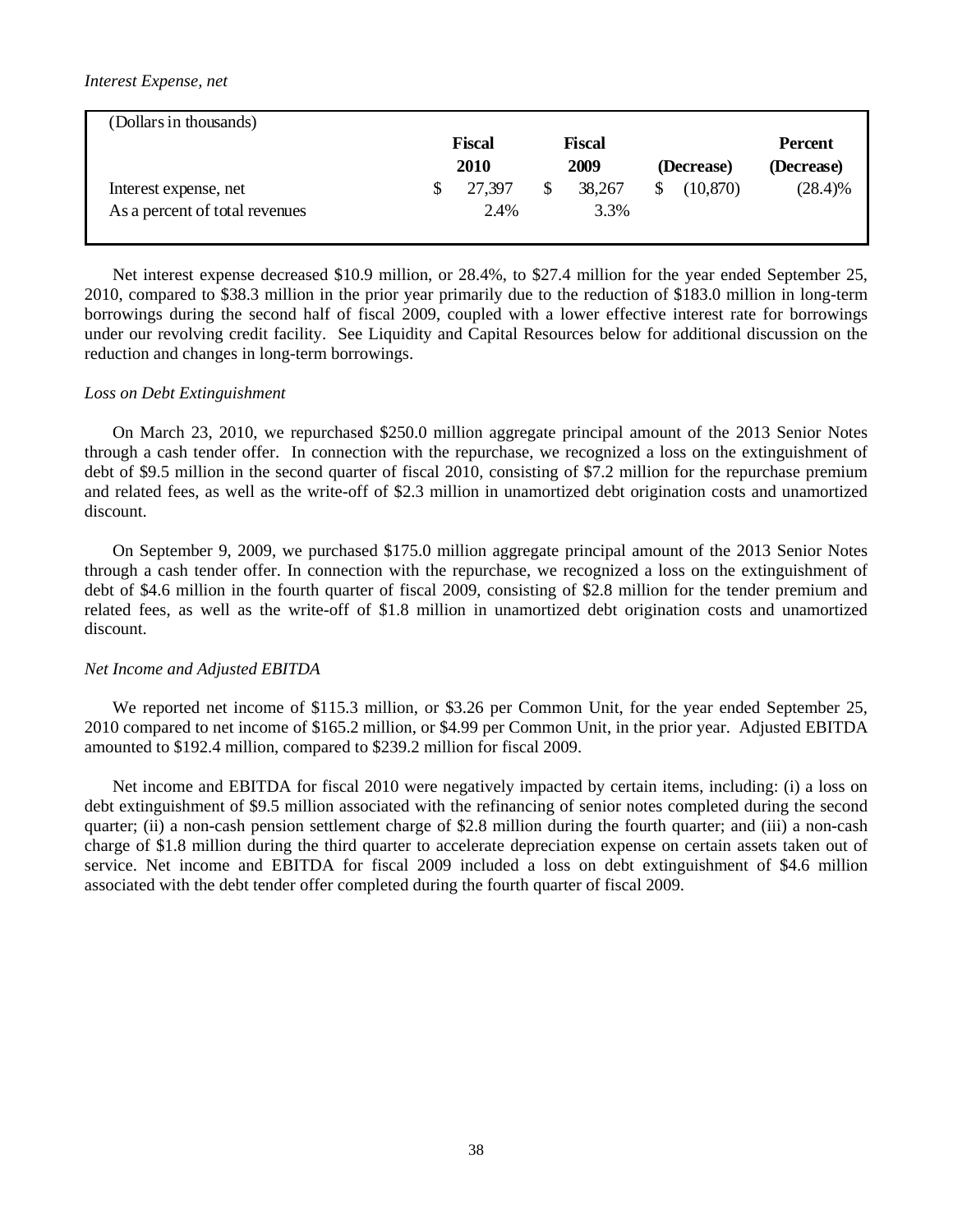| (Dollars in thousands)                                        | <b>Year Ended</b> |                       |    |                       |  |  |  |
|---------------------------------------------------------------|-------------------|-----------------------|----|-----------------------|--|--|--|
|                                                               |                   | September 25,<br>2010 |    | September 26,<br>2009 |  |  |  |
| Net income                                                    | \$                | 115,316               | \$ | 165,238               |  |  |  |
| Add:                                                          |                   |                       |    |                       |  |  |  |
| Provision for income taxes                                    |                   | 1,182                 |    | 2,486                 |  |  |  |
| Interest expense, net                                         |                   | 27,397                |    | 38,267                |  |  |  |
| Depreciation and amortization                                 |                   | 30,834                |    | 30,343                |  |  |  |
| <b>EBITDA</b>                                                 |                   | 174,729               |    | 236,334               |  |  |  |
| Unrealized (non-cash) losses (gains) on changes               |                   |                       |    |                       |  |  |  |
| in fair value of derivatives                                  |                   | 5,400                 |    | (1,713)               |  |  |  |
| Loss on debt extinguishment                                   |                   | 9,473                 |    | 4,624                 |  |  |  |
| Pension settlement charge                                     |                   | 2,818                 |    |                       |  |  |  |
| <b>Adjusted EBITDA</b>                                        |                   | 192,420               |    | 239,245               |  |  |  |
| Add (subtract):                                               |                   |                       |    |                       |  |  |  |
| Provision for income taxes - current                          |                   | (1,182)               |    | (1,101)               |  |  |  |
| Interest expense, net                                         |                   | (27, 397)             |    | (38, 267)             |  |  |  |
| Unrealized (non-cash) (losses) gains on changes               |                   |                       |    |                       |  |  |  |
| in fair value of derivatives                                  |                   | (5,400)               |    | 1,713                 |  |  |  |
| Compensation cost recognized under Restricted Unit Plans      |                   | 4,005                 |    | 2,396                 |  |  |  |
| Loss (gain) on disposal of property, plant and equipment, net |                   | 38                    |    | (650)                 |  |  |  |
| Changes in working capital and other assets and liabilities   |                   | (6,687)               |    | 43,215                |  |  |  |
| Net cash provided by operating activities                     | \$                | 155,797               | \$ | 246,551               |  |  |  |

 The following table sets forth (i) our calculations of EBITDA and (ii) a reconciliation of EBITDA, as so calculated, to our net cash provided by operating activities:

## **Liquidity and Capital Resources**

## *Analysis of Cash Flows*

*Operating Activities.* Net cash provided by operating activities for fiscal 2011 amounted to \$132.8 million, a decrease of \$23.0 million compared to the prior year. The decrease was attributable to a \$10.6 million decrease in earnings, after adjusting for non-cash items in both periods, coupled with a \$12.4 million increase in our investment in working capital as a result of the increase in propane and fuel oil product costs. Despite the yearover-year increase in working capital requirements, we continued to fund working capital through cash on hand without the need to access the revolving credit facility.

 *Investing Activities.* Net cash used in investing activities of \$19.5 million for fiscal 2011 consisted of capital expenditures of \$22.3 million (including \$10.2 million for maintenance expenditures and \$12.1 million to support the growth of operations) and business acquisitions of \$3.2 million, partially offset by the net proceeds from the sale of property, plant and equipment of \$6.0 million. Net cash used in investing activities of \$30.1 million for fiscal 2010 consisted of capital expenditures of \$19.1 million (including \$9.7 million for maintenance expenditures and \$9.4 million to support the growth of operations), partially offset by the net proceeds from the sale of property, plant and equipment of \$3.5 million.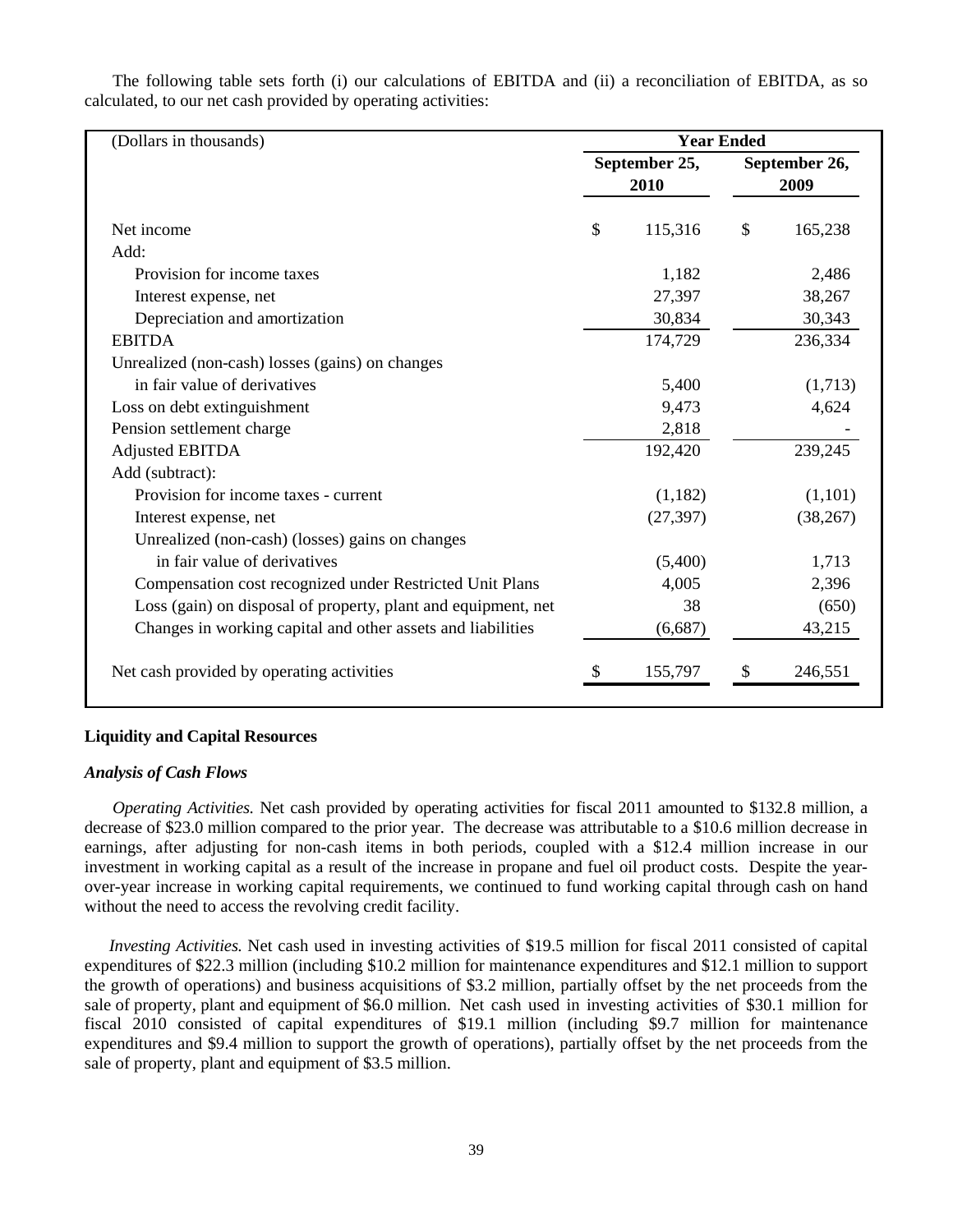*Financing Activities.* Net cash used in financing activities for fiscal 2011 of \$120.6 million reflects quarterly distributions to Unitholders at a rate of \$0.85 per Common Unit paid in respect of the fourth quarter of fiscal 2010 and \$0.8525 per Common Unit paid in respect of the first, second and third quarters of fiscal 2011.

 Net cash used in financing activities for fiscal 2010 of \$132.0 million reflects \$118.3 million in quarterly distributions to Unitholders at a rate of \$0.83 per Common Unit paid in respect of the fourth quarter of fiscal 2009, \$0.835 per Common Unit paid in respect of the first quarter of fiscal 2010, \$0.84 per Common Unit paid in respect of the second quarter of fiscal 2010, and \$0.845 per Common Unit paid in respect of the third quarter of fiscal 2010. In addition, financing activities for fiscal 2010 also reflects the repurchase of \$250.0 million aggregate principal amount of our 6.875% senior notes due 2013 for \$256.5 million (including repurchase premiums and fees), which was substantially funded by the net proceeds of \$247.8 million from the issuance of 7.375% senior notes due 2020, as well as the \$5.0 million payment of debt issuance costs associated with the issuance of the 2020 senior notes.

## *Equity Offering*

 On August 10, 2009, we sold 2,200,000 Common Units in a public offering (the "Equity Offering") at a price of \$41.50 per Common Unit, realizing proceeds of \$86.7 million, net of underwriting commissions and other offering expenses. On August 24, 2009, we announced that the underwriters had given notice of their exercise of their over-allotment option, in part, to acquire 230,934 Common Units at the Equity Offering price of \$41.50 per Common Unit. Net proceeds from the over-allotment exercise amounted to \$9.2 million. The aggregate net proceeds from the Equity Offering of \$95.9 million were used, along with cash on hand, to fund the purchase of \$175.0 million aggregate principal amount of our 6.875% senior notes due 2013.

## *Summary of Long-Term Debt Obligations and Revolving Credit Lines*

On March 23, 2010, we completed a public offering of \$250.0 million in aggregate principal amount of 7.375% senior notes due 2020 (the "2020 Senior Notes"). The 2020 Senior Notes were issued at 99.136% of the principal amount. The net proceeds from the issuance, along with cash on hand, were used to repurchase the 6.875% senior notes due 2013 (the "2013 Senior Notes") on March 23, 2010 through a redemption and tender offer. In connection with the repurchase of the 2013 Senior Notes, we recognized a loss on the extinguishment of debt of \$9.5 million in the second quarter of fiscal 2010, consisting of \$7.2 million for the repurchase premium and related fees, as well as the write-off of \$2.3 million in unamortized debt origination costs and unamortized discount.

As of September 24, 2011, our long-term borrowings and revolving credit lines consist of the 2020 Senior Notes and a \$250.0 million senior secured revolving credit facility at the Operating Partnership level (the "Revolving Credit Facility"). The Revolving Credit Facility was executed on June 26, 2009 and replaced the Operating Partnership's previous credit facility which, as amended, provided for a \$108.0 million term loan (the "Term Loan") and a separate \$175.0 million working capital facility both of which were scheduled to mature in March 2010. Borrowings under the Revolving Credit Facility may be used for general corporate purposes, including working capital, capital expenditures and acquisitions until maturity on June 25, 2013. Our Operating Partnership has the right to prepay loans under the Revolving Credit Facility, in whole or in part, without penalty at any time prior to maturity. At closing, the Operating Partnership borrowed \$100.0 million under the Revolving Credit Facility and, with cash on hand, repaid the \$108.0 million then outstanding under the Term Loan and terminated the previous credit agreement. We have standby letters of credit issued under the Revolving Credit Facility in the aggregate amount of \$54.9 million primarily in support of retention levels under our self-insurance programs, which expire periodically through April 15, 2012. Therefore, as of September 24, 2011 we had available borrowing capacity of \$95.1 million under the Revolving Credit Facility.

The 2020 Senior Notes mature on March 15, 2020 and require semi-annual interest payments in March and September. We are permitted to redeem some or all of the 2020 Senior Notes any time at redemption prices specified in the indenture governing the notes. In addition, the 2020 Senior Notes have a change of control provision that would require us to offer to repurchase the notes at 101% of the principal amount repurchased, if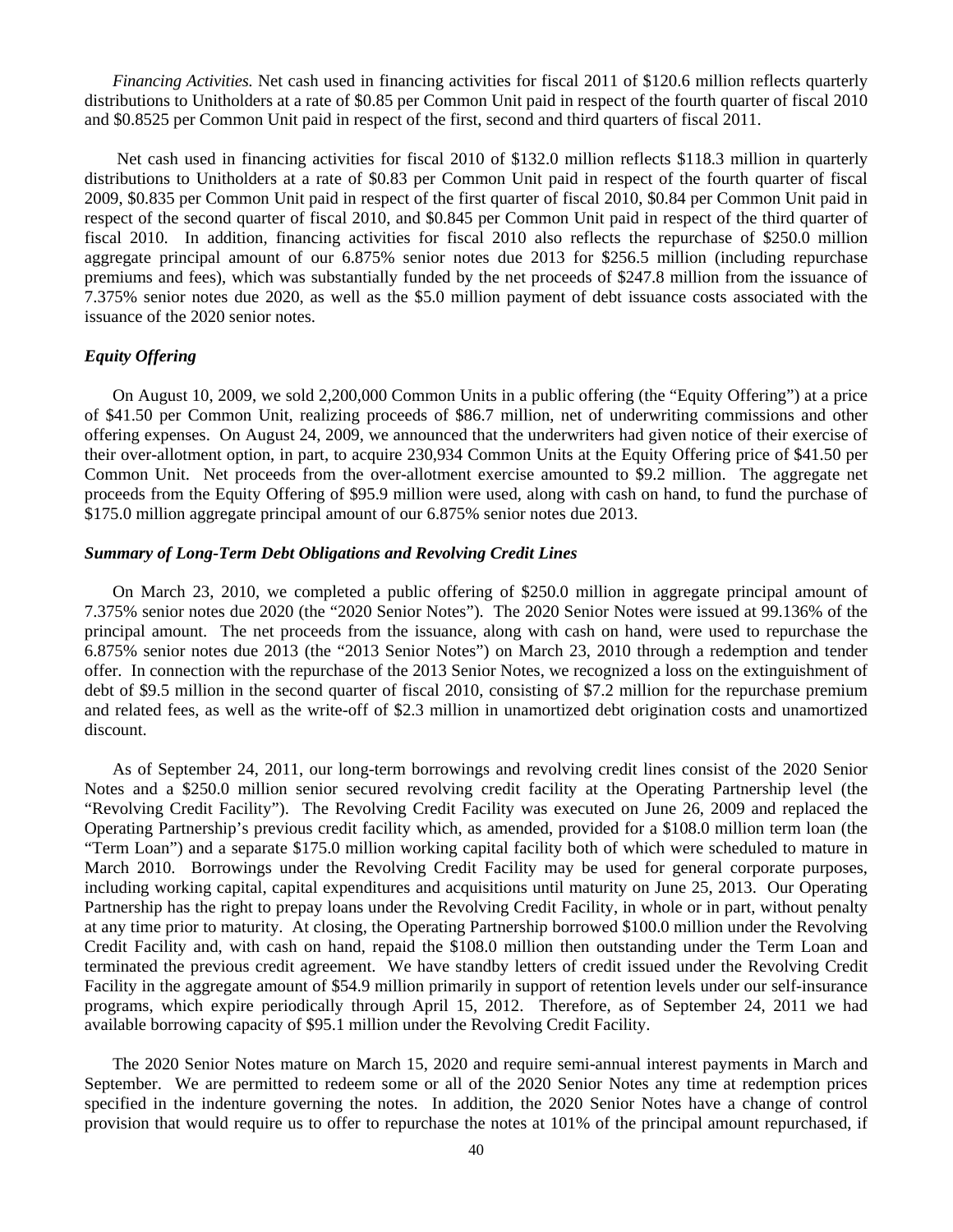the change of control is followed by a rating decline (a decrease in the rating of the notes by either Moody's Investors Service or Standard and Poor's Rating Group by one or more gradations) within 90 days of the consummation of the change of control.

Borrowings under the Revolving Credit Facility bear interest at prevailing interest rates based upon, at our Operating Partnership's option, LIBOR plus the applicable margin or the base rate, defined as the higher of the Federal Funds Rate plus ½ of 1%, the agent bank's prime rate, or LIBOR plus 1%, plus in each case the applicable margin. The applicable margin is dependent upon our ratio of total debt to EBITDA on a consolidated basis, as defined in the Revolving Credit Facility. As of September 24, 2011, the interest rate for the Revolving Credit Facility was approximately 3.25%. The interest rate and the applicable margin will be reset at the end of each calendar quarter.

On July 31, 2009, our Operating Partnership entered into an interest rate swap agreement with an effective date of March 31, 2010 and a termination date of June 25, 2013. Under the interest rate swap agreement, our Operating Partnership will pay a fixed interest rate of 3.12% to the issuing lender on the notional principal amount outstanding, effectively fixing the LIBOR portion of the interest rate at 3.12%. In return, the issuing lender will pay to our Operating Partnership a floating rate, namely LIBOR, on the same notional principal amount. This interest rate swap agreement replaced the previous interest rate swap agreement which terminated on March 31, 2010.

The Revolving Credit Facility and the 2020 Senior Notes both contain various restrictive and affirmative covenants applicable to the Operating Partnership and the Partnership, respectively, including (i) restrictions on the incurrence of additional indebtedness, and (ii) restrictions on certain liens, investments, guarantees, loans, advances, payments, mergers, consolidations, distributions, sales of assets and other transactions. The Revolving Credit Facility contains certain financial covenants (a) requiring the consolidated interest coverage ratio, as defined, at the Partnership level to be not less than 2.5 to 1.0 as of the end of any fiscal quarter; (b) prohibiting the total consolidated leverage ratio, as defined, at the Partnership level from being greater than 4.5 to 1.0 as of the end of any fiscal quarter; and (c) prohibiting the senior secured consolidated leverage ratio, as defined, of the Operating Partnership from being greater than 3.0 to 1.0 as of the end of any fiscal quarter. Under the 2020 Senior Note indenture, we are generally permitted to make cash distributions equal to available cash, as defined, as of the end of the immediately preceding quarter, if no event of default exists or would exist upon making such distributions, and the Partnership's consolidated fixed charge coverage ratio, as defined, is greater than 1.75 to 1. We were in compliance with all covenants and terms of the 2020 Senior Notes and the Revolving Credit Facility as of September 24, 2011.

### *Partnership Distributions*

We are required to make distributions in an amount equal to all of our Available Cash, as defined in the Partnership Agreement, as amended, no more than 45 days after the end of each fiscal quarter to holders of record on the applicable record dates. Available Cash, as defined in the Partnership Agreement, generally means all cash on hand at the end of the respective fiscal quarter less the amount of cash reserves established by the Board of Supervisors in its reasonable discretion for future cash requirements. These reserves are retained for the proper conduct of our business, the payment of debt principal and interest and for distributions during the next four quarters. The Board of Supervisors reviews the level of Available Cash on a quarterly basis based upon information provided by management.

On October 20, 2011, we announced a quarterly distribution of \$0.8525 per Common Unit, or \$3.41 on an annualized basis, in respect of the fourth quarter of fiscal 2011 payable on November 8, 2011 to holders of record on November 1, 2011.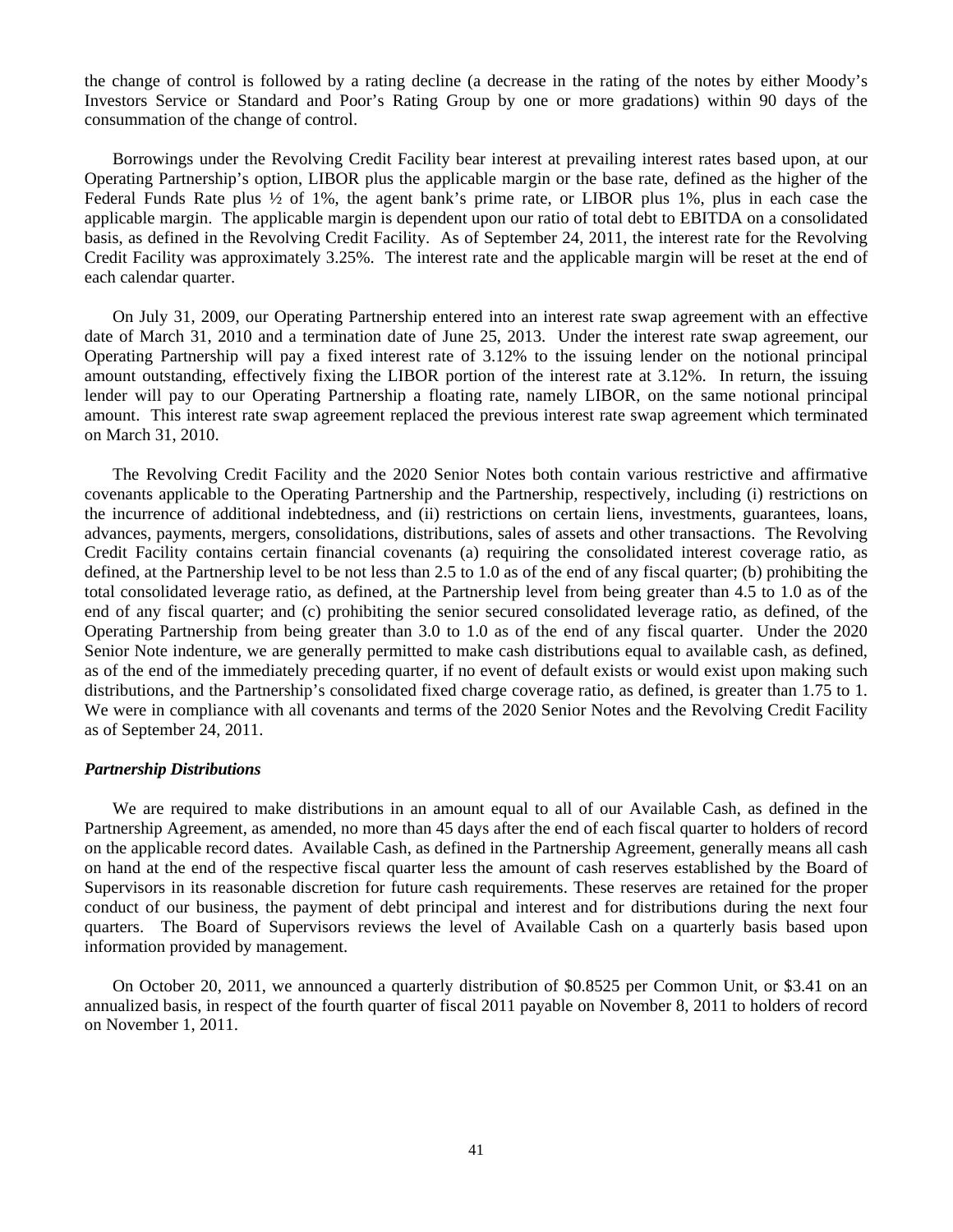#### *Pension Plan Assets and Obligations*

 Our defined benefit pension plan was frozen to new participants effective January 1, 2000 and, in furtherance of our effort to minimize future increases in our benefit obligations, effective January 1, 2003, all future service credits were eliminated. Therefore, eligible participants will receive interest credits only toward their ultimate defined benefit under the defined benefit pension plan. There were no minimum funding requirements for the defined benefit pension plan during fiscal 2011, 2010 or 2009. As of September 24, 2011 and September 25, 2010 the plan's projected benefit obligation exceeded the fair value of plan assets by \$26.2 million and \$17.7 million, respectively. As a result, the funded status of the defined benefit pension plan declined \$8.5 million during fiscal 2011, which was primarily attributable to an increase in the present value of the benefit obligation due to a general decrease in market interest rates, partially offset by a positive return on plan assets during fiscal 2011. The funded status of pension and other postretirement benefit plans are recognized as an asset or liability on our balance sheets and the changes in the funded status are recognized in comprehensive income (loss) in the year the changes occur.

 Our investment policies and strategies, as set forth in the Investment Management Policy and Guidelines, are monitored by a Benefits Committee comprised of five members of management. The Benefits Committee employs a liability driven investment strategy, which seeks to increase the correlation of the plan's assets and liabilities to reduce the volatility of the plan's funded status. The execution of this strategy has resulted in an asset allocation that is largely comprised of fixed income securities. A liability driven investment strategy is intended to reduce investment risk and, over the long-term, generate returns on plan assets that largely fund the annual interest on the accumulated benefit obligation. However, as we experienced in fiscal 2011 and fiscal 2010, significant declines in interest rates relevant to our benefit obligations, or poor performance in the broader capital markets in which our plan assets are invested, could have an adverse impact on the funded status of the defined benefit pension plan. For purposes of measuring the projected benefit obligation as of September 24, 2011 and September 25, 2010, we used a discount rate of 4.375% and 4.75%, respectively, reflecting current market rates for debt obligations of a similar duration to our pension obligations.

 During fiscal 2010, lump sum settlement payments of \$7.9 million exceeded the interest cost component of the net periodic pension cost. As a result, we recorded a non-cash settlement charge of \$2.8 million during the fourth quarter of fiscal 2010 in order to accelerate recognition of a portion of cumulative unrecognized losses in the defined benefit pension plan. These unrecognized losses were previously accumulated as a reduction to partners' capital and were being amortized to expense as part of our net periodic pension cost. During fiscal 2011 and fiscal 2009, the amount of the pension benefit obligation settled through lump sum payments did not exceed the settlement threshold; therefore, a settlement charge was not required to be recognized for fiscal 2011 or fiscal 2009. Additional pension settlement charges may be required in future periods depending on the level of lump sum benefit payments made in future periods.

We also provide postretirement health care and life insurance benefits for certain retired employees. Partnership employees who were hired prior to July 1993 and retired prior to March 1998 are eligible for health care benefits if they reached a specified retirement age while working for the Partnership. Partnership employees hired prior to July 1993 are eligible for postretirement life insurance benefits if they reach a specified retirement age while working for the Partnership. Effective January 1, 2000, we terminated our postretirement health care benefit plan for all eligible employees retiring after March 1, 1998. All active and eligible employees who were to receive health care benefits under the postretirement plan subsequent to March 1, 1998 were provided an increase to their accumulated benefits under the defined benefit pension plan. Our postretirement health care and life insurance benefit plans are unfunded. Effective January 1, 2006, we changed our postretirement health care plan from a self-insured program to one that is fully insured under which we pay a portion of the insurance premium on behalf of the eligible participants.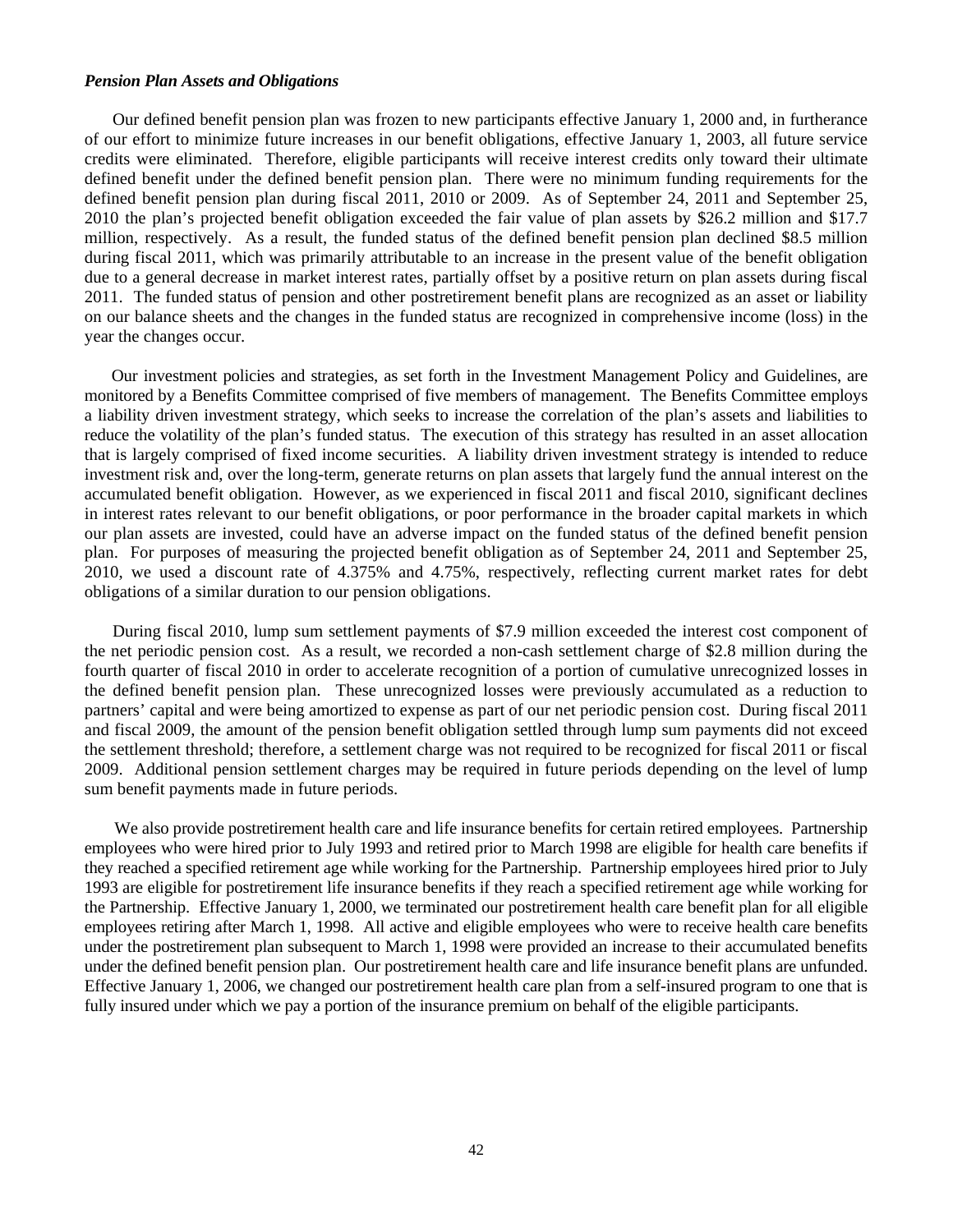# **Long-Term Debt Obligations and Operating Lease Obligations**

# *Contractual Obligations*

 The following table summarizes payments due under our known contractual obligations as of September 24, 2011.

| 2012   | <b>Fiscal</b><br>2013 | <b>Fiscal</b><br>2014 | <b>Fiscal</b><br>2015               | Fiscal<br>2016                  | <b>2017</b> and<br>thereafter |
|--------|-----------------------|-----------------------|-------------------------------------|---------------------------------|-------------------------------|
| ۰      | \$100,000             | \$                    | \$.<br>$\qquad \qquad \blacksquare$ | <sup>\$</sup><br>$\overline{a}$ | \$ 250,000                    |
| 25,033 | 25,033                | 18,438                | 18,438                              | 18,438                          | 64,531                        |
| 15,836 | 13,346                | 11.540                | 8,480                               | 4,993                           | 4,709                         |
| 13,188 | 10,706                | 8,212                 | 4,900                               | 3,110                           | 12,724                        |
| 7,870  | 4,949                 | 2,431                 | 1,777                               | 2,255                           | 18,783                        |
| 61,927 | 154,034               | 40,621                | 33,595                              | 28,796                          | \$ 350,747                    |
|        | \$                    |                       |                                     |                                 |                               |

(a) Payments exclude costs associated with insurance, taxes and maintenance, which are not material to the operating lease obligations.

- (b) The timing of when payments are due for our self-insurance obligations is based on estimates that may differ from when actual payments are made. In addition, the payments do not reflect amounts to be recovered from our insurance providers, which amounts to \$4.2 million, \$3.5 million, \$2.7 million, \$1.3 million, \$0.9 million and \$4.9 million for each of the next five fiscal years and thereafter, respectively, and are included in other assets on the consolidated balance sheet.
- (c) These amounts are included in our consolidated balance sheet and primarily include payments for postretirement and long-term incentive benefits as well as periodic settlements of our interest rate swap agreement.

Additionally, we have standby letters of credit in the aggregate amount of \$54.9 million, in support of retention levels under our casualty insurance programs and certain lease obligations, which expire periodically through April 15, 2012.

## *Operating Leases*

 We lease certain property, plant and equipment for various periods under noncancelable operating leases, including 63% of our vehicle fleet, approximately 34% of our customer service centers and portions of our information systems equipment. Rental expense under operating leases was \$18.9 million, \$17.6 million and \$17.3 million for fiscal 2011, 2010 and 2009, respectively. Future minimum rental commitments under noncancelable operating lease agreements as of September 24, 2011 are presented in the table above.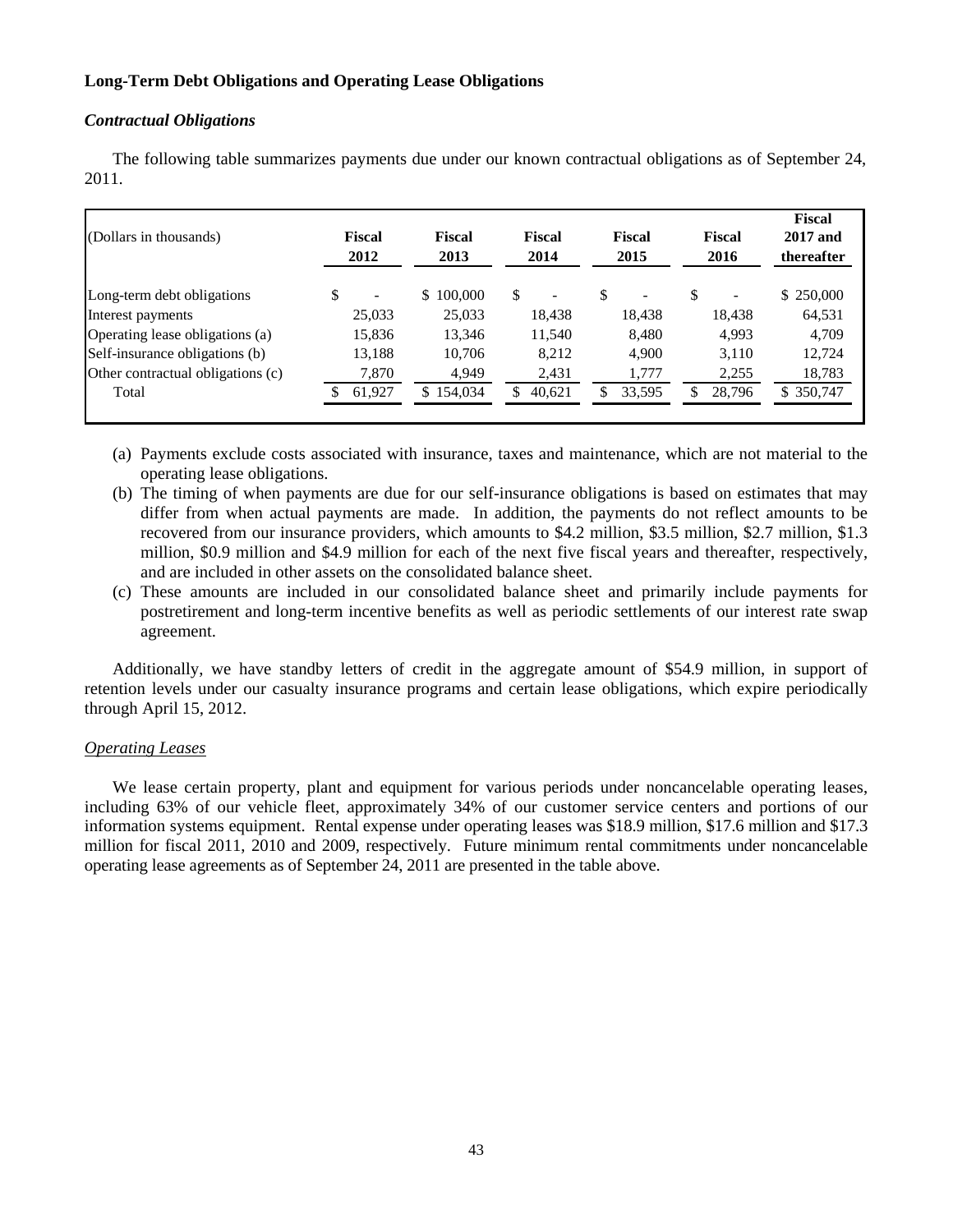## *Off-Balance Sheet Arrangements*

## *Guarantees*

 Certain of our operating leases, primarily those for transportation equipment with remaining lease periods scheduled to expire periodically through fiscal 2018, contain residual value guarantee provisions. Under those provisions, we guarantee that the fair value of the equipment will equal or exceed the guaranteed amount upon completion of the lease period, or we will pay the lessor the difference between fair value and the guaranteed amount. Although the fair value of equipment at the end of its lease term has historically exceeded the guaranteed amounts, the maximum potential amount of aggregate future payments we could be required to make under these leasing arrangements, assuming the equipment is deemed worthless at the end of the lease term, is approximately \$9.7 million. The fair value of residual value guarantees for outstanding operating leases was de minimis as of September 24, 2011 and September 25, 2010.

## **Recently Issued Accounting Pronouncements**

In May 2011, the Financial Accounting Standards Board ("FASB") issued an accounting standard update to provide guidance on achieving a consistent definition of and common requirements for fair value measurement and related disclosure requirements in US GAAP. The new guidance requires quantitative information about unobservable inputs, valuation processes and sensitivity analysis associated with fair value measurements categorized within Level 3 of the fair value hierarchy, and is effective prospectively during interim and annual periods beginning after December 15, 2011, which will be the second quarter of our 2012 fiscal year. Early adoption is not permitted. No material impact is expected on our consolidated financial position, results of operations and cash flows.

In June 2011, the FASB issued an accounting standard update to provide guidance on increasing the prominence of items reported in other comprehensive income. This update eliminates the option to present components of other comprehensive income as part of the statement of partners' capital and requires that the total of comprehensive income, the components of net income and the components of other comprehensive income be presented either in a single continuous statement of comprehensive income or in two separate but consecutive statements. Early adoption of this updated guidance is permitted, and it becomes effective retrospectively during interim and annual periods beginning after December 15, 2011, which will be the second quarter of our 2012 fiscal year. This update does not change the items that must be reported in other comprehensive income.

In September 2011, the FASB issued a revised accounting standard allowing companies to first assess qualitative factors to determine whether it is more likely than not that the fair value of a reporting unit is less than its carrying amount. If, as a result of the qualitative assessment, it is more likely than not that the fair value of a reporting unit is less than its carrying amount, a more detailed two-step goodwill impairment test would be performed to identify a potential goodwill impairment and measure the amount of loss to be recognized, if any. The standard will be effective for annual and interim goodwill impairment tests performed after December 31, 2011, with early adoption permitted. The adoption of this standard is not expected to impact the Partnership's financial position, results of operations or cash flows.

## **ITEM 7A. QUANTITATIVE AND QUALITATIVE DISCLOSURES ABOUT MARKET RISK**

#### **Commodity Price Risk**

 We enter into product supply contracts that are generally one-year agreements subject to annual renewal, and also purchase product on the open market. Our propane supply contracts typically provide for pricing based upon index formulas using the posted prices established at major supply points such as Mont Belvieu, Texas, or Conway, Kansas (plus transportation costs) at the time of delivery. In addition, to supplement our annual purchase requirements, we may utilize forward fixed price purchase contracts to acquire a portion of the propane that we resell to our customers, which allows us to manage our exposure to unfavorable changes in commodity prices and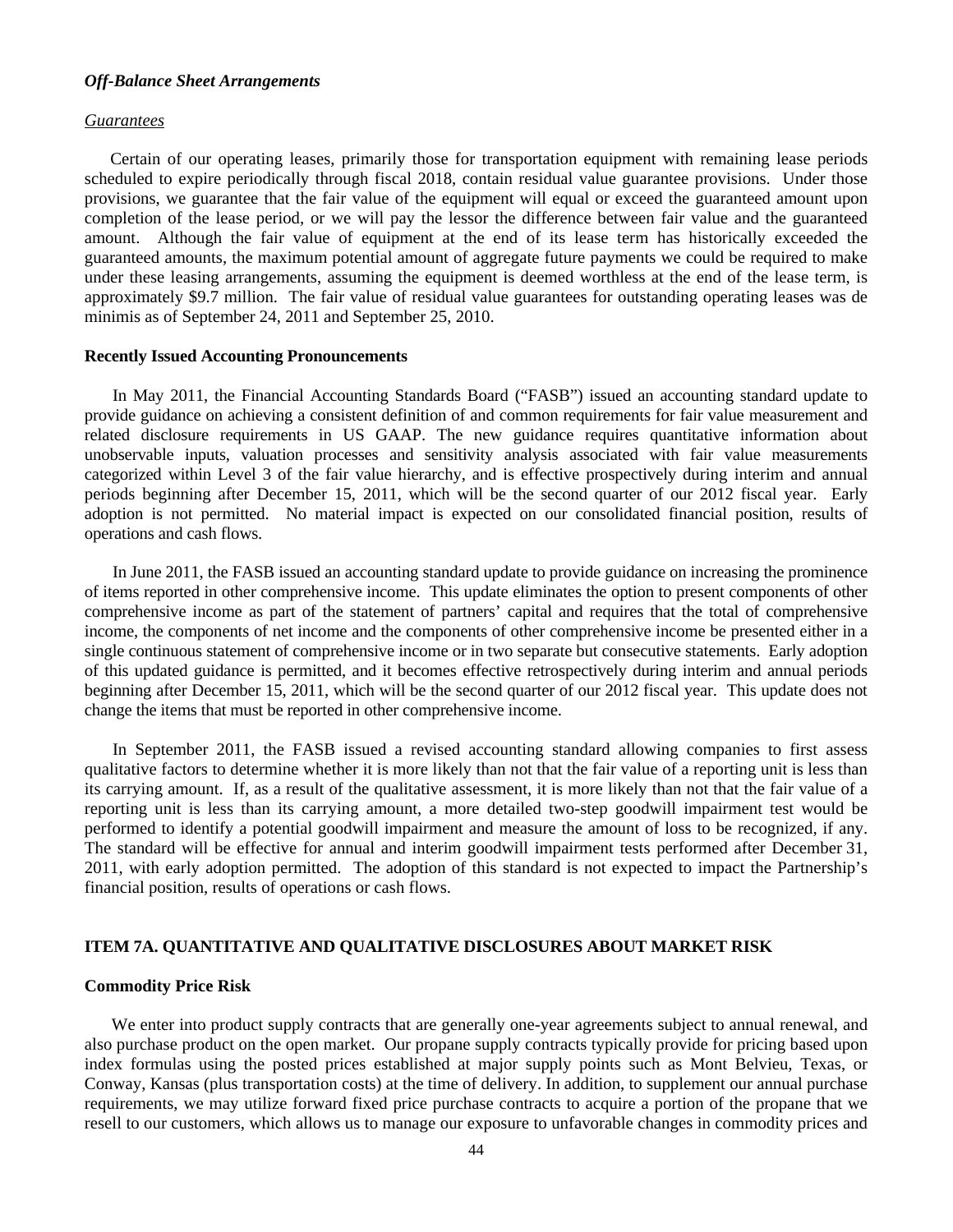to ensure adequate physical supply. The percentage of contract purchases, and the amount of supply contracted for under forward contracts at fixed prices, will vary from year to year based on market conditions. In certain instances, and when market conditions are favorable, we are able to purchase product under our supply arrangements at a discount to the market.

Product cost changes can occur rapidly over a short period of time and can impact profitability. We attempt to reduce commodity price risk by pricing product on a short-term basis. The level of priced, physical product maintained in storage facilities and at our customer service centers for immediate sale to our customers will vary depending on several factors, including, but not limited to, price, supply and demand dynamics for a given time of the year. Typically, our on hand priced position does not exceed more than four to eight weeks of our supply needs, depending on the time of the year. In the course of normal operations, we routinely enter into contracts such as forward priced physical contracts for the purchase or sale of propane and fuel oil that, under accounting rules for derivative instruments and hedging activities, qualify for and are designated as normal purchase or normal sale contracts. Such contracts are exempted from fair value accounting and are accounted for at the time product is purchased or sold under the related contract.

Under our hedging and risk management strategies, we enter into a combination of exchange-traded futures and option contracts and, in certain instances, over-the-counter option contracts (collectively, "derivative instruments") to manage the price risk associated with physical product and with future purchases of the commodities used in our operations, principally propane and fuel oil, as well as to ensure the availability of product during periods of high demand. We do not use derivative instruments for speculative or trading purposes. Futures contracts require that we sell or acquire propane or fuel oil at a fixed price for delivery at fixed future dates. An option contract allows, but does not require, its holder to buy or sell propane or fuel oil at a specified price during a specified time period. However, the writer of an option contract must fulfill the obligation of the option contract, should the holder choose to exercise the option. At expiration, the contracts are settled by the delivery of the product to the respective party or are settled by the payment of a net amount equal to the difference between the then market price and the fixed contract price or option exercise price. To the extent that we utilize derivative instruments to manage exposure to commodity price risk and commodity prices move adversely in relation to the contracts, we could suffer losses on those derivative instruments when settled. Conversely, if prices move favorably, we could realize gains. Under our hedging and risk management strategy, realized gains or losses on derivative instruments will typically offset losses or gains on the physical inventory once the product is sold to customers at market prices.

Futures are traded with brokers of the NYMEX and require daily cash settlements in margin accounts. Forward and option contracts are generally settled at the expiration of the contract term either by physical delivery or through a net settlement mechanism. Market risks associated with futures, options and forward contracts are monitored daily for compliance with our Hedging and Risk Management Policy which includes volume limits for open positions. Open inventory positions are reviewed and managed daily as to exposures to changing market prices.

## **Credit Risk**

 Exchange-traded futures and option contracts are guaranteed by the NYMEX and, as a result, have minimal credit risk. We are subject to credit risk with over-the-counter forward and propane option contracts to the extent the counterparties do not perform. We evaluate the financial condition of each counterparty with which we conduct business and establish credit limits to reduce exposure to the risk of non-performance by our counterparties.

## **Interest Rate Risk**

A portion of our borrowings bear interest at prevailing interest rates based upon, at the Operating Partnership's option, LIBOR, plus an applicable margin or the base rate, defined as the higher of the Federal Funds Rate plus ½ of 1% or the agent bank's prime rate, or LIBOR plus 1%, plus the applicable margin. The applicable margin is dependent on the level of the Partnership's total leverage (the total ratio of debt to EBITDA).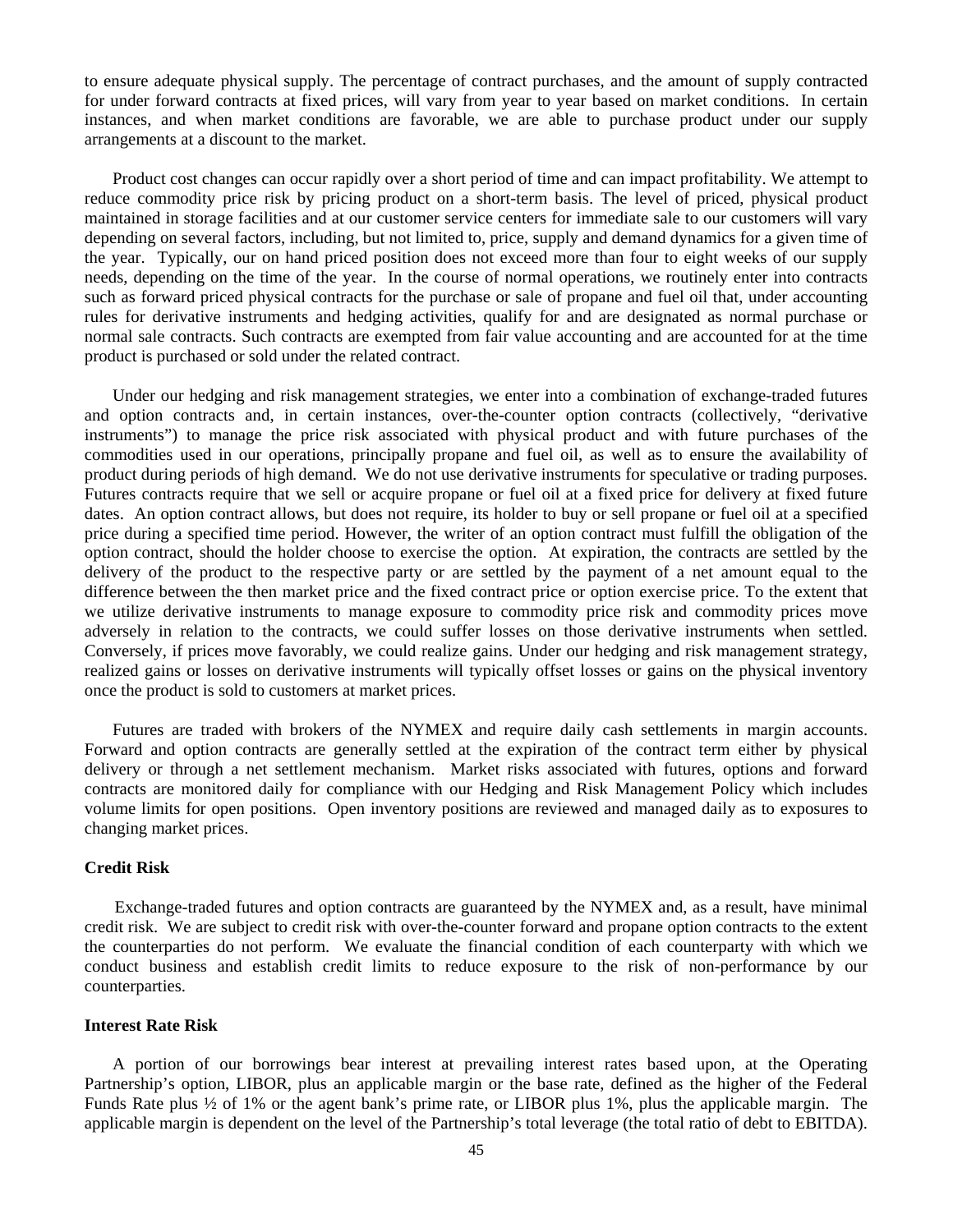Therefore, we are subject to interest rate risk on the variable component of the interest rate. We manage our interest rate risk by entering into interest rate swap agreements. The interest rate swaps have been designated as a cash flow hedge. Changes in the fair value of the interest rate swaps are recognized in other comprehensive income ("OCI") until the hedged item is recognized in earnings. At September 24, 2011, the fair value of the interest rate swaps was \$4.6 million representing an unrealized loss and is included within other current liabilities and other liabilities, as applicable, with a corresponding debit in OCI.

#### **Derivative Instruments and Hedging Activities**

All of our derivative instruments are reported on the balance sheet at their fair values. On the date that futures, forward and option contracts are entered into, we make a determination as to whether the derivative instrument qualifies for designation as a hedge. Changes in the fair value of derivative instruments are recorded each period in current period earnings or OCI, depending on whether a derivative instrument is designated as a hedge and, if so, the type of hedge. For derivative instruments designated as cash flow hedges, we formally assess, both at the hedge contract's inception and on an ongoing basis, whether the hedge contract is highly effective in offsetting changes in cash flows of hedged items. Changes in the fair value of derivative instruments designated as cash flow hedges are reported in OCI to the extent effective and reclassified into earnings during the same period in which the hedged item affects earnings. The mark-to-market gains or losses on ineffective portions of cash flow hedges are immediately recognized in earnings. Changes in the fair value of derivative instruments that are not designated as cash flow hedges, and that do not meet the normal purchase and normal sale exemption, are recorded in earnings as they occur. Cash flows associated with derivative instruments are reported as operating activities within the consolidated statement of cash flows.

## **Sensitivity Analysis**

 In an effort to estimate our exposure to unfavorable market price changes in commodities related to our open positions under derivative instruments, we developed a model that incorporates the following data and assumptions:

- A. The fair value of open positions as of September 24, 2011.
- B. The market prices for the underlying commodities used to determine A. above were adjusted adversely by a hypothetical 10% change and compared to the fair value amounts in A. above to project the potential negative impact on earnings that would be recognized for the respective scenario.

 Based on the sensitivity analysis described above, the hypothetical 10% adverse change in market prices for open futures and option contracts as of September 24, 2011 indicates a reduction in potential future net gains of \$1.1 million as of September 24, 2011. The above hypothetical change does not reflect the worst case scenario. Actual results may be significantly different depending on market conditions and the composition of the open position portfolio.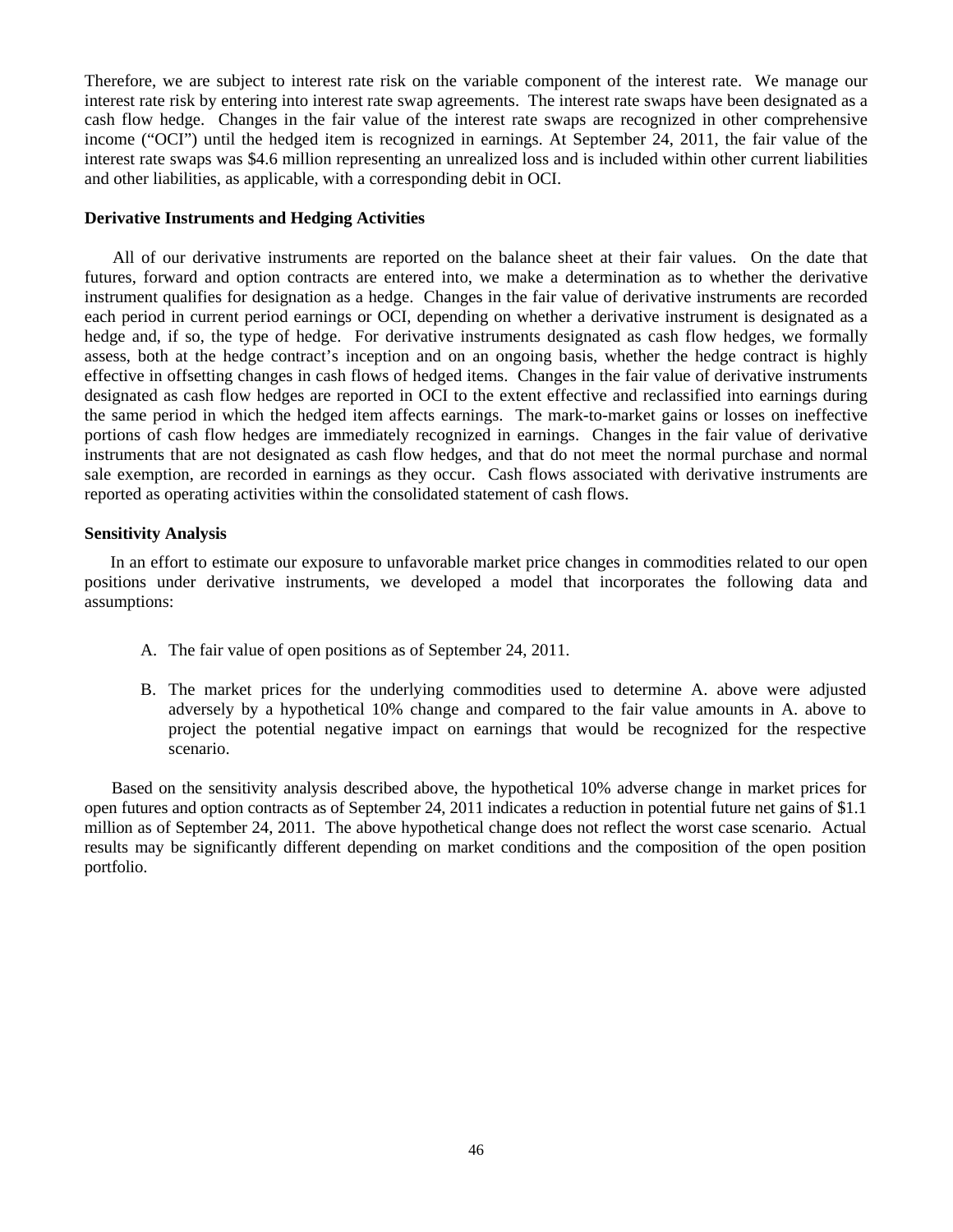## **ITEM 8. FINANCIAL STATEMENTS AND SUPPLEMENTARY DATA**

 Our Consolidated Financial Statements and the Report of Independent Registered Public Accounting Firm thereon listed on the accompanying Index to Financial Statements (see page F-1) and the Supplemental Financial Information listed on the accompanying Index to Financial Statement Schedule (see page S-1) are included herein.

# **Selected Quarterly Financial Data**

 Due to the seasonality of the retail propane, fuel oil and other refined fuel and natural gas businesses, our first and second quarter revenues and earnings are consistently greater than third and fourth quarter results. The following presents our selected quarterly financial data for the last two fiscal years (unaudited; in thousands, except per unit amounts).

|                                                 | First        | <b>Second</b> | <b>Third</b>          | Fourth         | <b>Total</b>  |
|-------------------------------------------------|--------------|---------------|-----------------------|----------------|---------------|
|                                                 | Quarter      | Quarter       | Quarter               | Quarter        | Year          |
| <b>Fiscal 2011</b>                              |              |               |                       |                |               |
| Revenues                                        | \$328,307    | \$464,102     | \$216,563             | \$181,580      | \$1,190,552   |
| Cost of products sold                           | 186,504      | 259,832       | 125,175               | 107,208        | 678,719       |
| Severance charges                               |              | 2,000         |                       |                | 2,000         |
| Operating income (loss)                         | 50,341       | 107,233       | 353                   | (14,699)       | 143,228       |
| Net income (loss)                               | 43,129       | 100,316       | (6,787)               | (21,692)       | 114,966       |
| Net income (loss) per common unit - basic (b)   | 1.22         | 2.82          | (0.19)                | (0.61)         | 3.24          |
| Net income (loss) per common unit - diluted (b) | 1.21         | 2.81          | (0.19)                | (0.61)         | 3.22          |
| Cash provided by (used in)                      |              |               |                       |                |               |
| Operating activities                            | (4, 858)     | 54,696        | 60,003                | 22,945         | 132,786       |
| Investing activities                            | (6,390)      | (3,194)       | (5,285)               | (4,636)        | (19,505)      |
| Financing activities                            | (30,062)     | (30, 177)     | (30, 194)             | (30,203)       | (120, 636)    |
| EBITDA (c)                                      | 58,521<br>\$ | \$115,687     | \$10,023              | (5,375)<br>\$  | \$<br>178,856 |
| Adjusted EBITDA (c)                             | \$<br>60,094 | \$113,564     | \$10,336              | \$<br>(4,569)  | \$<br>179,425 |
| Retail gallons sold                             |              |               |                       |                |               |
| Propane                                         | 86,286       | 114,034       | 54,629                | 43,953         | 298,902       |
| Fuel oil and refined fuels                      | 11,393       | 16,249        | 5,621                 | 3,978          | 37,241        |
| <b>Fiscal 2010</b>                              |              |               |                       |                |               |
| Revenues                                        | \$301,432    | \$469,163     | \$198,070             | \$168,029      | \$1,136,694   |
| Cost of products sold                           | 150,366      | 248,459       | 106,627               | 92,999         | 598,451       |
| Pension settlement charge                       |              | $\Box$        | $\Box$                | 2,818          | 2,818         |
| Operating income (loss)                         | 55,757       | 114,797       | 555                   | (17, 741)      | 153,368       |
| Loss on debt extinguishment (a)                 |              | 9,473         | $\mathbb{Z}^2$        | $\overline{a}$ | 9,473         |
| Net income (loss)                               | 48,375       | 98,388        | (6,616)               | (24, 831)      | 115,316       |
| Net income (loss) per common unit - basic (b)   | 1.37         | 2.78          | (0.19)                | (0.70)         | 3.26          |
| Net income (loss) per common unit - diluted (b) | 1.36         | 2.76          | (0.19)                | (0.70)         | 3.24          |
| Cash provided by (used in)                      |              |               |                       |                |               |
| Operating activities                            | (14, 726)    | 72,057        | 72,393                | 26,073         | 155,797       |
| Investing activities                            | (3,663)      | (3,487)       | (13, 614)             | (9, 347)       | (30,111)      |
| Financing activities                            | (29, 288)    | (43, 154)     | (29, 665)             | (29, 844)      | (131, 951)    |
| EBITDA (c)                                      | 62,841<br>\$ | \$112,466     | \$<br>9,423           | \$(10,001)     | \$<br>174,729 |
| Adjusted EBITDA (c)                             | 66,249<br>\$ | \$123,671     | $\mathbb{S}$<br>9,142 | (6,642)<br>\$  | \$<br>192,420 |
| Retail gallons sold                             |              |               |                       |                |               |
| Propane                                         | 89,981       | 124,457       | 56,037                | 47,431         | 317,906       |
| Fuel oil and refined fuels                      | 13,056       | 18,381        | 6,631                 | 5,128          | 43,196        |

(a) During the second quarter of fiscal 2010 we completed the issuance of \$250.0 million of 7.375% senior notes maturing in March 2020 to replace the previously existing 6.875% senior notes that were set to mature in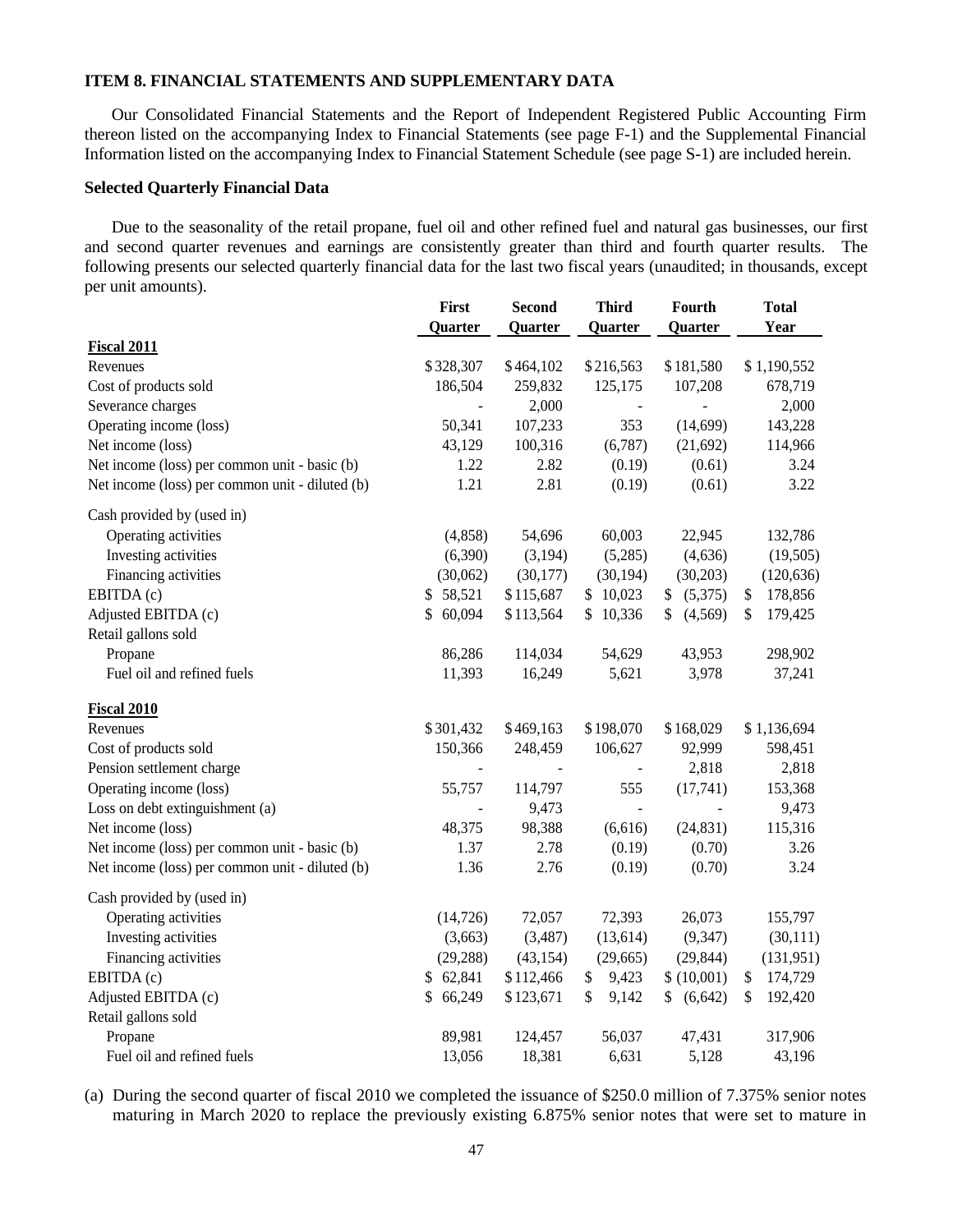December 2013. In connection with the refinancing, we recognized a loss on debt extinguishment of \$9.5 million, consisting of \$7.2 million for the repurchase premium and related fees, as well as the write-off of \$2.2 million in unamortized debt origination costs and unamortized discount.

- (b) Basic net income (loss) per Common Unit is computed by dividing net income (loss) by the weighted average number of outstanding Common Units, and restricted units granted under the restricted unit plans to retirement-eligible grantees. Computations of diluted net income per Common Unit are performed by dividing net income by the weighted average number of outstanding Common Units and unvested restricted units granted under our restricted unit plans. Diluted loss per Common Unit for the periods where a net loss was reported does not include unvested restricted units granted under our restricted unit plans as their effect would be anti-dilutive.
- (c) EBITDA represents net income before deducting interest expense, income taxes, depreciation and amortization. Adjusted EBITDA represents EBITDA excluding the unrealized net gain or loss from mark-tomarket activity for derivative instruments, loss on debt extinguishment, pension settlement charge and severance charges. Our management uses EBITDA and Adjusted EBITDA as measures of liquidity and we are including them because we believe that they provide our investors and industry analysts with additional information to evaluate our ability to meet our debt service obligations and to pay our quarterly distributions to holders of our Common Units. In addition, certain of our incentive compensation plans covering executives and other employees utilize Adjusted EBITDA as the performance target. Moreover, our revolving credit agreement requires us to use Adjusted EBITDA as a component in calculating our leverage and interest coverage ratios. EBITDA and Adjusted EBITDA are not recognized terms under US GAAP and should not be considered as an alternative to net income or net cash provided by operating activities determined in accordance with US GAAP. Because EBITDA and Adjusted EBITDA as determined by us excludes some, but not all, items that affect net income, they may not be comparable to EBITDA and Adjusted EBITDA or similarly titled measures used by other companies. The following table sets forth (i) our calculations of EBITDA and (ii) a reconciliation of EBITDA, as so calculated, to our net cash (used in) provided by operating activities (amounts in thousands):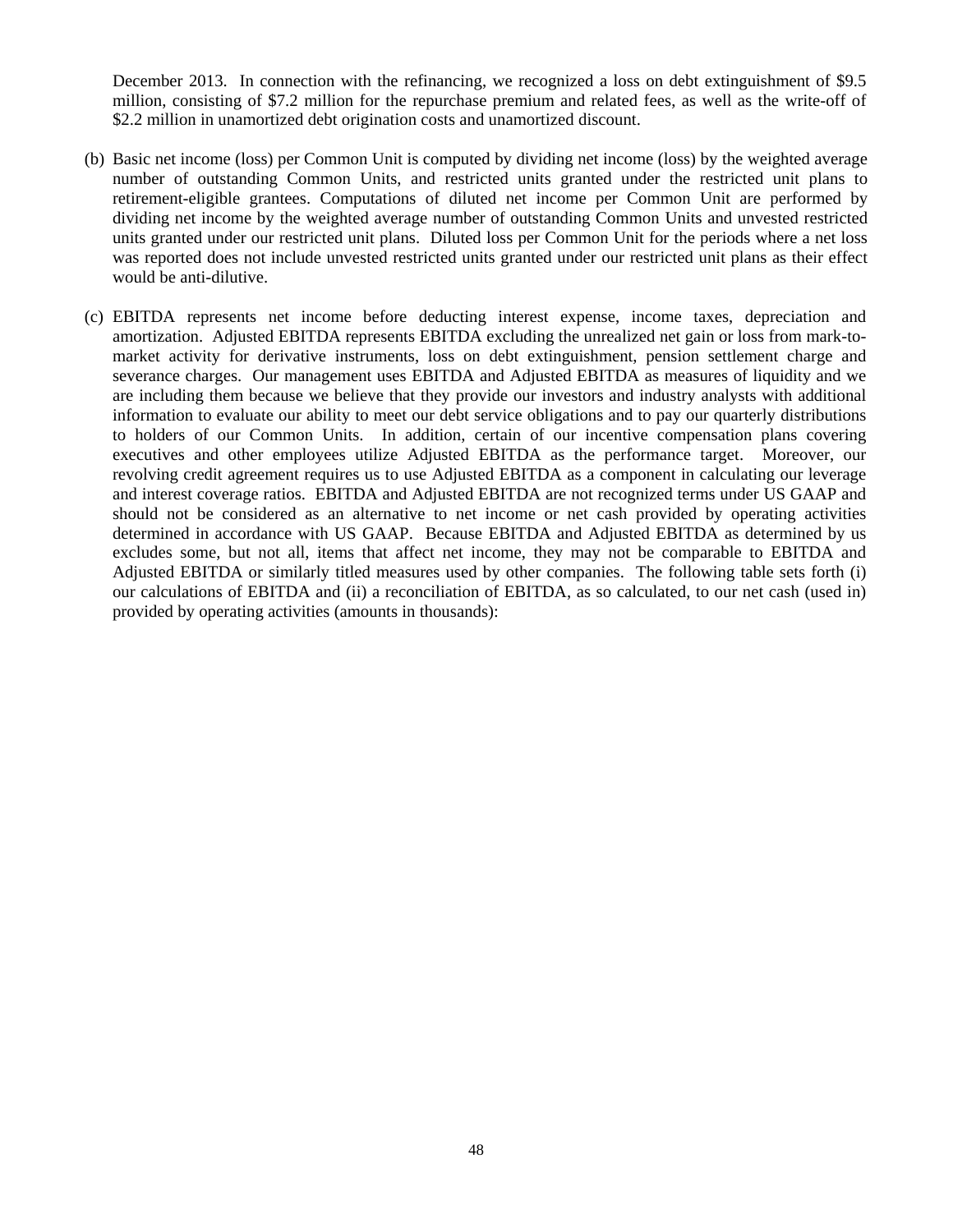|                                                     | First         |    | <b>Second</b> | <b>Third</b>  | Fourth         |    | <b>Total</b> |
|-----------------------------------------------------|---------------|----|---------------|---------------|----------------|----|--------------|
| <b>Fiscal 2011</b>                                  | Quarter       |    | Quarter       | Quarter       | <b>Quarter</b> |    | Year         |
| Net income (loss)                                   | \$<br>43,129  | \$ | 100,316       | \$<br>(6,787) | \$<br>(21,692) | \$ | 114,966      |
| Add:                                                |               |    |               |               |                |    |              |
| Provision for income taxes                          | 366           |    | 98            | 273           | 147            |    | 884          |
| Interest expense, net                               | 6,846         |    | 6,819         | 6,867         | 6,846          |    | 27,378       |
| Depreciation and amortization                       | 8,180         |    | 8,454         | 9,670         | 9,324          |    | 35,628       |
| <b>EBITDA</b>                                       | 58,521        |    | 115,687       | 10,023        | (5,375)        |    | 178,856      |
| Unrealized (non-cash) losses (gains) on changes in  |               |    |               |               |                |    |              |
| fair value of derivatives                           | 1,573         |    | (4,123)       | 313           | 806            |    | (1, 431)     |
| Severance charges                                   |               |    | 2,000         |               |                |    | 2,000        |
| <b>Adjusted EBITDA</b>                              | 60,094        |    | 113,564       | 10,336        | (4,569)        |    | 179,425      |
| Add (subtract):                                     |               |    |               |               |                |    |              |
| Provision for income taxes                          | (366)         |    | (98)          | (273)         | (147)          |    | (884)        |
| Interest expense, net                               | (6, 846)      |    | (6, 819)      | (6, 867)      | (6, 846)       |    | (27, 378)    |
| Unrealized (non-cash) (losses) gains on changes     |               |    |               |               |                |    |              |
| in fair value of derivatives                        | (1,573)       |    | 4,123         | (313)         | (806)          |    | 1,431        |
| Severance charges                                   |               |    | (2,000)       |               |                |    | (2,000)      |
| Compensation cost recognized under                  |               |    |               |               |                |    |              |
| <b>Restricted Unit Plans</b>                        | 1,332         |    | 1,067         | 737           | 786            |    | 3,922        |
| (Gain) loss on disposal of property,                |               |    |               |               |                |    |              |
| plant and equipment, net                            | (299)         |    | (2,612)       | 67            | 72             |    | (2,772)      |
| Changes in working capital and other                |               |    |               |               |                |    |              |
| assets and liabilities                              | (57,200)      |    | (52, 529)     | 56,316        | 34,455         |    | (18,958)     |
| Net cash (used in) provided by operating activities | \$<br>(4,858) | S  | 54,696        | \$<br>60,003  | \$<br>22,945   | S  | 132,786      |

|                                                     | First           | <b>Second</b>            | <b>Third</b>   | Fourth          | <b>Total</b>  |
|-----------------------------------------------------|-----------------|--------------------------|----------------|-----------------|---------------|
| <b>Fiscal 2010</b>                                  | <b>Ouarter</b>  | <b>Ouarter</b>           | <b>Ouarter</b> | <b>Ouarter</b>  | Year          |
| Net income (loss)                                   | \$<br>48,375    | \$<br>98,388             | \$<br>(6,616)  | \$<br>(24, 831) | \$<br>115,316 |
| Add:                                                |                 |                          |                |                 |               |
| Provision for income taxes                          | 199             | 328                      | 363            | 292             | 1,182         |
| Interest expense, net                               | 7,183           | 6.608                    | 6,808          | 6,798           | 27,397        |
| Depreciation and amortization                       | 7,084           | 7,142                    | 8,868          | 7,740           | 30,834        |
| <b>EBITDA</b>                                       | 62,841          | 112,466                  | 9,423          | (10,001)        | 174,729       |
| Unrealized (non-cash) losses (gains) on changes in  |                 |                          |                |                 |               |
| fair value of derivatives                           | 3,408           | 1,732                    | (281)          | 541             | 5,400         |
| Loss on debt extinguishment                         |                 | 9,473                    |                |                 | 9,473         |
| Pension settlement charge                           |                 | $\overline{\phantom{0}}$ |                | 2,818           | 2,818         |
| <b>Adjusted EBITDA</b>                              | 66,249          | 123,671                  | 9,142          | (6,642)         | 192,420       |
| Add (subtract):                                     |                 |                          |                |                 |               |
| Provision for income taxes                          | (199)           | (328)                    | (363)          | (292)           | (1,182)       |
| Interest expense, net                               | (7,183)         | (6,608)                  | (6,808)        | (6,798)         | (27, 397)     |
| Unrealized (non-cash) (losses) gains on changes     |                 |                          |                |                 |               |
| in fair value of derivatives                        | (3,408)         | (1,732)                  | 281            | (541)           | (5,400)       |
| Compensation cost recognized under                  |                 |                          |                |                 |               |
| <b>Restricted Unit Plans</b>                        | 992             | 1,025                    | 1,136          | 852             | 4,005         |
| (Gain) loss on disposal of property,                |                 |                          |                |                 |               |
| plant and equipment, net                            | (427)           | 293                      | 283            | (111)           | 38            |
| Changes in working capital and other                |                 |                          |                |                 |               |
| assets and liabilities                              | (70, 750)       | (44, 264)                | 68,722         | 39,605          | (6,687)       |
| Net cash (used in) provided by operating activities | \$<br>(14, 726) | \$<br>72,057             | \$<br>72,393   | \$<br>26,073    | 155,797       |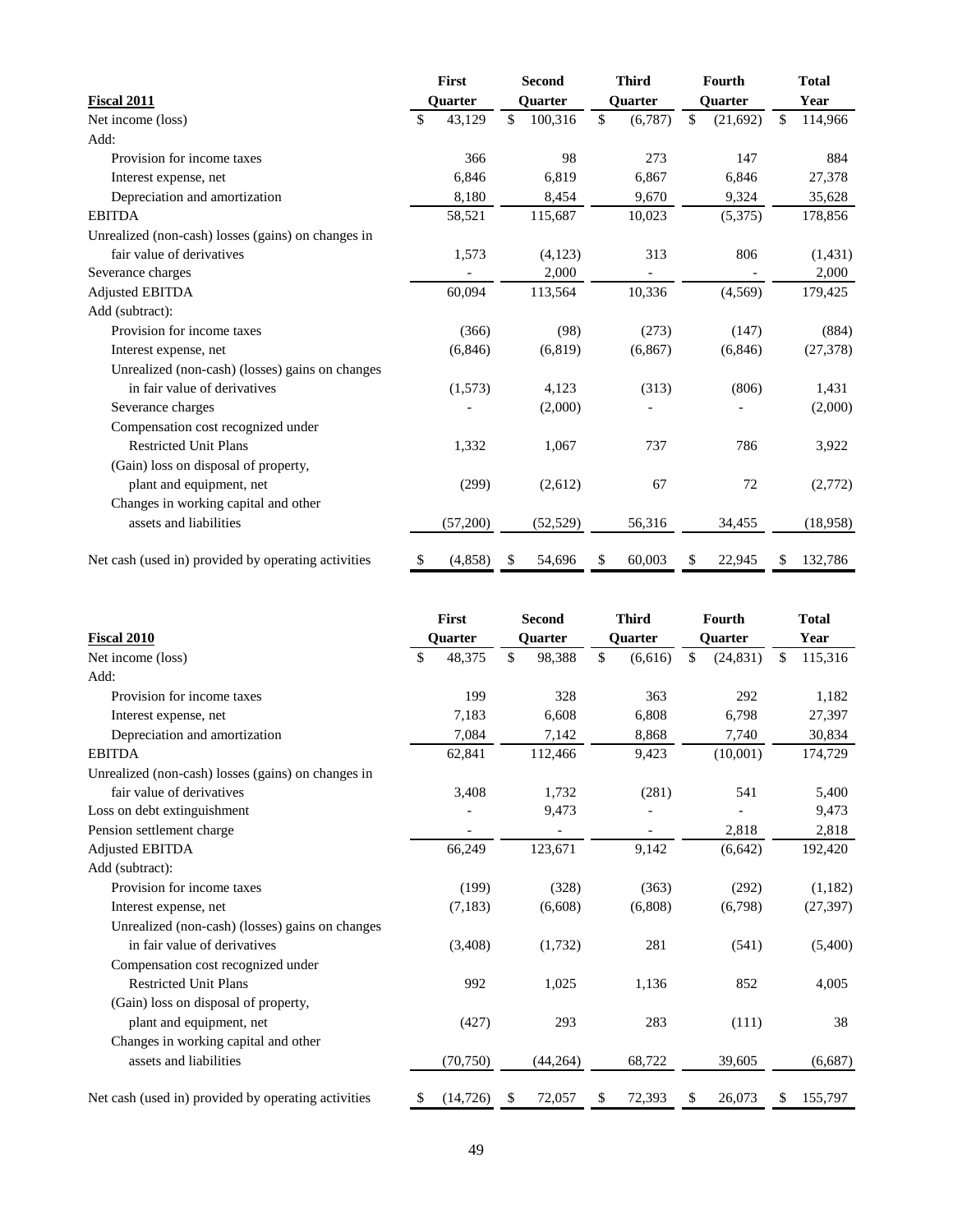# **ITEM 9. CHANGES IN AND DISAGREEMENTS WITH ACCOUNTANTS ON ACCOUNTING AND FINANCIAL DISCLOSURE**

None.

## **ITEM 9A. CONTROLS AND PROCEDURES**

DISCLOSURE CONTROLS AND PROCEDURES. The Partnership maintains disclosure controls and procedures (as defined in Rules 13a-15(e) and 15d-15(e) of the Securities Exchange Act of 1934 (the "Exchange Act")) that are designed to provide reasonable assurance that information required to be disclosed in the Partnership's filings under the Exchange Act is recorded, processed, summarized and reported within the periods specified in the rules and forms of the SEC and that such information is accumulated and communicated to the Partnership's management, including its principal executive officer and principal financial officer, as appropriate, to allow timely decisions regarding required disclosure.

Before filing this Annual Report, the Partnership completed an evaluation under the supervision and with the participation of the Partnership's management, including the Partnership's principal executive officer and principal financial officer, of the effectiveness of the design and operation of the Partnership's disclosure controls and procedures as of September 24, 2011. Based on this evaluation, the Partnership's principal executive officer and principal financial officer concluded that the Partnership's disclosure controls and procedures were effective at the reasonable assurance level as of September 24, 2011.

CHANGES IN INTERNAL CONTROL OVER FINANCIAL REPORTING. There have not been any changes in our internal control over financial reporting (as defined in Rules 13a-15(f) and 15d-15(f) of the Exchange Act) during the quarter ended September 24, 2011, that have materially affected, or are reasonably likely to materially affect, our internal control over financial reporting. Management's Report on Internal Control over Financial Reporting is included below.

 MANAGEMENT'S REPORT ON INTERNAL CONTROL OVER FINANCIAL REPORTING. Management of the Partnership is responsible for establishing and maintaining adequate internal control over financial reporting. The Partnership's internal control over financial reporting is designed to provide reasonable assurance as to the reliability of the Partnership's financial reporting and the preparation of financial statements for external purposes in accordance with generally accepted accounting principles.

Because of its inherent limitations, internal control over financial reporting may not prevent or detect misstatements. Also, projections of any evaluation of effectiveness to future periods are subject to the risk that controls may become inadequate because of changes in conditions, or that the degree of compliance with the policies or procedures may deteriorate.

The Partnership's management has assessed the effectiveness of the Partnership's internal control over financial reporting as of September 24, 2011. In making this assessment, the Partnership used the criteria established by the Committee of Sponsoring Organizations of the Treadway Commission (COSO) in "Internal Control-Integrated Framework." These criteria are in the areas of control environment, risk assessment, control activities, information and communication, and monitoring. The Partnership's assessment included documenting, evaluating and testing the design and operating effectiveness of its internal control over financial reporting.

Based on the Partnership's assessment, as described above, management has concluded that, as of September 24, 2011, the Partnership's internal control over financial reporting was effective.

Our independent registered public accounting firm, PricewaterhouseCoopers LLP, issued an attestation report dated November 23, 2011 on the effectiveness of our internal control over financial reporting, which is included herein.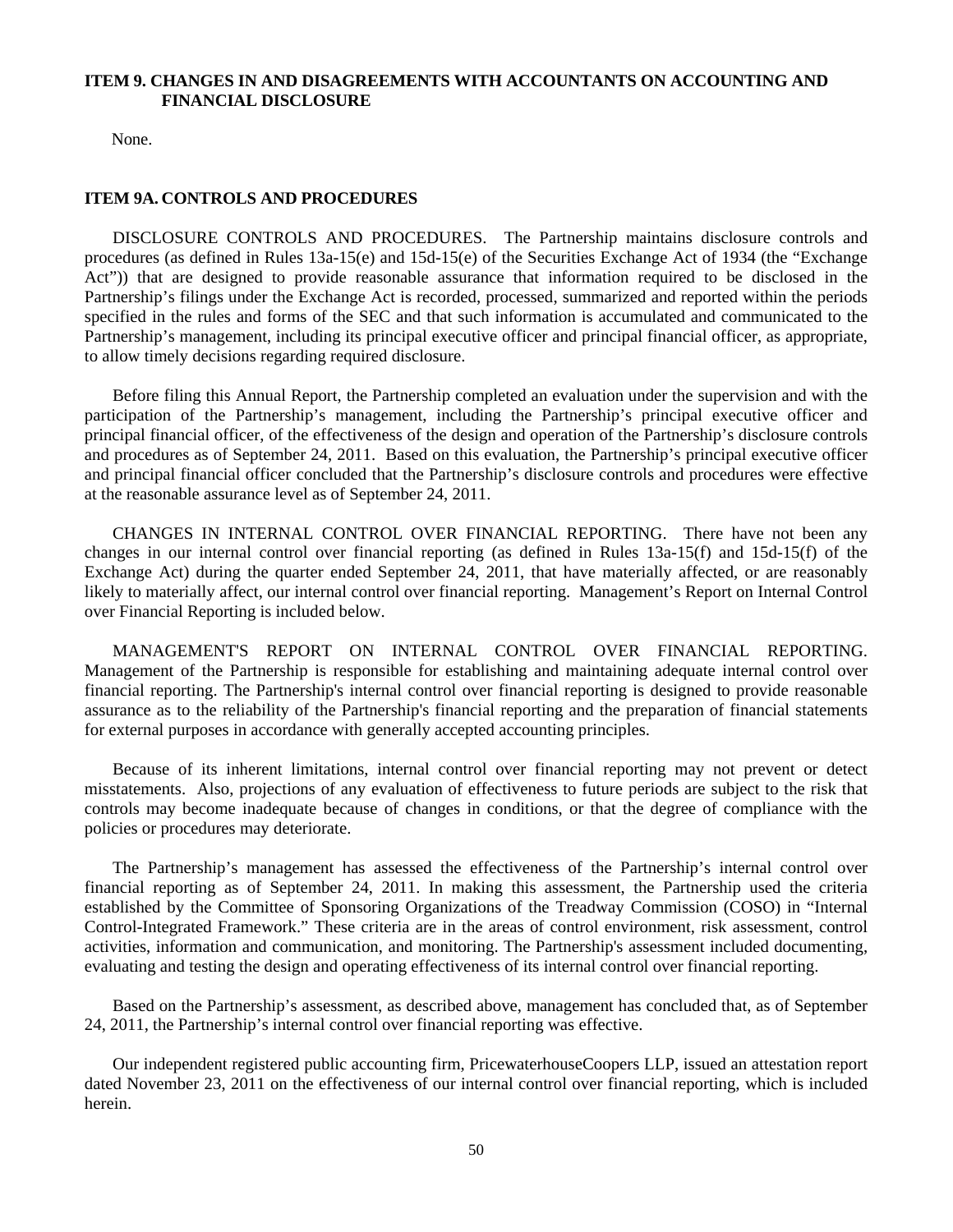#### **ITEM 9B. OTHER INFORMATION**

None.

# **PART III**

## **ITEM 10. DIRECTORS AND EXECUTIVE OFFICERS OF THE REGISTRANT**

#### **Partnership Management**

 Our Partnership Agreement provides that all management powers over our business and affairs are exclusively vested in our Board of Supervisors and, subject to the direction of the Board of Supervisors, our officers. No Unitholder has any management power over our business and affairs or actual or apparent authority to enter into contracts on behalf of or otherwise to bind us. There are currently six Supervisors, who serve on the Board of Supervisors pursuant to the terms of the Partnership Agreement. Under the current Partnership Agreement, all Supervisors are elected by the Unitholders for three-year terms. All six current Supervisors were elected to their current three-year terms at the Tri-Annual Meeting held on July 22, 2009.

 Five Supervisors, who are not officers or employees of the Partnership or its subsidiaries, serve on the Audit Committee with authority to review, at the request of the Board of Supervisors, specific matters as to which the Board of Supervisors believes there may be a conflict of interest, or which may be required to be disclosed pursuant to Item 404(a) of Regulation S-K adopted by the Securities and Exchange Commission, in order to determine if the resolution or course of action in respect of such conflict proposed by the Board of Supervisors is fair and reasonable to us. Under the Partnership Agreement, any matter that receives the "Special Approval" of the Audit Committee (i.e., approval by a majority of the members of the Audit Committee) is conclusively deemed to be fair and reasonable to us, is deemed approved by all of our partners and shall not constitute a breach of the Partnership Agreement or any duty stated or implied by law or equity as long as the material facts known to the party having the potential conflict of interest regarding that matter were disclosed to the Audit Committee at the time it gave Special Approval. The Audit Committee also assists the Board of Supervisors in fulfilling its oversight responsibilities relating to (a) integrity of the Partnership's financial statements and internal control over financial reporting; (b) the Partnership's compliance with applicable laws, regulations and its code of conduct; (c) independence and qualifications of the independent registered public accounting firm; (d) performance of the internal audit function and the independent registered public accounting firm; and (e) accounting complaints.

The Board of Supervisors has determined that all five members of the Audit Committee, Harold R. Logan, Jr., John Hoyt Stookey, Dudley C. Mecum, John D. Collins and Jane Swift are independent and (with the exception of Ms. Swift) are audit committee financial experts within the meaning of the NYSE corporate governance listing standards and in accordance with Rule 10A-3 of the Exchange Act, Item 407 of Regulation S-K and the Partnership's criteria for Supervisor independence (as discussed in Item 13, herein) as of the date of this Annual Report. Mr. Logan, Chairman of the Board, presides at the regularly scheduled executive sessions of the nonmanagement Supervisors, all of whom are independent, held as part of the meetings of the Audit Committee. Investors and other parties interested in communicating directly with the non-management Supervisors as a group may do so by writing to the Non-Management Members of the Board of Supervisors, c/o Company Secretary, Suburban Propane Partners, L.P., P.O. Box 206, Whippany, New Jersey 07981-0206.

#### **Board of Supervisors and Executive Officers of the Partnership**

 The following table sets forth certain information with respect to the members of the Board of Supervisors and our executive officers as of November 23, 2011. Officers are appointed by the Board of Supervisors for one-year terms and Supervisors are elected by the Unitholders for three-year terms.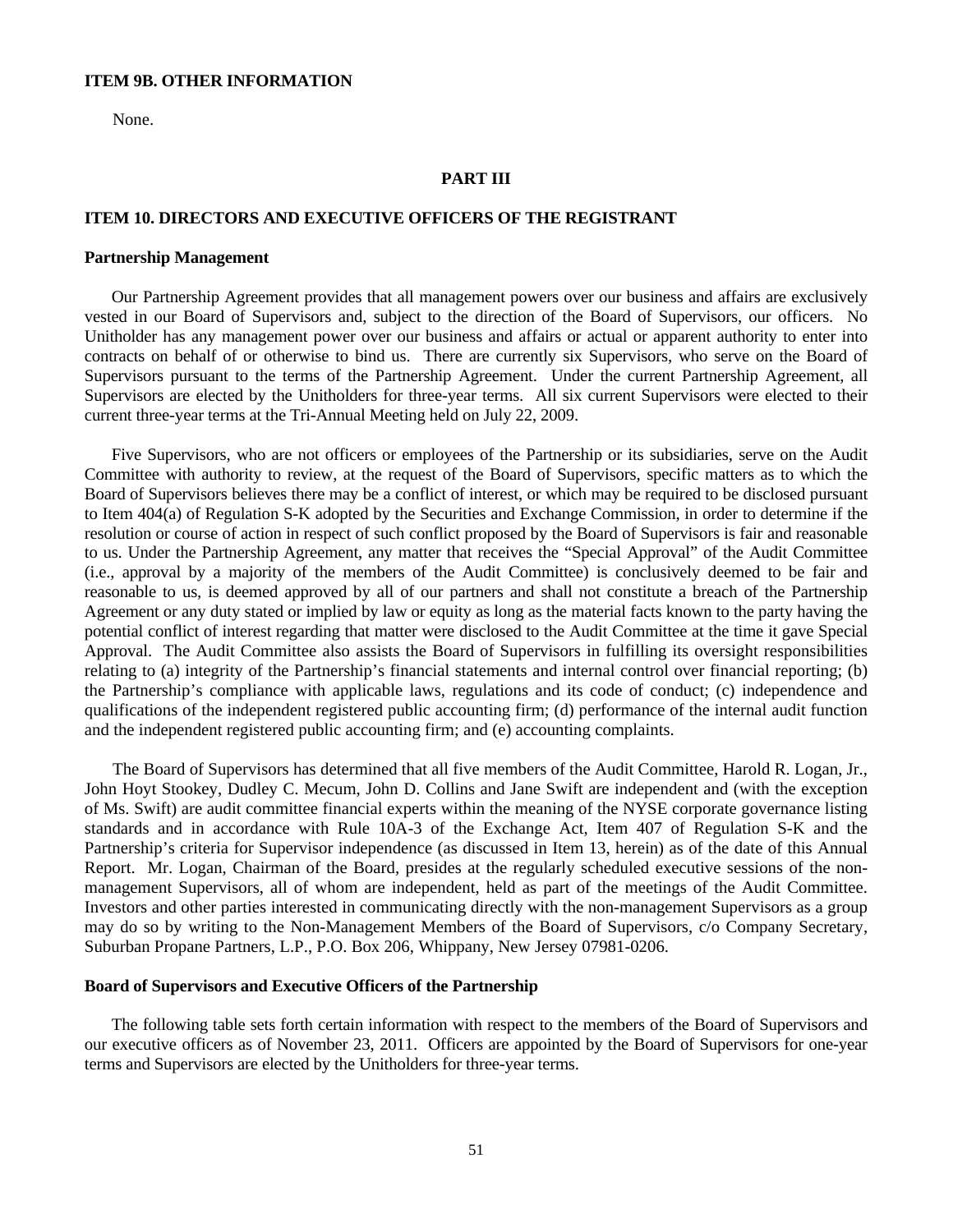| <b>Name</b>           | Age | <b>Position With the Partnership</b>                                                  |
|-----------------------|-----|---------------------------------------------------------------------------------------|
| Michael J. Dunn, Jr.  | 62  | President and Chief Executive Officer; Member of the<br>Board of Supervisors          |
|                       | 42  | <b>Chief Financial Officer</b>                                                        |
|                       | 58  | Senior Vice President - Administration                                                |
|                       | 47  | Vice President and Treasurer                                                          |
|                       | 58  | Vice President, General Counsel and Secretary                                         |
| Mark Anton, II        | 54  | Vice President – Business Development                                                 |
|                       | 47  | Vice President – Field Operations                                                     |
| Douglas T. Brinkworth | 50  | Vice President – Product Supply                                                       |
|                       | 46  | Vice President – Information Services                                                 |
|                       | 49  | Vice President – Operational Support and Analysis                                     |
|                       | 41  | Vice President and Chief Accounting Officer                                           |
| Harold R. Logan, Jr.  | 67  | Member of the Board of Supervisors (Chairman)                                         |
| John Hoyt Stookey     | 81  | Member of the Board of Supervisors (Chairman of the<br><b>Compensation Committee)</b> |
|                       | 76  | Member of the Board of Supervisors                                                    |
| John D. Collins       | 73  | Member of the Board of Supervisors (Chairman of the<br><b>Audit Committee</b> )       |
|                       | 46  | Member of the Board of Supervisors                                                    |

Mr. Dunn has served as President since May 2005 and as Chief Executive Officer since September 2009. From June 1998 until May 2005 he was Senior Vice President, becoming Senior Vice President – Corporate Development in November 2002. Mr. Dunn has served as a Supervisor since July 1998. He was Vice President – Procurement and Logistics from March 1997 until June 1998. Before joining the Partnership, Mr. Dunn was Vice President of Commodity Trading for the investment banking firm of Goldman Sachs & Company ("Goldman Sachs"). Mr. Dunn is the sole member of the General Partner.

Mr. Dunn's qualifications to sit on our Board include his more than 14 years of experience in the propane industry, including as our President for the past 6 years and Chief Executive Officer for the past 2 years, which day to day leadership roles have provided him with intimate knowledge of our operations.

Mr. Stivala has served as Chief Financial Officer since November 2009, and Chief Financial Officer and Chief Accounting Officer since October 2007. Prior to that he was Controller and Chief Accounting Officer since May 2005 and Controller since December 2001. Before joining the Partnership, he held several positions with PricewaterhouseCoopers LLP, an international accounting firm, most recently as Senior Manager in the Assurance practice. Mr. Stivala is a Certified Public Accountant and a member of the American Institute of Certified Public Accountants.

Mr. Keating has served as Senior Vice President – Administration since July 2009. From July 1996 to that date he was Vice President – Human Resources and Administration. He previously held senior human resource positions at Hanson Industries (the United States management division of Hanson plc, a global diversified industrial conglomerate) and Quantum Chemical Corporation ("Quantum"), a predecessor of the Partnership.

Mr. D'Ambrosio has served as Treasurer since November 2002 and was additionally made a Vice President in October 2007. He served as Assistant Treasurer from October 2000 to November 2002 and as Director of Treasury Services from January 1998 to October 2000. Mr. D'Ambrosio joined the Partnership in May 1996 after ten years in the commercial banking industry.

Mr. Abel has served as General Counsel and Secretary since June 2006 and was additionally made a Vice President in October 2007. From May 2005 until June 2006, Mr. Abel was Assistant General Counsel of Velocita Wireless, L.P., the owner and operator of a nationwide wireless data network. From 1998 until May 2005, Mr. Abel was Vice President, Secretary and General Counsel of AXS-One Inc. (formerly known as Computron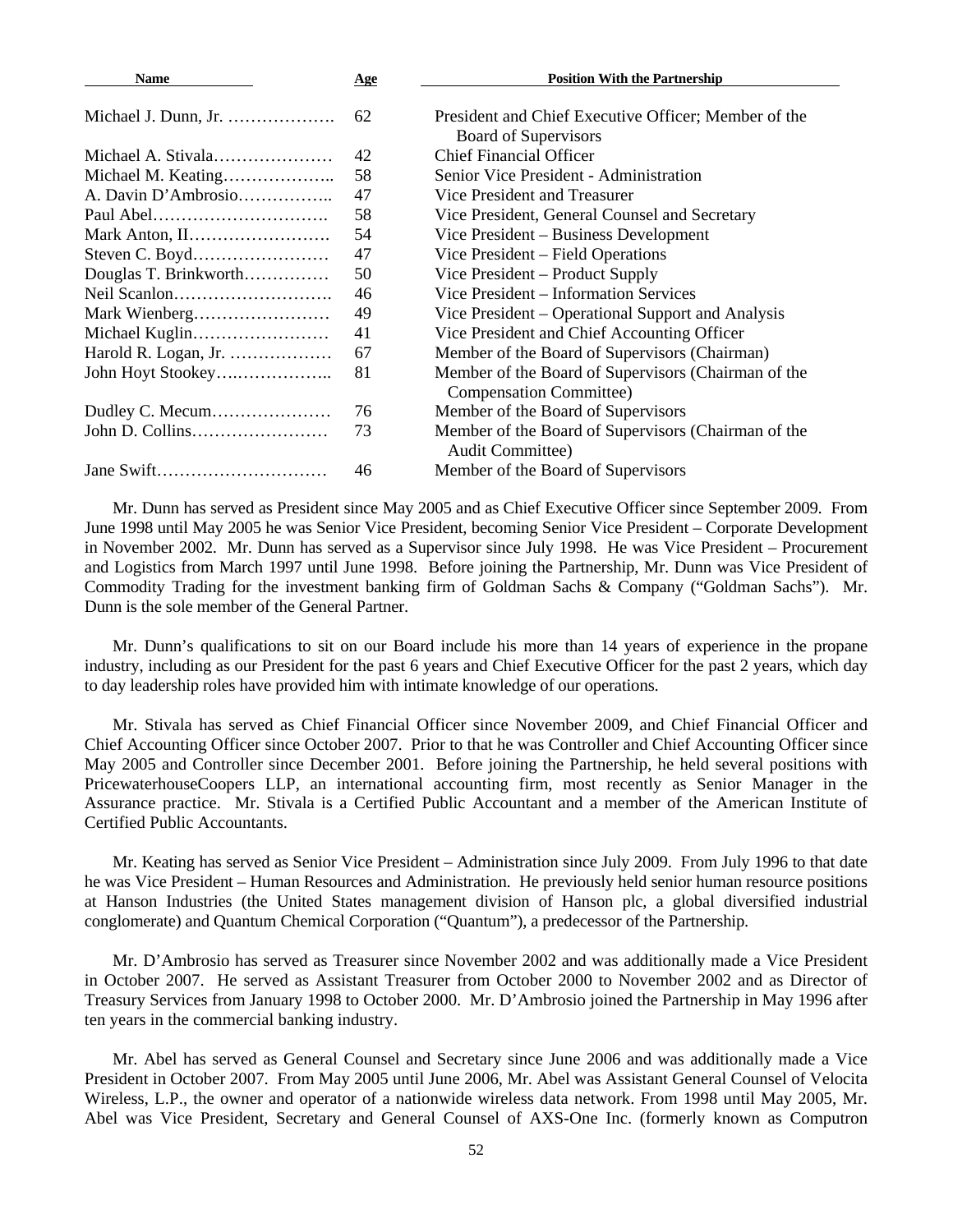Software, Inc.), an international business software company.

Mr. Anton has served as Vice President – Business Development since he joined the Partnership in 1999. Prior to joining the Partnership, Mr. Anton worked as an Area Manager for another large multi-state propane marketer and was a Vice President at several large investment banking organizations.

Mr. Boyd has served as Vice President – Field Operations (formerly Vice President – Operations) since October 2008. Prior to that he was Southeast and Western Area Vice President since March 2007, Managing Director – Area Operations since November 2003 and Regional Manager – Northern California since May 1997. Mr. Boyd held various managerial positions with predecessors of the Partnership from 1986 through 1996.

Mr. Brinkworth has served as Vice President – Product Supply (formerly Vice President – Supply) since May 2005. Mr. Brinkworth joined the Partnership in April 1997 after a nine year career with Goldman Sachs and, since joining the Partnership, has served in various positions in the product supply area.

Mr. Scanlon became Vice President – Information Services in November 2008. Prior to that he served as Assistant Vice President – Information Services since November 2007, Managing Director – Information Services from November 2002 to November 2007 and Director – Information Services from April 1997 until November 2002. Prior to joining the Partnership, Mr. Scanlon spent several years with JP Morgan & Co., most recently as Vice President – Corporate Systems and earlier held several positions with Andersen Consulting ("Accenture"), an international systems consulting firm, most recently as Manager.

Mr. Wienberg has served as Vice President – Operational Support and Analysis (formerly Vice President – Operational Planning) since October 2007. Prior to that he served as Managing Director, Financial Planning and Analysis from October 2003 to October 2007 and as Director, Financial Planning and Analysis from July 2001 to October 2003. Prior to joining the Partnership, Mr. Wienberg was Assistant Vice President – Finance of International Home Foods Corp., a consumer products manufacturer.

Mr. Kuglin has served as Vice President and Chief Accounting Officer since November 2011. Prior to that he was Controller and Chief Accounting Officer since November 2009 and Controller since October 2007. For the eight years prior to joining the Partnership he held several financial and managerial positions with Alcatel-Lucent, a global communications solutions provider. Prior to Alcatel-Lucent, Mr. Kuglin held several positions with the international accounting firm PricewaterhouseCoopers LLP, most recently Manager in the Assurance practice. Mr. Kuglin is a Certified Public Accountant and a member of the American Institute of Certified Public Accountants.

Mr. Logan has served as a Supervisor since March 1996 and was elected as Chairman of the Board of Supervisors in January 2007. Mr. Logan is a Co-Founder and, from 2006 to the present has been serving as a Director of Basic Materials and Services LLC, an investment company that has invested in companies that provide specialized infrastructure services and materials for the pipeline construction industry and the sand/silica industry. From 2003 to September 2006, Mr. Logan was a Director and Chairman of the Finance Committee of the Board of Directors of TransMontaigne Inc., which provided logistical services (i.e. pipeline, terminaling and marketing) to producers and end-users of refined petroleum products. From 1995 to 2002, Mr. Logan was Executive Vice President/Finance, Treasurer and a Director of TransMontaigne Inc. From 1987 to 1995, Mr. Logan served as Senior Vice President of Finance and a Director of Associated Natural Gas Corporation, an independent gatherer and marketer of natural gas, natural gas liquids and crude oil. Mr. Logan is also a Director of Cimarex Energy Co., Graphic Packaging Holding Company and Hart Energy Publishing LLP, and, until it was sold in 2007, served as a Director of The Houston Exploration Company.

Over the past 40 years, Mr. Logan's education, investment banking/venture capital experience and business/financial management experience have provided him with a comprehensive understanding of business and finance. Most of Mr. Logan's business experience has been in the energy industry, both in investment banking and as a senior financial officer and director of publicly-owned energy companies. Mr. Logan's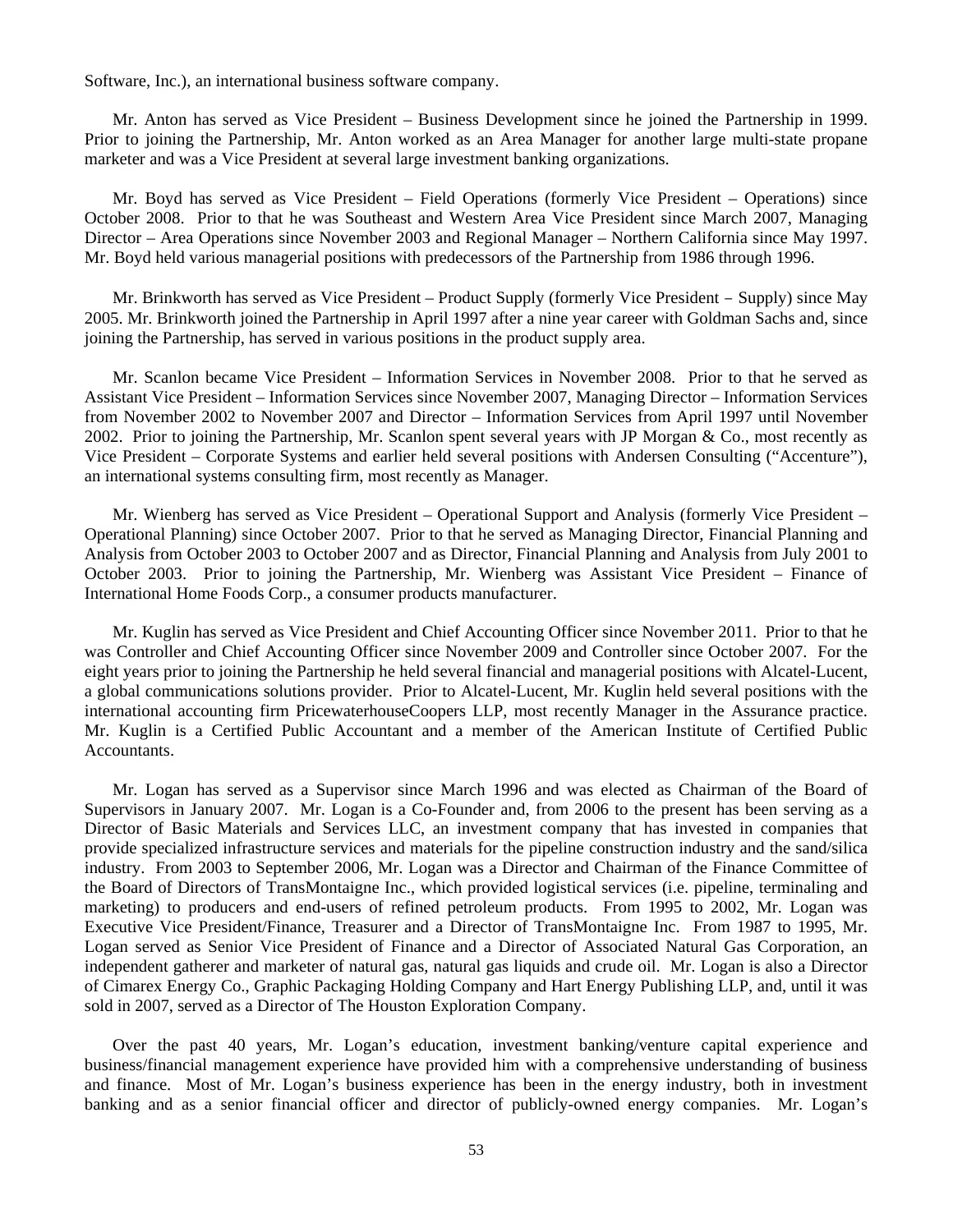expertise and experience have been relevant to his responsibilities of providing oversight and advice to the managements of public companies, and is of particular benefit in his role as our Chairman. Since 1996, Mr. Logan has been a director of nine public companies and has served on audit, compensation and governance committees.

Mr. Stookey has served as a Supervisor since March 1996. He was Chairman of the Board of Supervisors from March 1996 through January 2007. From 1986 until September 1993, he was the Chairman, President and Chief Executive Officer of Quantum. He served as non-executive Chairman and a Director of Quantum from its acquisition by Hanson plc in September 1993 until October 1995, at which time he retired. Since then, Mr. Stookey has served as a trustee for a number of non-profit organizations, including founding and serving as nonexecutive Chairman of Per Scholas Inc. (a non-profit organization dedicated to using technology to improve the lives of residents of the South Bronx) and Landmark Volunteers (places high school students in volunteer positions with non-profit organizations during summer vacations) and has also served on the Board of Directors of The Clark Foundation, The Robert Sterling Clark Foundation and The Berkshire Taconic Community Foundation.

Mr. Stookey's qualifications to sit on our Board include his extensive experience as Chief Executive Officer of 4 corporations (including a predecessor of the Partnership) and his many years of service as a director of publiclyowned corporations and non-profit organizations.

Mr. Mecum has served as a Supervisor since June 1996. He has been a Managing Director of Capricorn Holdings, LLC (a sponsor of and investor in leveraged buyouts) since June 1997. Mr. Mecum was a partner of G.L. Ohrstrom & Co. (a sponsor of and investor in leveraged buyouts) from 1989 to June 1996. Until 2007, Mr. Mecum was a director of Citigroup, Inc.

Mr. Mecum's qualifications to sit on our Board include his 20 years in public accounting, rising to the level of Vice Chairman of KPMG LLP, a public accounting firm, his service as Assistant Secretary of the Army for Installations and Logistics and his 15 years of service overseeing or managing various companies. Mr. Mecum has over 20 years of service as a director of various publicly-owned companies.

Mr. Collins has served as a Supervisor since April 2007. He served with KPMG LLP, an international accounting firm, from 1962 until 2000, most recently as senior audit partner of its New York office. He has served as a United States representative on the International Auditing Procedures Committee, a committee of international accountants responsible for establishing international auditing standards. Mr. Collins is a Director of Montpelier Re and Mrs. Fields Original Cookies, Inc. and, until recently, was a Director of Columbia Atlantic Funds.

Mr. Collins' qualifications to sit on our Board, and serve as Chairman of its Audit Committee, include his 40 years of experience in public accounting, including 31 years as a partner supervising the audits of public companies. Mr. Collins has served on a number of AICPA and international accounting and auditing standards bodies.

Ms. Swift has served as a Supervisor since April 2007. She is currently the CEO of Middlebury Interactive Languages, LLC, a marketer of world language products. From 2010 through July 2011, Ms. Swift served as Senior Vice President of ConnectEDU Inc., a private education technology company. In 2007, she founded WNP Consulting, LLC, a provider of expert advice and guidance to early stage education companies. From 2003 to 2006 she was a General Partner at Arcadia Partners, a venture capital firm focused on the education industry. She has previously served on the boards of K12, Inc. and Animated Speech Company and currently serves on the boards of Sally Ride Science Inc. and several not-for-profit boards, including The Republican Majority for Choice and Landmark Volunteers, Inc. Prior to joining Arcadia, Ms. Swift served for 15 years in Massachusetts state government, becoming Massachusetts' first woman governor in 2001.

Ms. Swift's qualifications to sit on our Board include her strong skills in public policy and government relations and her extensive knowledge of regulatory matters arising from her 15 years in state government.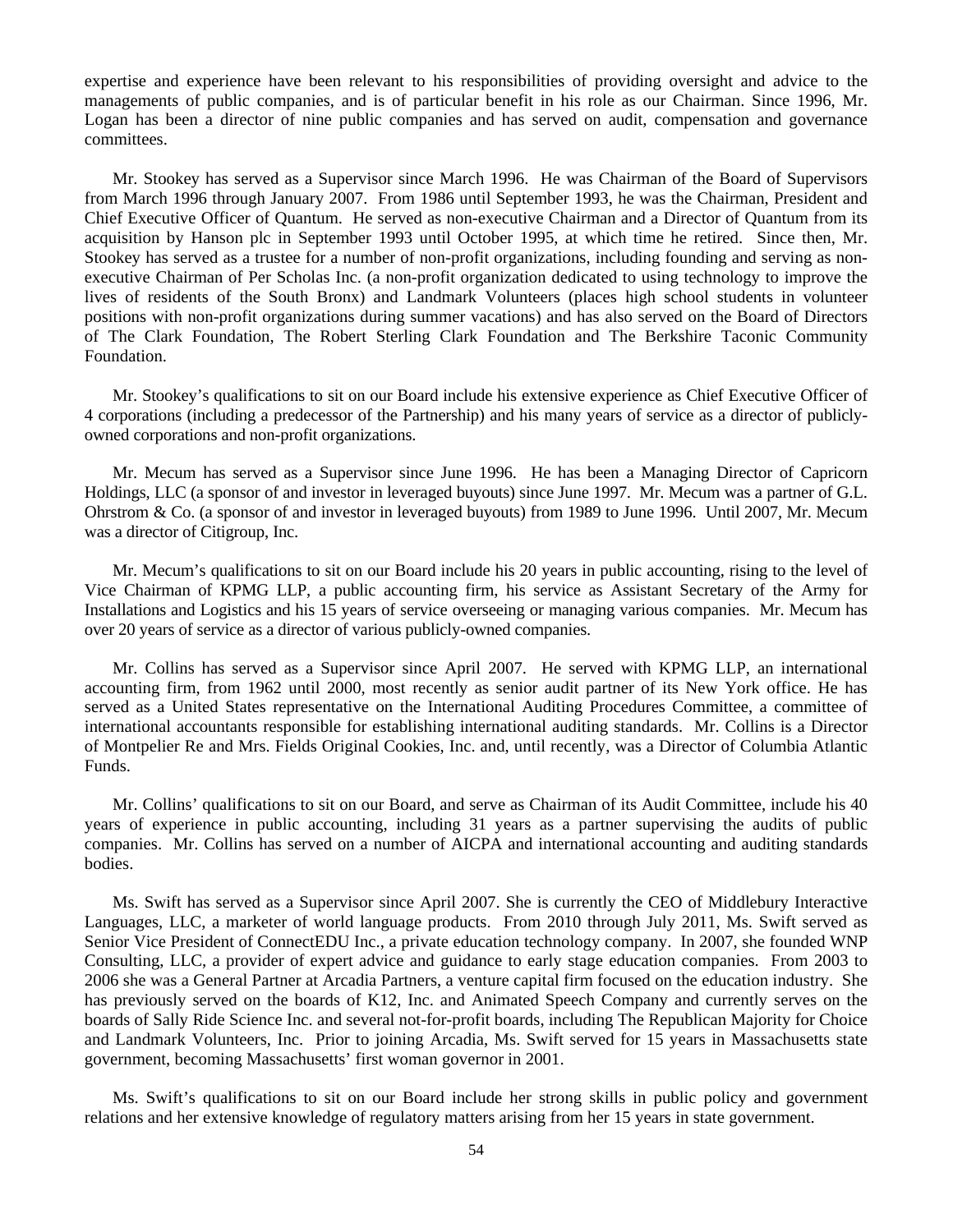## **Section 16(a) Beneficial Ownership Reporting Compliance**

 Section 16(a) of the Exchange Act requires our Supervisors, executive officers and holders of ten percent or more of our Common Units to file initial reports of ownership and reports of changes in ownership of our Common Units with the SEC. Supervisors, executive officers and ten percent Unitholders are required to furnish the Partnership with copies of all Section 16(a) forms that they file. Based on a review of these filings, we believe that all such filings were timely made during fiscal 2011.

#### **Codes of Ethics and of Business Conduct**

 We have adopted a Code of Ethics that applies to our principal executive officer, principal financial officer and principal accounting officer, and a Code of Business Conduct that applies to all of our employees, officers and Supervisors. A copy of our Code of Ethics and our Code of Business Conduct is available without charge from our website at www.suburbanpropane.com or upon written request directed to: Suburban Propane Partners, L.P., Investor Relations, P.O. Box 206, Whippany, New Jersey 07981-0206. Any amendments to, or waivers from, provisions of our Code of Ethics or our Code of Business Conduct that apply to our principal executive officer, principal financial officer and principal accounting officer will be posted on our website.

#### **Corporate Governance Guidelines**

 We have adopted Corporate Governance Guidelines and Policies in accordance with the NYSE corporate governance listing standards in effect as of the date of this Annual Report. A copy of our Corporate Governance Guidelines is available without charge from our website at www.suburbanpropane.com or upon written request directed to: Suburban Propane Partners, L.P., Investor Relations, P.O. Box 206, Whippany, New Jersey 07981- 0206.

## **Audit Committee Charter**

 We have adopted a written Audit Committee Charter in accordance with the NYSE corporate governance listing standards in effect as of the date of this Annual Report. The Audit Committee Charter is reviewed periodically to ensure that it meets all applicable legal and NYSE listing requirements. A copy of our Audit Committee Charter is available without charge from our website at www.suburbanpropane.com or upon written request directed to: Suburban Propane Partners, L.P., Investor Relations, P.O. Box 206, Whippany, New Jersey 07981-0206.

## **Compensation Committee Charter**

 Five Supervisors, who are not officers or employees of the Partnership or its subsidiaries, serve on the Compensation Committee. We have adopted a Compensation Committee Charter in accordance with the NYSE corporate governance listing standards in effect as of the date of this Annual Report. A copy of our Compensation Committee Charter is available without charge from our website at www.suburbanpropane.com or upon written request directed to: Suburban Propane Partners, L.P., Investor Relations, P.O. Box 206, Whippany, New Jersey 07981-0206.

## **NYSE Annual CEO Certification**

 The NYSE requires the Chief Executive Officer of each listed company to submit a certification indicating that the company is not in violation of the Corporate Governance listing standards of the NYSE on an annual basis. Mr. Dunn submitted his Annual CEO Certification for our 2011 fiscal year to the NYSE without qualification.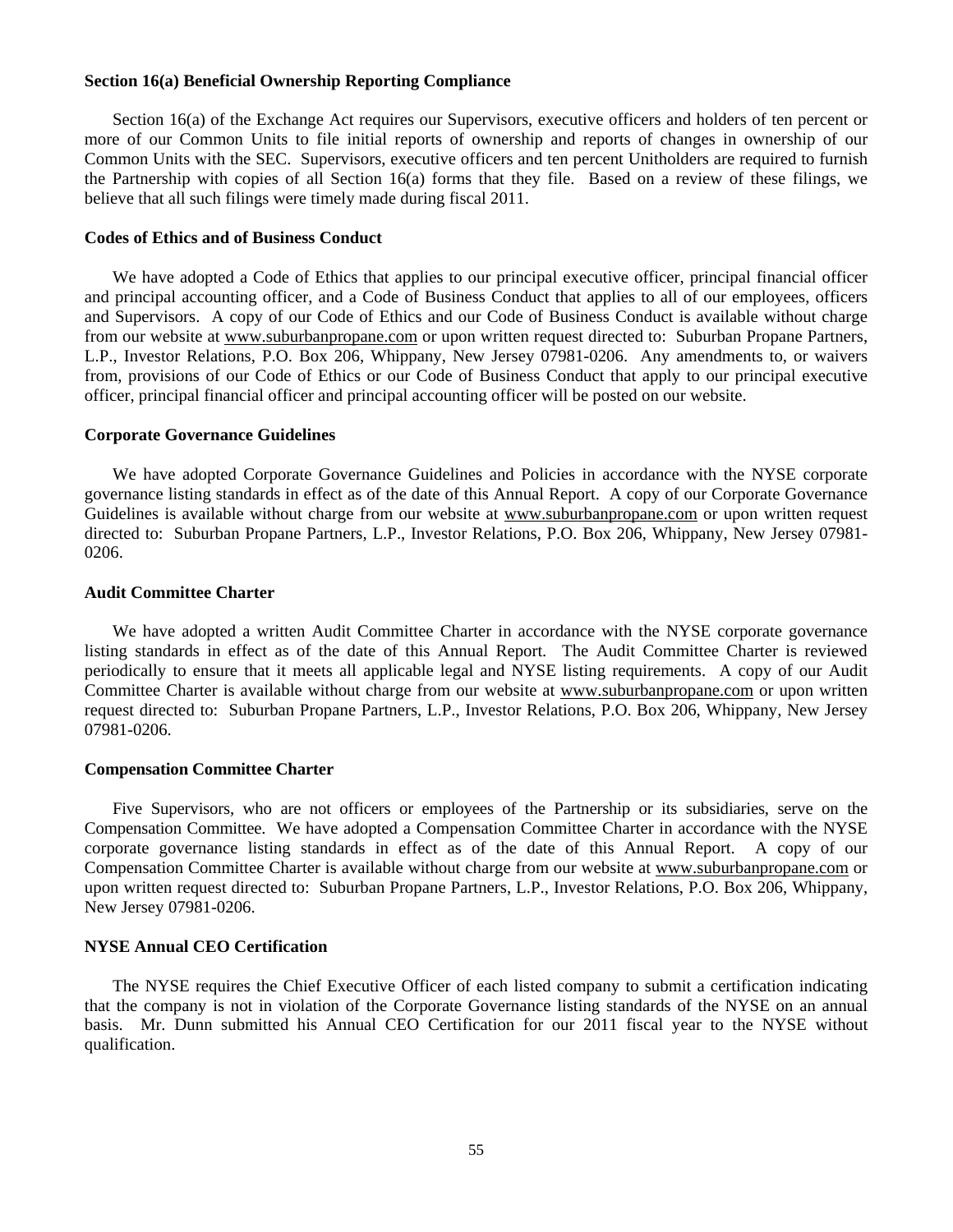# **ITEM 11. EXECUTIVE COMPENSATION**

## **Compensation Discussion and Analysis**

This Compensation Discussion and Analysis explains our executive compensation philosophy, policies and practices with respect to the following executive officers of the Partnership (the "named executive officers"): the President and Chief Executive Officer, the Chief Financial Officer and the other three most highly compensated executive officers.

# **Executive Compensation Philosophy and Components**

The objectives of our executive compensation program are as follows:

- The attraction and retention of talented executives who have the skills and experience required to achieve our goals; and
- The alignment of the short-term and long-term interests of our executive officers with the short-term and long-term interests of our Unitholders.

We accomplish these objectives by providing our executives with compensation packages that combine various components that are specifically linked to either short-term or long-term performance measures. Therefore, our executive compensation packages are designed to achieve our overall goal of sustainable, profitable growth by rewarding our executive officers for behaviors that facilitate our achievement of this goal.

The principal components of the compensation we provide to our named executive officers are as follows:

- Base salary;
- Cash incentives paid under a performance-based annual bonus plan;
- Long-Term Incentive Plan awards; and
- Awards of restricted units under the Restricted Unit Plans.

We align the short-term and long-term interests of our executive officers with the short-term and long-term interests of our Unitholders by:

- Providing our executive officers with an annual incentive target that encourages them to achieve or exceed targeted financial results and operating performance for the fiscal year;
- Providing a long-term incentive plan that encourages our executive officers to implement activities and practices conducive to sustainable, profitable growth; and
- Providing our executive officers with restricted units in order to retain the services of the participating executive officers over a five-year period while simultaneously encouraging behaviors conducive to the long-term appreciation of our Common Units.

## **Establishing Executive Compensation**

The Compensation Committee (the "Committee") is responsible for overseeing our executive compensation program. In accordance with its charter, available on our website at www.suburbanpropane.com, the Committee ensures that the compensation packages provided to our executive officers are designed in accordance with our compensation philosophy. The Committee reviews and approves the compensation packages of our managing directors, assistant vice presidents, vice presidents and our named executive officers.

Annually, our Senior Vice President of Administration prepares a comprehensive analysis of each executive officer's past and current compensation to assist the Committee in the assessment and determination of executive compensation packages for the subsequent fiscal year. The Committee considers a number of factors in establishing the compensation packages for each executive officer, including, but not limited to, tenure, scope of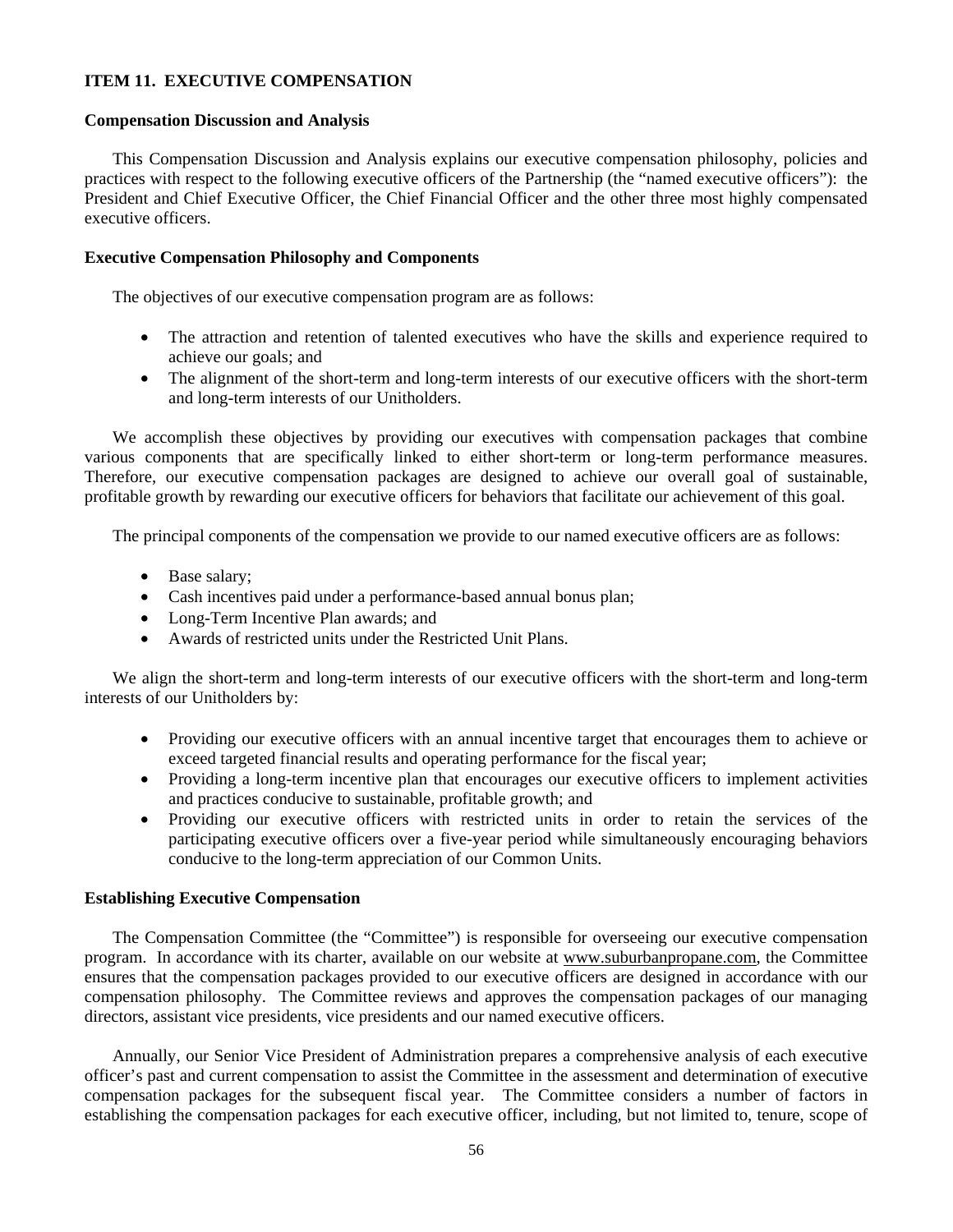responsibility and individual performance. The relative importance assigned to each of these factors by the Committee may differ from executive to executive. The performance of each of our executive officers is continually assessed by the Committee and by our highest-ranking executive officers and also factors into the decision-making process, particularly in relation to promotions and increases in base compensation. In addition, as part of the Committee's annual review of each executive officer's total compensation package, the Committee is provided with benchmarking data for comparison. The benchmarking data is just one of a number of factors considered by the Committee, but is not necessarily the most persuasive factor.

The benchmarking data provided to the Committee for the 2011 fiscal year was derived from the Mercer Human Resource Consulting, Inc. ("Mercer") Benchmark Database containing information obtained from surveys of over 2,269 organizations and approximately 201 positions which may include similarly-sized national propane marketers. The Committee does not base its benchmarking solely on a peer group of other propane marketers. The use of the Mercer database provides a broad base of compensation benchmarking information for companies of a similar size to the Partnership. The benchmarking information used by the Committee consisted of organizations included in the Mercer database that report median annual revenues of between \$1.4 billion and \$3.8 billion per year.

The Committee believes that using the Mercer database to evaluate "total cash compensation opportunities" is appropriate because of the proximity of the Partnership's headquarters to New York City and the need to realistically compete for skilled executives in an environment shared by numerous other enterprises that seek similarly skilled employees. The Committee chooses not to base its benchmarking on the compensation practices of other propane marketers due to the fact that the other, similarly-sized propane marketers compete for executives in vastly different economic environments.

Conversely, for the reasons set forth under the subheading "2003 Long-Term Incentive Plan" below, the Committee decided to include other propane marketers, structured as publicly traded partnerships, in the peer group it selected for the 2003 Long-Term Incentive Plan. Earning a payment under the 2003 Long-Term Incentive Plan is dependent upon the performance (referred to in the plan document as "total return to unitholders") of our Common Units relative to the unit performance of a peer group of eleven other master limited partnerships over a three-year measurement period.

In making their decisions regarding executive compensation packages for the coming fiscal year, the members of the Committee review the total cash compensation opportunities that were provided to our executive officers during the just completed fiscal year. Each executive officer's "total cash compensation opportunity" consists of base salary, an annual cash bonus, and 2003 Long-Term Incentive Plan awards. The Committee then compares each executive officer's total cash compensation opportunity to the total mean cash compensation opportunity for the parallel position in the Mercer database. By focusing on each executive officer's total cash compensation opportunity as a whole, instead of on single components of compensation such as base salary, when it met on November 9, 2010, the Committee created fiscal 2011 compensation packages for our executive officers that emphasized the performance-based components of compensation.

## **Role of Executive Officers and the Compensation Committee in the Compensation Process**

The Committee establishes and enforces our general compensation philosophy in consultation with our President and Chief Executive Officer. The role of our President and Chief Executive Officer in the executive compensation process is to recommend individual pay adjustments for the executive officers, other than himself, to the Committee based on market conditions, our performance, and individual performance. With the assistance of our Senior Vice President of Administration, our President and Chief Executive Officer presents the Committee with information comparing each executive officer's compensation to the mean compensation figures provided in the Mercer database.

The Partnership's sole use of the Mercer database was to provide the Committee with benchmarking data. Therefore, neither our President and Chief Executive Officer nor our Senior Vice President of Administration met with representatives from Mercer. The information provided by Mercer was derived from a proprietary database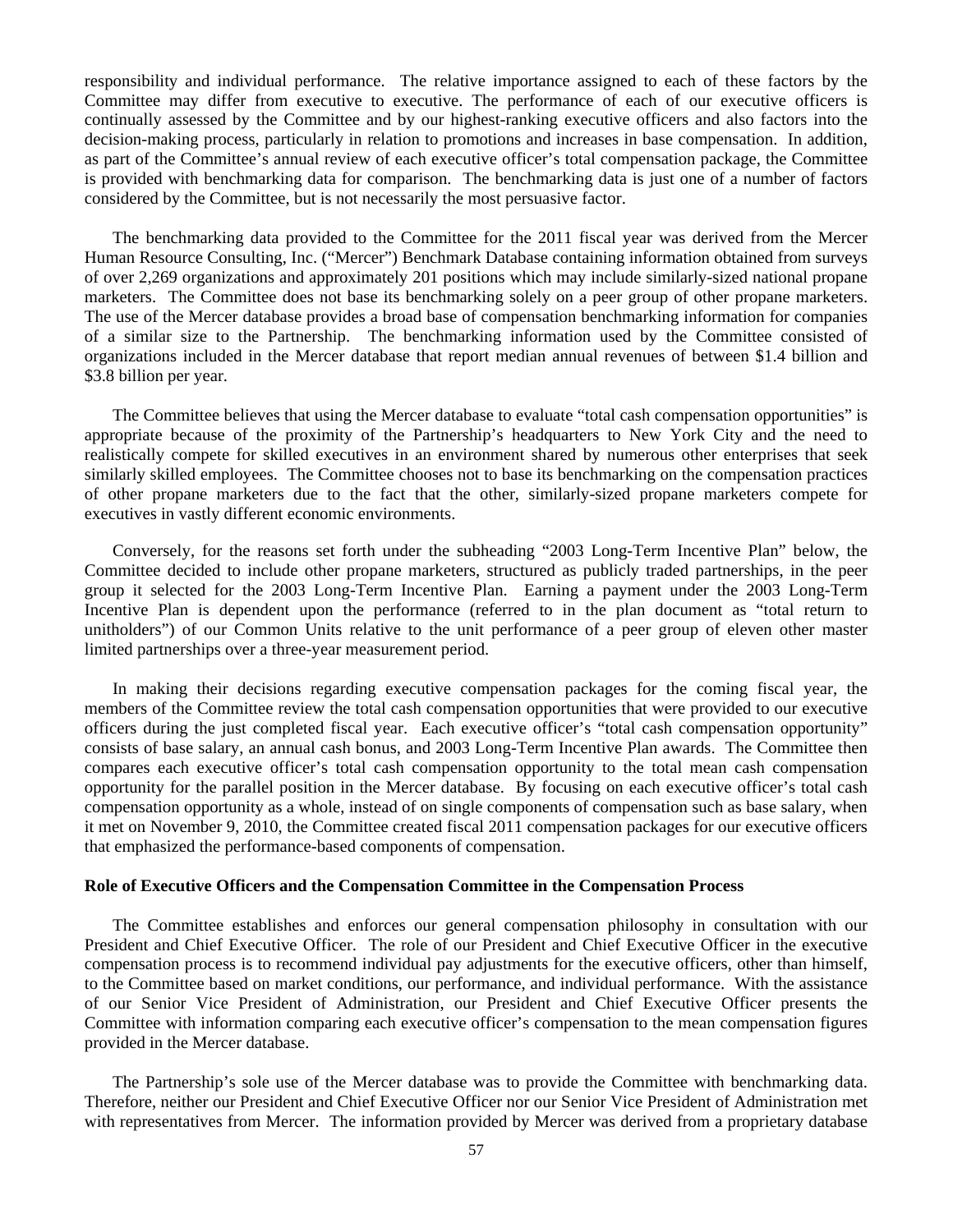maintained by Mercer and, as such, there was no formal consultancy role played by them. The Committee believes that the Mercer benchmarking data, which is provided to the Committee by our Senior Vice President of Administration, can be used by the Committee as an objective benchmark on which decisions relative to executive compensation can be based. In the course of its deliberations, the Committee compares the objective data obtained from the Mercer database to the internal analyses prepared by our Senior Vice President of Administration.

Among other duties, the Committee has overall responsibility for:

- Reviewing and approving compensation of our President and Chief Executive Officer, Chief Financial Officer and our other executive officers;
- Reporting to the Board of Supervisors any and all decisions regarding compensation changes for our President and Chief Executive Officer, Chief Financial Officer and our other executive officers;
- Evaluating and approving our annual cash bonus plan, long-term incentive plan, restricted unit plan, as well as all other executive compensation policies and programs;
- Administering and interpreting the compensation plans that constitute each component of our executive officers' compensation packages; and
- Engaging consultants, when appropriate, to provide independent, third-party advice on executive officer-related compensation.

## **Allocation Among Components**

Under our compensation structure, the mix of base salary, cash bonus and long-term compensation provided to each executive officer varies depending on his or her position. The base salary for each executive officer is the only fixed component of compensation. All other cash compensation, including annual cash bonuses and longterm incentive compensation, is variable in nature as it is dependent upon achievement of certain performance measures. The following table summarizes the components as percentages of each named executive officer's total cash compensation opportunity in fiscal 2011 (as determined at the Committee's November 9, 2010 meeting).

|                       |                    | Cash                | Long-Term |
|-----------------------|--------------------|---------------------|-----------|
|                       | <b>Base Salary</b> | <b>Bonus Target</b> | Incentive |
| Michael J. Dunn, Jr.  | 40%                | 40%                 | 20%       |
| Michael A. Stivala    | 45%                | 36%                 | 19%       |
| Steven C. Boyd        | 45%                | 36%                 | 19%       |
| Mark Wienberg         | 45%                | 36%                 | 19%       |
| Douglas T. Brinkworth | 45%                | 36%                 | 19%       |

In allocating compensation among these components, we believe that the compensation of our senior-most levels of management - the levels of management having the greatest ability to influence our performance should be at least 50% performance-based, while lower levels of management should receive a greater portion of their compensation in base salary. Additionally, our short-term and long-term incentive plans do not provide for minimum payments and are, thus, truly pay-for-performance compensation plans.

## **Internal Pay Equity**

In determining the different compensation packages for each of our named executive officers, the Committee takes into consideration a number of factors, including the level of responsibility and influence that each named executive officer has over the affairs of the Partnership, tenure with the Partnership, individual performance and years of experience in his or her current position. The relative importance assigned to each of these factors by the Committee may differ from executive to executive. The Committee will also consider the existing level of equity ownership of each of our named executive officers when granting awards under our Restricted Unit Plans (see below for a description of these plans). As a result, different weights may be given to different components of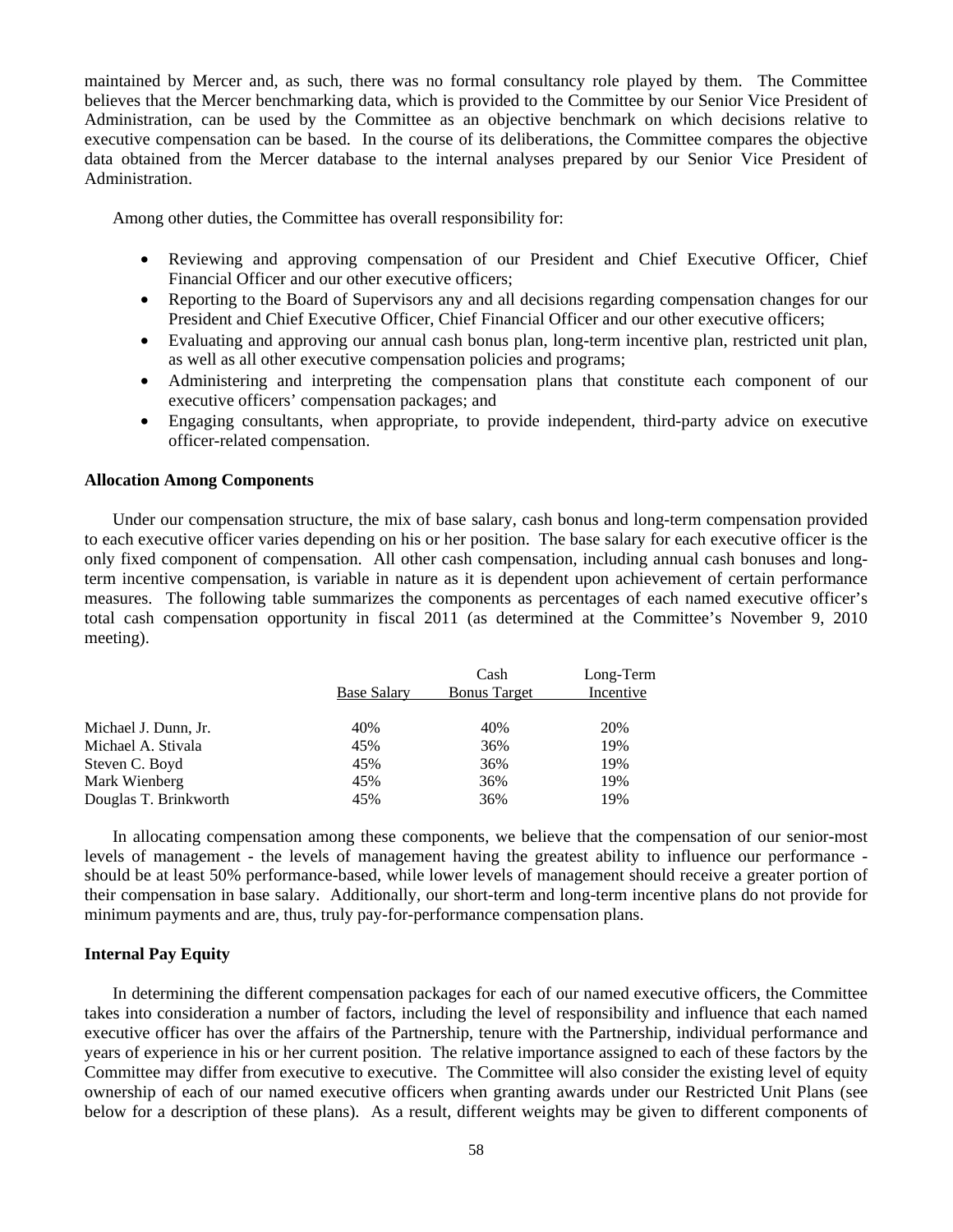compensation among each of our named executive officers. In addition, as discussed in the section above titled "Allocation Among Components," the compensation packages that we provide to our senior-most levels of management are, at a minimum, 50% performance-based. In order to align the interests of senior management with the interests of our Unitholders, we consider it requisite to accentuate the performance-based elements of the compensation packages that we provide to these individuals.

## **Base Salary**

Base salaries for the named executive officers and all of our other executive officers, are reviewed and approved annually by the Committee. In order to determine base salary increases, the Committee's practice is to compare each executive officer's base salary with the corresponding mean salary provided in the Mercer database. The Committee usually determines base salary adjustments, which may be higher or lower than the comparative data, following an assessment of our overall results as well as each executive officer's position, performance and scope of responsibility, while at the same time considering each executive officer's previous total cash compensation opportunities. In accordance with this process, and the philosophy described above, the Committee did not adjust the base salaries of the named executive officers during fiscal 2011; instead, the Committee decided to increase each of the bonus target percentages of each of the named executive officers (with the exception of Mr. Dunn's, whose bonus target percentage was already at 100%). The Committee reasoned that this action would further align the interests of management with the interests of our Unitholders. In the event of a promotion, a significant increase in an executive officer's responsibilities, or a new hire, it is the Committee's practice to review that executive officer's base salary at that time and take such action as the Committee deems warranted.

The total base salary paid to each named executive officer in fiscal 2011 is reported in the column titled "Salary (\$)" in the Summary Compensation Table below.

## **Annual Cash Bonus Plan**

Annual cash bonuses (which fall within the SEC's definition of "Non-Equity Incentive Plan Compensation" for the purposes of the Summary Compensation Table and otherwise) are earned by our executive officers in accordance with the objective performance provisions of our annual cash bonus plan.

The terms of our annual cash bonus plan provide for cash payments of a specified percentage (which, in fiscal 2011, ranged from 80% to 100%) of our named executive officers' annual base salaries ("target cash bonus") if, for the fiscal year, actual cash bonus plan EBITDA equals the Partnership's budgeted EBITDA. For purposes of calculating cash bonus plan EBITDA, the Committee customarily adjusts both budgeted and actual EBITDA (as defined in Item 6 in this annual report on Form 10-K) for various items considered to be non-recurring in nature; including, but not limited to, unrealized (non-cash) gains or losses on derivative instruments reported within cost of products sold in our statement of operations and gains or losses on the disposal of discontinued operations. Under the previous annual cash bonus plan, executive officers had the opportunity to earn between 90% and 110% of their target cash bonuses; however, beginning with fiscal 2011, executive officers have the opportunity to earn between 60% and 120% of their target cash bonuses, depending upon the Partnership's EBITDA performance in the fiscal year. Under the existing annual cash bonus plan, no bonuses are earned if actual cash bonus plan EBITDA is less than 90% of budgeted cash bonus plan EBITDA, and cash bonuses cannot exceed 120% of the target cash bonus even if actual cash bonus plan EBITDA is more than 120% of budgeted cash bonus plan EBITDA.

Although our annual cash bonus plan is generally administered using the formula described above, the Committee may exercise its broad discretionary powers to decrease or increase the annual cash bonus paid to a particular executive officer, upon the recommendation of our President and Chief Executive Officer, or the executive officers as a group, when the Committee recognizes that an adjustment is warranted. During fiscal 2011, fiscal 2010 and fiscal 2009, no such discretionary adjustments were made to the annual cash bonuses earned by our executives.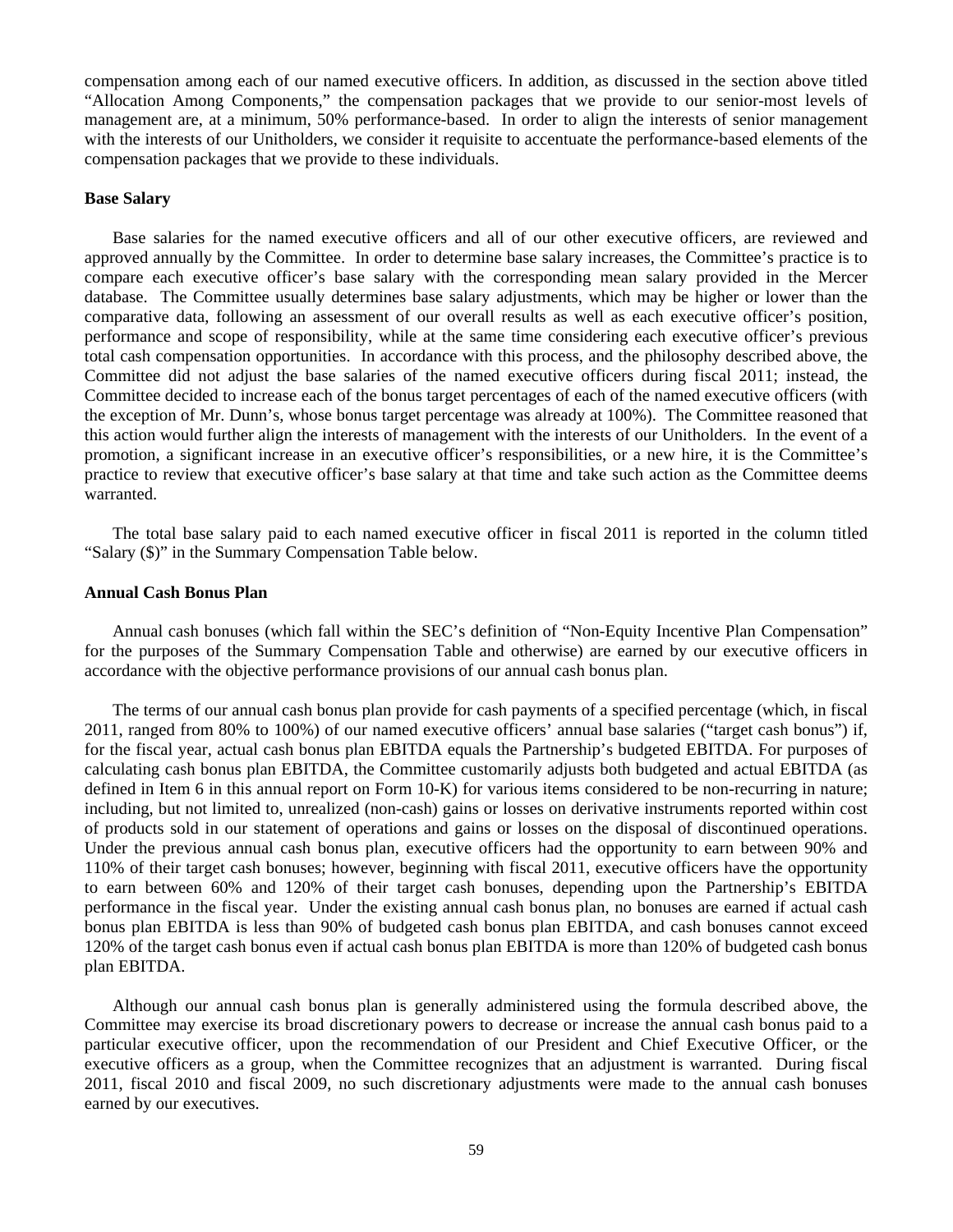For fiscal 2011, our budgeted cash bonus plan EBITDA was \$195 million ("Budgeted EBITDA"). Our actual cash bonus plan EBITDA was such that each of our executive officers earned 60% of his or her target cash bonus. The following table provides the fiscal 2011 budgeted cash bonus plan EBITDA targets that were established at the November 9, 2010 Compensation Committee meeting:

| <b>Hypothetical Fiscal 2011</b><br><b>Cash Bonus Plan EBITDA</b><br><b>Results</b><br>(in Millions) | <b>Hypothetical Fiscal 2011</b><br><b>Cash Bonus Plan EBITDA</b><br><b>Expressed as a Percentage of</b><br><b>Budgeted Cash Bonus Plan</b><br><b>EBITDA</b> | <b>Target Bonus Percentage that</b><br>would have been Earned if<br><b>Actual Cash Bonus Plan</b><br><b>EBITDA Equaled the Figure</b><br>in the First Column |
|-----------------------------------------------------------------------------------------------------|-------------------------------------------------------------------------------------------------------------------------------------------------------------|--------------------------------------------------------------------------------------------------------------------------------------------------------------|
| \$234.0                                                                                             | 120%                                                                                                                                                        | 120%                                                                                                                                                         |
| \$214.5                                                                                             | 110%                                                                                                                                                        | 110%                                                                                                                                                         |
| \$195.0 <sup>(1)</sup>                                                                              | 100%                                                                                                                                                        | 100%                                                                                                                                                         |
| \$185.3                                                                                             | 95%                                                                                                                                                         | 90%                                                                                                                                                          |
| \$175.5                                                                                             | 90%                                                                                                                                                         | 60%                                                                                                                                                          |

(1) Budgeted cash bonus plan EBITDA for fiscal 2011.

The bonuses earned under the annual cash bonus plan by each of our named executive officers are reported in the column titled "Non-Equity Incentive Plan Compensation (\$)" in the Summary Compensation Table below.

The fiscal 2011 target cash bonus percentages and target cash bonuses established for each named executive officer and the actual cash bonuses earned by each of them during fiscal 2011 are summarized as follows:

| <b>Name</b>           | 2011 Target Cash<br>Bonus as a % of<br><b>Base Salary</b> | 2011 Target Cash<br><b>Bonus</b> | 2011 Actual Cash<br><b>Bonus Earned</b> |
|-----------------------|-----------------------------------------------------------|----------------------------------|-----------------------------------------|
| Michael J. Dunn, Jr.  | 100%                                                      | \$475,000                        | \$285,000                               |
| Michael A. Stivala    | 80%                                                       | \$220,000                        | \$132,000                               |
| Steven C. Boyd        | 80%                                                       | \$216,000                        | \$129,600                               |
| Mark Wienberg         | 80%                                                       | \$200,000                        | \$120,000                               |
| Douglas T. Brinkworth | 80%                                                       | \$196,000                        | \$117,600                               |

For purposes of establishing the cash bonus targets for fiscal 2011, the Committee reviewed and approved our fiscal 2011 budgeted cash bonus plan EBITDA at its November 9, 2010 meeting. The budgeted cash bonus plan EBITDA is developed annually using a bottom-up process factoring in reasonable growth targets from the prior year's performance, while at the same time attempting to reach a good balance between a target that is reasonably achievable, yet not assured. As described above, executive officers have the opportunity to earn between 60% and 120% of their target cash bonuses. Over the past three years, our actual cash bonus plan EBITDA was such that each of our executive officers earned 60%, 100%, and 110% of their respective target cash bonus for fiscal 2011, fiscal 2010 and fiscal 2009, respectively.

### **2003 Long-Term Incentive Plan**

At the beginning of fiscal 2003, we adopted the 2003 Long-Term Incentive Plan ("LTIP"), a phantom unit plan, as a principal component of our executive compensation program. While the annual cash bonus plan is a pay-for-performance plan that focuses on our short-term financial goals, the LTIP is designed to motivate our executive officers to focus on long-term financial goals. The LTIP measures the market performance of our Common Units on the basis of total return to our Unitholders ("TRU") during a three-year measurement period commencing on the first day of the fiscal year in which an unvested award was granted and compares our TRU to the TRU of each of the other members of a predetermined peer group, consisting solely of other master limited partnerships, approved by the Committee. The predetermined peer group may vary from year-to-year, but for all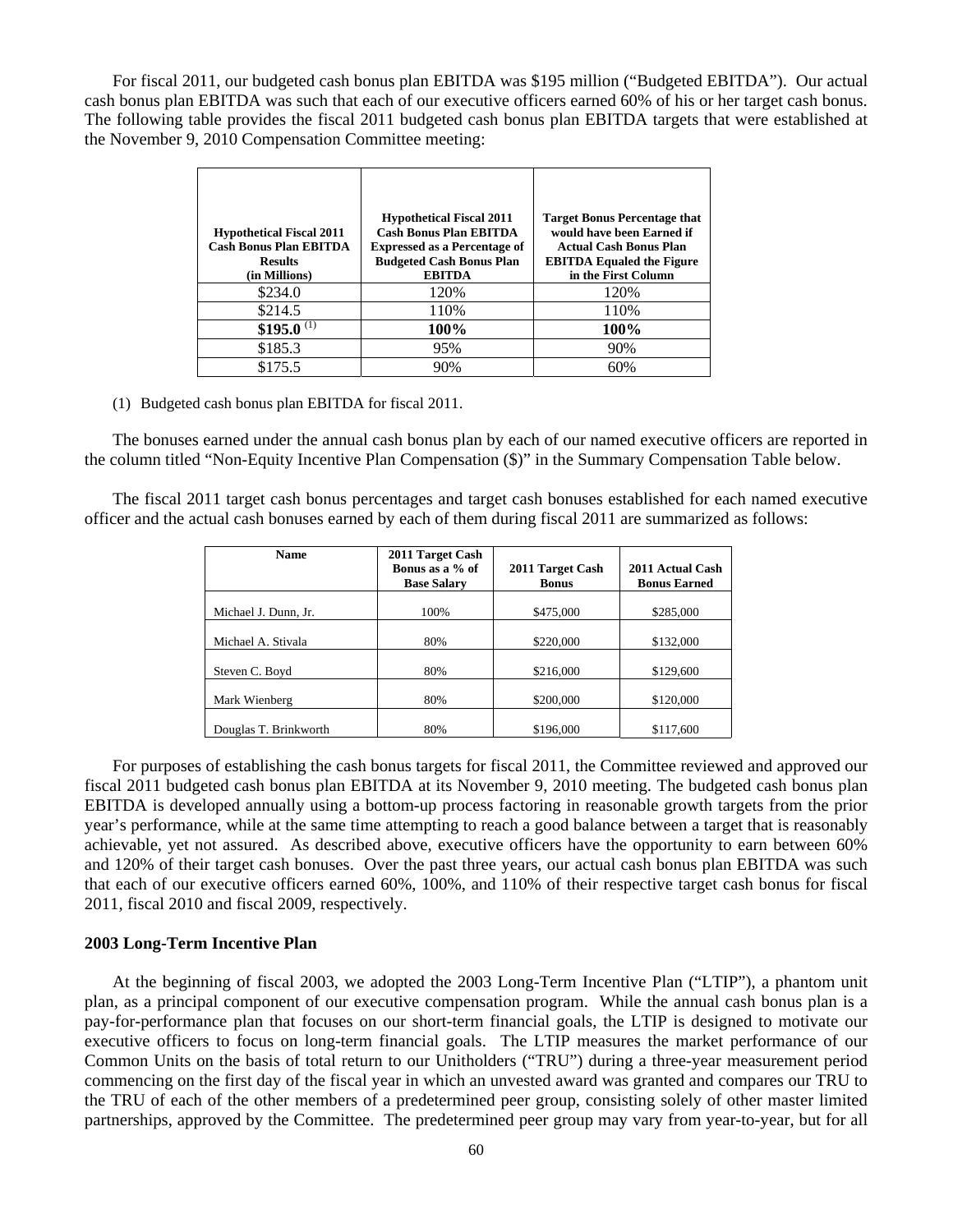outstanding awards, includes AmeriGas Partners, L.P., Ferrellgas Partners, L.P. and Inergy, L.P. (the other propane master limited partnerships). Unvested awards are granted at the beginning of each fiscal year as a Committee-approved percentage of each executive officer's salary. Cash payouts, if any, are earned and paid at the end of the three-year measurement period.

The LTIP is designed to:

- Align a portion of our executive officers' compensation opportunities with the long-term goals of our Unitholders;
- Provide long-term compensation opportunities consistent with market practice;
- Reward long-term value creation; and
- Provide a retention incentive for our executive officers and other key employees.

At the beginning of the three-year measurement period, each executive officer's unvested award of phantom units is calculated by dividing a predetermined percentage (i.e., 52%), established upon adoption of the LTIP, of the executive officer's target cash bonus by the average of the closing prices of our Common Units for the twenty days preceding the beginning of the fiscal year. At the end of the three-year measurement period, depending on the quartile ranking within which our TRU falls relative to the other members of the peer group, our executive officers, as well as the other participants, all of whom are key employees, will receive a cash payout equal to:

- The quantity of the participant's phantom units multiplied by the average of the closing prices of our Common Units for the twenty days preceding the conclusion of the three-year measurement period;
- The quantity of the participant's phantom units multiplied by the sum of the distributions that would have inured to one of our outstanding Common Units during the three-year measurement period; and
- The sum of the products of the two preceding calculations multiplied by: zero if our performance falls within the lowest quartile of the peer group; 50% if our performance falls within the second lowest quartile; 100% if our performance falls within the second highest quartile; and 125% if our performance falls within the top quartile.

The three-year measurement period of the fiscal 2009 award ended simultaneously with the conclusion of fiscal 2011. The TRU for the fiscal 2009 award fell within the second highest quartile. The following is a summary of the cash payouts related to the fiscal 2009 award earned by our named executive officers at the conclusion of fiscal 2011.

| Michael J. Dunn, Jr.  | \$350.057 <sup>(1)</sup>  |
|-----------------------|---------------------------|
| Michael A. Stivala    | $$160,609$ <sup>(1)</sup> |
| Steven C. Boyd        | $$160,609$ <sup>(1)</sup> |
| Mark Wienberg         | $$123,962$ <sup>(1)</sup> |
| Douglas T. Brinkworth | \$139,008 (1)             |

(1) The cash payouts related to our named executive officers' fiscal 2009 awards earned at the conclusion of fiscal 2011 is an additional disclosure that bears no meaningful relationship to the estimated probable outcomes reported in column (e) of the Summary Compensation Table below.

The following is a summary of the quantity of phantom units that signify the unvested awards granted to our named executive officers during fiscal 2011 and fiscal 2010 that will be used to calculate cash payments at the end of each award's respective three-year measurement period (i.e., at the end of fiscal 2013 for the fiscal 2011 award and at the end of fiscal 2012 for the fiscal 2010 award):

|                       | Fiscal     | Fiscal     |
|-----------------------|------------|------------|
|                       | 2011 Award | 2010 Award |
| Michael J. Dunn, Jr.  | 4,787      | 5,981      |
| Michael A. Stivala    | 2,217      | 2,597      |
| Steven C. Boyd        | 2,177      | 2,550      |
| Mark Wienberg         | 2,016      | 2,203      |
| Douglas T. Brinkworth | 1,975      | 2,314      |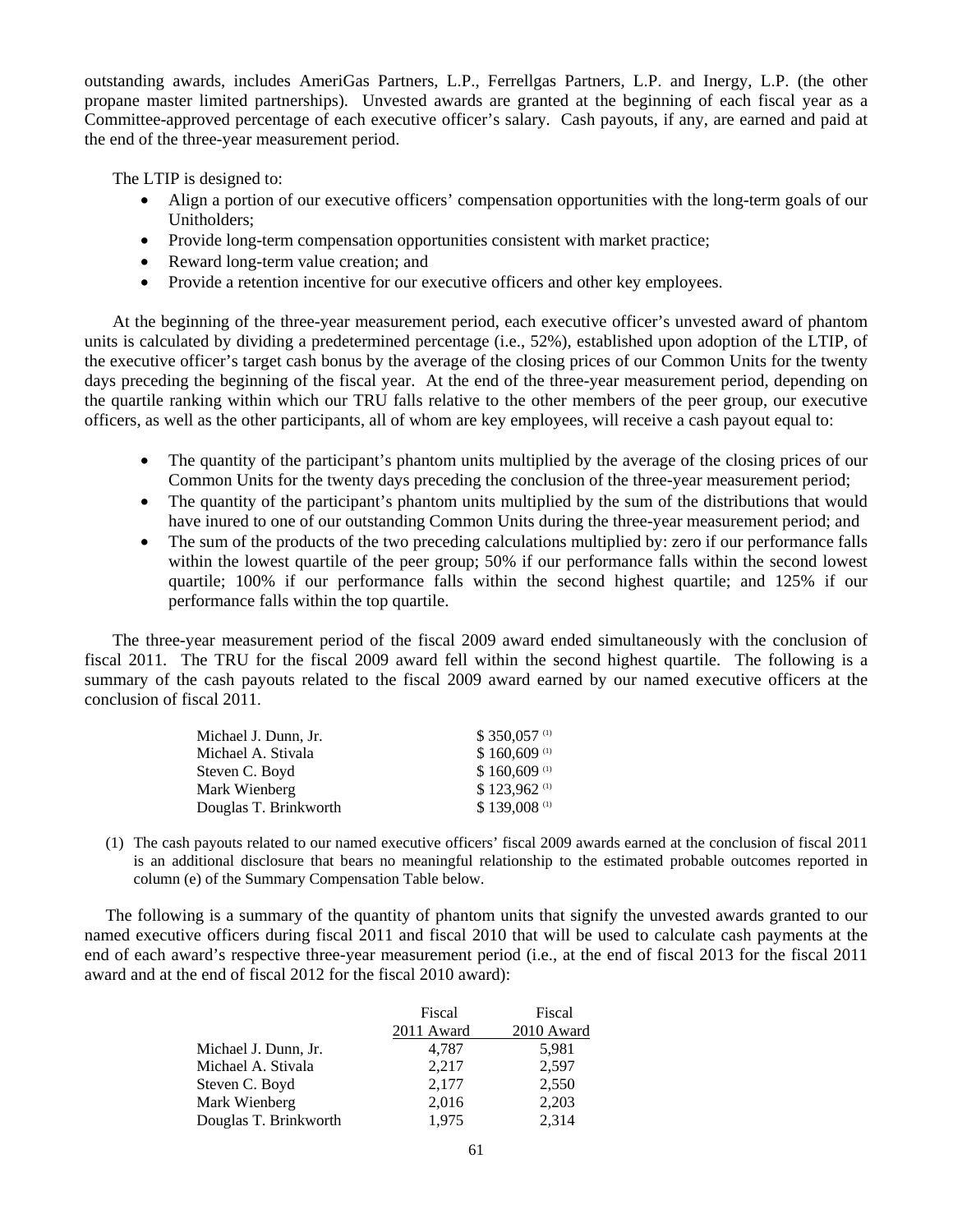The members of the peer groups selected by the Committee for the fiscal 2011, fiscal 2010 and fiscal 2009 awards consist entirely of publicly-traded partnerships. The Committee decided upon these peer groups because all publicly-traded partnerships have similar tax attributes and can, as a result, distribute more cash than similarlysized corporations generating similar revenues. At its November 10, 2009 meeting, the Committee reviewed the performance of each of the members of the peer group used for the fiscal 2009 and fiscal 2008 LTIP awards and, as a result, replaced two of the members of the peer group for the fiscal 2011 and fiscal 2010 LTIP awards. Among other factors, in reaching its decision to replace two members of the current peer group, the Committee considered distributions and price fluctuations.

The following tables list, in alphabetical order, the names and ticker symbols of the peer group used to measure our performance during the fiscal 2011, fiscal 2010 and fiscal 2009 LTIP awards' three-year measurement periods:

| Fiscal 2011 and Fiscal 2010 LTIP Award Peer Group |                      |  |  |
|---------------------------------------------------|----------------------|--|--|
| <b>Peer Group Member Name</b>                     | <b>Ticker Symbol</b> |  |  |
| AmeriGas Partners, L.P.                           | <b>APU</b>           |  |  |
| Copano Energy, LLC                                | <b>CPNO</b>          |  |  |
| Dorchester Minerals, L.P.                         | <b>DMLP</b>          |  |  |
| Enbridge Energy Partners, L.P.                    | <b>EEP</b>           |  |  |
| Energy Transfer Partners, L.P.                    | <b>ETP</b>           |  |  |
| Ferrellgas Partners, L.P.                         | <b>FGP</b>           |  |  |
| Global Partners, L.P.                             | <b>GLP</b>           |  |  |
| Inergy, L.P.                                      | <b>NRGY</b>          |  |  |
| MarkWest Energy Partners, L.P.                    | <b>MWE</b>           |  |  |
| Plains All American Pipeline, L.P.                | <b>PAA</b>           |  |  |
| Sunoco Logistics Partners, L.P.                   | <b>SXL</b>           |  |  |

| <b>Fiscal 2009 LTIP Awards Peer Group</b> |                      |  |  |
|-------------------------------------------|----------------------|--|--|
| <b>Peer Group Member Name</b>             | <b>Ticker Symbol</b> |  |  |
| AmeriGas Partners, L.P.                   | APU                  |  |  |
| Copano Energy, LLC                        | <b>CPNO</b>          |  |  |
| Crosstex Energy, L.P.                     | <b>XTEX</b>          |  |  |
| Dorchester Minerals, L.P.                 | <b>DMLP</b>          |  |  |
| Energy Transfer Partners, L.P.            | <b>ETP</b>           |  |  |
| Ferrellgas Partners, L.P.                 | FGP                  |  |  |
| Inergy, L.P.                              | <b>NRGY</b>          |  |  |
| MarkWest Energy Partners, L.P.            | <b>MWE</b>           |  |  |
| Plains All American Pipeline, L.P.        | <b>PAA</b>           |  |  |
| Star Gas Partners, L.P.                   | SGU                  |  |  |
| Sunoco Logistics Partners, L.P.           | <b>SXL</b>           |  |  |

On January 24, 2008, the Committee amended the retirement provisions of the plan document to provide that a retirement-eligible participant's outstanding awards vest as of the retirement-eligible date, but such awards remain subject to the same three-year measurement period for purposes of determining the eventual cash payout, if any, at the conclusion of the measurement period.

The grant date values based on the probable outcomes of the LTIP awards granted during the fiscal year are reported in the column titled "Unit Awards (\$)" in the Summary Compensation Table below.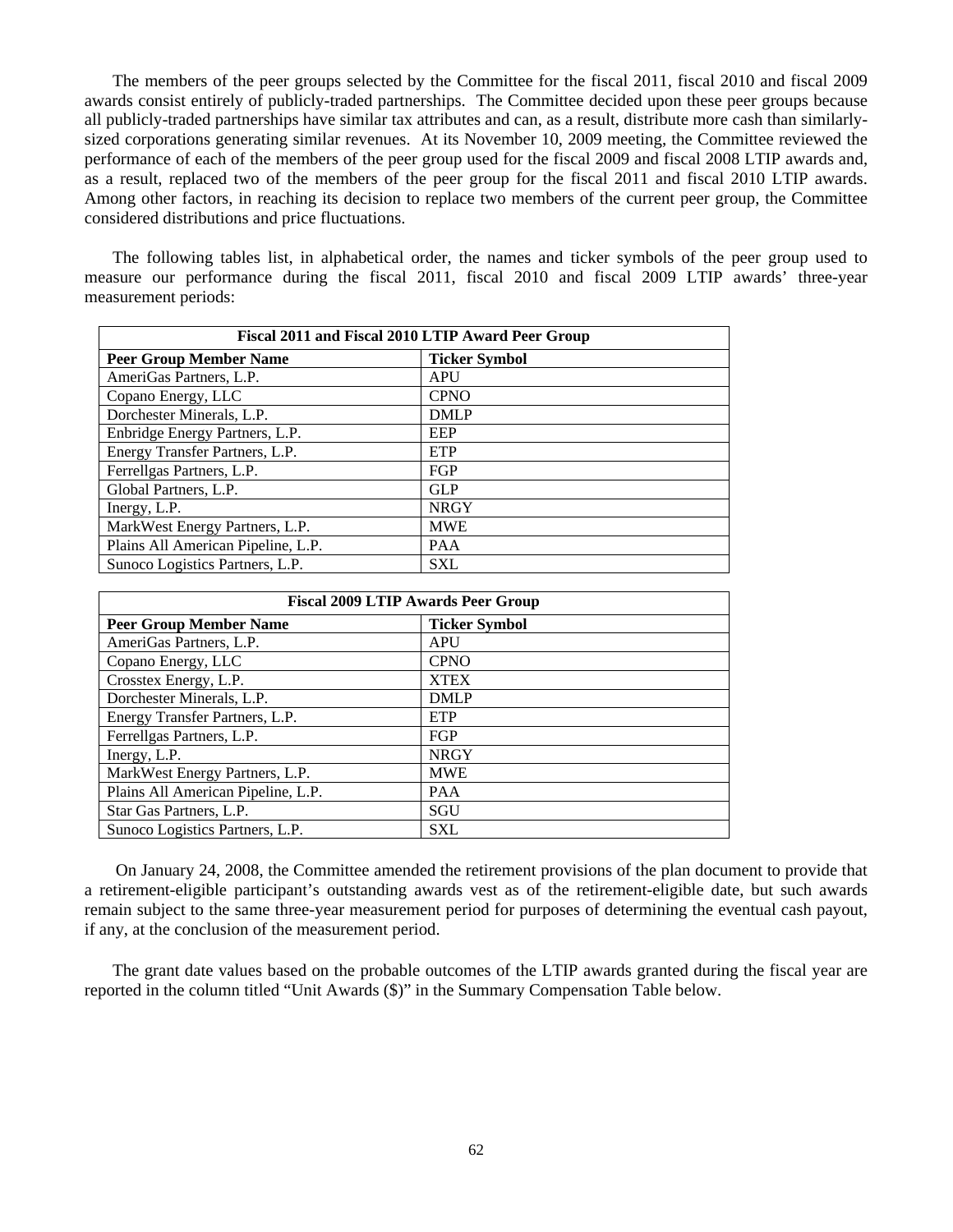# **Restricted Unit Plans**

# *2000 and 2009 Restricted Unit Plans (collectively referred to hereafter as the "RUP")*

We adopted the 2000 Restricted Unit Plan effective November 1, 2000. Upon adoption, this plan authorized the issuance of 487,805 Common Units to our executive officers, managers and other employees and to the members of our Board of Supervisors. On October 17, 2006, following approval by our Unitholders, we adopted amendments to this plan which, among other things, increased the number of Common Units authorized for issuance under this plan by 230,000 for a total of 717,805. As this plan terminated by its terms on October 31, 2010, no future awards can be made under this plan; however such termination will not affect the continued validity of any awards granted under the plan prior to its termination.

At our July 22, 2009 Tri-Annual Meeting, our Unitholders approved our adoption of the 2009 Restricted Unit Plan effective August 1, 2009. Upon adoption, this plan authorized the issuance of 1,200,000 Common Units to our executive officers, managers and other employees and to the members of our Board of Supervisors. The provisions of both restricted unit plans are substantially identical. At the conclusion of fiscal 2011, there remained 967,594 restricted units available under the RUP for future awards.

When the Committee authorizes an award of restricted units, the unvested units underlying an award do not provide the grantee with voting rights and do not receive distributions or accrue rights to distributions during the vesting period. Restricted unit awards normally vest as follows: 25% on each of the third and fourth anniversaries of the grant date and the remaining 50% on the fifth anniversary of the grant date. Unvested awards are subject to forfeiture in certain circumstances as defined in the applicable RUP document. Upon vesting, restricted units are automatically converted into our Common Units, with full voting rights and rights to receive distributions.

The RUP contains a retirement provision that provides for the vesting (six months and one day after the retirement date of qualifying participants) of unvested awards held by a retiring participant who meet all three of the following conditions on his or her retirement date:

- 1. The unvested award has been held by the grantee for at least six months;
- 2. The grantee is age 55 or older; and
- 3. The grantee has worked for us or one of our predecessors for at least 10 years.

All RUP awards are approved by the Committee. Because individual circumstances differ, the Committee has not adopted a formulaic approach to making RUP awards. Although the reasons for granting an award can vary, the objective of granting an award to a recipient is to retain the services of the recipient over the five-year vesting period while, at the same time providing the type of motivation that further aligns the long-term interests of the recipient with the long-term interests of our Unitholders. The reasons for which the Committee grants RUP awards include, but are not limited to, the following:

- To attract skilled and capable candidates to fill vacant positions;
- To retain the services of an employee;
- To provide an adequate compensation package to accompany an internal promotion; and
- To reward outstanding performance.

In determining the quantity of restricted units to grant to executive officers and other key employees, the Committee considers, without limitation:

- The executive officer's scope of responsibility, performance and contribution to meeting our objectives;
- The total cash compensation opportunity provided to the executive officer for whom the award is being considered;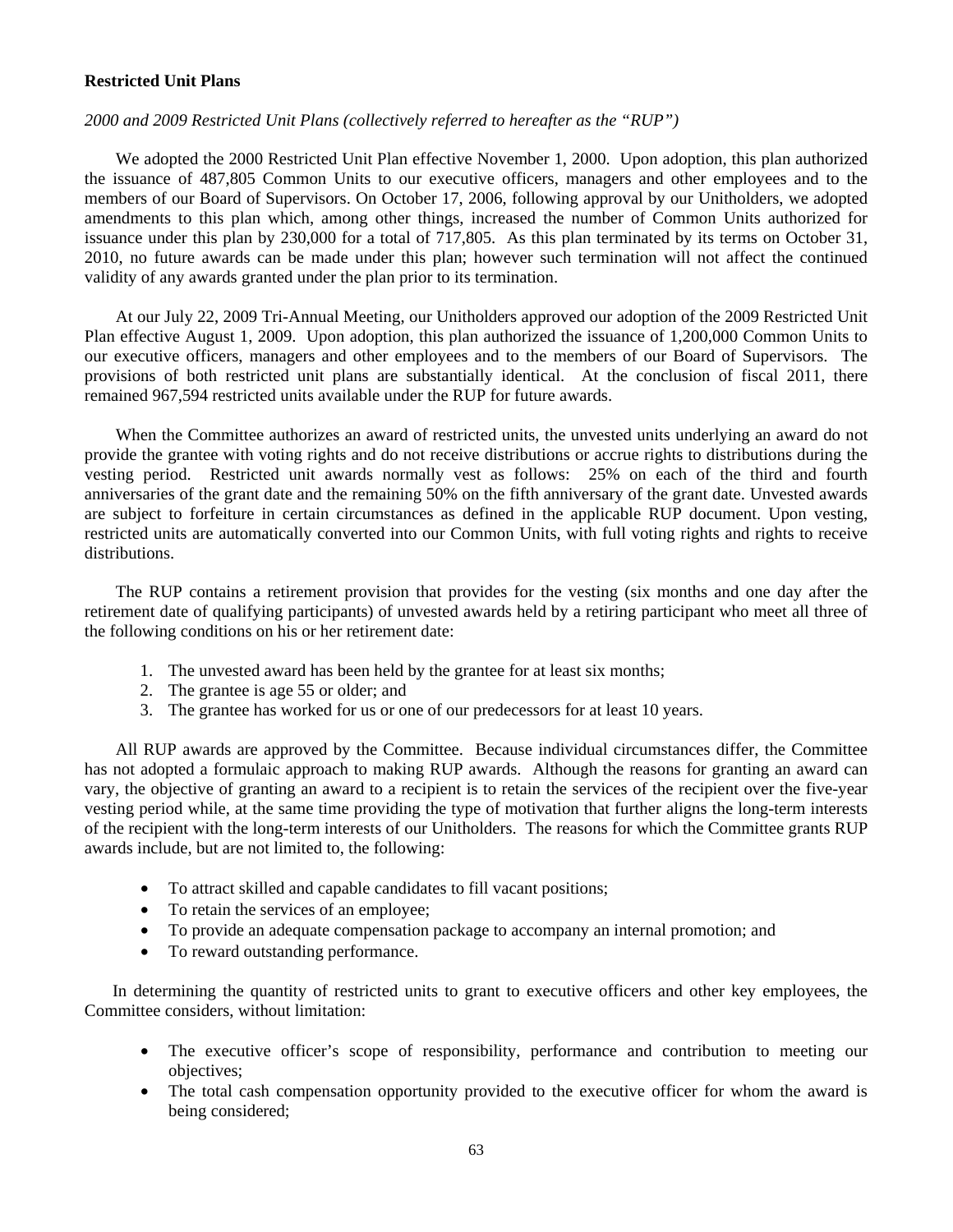- The value of similar equity awards to executive officers of similarly sized enterprises; and
- The current value of a similar quantity of outstanding Common Units.

In addition, in establishing the level of restricted units to grant to our executive officers, the Committee considers the existing level of outstanding unvested RUP awards held by our executive officers.

The Committee generally approves awards under the RUP at its first meeting each fiscal year following the availability of the financial results for the prior fiscal year; however, occasionally the Committee grants awards at other times of the year, particularly when the need arises to grant awards because of promotions and new hires.

On October 31, 2007, the Committee adopted a general policy with respect to the effective grant date of subsequent awards of restricted units under the RUP which states that:

Unless the Committee expressly determines otherwise for a particular award at the time of its approval of such award, the effective date of grant of all awards of restricted units under the RUP in a given calendar year will be the first business day in the month of December of that calendar year. If, at the discretion of the Committee, an award is expressed as a dollar amount, then such award will be converted into the number of restricted units, as of the effective date of grant, obtained by dividing the dollar amount of the award by the average of the closing prices, on the New York Stock Exchange, of one Common Unit of the Partnership for the 20 trading days immediately prior to that effective date of grant.

During fiscal 2011, RUP awards were granted to the following named executive officers:

| <b>Grant Name</b>     | Date             | Quantity |
|-----------------------|------------------|----------|
|                       |                  |          |
| Michael J. Dunn, Jr.  | December 1, 2010 | 9,060    |
| Michael A. Stivala    | December 1, 2010 | 5,436    |
| Steven C. Boyd        | December 1, 2010 | 5,436    |
| Mark Wienberg         | December 1, 2010 | 5,436    |
| Douglas T. Brinkworth | December 1, 2010 | 5,436    |

In connection with Mr. Dunn's assumption of additional responsibilities as the Partnership's Chief Executive Officer at the commencement of fiscal 2010, the Committee, at its November 10, 2009 meeting, granted Mr. Dunn a RUP award, as of December 1, 2010, equal in value to \$500,000. The Committee made this award because it believes that equity compensation is a critical component of executive compensation that helps to retain and motivate our executives and because the Committee wished to mitigate a perceived shortfall between the cash components of Mr. Dunn's compensation and the mean compensation for a comparable position reported in the Mercer database. This RUP award was converted into 9,060 restricted units on the grant date using the formula set forth above. The terms of Mr. Dunn's award are such that the entire award will vest on the last day of fiscal 2012 and at no time between the grant date and this vesting date will this award be subject to the vesting upon retirement provisions of the RUP described above. In determining the fiscal 2011 awards for Mr. Stivala, Mr. Boyd, Mr. Wienberg and Mr. Brinkworth, the Committee relied upon information provided by the Mercer database to conclude that these awards were necessary to remediate shortfalls perceived by the Committee in the cash compensation of these named executive officers as well as in recognition of their individual achievements.

The aggregate grant date fair values of RUP awards made during the fiscal year computed in accordance with accounting principles generally accepted in the United States of America is reported in the column titled "Unit Awards (\$)" in the Summary Compensation Table below.

## **Equity Holding Policy**

Effective April 22, 2010, the Committee adopted an Equity Holding Policy which establishes guidelines for the level of Partnership equity holdings that members of the Board and our executives are expected to maintain.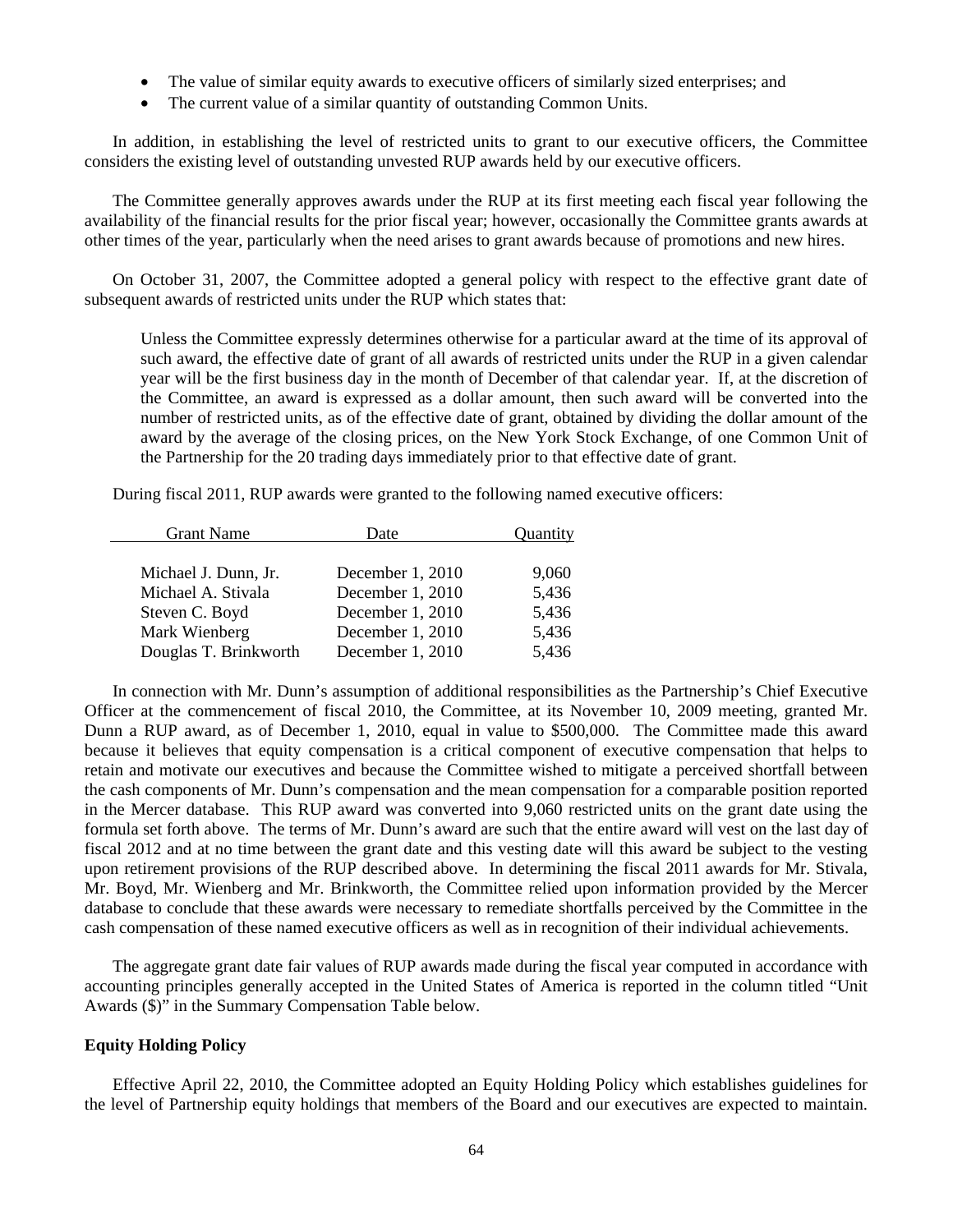The Equity Holding Policy can be accessed through a link on the Partnership's website at www.suburbanpropane.com under the "Investors" tab.

The Partnership's equity holding requirements are as follows:

| <b>Position</b>                    |   | Amount            |
|------------------------------------|---|-------------------|
| Member of the Board of Supervisors |   | 2 x Annual Fee    |
| <b>Chief Executive Officer</b>     | 5 | x Base Salary     |
| President                          |   | x Base Salary     |
| <b>Chief Operating Officer</b>     | 3 | x Base Salary     |
| <b>Chief Financial Officer</b>     |   | 3 x Base Salary   |
| <b>Executive Vice President</b>    |   | 3 x Base Salary   |
| Senior Vice President              |   | 2.5 x Base Salary |
| Vice President                     |   | 1.5 x Base Salary |
| <b>Assistant Vice President</b>    |   | x Base Salary     |
| <b>Managing Director</b>           |   | x Base Salary     |

As of the January 3, 2011 measurement date, all of our executive officers, including our named executive officers, were in compliance with the Partnership's Equity Holding Policy.

#### **Incentive Compensation Recoupment Policy**

On April 25, 2007, upon recommendation by the Committee, the Board of Supervisors approved an Incentive Compensation Recoupment Policy which permits the Committee to seek the reimbursement from certain executives of the Partnership and Operating Partnership of incentive compensation (i.e., payments/awards pursuant to the annual cash bonus plan, LTIP and RUP) paid to those executives in connection with any fiscal year for which there is a significant restatement of the published financial statements of the Partnership triggered by a material accounting error, which results in less favorable results than those originally reported by the Partnership. Such reimbursement can be sought from executives even if they had no responsibility for the restatement. In addition to the foregoing, if the Committee determines that any fraud or intentional misconduct by an executive was a contributing factor to the Partnership having to make a significant restatement, then the Committee is authorized to take appropriate action against such executive, including disciplinary action, up to, and including, termination, and requiring reimbursement of all, or any part, of the compensation paid to that executive in excess of that executive's base salary, including cancellation of any unvested restricted units. The Incentive Compensation Recoupment Policy is available on our website at www.suburbanpropane.com under the "Investors" tab.

## **Pension Plan**

We sponsor a noncontributory defined benefit pension plan that was originally designed to cover all of our eligible employees who met certain criteria relative to age and length of service. Effective January 1, 1998, we amended the plan in order to provide for a cash balance format rather than the final average pay format that was in effect prior to January 1, 1998. The cash balance format is designed to evenly spread the growth of a participant's earned retirement benefit throughout his or her career rather than the final average pay format, under which a greater portion of a participant's benefits were earned toward the latter stages of his or her career. Effective January 1, 2000, we amended the plan to limit participation in this plan to existing participants and no longer admit new participants to the plan. On January 1, 2003, we amended the plan to cease future service and pay-based credits on behalf of the participants and, from that point on, participants' benefits have increased only due to interest credits.

Each of our named executive officers, with the exception of Mr. Stivala and Mr. Wienberg, participates in the plan. The changes in the actuarial value relative to each named executive officer's participation in the plan is reported in the column titled "Change in Pension Value and Nonqualified Deferred Compensation Earnings (\$)" in the Summary Compensation Table below.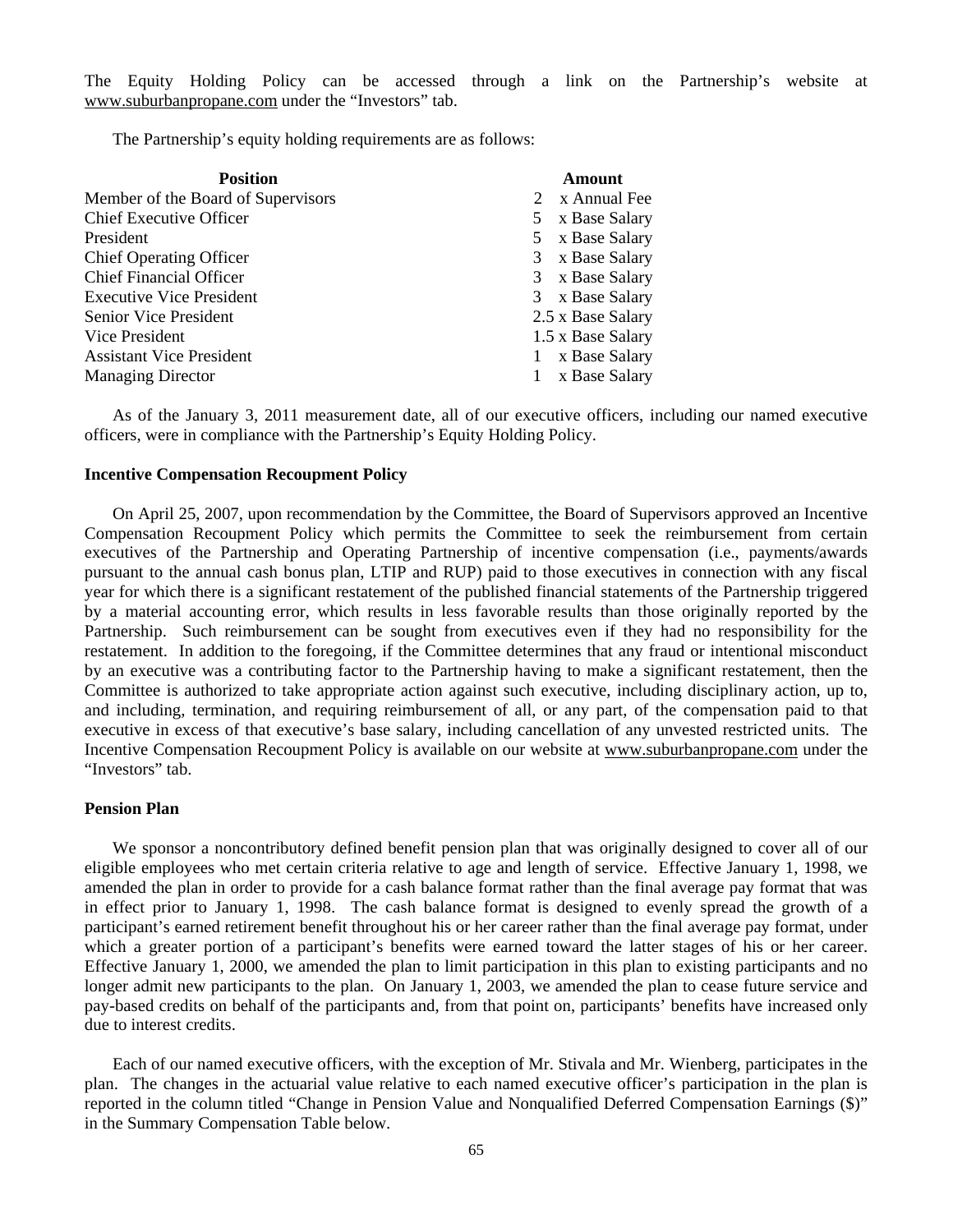## **Deferred Compensation**

All employees, including the named executive officers, who satisfy certain service requirements, are entitled to participate in our IRC Section 401(k) Plan (the "401(k) Plan"), in which participants may defer a portion of their eligible cash compensation up to the limits established by law. We offer the 401(k) Plan to attract and retain talented employees by providing them with a tax-advantaged opportunity to save for retirement.

For fiscal 2011, all of our named executive officers participated in the 401(k) Plan. The benefits provided to our named executive officers under the 401(k) Plan are provided on the same basis as to our other exempt employees. Amounts deferred by our named executive officers under the 401(k) Plan are included in the column titled "Salary (\$)" in the Summary Compensation Table below.

In order to be competitive with other employers, if certain performance criteria are met, we will match our employee-participants' contributions up to the lesser of 6% of their base salary or \$245,000, at a rate determined based on a performance-based scale. The following chart shows the performance target criteria that must be met for each level of matching contribution:

| If We Meet This         | The Participating Employee |
|-------------------------|----------------------------|
| Percentage of           | Will Receive this Matching |
| Budgeted $EBITDA^{(1)}$ | Contribution for the Year  |
|                         |                            |
| 115% or higher          | 100%                       |
| 100% to 114%            | 50%                        |
| 90% to 99%              | 25%                        |
| Less than 90%           | 0%                         |

(1) For additional information regarding the non-GAAP term "Budgeted EBITDA," refer to the explanation provided under the subheading "Annual Cash Bonus Plan" above.

For fiscal 2011, our budgeted 401(k) Plan EBITDA was \$195.0 million. Based on actual fiscal 2011 401(k) Plan EBITDA results, each of our executive officers earned a matching contribution of 25%. As a result, we will provide participants with a match equal to 25% of their calendar year 2011 contributions that did not exceed 6% of their total base pay up to a maximum base pay of \$245,000. The matching contributions that we will make on behalf of our named executive officers are reported in the column titled "All Other Compensation (\$)" in the Summary Compensation Table below.

#### **Supplemental Executive Retirement Plan**

In 1998, we adopted a non-qualified, unfunded supplemental retirement plan known as the Suburban Propane Company Supplemental Executive Retirement Plan (the "SERP"). The purpose of the SERP was to provide certain of our executive officers with a level of retirement income from us, without regard to statutory maximums, including the IRC's limitation for defined benefit plans. In light of the conversion of the Pension Plan to a cash balance formula as described under the subheading "Pension Plan" above, the SERP was amended and restated effective January 1, 1998. The annual retirement benefit under the SERP represents the amount of annual benefits that the participants in the SERP would otherwise be eligible to receive, calculated using the same pay-based credits referenced in the "Pension Plan" section above, applied to the amount of annual compensation that exceeds the IRC's statutory maximums for defined benefit plans, which was \$200,000 in 2002. Effective January 1, 2003, the SERP was discontinued with a frozen benefit determined for the remaining participants.

At the conclusion of fiscal 2010, Mr. Dunn was the only remaining participant in the SERP. Due to the actuarial costs and administrative burdens associated with maintaining this plan for one participant, at its November 9, 2010 meeting, the Committee terminated the SERP and paid Mr. Dunn his accrued benefit of \$57,611 on December 1, 2010. Because Mr. Dunn received no above-market interest credits relative to the SERP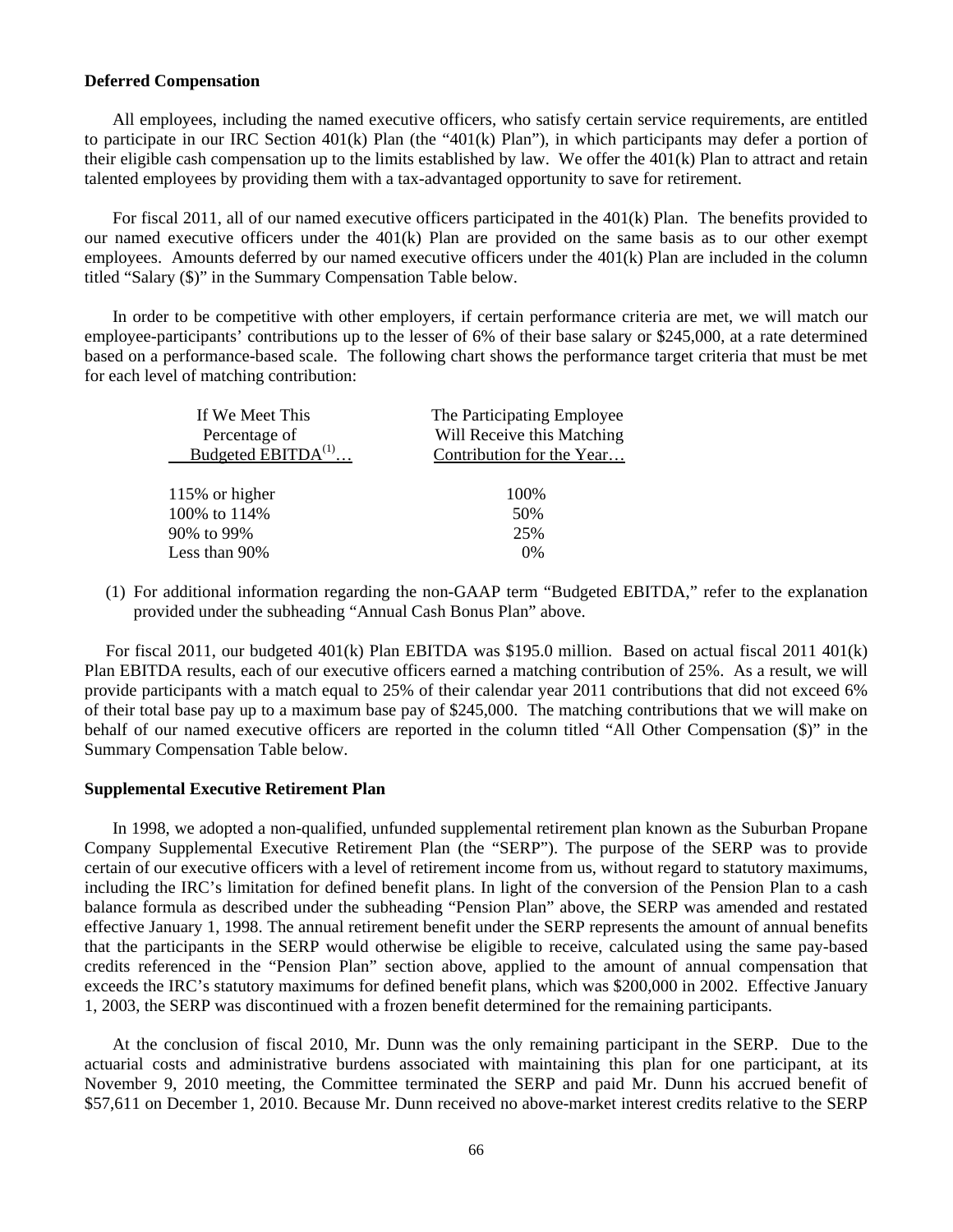during fiscal years 2010 and 2009, nothing related to Mr. Dunn's participation in the SERP is reported in the Summary Compensation Table below.

#### **Other Benefits**

As part of his total compensation package, each named executive officer is eligible to participate in all of our other employee benefit plans, such as the medical, dental, group life insurance and disability plans, on the same basis as other exempt employees. These benefit plans are offered to attract and retain talented employees by providing them with competitive benefits.

Other than to Mr. Dunn, in accordance with the terms of his letter agreement (described below in the section titled "Letter Agreement of Mr. Dunn"), there are no post-termination or other special rights provided to any named executive officer to participate in these benefit programs other than the right to participate in such plans for a fixed period of time following termination of employment, on the same basis as is provided to other exempt employees, as required by law.

The costs of all such benefits incurred on behalf of our named executive officers are reported in the column titled "All Other Compensation (\$)" in the Summary Compensation Table below.

#### **Perquisites**

Perquisites represent a minor component of our executive officers' compensation. Each of the named executive officers is eligible for tax preparation services, a company-provided vehicle, and an annual physical. The following table summarizes both the value and the utilization of these perquisites by the named executive officers in fiscal 2011.

| <b>Name</b>           | <b>Tax Preparation</b><br><b>Services</b> | <b>Employer-</b><br><b>Provided</b><br><b>Vehicle</b> | <b>Physical</b> |
|-----------------------|-------------------------------------------|-------------------------------------------------------|-----------------|
| Michael J. Dunn, Jr.  | \$7,700                                   | \$16,302                                              | \$1,300         |
| Michael A. Stivala    | $-()$ -                                   | \$14,698                                              | $-()$ -         |
| Steven C. Boyd        | \$7,200                                   | \$7,221                                               | $-0-$           |
| Mark Wienberg         | $-0-$                                     | \$11,970                                              | \$1,300         |
| Douglas T. Brinkworth | \$5,100                                   | \$10,851                                              | \$1,300         |

Perquisite-related costs are reported in the column titled "All Other Compensation (\$)" in the Summary Compensation Table below.

#### **Impact of Accounting and Tax Treatments of Executive Compensation**

As we are a partnership and not a corporation for federal income tax purposes, we are not subject to the limitations of IRC Section 162(m) with respect to tax deductible executive compensation. Accordingly, none of the compensation paid to our named executive officers is subject to a limitation as to tax deductibility. However, if such tax laws related to executive compensation change in the future, the Committee will consider the implication of such changes to us.

Although it is the Partnership's practice to comply with the statutory and regulatory provisions of IRC Section 409A, on November 2, 2005, the Board of Supervisors approved an amendment to the Suburban Propane, L.P. Severance Protection Plan for Key Employees (the "Severance Plan") to provide that if any payment under the Severance Plan subjects a participant to the 20% federal excise tax under IRC Section 409A, the payment will be grossed up to permit such participant to retain a net amount on an after-tax basis equal to what he or she would have received had the excise tax not been payable.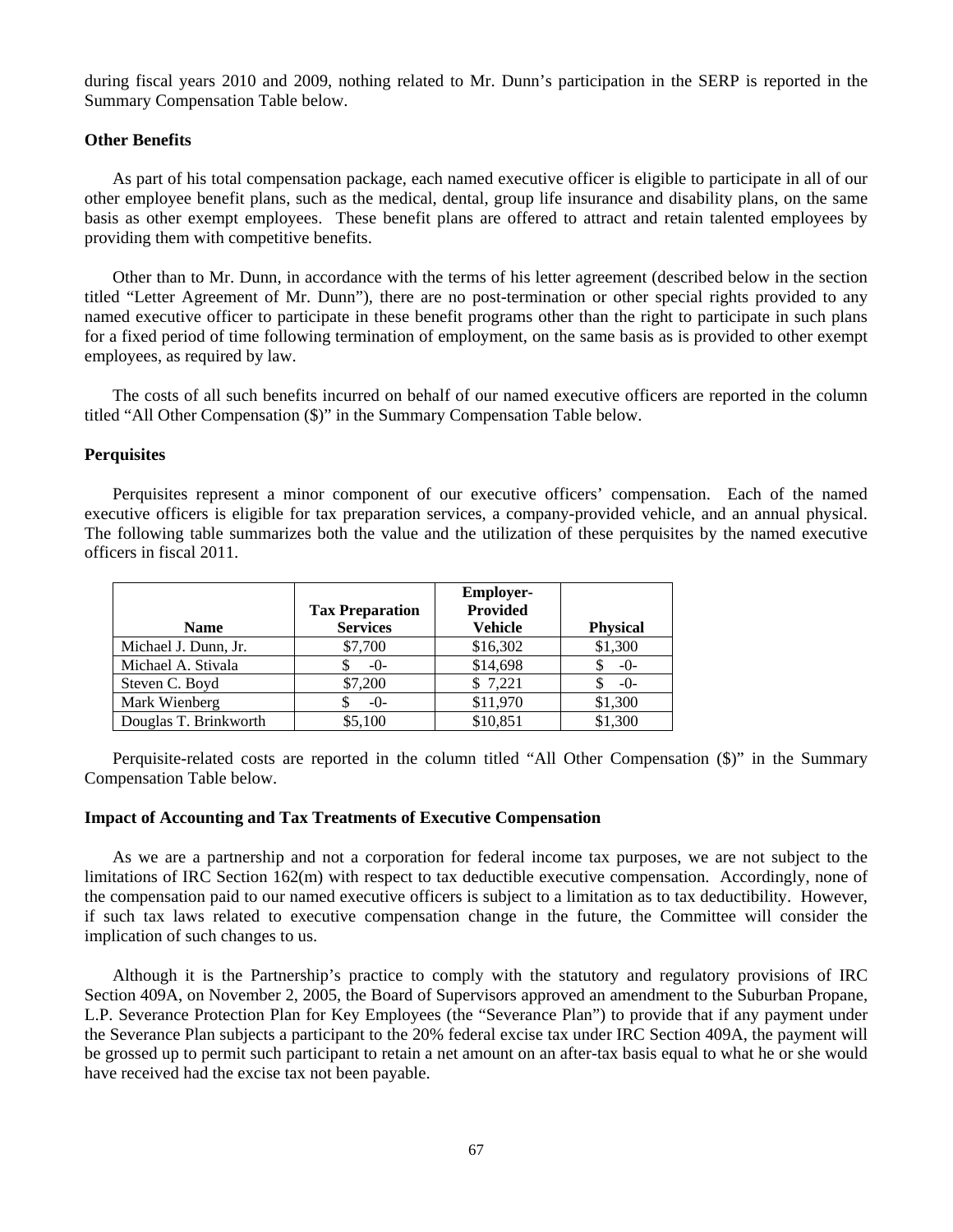#### **Letter Agreement of Mr. Dunn**

Simultaneous with the commencement of fiscal 2010, Mr. Dunn's then existing employment agreement was terminated by mutual agreement and replaced with a letter agreement governing retirement and the implementation of a mutually agreed upon succession plan. The letter agreement between Mr. Dunn and us is summarized as follows:

- Mr. Dunn will participate in our Severance Protection Plan (see below) at the 78-week participation level.
- If on or after the last day of fiscal 2012, Mr. Dunn retires or leaves as a result of an agreed-upon succession plan, he will receive the following:
	- o A lump sum payment equal to two years of base salary.
	- o Payment of medical benefits until attainment of age 65 (Mr. Dunn will be 63 at the conclusion of fiscal 2012).
	- o Payment of unvested LTIP awards held by Mr. Dunn at separation in accordance with the terms and conditions of the LTIP plan document.
	- o Transfer of ownership of employer-provided vehicle to Mr. Dunn.
	- o Receipt of other vested and certain unvested benefits including his unvested RUP awards, his earned cash bonus and his vested pension plan balance in accordance with each plan's terms and conditions.

In return for the foregoing, Mr. Dunn agreed to provide us with a release of all claims he might have against us at the time of his departure. Mr. Dunn also agreed to provide us with transition consultation services for a period not to exceed two years following his departure. Mr. Dunn will not be deemed to have retired or terminated his employment if he simply relinquishes the title and responsibilities of President but remains our Chief Executive Officer.

### **Severance Benefits**

We believe that, in most cases, employees should be paid reasonable severance benefits. Therefore, it is the general policy of the Committee to provide executive officers and other key employees who are terminated by us without cause or who choose to terminate their employment with us for good reason with a severance payment equal to, at a minimum, one year's base salary, unless circumstances dictate otherwise. This policy was adopted because it may be difficult for former executive officers and other key employees to find comparable employment within a short period of time. However, depending upon individual facts and circumstances, particularly the severed employee's tenure with us, the Committee may make exceptions to this general policy.

A "key employee" is an employee who has attained a director level pay-grade or higher. "Cause" will be deemed to exist where the individual has been convicted of a crime involving moral turpitude, has stolen from us, has violated his or her non-competition or confidentiality obligations, or has been grossly negligent in fulfillment of his or her responsibilities. "Good reason" generally will exist where an executive officer's position or compensation has been decreased or where the employee has been required to relocate.

## **Change of Control**

Our executive officers and other key employees have built the Partnership into the successful enterprise that it is today; therefore, we believe that it is important to protect them in the event of a change of control. Further, it is our belief that the interests of our Unitholders will be best served if the interests of our executive officers are aligned with them, and that providing change of control benefits should eliminate, or at least reduce, the reluctance of our executive officers to pursue potential change of control transactions that may be in the best interests of our Unitholders. Additionally, we believe that the severance benefits provided to our executive officers and to our key employees are consistent with market practice and appropriate because these benefits are an inducement to accepting employment and because the executive officers have agreed to and are subject to noncompetition and non-solicitation covenants for a period following termination of employment. Therefore, our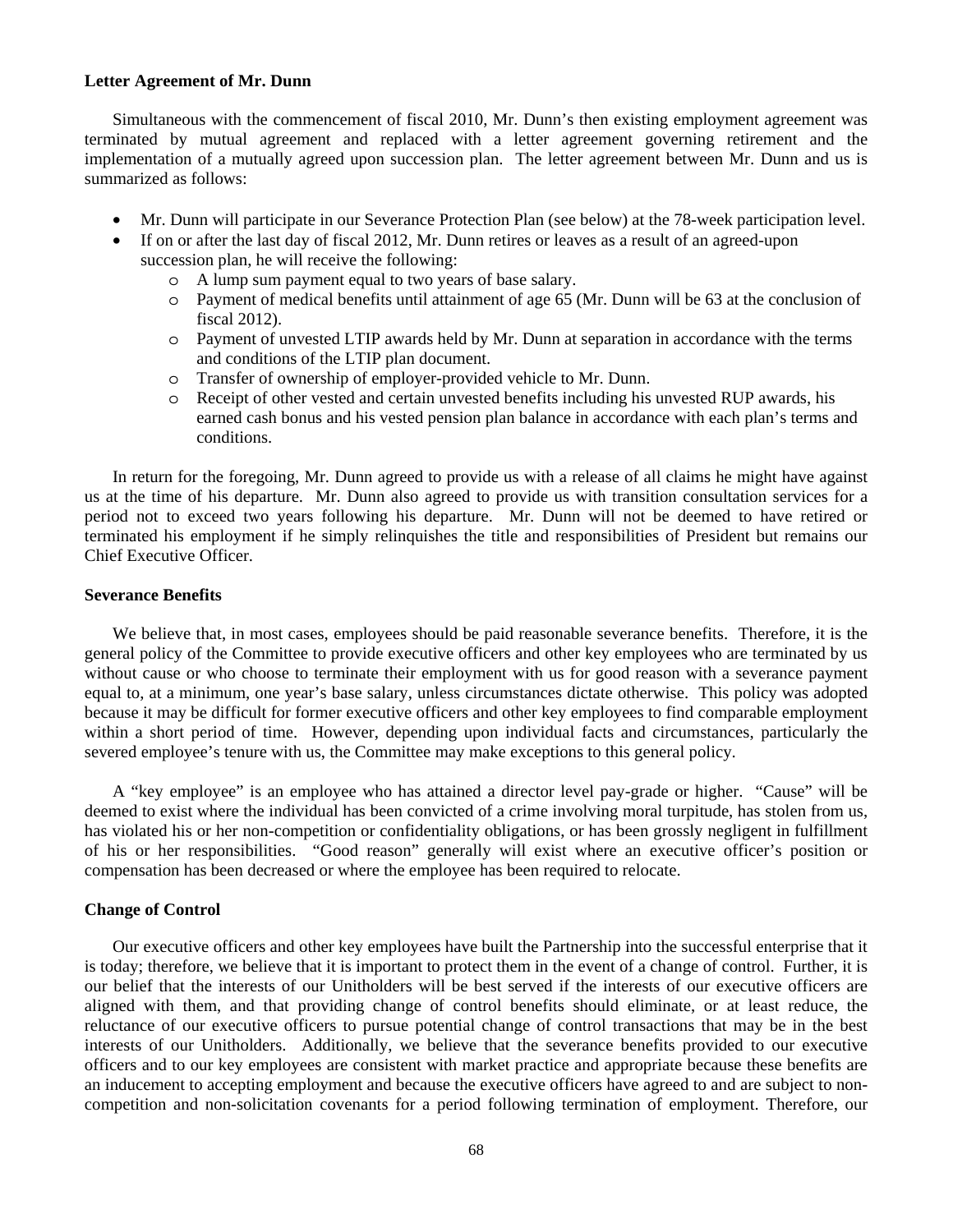executive officers and other key employees are provided with employment protection following a change of control (the "Severance Protection Plan"). During fiscal 2011, our Severance Protection Plan covered all executive officers, including the named executive officers.

The Severance Protection Plan provides for severance payments of either sixty-five or seventy-eight weeks of base salary and target cash bonuses for such officers and key employees following a change of control and termination of employment. All named executive officers who participate in the Severance Protection Plan are eligible for seventy-eight weeks of base salary and target bonuses. The cash components of any change of control benefits are paid in a lump sum.

In addition, upon a change of control, without regard to whether a participant's employment is terminated, all unvested awards granted under the RUP will vest immediately and become distributable to the participants and all outstanding, unvested LTIP awards will vest immediately as if the three-year measurement period for each outstanding award concluded on the date the change of control occurred and our TRU was such that, in relation to the performance of the other members of the peer group, it fell within the top quartile.

For purposes of these benefits, a change of control is deemed to occur, in general, if:

- An acquisition of our Common Units or voting equity interests by any person immediately after which such person beneficially owns more than 30% of the combined voting power of our then outstanding Common Units, unless such acquisition was made by (a) us or our subsidiaries, or any employee benefit plan maintained by us, our Operating Partnership or any of our subsidiaries, or (b) any person in a transaction where (A) the existing holders prior to the transaction own at least 50% of the voting power of the entity surviving the transaction and (B) none of the Unitholders other than Suburban, our subsidiaries, any employee benefit plan maintained by us, our Operating Partnership, or the surviving entity, or the existing beneficial owner of more than 25% of the outstanding Common Units owns more than 25% of the combined voting power of the surviving entity (such transaction, a "Non-Control Transaction"); or
- The consummation of (a) a merger, consolidation or reorganization involving Suburban other than a Non-Control Transaction; (b) a complete liquidation or dissolution of Suburban; or (c) the sale or other disposition of 40% or more of the gross fair market value of all the assets of Suburban to any person (other than a transfer to a subsidiary).

For additional information pertaining to severance payable to our named executive officers following a change of control-related termination, see the tables titled "Potential Payments Upon Termination" below.

### **Report of the Compensation Committee**

The Compensation Committee has reviewed and discussed with management this Compensation Discussion and Analysis. Based on its review and discussions with management, the Committee recommended to the Board of Supervisors that this Compensation Discussion and Analysis be included in this Annual Report on Form 10-K for fiscal 2011.

The Compensation Committee:

John Hoyt Stookey, Chairman John D. Collins Harold R. Logan, Jr. Dudley C. Mecum Jane Swift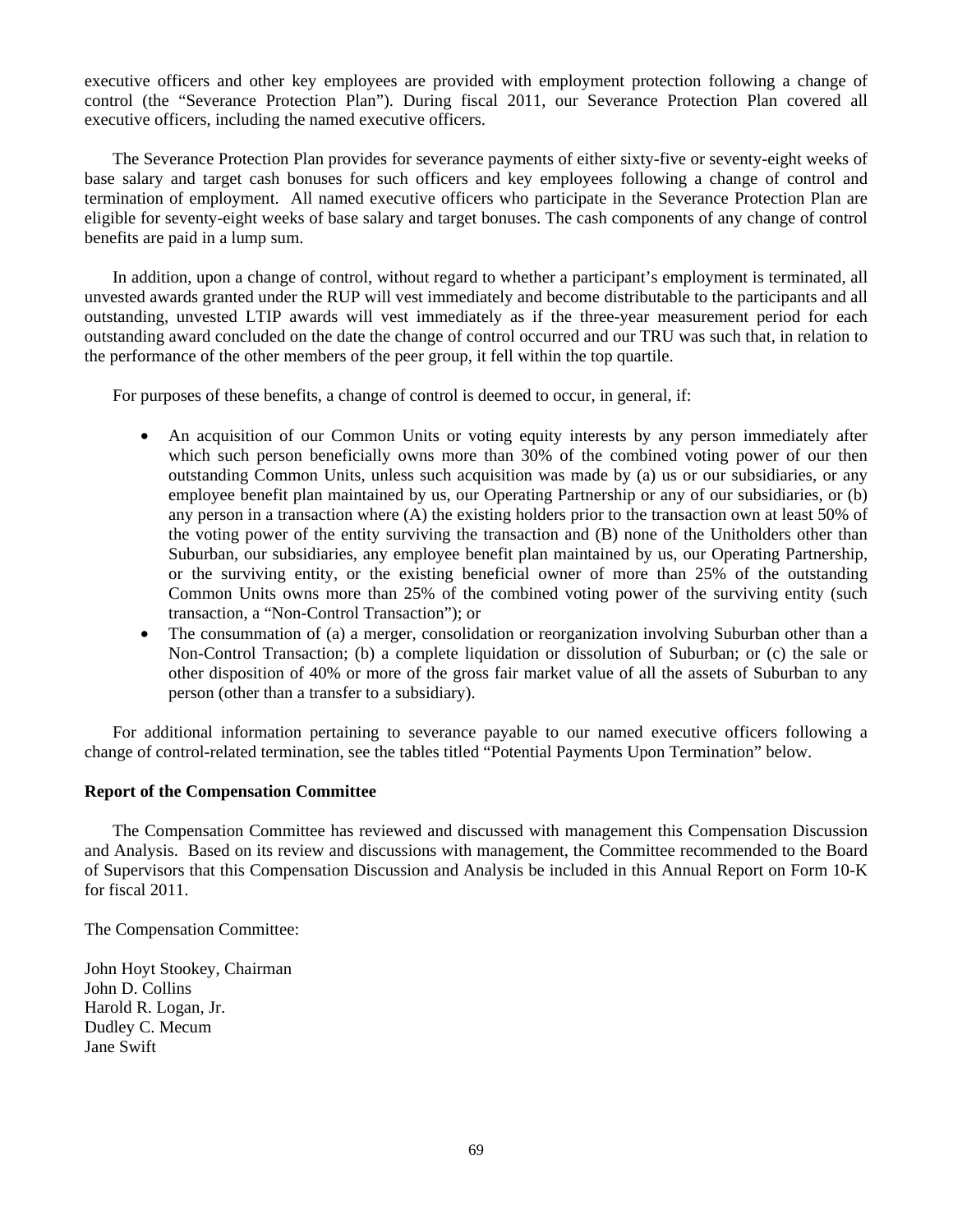### **ADDITIONAL INFORMATION REGARDING EXECUTIVE COMPENSATION**

### **Summary Compensation Table for Fiscal 2011**

The following table sets forth certain information concerning the compensation of each named executive officer during the fiscal years ended September 24, 2011, September 25, 2010, and September 26, 2009:

| <b>Name and Principal</b><br><b>Position</b>         | Year | <b>Salary</b><br>$(3)^{(1)}$ | <b>Bonus</b><br>$($ \$ $)$  | Unit<br><b>Awards</b><br>$$^{(2)}$$ | <b>Non-Equity</b><br><b>Incentive</b><br>Plan<br>Compen-<br>sation $(3)$ <sup>(3)</sup> | <b>Change</b> in<br><b>Pension Value</b><br>and<br>Nonqualified<br><b>Deferred</b><br>Compensation<br><b>Earnings</b><br>$$^{(4)}$$ | <b>All Other</b><br>Compensation<br>$(3)^{(5)}$ | Total<br>$($)$ |
|------------------------------------------------------|------|------------------------------|-----------------------------|-------------------------------------|-----------------------------------------------------------------------------------------|-------------------------------------------------------------------------------------------------------------------------------------|-------------------------------------------------|----------------|
| (a)                                                  | (b)  | (c)                          | (d)                         | (e)                                 | (g)                                                                                     | (h)                                                                                                                                 | (i)                                             | (i)            |
|                                                      | 2011 | \$475,000                    | $\overline{\phantom{a}}$    | \$729,076                           | \$285,000                                                                               | \$<br>3,764                                                                                                                         | \$<br>49,530                                    | \$1,542,370    |
| Michael J. Dunn, Jr.<br>President and Chief          | 2010 | \$475,000                    | $\mathcal{L}_{\mathcal{A}}$ | \$768,484                           | \$475,000                                                                               | \$ 31,661                                                                                                                           | $\mathbb{S}$<br>49,330                          | \$1,799,475    |
| <b>Executive Officer</b>                             | 2009 | \$433,333                    |                             | \$314,197                           | \$467,500                                                                               | \$56,050                                                                                                                            | \$<br>48,065                                    | \$1,319,145    |
| Michael A. Stivala<br><b>Chief Financial Officer</b> | 2011 | \$275,000                    |                             | \$357,103                           | \$132,000                                                                               |                                                                                                                                     | \$<br>35,010                                    | \$799,113      |
|                                                      | 2010 | \$275,000                    | $\mathcal{L}_{\mathcal{A}}$ | \$320,699                           | \$206,250                                                                               | $\sim$                                                                                                                              | 37,569<br>\$                                    | \$839,518      |
|                                                      | 2009 | \$262,500                    |                             | \$231,333                           | \$214,500                                                                               |                                                                                                                                     | $\mathbb{S}$<br>41,728                          | \$750,061      |
| Steven C. Boyd<br>Vice President of Field            | 2011 | \$270,000                    |                             | \$354,615                           | \$129,600                                                                               | \$15,257                                                                                                                            | \$<br>37,095                                    | \$806,567      |
| Operations                                           | 2010 | \$270,000                    | $\overline{\phantom{a}}$    | \$317,799                           | \$202,500                                                                               | \$ 21,101                                                                                                                           | \$<br>34,762                                    | \$846,162      |
|                                                      | 2009 | \$260,000                    |                             | \$190,660                           | \$214,500                                                                               | \$53,577                                                                                                                            | \$39,811                                        | \$758,548      |
| Mark Wienberg<br>Vice President of                   | 2011 | \$250,000                    |                             | \$344,653                           | \$120,000                                                                               |                                                                                                                                     | \$ 33,725                                       | \$748,378      |
| Operational Support and                              | 2010 | \$250,000                    | $\overline{\phantom{a}}$    | \$273,398                           | \$175,000                                                                               |                                                                                                                                     | \$35,755                                        | \$734,153      |
| Analysis                                             | 2009 | \$220,833                    |                             | \$157,386                           | \$165,550                                                                               |                                                                                                                                     | \$40,348                                        | \$584,117      |
| Douglas T. Brinkworth                                | 2011 | \$245,000                    |                             | \$342,155                           | \$117,600                                                                               | \$10,245                                                                                                                            | \$39,156                                        | \$754,156      |
| Vice President of Product<br>Supply                  | 2010 | \$245,000                    | $\overline{\phantom{a}}$    | \$303,237                           | \$183,750                                                                               | \$12,959                                                                                                                            | \$41,767                                        | \$786,713      |
|                                                      | 2009 | \$228,333                    | ÷.                          | \$182,883                           | \$185,625                                                                               | \$ 31,679                                                                                                                           | \$43,440                                        | \$671,960      |

(1) Includes amounts deferred by named executive officers as contributions to the qualified 401(k) Plan.

 For more information on the relationship between salaries and other cash compensation (i.e., annual cash incentives and 2003 Long-Term Incentive Plan awards), refer to the subheading titled "Allocation Among Components" in the "Compensation Discussion and Analysis" above.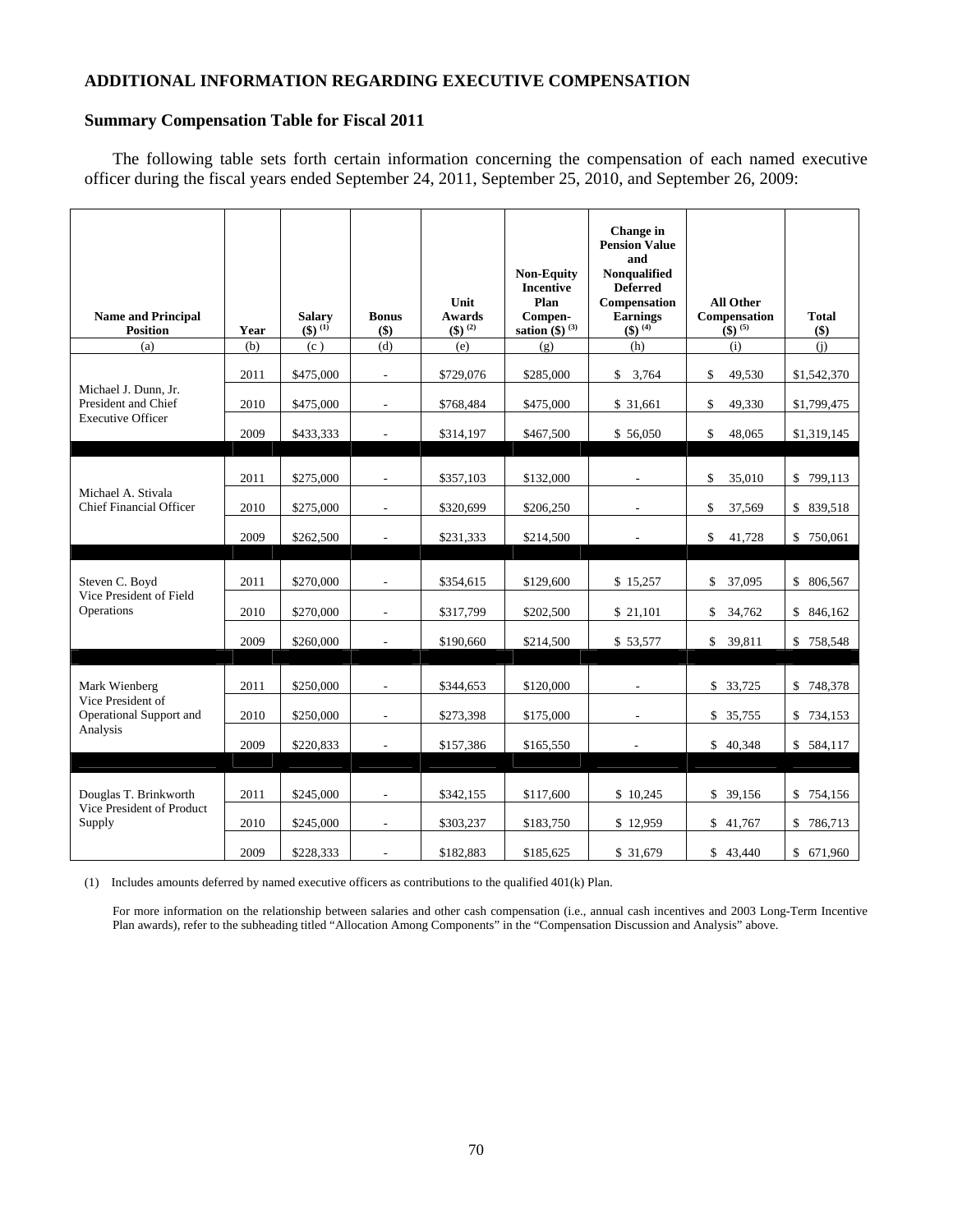(2) The amounts reported in this column represent the aggregate grant date fair value of RUP awards made during fiscal years 2011, 2010 and 2009, as well as the value at the grant date of LTIP awards made in fiscal years 2011, 2010, and 2009, based on the probable outcome with respect to satisfaction of the performance conditions. The specific details regarding these plans are provided in the preceding "Compensation Discussion and Analysis" under the subheadings "Restricted Unit Plans" and "2003 Long-Term Incentive Plan." The breakdown for each plan with respect to each named executive officer is as follows:

| <b>Plan Name</b> | Mr. Dunn      | Mr. Stivala   | Mr. Bovd       | Mr. Wienberg  | Mr. Brinkworth          |
|------------------|---------------|---------------|----------------|---------------|-------------------------|
| 2011             |               |               |                |               |                         |
| <b>RUP</b>       | \$<br>433.249 | \$<br>220,090 | \$220,090      | 220,090<br>S  | \$<br>220,090           |
| <b>LTIP</b>      | 295.827       | 137,013       | 134.525        | 124.563       | 122,065                 |
| Total            | \$<br>729,076 | 357,103<br>\$ | \$354,615      | 344.653<br>\$ | 342,155<br>\$           |
|                  |               |               |                |               |                         |
| 2010             |               |               |                |               |                         |
| RUP              | S<br>399,438  | \$<br>160,456 | \$<br>160,456  | \$<br>160,456 | \$<br>160,456           |
| LTIP             | 369,046       | 160.243       | 157,343        | 112.942       | 142.781                 |
| Total            | \$<br>768,484 | 320,699<br>\$ | 317,799<br>\$  | 273.398<br>\$ | \$<br>303,237           |
|                  |               |               |                |               |                         |
| 2009             |               |               |                |               |                         |
| <b>RUP</b>       | Ŝ             | \$<br>87.177  | \$<br>46.504   | \$<br>58.115  | $\mathcal{S}$<br>58,115 |
| <b>LTIP</b>      | 314.197       | 144.156       | 144.156        | 99.271        | 124.768                 |
| Total            | \$<br>314.197 | \$<br>231.333 | \$.<br>190.660 | \$<br>157.386 | \$<br>182,883           |

- (3) The amounts reported in this column represent each named executive officer's annual cash bonus earned in accordance with the performance measures discussed under the subheading "Annual Cash Bonus Plan" in the "Compensation Discussion and Analysis."
- (4) The amounts reported in this column represent each named executive officer's Cash Balance Plan earnings and for Mr. Dunn, SERP earnings for fiscal years 2010 and 2009. The SERP was discontinued and the balance paid at the conclusion of fiscal 2010; therefore, there are no 2011 SERP earnings reported in the table. Neither Mr. Stivala nor Mr. Wienberg participates in the Cash Balance Plan.
- (5) The amounts reported in this column consist of the following:

|                                       | 2011     |             |          |              |                |  |  |  |  |
|---------------------------------------|----------|-------------|----------|--------------|----------------|--|--|--|--|
| <b>Type of Compensation</b>           |          |             |          |              |                |  |  |  |  |
|                                       | Mr. Dunn | Mr. Stivala | Mr. Boyd | Mr. Wienberg | Mr. Brinkworth |  |  |  |  |
| $401(k)$ Match                        | 3.675    | 3.675       | 3.675    | 3.675        | 3.675          |  |  |  |  |
| Value of Annual Physical Examination  | 1.300    | N/A         | N/A      | 1.300        | 1.300          |  |  |  |  |
| Value of Partnership Provided Vehicle | 16.302   | 14.698      | 7.221    | 11.970       | 10,851         |  |  |  |  |
| <b>Tax Preparation Services</b>       | 7.700    | N/A         | 7.200    | N/A          | 5.100          |  |  |  |  |
| Cash Balance Plan Administrative Fees | 1.500    | N/A         | 1.500    | N/A          | 1.500          |  |  |  |  |
| <b>Insurance Premiums</b>             | 19.053   | 16.637      | 17.499   | 16.780       | 16.730         |  |  |  |  |
| Totals                                | 49.530   | 35.010      | 37.095   | 33,725       | 39.156         |  |  |  |  |

|                                       | 2010     |             |          |              |                |  |  |  |  |  |
|---------------------------------------|----------|-------------|----------|--------------|----------------|--|--|--|--|--|
| <b>Type of Compensation</b>           |          |             |          |              |                |  |  |  |  |  |
|                                       | Mr. Dunn | Mr. Stivala | Mr. Bovd | Mr. Wienberg | Mr. Brinkworth |  |  |  |  |  |
| $401(k)$ Match                        | 7.350    | 7.350       | 7.350    | 7.350        | 7.350          |  |  |  |  |  |
| Value of Annual Physical Examination  | 1.300    | 1.300       | N/A      | 1.300        | 1.300          |  |  |  |  |  |
| Value of Partnership Provided Vehicle | 13,868   | 12.903      | 6.251    | 10.993       | 11,966         |  |  |  |  |  |
| <b>Tax Preparation Services</b>       | 6.500    | N/A         | 3.600    | N/A          | 3.600          |  |  |  |  |  |
| Cash Balance Plan Administrative Fees | 1.500    | N/A         | 1.500    | N/A          | 1.500          |  |  |  |  |  |
| <b>Insurance Premiums</b>             | 18.812   | 16,016      | 16.061   | 16.112       | 16.051         |  |  |  |  |  |
| Totals                                | 49.330   | 37.569      | 34,762   | 35,755       | 41,767         |  |  |  |  |  |

|                                       | 2009     |             |          |              |                |  |  |  |  |  |  |
|---------------------------------------|----------|-------------|----------|--------------|----------------|--|--|--|--|--|--|
| <b>Type of Compensation</b>           |          |             |          |              |                |  |  |  |  |  |  |
|                                       | Mr. Dunn | Mr. Stivala | Mr. Boyd | Mr. Wienberg | Mr. Brinkworth |  |  |  |  |  |  |
| $401(k)$ Match                        | 14.700   | 14.700      | 14.700   | 13.748       | 13,825         |  |  |  |  |  |  |
| Value of Annual Physical Examination  | N/A      | 1.300       | N/A      | 1.300        | N/A            |  |  |  |  |  |  |
| Value of Partnership Provided Vehicle | 12.205   | 11.318      | 6.205    | 10.803       | 10,610         |  |  |  |  |  |  |
| <b>Tax Preparation Services</b>       | 3.000    | N/A         | 3.000    | N/A          | 3,000          |  |  |  |  |  |  |
| Cash Balance Plan Administrative Fees | 1.500    | N/A         | 1.500    | N/A          | 1.500          |  |  |  |  |  |  |
| <b>Insurance Premiums</b>             | 16.660   | 14.410      | 14.406   | 14.497       | 14,505         |  |  |  |  |  |  |
| <b>Totals</b>                         | 48.065   | 41,728      | 39,811   | 40.348       | 43.440         |  |  |  |  |  |  |

Note: Column (f) was omitted from the Summary Compensation Table because the Partnership does not grant options to its employees.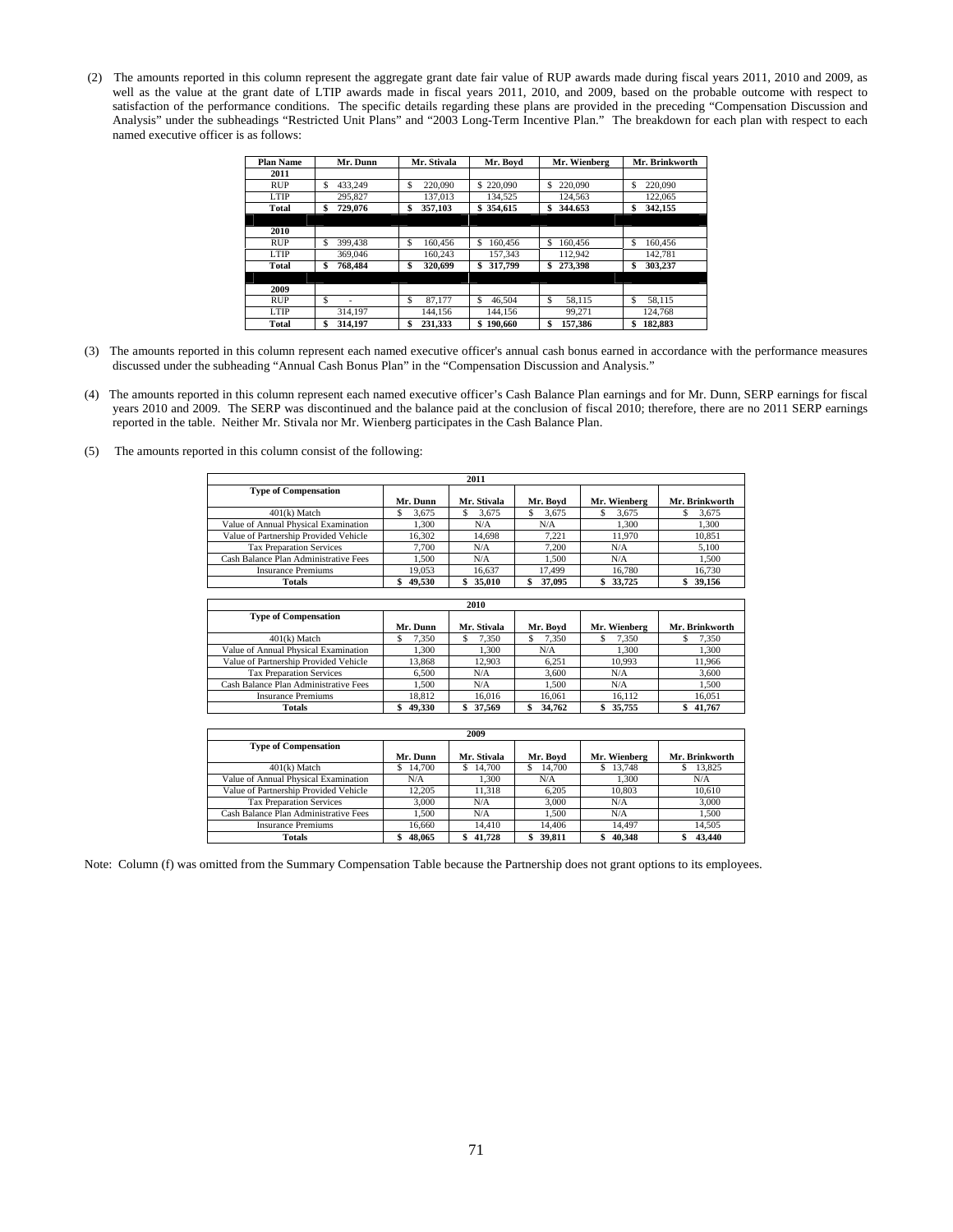### **Grants of Plan Based Awards Table for Fiscal 2011**

The following table sets forth certain information concerning grants of awards made to each named executive officer during the fiscal year ended September 24, 2011:

|                      |                                   |               |                         |                                                                                                                    |                        | <b>Estimated Future Payments</b><br><b>Under Non-Equity Incentive</b><br>Plan Awards |                        | <b>Estimated Future Payments</b><br><b>Under Equity Incentive Plan</b><br><b>Awards</b> |                                                                                             |                                                                                                       |
|----------------------|-----------------------------------|---------------|-------------------------|--------------------------------------------------------------------------------------------------------------------|------------------------|--------------------------------------------------------------------------------------|------------------------|-----------------------------------------------------------------------------------------|---------------------------------------------------------------------------------------------|-------------------------------------------------------------------------------------------------------|
| Name                 | Plan<br>Name                      | Grant<br>Date | <b>Approval</b><br>Date | Phantom<br><b>Units</b><br>Underlying<br><b>Equity</b><br><b>Incentive</b><br><b>Plan Awards</b><br>$(LTIP)^{(4)}$ | <b>Target</b><br>$($)$ | Maximum<br>$($)$                                                                     | <b>Target</b><br>$($)$ | Maximum<br>$($)$                                                                        | <b>All Other stock</b><br>Awards:<br>Number of<br><b>Shares of Stock</b><br>or Units<br>(#) | <b>Grant Date</b><br><b>Fair Value of</b><br><b>Stock and</b><br>Option<br>Awards<br>$($ \$) $^{(5)}$ |
| (a)                  |                                   | (b)           |                         |                                                                                                                    | (d)                    | (e)                                                                                  |                        | (h)                                                                                     | (i)                                                                                         | (1)                                                                                                   |
| Michael J. Dunn, Jr. | RIP <sup>(1)</sup>                | 1 Dec 10      | 9 Nov 10                |                                                                                                                    |                        |                                                                                      | (g)                    |                                                                                         | 9,060                                                                                       | \$433,249                                                                                             |
|                      | Bonus <sup><math>(2)</math></sup> | 26 Sep 10     |                         |                                                                                                                    | \$475,000              | \$570,000                                                                            |                        |                                                                                         |                                                                                             |                                                                                                       |
|                      | LTHP <sup>(3)</sup>               | 26 Sep 10     |                         | 4,787                                                                                                              |                        |                                                                                      | \$273,878              | \$342,362                                                                               |                                                                                             |                                                                                                       |
|                      |                                   |               |                         |                                                                                                                    |                        |                                                                                      |                        |                                                                                         |                                                                                             |                                                                                                       |
| Michael A. Stivala   | $RUP^{(1)}$                       | 1 Dec 10      | 9 Nov 10                |                                                                                                                    |                        |                                                                                      |                        |                                                                                         | 5,436                                                                                       | \$220,090                                                                                             |
|                      | Bonus $(2)$                       | 26 Sep 10     |                         |                                                                                                                    | \$220,000              | \$264,000                                                                            |                        |                                                                                         |                                                                                             |                                                                                                       |
|                      | $L$ TIP $(3)$                     | 26 Sep 10     |                         | 2,217                                                                                                              |                        |                                                                                      | \$126,842              | \$158,538                                                                               |                                                                                             |                                                                                                       |
|                      |                                   |               |                         |                                                                                                                    |                        |                                                                                      |                        |                                                                                         |                                                                                             |                                                                                                       |
| Steven C. Boyd       | $RUP^{(1)}$                       | 1 Dec 10      | 9 Nov 10                |                                                                                                                    |                        |                                                                                      |                        |                                                                                         | 5,436                                                                                       | $\overline{$}220,090$                                                                                 |
|                      | Bonus <sup><math>(2)</math></sup> | 26 Sep 10     |                         |                                                                                                                    | \$216,000              | \$259,200                                                                            |                        |                                                                                         |                                                                                             |                                                                                                       |
|                      | LTIP <sup>(3)</sup>               | 26 Sep 10     |                         | 2.177                                                                                                              |                        |                                                                                      | \$124,552              | \$155,677                                                                               |                                                                                             |                                                                                                       |
|                      |                                   |               |                         |                                                                                                                    |                        |                                                                                      |                        |                                                                                         |                                                                                             |                                                                                                       |
| Mark Wienberg        | $RUP^{(1)}$<br>Bonus $(2)$        | 1 Dec 10      | 9 Nov 10                |                                                                                                                    |                        |                                                                                      |                        |                                                                                         | 5,436                                                                                       | \$220,090                                                                                             |
|                      | $L$ TIP $(3)$                     | 26 Sep 10     |                         | 2.016                                                                                                              | \$200,000              | \$240,000                                                                            | \$115,342              | \$144,177                                                                               |                                                                                             |                                                                                                       |
|                      |                                   | 26 Sep 10     |                         |                                                                                                                    |                        |                                                                                      |                        |                                                                                         |                                                                                             |                                                                                                       |
| Douglas T.           |                                   |               |                         |                                                                                                                    |                        |                                                                                      |                        |                                                                                         |                                                                                             |                                                                                                       |
| Brinkworth           | $RUP$ <sup><math>(1)</math></sup> | 1 Dec 10      | 9 Nov 10                |                                                                                                                    |                        |                                                                                      |                        |                                                                                         | 5,436                                                                                       | \$220,090                                                                                             |
|                      | Bonus $(2)$                       | 26 Sep 10     |                         |                                                                                                                    | \$196,000              | \$235,200                                                                            |                        |                                                                                         |                                                                                             |                                                                                                       |
|                      | $L$ TIP $(3)$                     | 26 Sep 10     |                         | 1,975                                                                                                              |                        |                                                                                      | \$112,996              | \$141,259                                                                               |                                                                                             |                                                                                                       |
|                      |                                   |               |                         |                                                                                                                    |                        |                                                                                      |                        |                                                                                         |                                                                                             |                                                                                                       |

- (1) The quantities reported on these lines represent awards granted under the Partnership's Restricted Unit Plans. Generally, RUP awards vest as follows: 25% of the award on the third anniversary of the grant date; 25% of the award on the fourth anniversary of the grant date; and 50% of the award on the fifth anniversary of the grant date. If a recipient has held an unvested award for at least six months; is 55 years or older; and has worked for the Partnership for at least ten years, an award held by such participant will vest six months following such participant's retirement if the participant retires prior to the conclusion of the normal vesting schedule unless the Committee exercises its authority to alter the applicability of the plan's retirement provisions in regard to a particular award. On September 24, 2011, Mr. Dunn was the only named executive officer who held RUP awards and, at the same time, satisfied all three retirement eligibility criteria. However, the terms of Mr. Dunn's fiscal 2011 and fiscal 2010 awards are such that the entire awards will vest on the last day of fiscal 2012 and at no time between the grant date and the vesting date will these awards be subject to the normative retirement provisions of the 2000 or 2009 RUP documents. Detailed discussions of the general terms of the RUP and the facts and circumstances considered by the Committee in authorizing the fiscal 2011 awards to the named executive officers is included in the "Compensation Discussion and Analysis" under the subheading "Restricted Unit Plans."
- (2) Amounts reported on these lines are the targeted and maximum annual cash bonus compensation potential for each named executive officer under the annual cash bonus plan as described in the "Compensation Discussion and Analysis" under the subheading "Annual Cash Bonus Plan." Actual amounts earned by the named executive officers for fiscal 2011 were equal to 60% of the "Target" amounts reported on this line. Column (c) ("Threshold \$") was omitted because the annual cash bonus plan does not provide for a minimum cash payment. Because these plan awards were granted to, and 60% of the "Target" awards were earned by, our named executive officers during fiscal 2011, 60% of the "Target" amounts reported under column (d) have been reported in the Summary Compensation Table above.
- (3) The LTIP is a phantom unit plan. Payments, if earned, are based on a combination of (1) the fair market value of our Common Units at the end of a three-year measurement period, which, for purposes of the plan, is the average of the closing prices for the twenty business days preceding the conclusion of the three-year measurement period, and (2) cash equal to the distributions that would have inured to the same quantity of outstanding Common Units during the same three-year measurement period. The fiscal 2011 award "Target (\$)" and "Maximum (\$)" amounts are estimates based upon (1) the fair market value (the average of the closing prices of our Common Units for the twenty business days preceding September 24, 2011) of our Common Units at the end of fiscal 2011, and (2) the estimated distributions over the course of the award's three-year measurement period. Column (f) ("Threshold \$") was omitted because the LTIP does not provide for a minimum cash payment. The "Target (\$)" amount represents a hypothetical payment at 100% of target and the "Maximum (\$)" amount represents a hypothetical payment at 125% of target. Detailed descriptions of the plan and the calculation of awards are included in the "Compensation Discussion and Analysis" under the subheading "2003 Long-Term Incentive Plan."
- (4) This column is frequently used when non-equity incentive plan awards are denominated in units; however, in this case, the numbers reported represent the phantom units each named executive officer was awarded under the LTIP during fiscal 2011.
- (5) The dollar amounts reported in this column represent the aggregate fair value of the RUP awards on the grant date, net of estimated future distributions during the vesting period. The fair value shown may not be indicative of the value realized in the future upon vesting due to the variability in the trading price of our Common Units.

Note: Columns (j) and (k) were omitted from the Grants of Plan Based Awards Table because the Partnership does not award options to its employees.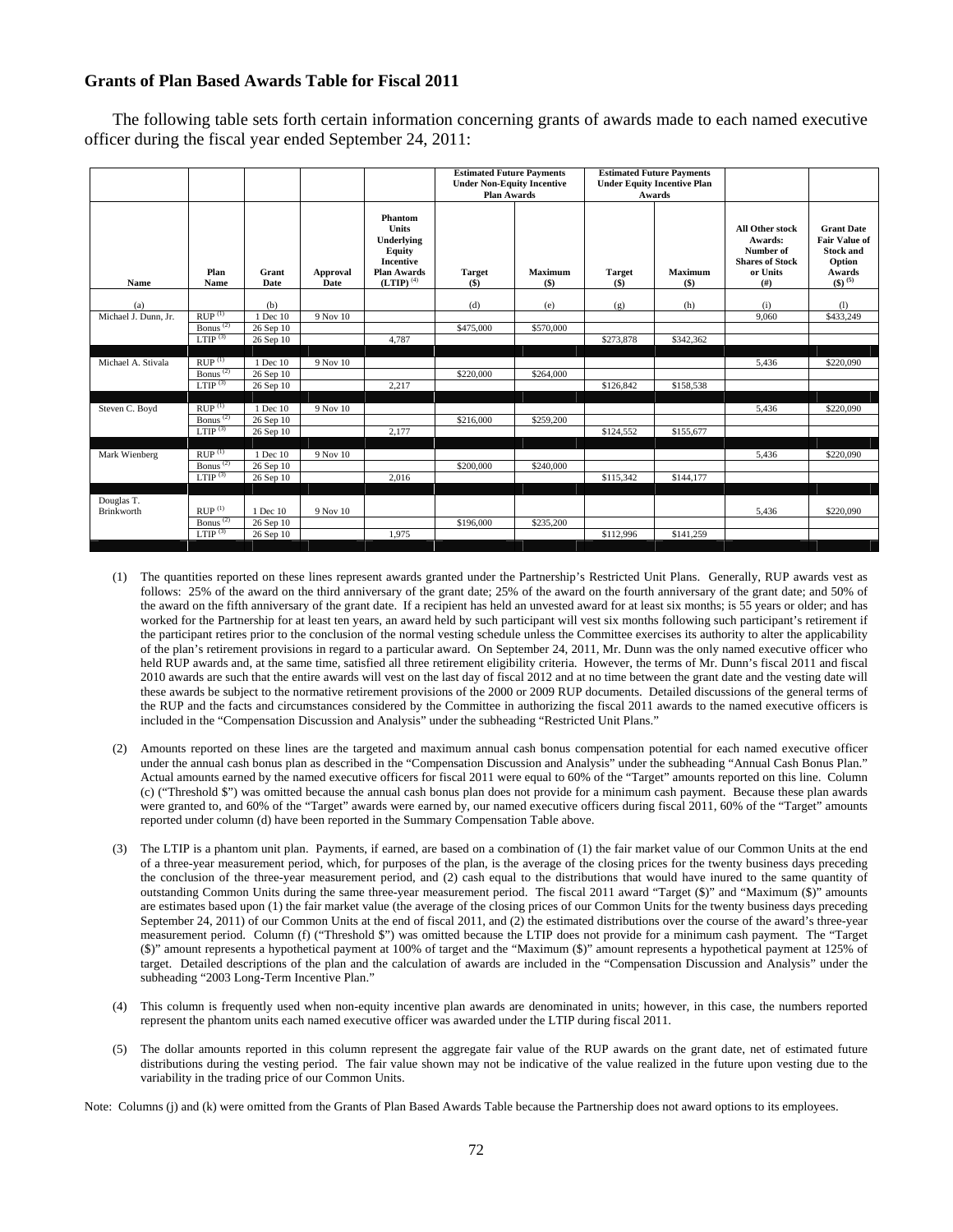### **Outstanding Equity Awards at Fiscal Year End 2011 Table**

The following table sets forth certain information concerning outstanding equity awards under our Restricted Unit Plans and phantom equity awards under our 2003 Long-Term Incentive Plan for each named executive officer as of September 24, 2011:

|                                      |                                                                                | <b>Stock Awards</b>                                                                                   |                                                                                                                                                             |                                                                                                                                                                       |
|--------------------------------------|--------------------------------------------------------------------------------|-------------------------------------------------------------------------------------------------------|-------------------------------------------------------------------------------------------------------------------------------------------------------------|-----------------------------------------------------------------------------------------------------------------------------------------------------------------------|
|                                      | <b>Number of Shares</b><br>or Units of Stock<br><b>That Have Not</b><br>Vested | <b>Market Value</b><br>of Shares or<br><b>Units of Stock</b><br><b>That Have Not</b><br><b>Vested</b> | <b>Equity Incentive</b><br><b>Plan Awards:</b><br>Number of<br><b>Unearned</b><br><b>Shares, Units or</b><br><b>Other Rights</b><br>that Have Not<br>Vested | <b>Equity Incentive Plan</b><br>Awards: Market or<br><b>Payout Value of</b><br><b>Unearned Shares,</b><br><b>Units or Other Rights</b><br><b>That Have Not Vested</b> |
| <b>Name</b>                          | $($ #) $(6)$                                                                   | $($ \$) $($ 7)                                                                                        | $($ #) $(8)$                                                                                                                                                | $($ \$) $(9)$                                                                                                                                                         |
| (a)                                  | (g)                                                                            | (h)                                                                                                   | $\rm(i)$                                                                                                                                                    |                                                                                                                                                                       |
| Michael J. Dunn, Jr. (1)             | 42,557                                                                         | \$1,965,069                                                                                           | 10,768                                                                                                                                                      | \$615,698                                                                                                                                                             |
| Michael A. Stivala <sup>(2)</sup>    | 19,813                                                                         | 914,865<br>\$                                                                                         | 4,814                                                                                                                                                       | \$275,263                                                                                                                                                             |
| Steven C. Boyd $(3)$                 | 18,417                                                                         | 850,405<br>S                                                                                          | 4,727                                                                                                                                                       | \$270,287                                                                                                                                                             |
| Mark Wienberg <sup>(4)</sup>         | 16,503                                                                         | 762,026<br>S                                                                                          | 4,219                                                                                                                                                       | \$241,246                                                                                                                                                             |
| Douglas T. Brinkworth <sup>(5)</sup> | 17,134                                                                         | \$<br>791,162                                                                                         | 4,289                                                                                                                                                       | \$245,244                                                                                                                                                             |

(1) Despite Mr. Dunn's having met the plan's retirement criteria (explained under the subheading "Restricted Unit Plans" in the "Compensation Discussion and Analysis"), the terms of Mr. Dunn's fiscal 2011 and fiscal 2010 RUP awards of 9,060 and 11,348 unvested units, respectively, are such that the entire awards will vest on the last day of fiscal 2012 and at no time between the grant dates and the vesting date will these awards be subject to the normative retirement provisions of the 2000 or 2009 RUP documents. For more information on this and the retirement provisions, refer to the subheading "Restricted Unit Plans" in the "Compensation Discussion and Analysis." If Mr. Dunn does not retire prior to the conclusion of the normal vesting schedule of his fiscal 2008 RUP award, his RUP awards will vest as follows:

| <b>Vesting</b>       | Dec 3, | Sep 29, | Dec 3, |
|----------------------|--------|---------|--------|
| Date                 | 2011   | 2012    | 2012   |
| Quantity of<br>Units | 7.384  | 20.408  | 14.765 |

(2) Mr. Stivala's RUP awards will vest as follows:

| <b>Vesting Date</b>  | Dec 1. | Dec 3. | Apr 25, | Dec 1. | Dec 3. | Dec 1. | Dec 1. | Dec 1. |
|----------------------|--------|--------|---------|--------|--------|--------|--------|--------|
|                      | 2011   | 2011   | 2012    | 2012   | 2012   | 2013   | 2014   | 2015   |
| Quantity of<br>Units | .205   | 568    | 2.748   | 2.482  | 1.136  | 5.044  | 3.912  | 2.718  |

(3) Mr. Boyd's RUP awards will vest as follows:

| <b>Vesting Date</b>  | Dec 1,<br>2011 | Dec 3.<br>2011 | Apr 25,<br>2012 | <b>Dec 1.</b><br>2012 | Dec 3.<br>2012 | Dec 1.<br>2013 | Dec 1.<br>2014 | Dec 1.<br>2015 |
|----------------------|----------------|----------------|-----------------|-----------------------|----------------|----------------|----------------|----------------|
| Quantity of<br>Units | 643            | 852            | 2.748           | 1.920                 | 1.704          | 3.920          | 3.912          | 2.718          |

(4) Mr. Wienberg's RUP awards will vest as follows:

| <b>Vesting Date</b>  | Dec 1, | Apr 25, | Dec 1. | Dec 1. | Dec 1. | Dec 1. |
|----------------------|--------|---------|--------|--------|--------|--------|
|                      | 2011   | 2012    | 2012   | 2013   | 2014   | 2015   |
| Quantity of<br>Units | 803    | 2.748   | 2.080  | 4.292  | 3.962  | 2.618  |

(5) Mr. Brinkworth's RUP awards will vest as follows:

| <b>Vesting Date</b>         | Dec 1.<br>2011 | Dec 3.<br>2011 | Apr 25.<br>2012 | Dec 1.<br>2012 | Dec 3.<br>2012 | <b>Dec 1.</b><br>2013 | Dec 1.<br>2014 | Dec 1.<br>2015 |
|-----------------------------|----------------|----------------|-----------------|----------------|----------------|-----------------------|----------------|----------------|
| <b>Ouantity of</b><br>Units | 803            | 852            | 823             | 2.080          | 1.704          | 4.242                 | 3.912          | 2.718          |

(6) The figures reported in this column represent the total quantity of each of our named executive officer's unvested RUP awards.

(7) The figures reported in this column represent the figures reported in column (g) multiplied by the average of the highest and the lowest trading prices of our Common Units on September 23, 2011, the last trading day of fiscal 2011.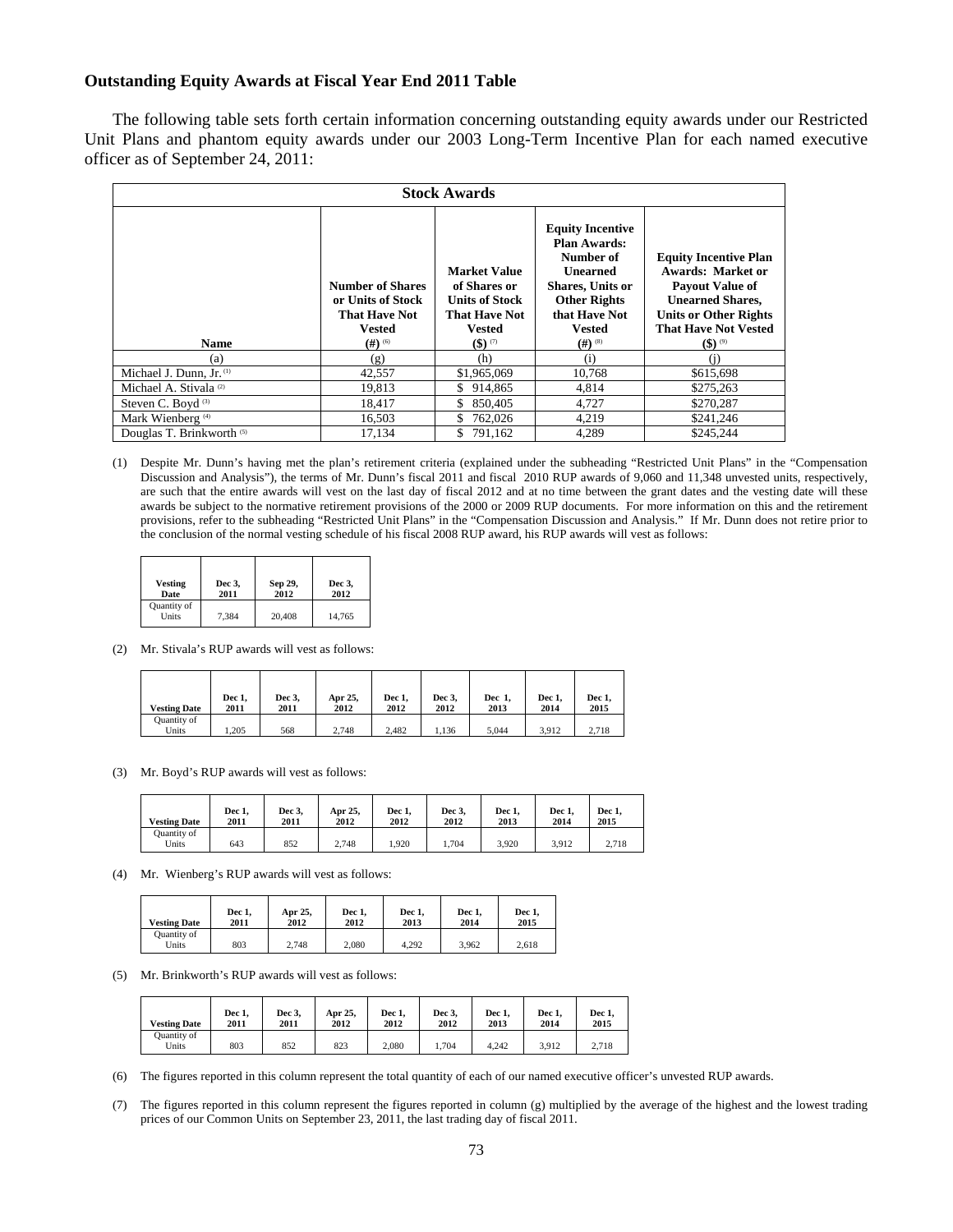- (8) The amounts reported in this column represent the quantities of phantom units that underlie the outstanding and unvested fiscal 2011 and fiscal 2010 awards under the LTIP. Payments, if earned, will be made to participants at the end of a three-year measurement period and will be based upon our total return to Common Unitholders in comparison to the total return provided by a predetermined peer group of eleven other companies, all of which are publicly-traded partnerships, to their unitholders. For more information on the LTIP, refer to the subheading "2003 Long-Term Incentive Plan" in the "Compensation Discussion and Analysis."
- (9) The amounts reported in this column represent the estimated future target payouts of the fiscal 2011 and fiscal 2010 LTIP-awards. These amounts were computed by multiplying the quantities of the unvested phantom units in column (i) by the average of the closing prices of our Common Units for the twenty business days preceding September 24, 2011 (in accordance with the plan's valuation methodology), and by adding to the product of that calculation the product of each year's underlying phantom units times the sum of the distributions that are estimated to inure to an outstanding Common Unit during each award's three-year measurement period. Due to the variability in the trading prices of our Common Units, as well as our performance relative to the peer group, actual payments, if any, at the end of the three-year measurement period may differ. The following chart provides a breakdown of each year's awards:

|                                                           | Mr. Dunn | Mr. Stivala | Mr. Bovd     | Mr. Wienberg | Mr. Brinkworth |
|-----------------------------------------------------------|----------|-------------|--------------|--------------|----------------|
| Fiscal 2011 Phantom Units                                 | 4.787    | 2.217       | 2.177        | 2.016        | 1.975          |
| Value of Fiscal 2011 Phantom<br>Units                     | 224,893  | 104.155     | 102.275      | 94,712<br>S  | \$92,786       |
| <b>Estimated Distributions over</b><br>Measurement Period | 48.985   | 22.687      | 22.277       | \$<br>20.630 | \$ 20,210      |
|                                                           |          |             |              |              |                |
| Fiscal 2010 Phantom Units                                 | 5.981    | 2.597       | 2.550        | 2.203        | 2.314          |
| Value of Fiscal 2010 Phantom                              |          |             |              |              |                |
| Units                                                     | 280.987  | 122,007     | 119,799<br>S | S<br>103.497 | \$108,712      |
| <b>Estimated Distributions over</b>                       |          |             |              |              |                |
| Measurement Period                                        | 60.833   | 26.414      | 25.936       | 22.407       | \$23,536       |

Note: Columns (b), (c), (d), (e) and (f), all of which are for the reporting of option-related compensation, have been omitted from the Outstanding Equity Awards At Fiscal Year End Table because we do not grant options to our employees.

### **Equity Vested Table for Fiscal 2011**

Awards under the Restricted Unit Plans are settled in Common Units upon vesting. Awards under the 2003 Long-Term Incentive Plan, a phantom-equity plan, are settled in cash. The following two tables set forth certain information concerning the vesting of awards under our Restricted Unit Plans and the vesting of the fiscal 2009 award under our 2003 Long-Term Incentive Plan for each named executive officer during the fiscal year ended September 24, 2011:

| <b>Restricted Unit Plans</b> |                    | <b>Unit Awards</b>                     |
|------------------------------|--------------------|----------------------------------------|
|                              | Number of          |                                        |
|                              | Common             |                                        |
|                              | <b>Units</b>       |                                        |
|                              | <b>Acquired on</b> | Value                                  |
|                              | <b>Vesting</b>     | <b>Realized on</b>                     |
| <b>Name</b>                  | $^{(#)}$           | Vesting $($ math) $($ <sup>1</sup> $)$ |
| Michael J. Dunn, Jr.         | 7,384              | \$410,883                              |
| Michael A. Stivala           | 4,280              | \$239,616                              |
| Steven C. Boyd               | 5,426              | \$299,272                              |
| Mark Wienberg                | 3,712              | \$205,004                              |
| Douglas T. Brinkworth        | 4.853              | \$268.877                              |

(1) The value realized is equal to the average of the high and low trading prices of our Common Units on the vesting date, multiplied by the number of units that vested.

| 2003 Long-Term Incentive Plan – Fiscal<br>$2009^{(2)}$ Award |                                                                                     | <b>Cash Awards</b>                   |
|--------------------------------------------------------------|-------------------------------------------------------------------------------------|--------------------------------------|
|                                                              | Number of<br><b>Phantom</b><br><b>Units</b><br><b>Acquired on</b><br><b>Vesting</b> | <b>Value Realized on</b>             |
| <b>Name</b>                                                  | (#) $(3)$                                                                           | Vesting $(\text{\$})$ <sup>(4)</sup> |
| Michael J. Dunn, Jr.                                         | 6,142                                                                               | \$350,057                            |
| Michael A. Stivala                                           | 2,818                                                                               | \$160,609                            |
| Steven C. Boyd                                               | 2,818                                                                               | \$160,609                            |
| Mark Wienberg                                                | 2,175                                                                               | \$123,962                            |
| Douglas T. Brinkworth                                        | 2,439                                                                               | \$139,008                            |

- (2) The fiscal 2009 award's three-year measurement period concluded on September 24, 2011.
- (3) In accordance with the formula described in the "Compensation Discussion and Analysis" under the subheading "2003 Long-Term Incentive Plan," these quantities were calculated at the beginning of the three-year measurement period and were, therefore, based upon each individual's salary and target cash bonus at that time.
- (4) The value (i.e., cash payment) realized was calculated in accordance with the terms and conditions of the LTIP. For more information, refer to the subheading "2003 Long-Term Incentive Plan" in the "Compensation Discussion and Analysis."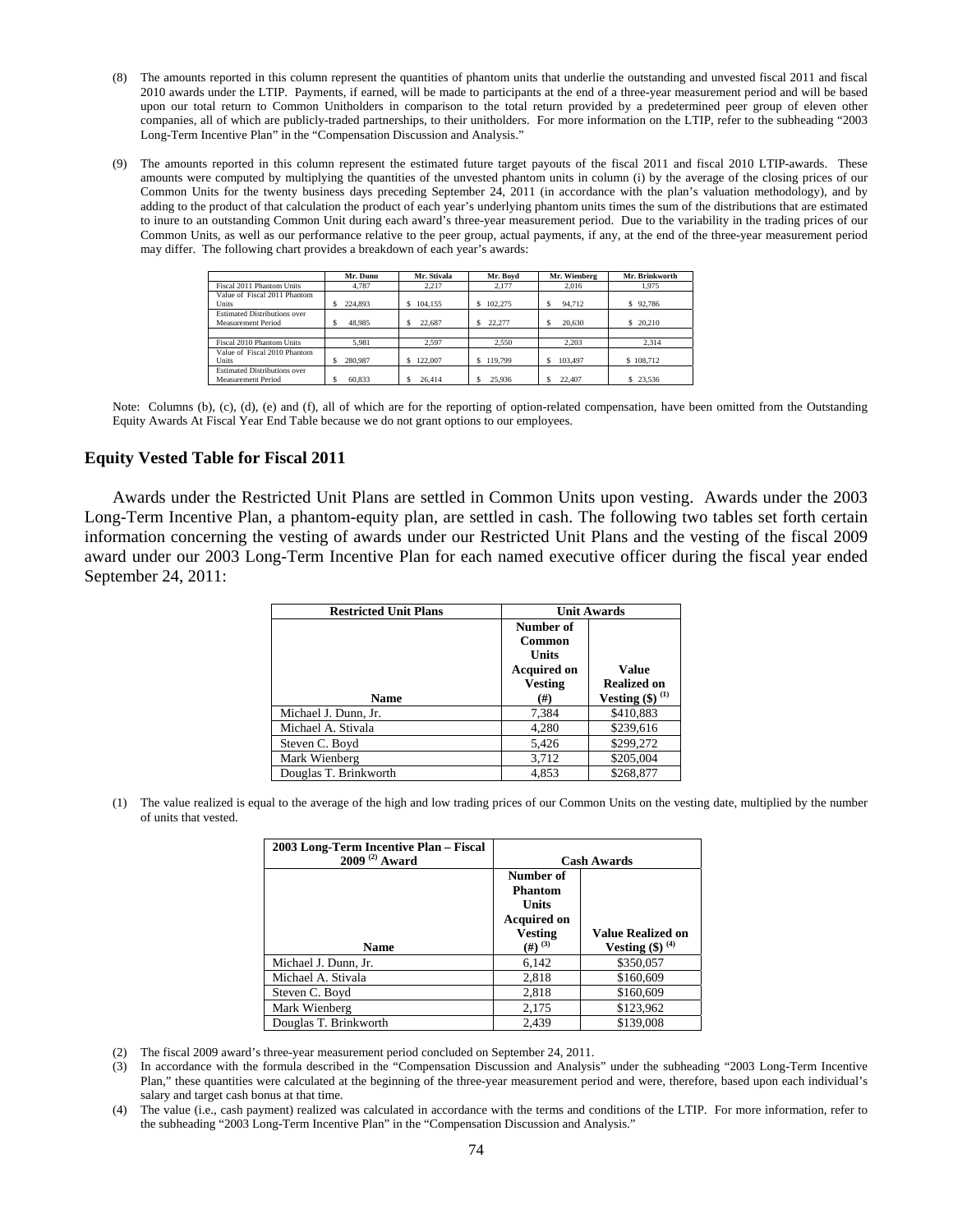### **Pension Benefits Table for Fiscal 2011**

The following table sets forth certain information concerning each plan that provides for payments or other benefits at, following, or in connection with retirement for each named executive officer as of the end of the fiscal year ended September 24, 2011:

| <b>Name</b>                       | <b>Plan Name</b>                 | <b>Number</b><br>of Years<br><b>Credited</b><br><b>Service</b><br>$^{(#)}$ | <b>Present Value</b><br>of<br>Accumulated<br>Benefit<br>$(\$)$ | <b>Payments</b><br><b>During Last</b><br><b>Fiscal Year</b><br>$(\$)$ |
|-----------------------------------|----------------------------------|----------------------------------------------------------------------------|----------------------------------------------------------------|-----------------------------------------------------------------------|
|                                   |                                  |                                                                            |                                                                |                                                                       |
| Michael J. Dunn, Jr.              | Cash Balance Plan <sup>(1)</sup> | 6                                                                          | \$250,122                                                      | \$                                                                    |
|                                   | LTIP <sup>(3)</sup>              | N/A                                                                        | \$615,698                                                      | \$                                                                    |
|                                   | RUP <sup>(4)</sup>               | N/A                                                                        | \$1,022,730                                                    | \$                                                                    |
|                                   | $SERP^{\frac{75}{5}}$            | 6                                                                          | \$                                                             | \$<br>57,611                                                          |
|                                   |                                  |                                                                            |                                                                |                                                                       |
| Michael A. Stivala <sup>(2)</sup> | N/A                              | N/A                                                                        | \$<br>٠                                                        | \$<br>$\overline{\phantom{0}}$                                        |
|                                   |                                  |                                                                            |                                                                |                                                                       |
| Steven C. Boyd                    | Cash Balance Plan <sup>(1)</sup> | 15                                                                         | \$156,680                                                      | \$<br>٠                                                               |
|                                   |                                  |                                                                            |                                                                |                                                                       |
| Mark Wienberg <sup>(2)</sup>      | N/A                              | N/A                                                                        | \$                                                             | \$                                                                    |
|                                   |                                  |                                                                            |                                                                |                                                                       |
| Douglas T. Brinkworth             | Cash Balance Plan <sup>(1)</sup> | 6                                                                          | \$<br>98,920                                                   | \$<br>۰                                                               |
|                                   |                                  |                                                                            |                                                                |                                                                       |

(1) For more information on the Cash Balance Plan, refer to the subheading "Pension Plan" in the "Compensation Discussion and Analysis."

- (2) Because Mr. Stivala and Mr. Wienberg commenced employment with the Partnership after January 1, 2000, the date on which the Cash Balance Plan was closed to new participants, they do not participate in the Cash Balance Plan.
- (3) Currently, Mr. Dunn is the only named executive officer who meets the retirement criteria of the LTIP. For such participants, upon retirement, outstanding but unvested LTIP awards become fully vested. However, payouts on those awards are deferred until the conclusion of each outstanding award's three-year measurement period, based on the outcome of the TRU relative to the peer group. The number reported on this line represents a projected payout of Mr. Dunn's outstanding fiscal 2011 and fiscal 2010 LTIP awards. Because the ultimate payout, if any, is predicated on the trading prices of the Partnership's Common Units at the end of the three-year measurement period, as well as where within the peer group our TRU falls, the value reported may not be indicative of the value realized in the future upon vesting due to the variability in the trading price of our Common Units.
- (4) Currently, Mr. Dunn is the only named executive officer who meets the retirement criteria of the RUP. Despite Mr. Dunn's having met the plan's retirement criteria, only his fiscal 2008 award is currently subject to the plan's retirement provisions until December 3, 2010. For more information on this and the retirement provisions, refer to the subheading "Restricted Unit Plans" in the "Compensation Discussion and Analysis." For participants who meet the retirement criteria, upon retirement, outstanding RUP awards vest six months and one day after retirement.
- (5) At its November 9, 2010 meeting, the Committee terminated the SERP; on December 1, 2010, Mr. Dunn was paid his accrued benefit of \$57,611.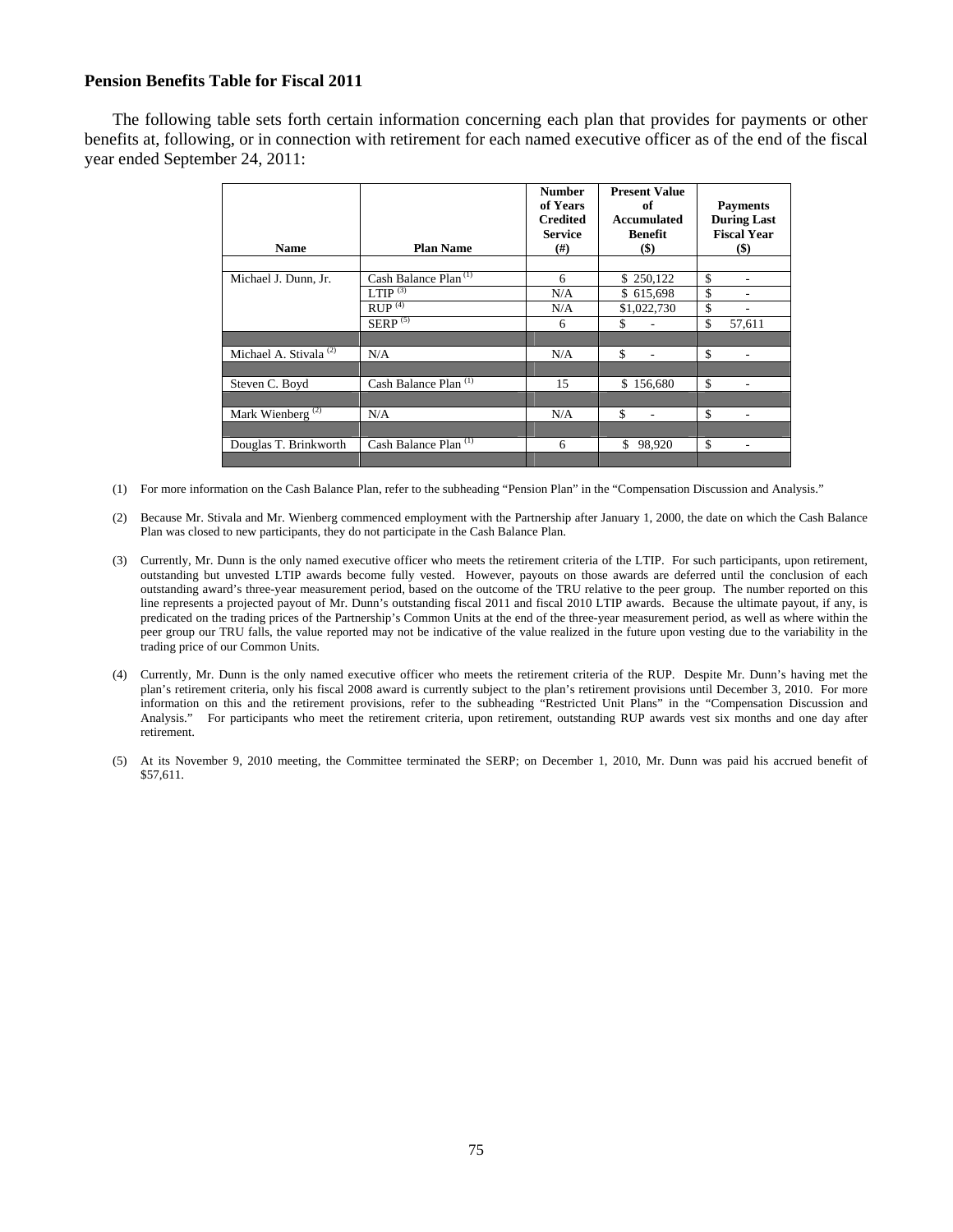## **Potential Payments Upon Termination**

The following table sets forth certain information containing potential payments to the named executive officers in accordance with the provisions of the Severance Protection Plan, the RUP and the LTIP for the circumstances listed in the table assuming a September 24, 2011 termination date:

| <b>Executive Payments and Benefits Upon Termination</b>                | Death                       | <b>Disability</b>        | <b>Involuntary</b><br><b>Termination</b><br><b>Without Cause</b><br>by the<br>Partnership or<br>by the<br><b>Executive for</b><br><b>Good Reason</b><br>without a<br><b>Change</b> of<br><b>Control Event</b> | <b>Involuntary</b><br><b>Termination</b><br><b>Without Cause</b><br>by the<br>Partnership or<br>by the<br><b>Executive for</b><br><b>Good Reason</b><br>with a Change<br>of Control<br>Event |
|------------------------------------------------------------------------|-----------------------------|--------------------------|---------------------------------------------------------------------------------------------------------------------------------------------------------------------------------------------------------------|----------------------------------------------------------------------------------------------------------------------------------------------------------------------------------------------|
| Michael J. Dunn, Jr.                                                   |                             |                          |                                                                                                                                                                                                               |                                                                                                                                                                                              |
| Cash Compensation <sup>(1)(2)(3)(4)</sup>                              | $\mathbb{S}$<br>$-0-$       | $\mathbb{S}$<br>$-0-$    | \$<br>475,000                                                                                                                                                                                                 | \$                                                                                                                                                                                           |
|                                                                        |                             |                          |                                                                                                                                                                                                               | 1,425,000                                                                                                                                                                                    |
| Accelerated Vesting of Fiscal 2011 and 2010 LTIP Awards <sup>(5)</sup> | N/A                         | N/A                      | N/A                                                                                                                                                                                                           | 703,281                                                                                                                                                                                      |
| Accelerated Vesting of Outstanding RUP Awards <sup>(6)</sup>           | N/A                         | 1,546,724                | N/A                                                                                                                                                                                                           | 1,965,069                                                                                                                                                                                    |
| Medical Benefits <sup>(3)</sup>                                        | N/A                         | N/A                      | 13,755                                                                                                                                                                                                        | N/A                                                                                                                                                                                          |
| <b>Total</b>                                                           | \$<br>$-()$ -               | \$1,546,724              | \$<br>488,755                                                                                                                                                                                                 | 4,093,350<br>\$                                                                                                                                                                              |
|                                                                        |                             |                          |                                                                                                                                                                                                               |                                                                                                                                                                                              |
| Michael A. Stivala                                                     |                             |                          |                                                                                                                                                                                                               |                                                                                                                                                                                              |
| Cash Compensation <sup>(1)(2)(3)(4)</sup>                              | \$<br>$-0-$                 | \$<br>$-0-$              | \$<br>275,000                                                                                                                                                                                                 | \$<br>742,500                                                                                                                                                                                |
| Accelerated Vesting of Fiscal 2011 and 2010 LTIP Awards <sup>(5)</sup> | N/A                         | N/A                      | N/A                                                                                                                                                                                                           | 314,091                                                                                                                                                                                      |
| Accelerated Vesting of Outstanding RUP Awards <sup>(6)</sup>           | N/A                         | 663.858                  | N/A                                                                                                                                                                                                           | 914.865                                                                                                                                                                                      |
| Medical Benefits <sup>(3)</sup>                                        | N/A                         | N/A                      | 13,755                                                                                                                                                                                                        | N/A                                                                                                                                                                                          |
| <b>Total</b>                                                           | $\mathbf{\hat{S}}$<br>$-0-$ | $\mathcal{S}$<br>663.858 | $\mathcal{S}$<br>288.755                                                                                                                                                                                      | 1.971.456<br>\$                                                                                                                                                                              |
|                                                                        |                             |                          |                                                                                                                                                                                                               |                                                                                                                                                                                              |
| Steven C. Boyd                                                         |                             |                          |                                                                                                                                                                                                               |                                                                                                                                                                                              |
| Cash Compensation <sup>(1)(2)(3)(4)</sup>                              | \$<br>$-0-$                 | \$<br>$-0-$              | \$<br>270,000                                                                                                                                                                                                 | \$<br>729,000                                                                                                                                                                                |
| Accelerated Vesting of Fiscal 2011 and 2010 LTIP Awards <sup>(5)</sup> | N/A                         | N/A                      | N/A                                                                                                                                                                                                           | 308,414                                                                                                                                                                                      |
| Accelerated Vesting of Outstanding RUP Awards <sup>(6)</sup>           | N/A                         | 599.398                  | N/A                                                                                                                                                                                                           | 850,405                                                                                                                                                                                      |
| Medical Benefits <sup>(3)</sup>                                        | N/A                         | N/A                      | 14,272                                                                                                                                                                                                        | N/A                                                                                                                                                                                          |
| <b>Total</b>                                                           | \$<br>$-0-$                 | \$<br>599.398            | 284.272<br>\$                                                                                                                                                                                                 | 1.887.819<br>\$                                                                                                                                                                              |
|                                                                        |                             |                          |                                                                                                                                                                                                               |                                                                                                                                                                                              |
| Mark Wienberg                                                          |                             |                          |                                                                                                                                                                                                               |                                                                                                                                                                                              |
| Cash Compensation <sup>(1)(2)(3)(4)</sup>                              | \$<br>$-0$ <sup>-</sup>     | \$<br>$-0-$              | \$<br>250,000                                                                                                                                                                                                 | 675,000<br>\$                                                                                                                                                                                |
| Accelerated Vesting of Fiscal 2011 and 2010 LTIP Awards <sup>(5)</sup> | N/A                         | N/A                      | N/A                                                                                                                                                                                                           | 274.964                                                                                                                                                                                      |
| Accelerated Vesting of Outstanding RUP Awards <sup>(6)</sup>           | N/A                         | 511.019                  | N/A                                                                                                                                                                                                           | 762,026                                                                                                                                                                                      |
| Medical Benefits <sup>(3)</sup>                                        | N/A                         | N/A                      | 13,755                                                                                                                                                                                                        | N/A                                                                                                                                                                                          |
| <b>Total</b>                                                           | $-()$<br>\$                 | \$511.019                | 263,755<br>\$                                                                                                                                                                                                 | 1,711,990<br>\$                                                                                                                                                                              |
|                                                                        |                             |                          |                                                                                                                                                                                                               |                                                                                                                                                                                              |
| Douglas T. Brinkworth                                                  |                             |                          |                                                                                                                                                                                                               |                                                                                                                                                                                              |
| Cash Compensation <sup>(1)(2)(3)(4)</sup>                              | \$<br>$-0-$                 | \$<br>$-0-$              | \$<br>245,000                                                                                                                                                                                                 | \$<br>661,500                                                                                                                                                                                |
| Accelerated Vesting of Fiscal 2011 and 2010 LTIP Awards <sup>(5)</sup> | N/A                         | N/A                      | N/A                                                                                                                                                                                                           | 279,838                                                                                                                                                                                      |
| Accelerated Vesting of Outstanding RUP Awards <sup>(6)</sup>           | N/A                         | 540,155                  | N/A                                                                                                                                                                                                           | 791,162                                                                                                                                                                                      |
| Medical Benefits $(3)$                                                 | N/A                         | N/A                      | 13,755                                                                                                                                                                                                        | N/A                                                                                                                                                                                          |
| <b>Total</b>                                                           | $-()$<br>\$                 | \$540,155                | \$<br>258,755                                                                                                                                                                                                 | \$<br>1,732,500                                                                                                                                                                              |
|                                                                        |                             |                          |                                                                                                                                                                                                               |                                                                                                                                                                                              |

(1) In the event of death, the named executive officer's estate is entitled to a payment equal to the decedent's earned but unpaid salary and pro-rata cash bonus.

- (2) In the event of disability, the named executive officer is entitled to a payment equal to his earned but unpaid salary and pro-rata cash bonus.
- (3) Any severance benefits, unrelated to a change of control event, payable to these officers would be determined by the Committee on a case-bycase basis in accordance with prior treatment of other similarly situated executives and may, as a result, differ from this hypothetical presentation. For purposes of this table, we have assumed that each of these named executive officers would, upon termination of employment without cause or for resignation for good reason, receive accrued salary and benefits through the date of termination plus one times annual salary and continued participation, at active employee rates, in the Partnership's health insurance plans for one year.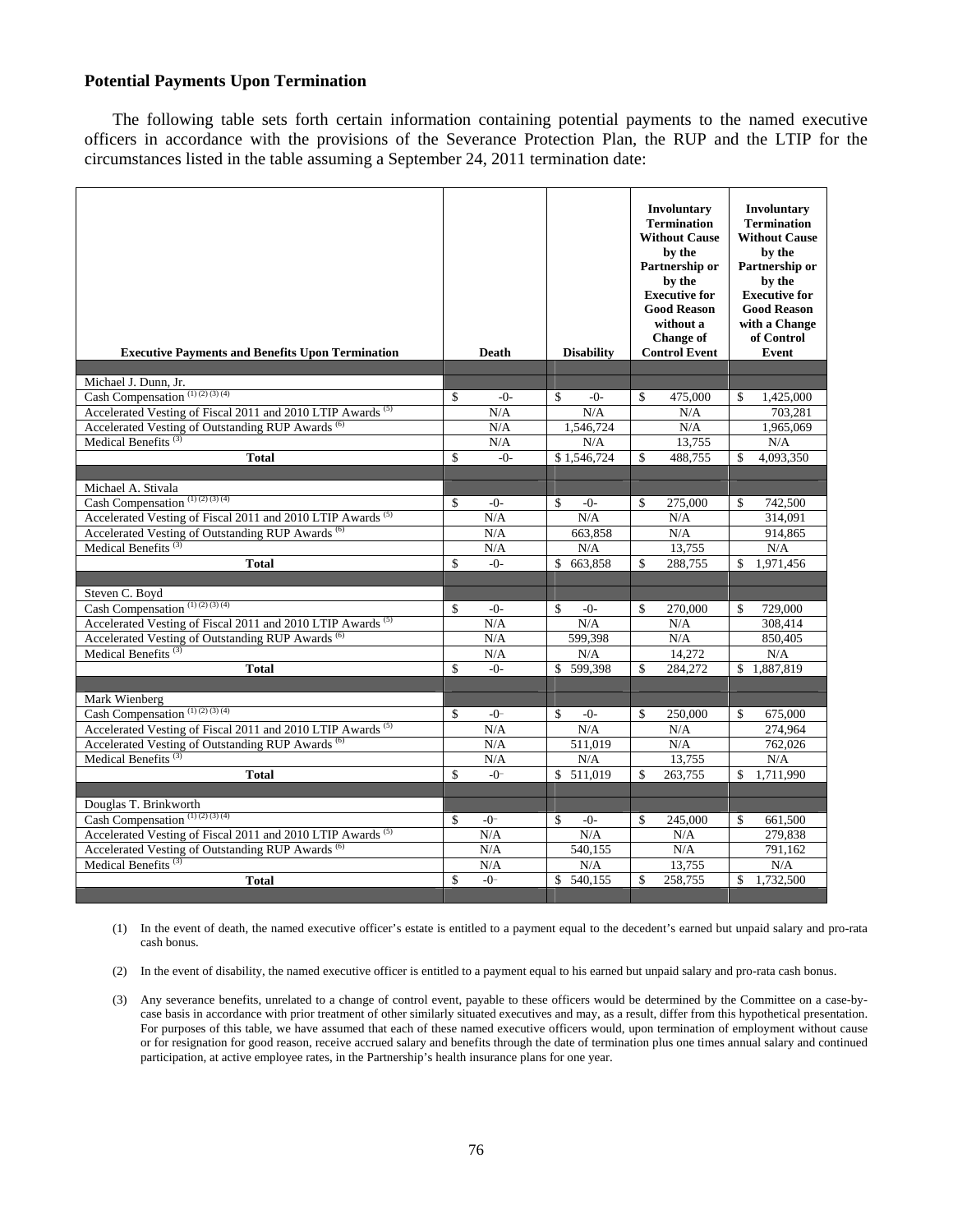- (4) In the event of a change of control followed by a termination without cause or by a resignation with good reason, each of the named executive officers will receive 78 weeks of base pay plus a sum equal to their annual target cash bonus divided by 52 and multiplied by 78 in accordance with the terms of the Severance Protection Plan. For more information on the Severance Protection Plan, refer to the subheading "Change of Control" in the "Compensation Discussion and Analysis."
- (5) In the event of a change of control, all LTIP awards will vest immediately regardless of whether termination immediately follows. If a change of control event occurs, the calculation of the LTIP payment will be made as if our total return to Common Unitholders was higher than that provided by any of the other members of the peer group to their unitholders. For more information, refer to the subheading "2003 Long-Term Incentive Plan" in the "Compensation Discussion and Analysis."

In the event of death, the inability to continue employment due to permanent disability, or a termination without cause or a good reason resignation unconnected to a change of control event, awards will vest in accordance with the normal vesting schedule and will be subject to the same requirements as awards held by individuals still employed by the Partnership and will be subject to the same risks as awards held by all other participants.

(6) The RUP document makes no provisions for the vesting of awards held by recipients who die prior to the completion of the vesting schedule. If a recipient of a RUP award becomes permanently disabled, only those awards that have been held for at least one year on the date that the employee's employment is terminated as a result of his or her permanent disability will immediately vest; all awards held by the recipient for less than one year will be forfeited by the recipient. Because Mr. Dunn, Mr. Stivala, Mr. Boyd, Mr. Wienberg and Mr. Brinkworth each received a RUP award during fiscal 2011, if any or all of the five named executive officers had become permanently disabled on September 24, 2011, the following quantities of unvested restricted units would have vested: Dunn, 33,497: Stivala, 14,377; Boyd, 12,981; Wienberg, 11,067; Brinkworth, 11,698. The following quantities would have been forfeited: Dunn, 9,060; Stivala, 5,436; Boyd, 5,436; Wienberg, 5,436; Brinkworth, 5,436.

Under circumstances unrelated to a change of control, if a RUP award recipient's employment is terminated without cause or he or she resigns for good reason, any RUP awards held by such recipient will be forfeited.

In the event of a change of control, as defined in the RUP document, all unvested RUP awards will vest immediately on the date the change of control is consummated, regardless of the holding period and regardless of whether the recipient's employment is terminated.

### **SUPERVISORS' COMPENSATION**

The following table sets forth the compensation of the non-employee members of the Board of Supervisors of the Partnership during fiscal 2011.

|                      | Fees Earned<br>or Paid in<br>Cash | Unit Awards      | Total   |
|----------------------|-----------------------------------|------------------|---------|
| Supervisor           | $($ \$) $^{(1)}$                  | $($ \$) $^{(2)}$ | $($ \$) |
|                      |                                   |                  |         |
| John D. Collins      | 75,000                            | \$               | 75,000  |
| Harold R. Logan, Jr. | 100,000                           |                  | 100,000 |
| Dudley C. Mecum      | 75,000                            |                  | 75,000  |
| John Hoyt Stookey    | 75,000                            |                  | 75,000  |
| Jane Swift           | 75,000                            |                  | 75,000  |

- (1) This includes amounts earned for fiscal 2011, including quarterly retainer installments for the fourth quarter of 2011 that were paid in November 2011. Does not include amounts paid in fiscal 2011 for fiscal 2010 quarterly retainer installments.
- (2) Our Supervisors did not receive RUP awards made during this fiscal year. All previous awards were made in accordance with the provisions of our Restricted Unit Plans and vest accordingly. As of September 24, 2011, each non-employee member of the Board of Supervisors held the following quantities of unvested restricted unit awards: Mr. Collins, 6,348 units; Mr. Logan, 5,100 units; Mr. Mecum, 5,100 units; Mr. Stookey, 5,100 units; and Ms. Swift, 6,348 units.

Note: The columns for reporting option awards, non-equity incentive plan compensation, changes in pension value and non-qualified deferred compensation plan earnings and all other forms of compensation were omitted from the Supervisor's Compensation Table because the Partnership does not provide these forms of compensation to its non-employee supervisors.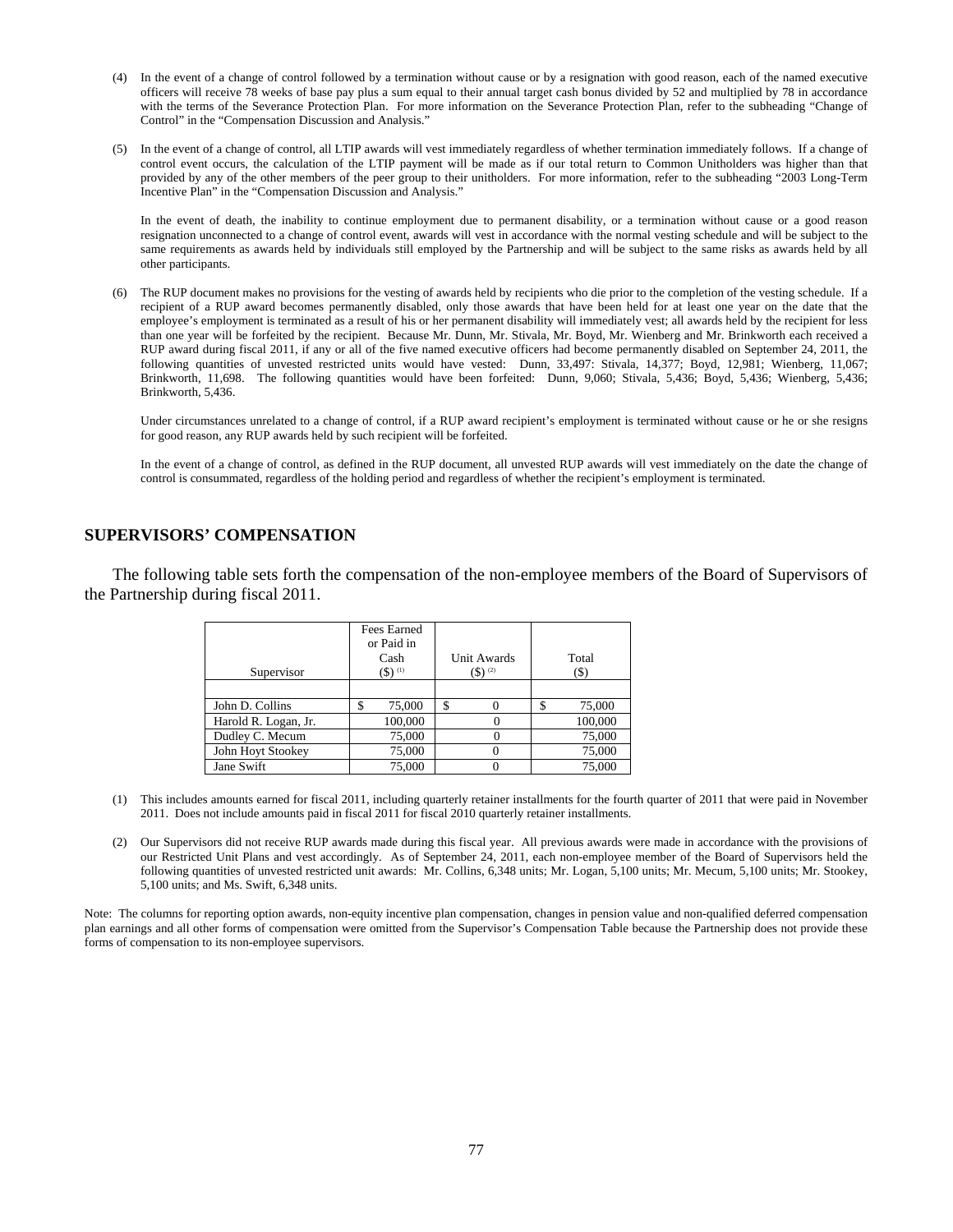#### **Fees and Benefit Plans for Non-Employee Supervisors**

**Annual Cash Retainer Fees**. As the Chairman of the Board of Supervisors, Mr. Logan receives an annual retainer of \$100,000, payable in quarterly installments of \$25,000 each. Each of the other non-employee Supervisors receives an annual cash retainer of \$75,000, payable in quarterly installments of \$18,750 each.

**Meeting Fees.** The members of our Board of Supervisors receive no additional remuneration for attendance at regularly scheduled meetings of the Board or its Committees, other than reimbursement of reasonable expenses incurred in connection with such attendance.

**Restricted Unit Plans.** Each non-employee Supervisor participates in the Restricted Unit Plans. All awards vest in accordance with the provisions of the plan document (see "Compensation Discussion and Analysis" section titled "Restricted Unit Plans" for a description of the vesting schedule). Upon vesting, all awards are settled by issuing Common Units. During fiscal 2004, Messrs. Logan, Mecum and Stookey were granted unvested restricted unit plan awards of 8,500 units each; during fiscal 2007, each of them received an additional unvested award of 3,000 units. Upon commencement of their terms as supervisors in fiscal 2007, Mr. Collins and Ms. Swift each received an award of 5,496 units. During fiscal 2010, each non-employee Supervisor received a grant of 3,600 units. Messrs. Logan, Mecum and Stookey are the only non-employee Supervisors who have satisfied the retirement provisions of the Partnership's Restricted Unit Plans.

**Additional Supervisor Compensation.** Non-employee Supervisors receive no other forms of remuneration from us. The only perquisite provided to the members of the Board of Supervisors is the ability to purchase propane at the same discounted rate that we offer propane to our employees, the value of which was less than \$10,000 in fiscal 2011 for each Supervisor.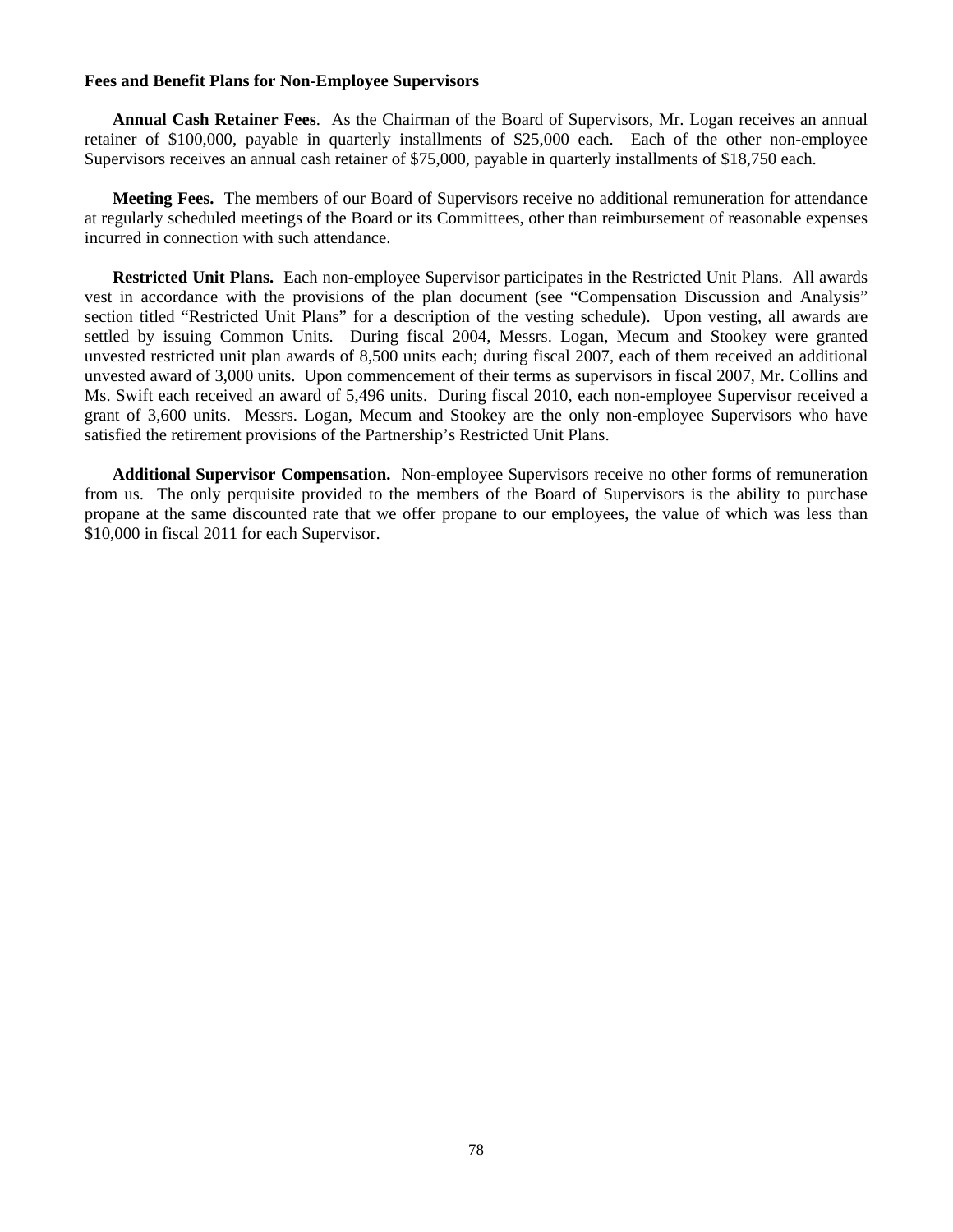### **ITEM 12. SECURITY OWNERSHIP OF CERTAIN BENEFICIAL OWNERS AND MANAGEMENT AND RELATED UNITHOLDER MATTERS**

The following table sets forth certain information as of November 23, 2011 regarding the beneficial ownership of Common Units by each member of the Board of Supervisors, each executive officer named in the Summary Compensation Table in Item 11 of this Annual Report, and all members of the Board of Supervisors and executive officers as a group. Based upon filings under Section 13(d) or (g) under the Exchange Act, the Partnership does not know of any person or group who beneficially owns more than 5% of the outstanding Common Units. Except as set forth in the notes to the table, each individual or entity has sole voting and investment power over the Common Units reported.

|                                 | <b>Amount and Nature of</b>     | Percent  |
|---------------------------------|---------------------------------|----------|
| <b>Name of Beneficial Owner</b> | <b>Beneficial Ownership (1)</b> | of Class |
| Michael J. Dunn, Jr. (a)        | 73,715                          | $\ast$   |
| Michael A. Stivala (b)          | 11,784                          | $\ast$   |
| Steven C. Boyd (c)              | 17,861                          | $\ast$   |
| Mark Wienberg (d)               | 4,515                           | $\ast$   |
| Douglas T. Brinkworth (e)       | 21,068                          | $\ast$   |
| John Hoyt Stookey (f)           | 6,066                           | $\ast$   |
| Harold R. Logan, Jr.(f)         | 16,730                          | $\ast$   |
| Dudley C. Mecum (f)             | 15,634                          | $\ast$   |
| John D. Collins $(g)$           | 15,198                          | $\ast$   |
| Jane Swift $(g)$                | 1,374                           | $\ast$   |
| All Members of the Board        |                                 |          |
| of Supervisors and Executive    |                                 |          |
| Officers,                       |                                 |          |
| as a Group (16 persons) (h)     | 244,382                         | 1%       |

(1) With the exception of the 784 units held by the General Partner (see (a) below), there is a possibility that any of the above listed units could be pledged as security.

Less than  $1\%$ .

- (a) Includes 784 Common Units held by the General Partner, of which Mr. Dunn is the sole member. Excludes 35,173 unvested restricted units, none of which will vest in the 60-day period following November 23, 2011.
- (b) Excludes 18,040 unvested restricted units, none of which will vest in the 60-day period following November 23, 2011.
- (c) Excludes 16,922 unvested restricted units, none of which will vest in the 60-day period following November 23, 2011.
- (d) Excludes 15,700 unvested restricted units, none of which will vest in the 60-day period following November 23, 2011.
- (e) Excludes 15,479 unvested restricted units, none of which will vest in the 60-day period following November 23, 2011.
- (f) Excludes 5,100 unvested restricted units, none of which will vest in the 60-day period following November 23, 2011.
- (g) Excludes 6,348 unvested restricted units, none of which will vest in the 60-day period following November 23, 2011.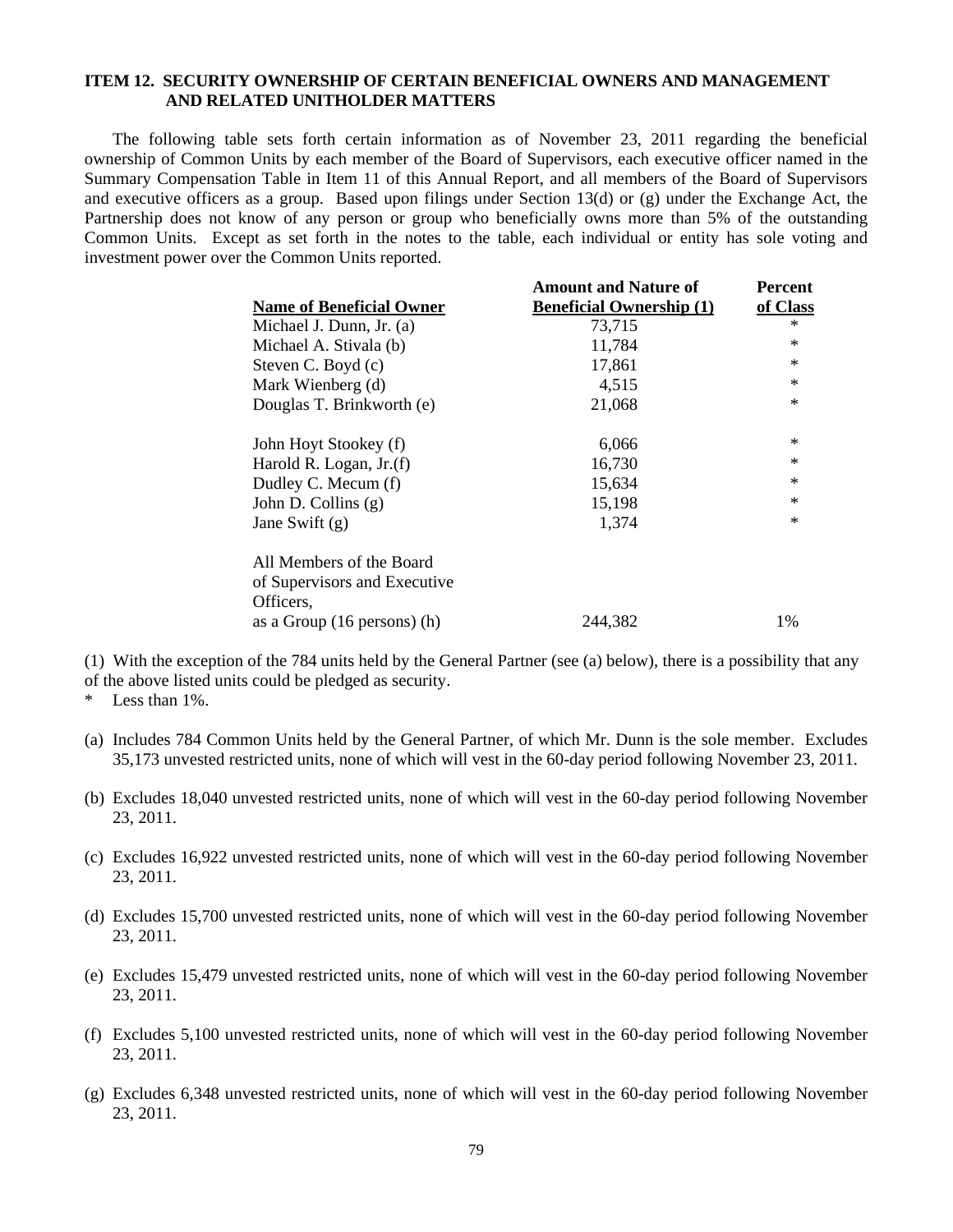(h) Inclusive of the units referred to in footnotes (a), (b), (c), (d), (e), (f) and (g) above, the reported number of units excludes 207,501 unvested restricted units, none of which will vest in the 60 day period following November 23, 2011, owned by certain executive officers, whose restricted units vest on the same basis as described in footnotes  $(b)$ ,  $(c)$ ,  $(d)$ ,  $(e)$ ,  $(f)$  and  $(g)$  above.

### **Securities Authorized for Issuance Under the Restricted Unit Plans**

The following table sets forth certain information, as of September 24, 2011, with respect to the Partnership's Restricted Unit Plans, under which restricted units of the Partnership, as described in the Notes to the Consolidated Financial Statements included in this Annual Report, are authorized for issuance.

|                                                            | Number of Common         |                        | Number of restricted units<br>remaining available for<br>future issuance under the |
|------------------------------------------------------------|--------------------------|------------------------|------------------------------------------------------------------------------------|
|                                                            | Units to be issued upon  | Weighted-average grant | <b>Restricted Unit Plans (excluding</b>                                            |
|                                                            | vesting of restricted    | date fair value per    | securities reflected in                                                            |
| Plan                                                       | units                    | restricted unit        | column (a))                                                                        |
| Category                                                   | (a)                      | (b)                    | (c)                                                                                |
| Equity compensation plans approved by security holders (1) | 485,423 (2)              | \$32.71                | 967,594                                                                            |
| Equity compensation plans not approved by security holders | $\overline{\phantom{a}}$ | $\sim$ $\sim$          | $\frac{1}{2}$                                                                      |
| Total                                                      | 485.423                  | \$32.71                | 967.594                                                                            |

(1) Relates to the Restricted Unit Plans.

(2) Represents number of restricted units that, as of September 24, 2011, had been granted under the Restricted Unit Plan but had not yet vested.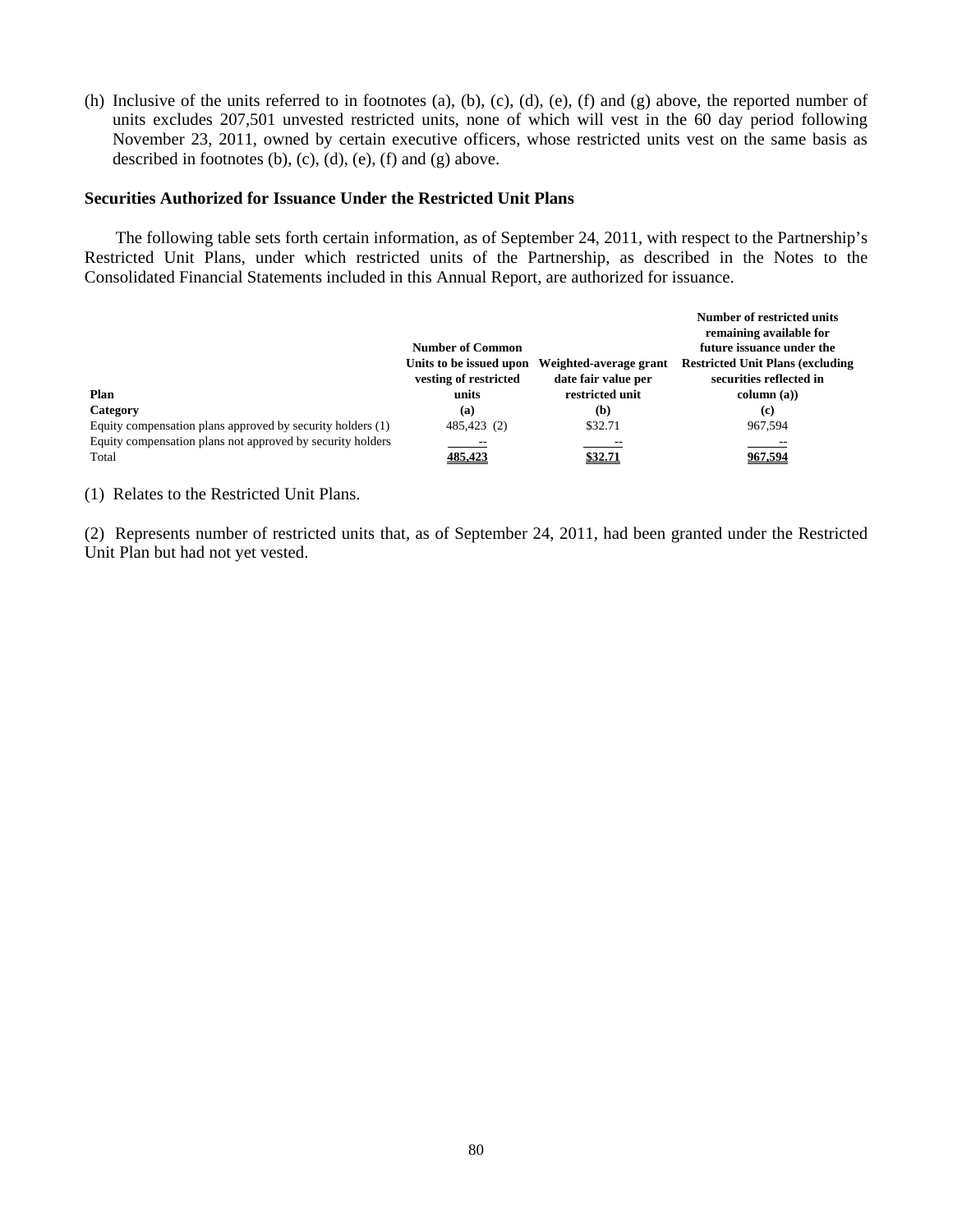## **ITEM 13. CERTAIN RELATIONSHIPS AND RELATED TRANSACTIONS AND DIRECTOR INDEPENDENCE**

### **Related Person Transactions**

None.

### **Supervisor Independence**

 The Corporate Governance Guidelines and Principles adopted by the Board of Supervisors provide that a Supervisor is deemed to be lacking a material relationship to the Partnership and is therefore independent of management if the following criteria are satisfied:

- 1. Within the past three years, the Supervisor:
	- a. has not been employed by the Partnership and has not received more than \$100,000 per year in direct compensation from the Partnership, other than Supervisor and committee fees and pension or other forms of deferred compensation for prior service;
	- b. has not provided significant advisory or consultancy services to the Partnership, and has not been affiliated with a company or a firm that has provided such services to the Partnership in return for aggregate payments during any of the last three fiscal years of the Partnership in excess of the greater of 2% of the other company's consolidated gross revenues or \$1 million;
	- c. has not been a significant customer or supplier of the Partnership and has not been affiliated with a company or firm that has been a customer or supplier of the Partnership and has either made to the Partnership or received from the Partnership payments during any of the last three fiscal years of the Partnership in excess of the greater of 2% of the other company's consolidated gross revenues or \$1 million;
	- d. has not been employed by or affiliated with an internal or external auditor that within the past three years provided services to the Partnership; and
	- e. has not been employed by another company where any of the Partnership's current executives serve on that company's compensation committee;
- 2. The Supervisor is not a spouse, parent, sibling, child, mother- or father-in-law, son- or daughter-in-law or brother- or sister-in-law of a person having a relationship described in 1. above nor shares a residence with such person;
- 3. The Supervisor is not affiliated with a tax-exempt entity that within the past 12 months received significant contributions from the Partnership (contributions of the greater of 2% of the entity's consolidated gross revenues or \$1 million are considered significant); and
- 4. The Supervisor does not have any other relationships with the Partnership or with members of senior management of the Partnership that the Board determines to be material.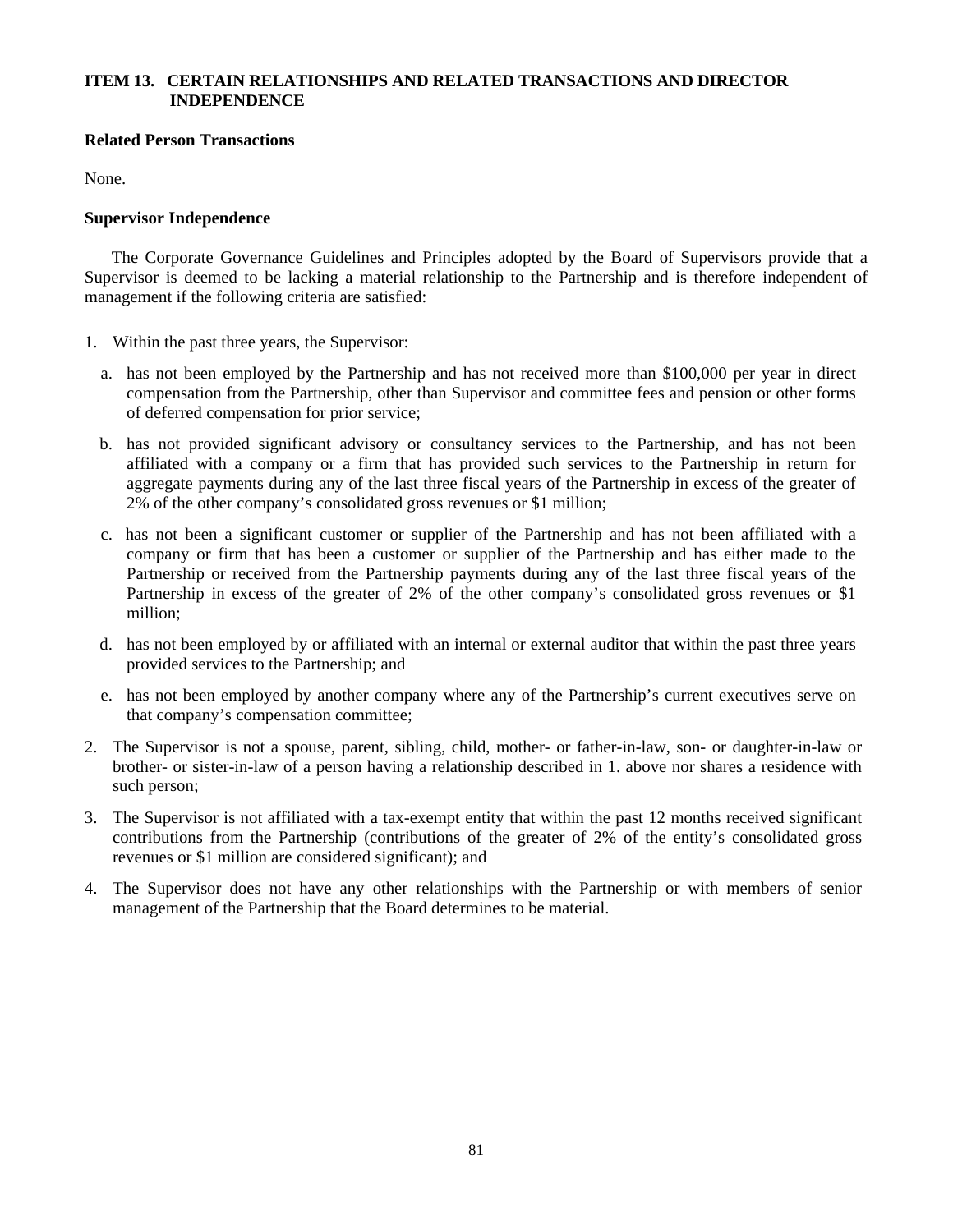## **ITEM 14. PRINCIPAL ACCOUNTING FEES AND SERVICES**

 The following table sets forth the aggregate fees for services related to fiscal years 2011 and 2010 provided by PricewaterhouseCoopers LLP, our independent registered public accounting firm.

|                    | <b>Fiscal</b>  | <b>Fiscal</b> |  |
|--------------------|----------------|---------------|--|
|                    | 2011           | 2010          |  |
| Audit Fees (a)     | 1,956,000<br>S | 2,162,500     |  |
| Tax Fees (b)       | 686,425        | 728,223       |  |
| All Other Fees (c) | 1,800          | 1,605         |  |

- (a) Audit Fees consist of professional services rendered for the integrated audit of our annual consolidated financial statements and our internal control over financial reporting, including reviews of our quarterly financial statements, as well as the issuance of consents in connection with other filings made with the SEC.
- (b) Tax Fees consist of fees for professional services related to tax reporting, tax compliance and transaction services assistance.
- (c) All Other Fees represent fees for the purchase of a license to an accounting research software tool.

The Audit Committee of the Board of Supervisors has adopted a formal policy concerning the approval of audit and non-audit services to be provided by the independent registered public accounting firm, PricewaterhouseCoopers LLP. The policy requires that all services PricewaterhouseCoopers LLP may provide to us, including audit services and permitted audit-related and non-audit services, be pre-approved by the Audit Committee. The Audit Committee pre-approved all audit and non-audit services provided by PricewaterhouseCoopers LLP during fiscal 2011 and fiscal 2010.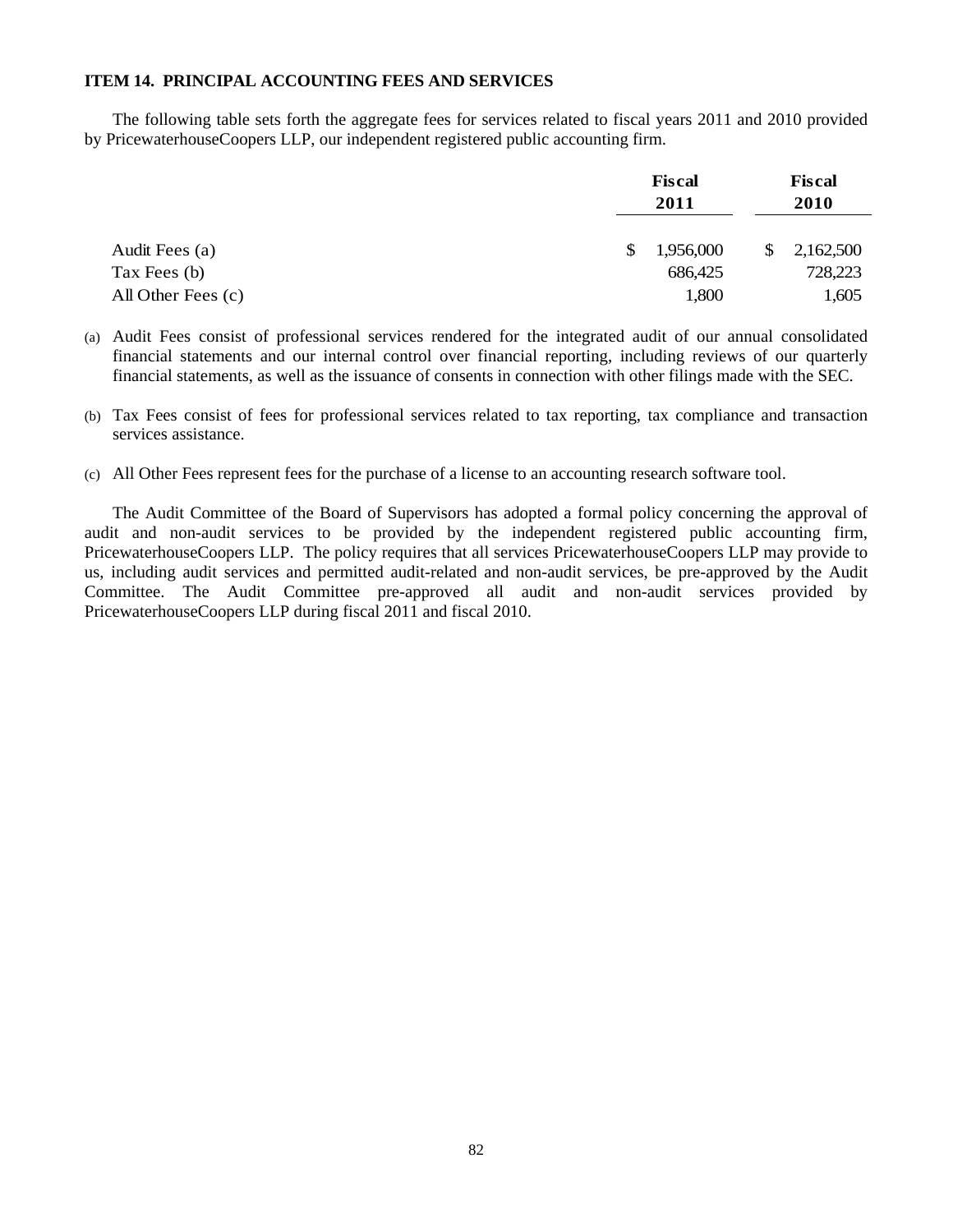## **PART IV**

# **ITEM 15**. **EXHIBITS, FINANCIAL STATEMENT SCHEDULES**

- (a) The following documents are filed as part of this Annual Report:
	- 1. Financial Statements

See "Index to Financial Statements" set forth on page F-1.

2. Financial Statement Schedule

See "Index to Financial Statement Schedule" set forth on page S-1.

3. Exhibits

See "Index to Exhibits" set forth on page E-1.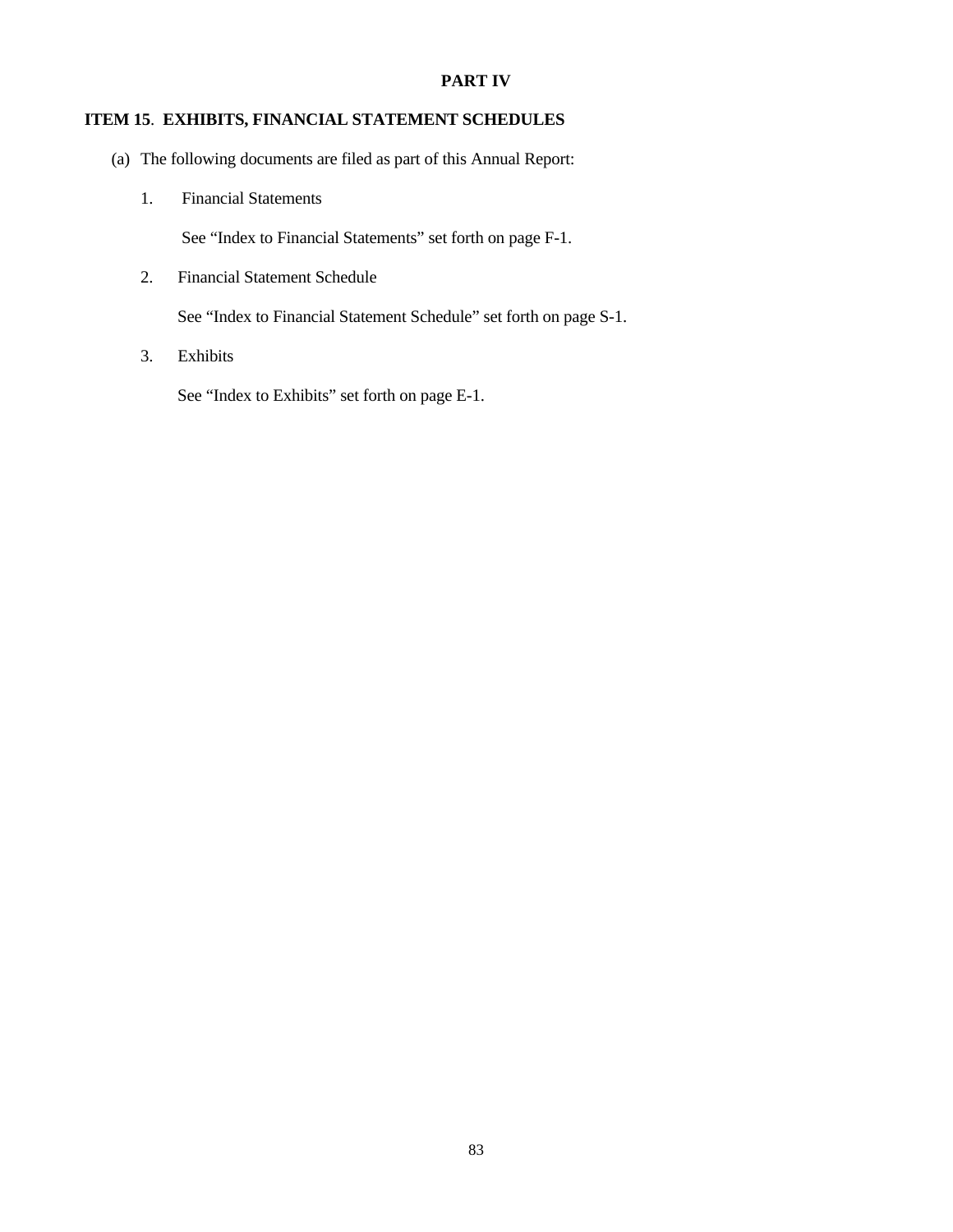### **SIGNATURES**

Pursuant to the requirements of Section 13 or 15(d) of the Securities Exchange Act of 1934, the Registrant has duly caused this report to be signed on its behalf by the undersigned, thereunto duly authorized.

### SUBURBAN PROPANE PARTNERS, L.P.

Date: November 23, 2011 By: /s/ MICHAEL J. DUNN, JR.

 Michael J. Dunn, Jr. President, Chief Executive Officer and Supervisor

Pursuant to the requirements of the Securities Exchange Act of 1934, this Annual Report has been signed below by the following persons on behalf of the Registrant and in the capacities and on the dates indicated:

| Signature                                              | Title                                                 | Date              |
|--------------------------------------------------------|-------------------------------------------------------|-------------------|
| By: /s/ MICHAEL J. DUNN, JR.<br>(Michael J. Dunn, Jr.) | President, Chief Executive<br>Officer and Supervisor  | November 23, 2011 |
| By: /s/ HAROLD R. LOGAN, JR.<br>(Harold R. Logan, Jr.) | Chairman and Supervisor                               | November 23, 2011 |
| By: /s/ JOHN HOYT STOOKEY<br>(John Hoyt Stookey)       | Supervisor                                            | November 23, 2011 |
| By: /s/ DUDLEY C. MECUM<br>(Dudley C. Mecum)           | Supervisor                                            | November 23, 2011 |
| By: /s/ JOHN D. COLLINS<br>(John D. Collins)           | Supervisor                                            | November 23, 2011 |
| By: /s/ JANE SWIFT<br>(Jane Swift)                     | Supervisor                                            | November 23, 2011 |
| By: /s/ MICHAEL A. STIVALA<br>(Michael A. Stivala)     | <b>Chief Financial Officer</b>                        | November 23, 2011 |
| By /s/ MICHAEL A. KUGLIN<br>(Michael A. Kuglin)        | Vice President and<br><b>Chief Accounting Officer</b> | November 23, 2011 |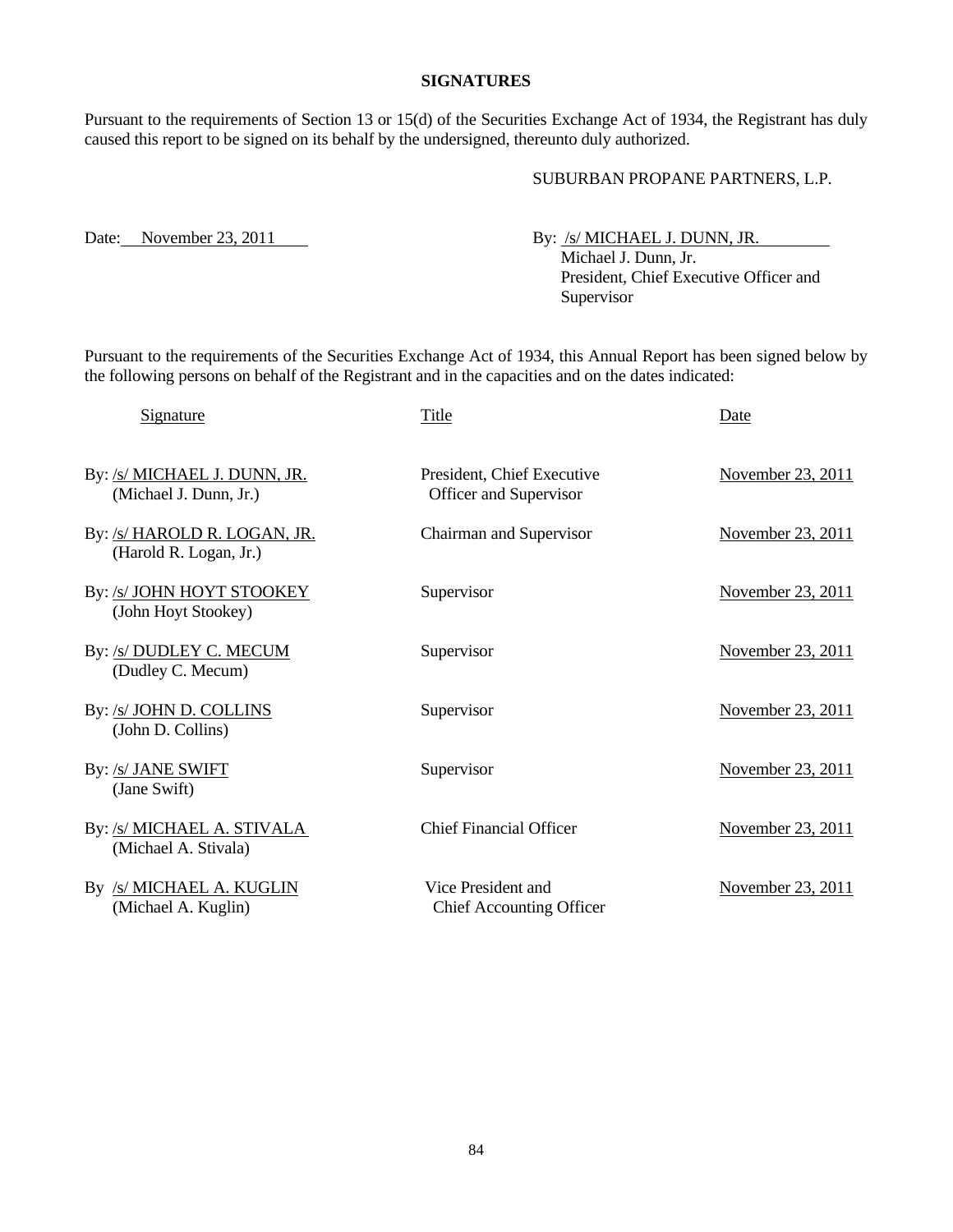# **INDEX TO EXHIBITS**

The exhibits listed on this Exhibit Index are filed as part of this Annual Report. Exhibits required to be filed by Item 601 of Regulation S-K, which are not listed below, are not applicable.

| Exhibit<br><u>Number</u> | Description                                                                                                                                                                                                                                                                                                                                                                                         |
|--------------------------|-----------------------------------------------------------------------------------------------------------------------------------------------------------------------------------------------------------------------------------------------------------------------------------------------------------------------------------------------------------------------------------------------------|
| 3.1                      | Third Amended and Restated Agreement of Limited Partnership of the Partnership dated as of<br>October 19, 2006, as amended as of July 31, 2007. (Incorporated by reference to Exhibit 3.1 to<br>the Partnership's Current Report on Form 8-K filed August 2, 2007).                                                                                                                                 |
| 3.2                      | Third Amended and Restated Agreement of Limited Partnership of the Operating Partnership<br>dated as of October 19, 2006, as amended as of June 24, 2009. (Incorporated by reference to<br>Exhibit 10.2 to the Partnership's Current Report on Form 8-K filed June 30, 2009).                                                                                                                       |
| 3.3                      | Amended and Restated Certificate of Limited Partnership of Suburban Propane Partners, L.P.<br>dated May 26, 1999 (Incorporated by reference to Exhibit 3.2 to the Partnership's Quarterly<br>Report on Form 10-Q filed August 6, 2009).                                                                                                                                                             |
| 3.4                      | Amended and Restated Certificate of Limited Partnership of Suburban Partners, L.P. dated<br>May 26, 1999 (Incorporated by reference to Exhibit 3.3 to the Partnership's Quarterly Report<br>on Form 10-Q filed August 6, 2009).                                                                                                                                                                     |
| 4.1                      | Description of Common Units of the Partnership. (Incorporated by reference to Exhibit 4.1 to<br>the Partnership's Current Report on Form 8-K filed October 19, 2006).                                                                                                                                                                                                                               |
| 4.4                      | Indenture, dated as of March 23, 2010, related to the 7.375% Senior Notes due 2020, by and<br>among Suburban Propane Partners, L.P., Suburban Energy Finance Corporation and The<br>Bank of New York Mellon, as Trustee, including the form of 7.375% Senior Notes due 2020.<br>(Incorporated by reference to Exhibit 4.1 to the Partnership's Current Report on Form 8-K<br>filed March 23, 2010). |
| 4.5                      | First Supplemental Indenture, dated as of March 23, 2010, related to the 7.375% Senior Notes<br>due 2020, by and among Suburban Propane Partners, L.P., Suburban Energy Finance<br>Corporation and The Bank of New York Mellon, as Trustee. (Incorporated by reference to<br>Exhibit 4.2 to the Partnership's Current Report on Form 8-K filed March 23, 2010).                                     |
| 10.1                     | Agreement between Michael J. Dunn, Jr. and the Partnership, effective as of September 27,<br>2009. (Incorporated by reference to Exhibit 10.1 to the Partnership's Current Report on Form<br>8-K filed November 10, 2009).                                                                                                                                                                          |
| 10.2                     | Suburban Propane Partners, L.P. 2000 Restricted Unit Plan, as amended and restated effective<br>October 17, 2006 and as further amended on July 31, 2007, October 31, 2007, January 24,<br>2008, January 20, 2009 and November 10, 2009. (Incorporated by reference to Exhibit 10.6 to<br>the Partnership's Annual Report on Form 10-K for the fiscal year ended September 26, 2009).               |
| 10.3                     | Suburban Propane Partners, L.P. 2009 Restricted Unit Plan, effective August 1, 2009.<br>(Incorporated by reference to Exhibit 99.1 to the Partnership's Registration Statement on Form<br>S-8 filed on July 24, 2009).                                                                                                                                                                              |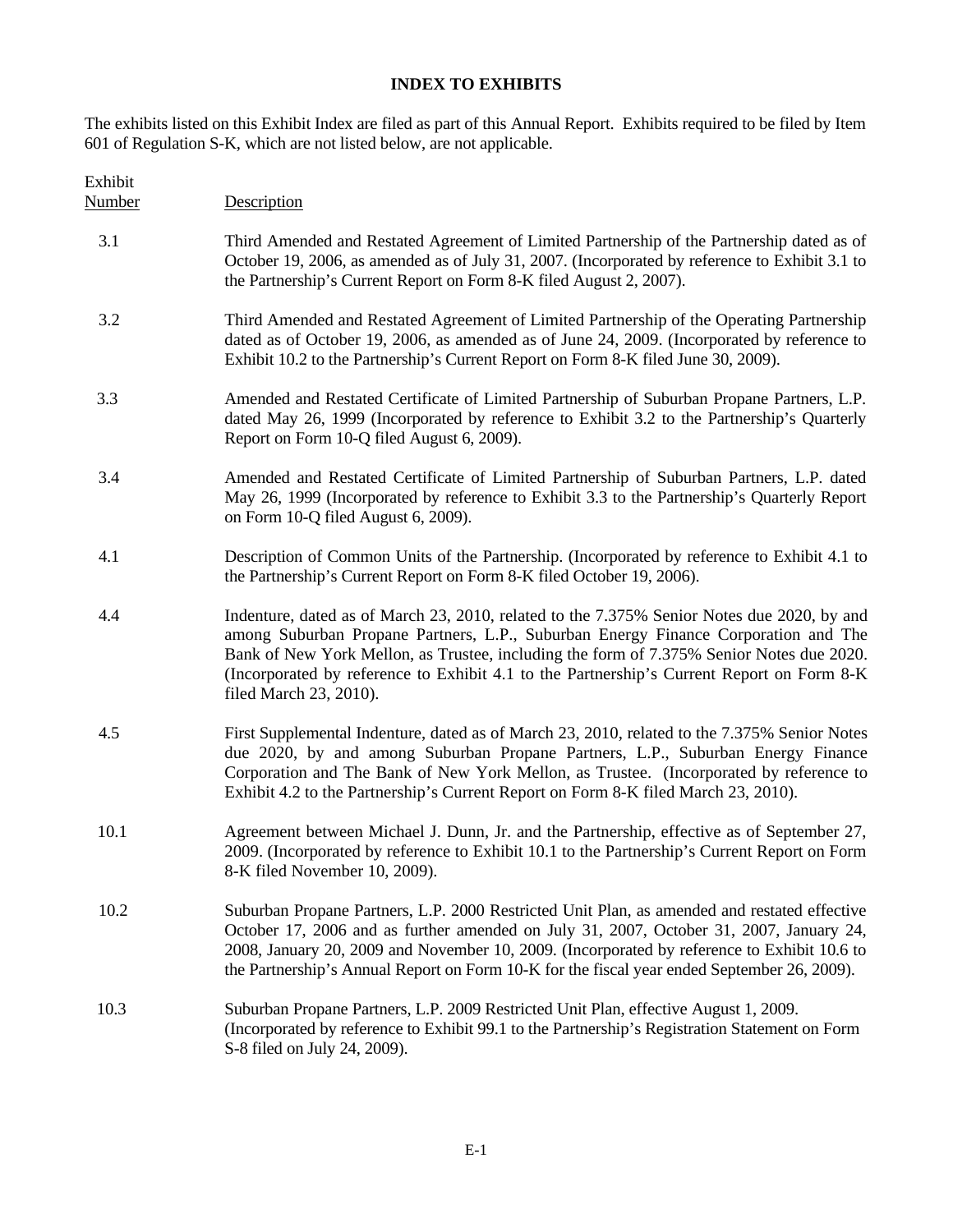| 10.4  | Suburban Propane, L.P. Severance Protection Plan, as amended on January 24, 2008, January<br>20, 2009 and November 10, 2009. (Incorporated by reference to Exhibit 10.8 to the<br>Partnership's Annual Report on Form 10-K for the fiscal year ended September 26, 2009).                                                                                                  |
|-------|----------------------------------------------------------------------------------------------------------------------------------------------------------------------------------------------------------------------------------------------------------------------------------------------------------------------------------------------------------------------------|
| 10.5  | Suburban Propane L.P. 2003 Long Term Incentive Plan, as amended on October 17, 2006<br>and as further amended on July 31, 2007, October 31, 2007, January 24, 2008 and January<br>20, 2009. (Incorporated by reference to Exhibit 10.3 to the Partnership's Quarterly Report on<br>Form 10-Q for the fiscal quarter ended December 27, 2008).                              |
| 10.6  | Amended and Restated Retirement Savings and Investment Plan of Suburban Propane effective<br>as of January 1, 1998). (Incorporated by reference to Exhibit 10.24 to the Partnership's Annual<br>Report on Form 10-K for the fiscal year ended September 29, 2001).                                                                                                         |
| 10.7  | Amendment No. 1 to the Retirement Savings and Investment Plan of Suburban Propane<br>(effective January 1, 2002). (Incorporated by reference to Exhibit 10.25 to the Partnership's<br>Annual Report on Form 10-K for the fiscal year ended September 28, 2002).                                                                                                            |
| 10.8  | Credit Agreement dated June 26, 2009. (Incorporated by reference to Exhibit 10.1 to the<br>Partnership's Current Report on Form 8-K filed on June 30, 2009).                                                                                                                                                                                                               |
| 10.9  | First Amendment to Credit Agreement, dated March 9, 2010, by and among Suburban<br>Propane, L.P., Suburban Propane Partners, L.P., each lender signatory thereto and Bank of<br>America, N.A., as the administrative agent for the lenders therein. (Incorporated by reference<br>to Exhibit 10.1 to the Partnership's Current Report on Form 8-K filed on March 9, 2010). |
| 10.10 | Non-Competition Agreement, dated September 17, 2007, between Suburban Propane, L.P.<br>and Plains LPG Services, L.P. (Incorporated by reference to Exhibit 10.2 to the Partnership's<br>Current Report on Form 8-K filed September 20, 2007).                                                                                                                              |
| 10.11 | Propane Storage Agreement, dated September 17, 2007, between Suburban Propane, L.P.<br>and Plains LPG Services, L.P. (Incorporated by reference to Exhibit 10.3 to the Partnership's<br>Current Report on Form 8-K filed September 20, 2007).                                                                                                                              |
| 21.1  | Subsidiaries of Suburban Propane Partners, L.P. (Filed herewith).                                                                                                                                                                                                                                                                                                          |
| 23.1  | Consent of PricewaterhouseCoopers LLP. (Filed herewith).                                                                                                                                                                                                                                                                                                                   |
| 31.1  | Certification of the President and Chief Executive Officer Pursuant to Section 302 of the<br>Sarbanes-Oxley Act of 2002. (Filed herewith).                                                                                                                                                                                                                                 |
| 31.2  | Certification of the Chief Financial Officer Pursuant to Section 302 of the Sarbanes-Oxley<br>Act of 2002. (Filed herewith).                                                                                                                                                                                                                                               |
| 32.1  | Certification of the President and Chief Executive Officer Pursuant to 18 U.S.C. Section<br>1350, as Adopted Pursuant to Section 906 of the Sarbanes-Oxley Act of 2002. (Filed<br>herewith).                                                                                                                                                                               |
| 32.2  | Certification of the Chief Financial Officer Pursuant to 18 U.S.C. Section 1350, as Adopted<br>Pursuant to Section 906 of the Sarbanes-Oxley Act of 2002. (Filed herewith).                                                                                                                                                                                                |
| 99.1  | Equity Holding Policy for Supervisors and Executives of Suburban Propane Partners, L.P.<br>(Incorporated by reference to Exhibit 99.1 to the Partnership's Current Report on Form 8-K<br>dated May 10, 2010).                                                                                                                                                              |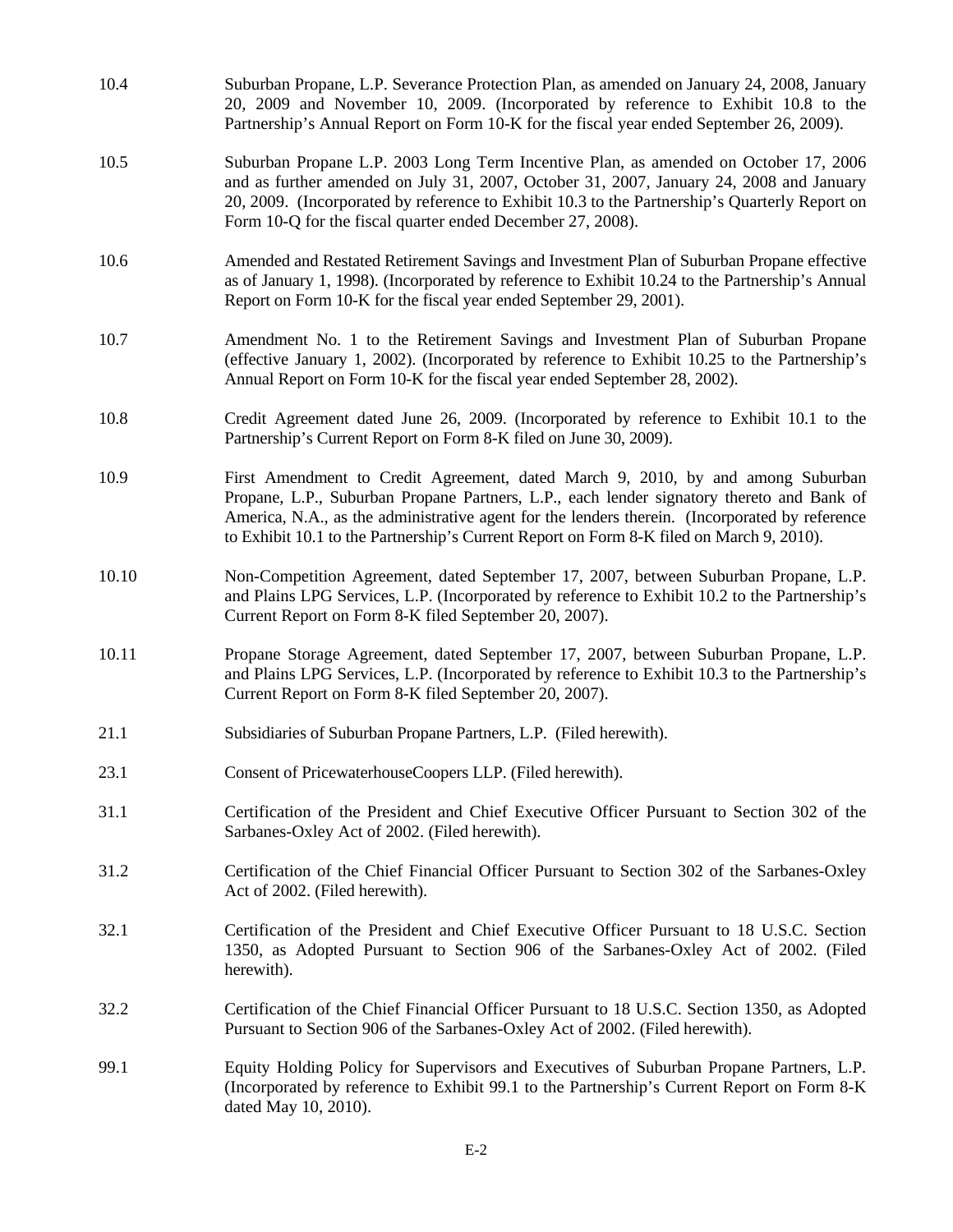- 101.INS XBRL Instance Document (Furnished herewith). \*
- 101.SCH XBRL Taxonomy Extension Schema Document (Furnished herewith). \*
- 101.CAL XBRL Taxonomy Extension Calculation Linkbase Document (Furnished herewith). \*
- 101.DEF XBRL Taxonomy Extension Definition Linkbase Document (Furnished herewith). \*
- 101.LAB XBRL Taxonomy Extension Label Linkbase Document (Furnished herewith). \*
- 101.PRE XBRL Taxonomy Extension Presentation Linkbase Document (Furnished herewith). \*

\* XBRL (Extensible Business Reporting Language) information is furnished and not filed or a part of a registration or prospectus for purposes of sections 11 or 12 of the Securities Act of 1933, is deemed not filed for purposes of section 18 of the Securities Exchange Act of 1934 and otherwise is not subject to liability under these actions.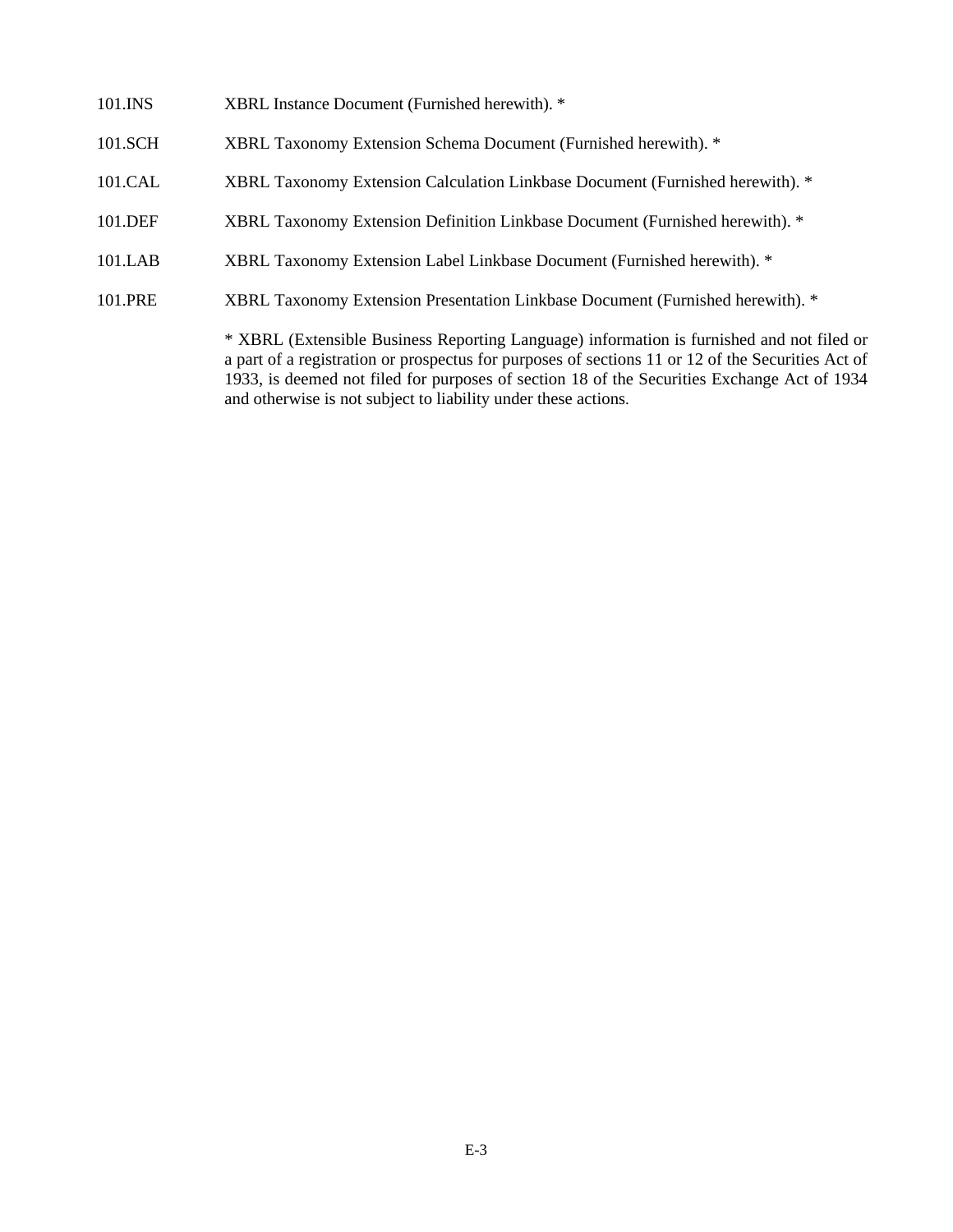# **INDEX TO FINANCIAL STATEMENTS**

# **SUBURBAN PROPANE PARTNERS, L.P. AND SUBSIDIARIES**

|                                                | Page  |
|------------------------------------------------|-------|
|                                                | $F-2$ |
| Consolidated Balance Sheets –                  | $F-3$ |
| Consolidated Statements of Operations –        |       |
| Consolidated Statements of Cash Flows –        |       |
| Consolidated Statements of Partners' Capital – |       |
|                                                | $F-7$ |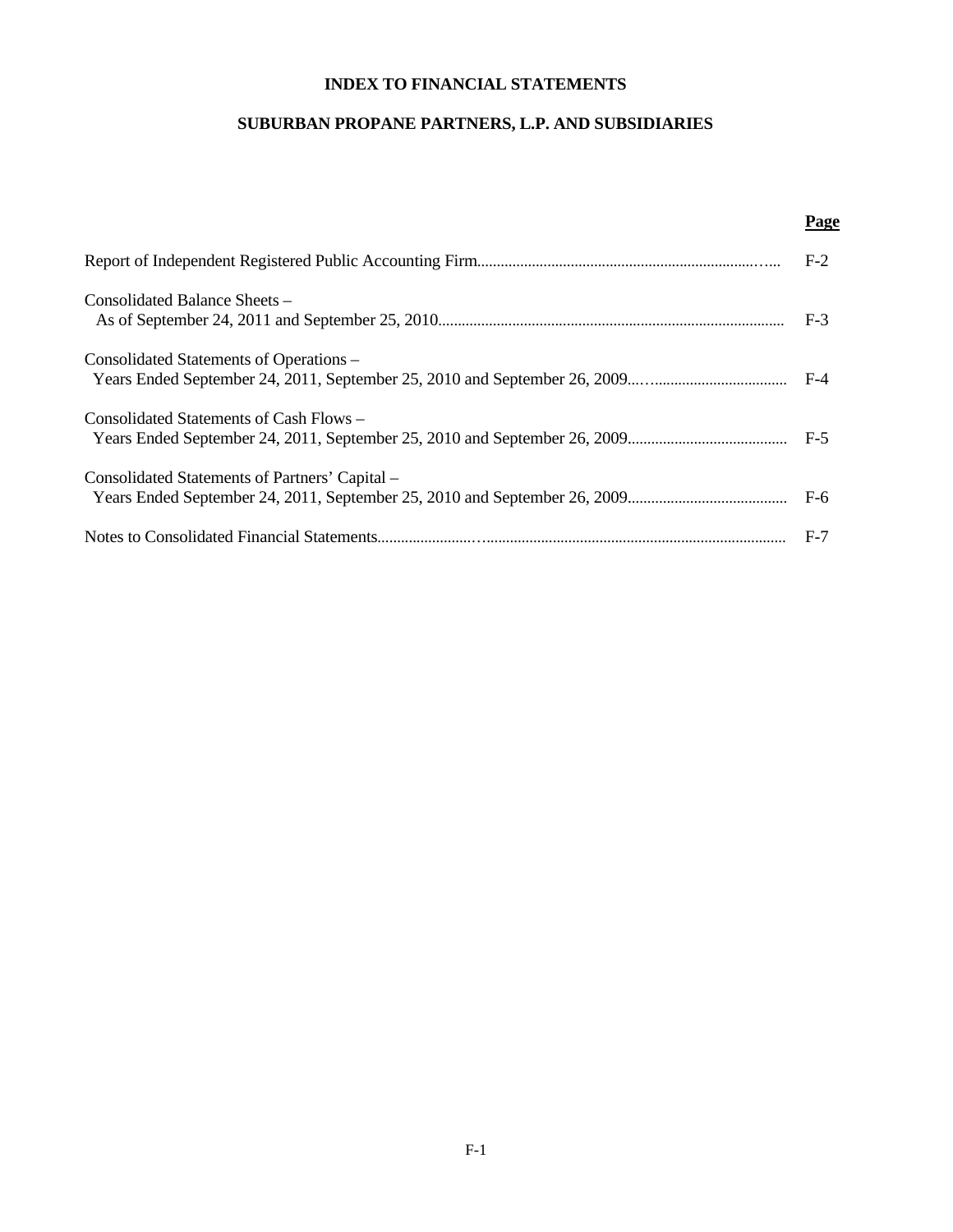#### **Report of Independent Registered Public Accounting Firm**

To the Board of Supervisors and Unitholders of Suburban Propane Partners, L.P.

In our opinion, the accompanying consolidated balance sheets and the related consolidated statements of operations, of partners' capital and of cash flows present fairly, in all material respects, the financial position of Suburban Propane Partners, L.P. and its subsidiaries at September 24, 2011 and September 25, 2010, and the results of their operations and their cash flows for each of the three years in the period ended September 24, 2011 in conformity with accounting principles generally accepted in the United States of America. In addition, in our opinion, the financial statement schedule listed in the index appearing under Item  $15(a)(2)$  presents fairly, in all material respects, the information set forth therein when read in conjunction with the related consolidated financial statements. Also in our opinion, the Partnership maintained, in all material respects, effective internal control over financial reporting as of September 24, 2011, based on criteria established in *Internal Control - Integrated Framework* issued by the Committee of Sponsoring Organizations of the Treadway Commission (COSO). The Partnership's management is responsible for these financial statements and financial statement schedule, for maintaining effective internal control over financial reporting and for its assessment of the effectiveness of internal control over financial reporting, included in Management's Report on Internal Control over Financial Reporting appearing in Item 9A. Our responsibility is to express opinions on these financial statements, on the financial statement schedule, and on the Partnership's internal control over financial reporting based on our integrated audits. We conducted our audits in accordance with the standards of the Public Company Accounting Oversight Board (United States). Those standards require that we plan and perform the audits to obtain reasonable assurance about whether the financial statements are free of material misstatement and whether effective internal control over financial reporting was maintained in all material respects. Our audits of the financial statements included examining, on a test basis, evidence supporting the amounts and disclosures in the financial statements, assessing the accounting principles used and significant estimates made by management, and evaluating the overall financial statement presentation. Our audit of internal control over financial reporting included obtaining an understanding of internal control over financial reporting, assessing the risk that a material weakness exists, and testing and evaluating the design and operating effectiveness of internal control based on the assessed risk. Our audits also included performing such other procedures as we considered necessary in the circumstances. We believe that our audits provide a reasonable basis for our opinions.

A company's internal control over financial reporting is a process designed to provide reasonable assurance regarding the reliability of financial reporting and the preparation of financial statements for external purposes in accordance with generally accepted accounting principles. A company's internal control over financial reporting includes those policies and procedures that (i) pertain to the maintenance of records that, in reasonable detail, accurately and fairly reflect the transactions and dispositions of the assets of the company; (ii) provide reasonable assurance that transactions are recorded as necessary to permit preparation of financial statements in accordance with generally accepted accounting principles, and that receipts and expenditures of the company are being made only in accordance with authorizations of management and directors of the company; and (iii) provide reasonable assurance regarding prevention or timely detection of unauthorized acquisition, use, or disposition of the company's assets that could have a material effect on the financial statements.

Because of its inherent limitations, internal control over financial reporting may not prevent or detect misstatements. Also, projections of any evaluation of effectiveness to future periods are subject to the risk that controls may become inadequate because of changes in conditions, or that the degree of compliance with the policies or procedures may deteriorate.

Pricevatishmese loopers LLP

PricewaterhouseCoopers LLP Florham Park, New Jersey November 23, 2011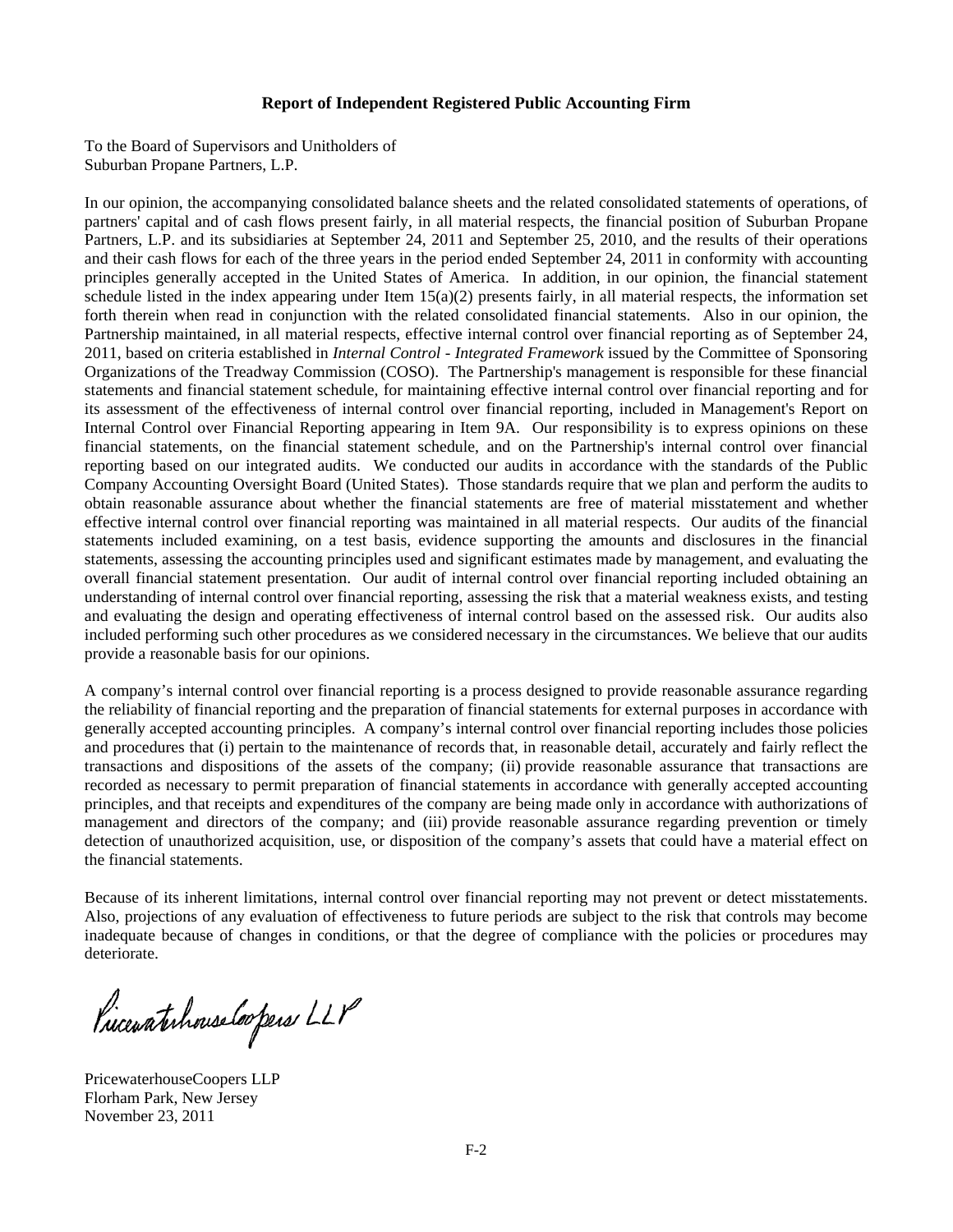# **CONSOLIDATED BALANCE SHEETS**

(in thousands)

|                                                                       | September 24,<br>2011 |           | September 25,<br>2010 |           |
|-----------------------------------------------------------------------|-----------------------|-----------|-----------------------|-----------|
|                                                                       |                       |           |                       |           |
| <b>ASSETS</b>                                                         |                       |           |                       |           |
| Current assets:                                                       |                       |           |                       |           |
| Cash and cash equivalents                                             | \$                    | 149,553   | \$                    | 156,908   |
| Accounts receivable, less allowance for doubtful accounts             |                       |           |                       |           |
| of \$6,960 and \$5,403, respectively                                  |                       | 66,630    |                       | 60,383    |
| Inventories                                                           |                       | 65,907    |                       | 61,047    |
| Other current assets                                                  |                       | 15,732    |                       | 18,089    |
| Total current assets                                                  |                       | 297,822   |                       | 296,427   |
| Property, plant and equipment, net                                    |                       | 338,125   |                       | 350,420   |
| Goodwill                                                              |                       | 277,651   |                       | 277,244   |
| Other assets                                                          |                       | 42,861    |                       | 46,823    |
| Total assets                                                          | $\mathbb{S}$          | 956,459   | \$                    | 970,914   |
| <b>LIABILITIES AND PARTNERS' CAPITAL</b>                              |                       |           |                       |           |
| Current liabilities:                                                  |                       |           |                       |           |
| Accounts payable                                                      | \$                    | 37,456    | \$                    | 39,886    |
| Accrued employment and benefit costs                                  |                       | 22,951    |                       | 28,624    |
| Accrued insurance                                                     |                       | 9,950     |                       | 10,480    |
| Customer deposits and advances                                        |                       | 57,476    |                       | 63,579    |
| Other current liabilities                                             |                       | 23,681    |                       | 21,945    |
| Total current liabilities                                             |                       | 151,514   |                       | 164,514   |
| Long-term borrowings                                                  |                       | 348,169   |                       | 347,953   |
| Accrued insurance                                                     |                       | 42,891    |                       | 44,965    |
| Other liabilities                                                     |                       | 55,667    |                       | 50,826    |
| <b>Total liabilities</b>                                              |                       | 598,241   |                       | 608,258   |
| Commitments and contingencies                                         |                       |           |                       |           |
| Partners' capital:                                                    |                       |           |                       |           |
| Common Unitholders (35,429 and 35,318 units issued and outstanding at |                       |           |                       |           |
| September 24, 2011 and September 25, 2010, respectively)              |                       | 418,134   |                       | 419,882   |
| Accumulated other comprehensive loss                                  |                       | (59, 916) |                       | (57, 226) |
| Total partners' capital                                               |                       | 358,218   |                       | 362,656   |
| Total liabilities and partners' capital                               | \$                    | 956,459   | \$                    | 970,914   |
|                                                                       |                       |           |                       |           |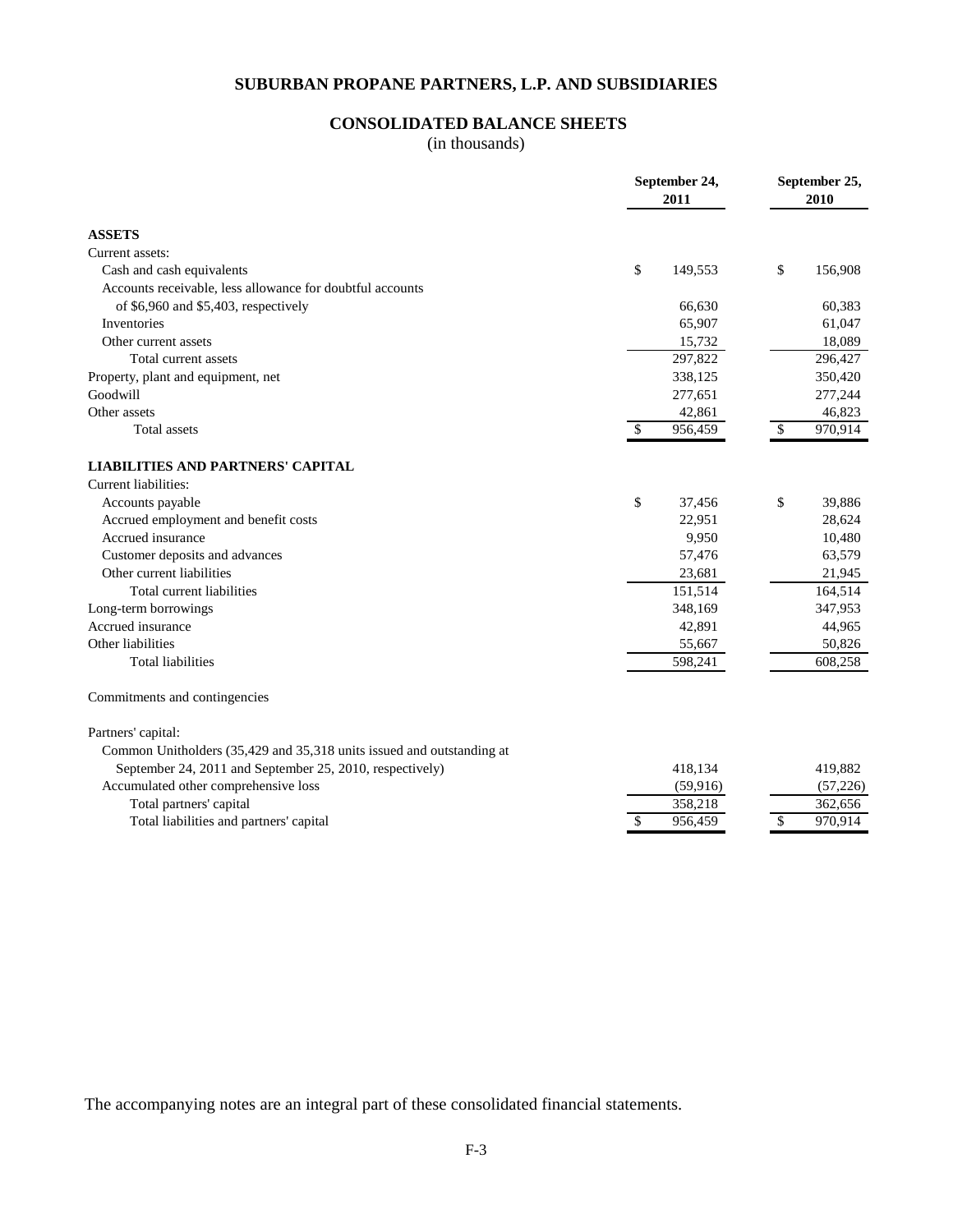## **CONSOLIDATED STATEMENTS OF OPERATIONS**

(in thousands, except per unit amounts)

| Revenues<br>\$<br>Propane                                     | <b>September</b><br>24, 2011<br>929,492 | September<br>25, 2010 | September<br>26, 2009 |
|---------------------------------------------------------------|-----------------------------------------|-----------------------|-----------------------|
|                                                               |                                         |                       |                       |
|                                                               |                                         |                       |                       |
|                                                               |                                         | \$<br>885,459         | \$<br>864,012         |
| Fuel oil and refined fuels                                    | 139,572                                 | 135,059               | 159,596               |
| Natural gas and electricity                                   | 84,721                                  | 77,587                | 76,832                |
| All other                                                     | 36,767                                  | 38,589                | 42,714                |
|                                                               | 1,190,552                               | 1,136,694             | 1,143,154             |
| Costs and expenses                                            |                                         |                       |                       |
| Cost of products sold                                         | 678,719                                 | 598,451               | 540,385               |
| Operating                                                     | 279,329                                 | 289,567               | 304,767               |
| General and administrative                                    | 51,648                                  | 61,656                | 57,044                |
| Severance charge                                              | 2,000                                   |                       |                       |
| Pension settlement charge                                     |                                         | 2,818                 |                       |
| Depreciation and amortization                                 | 35,628                                  | 30,834                | 30,343                |
|                                                               | 1,047,324                               | 983,326               | 932,539               |
| Operating income                                              | 143,228                                 | 153,368               | 210,615               |
| Loss on debt extinguishment                                   |                                         | (9, 473)              | (4,624)               |
| Interest income                                               | 16                                      | 61                    | 802                   |
| Interest expense                                              | (27, 394)                               | (27, 458)             | (39,069)              |
| Income before provision for income taxes                      | 115,850                                 | 116,498               | 167,724               |
| Provision for income taxes                                    | 884                                     | 1,182                 | 2,486                 |
| Net income<br>S                                               | 114,966                                 | \$<br>115,316         | \$<br>165,238         |
| Income per Common Unit - basic<br>\$                          | 3.24                                    | \$<br>3.26            | \$<br>4.99            |
| Weighted average number of Common Units outstanding - basic   | 35,525                                  | 35,374                | 33,134                |
| Income per Common Unit - diluted<br>\$                        | 3.22                                    | \$<br>3.24            | \$<br>4.96            |
| Weighted average number of Common Units outstanding - diluted | 35,723                                  | 35,613                | 33,315                |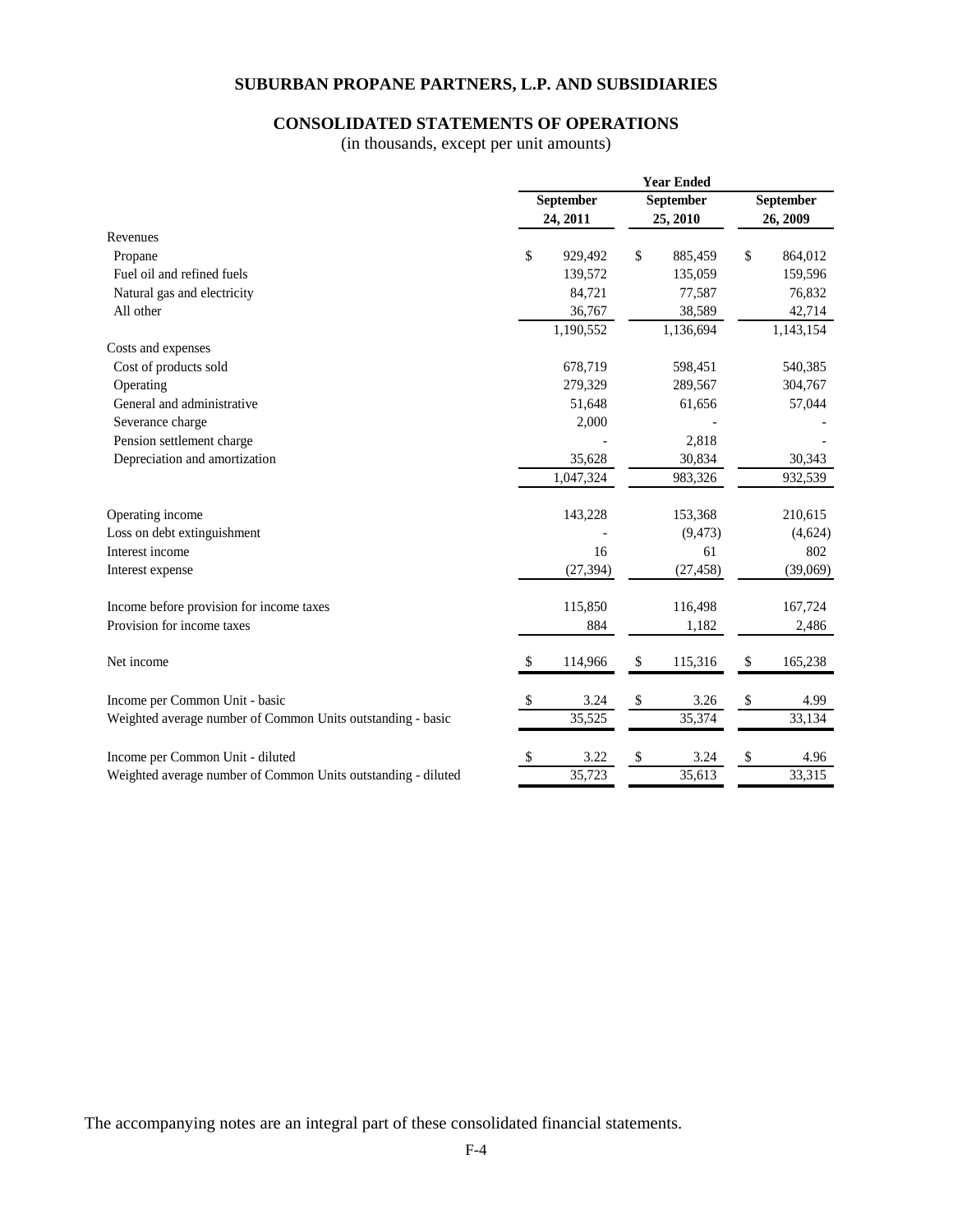# **CONSOLIDATED STATEMENTS OF CASH FLOWS**

(in thousands)

|                                                                         | <b>Year Ended</b> |               |               |  |
|-------------------------------------------------------------------------|-------------------|---------------|---------------|--|
|                                                                         | <b>September</b>  | September     | September     |  |
|                                                                         | 24, 2011          | 25, 2010      | 26, 2009      |  |
| Cash flows from operating activities:                                   |                   |               |               |  |
| Net income                                                              | 114,966<br>\$     | 115,316<br>\$ | \$<br>165,238 |  |
| Adjustments to reconcile net income to net cash provided by operations: |                   |               |               |  |
| Depreciation and amortization expense                                   | 35,628            | 30,834        | 30,343        |  |
| Pension settlement charge                                               |                   | 2,818         |               |  |
| Loss on debt extinguishment                                             |                   | 9,473         | 4,624         |  |
| Deferred tax provision                                                  |                   |               | 1,385         |  |
| Other, net                                                              | 3,316             | 6,120         | 3,895         |  |
| Changes in assets and liabilities:                                      |                   |               |               |  |
| (Increase) decrease in accounts receivable                              | (6,247)           | (7,709)       | 42,898        |  |
| (Increase) decrease in inventories                                      | (4, 721)          | 9,555         | 9,664         |  |
| Increase (decrease) in accounts payable                                 | (2, 134)          | 3,376         | (22, 402)     |  |
| Increase (decrease) in accrued employment and benefit costs             | (5,673)           | (12,251)      | 13,822        |  |
| Increase (decrease) in accrued insurance                                | (2,604)           | 3,127         | (20, 785)     |  |
| Increase (decrease) in customer deposits and advances                   | (6,103)           | (6,328)       | (5, 437)      |  |
| (Increase) decrease in other current and noncurrent assets              | 2,470             | 1,479         | 19,121        |  |
| Increase (decrease) in other current and noncurrent liabilities         | 3,888             | (13)          | 4,185         |  |
| Net cash provided by operating activities                               | 132,786           | 155,797       | 246,551       |  |
| Cash flows from investing activities:                                   |                   |               |               |  |
| Capital expenditures                                                    | (22, 284)         | (19, 131)     | (21, 837)     |  |
| Acquisitions of businesses                                              | (3,195)           | (14,500)      |               |  |
| Proceeds from sale of property, plant and equipment                     | 5,974             | 3,520         | 4,985         |  |
| Net cash (used in) investing activities                                 | (19, 505)         | (30, 111)     | (16, 852)     |  |
| Cash flows from financing activities:                                   |                   |               |               |  |
| Repayments of long-term borrowings                                      |                   | (256, 510)    | (177, 821)    |  |
| Proceeds from long-term borrowings                                      |                   | 247,840       | 100,000       |  |
| Issuance costs associated with long-term borrowings                     |                   | (5,018)       | (5,543)       |  |
| Repayments of short-term borrowings                                     |                   |               | (110,000)     |  |
| Net proceeds from issuance of Common Units                              |                   |               | 95,880        |  |
| Partnership distributions                                               | (120, 636)        | (118, 263)    | (106,740)     |  |
| Net cash (used in) financing activities                                 | (120, 636)        | (131,951)     | (204, 224)    |  |
| Net (decrease) increase in cash and cash equivalents                    | (7, 355)          | (6,265)       | 25,475        |  |
| Cash and cash equivalents at beginning of year                          | 156,908           | 163,173       | 137,698       |  |
| Cash and cash equivalents at end of year                                | \$<br>149,553     | \$<br>156,908 | \$<br>163,173 |  |
| Supplemental disclosure of cash flow information:                       |                   |               |               |  |
| Cash paid for interest                                                  | \$<br>24,584      | \$<br>28,362  | \$<br>39,153  |  |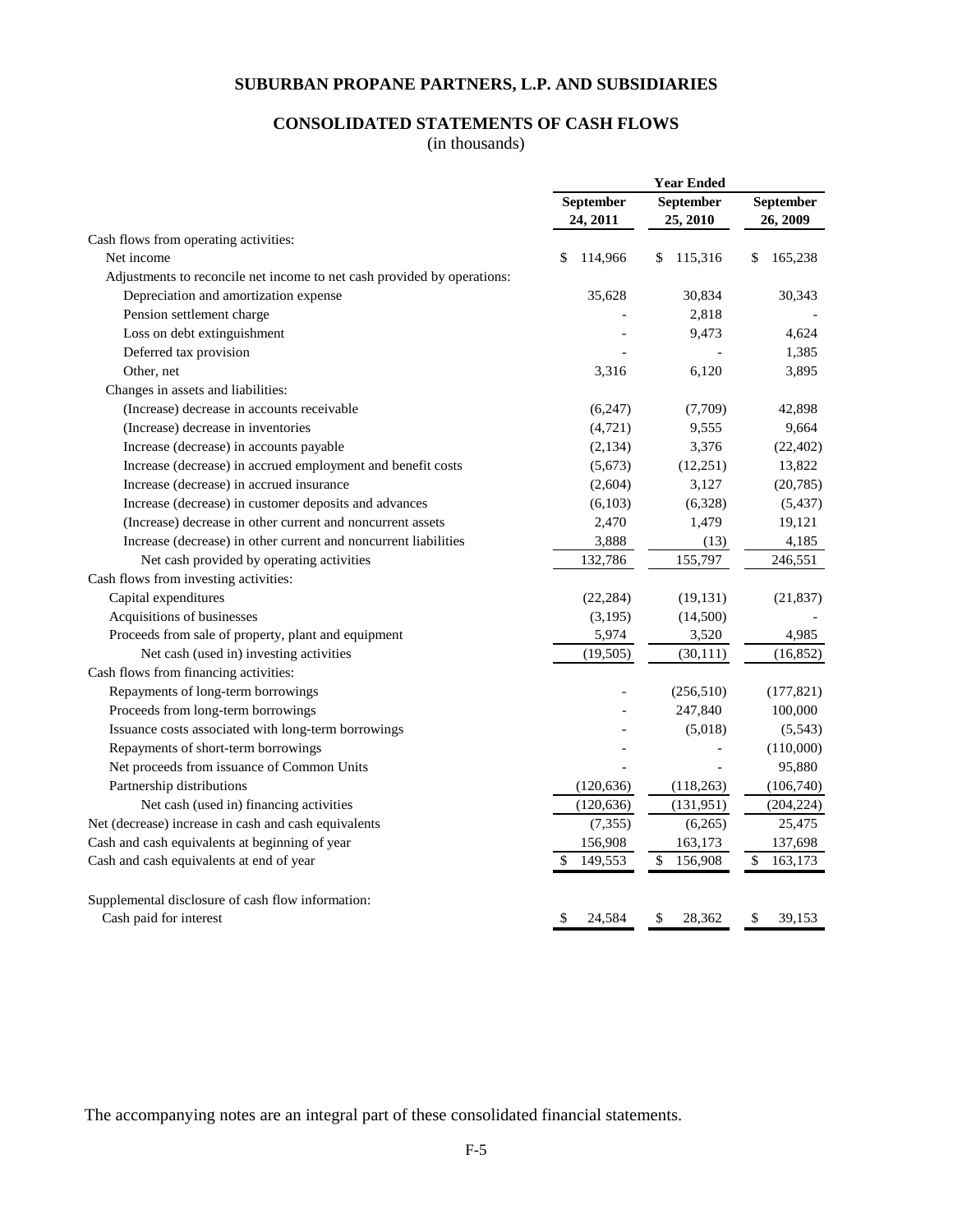# **CONSOLIDATED STATEMENTS OF PARTNERS' CAPITAL**

(in thousands)

|                                                                                                                         | Number of<br>Common<br>Units | Common<br>Unitholders | Accumulated<br>Other<br>Compre-<br>hensive<br>(Loss) Income | Total<br>Partners'<br><b>Capital</b> | Comprehensive<br>Income (Loss) |
|-------------------------------------------------------------------------------------------------------------------------|------------------------------|-----------------------|-------------------------------------------------------------|--------------------------------------|--------------------------------|
| Balance at September 27, 2008                                                                                           | 32,725                       | 262,050<br>\$         | \$<br>$(44, 155)$ \$                                        | 217,895                              |                                |
| Net income                                                                                                              |                              | 165,238               |                                                             | 165,238                              | -\$<br>165,238                 |
| Other comprehensive income:<br>Net unrealized losses on cash flow hedges<br>Reclassification of realized losses on cash |                              |                       | (4,079)                                                     | (4,079)                              | (4,079)                        |
| flow hedges into earnings<br>Amortization of net actuarial losses and prior<br>service credits into earnings and net    |                              |                       | 3,088                                                       | 3,088                                | 3,088                          |
| change in funded status of benefit plans<br>Total comprehensive income                                                  |                              |                       | (16, 142)                                                   | (16, 142)                            | (16, 142)<br>\$<br>148,105     |
| Partnership distributions<br>Common Units issued under                                                                  |                              | (106,740)             |                                                             | (106,740)                            |                                |
| <b>Restricted Unit Plans</b><br>Sale of Common Units under                                                              | 72                           |                       |                                                             |                                      |                                |
| public offering, net of offering expenses<br>Compensation cost recognized under                                         | 2,431                        | 95,880                |                                                             | 95,880                               |                                |
| Restricted Unit Plans, net of forfeitures                                                                               |                              | 2,396                 |                                                             | 2,396                                |                                |
| Balance at September 26, 2009                                                                                           | 35,228                       | \$<br>418.824         | \$<br>(61, 288)                                             | \$<br>357,536                        |                                |
| Net income<br>Other comprehensive income:                                                                               |                              | 115,316               |                                                             | 115,316                              | 115,316<br>- \$                |
| Net unrealized losses on cash flow hedges<br>Reclassification of realized losses on cash                                |                              |                       | (5,706)                                                     | (5,706)                              | (5,706)                        |
| flow hedges into earnings<br>Amortization of net actuarial losses and prior<br>service credits into earnings and net    |                              |                       | 3,597                                                       | 3,597                                | 3,597                          |
| change in funded status of benefit plans<br>Recognition in earnings of net actuarial                                    |                              |                       | 3,353                                                       | 3,353                                | 3,353                          |
| loss for pension settlement<br>Total comprehensive income                                                               |                              |                       | 2,818                                                       | 2,818                                | 2,818<br>\$<br>119,378         |
| Partnership distributions<br>Common Units issued under                                                                  |                              | (118, 263)            |                                                             | (118, 263)                           |                                |
| <b>Restricted Unit Plans</b><br>Compensation cost recognized under                                                      | 90                           |                       |                                                             |                                      |                                |
| Restricted Unit Plans, net of forfeitures                                                                               |                              | 4,005                 |                                                             | 4,005                                |                                |
| Balance at September 25, 2010                                                                                           | 35,318                       | \$<br>419,882         | -\$<br>$(57,226)$ \$                                        | 362,656                              |                                |
| Net income<br>Other comprehensive income:                                                                               |                              | 114,966               |                                                             | 114,966                              | -\$<br>114,966                 |
| Net unrealized losses on cash flow hedges<br>Reclassification of realized losses on cash                                |                              |                       | (1,177)                                                     | (1,177)                              | (1,177)                        |
| flow hedges into earnings<br>Amortization of net actuarial losses and prior<br>service credits into earnings and net    |                              |                       | 2,881                                                       | 2,881                                | 2,881                          |
| change in funded status of benefit plans                                                                                |                              |                       | (4, 394)                                                    | (4, 394)                             | (4,394)                        |
| Total comprehensive income                                                                                              |                              |                       |                                                             |                                      | 112,276                        |
| Partnership distributions<br>Common Units issued under                                                                  |                              | (120, 636)            |                                                             | (120, 636)                           |                                |
| <b>Restricted Unit Plans</b><br>Compensation cost recognized under                                                      | 111                          |                       |                                                             |                                      |                                |
| Restricted Unit Plans, net of forfeitures                                                                               |                              | 3,922                 |                                                             | 3,922                                |                                |
| Balance at September 24, 2011                                                                                           | 35,429                       | \$<br>418,134         | - \$<br>$(59,916)$ \$                                       | 358,218                              |                                |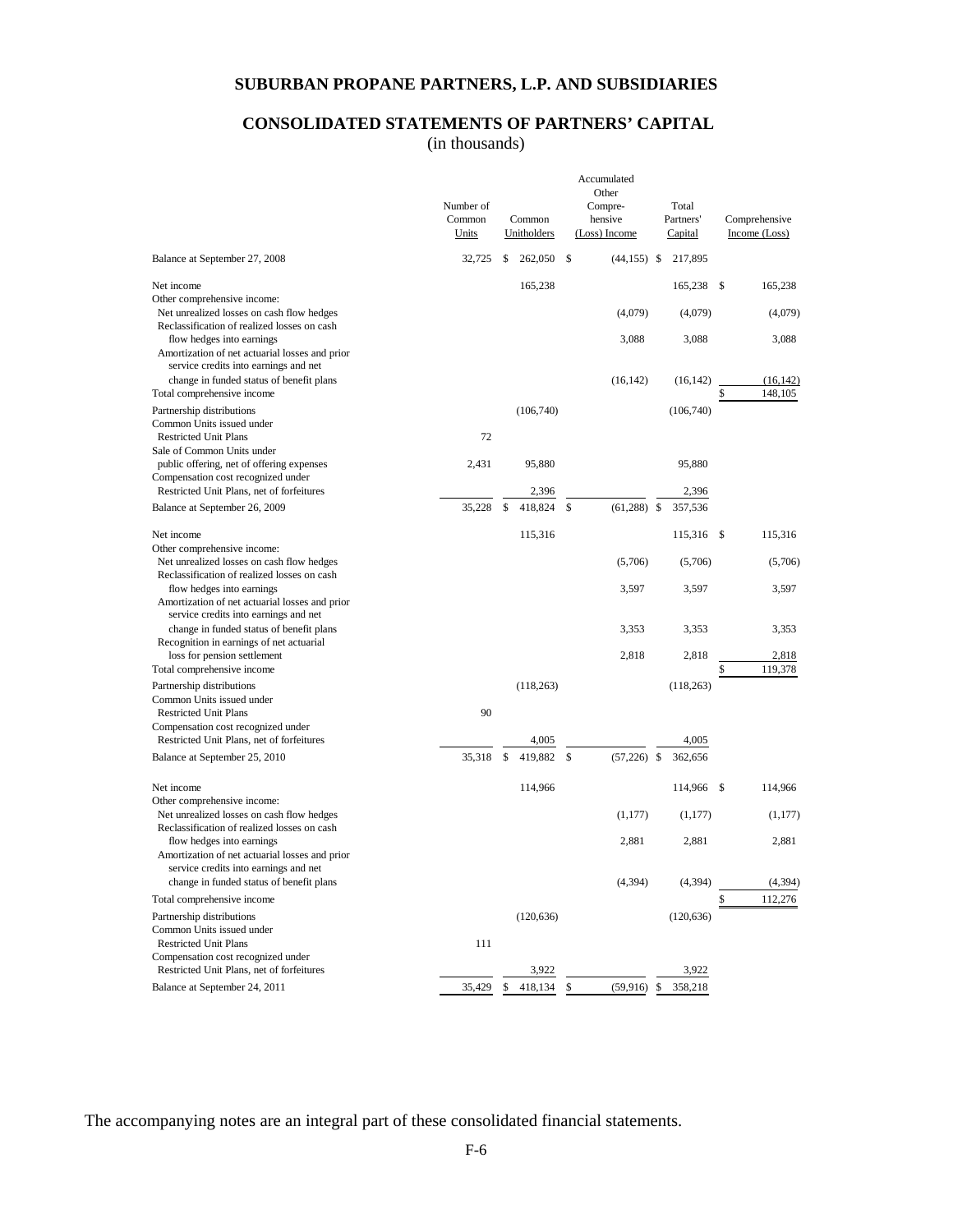## **NOTES TO CONSOLIDATED FINANCIAL STATEMENTS**

(dollars in thousands, except per unit amounts)

### **1. Partnership Organization and Formation**

Suburban Propane Partners, L.P. (the "Partnership") is a publicly traded Delaware limited partnership principally engaged, through its operating partnership and subsidiaries, in the retail marketing and distribution of propane, fuel oil and refined fuels, as well as the marketing of natural gas and electricity in deregulated markets. In addition, to complement its core marketing and distribution businesses, the Partnership services a wide variety of home comfort equipment, particularly for heating and ventilation. The publicly traded limited partner interests in the Partnership are evidenced by common units traded on the New York Stock Exchange ("Common Units"), with 35,428,855 Common Units outstanding at September 24, 2011. The holders of Common Units are entitled to participate in distributions and exercise the rights and privileges available to limited partners under the Third Amended and Restated Agreement of Limited Partnership (the "Partnership Agreement"), adopted on October 19, 2006 following approval by Common Unitholders at the Partnership's Tri-Annual Meeting and as thereafter amended by the Board of Supervisors on July 31, 2007, pursuant to the authority granted to the Board in the Partnership Agreement. Rights and privileges under the Partnership Agreement include, among other things, the election of all members of the Board of Supervisors and voting on the removal of the general partner.

Suburban Propane, L.P. (the "Operating Partnership"), a Delaware limited partnership, is the Partnership's operating subsidiary formed to operate the propane business and assets. In addition, Suburban Sales & Service, Inc. (the "Service Company"), a subsidiary of the Operating Partnership, was formed to operate the service work and appliance and parts businesses of the Partnership. The Operating Partnership, together with its direct and indirect subsidiaries, accounts for substantially all of the Partnership's assets, revenues and earnings. The Partnership, the Operating Partnership and the Service Company commenced operations in March 1996 in connection with the Partnership's initial public offering.

The general partner of both the Partnership and the Operating Partnership is Suburban Energy Services Group LLC (the "General Partner"), a Delaware limited liability company, the sole member of which is the Partnership's Chief Executive Officer. Other than as a holder of 784 Common Units that will remain in the General Partner, the General Partner does not have any economic interest in the Partnership or the Operating Partnership.

The Partnership's fuel oil and refined fuels, natural gas and electricity and services businesses are structured as corporate entities (collectively referred to as the "Corporate Entities") and, as such, are subject to corporate level income tax.

Suburban Energy Finance Corporation, a direct 100%-owned subsidiary of the Partnership, was formed on November 26, 2003 to serve as co-issuer, jointly and severally with the Partnership, of the Partnership's senior notes.

The Partnership serves approximately 750,000 residential, commercial, industrial and agricultural customers from approximately 300 locations in 30 states. The Partnership's operations are concentrated in the east and west coast regions of the United States, including Alaska. No single customer accounted for 10% or more of the Partnership's revenues during fiscal 2011, 2010 or 2009.

## **2. Summary of Significant Accounting Policies**

**Principles of Consolidation.** The consolidated financial statements include the accounts of the Partnership, the Operating Partnership and all of its direct and indirect subsidiaries. All significant intercompany transactions and account balances have been eliminated. The Partnership consolidates the results of operations, financial condition and cash flows of the Operating Partnership as a result of the Partnership's 100% limited partner interest in the Operating Partnership.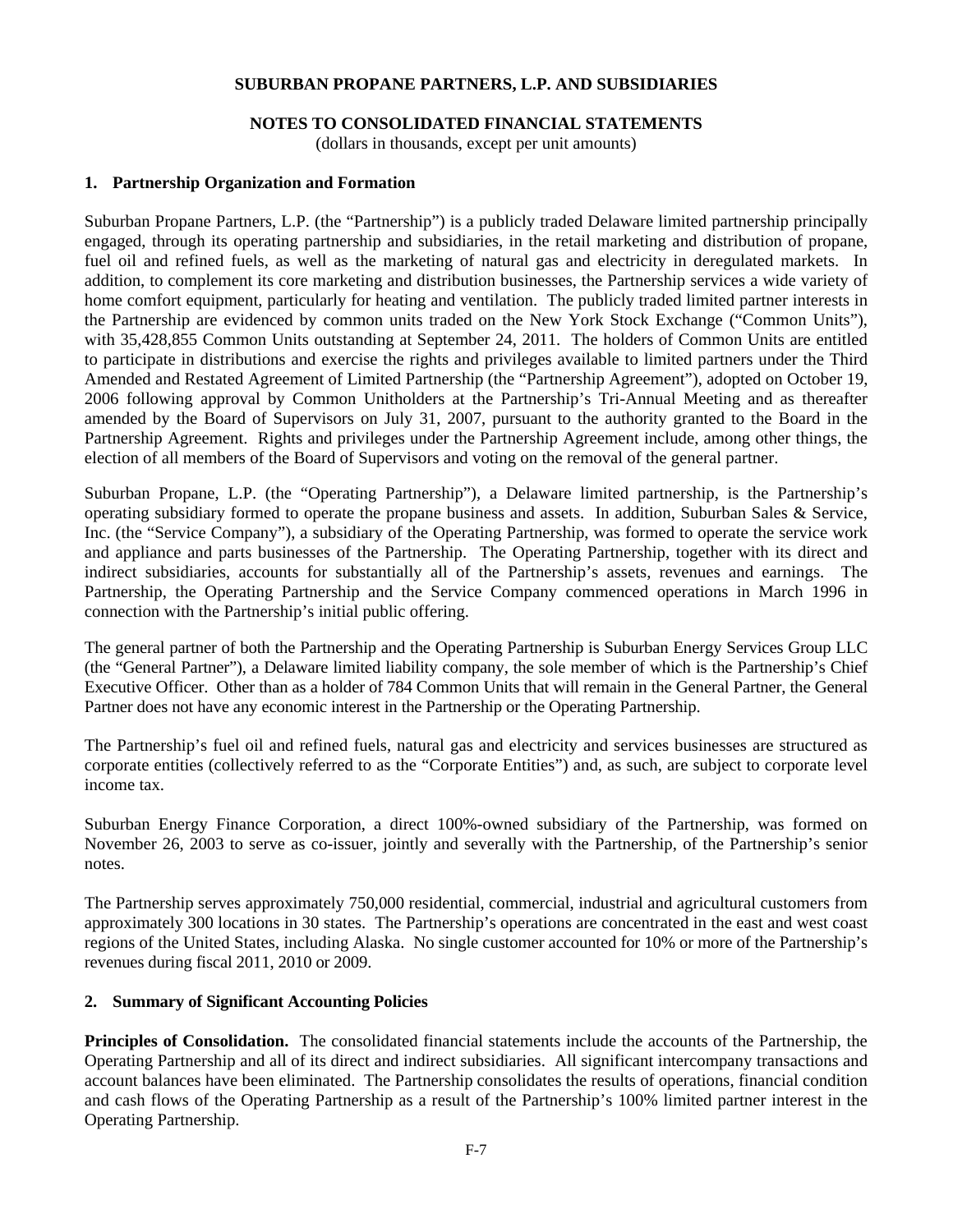**Fiscal Period.** The Partnership uses a 52/53 week fiscal year which ends on the last Saturday in September. The Partnership's fiscal quarters are generally 13 weeks in duration. When the Partnership's fiscal year is 53 weeks long, the corresponding fourth quarter is 14 weeks in duration.

**Revenue Recognition.** Sales of propane, fuel oil and refined fuels are recognized at the time product is delivered to the customer. Revenue from the sale of appliances and equipment is recognized at the time of sale or when installation is complete, as applicable. Revenue from repairs, maintenance and other service activities is recognized upon completion of the service. Revenue from service contracts is recognized ratably over the service period. Revenue from the natural gas and electricity business is recognized based on customer usage as determined by meter readings for amounts delivered, some of which may be unbilled at the end of each accounting period. Revenue from annually billed tank fees is deferred at the time of billings and recognized on a straight-line basis over one year.

**Fair Value Measurements.** The Partnership measures certain of its assets and liabilities at fair value, which is defined as the price that would be received to sell an asset or paid to transfer a liability in an orderly transaction between market participants – in either the principal market or the most advantageous market. The principal market is the market with the greatest level of activity and volume for the asset or liability.

The common framework for measuring fair value utilizes a three-level hierarchy to prioritize the inputs used in the valuation techniques to derive fair values. The basis for fair value measurements for each level within the hierarchy is described below with Level 1 having the highest priority and Level 3 having the lowest.

- Level 1: Quoted prices in active markets for identical assets or liabilities.
- Level 2: Quoted prices in active markets for similar assets or liabilities; quoted prices for identical or similar instruments in markets that are not active; and model-derived valuations in which all significant inputs are observable in active markets.
- Level 3: Valuations derived from valuation techniques in which one or more significant inputs are unobservable.

**Business Combinations.** At the beginning of fiscal 2010, the Partnership adopted revised accounting guidance concerning business combinations. The Partnership accounts for business combinations using the purchase method and accordingly, the assets and liabilities of the acquired entities are recorded at their estimated fair values at the acquisition date. Goodwill represents the excess of the purchase price over the fair value of the net assets acquired, including the amount assigned to identifiable intangible assets. The primary drivers that generate goodwill are the value of synergies between the acquired entities and the Partnership and the acquired assembled workforce, neither of which qualifies as an identifiable intangible asset. Identifiable intangible assets with finite lives are amortized over their useful lives. The results of operations of acquired businesses are included in the Consolidated Financial Statements from the acquisition date. The Partnership expenses all acquisition-related costs as incurred. Certain provisions of the revised guidance, in particular one related to the accounting for acquired tax benefits, are required to be applied regardless of when the business combination occurred. Therefore, to the extent the Partnership's Corporate Entities generate taxable profits that enable the utilization of tax benefits acquired in prior business combinations, the corresponding reduction in the valuation allowance will be recorded as a reduction in the provision for income taxes. Previously, such valuation allowance reductions were recorded as a reduction to goodwill.

**Use of Estimates.** The preparation of financial statements in conformity with accounting principles generally accepted in the United States of America ("US GAAP") requires management to make estimates and assumptions that affect the reported amounts of assets and liabilities and disclosure of contingent assets and liabilities at the date of the financial statements and the reported amounts of revenues and expenses during the reporting period. Estimates have been made by management in the areas of self-insurance and litigation reserves, pension and other postretirement benefit liabilities and costs, valuation of derivative instruments, depreciation and amortization of long-lived assets, asset impairment assessments, tax valuation allowances and allowances for doubtful accounts. Actual results could differ from those estimates, making it reasonably possible that a material change in these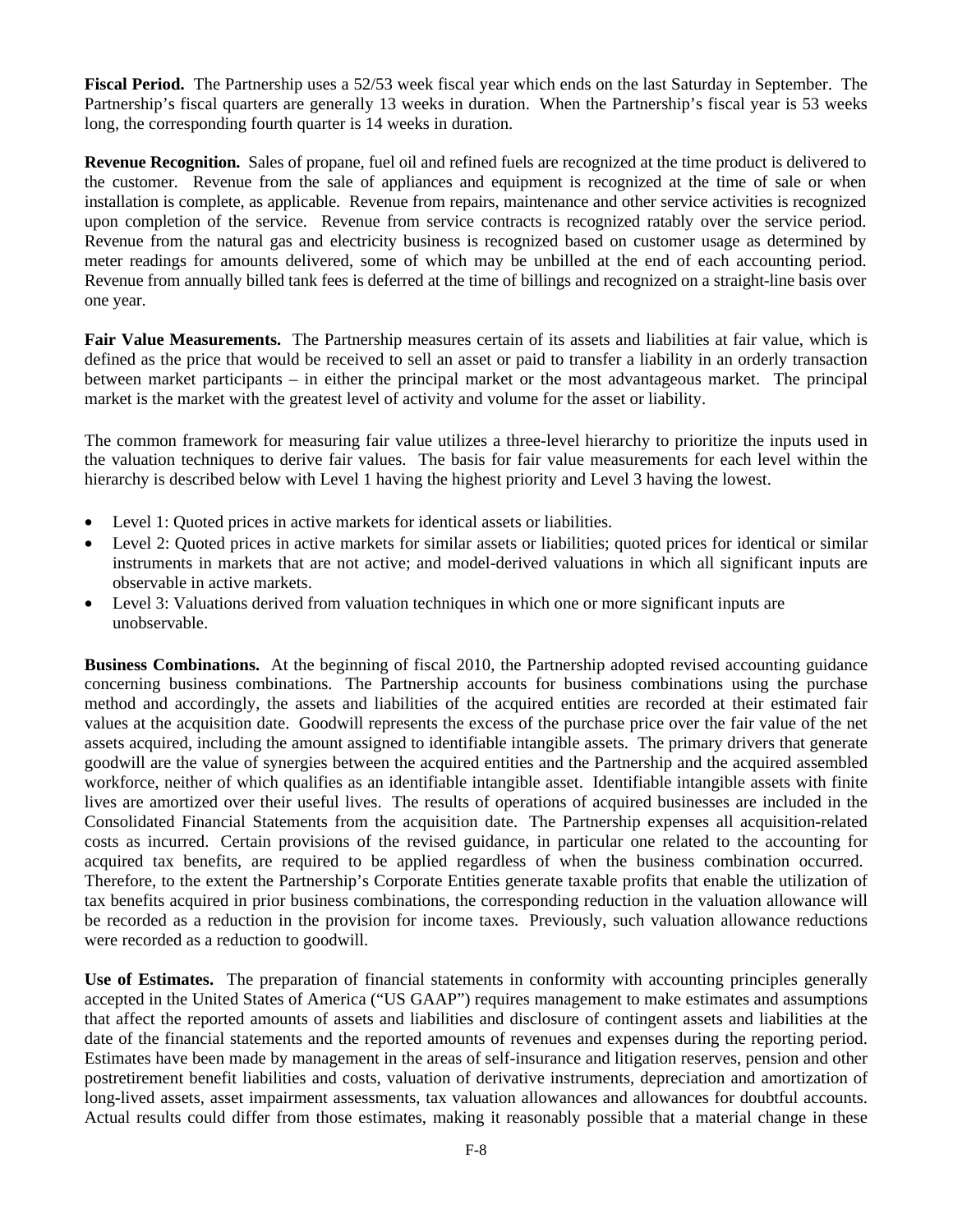estimates could occur in the near term.

**Cash and Cash Equivalents.** The Partnership considers all highly liquid instruments purchased with an original maturity of three months or less to be cash equivalents. The carrying amount approximates fair value because of the short maturity of these instruments.

**Inventories.** Inventories are stated at the lower of cost or market. Cost is determined using a weighted average method for propane, fuel oil and refined fuels and natural gas, and a standard cost basis for appliances, which approximates average cost.

### **Derivative Instruments and Hedging Activities.**

*Commodity Price Risk.* Given the retail nature of its operations, the Partnership maintains a certain level of priced physical inventory to ensure its field operations have adequate supply commensurate with the time of year. The Partnership's strategy is to keep its physical inventory priced relatively close to market for its field operations. The Partnership enters into a combination of exchange-traded futures and option contracts and, in certain instances, over-the-counter option contracts (collectively, "derivative instruments") to hedge price risk associated with propane and fuel oil physical inventories, as well as future purchases of propane or fuel oil used in its operations and to ensure adequate supply during periods of high demand. Under this risk management strategy, realized gains or losses on derivative instruments will typically offset losses or gains on the physical inventory once the product is sold. All of the Partnership's derivative instruments are reported on the consolidated balance sheet at their fair values. In addition, in the course of normal operations, the Partnership routinely enters into contracts such as forward priced physical contracts for the purchase or sale of propane and fuel oil that qualify for and are designated as normal purchase or normal sale contracts. Such contracts are exempted from the fair value accounting requirements and are accounted for at the time product is purchased or sold under the related contract. The Partnership does not use derivative instruments for speculative trading purposes. Market risks associated with futures, options and forward contracts are monitored daily for compliance with the Partnership's Hedging and Risk Management Policy which includes volume limits for open positions. Priced on-hand inventory is also reviewed and managed daily as to exposures to changing market prices.

On the date that futures, options and forward contracts are entered into, other than those designated as normal purchases or normal sales, the Partnership makes a determination as to whether the derivative instrument qualifies for designation as a hedge. Changes in the fair value of derivative instruments are recorded each period in current period earnings or other comprehensive income ("OCI"), depending on whether the derivative instrument is designated as a hedge and, if so, the type of hedge. For derivative instruments designated as cash flow hedges, the Partnership formally assesses, both at the hedge contract's inception and on an ongoing basis, whether the hedge contract is highly effective in offsetting changes in cash flows of hedged items. Changes in the fair value of derivative instruments designated as cash flow hedges are reported in OCI to the extent effective and reclassified into earnings during the same period in which the hedged item affects earnings. The mark-to-market gains or losses on ineffective portions of cash flow hedges are recognized in earnings immediately. Changes in the fair value of derivative instruments that are not designated as cash flow hedges, and that do not meet the normal purchase and normal sale exemption, are recorded within earnings as they occur. Cash flows associated with derivative instruments are reported as operating activities within the consolidated statement of cash flows.

*Interest Rate Risk.* A portion of the Partnership's borrowings bear interest at prevailing interest rates based upon, at the Operating Partnership's option, LIBOR plus an applicable margin or the base rate, defined as the higher of the Federal Funds Rate plus ½ of 1% or the agent bank's prime rate, or LIBOR plus 1%, plus the applicable margin. The applicable margin is dependent on the level of the Partnership's total leverage (the ratio of total debt to income before deducting interest expense, income taxes, depreciation and amortization ("EBITDA")). Therefore, the Partnership is subject to interest rate risk on the variable component of the interest rate. The Partnership manages part of its variable interest rate risk by entering into interest rate swap agreements. The interest rate swaps have been designated as, and are accounted for as, cash flow hedges. The fair value of the interest rate swaps are determined using an income approach, whereby future settlements under the swaps are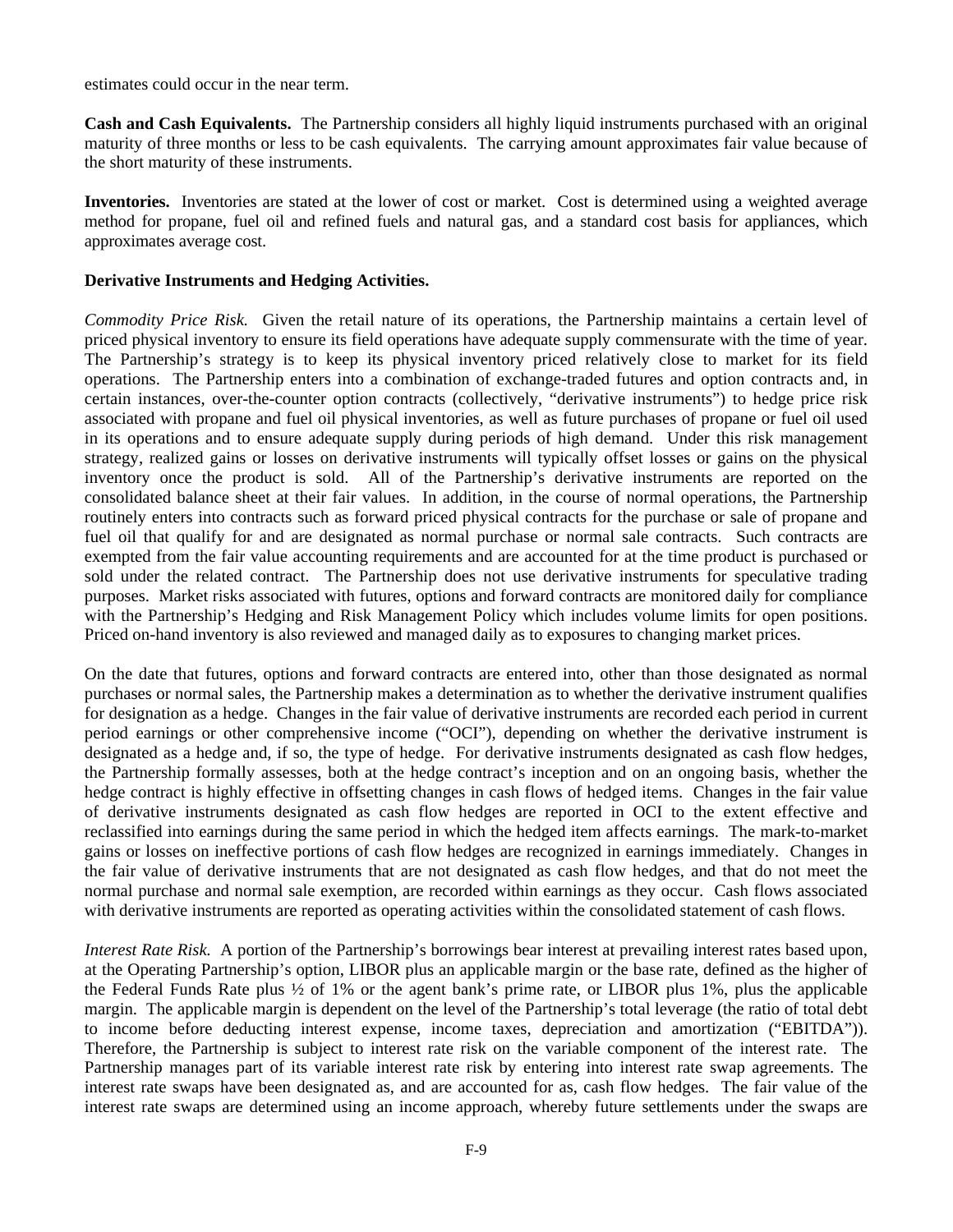converted into a single present value, with fair value being based on the value of current market expectations about those future amounts. Changes in the fair value are recognized in OCI until the hedged item is recognized in earnings. However, due to changes in the underlying interest rate environment, the corresponding value in OCI is subject to change prior to its impact on earnings.

## **Long-Lived Assets.**

*Property, plant and equipment.* Property, plant and equipment are stated at cost. Expenditures for maintenance and routine repairs are expensed as incurred while betterments are capitalized as additions to the related assets and depreciated over the asset's remaining useful life. The Partnership capitalizes costs incurred in the acquisition and modification of computer software used internally, including consulting fees and costs of employees dedicated solely to a specific project. At the time assets are retired, or otherwise disposed of, the asset and related accumulated depreciation are removed from the accounts, and any resulting gain or loss is recognized within operating expenses. Depreciation is determined under the straight-line method based upon the estimated useful life of the asset as follows:

| <b>Buildings</b>               | 40 Years      |
|--------------------------------|---------------|
| Building and land improvements | 20-40 Years   |
| Transportation equipment       | 3-20 Years    |
| Storage facilities             | 7-40 Years    |
| Office equipment               | 5-10 Years    |
| Tanks and cylinders            | $15-40$ Years |
| Computer software              | 3-7 Years     |

The weighted average estimated useful life of the Partnership's tanks and cylinders is approximately 27 years.

The Partnership reviews the recoverability of long-lived assets when circumstances occur that indicate that the carrying value of an asset may not be recoverable. Such circumstances include a significant adverse change in the manner in which an asset is being used, current operating losses combined with a history of operating losses experienced by the asset or a current expectation that an asset will be sold or otherwise disposed of before the end of its previously estimated useful life. Evaluation of possible impairment is based on the Partnership's ability to recover the value of the asset from the future undiscounted cash flows expected to result from the use and eventual disposition of the asset. If the expected undiscounted cash flows are less than the carrying amount of such asset, an impairment loss is recorded as the amount by which the carrying amount of an asset exceeds its fair value. The fair value of an asset will be measured using the best information available, including prices for similar assets or the result of using a discounted cash flow valuation technique.

*Goodwill.* Goodwill represents the excess of the purchase price over the fair value of net assets acquired. Goodwill is subject to an impairment review at a reporting unit level, on an annual basis in August of each year, or when an event occurs or circumstances change that would indicate potential impairment. The Partnership assesses the carrying value of goodwill at a reporting unit level based on an estimate of the fair value of the respective reporting unit. Fair value of the reporting unit is estimated using discounted cash flow analyses taking into consideration estimated cash flows in a ten-year projection period and a terminal value calculation at the end of the projection period. If the fair value of the reporting unit exceeds its carrying value, the goodwill associated with the reporting unit is not considered to be impaired. If the carrying value of the reporting unit exceeds its fair value, an impairment loss is recognized to the extent that the carrying amount of the associated goodwill, if any, exceeds the implied fair value of the goodwill.

*Other Intangible Assets.* Other intangible assets consist of customer lists, tradenames, non-compete agreements and leasehold interests. Customer lists and tradenames are amortized under the straight-line method over the estimated period for which the assets are expected to contribute to the future cash flows of the reporting entities to which they relate, ending periodically between fiscal years 2012 and 2021. Non-compete agreements are amortized under the straight-line method over the periods of the related agreements. Leasehold interests are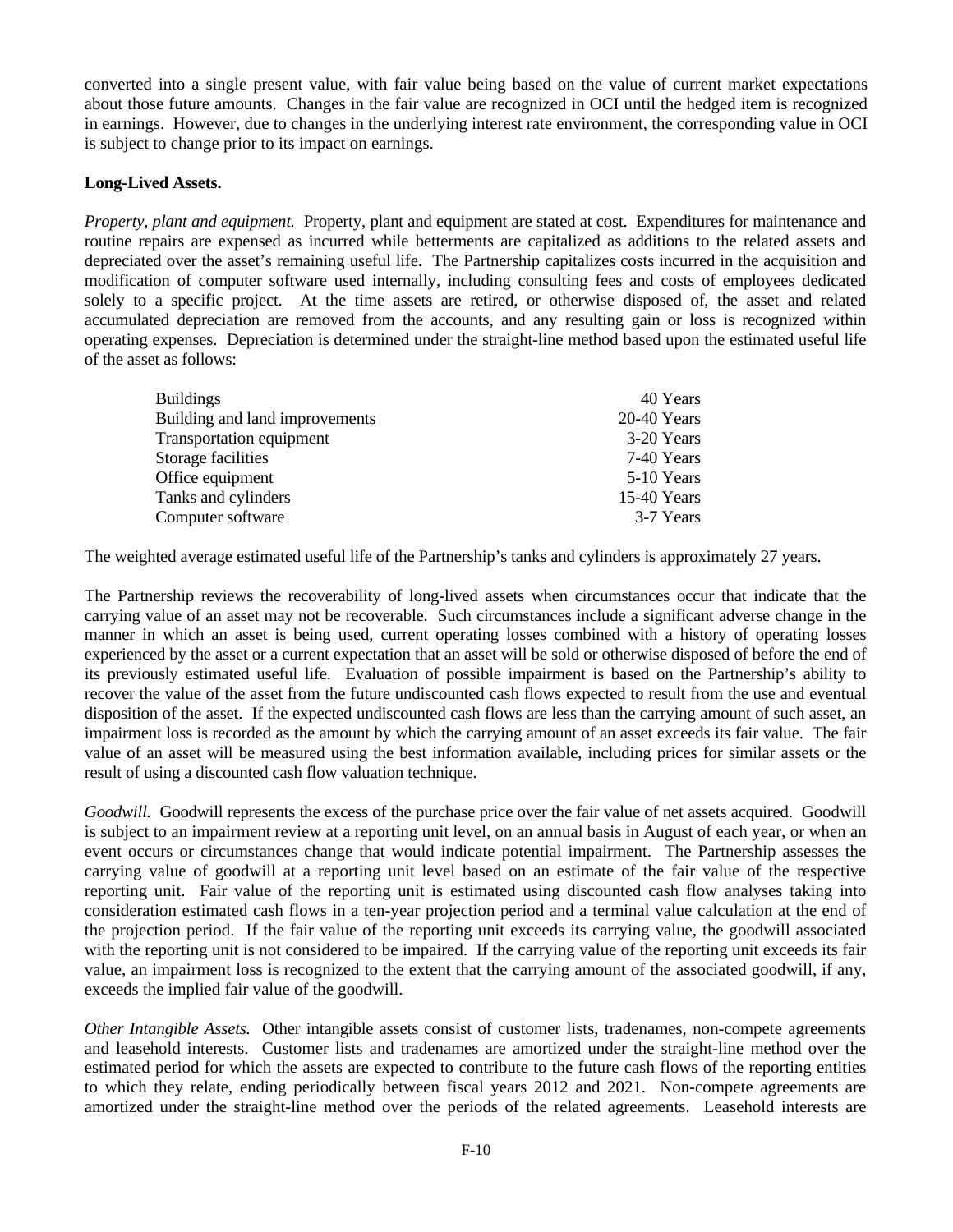amortized under the straight-line method over the shorter of the lease term or the useful life of the related assets, through fiscal 2025.

**Accrued Insurance.** Accrued insurance represents the estimated costs of known and anticipated or unasserted claims for self-insured liabilities related to general and product, workers' compensation and automobile liability. Accrued insurance provisions for unasserted claims arising from unreported incidents are based on an analysis of historical claims data. For each claim, the Partnership records a provision up to the estimated amount of the probable claim utilizing actuarially determined loss development factors applied to actual claims data. The Partnership maintains insurance coverage such that its net exposure for insured claims is limited to the insurance deductible, claims above which are paid by the Partnership's insurance carriers. For the portion of the estimated liability that exceeds insurance deductibles, the Partnership records an asset related to the amount of the liability expected to be covered by insurance.

**Customer Deposits and Advances.** The Partnership offers different payment programs to its customers including the ability to prepay for usage and to make equal monthly payments on account under a budget payment plan. The Partnership establishes a liability within customer deposits and advances for amounts collected in advance of deliveries.

**Income Taxes.** As discussed in Note 1, the Partnership structure consists of two limited partnerships, the Partnership and the Operating Partnership, and the Corporate Entities. For federal income tax purposes, as well as for state income tax purposes in the majority of the states in which the Partnership operates, the earnings attributable to the Partnership and the Operating Partnership are included in the tax returns of the individual partners. As a result, except for certain states that impose an income tax on partnerships, no income tax expense is reflected in the Partnership's consolidated financial statements relating to the earnings of the Partnership and the Operating Partnership. The earnings attributable to the Corporate Entities are subject to federal and state income tax. Net earnings for financial statement purposes may differ significantly from taxable income reportable to Common Unitholders as a result of differences between the tax basis and financial reporting basis of assets and liabilities and the taxable income allocation requirements under the Partnership Agreement.

Income taxes for the Corporate Entities are provided based on the asset and liability approach to accounting for income taxes. Under this method, deferred tax assets and liabilities are recognized for the expected future tax consequences of differences between the carrying amounts and the tax basis of assets and liabilities using enacted tax rates in effect for the year in which the differences are expected to reverse. The effect on deferred tax assets and liabilities of a change in tax rates is recognized in income in the period when the change is enacted. A valuation allowance is recorded to reduce the carrying amounts of deferred tax assets when it is more likely than not that the full amount will not be realized.

**Loss Contingencies.** In the normal course of business, the Partnership is involved in various claims and legal proceedings. The Partnership records a liability for such matters when it is probable that a loss has been incurred and the amounts can be reasonably estimated. The liability includes probable and estimable legal costs to the point in the legal matter where the Partnership believes a conclusion to the matter will be reached. When only a range of possible loss can be established, the most probable amount in the range is accrued. If no amount within this range is a better estimate than any other amount within the range, the minimum amount in the range is accrued.

**Asset Retirement Obligations.** Asset retirement obligations apply to legal obligations associated with the retirement of long-lived assets that result from the acquisition, construction, development and/or the normal operation of a long-lived asset. The Partnership has recognized asset retirement obligations for certain costs to remove and properly dispose of underground and aboveground fuel oil storage tanks and contractually mandated removal of leasehold improvements.

The Partnership records a liability at fair value for the estimated cost to settle an asset retirement obligation at the time that liability is incurred, which is generally when the asset is purchased, constructed or leased. The Partnership records the liability, which is referred to as the asset retirement obligation, when it has a legal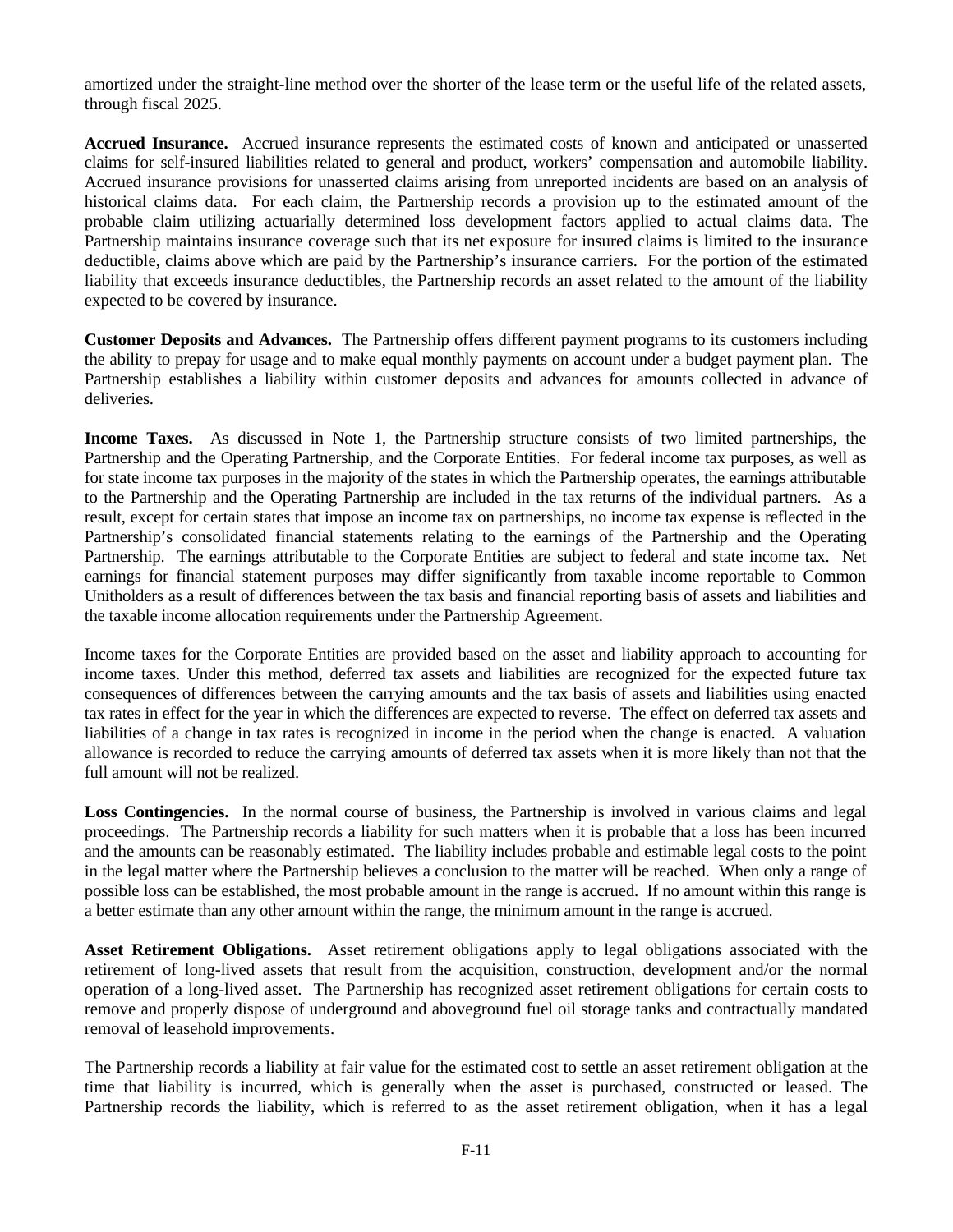obligation to incur costs to retire the asset and when a reasonable estimate of the fair value of the liability can be made. If a reasonable estimate cannot be made at the time the liability is incurred, the Partnership records the liability when sufficient information is available to estimate the liability's fair value.

**Unit-Based Compensation.** The Partnership recognizes compensation cost over the respective service period for employee services received in exchange for an award of equity or equity-based compensation based on the grant date fair value of the award. The Partnership measures liability awards under an equity-based payment arrangement based on remeasurement of the award's fair value at the conclusion of each interim and annual reporting period until the date of settlement, taking into consideration the probability that the performance conditions will be satisfied.

**Costs and Expenses.** The cost of products sold reported in the consolidated statements of operations represents the weighted average unit cost of propane, fuel oil and refined fuels, as well as the cost of natural gas and electricity sold, including transportation costs to deliver product from the Partnership's supply points to storage or to the Partnership's customer service centers. Cost of products sold also includes the cost of appliances, equipment and related parts sold or installed by the Partnership's customer service centers computed on a basis that approximates the average cost of the products. Unrealized (non-cash) gains or losses from changes in the fair value of commodity derivative instruments that are not designated as cash flow hedges are recorded in each reporting period within cost of products sold. Cost of products sold is reported exclusive of any depreciation and amortization as such amounts are reported separately within the consolidated statements of operations.

All other costs of operating the Partnership's retail propane, fuel oil and refined fuels distribution and appliance sales and service operations, as well as the natural gas and electricity marketing business, are reported within operating expenses in the consolidated statements of operations. These operating expenses include the compensation and benefits of field and direct operating support personnel, costs of operating and maintaining the vehicle fleet, overhead and other costs of the purchasing, training and safety departments and other direct and indirect costs of operating the Partnership's customer service centers.

All costs of back office support functions, including compensation and benefits for executives and other support functions, as well as other costs and expenses to maintain finance and accounting, treasury, legal, human resources, corporate development and the information systems functions are reported within general and administrative expenses in the consolidated statements of operations.

**Net Income Per Unit.** Computations of basic income per Common Unit are performed by dividing net income by the weighted average number of outstanding Common Units, and vested (and unissued) restricted units granted under the Partnership's Restricted Unit Plans, as defined below, to retirement-eligible grantees. Computations of diluted income per Common Unit are performed by dividing net income by the weighted average number of outstanding Common Units and unissued restricted units granted under the Restricted Unit Plans. In computing diluted net income per Common Unit, weighted average units outstanding used to compute basic net income per Common Unit were increased by 198,298, 238,589 and 180,789 units for fiscal 2011, 2010 and 2009, respectively, to reflect the potential dilutive effect of the unvested restricted units outstanding using the treasury stock method.

**Comprehensive Income.** The Partnership reports comprehensive (loss) income (the total of net income and all other non-owner changes in partners' capital) within the consolidated statement of partners' capital. Comprehensive (loss) income includes unrealized gains and losses on derivative instruments accounted for as cash flow hedges, amortization of net actuarial losses and prior service credits into earnings and changes in the funded status of pension and other postretirement benefit plans.

**Reclassifications and Revisions.** Certain prior period amounts have been reclassified to conform with the current period presentation. In addition, other assets were increased by \$654 and other liabilities were increased by \$2,835, with a corresponding decrease of \$2,181 to common unitholders as of September 27, 2008 to record an asset and a liability that were not included in the consolidated balance sheet in prior years.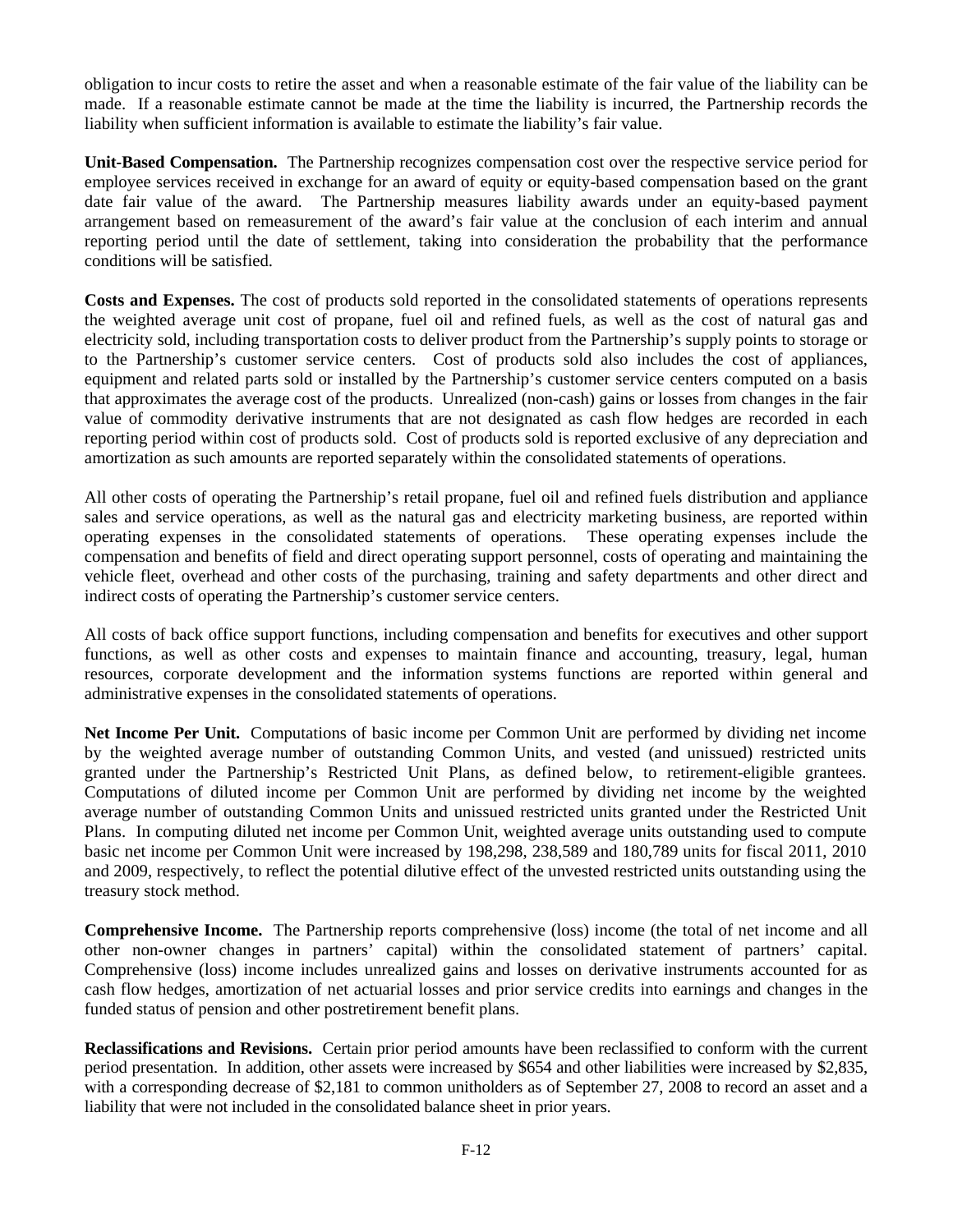**Recently Issued Accounting Pronouncements.** In May 2011, the Financial Accounting Standards Board ("FASB") issued an accounting standard update to provide guidance on achieving a consistent definition of and common requirements for fair value measurement and related disclosure requirements in US GAAP. The new guidance requires quantitative information about unobservable inputs, valuation processes and sensitivity analysis associated with fair value measurements categorized within Level 3 of the fair value hierarchy, and is effective prospectively during interim and annual periods beginning after December 15, 2011, which will be the second quarter of the Partnership's 2012 fiscal year. Early adoption is not permitted. No material impact is expected on the Partnership's consolidated financial position, results of operations and cash flows.

In June 2011, the FASB issued an accounting standard update to provide guidance on increasing the prominence of items reported in other comprehensive income. This update eliminates the option to present components of other comprehensive income as part of the statement of partners' capital and requires that the total of comprehensive income, the components of net income and the components of other comprehensive income be presented either in a single continuous statement of comprehensive income or in two separate but consecutive statements. Early adoption of this updated guidance is permitted, and it becomes effective retrospectively during interim and annual periods beginning after December 15, 2011, which will be the second quarter of the Partnership's 2012 fiscal year. This update does not change the items that must be reported in other comprehensive income.

In September 2011, the FASB issued a revised accounting standard allowing companies to first assess qualitative factors to determine whether it is more likely than not that the fair value of a reporting unit is less than its carrying amount. If, as a result of the qualitative assessment, it is more likely than not that the fair value of a reporting unit is less than its carrying amount, a more detailed two-step goodwill impairment test would be performed to identify a potential goodwill impairment and measure the amount of loss to be recognized, if any. The standard will be effective for annual and interim goodwill impairment tests performed after December 31, 2011, with early adoption permitted. The adoption of this standard is not expected to impact the Partnership's financial position, results of operations or cash flows.

**Subsequent Events.** The Partnership has evaluated all subsequent events that occurred after the balance sheet date through the date its financial statements were issued, and concluded there were no events or transactions occurring during this period that required recognition or disclosure in its financial statements.

## **3. Distributions of Available Cash**

The Partnership makes distributions to its partners no later than 45 days after the end of each fiscal quarter of the Partnership in an aggregate amount equal to its Available Cash for such quarter. Available Cash, as defined in the Partnership Agreement, generally means all cash on hand at the end of the respective fiscal quarter less the amount of cash reserves established by the Board of Supervisors in its reasonable discretion for future cash requirements. These reserves are retained for the proper conduct of the Partnership's business, the payment of debt principal and interest and for distributions during the next four quarters.

The following summarizes the quarterly distributions per Common Unit declared and paid in respect of each of the quarters in the three fiscal years in the period ended September 24, 2011:

|                      | <b>Fiscal</b><br>2011 | <b>Fiscal</b><br>2010 |        | <b>Fiscal</b><br>2009 |        |
|----------------------|-----------------------|-----------------------|--------|-----------------------|--------|
| <b>First Quarter</b> | \$<br>0.8525          | S                     | 0.8350 | \$                    | 0.8100 |
| Second Quarter       | 0.8525                |                       | 0.8400 |                       | 0.8150 |
| Third Quarter        | 0.8525                |                       | 0.8450 |                       | 0.8250 |
| Fourth Quarter       | 0.8525                |                       | 0.8500 |                       | 0.8300 |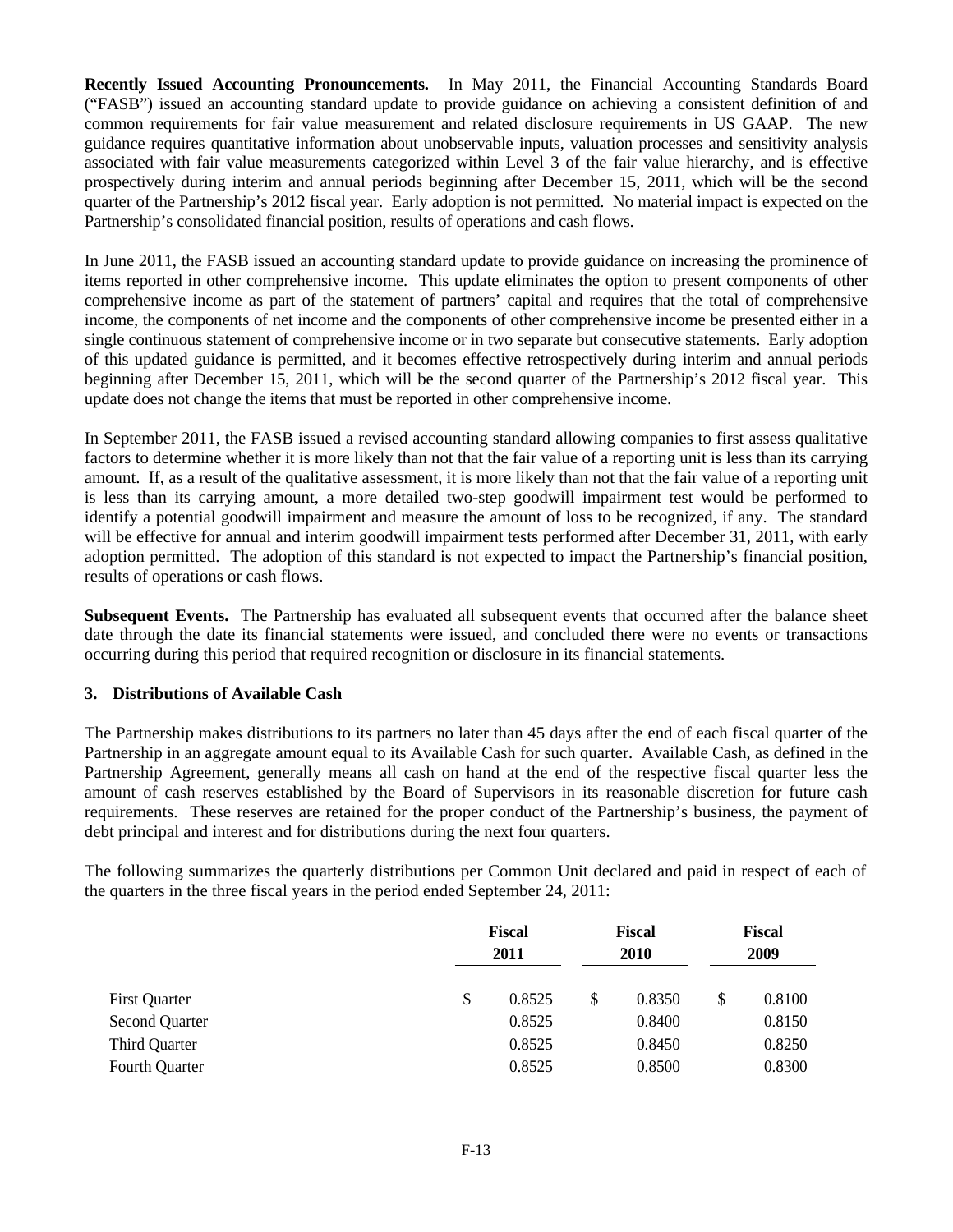## **4. Selected Balance Sheet Information**

Inventories consist of the following:

|                                                                                     | As of |                       |  |                       |  |  |  |
|-------------------------------------------------------------------------------------|-------|-----------------------|--|-----------------------|--|--|--|
|                                                                                     |       | September 24,<br>2011 |  | September 25,<br>2010 |  |  |  |
| Propane, fuel oil and refined fuels and natural gas<br>Appliances and related parts | S     | 64,601<br>1,306       |  | 59,836<br>1,211       |  |  |  |
|                                                                                     |       | 65,907                |  | 61,047                |  |  |  |

The Partnership enters into contracts to buy propane, fuel oil and natural gas for supply purposes. Such contracts generally have a term of one year subject to annual renewal, with costs based on market prices at the date of delivery.

Property, plant and equipment consist of the following:

|                                          | As of |                       |    |                              |  |  |
|------------------------------------------|-------|-----------------------|----|------------------------------|--|--|
|                                          |       | September 24,<br>2011 |    | September 25,<br><b>2010</b> |  |  |
|                                          |       |                       |    |                              |  |  |
| Land and improvements                    | \$    | 27,904                | \$ | 28,250                       |  |  |
| Buildings and improvements               |       | 82,639                |    | 80,072                       |  |  |
| Transportation equipment                 |       | 19,067                |    | 22,959                       |  |  |
| Storage facilities                       |       | 79,525                |    | 78,176                       |  |  |
| Equipment, primarily tanks and cylinders |       | 485,859               |    | 481,423                      |  |  |
| Computer systems                         |       | 47,718                |    | 44,705                       |  |  |
| Construction in progress                 |       | 2,704                 |    | 5,290                        |  |  |
|                                          |       | 745,416               |    | 740,875                      |  |  |
| Less: accumulated depreciation           |       | 407,291               |    | 390,455                      |  |  |
|                                          |       | 338,125               |    | 350,420                      |  |  |

Depreciation expense for the fiscal 2011, 2010 and 2009 amounted to \$32,368, \$28,411 and \$28,123, respectively. During fiscal 2011 and fiscal 2010, the Partnership recorded a \$2,883 and \$1,800 adjustment, respectively, to accelerate depreciation expense on certain assets taken out of service.

## **5. Goodwill and Other Intangible Assets**

The Partnership's fiscal 2011 and fiscal 2010 annual goodwill impairment review resulted in no adjustments to the carrying amount of goodwill. During fiscal 2009, the Partnership reversed \$1,385 of the deferred tax asset valuation allowance, respectively, which was established through purchase accounting, as a reduction to goodwill. This adjustment resulted from the utilization of a portion of the net operating losses established in purchase accounting. As a result of the adoption of revised accounting guidance concerning business combinations at the beginning of fiscal 2010, future reversals of the deferred tax asset valuation allowance will be reflected as a reduction of income tax expense.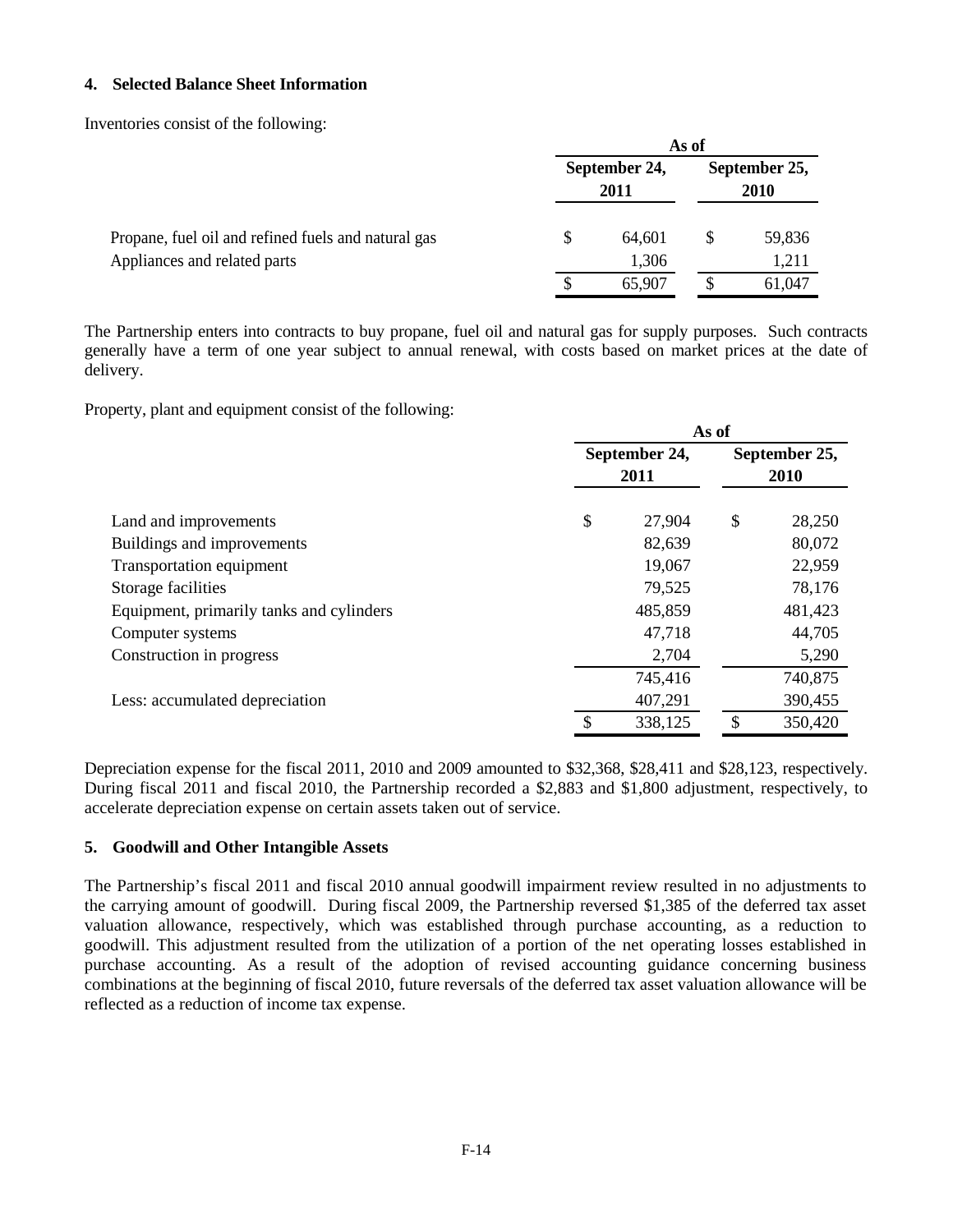The changes in carrying value of goodwill assigned to the Partnership's operating segments are as follows:

|                                      | <b>Propane</b> |    | <b>Fuel oil and</b><br>refined fuels |    | Natural gas<br>and electricity | <b>Total</b>  |
|--------------------------------------|----------------|----|--------------------------------------|----|--------------------------------|---------------|
| Balance as of September 25, 2010     |                |    |                                      |    |                                |               |
| Goodwill                             | \$<br>264,906  | S  | 10,900                               | -S | 7,900                          | \$<br>283,706 |
| Accumulated adjustments              |                |    | (6, 462)                             |    |                                | (6, 462)      |
|                                      | 264,906        |    | 4,438                                |    | 7,900                          | \$<br>277,244 |
| Balance as of September 24, 2011     |                |    |                                      |    |                                |               |
| Goodwill                             | \$<br>265,313  | \$ | 10.900                               | -S | 7,900                          | \$<br>284.113 |
| Accumulated adjustments              |                |    | (6, 462)                             |    |                                | (6, 462)      |
|                                      | 265,313        |    | 4,438                                |    | 7,900                          | \$<br>277,651 |
| Goodwill acquired during fiscal 2011 | \$<br>407      |    |                                      |    |                                | \$<br>407     |

Other intangible assets consist of the following:

|                                |               | As of         |               |               |  |  |  |
|--------------------------------|---------------|---------------|---------------|---------------|--|--|--|
|                                |               | September 24, |               | September 25, |  |  |  |
|                                |               | 2011          |               | 2010          |  |  |  |
| Customer lists                 | \$            | 26,523        | \$            | 25,761        |  |  |  |
| Non-compete agreements         |               | 3,756         |               | 3,156         |  |  |  |
| Tradenames                     |               | 1,499         |               | 1,499         |  |  |  |
| Other                          |               | 1,967         |               | 1,967         |  |  |  |
|                                |               | 33,745        |               | 32,383        |  |  |  |
| Less: accumulated amortization |               |               |               |               |  |  |  |
| Customer lists                 |               | (15,036)      |               | (12,671)      |  |  |  |
| Non-compete agreements         |               | (760)         |               | (107)         |  |  |  |
| Tradenames                     |               | (1,162)       |               | (1,012)       |  |  |  |
| Other                          |               | (709)         |               | (617)         |  |  |  |
|                                |               | (17,667)      |               | (14, 407)     |  |  |  |
|                                | $\mathcal{S}$ | 16,078        | $\mathcal{S}$ | 17,976        |  |  |  |

Aggregate amortization expense related to other intangible assets for fiscal 2011, 2010 and 2009 was \$3,260, \$2,423 and \$2,220, respectively. Aggregate amortization expense for each of the five succeeding fiscal years related to other intangible assets held as of September 24, 2011 is as follows: 2012 - \$2,834; 2013 - \$2,676; 2014 - \$2,341; 2015 - \$2,180 and 2016 - \$1,690.

## **6. Income Taxes**

For federal income tax purposes, as well as for state income tax purposes in the majority of the states in which the Partnership operates, the earnings attributable to the Partnership, as a separate legal entity, and the Operating Partnership are not subject to income tax at the partnership level. With the exception of those states that impose an entity-level income tax on partnerships, the taxable income or loss attributable to the Partnership, as a separate legal entity, and to the Operating Partnership, which may vary substantially from the income (loss) before income taxes reported by the Partnership in the consolidated statement of operations, are includable in the federal and state income tax returns of the individual partners. The aggregate difference in the basis of the Partnership's net assets for financial and tax reporting purposes cannot be readily determined as the Partnership does not have access to each partner's basis in the Partnership.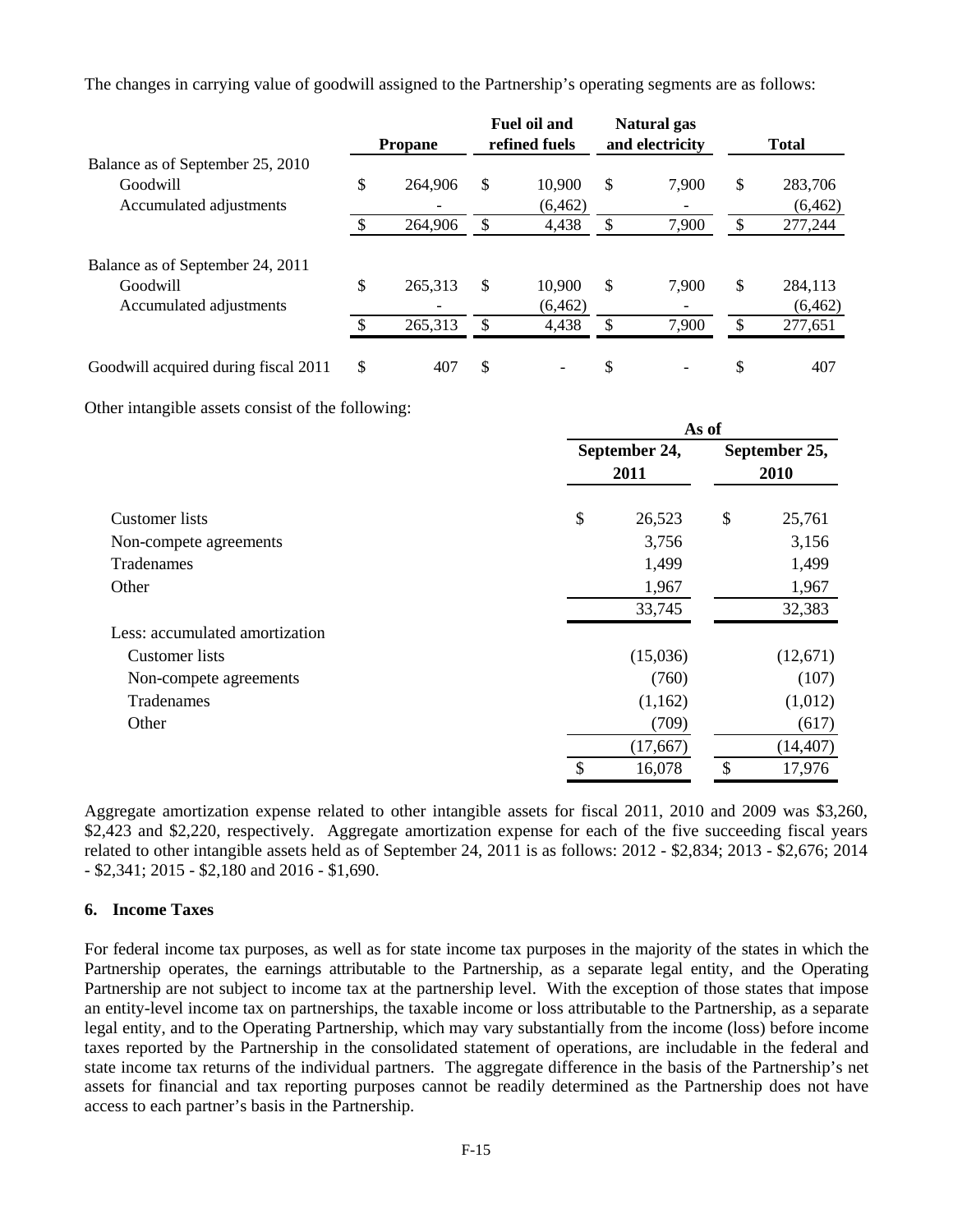As described in Note 1 and Note 2, the earnings of the Corporate Entities are subject to corporate level federal and state income tax. However, based upon past performance, the Corporate Entities are currently reporting an income tax provision composed primarily of alternative minimum tax and state income taxes in the few states that impose taxes on partnerships. A full valuation allowance has been provided against the deferred tax assets based upon an analysis of all available evidence, both negative and positive at the balance sheet date, which, taken as a whole, indicates that it is more likely than not that sufficient future taxable income will not be available to utilize the assets. Management's periodic reviews include, among other things, the nature and amount of the taxable income and expense items, the expected timing when assets will be used or liabilities will be required to be reported and the reliability of historical profitability of businesses expected to provide future earnings. Furthermore, management considered tax-planning strategies it could use to increase the likelihood that the deferred assets will be realized.

The income tax provision of all the legal entities included in the Partnership's consolidated statement of operations consists of the following:

|                 | <b>Year Ended</b>     |     |                       |       |                       |       |  |  |
|-----------------|-----------------------|-----|-----------------------|-------|-----------------------|-------|--|--|
|                 | September 24,<br>2011 |     | September 25,<br>2010 |       | September 26,<br>2009 |       |  |  |
| Current         |                       |     |                       |       |                       |       |  |  |
| Federal         | \$                    | 135 | \$                    | 177   | \$                    | 173   |  |  |
| State and local |                       | 749 |                       | 1,005 |                       | 928   |  |  |
|                 |                       | 884 |                       | 1,182 |                       | 1,101 |  |  |
| Deferred        |                       | -   |                       |       |                       | 1,385 |  |  |
|                 | \$.                   | 884 | \$                    | 1,182 | S                     | 2,486 |  |  |

The provision for income taxes differs from income taxes computed at the United States federal statutory rate as a result of the following:

|                                                    | <b>Year Ended</b> |               |     |               |               |          |  |  |
|----------------------------------------------------|-------------------|---------------|-----|---------------|---------------|----------|--|--|
|                                                    |                   | September 24, |     | September 25, | September 26, |          |  |  |
|                                                    |                   | 2011          |     | 2010          |               | 2009     |  |  |
| Income tax provision at federal statutory tax rate | \$                | 40,548        | \$  | 40,361        | \$            | 58,704   |  |  |
| Impact of Partnership income not subject to        |                   |               |     |               |               |          |  |  |
| federal income taxes                               |                   | (39, 952)     |     | (38, 808)     |               | (56,294) |  |  |
| Permanent differences                              |                   | 239           |     | 2,051         |               | 719      |  |  |
| Change in valuation allowance                      |                   | (454)         |     | (4,806)       |               | (2,048)  |  |  |
| State income taxes                                 |                   | 492           |     | 2,247         |               | 1,262    |  |  |
| Other                                              |                   | 11            |     | 137           |               | 143      |  |  |
| Provision for income taxes - current and deferred  | \$                | 884           | \$. | 1,182         |               | 2,486    |  |  |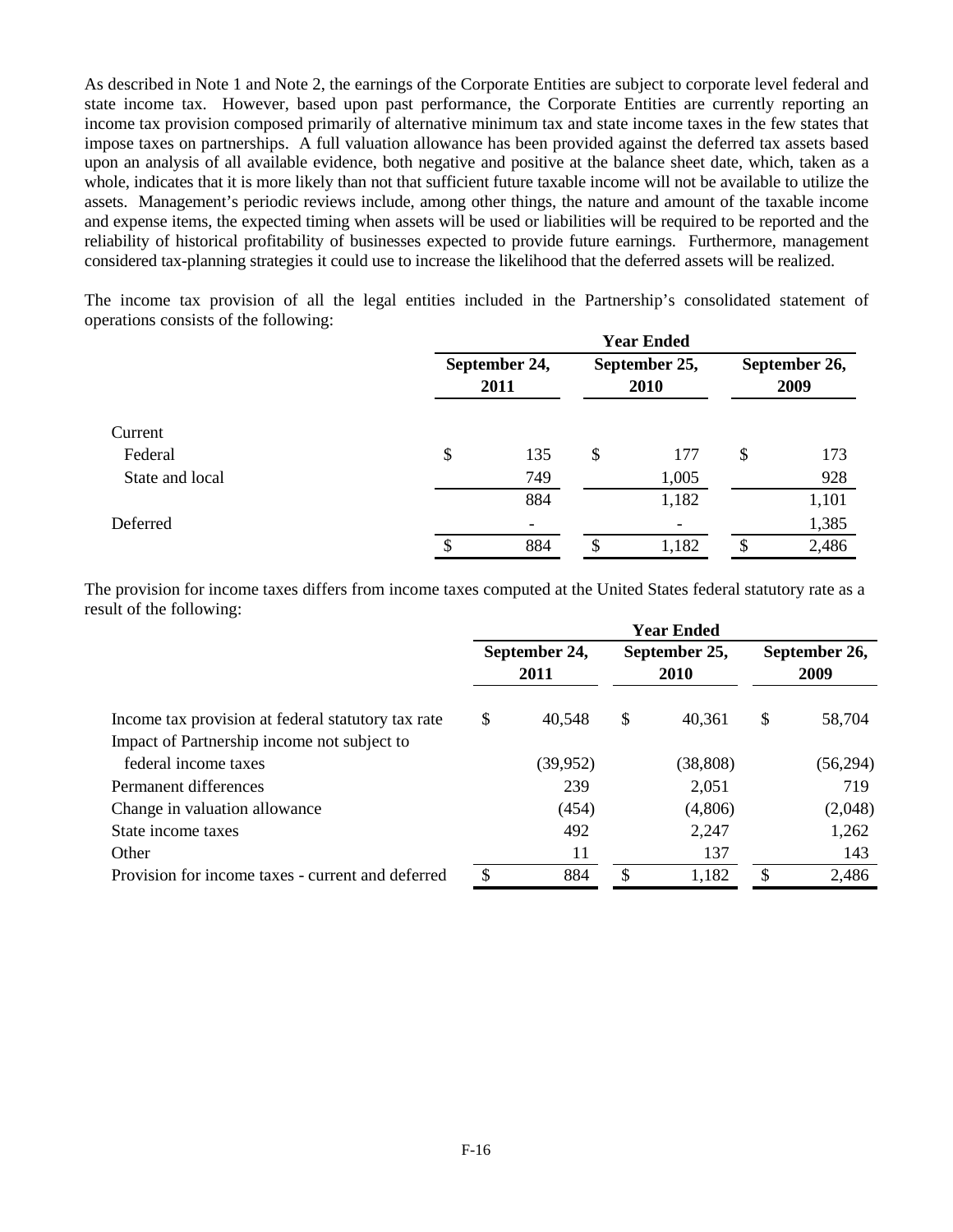The components of net deferred taxes and the related valuation allowance using currently enacted tax rates are as follows:

|                                  | As of |               |    |               |  |
|----------------------------------|-------|---------------|----|---------------|--|
|                                  |       | September 24, |    | September 25, |  |
|                                  |       | 2011          |    | 2010          |  |
| Deferred tax assets:             |       |               |    |               |  |
| Net operating loss carryforwards | \$    | 32,938        | \$ | 33,214        |  |
| Allowance for doubtful accounts  |       | 1,323         |    | 713           |  |
| Inventory                        |       | 658           |    | 1,423         |  |
| Intangible assets                |       | 1,201         |    | 1,362         |  |
| Deferred revenue                 |       | 1,303         |    | 1,408         |  |
| Derivative instruments           |       | 71            |    | 700           |  |
| AMT credit carryforward          |       | 1,086         |    | 925           |  |
| Other accruals                   |       | 1,936         |    | 1,726         |  |
| Total deferred tax assets        |       | 40,516        |    | 41,471        |  |
| Deferred tax liabilities:        |       |               |    |               |  |
| Property, plant and equipment    |       | 314           |    | 815           |  |
| Total deferred tax liabilities   |       | 314           |    | 815           |  |
| Net deferred tax assets          |       | 40,202        |    | 40,656        |  |
| Valuation allowance              |       | (40,202)      |    | (40, 656)     |  |
| Net deferred tax assets          | \$    |               | \$ |               |  |

#### **7. Long-Term Borrowings**

Long-term borrowings consist of the following:

|                                                           | As of |                       |                       |         |  |  |
|-----------------------------------------------------------|-------|-----------------------|-----------------------|---------|--|--|
|                                                           |       | September 24,<br>2011 | September 25,<br>2010 |         |  |  |
| 7.375% senior notes, due March 15, 2020, net of           |       |                       |                       |         |  |  |
| unamortized discount of \$1,831 and \$2,047, respectively | S     | 248.169               |                       | 247,953 |  |  |
| Revolving Credit Agreement, due June 25, 2013             |       | 100,000               |                       | 100,000 |  |  |
|                                                           | S     | 348.169               |                       | 347,953 |  |  |

 On March 23, 2010, the Partnership and its 100%-owned subsidiary, Suburban Energy Finance Corporation, completed a public offering of \$250,000 in aggregate principal amount of 7.375% senior notes due March 15, 2020 (the "2020 Senior Notes"). The 2020 Senior Notes were issued at 99.136% of the principal amount. The net proceeds from the issuance, along with cash on hand, were used to repurchase the 6.875% senior notes due in 2013 (the "2013 Senior Notes") on March 23, 2010 through a redemption and tender offer. In connection with the repurchase of the 2013 Senior Notes, the Partnership recognized a loss on the extinguishment of debt of \$9,473 in fiscal 2010, consisting of \$7,231 for the repurchase premium and related fees, as well as the write-off of \$2,242 in unamortized debt origination costs and unamortized discount.

The Partnership's obligations under the 2020 Senior Notes are unsecured and rank senior in right of payment to any future subordinated indebtedness and equally in right of payment with any future senior indebtedness. The 2020 Senior Notes are structurally subordinated to, which means they rank effectively behind, any debt and other liabilities of the Operating Partnership. The 2020 Senior Notes mature on March 15, 2020 and require semiannual interest payments in March and September. The Partnership is permitted to redeem some or all of the 2020 Senior Notes any time at redemption prices specified in the indenture governing the 2020 Senior Notes. In addition, the 2020 Senior Notes have a change of control provision that would require the Partnership to offer to repurchase the notes at 101% of the principal amount repurchased, if a change of control as defined in the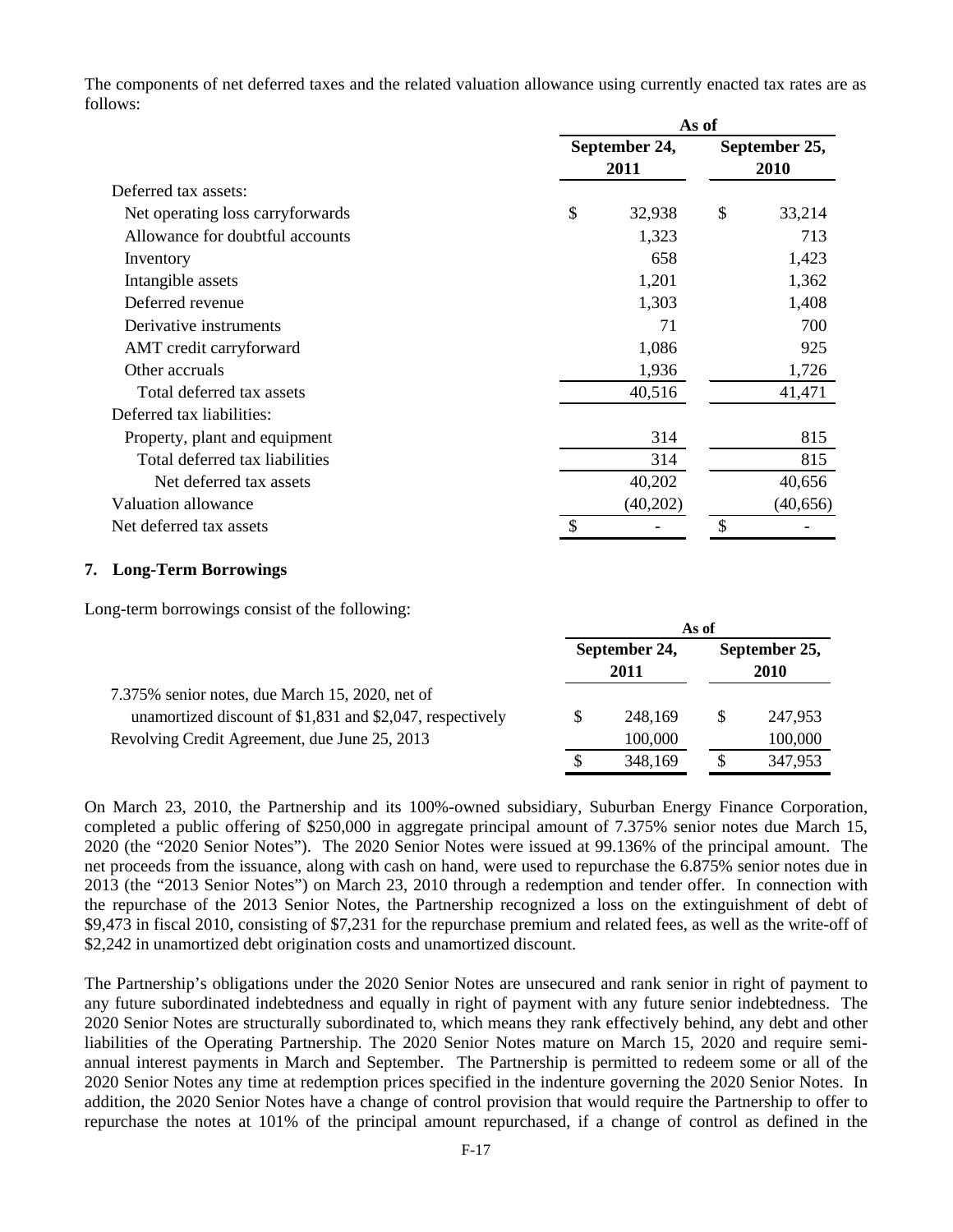indenture occurs and is followed by a rating decline (a decrease in the rating of the notes by either Moody's Investors Service or Standard and Poor's Rating Group by one or more gradations) within 90 days of the consummation of the change of control.

On June 26, 2009, the Operating Partnership executed a Credit Agreement (the "Credit Agreement") to provide a four-year \$250,000 revolving credit facility (the "Revolving Credit Facility"). The Credit Agreement replaced the Operating Partnership's previous credit facility, which provided for a \$108,000 term loan (the "Term Loan") and a separate \$175,000 working capital facility both of which, as amended, were scheduled to mature in March 2010. Borrowings under the Revolving Credit Facility may be used for general corporate purposes, including working capital, capital expenditures and acquisitions until maturity on June 25, 2013. The Operating Partnership has the right to prepay any borrowings under the Revolving Credit Facility, in whole or in part, without penalty at any time prior to maturity. At closing, the Operating Partnership borrowed \$100,000 under the Revolving Credit Facility and, along with cash on hand, repaid the \$108,000 then outstanding under the Term Loan and terminated the previous credit facility. In addition, the Partnership has standby letters of credit issued under the Revolving Credit Facility in the aggregate amount of \$54,856 primarily in support of retention levels under its self-insurance programs, which expire periodically through April 15, 2012. Therefore, as of September 24, 2011 the Partnership had available borrowing capacity of \$95,144 under the Revolving Credit Facility.

Borrowings under the Revolving Credit Facility bear interest at prevailing interest rates based upon, at the Operating Partnership's option, LIBOR plus the applicable margin or the base rate, defined as the higher of the Federal Funds Rate plus ½ of 1%, the agent bank's prime rate, or LIBOR plus 1%, plus in each case the applicable margin. The applicable margin is dependent upon the Partnership's ratio of total debt to EBITDA on a consolidated basis, as defined in the Revolving Credit Facility. As of September 24, 2011, the interest rate for the Revolving Credit Facility was approximately 3.25%. The interest rate and the applicable margin will be reset at the end of each calendar quarter.

The Partnership acts as a guarantor with respect to the obligations of the Operating Partnership under the Credit Agreement pursuant to the terms and conditions set forth therein. The obligations under the Credit Agreement are secured by liens on substantially all of the personal property of the Partnership, the Operating Partnership and their subsidiaries, as well as mortgages on certain real property.

On July 31, 2009, the Operating Partnership entered into an interest rate swap agreement with an effective date of March 31, 2010 and termination date of June 25, 2013. Under the interest rate swap agreement, the Operating Partnership will pay a fixed interest rate of 3.12% to the issuing lender on the notional principal amount outstanding, effectively fixing the LIBOR portion of the interest rate at 3.12%. In return, the issuing lender will pay to the Operating Partnership a floating rate, namely LIBOR, on the same notional principal amount. This interest rate swap agreement replaced the previous interest rate swap agreement which terminated on March 31, 2010. The interest rate swaps have been designated as a cash flow hedge.

The Revolving Credit Facility and the 2020 Senior Notes both contain various restrictive and affirmative covenants applicable to the Operating Partnership and the Partnership, respectively, including (i) restrictions on the incurrence of additional indebtedness, and (ii) restrictions on certain liens, investments, guarantees, loans, advances, payments, mergers, consolidations, distributions, sales of assets and other transactions. The Revolving Credit Facility contains certain financial covenants (a) requiring the Partnership's consolidated interest coverage ratio, as defined, to be not less than 2.5 to 1.0 as of the end of any fiscal quarter; (b) prohibiting the total consolidated leverage ratio, as defined, of the Partnership from being greater than 4.5 to 1.0 as of the end of any fiscal quarter; and (c) prohibiting the Operating Partnership's senior secured consolidated leverage ratio, as defined, from being greater than 3.0 to 1.0 as of the end of any fiscal quarter. Under the indenture governing the 2020 Senior Notes, the Partnership is generally permitted to make cash distributions equal to available cash, as defined, as of the end of the immediately preceding quarter, if no event of default exists or would exist upon making such distributions, and the Partnership's consolidated fixed charge coverage ratio, as defined, is greater than 1.75 to 1. The Partnership and the Operating Partnership were in compliance with all covenants and terms of the 2020 Senior Notes and the Revolving Credit Facility as of September 24, 2011.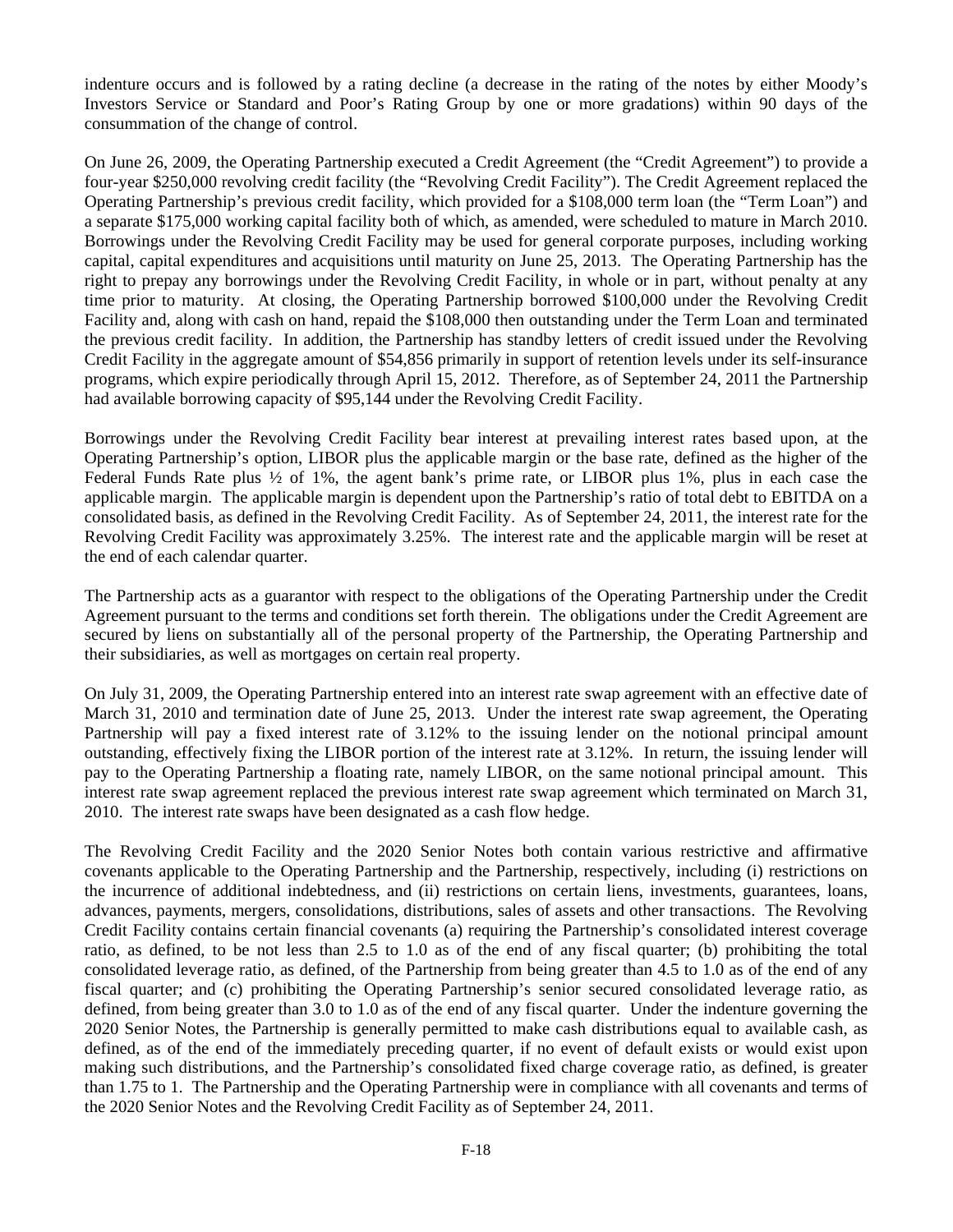Debt origination costs representing the costs incurred in connection with the placement of, and the subsequent amendment to, long-term borrowings are capitalized within other assets and amortized on a straight-line basis over the term of the respective debt agreements. Other assets at September 24, 2011 and September 25, 2010 include debt origination costs with a net carrying amount of \$7,207 and \$9,157, respectively.

The aggregate amounts of long-term debt maturities subsequent to September 24, 2011 are as follows: 2012: \$-0-; 2013: \$100,000; 2014: \$-0-; 2015: \$-0-; and thereafter: \$250,000.

# **8. Unit-Based Compensation Arrangements**

As described in Note 2, the Partnership recognizes compensation cost over the respective service period for employee services received in exchange for an award of equity, or equity-based compensation, based on the grant date fair value of the award. The Partnership measures liability awards under an equity-based payment arrangement based on remeasurement of the award's fair value at the conclusion of each interim and annual reporting period until the date of settlement, taking into consideration the probability that the performance conditions will be satisfied.

**Restricted Unit Plans.** In fiscal 2000 and fiscal 2009, the Partnership adopted the Suburban Propane Partners, L.P. 2000 Restricted Unit Plan and 2009 Restricted Unit Plan (collectively, the "Restricted Unit Plans"), respectively, which authorizes the issuance of Common Units to executives, managers and other employees and members of the Board of Supervisors of the Partnership. The total number of Common Units authorized for issuance under the Restricted Unit Plans was 1,906,971 as of September 24, 2011. Unless otherwise stipulated by the Compensation Committee of the Partnership's Board of Supervisors on or before the grant date, Restricted Units issued under the Restricted Unit Plans vest over time with 25% of the Common Units vesting at the end of each of the third and fourth anniversaries of the grant date and the remaining 50% of the Common Units vesting at the end of the fifth anniversary of the grant date. The Restricted Unit Plans participants are not eligible to receive quarterly distributions on, or vote their respective restricted units until vested. Restricted units cannot be sold or transferred prior to vesting. The value of the restricted unit is established by the market price of the Common Unit on the date of grant, net of estimated future distributions during the vesting period. Restricted units are subject to forfeiture in certain circumstances as defined in the Restricted Unit Plans. Compensation expense for the unvested awards is recognized ratably over the vesting periods and is net of estimated forfeitures.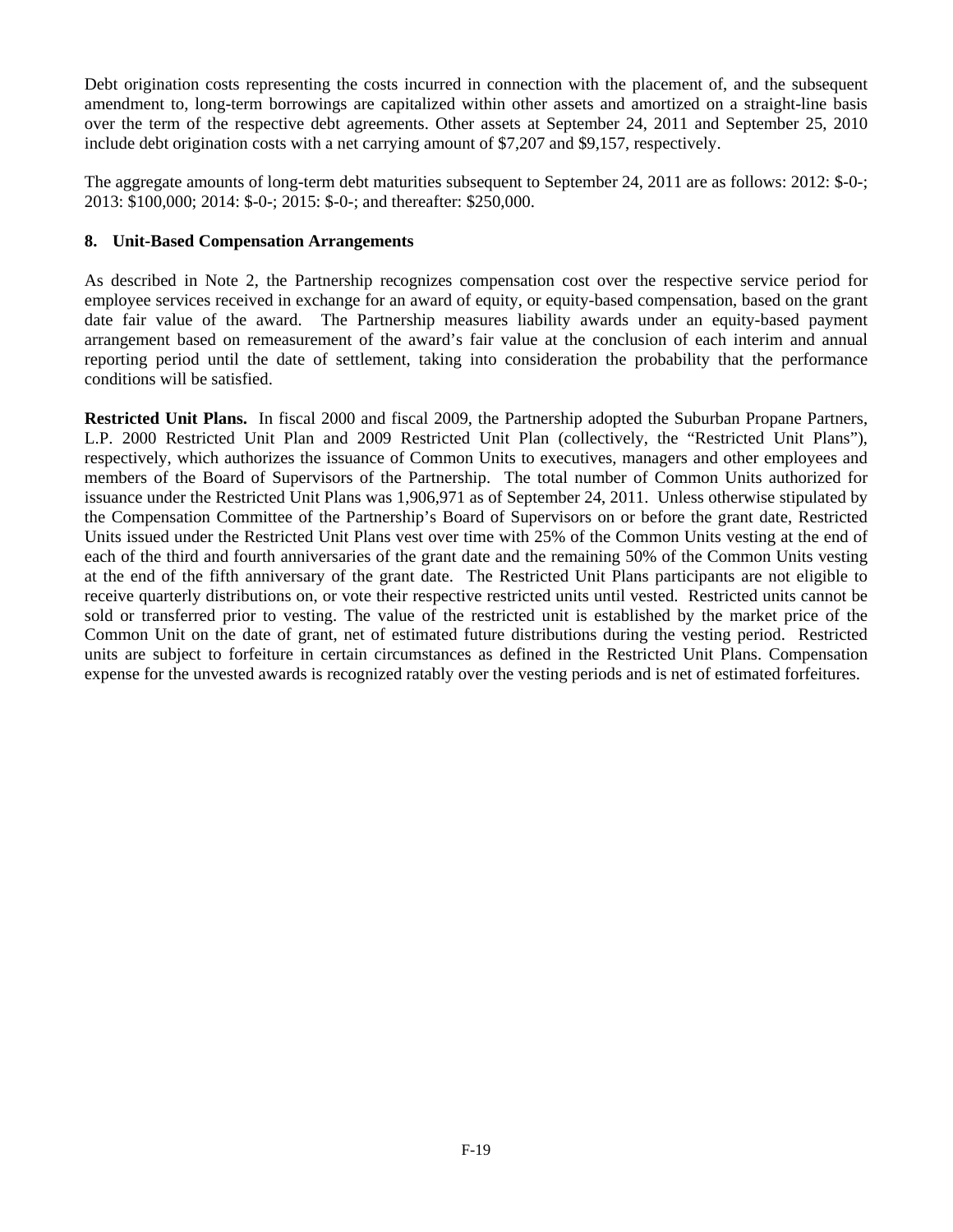The following is a summary of activity in the Restricted Unit Plans:

|                                       |              | <b>Weighted Average</b> |
|---------------------------------------|--------------|-------------------------|
|                                       |              | <b>Grant Date Fair</b>  |
|                                       | <b>Units</b> | <b>Value Per Unit</b>   |
| <b>Outstanding September 27, 2008</b> | 446,515      | \$30.57                 |
| Granted                               | 68,799       | 18.10                   |
| Forfeited                             | (28, 382)    | (31.92)                 |
| Vested                                | (71, 637)    | (27.81)                 |
| <b>Outstanding September 26, 2009</b> | 415,295      | 28.89                   |
| Granted                               | 160,771      | 32.11                   |
| Forfeited                             | (4,693)      | (30.31)                 |
| Vested                                | (90, 106)    | (30.37)                 |
| <b>Outstanding September 25, 2010</b> | 481,267      | 29.67                   |
| Granted                               | 136,241      | 39.54                   |
| Forfeited                             | (21,290)     | (33.05)                 |
| Vested                                | (110,795)    | (27.82)                 |
| <b>Outstanding September 24, 2011</b> | 485,423      | \$32.71                 |

As of September 24, 2011, unrecognized compensation cost related to unvested restricted units awarded under the Restricted Unit Plans amounted to \$6,320. Compensation cost associated with the unvested awards is expected to be recognized over a weighted-average period of 1.8 years. Compensation expense for the Restricted Unit Plans for fiscal 2011, 2010 and 2009 was \$3,922, \$4,005 and \$2,396, respectively.

**Long-Term Incentive Plan.** The Partnership has a non-qualified, unfunded long-term incentive plan for officers and key employees (the "LTIP") which provides for payment, in the form of cash, for an award of equity-based compensation at the end of a three-year performance period. The level of compensation earned under the LTIP is based on the market performance of the Partnership's Common Units on the basis of total return to Unitholders ("TRU") compared to the TRU of a predetermined peer group comprised of other publicly traded partnerships (master limited partnerships), as approved by the Compensation Committee of the Partnership's Board of Supervisors, over the same three-year performance period. Compensation expense, which includes adjustments to previously recognized compensation expense for current period changes in the fair value of unvested awards, for fiscal 2011, 2010 and 2009 was \$1,504, \$3,058 and \$3,402, respectively. The cash payouts in fiscal 2011, 2010 and 2009, which related to the fiscal 2008, 2007 and 2006 awards, were \$2,697, \$2,741 and \$2,720, respectively.

# **9. Employee Benefit Plans**

**Defined Contribution Plan.** The Partnership has an employee Retirement Savings and Investment Plan (the "401(k) Plan") covering most employees. Employer matching contributions relating to the 401(k) Plan are a percentage of the participating employees' elective contributions. The percentage of the Partnership's contributions are based on a sliding scale depending on the Partnership's achievement of annual performance targets. These contributions totaled \$1,201, \$2,504 and \$5,676 for fiscal 2011, 2010 and 2009, respectively.

# **Defined Pension and Retiree Health and Life Benefits Arrangements**

*Pension Benefits.* The Partnership has a noncontributory defined benefit pension plan which was originally designed to cover all eligible employees of the Partnership who met certain requirements as to age and length of service. Effective January 1, 1998, the Partnership amended its defined benefit pension plan to provide benefits under a cash balance formula as compared to a final average pay formula which was in effect prior to January 1, 1998. Effective January 1, 2000, participation in the defined benefit pension plan was limited to eligible existing participants on that date with no new participants eligible to participate in the plan. On September 20, 2002, the Board of Supervisors approved an amendment to the defined benefit pension plan whereby, effective January 1,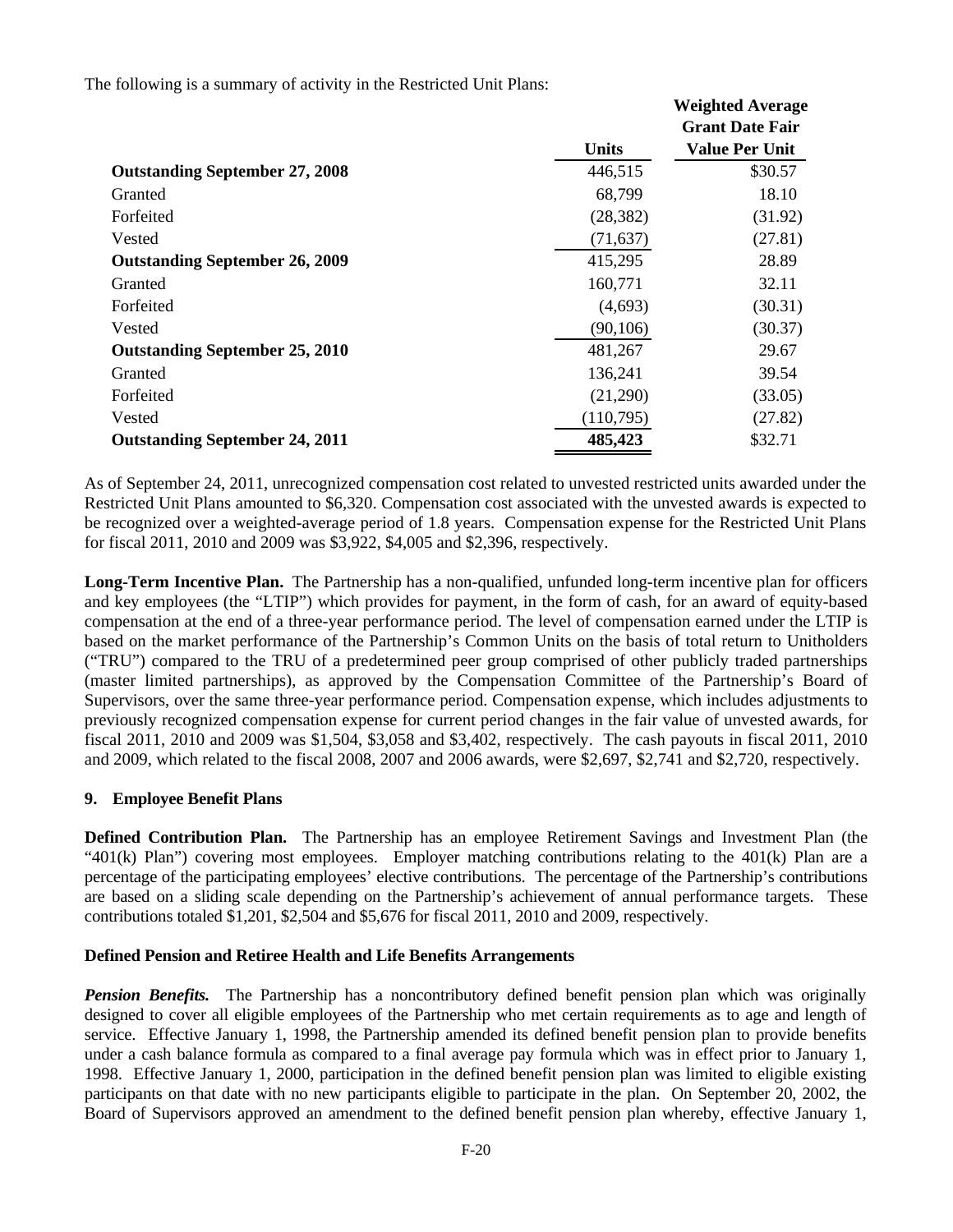2003, future service credits ceased and eligible employees receive interest credits only toward their ultimate retirement benefit.

Contributions, as needed, are made to a trust maintained by the Partnership. Contributions to the defined benefit pension plan are made by the Partnership in accordance with the Employee Retirement Income Security Act of 1974 minimum funding standards plus additional amounts made at the discretion of the Partnership, which may be determined from time to time. There were no minimum funding requirements for the defined benefit pension plan for fiscal 2011, 2010 or 2009. During the last decade, cash balance plans came under increased scrutiny which resulted in litigation pertaining to the cash balance feature and the Internal Revenue Service ("IRS") issued additional regulations governing these types of plans. In fiscal 2010, the IRS completed its review of the Partnership's defined benefit pension plan and issued a favorable determination letter pertaining to the cash balance formula. However, there can be no assurances that future legislative developments will not have an adverse effect on the Partnership's results of operations or cash flows.

*Retiree Health and Life Benefits.*The Partnership provides postretirement health care and life insurance benefits for certain retired employees. Partnership employees hired prior to July 1993 are eligible for postretirement life insurance benefits if they reach a specified retirement age while working for the Partnership. Partnership employees hired prior to July 1993 and who retired prior to March 1998 are eligible for postretirement health care benefits if they reached a specified retirement age while working for the Partnership. Effective January 1, 2000, the Partnership terminated its postretirement health care benefit plan for all eligible employees retiring after March 1, 1998. All active employees who were eligible to receive health care benefits under the postretirement plan subsequent to March 1, 1998, were provided an increase to their accumulated benefits under the cash balance pension plan. The Partnership's postretirement health care and life insurance benefit plans are unfunded. Effective January 1, 2006, the Partnership changed its postretirement health care plan from a self-insured program to one that is fully insured under which the Partnership pays a portion of the insurance premium on behalf of the eligible participants.

The Partnership recognizes the funded status of pension and other postretirement benefit plans as an asset or liability on the balance sheet and recognizes changes in the funded status in comprehensive income (loss) in the year the changes occur. The Partnership uses the date of its consolidated financial statements as the measurement date of plan assets and obligations.

*Projected Benefit Obligation, Fair Value of Plan Assets and Funded Status.* The following tables provide a reconciliation of the changes in the benefit obligations and the fair value of the plan assets for fiscal 2011 and 2010 and a statement of the funded status for both years. Under the Partnership's cash balance defined benefit pension plan, the accumulated benefit obligation and the projected benefit obligation are the same.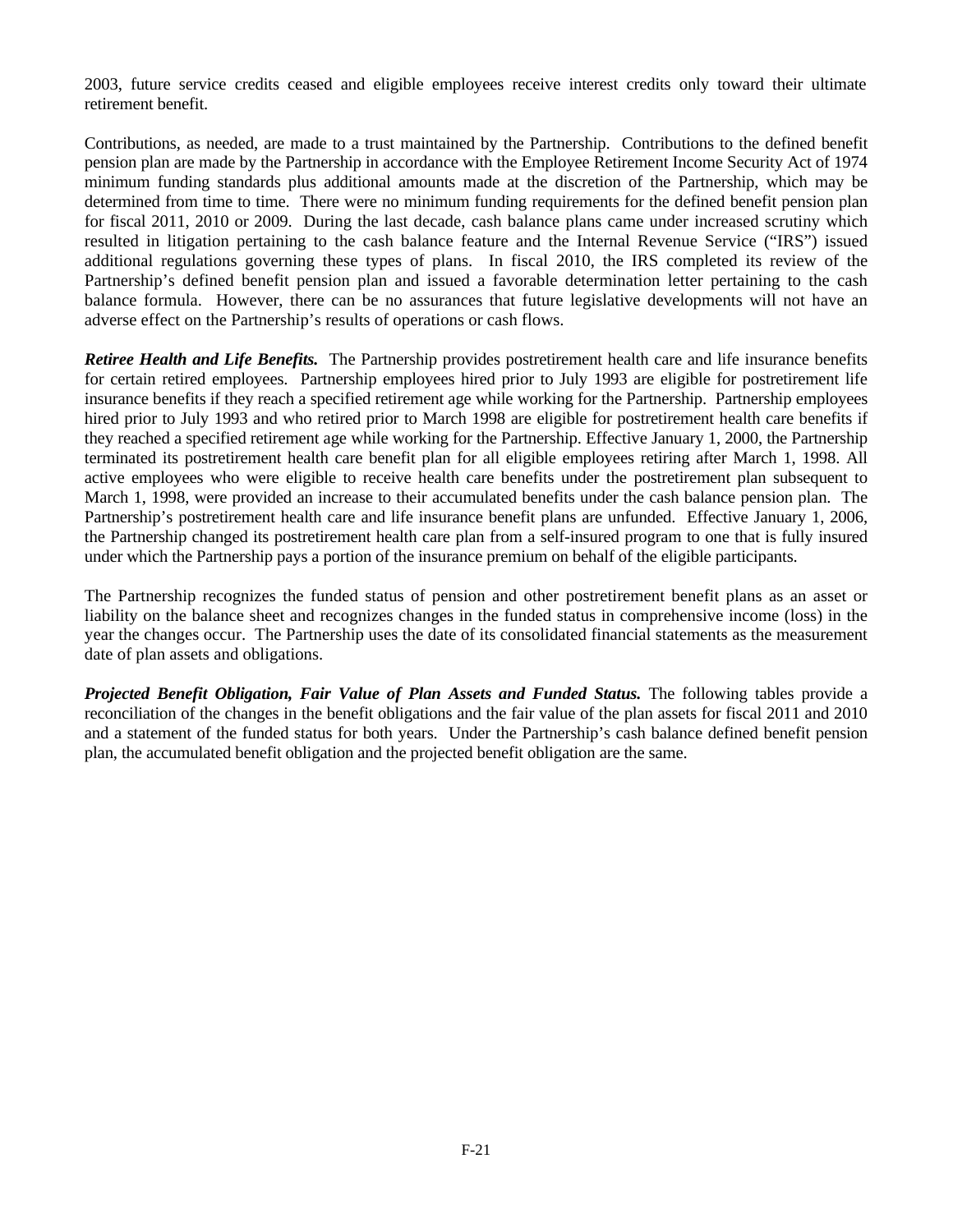|                                                                                                                           |                         |           |    |                 | <b>Retiree Health and Life</b> |           |    |           |
|---------------------------------------------------------------------------------------------------------------------------|-------------------------|-----------|----|-----------------|--------------------------------|-----------|----|-----------|
|                                                                                                                           | <b>Pension Benefits</b> |           |    | <b>Benefits</b> |                                |           |    |           |
|                                                                                                                           | 2011<br>2010            |           |    |                 | 2011                           |           |    | 2010      |
| <b>Reconciliation of benefit obligations:</b>                                                                             |                         |           |    |                 |                                |           |    |           |
| Benefit obligation at beginning of year                                                                                   | \$                      | 157,626   | \$ | 157,187         | \$                             | 20,932    | \$ | 21,127    |
| Service cost                                                                                                              |                         |           |    |                 |                                | 7         |    |           |
| Interest cost                                                                                                             |                         | 6,822     |    | 7,503           |                                | 855       |    | 1,013     |
| <b>Actuarial</b> loss                                                                                                     |                         | 9,165     |    | 9,059           |                                | 631       |    | 285       |
| Lump sum benefits paid                                                                                                    |                         | (6,365)   |    | (7,889)         |                                |           |    |           |
| Ordinary benefits paid                                                                                                    |                         | (8, 129)  |    | (8,234)         |                                | (1,530)   |    | (1,500)   |
| Benefit obligation at end of year                                                                                         |                         | \$159,119 |    | \$157,626       | $\boldsymbol{\mathsf{S}}$      | 20,895    | \$ | 20,932    |
| Reconciliation of fair value of plan assets:                                                                              |                         |           |    |                 |                                |           |    |           |
| Fair value of plan assets at beginning of year                                                                            | \$                      | 139,889   | \$ | 140,055         | \$                             |           | \$ |           |
| Actual return on plan assets                                                                                              |                         | 7,503     |    | 15,957          |                                |           |    |           |
| <b>Employer contributions</b>                                                                                             |                         |           |    |                 |                                | 1,530     |    | 1,500     |
| Lump sum benefits paid                                                                                                    |                         | (6,365)   |    | (7,889)         |                                |           |    |           |
| Ordinary benefits paid                                                                                                    |                         | (8,129)   |    | (8,234)         |                                | (1,530)   |    | (1,500)   |
| Fair value of plan assets at end of year                                                                                  | \$                      | 132,898   | \$ | 139,889         | $\$\,$                         |           | \$ |           |
| <b>Funded status:</b>                                                                                                     |                         |           |    |                 |                                |           |    |           |
| Funded status at end of year                                                                                              |                         | (26, 221) | \$ | (17, 737)       | \$                             | (20, 895) | \$ | (20, 932) |
| Amounts recognized in consolidated balance<br>sheets consist of:                                                          |                         |           |    |                 |                                |           |    |           |
| Net amount recognized at end of year                                                                                      | \$                      | (26, 221) | \$ | (17, 737)       | \$                             | (20, 895) | \$ | (20, 932) |
| Less: Current portion                                                                                                     |                         |           |    |                 |                                | 1,669     |    | 1,620     |
| Non-current benefit liability                                                                                             |                         | (26, 221) | \$ | (17, 737)       | \$                             | (19,226)  | \$ | (19, 312) |
| Amounts not yet recognized in net periodic benefit cost and<br>included in accumulated other comprehensive income (loss): |                         |           |    |                 |                                |           |    |           |
| Actuarial net (loss) gain                                                                                                 | \$                      | (59, 502) | \$ | (56, 267)       | \$                             | 1,825     | \$ | 2,492     |
| Prior service credits                                                                                                     |                         |           |    |                 |                                | 2,358     |    | 2,848     |
| Net amount recognized in accumulated other comprehensive<br>(loss) income                                                 | \$                      | (59, 502) | \$ | (56, 267)       | $\boldsymbol{\mathsf{S}}$      | 4,183     | \$ | 5,340     |

Amounts recognized in other comprehensive income consisted of net actuarial losses of \$7,957 and \$1,181 for pension benefits for fiscal 2011 and 2010, respectively. Amounts recognized in other comprehensive income consisted of net actuarial losses of \$631 and \$285 for other postretirement benefits for fiscal 2011 and 2010, respectively. The losses (gains) in accumulated other comprehensive loss as of September 24, 2011 that are expected to be recognized as components of net periodic benefit costs during fiscal 2012 are \$5,271 and \$(465) for pension and other postretirement benefits, respectively.

*Plan Assets.* The Partnership's investment policies and strategies, as set forth in the Investment Management Policy and Guidelines, are monitored by a Benefits Committee comprised of five members of management. The Partnership employs a liability driven investment strategy, which seeks to increase the correlation of the plan's assets and liabilities to reduce the volatility of the plan's funded status. This strategy has resulted in an asset allocation that is largely comprised of investments in funds of fixed income securities. The target asset mix is as follows: (i) fixed income securities portion of the portfolio should range between 75% and 95%; and (ii) equity securities portion of the portfolio should range between 5% and 25%.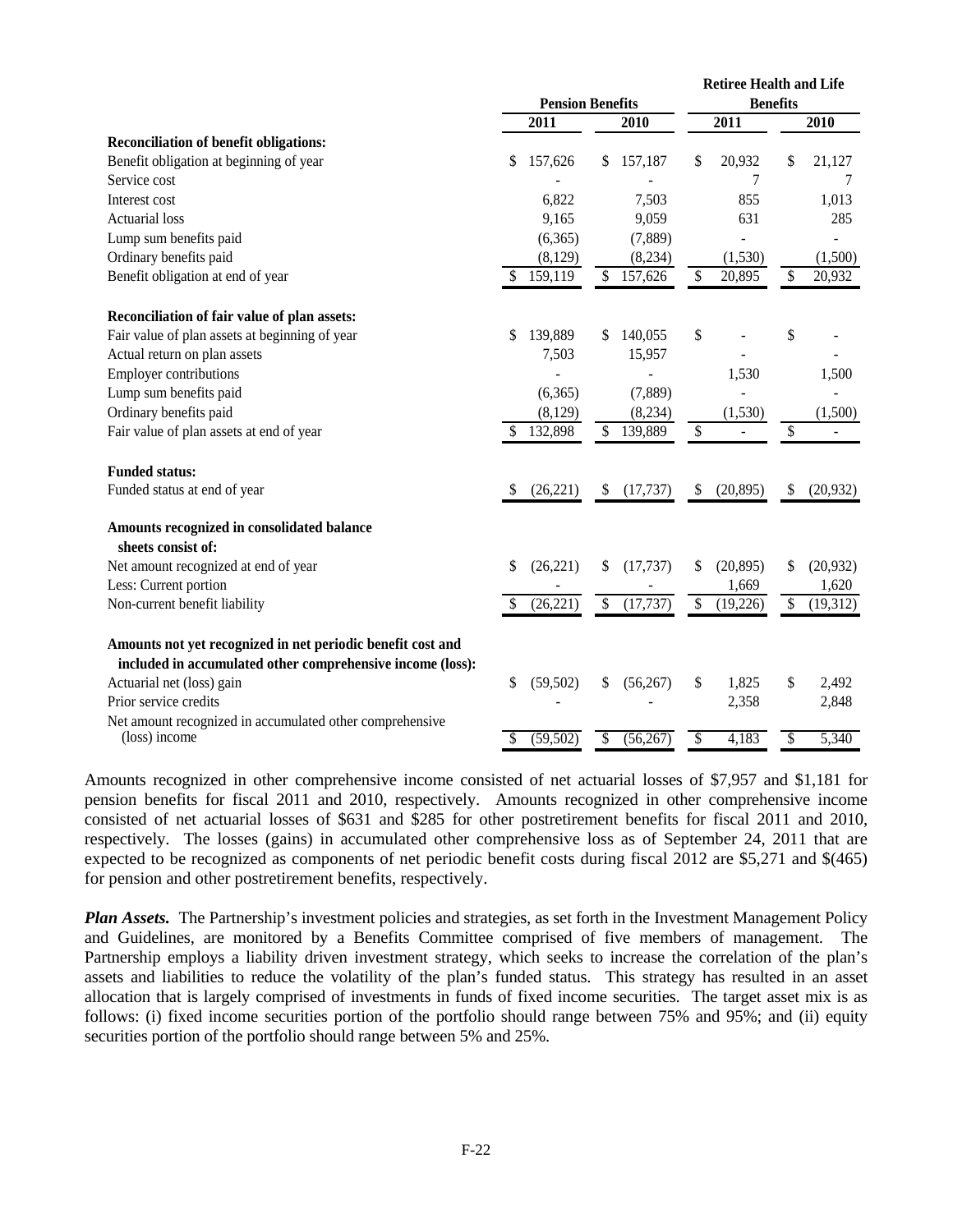The following table presents the actual allocation of assets held in trust as of September 24, 2011 and September 25, 2010:

|                          | 2011 | 2010 |
|--------------------------|------|------|
| Fixed income securities  | 88%  | 86%  |
| <b>Equity securities</b> | 12%  | 14%  |
|                          | 100% | 100% |

The fair values of the Partnership's pension plan assets are measured using Level 2 inputs. The assets of the defined benefit pension plan have no significant concentration of risk and there are no restrictions on these investments.

The following table describes the measurement of the Partnership's pension plan assets by asset category:

|                                  | As of September<br>24, 2011 | As of September<br>25, 2010 |
|----------------------------------|-----------------------------|-----------------------------|
| Short term investments (1)       | \$<br>1,439                 | \$<br>1,259                 |
| Equity securities: $(1)(2)$      |                             |                             |
| Domestic                         | 10,823                      | 13,042                      |
| International                    | 5,342                       | 6,563                       |
| Fixed income securities $(1)(3)$ | 115,294                     | 119,025                     |
|                                  | \$<br>132,898               | \$<br>139,889               |

(1) Includes funds which are not publicly traded and are valued at the net asset value of the units provided by the fund issuer.

(2) Includes funds which invest primarily in a diversified portfolio of publicly traded US and Non-US common stock.

(3) Includes funds which invest primarily in publicly traded and non-publicly traded, investment grade corporate bonds, U.S. government bonds and asset-backed securities.

**Retiree** 

*Projected Contributions and Benefit Payments.* There are no projected minimum funding requirements under the Partnership's defined benefit pension plan for fiscal 2012. Estimated future benefit payments for both pension and retiree health and life benefits are as follows:

| <b>Fiscal Year</b> | <b>Pension</b><br><b>Benefits</b> | ncurce<br><b>Health and</b><br>Life<br><b>Benefits</b> |
|--------------------|-----------------------------------|--------------------------------------------------------|
| 2012               | \$<br>27,452                      | \$<br>1,669                                            |
| 2013               | 13,804                            | 1,603                                                  |
| 2014               | 13,303                            | 1,540                                                  |
| 2015               | 12,494                            | 1,466                                                  |
| 2016               | 12,079                            | 1,382                                                  |
| 2017 through 2021  | 51,118                            | 5,553                                                  |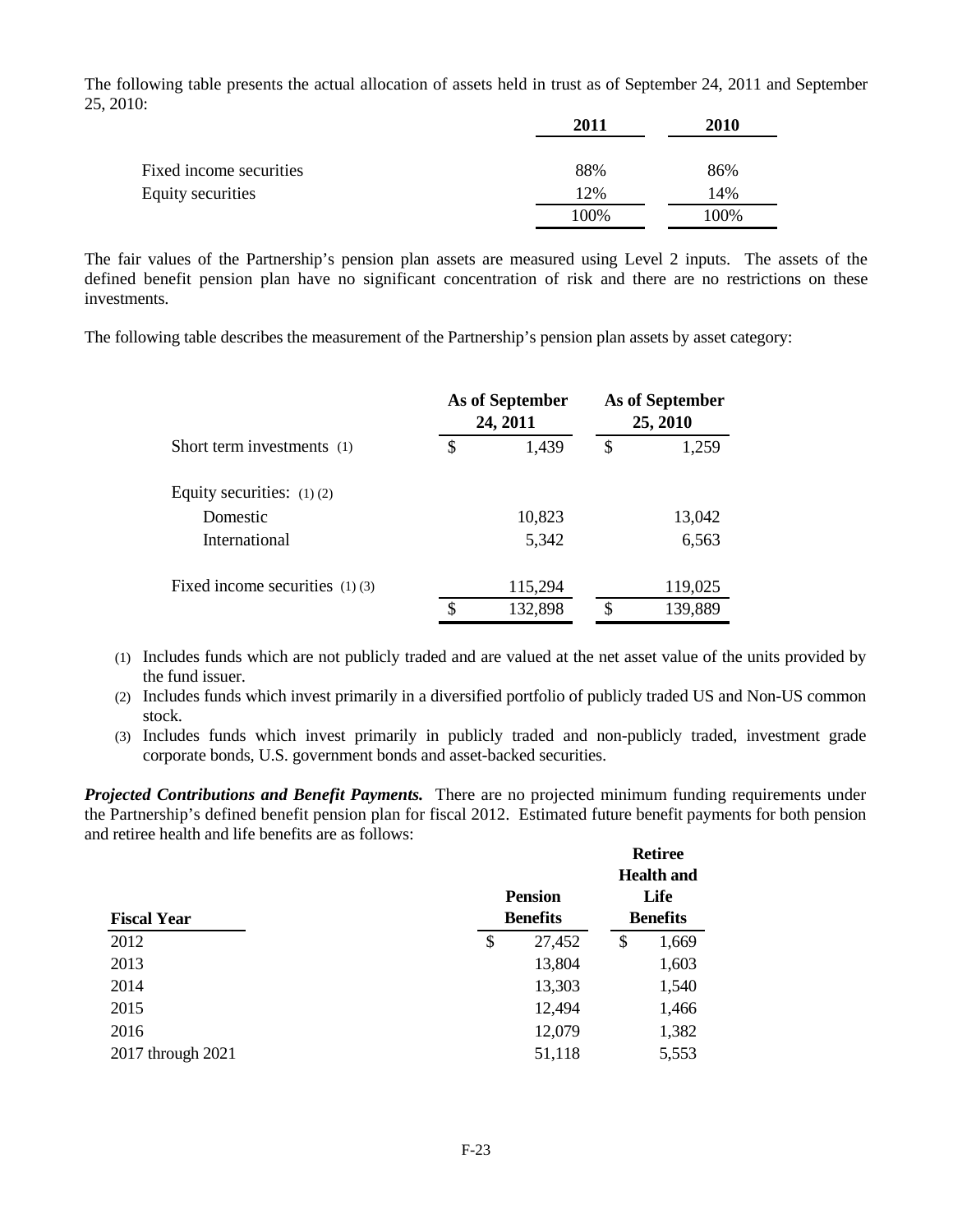Estimated future pension benefit payments assumes that age 65 or older active and non-active eligible participants in the pension plan that had not received a benefit payment prior to fiscal 2012 will elect to receive a benefit payment in fiscal 2012. In addition, for all periods presented, estimated future pension benefit payments assumes that participants will elect a lump sum payment in the fiscal year that the participant becomes eligible to receive benefits.

*Effect on Operations.* The following table provides the components of net periodic benefit costs included in operating expenses for fiscal 2011, 2010 and 2009:

|                                      | <b>Pension Benefits</b> |                          |  |         |  | <b>Retiree Health and Life Benefits</b> |  |       |  |       |    |       |
|--------------------------------------|-------------------------|--------------------------|--|---------|--|-----------------------------------------|--|-------|--|-------|----|-------|
|                                      |                         | 2011                     |  | 2010    |  | 2009                                    |  | 2011  |  | 2010  |    | 2009  |
| Service cost                         |                         | $\overline{\phantom{0}}$ |  | ۰       |  |                                         |  |       |  |       | S  |       |
| Interest cost                        |                         | 6.822                    |  | 7.503   |  | 9.487                                   |  | 855   |  | 1.013 |    | 1,381 |
| Expected return on plan assets       |                         | (6,295)                  |  | (8,080) |  | (9,205)                                 |  |       |  |       |    |       |
| Amortization of prior service credit |                         |                          |  |         |  |                                         |  | (490) |  | (490) |    | (490) |
| Settlement charge                    |                         |                          |  | 2,818   |  |                                         |  |       |  |       |    |       |
| Recognized net actuarial loss        |                         | 4,721                    |  | 5,374   |  | 4,050                                   |  | (35)  |  | (65)  |    | (312) |
| Net periodic benefit costs           |                         | 5.248                    |  | 7,615   |  | 4.332                                   |  | 337   |  | 465   | \$ | 583   |

During fiscal 2010, lump sum pension settlement payments to either terminated or retired individuals amounted to \$7,889, which exceeded the settlement threshold (combined service and interest costs of net periodic pension cost) of \$7,503 for fiscal 2010, and as a result, the Partnership was required to recognize a non-cash settlement charge of \$2,818 during fiscal 2010. The non-cash charge was required to accelerate recognition of a portion of cumulative unamortized losses in the defined benefit pension plan. During fiscal 2011 and 2009, the amount of the pension benefit obligation settled through lump sum payments did not exceed the settlement threshold; therefore, a settlement charge was not required to be recognized in either of those fiscal years.

*Actuarial Assumptions.* The assumptions used in the measurement of the Partnership's benefit obligations as of September 24, 2011 and September 25, 2010 are shown in the following table:

|                                       | <b>Pension Benefits</b> |         | <b>Retiree Health and</b><br><b>Life Benefits</b> |         |
|---------------------------------------|-------------------------|---------|---------------------------------------------------|---------|
|                                       | 2011                    | 2010    | 2011                                              | 2010    |
| Weighted-average discount rate        | 4.375%                  | 4.750\% | 4.000\%                                           | 4.250\% |
| Average rate of compensation increase | n/a                     | n/a     | n/a                                               | n/a     |

The assumptions used in the measurement of net periodic pension benefit and postretirement benefit costs for fiscal 2011, 2010 and 2009 are shown in the following table:

|                                                                |        | <b>Pension Benefits</b> |        |             | <b>Retiree Health and Life Benefits</b> |         |  |
|----------------------------------------------------------------|--------|-------------------------|--------|-------------|-----------------------------------------|---------|--|
|                                                                | 2011   | 2010                    | 2009   | <b>2011</b> | 2010                                    | 2009    |  |
| Weighted-average discount rate<br>Average rate of compensation | 4.750% | 5.125%                  | 7.625% | 4.250\%     | 5.000\%                                 | 7.625%  |  |
| increase                                                       | n/a    | n/a                     | n/a    | n/a         | n/a                                     | n/a     |  |
| Weighted-average expected long-                                |        |                         |        |             |                                         |         |  |
| term rate of return on plan assets                             | 5.000% | 6.250\%                 | 7.390% | n/a         | n/a                                     | n/a     |  |
| Health care cost trend                                         | n/a    | n/a                     | n/a    | 7.950%      | 8.150%                                  | 9.000\% |  |

The discount rate assumption takes into consideration current market expectations related to long-term interest rates and the projected duration of the Partnership's pension obligations based on a benchmark index with similar characteristics as the expected cash flow requirements of the Partnership's defined benefit pension plan over the long-term. The expected long-term rate of return on plan assets assumption reflects estimated future performance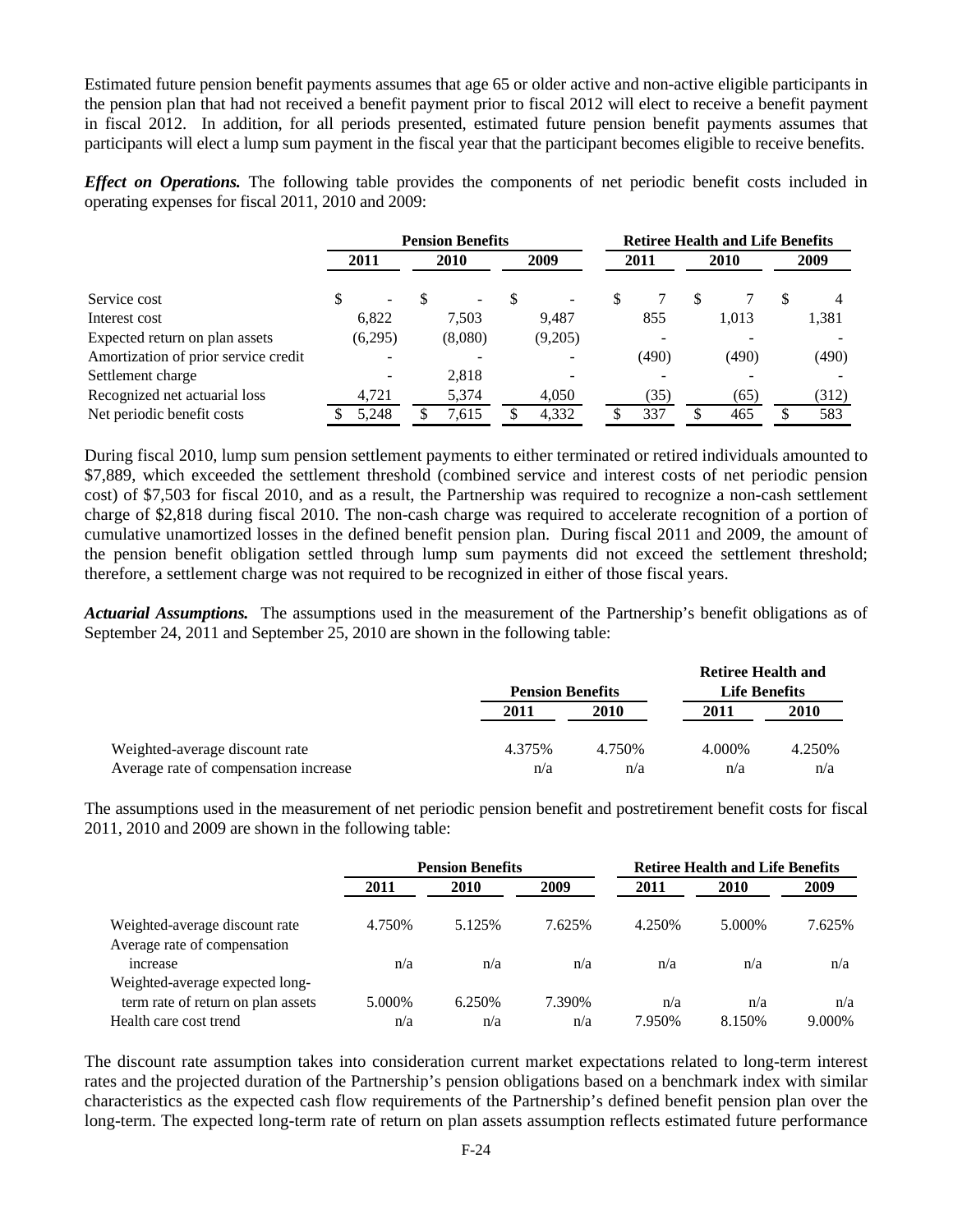in the Partnership's pension asset portfolio considering the investment mix of the pension asset portfolio and historical asset performance. The expected return on plan assets is determined based on the expected long-term rate of return on plan assets and the market-related value of plan assets. The market-related value of pension plan assets is the fair value of the assets. Unrecognized actuarial gains and losses in excess of 10% of the greater of the projected benefit obligation and the market-related value of plan assets are amortized over the expected average remaining service period of active employees expected to receive benefits under the plan.

The 7.74% increase in health care costs assumed at September 24, 2011 is assumed to decrease gradually to 4.48% in fiscal 2028 and to remain at that level thereafter. An increase or decrease of the assumed health care cost trend rates by 1.0% in each year would have no material impact to the Partnership's benefit obligation as of September 24, 2011 nor the aggregate of service and interest components of net periodic postretirement benefit expense for fiscal 2011. The Partnership has concluded that the prescription drug benefits within the retiree medical plan do not entitle the Partnership to an available Medicare subsidy.

# **10. Financial Instruments and Risk Management**

**Cash and Cash Equivalents.** The fair value of cash and cash equivalents is not materially different from their carrying amount because of the short-term maturity of these instruments.

**Derivative Instruments and Hedging Activities**. The Partnership measures the fair value of its exchange-traded options and futures contracts using Level 1 inputs, the fair value of its interest rate swaps using Level 2 inputs and the fair value of its over-the-counter options contracts using Level 3 inputs. The Partnership's over-the-counter options contracts are valued based on an internal option model. The inputs utilized in the model are based on publicly available information as well as broker quotes.

The following summarizes the fair value of the Partnership's derivative instruments and their location in the consolidated balance sheet as of September 24, 2011 and September 25, 2010, respectively:

|                                                       | As of September 24, 2011  |              |       | As of September 25, 2010  |    |            |  |
|-------------------------------------------------------|---------------------------|--------------|-------|---------------------------|----|------------|--|
| <b>Asset Derivatives</b>                              | Location<br>Fair Value    |              |       | Location                  |    | Fair Value |  |
| Derivatives not designated as                         |                           |              |       |                           |    |            |  |
| hedging instruments:                                  |                           |              |       |                           |    |            |  |
| Commodity options                                     | Other current assets      | \$           | 3,710 | Other current assets      | \$ | 2,601      |  |
|                                                       | Other assets              |              | 612   | Other assets              |    |            |  |
| Commodity futures                                     | Other current assets      |              | 1,132 | Other current assets      |    | 22         |  |
|                                                       | $\mathbb{S}$              |              | 5,454 |                           | \$ |            |  |
| <b>Liability Derivatives</b>                          | Location                  | Fair Value   |       | Location                  |    | Fair Value |  |
| Derivatives designated as hedging                     |                           |              |       |                           |    |            |  |
| instruments:                                          |                           |              |       |                           |    |            |  |
| Interest rate swaps                                   | Other current liabilities | \$           | 2,662 | Other current liabilities | \$ | 2,740      |  |
|                                                       | Other liabilities         |              | 1,934 | Other liabilities         |    | 3,561      |  |
|                                                       |                           | $\mathbb{S}$ | 4,596 |                           | \$ | 6,301      |  |
| Derivatives not designated as<br>hedging instruments: |                           |              |       |                           |    |            |  |
| Commodity options                                     | Other current liabilities | \$           | 2,407 | Other current liabilities | \$ | 641        |  |
|                                                       | Other liabilities         |              | 69    | Other liabilities         |    |            |  |
| Commodity futures                                     | Other current liabilities |              |       | Other current liabilities |    | 1,838      |  |
|                                                       |                           | \$           | 2,476 |                           | \$ | 2,479      |  |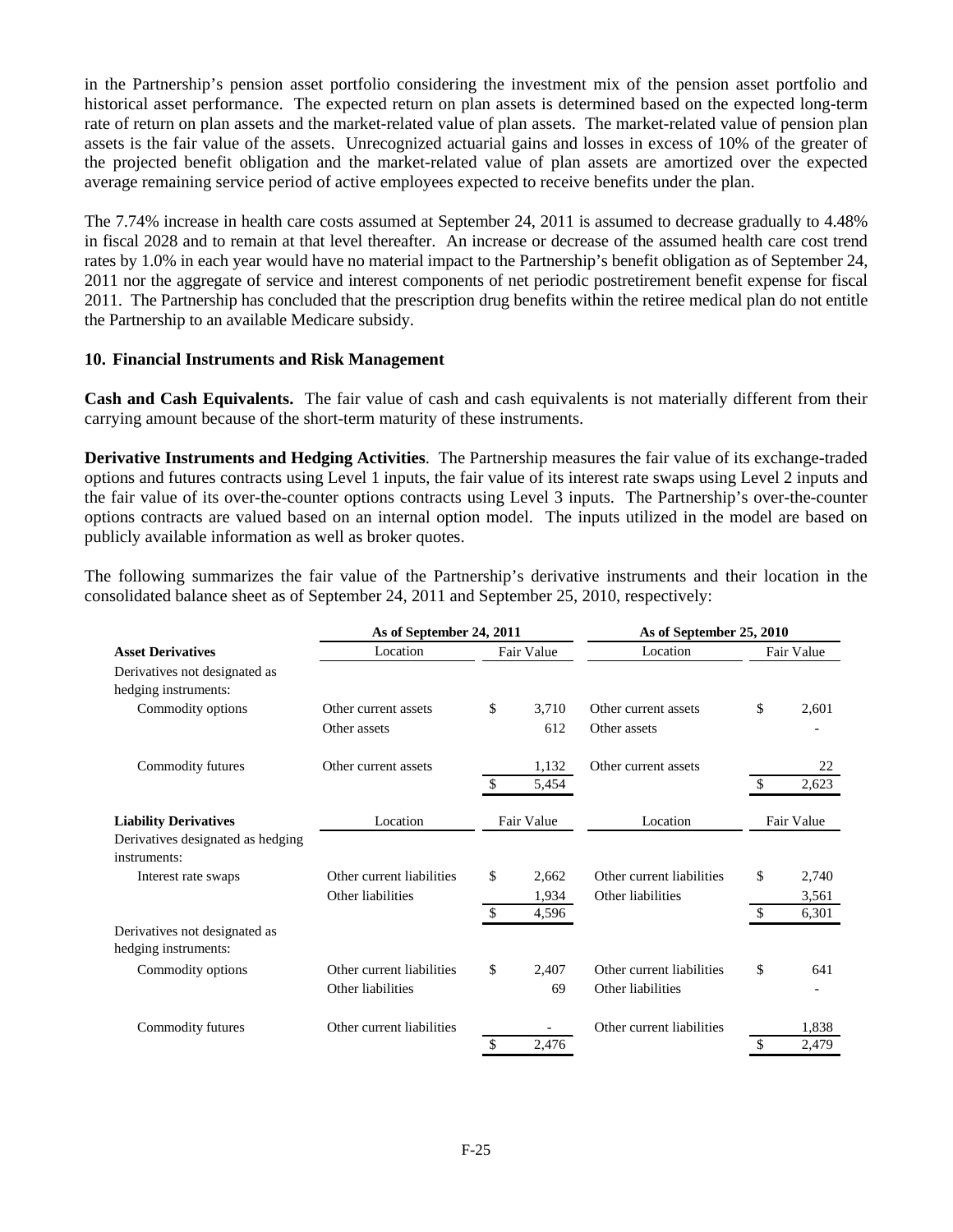The following summarizes the reconciliation of the beginning and ending balances of assets and liabilities measured at fair value on a recurring basis using significant unobservable inputs:

|                                               | Fair Value Measurement Using Significant |                          |               |      |  |         |             |                          |  |  |
|-----------------------------------------------|------------------------------------------|--------------------------|---------------|------|--|---------|-------------|--------------------------|--|--|
|                                               | Unobservable Inputs (Level 3)            |                          |               |      |  |         | Fiscal 2010 |                          |  |  |
|                                               | Fiscal 2011<br>Liabilities<br>Assets     |                          |               |      |  | Assets  | Liabilities |                          |  |  |
| Beginning balance of over-the-counter options |                                          | 1.509                    | <sup>\$</sup> | 30   |  | 1.675   |             | 844                      |  |  |
| Beginning balance realized during the period  |                                          | (1,509)                  |               | (30) |  | (1,434) |             | (844)                    |  |  |
| Change in the fair value of beginning balance |                                          | $\overline{\phantom{a}}$ |               |      |  | (241)   |             | $\overline{\phantom{0}}$ |  |  |
| Contracts purchased during the period         |                                          | 1.780                    |               | 118  |  | 1.509   |             | 30                       |  |  |
| Ending balance of over-the-counter options    |                                          | 1.780                    |               | 118  |  | 1.509   |             | 30                       |  |  |

As of September 24, 2011, the Partnership's outstanding commodity-related derivatives were scheduled to mature during the following 15 months, and have a weighted average maturity of approximately 4 months. As of September 25, 2010, the Partnership's outstanding commodity-related derivatives were scheduled to mature during fiscal 2011, and had a weighted average maturity of approximately 3 months.

The effect of the Partnership's derivative instruments on the consolidated statement of operations for fiscal 2011, 2010 and 2009 are as follows:

| <b>Derivatives in Cash Flow Hedging Relationships:</b>    | <b>Amount of Gains</b><br>(Losses) Recognized in<br><b>OCI</b> (Effective<br>Portion) | <b>Gains (Losses) Reclassified from</b><br><b>Accumulated OCI into Income</b><br>(Effective Portion)<br>Location<br><b>Amount</b> |                                                                                                  |  |  |
|-----------------------------------------------------------|---------------------------------------------------------------------------------------|-----------------------------------------------------------------------------------------------------------------------------------|--------------------------------------------------------------------------------------------------|--|--|
| Fiscal 2011                                               |                                                                                       |                                                                                                                                   |                                                                                                  |  |  |
| Interest rate swap                                        | \$<br>(1,177)                                                                         | Interest expense                                                                                                                  | (2,881)<br>\$                                                                                    |  |  |
| Fiscal 2010                                               |                                                                                       |                                                                                                                                   |                                                                                                  |  |  |
| Interest rate swap                                        | \$<br>(5,706)                                                                         | Interest expense                                                                                                                  | (3,597)<br>\$                                                                                    |  |  |
| Fiscal 2009                                               |                                                                                       |                                                                                                                                   |                                                                                                  |  |  |
| Interest rate swap                                        | \$<br>(4,079)                                                                         | Interest expense                                                                                                                  | (3,088)<br>\$                                                                                    |  |  |
| <b>Derivatives Not Designated as Hedging Instruments:</b> | <b>Location of Gains</b><br>(Losses) Recognized in<br><b>Income</b>                   |                                                                                                                                   | Amount of<br><b>Unrealized</b><br><b>Gains (Losses)</b><br><b>Recognized in</b><br><b>Income</b> |  |  |
| Fiscal 2011                                               |                                                                                       |                                                                                                                                   |                                                                                                  |  |  |
| Options                                                   | Cost of products sold                                                                 |                                                                                                                                   | \$<br>(1,517)                                                                                    |  |  |
| <b>Futures</b>                                            | Cost of products sold                                                                 |                                                                                                                                   | 2,948                                                                                            |  |  |
|                                                           |                                                                                       |                                                                                                                                   | 1,431<br>\$                                                                                      |  |  |
| Fiscal 2010                                               |                                                                                       |                                                                                                                                   |                                                                                                  |  |  |
| Options                                                   | Cost of products sold                                                                 |                                                                                                                                   | \$<br>(1,275)                                                                                    |  |  |
| <b>Futures</b>                                            | Cost of products sold                                                                 |                                                                                                                                   | (4,125)<br>\$<br>(5,400)                                                                         |  |  |
| Fiscal 2009                                               |                                                                                       |                                                                                                                                   |                                                                                                  |  |  |
| Options                                                   | Cost of products sold                                                                 |                                                                                                                                   | \$<br>(589)                                                                                      |  |  |
| Futures                                                   | Cost of products sold                                                                 |                                                                                                                                   | 2,302                                                                                            |  |  |
|                                                           |                                                                                       |                                                                                                                                   | \$<br>1,713                                                                                      |  |  |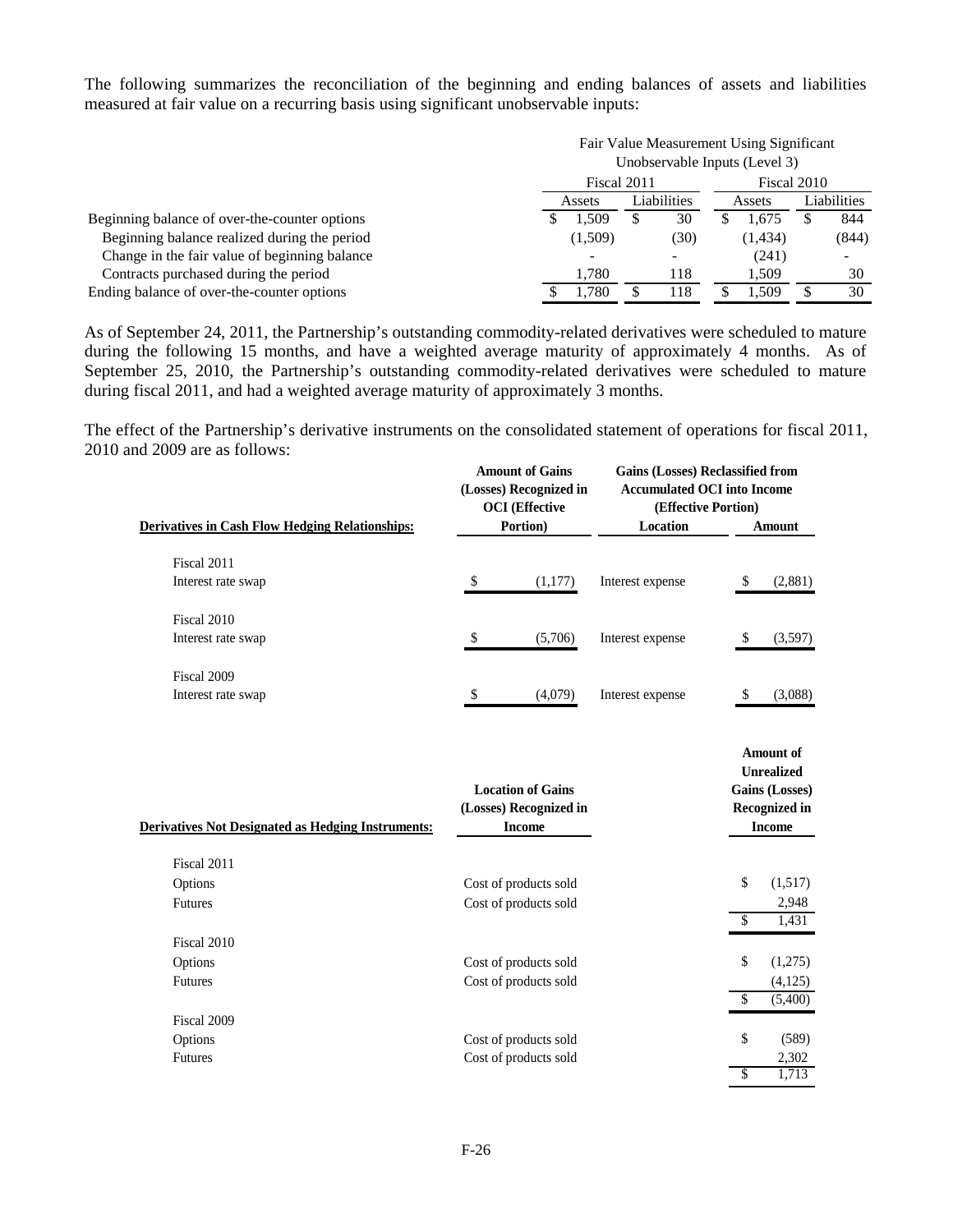**Credit Risk**. The Partnership's principal customers are residential and commercial end users of propane and fuel oil and refined fuels served by approximately 300 locations in 30 states. No single customer accounted for more than 10% of revenues during fiscal 2011, 2010 or 2009 and no concentration of receivables exists as of September 24, 2011 or September 25, 2010. During fiscal 2011, 2010 and 2009, three suppliers provided approximately 37%, 38% and 40%, respectively, of the Partnership's total propane supply. The Partnership believes that, if supplies from any of these three suppliers were interrupted, it would be able to secure adequate propane supplies from other sources without a material disruption of its operations.

Exchange-traded futures and options contracts are traded on and guaranteed by the New York Mercantile Exchange (the "NYMEX") and as a result, have minimal credit risk. Futures contracts traded with brokers of the NYMEX require daily cash settlements in margin accounts. The Partnership is subject to credit risk with overthe-counter option contracts entered into with various third parties to the extent the counterparties do not perform. The Partnership evaluates the financial condition of each counterparty with which it conducts business and establishes credit limits to reduce exposure to credit risk based on non-performance. The Partnership does not require collateral to support the contracts.

**Bank Debt and Senior Notes.** The fair value of the Revolving Credit Facility approximates the carrying value since the interest rates are adjusted quarterly to reflect market conditions. Based upon quoted market prices, the fair value of the Partnership's 2020 Senior Notes was \$248,500 as of September 24, 2011.

# **11. Commitments and Contingencies**

**Commitments.** The Partnership leases certain property, plant and equipment, including portions of the Partnership's vehicle fleet, for various periods under noncancelable leases. Rental expense under operating leases was \$18,868, \$17,561 and \$17,254 for fiscal 2011, 2010 and 2009, respectively.

Future minimum rental commitments under noncancelable operating lease agreements as of September 24, 2011 are as follows:

|                     | <b>Minimum</b>  |
|---------------------|-----------------|
|                     | Lease           |
| <b>Fiscal Year</b>  | <b>Payments</b> |
| 2012                | \$15,836        |
| 2013                | 13,346          |
| 2014                | 11,540          |
| 2015                | 8,480           |
| 2016                | 4,993           |
| 2017 and thereafter | 4,709           |

# **Contingencies.**

**Self Insurance.** As described in Note 2, the Partnership is self-insured for general and product, workers' compensation and automobile liabilities up to predetermined amounts above which third party insurance applies. At September 24, 2011 and September 25, 2010, the Partnership had accrued liabilities of \$52,841 and \$55,445, respectively, representing the total estimated losses under these self-insurance programs. For the portion of the estimated liability that exceeds insurance deductibles, the Partnership records an asset within other assets (or prepaid expenses and other current assets, as applicable) related to the amount of the liability expected to be covered by insurance which amounted to \$17,513 and \$17,990 as of September 24, 2011 and September 25, 2010, respectively.

*Legal Matters.* As described in Note 2, the Partnership's operations are subject to all operating hazards and risks normally incidental to handling, storing and delivering combustible liquids such as propane. The Partnership has been, and will continue to be, a defendant in various legal proceedings and litigation arising in the ordinary course of business, both as a result of these operating hazards and risks, and as a result of other aspects of its business. In this regard, the Partnership currently is a defendant in putative suits in several states. The complaints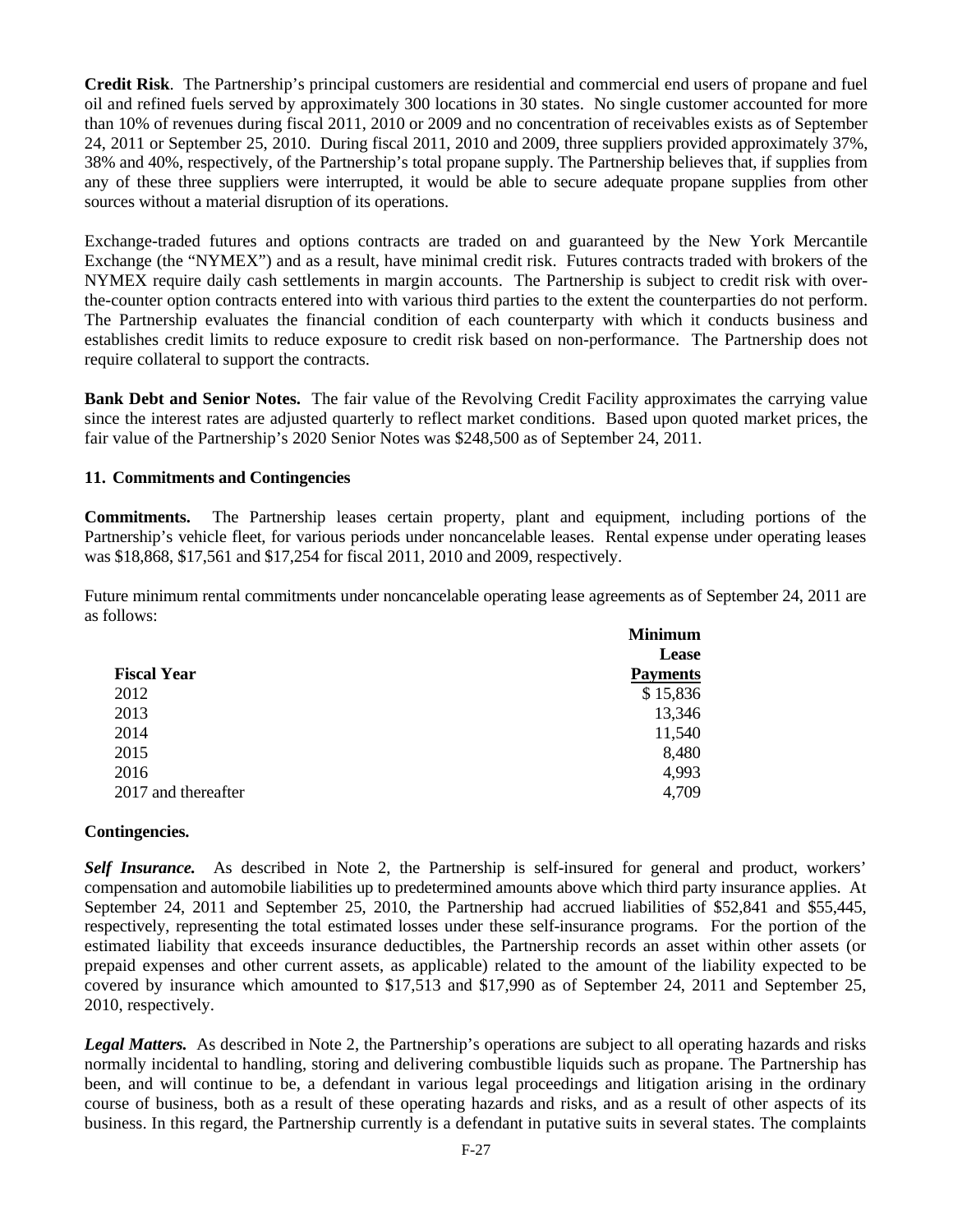allege a number of claims, including as to the Partnership's pricing, fee disclosure and tank ownership, under various consumer statutes, the Uniform Commercial Code, common law and antitrust law. Based on the nature of the allegations under these suits, the Partnership believes that the suits are without merit and are the Partnership is contesting each of these suits vigorously. With respect to the pending putative suits, other than for legal defense fees and expenses based on the merits of the allegations, a liability for a loss contingency is not required.

# **12. Guarantees**

The Partnership has residual value guarantees associated with certain of its operating leases, related primarily to transportation equipment, with remaining lease periods scheduled to expire periodically through fiscal 2018. Upon completion of the lease period, the Partnership guarantees that the fair value of the equipment will equal or exceed the guaranteed amount, or the Partnership will pay the lessor the difference. Although the fair value of equipment at the end of its lease term has historically exceeded the guaranteed amounts, the maximum potential amount of aggregate future payments the Partnership could be required to make under these leasing arrangements, assuming the equipment is deemed worthless at the end of the lease term, is approximately \$9,686. The fair value of residual value guarantees for outstanding operating leases was de minimis as of September 24, 2011 and September 25, 2010.

# **13. Public Offerings**

On August 10, 2009, the Partnership sold 2,200,000 Common Units in a public offering at a price of \$41.50 per Common Unit realizing proceeds of \$86,700, net of underwriting commissions and other offering expenses. On August 24, 2009, following the underwriters' partial exercise of their over-allotment option, the Partnership sold an additional 230,934 Common Units at \$41.50 per Common Unit, generating additional net proceeds of \$9,180. The aggregate net proceeds of \$95,880, along with cash on hand, were used to fund the purchase of \$175,000 aggregate principal amount of 2003 Senior Notes pursuant to a cash tender offer.

# **14. Segment Information**

The Partnership manages and evaluates its operations in five operating segments, three of which are reportable segments: Propane, Fuel Oil and Refined Fuels and Natural Gas and Electricity. The chief operating decision maker evaluates performance of the operating segments using a number of performance measures, including gross margins and income before interest expense and provision for income taxes (operating profit). Costs excluded from these profit measures are captured in Corporate and include corporate overhead expenses not allocated to the operating segments. Unallocated corporate overhead expenses include all costs of back office support functions that are reported as general and administrative expenses within the consolidated statements of operations. In addition, certain costs associated with field operations support that are reported in operating expenses within the consolidated statements of operations, including purchasing, training and safety, are not allocated to the individual operating segments. Thus, operating profit for each operating segment includes only the costs that are directly attributable to the operations of the individual segment. The accounting policies of the operating segments are otherwise the same as those described in the summary of significant accounting policies in Note 2.

The propane segment is primarily engaged in the retail distribution of propane to residential, commercial, industrial and agricultural customers and, to a lesser extent, wholesale distribution to large industrial end users. In the residential and commercial markets, propane is used primarily for space heating, water heating, cooking and clothes drying. Industrial customers use propane generally as a motor fuel burned in internal combustion engines that power over-the-road vehicles, forklifts and stationary engines, to fire furnaces and as a cutting gas. In the agricultural markets, propane is primarily used for tobacco curing, crop drying, poultry brooding and weed control.

The fuel oil and refined fuels segment is primarily engaged in the retail distribution of fuel oil, diesel, kerosene and gasoline to residential and commercial customers for use primarily as a source of heat in homes and buildings.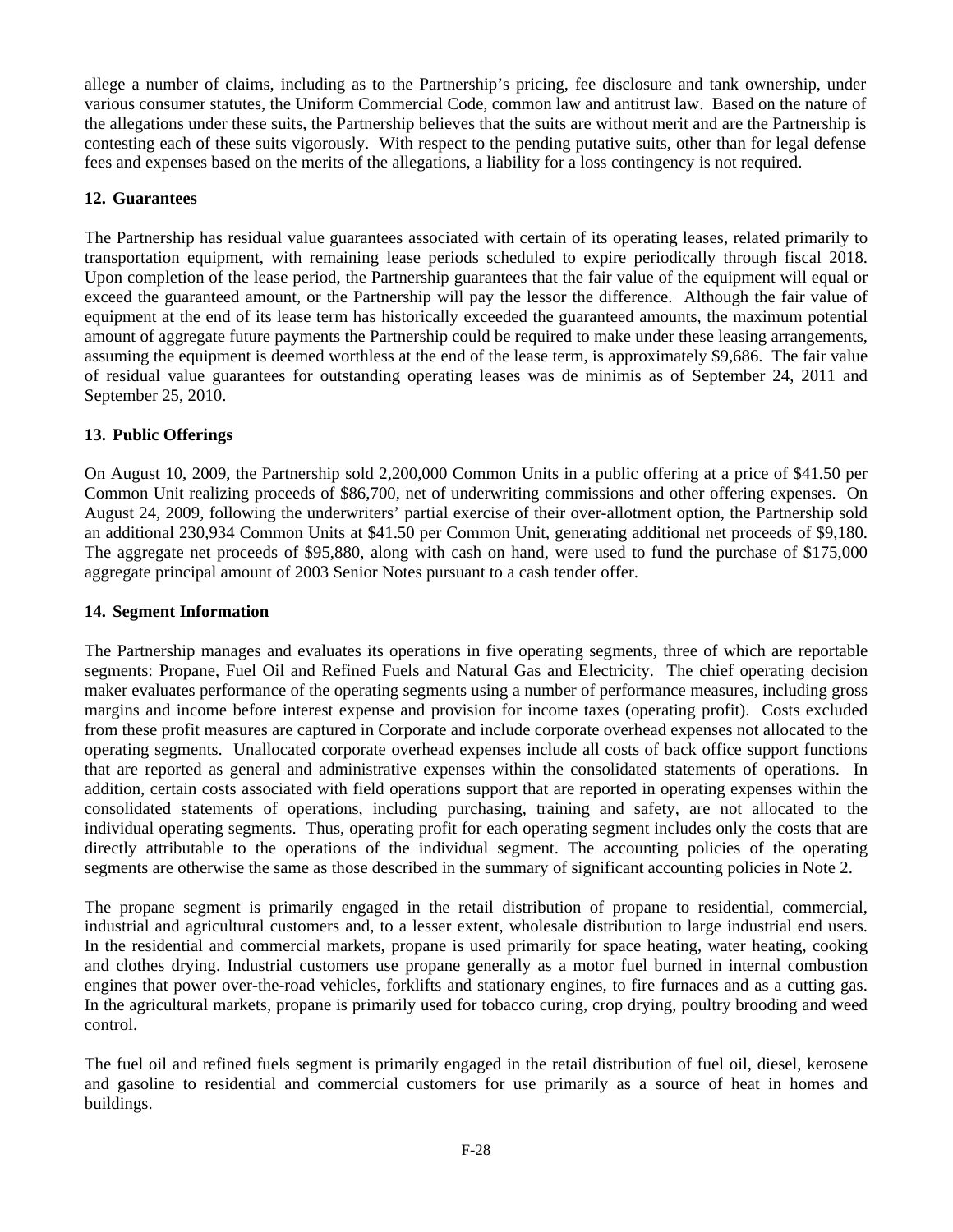The natural gas and electricity segment is engaged in the marketing of natural gas and electricity to residential and commercial customers in the deregulated energy markets of New York and Pennsylvania. Under this operating segment, the Partnership owns the relationship with the end consumer and has agreements with the local distribution companies to deliver the natural gas or electricity from the Partnership's suppliers to the customer.

Activities in the "all other" category include the Partnership's service business, which is primarily engaged in the sale, installation and servicing of a wide variety of home comfort equipment, particularly in the areas of heating and ventilation, and activities from the Partnership's HomeTown Hearth & Grill and Suburban Franchising subsidiaries.

The following table presents certain data by reportable segment and provides a reconciliation of total operating segment information to the corresponding consolidated amounts for the periods presented: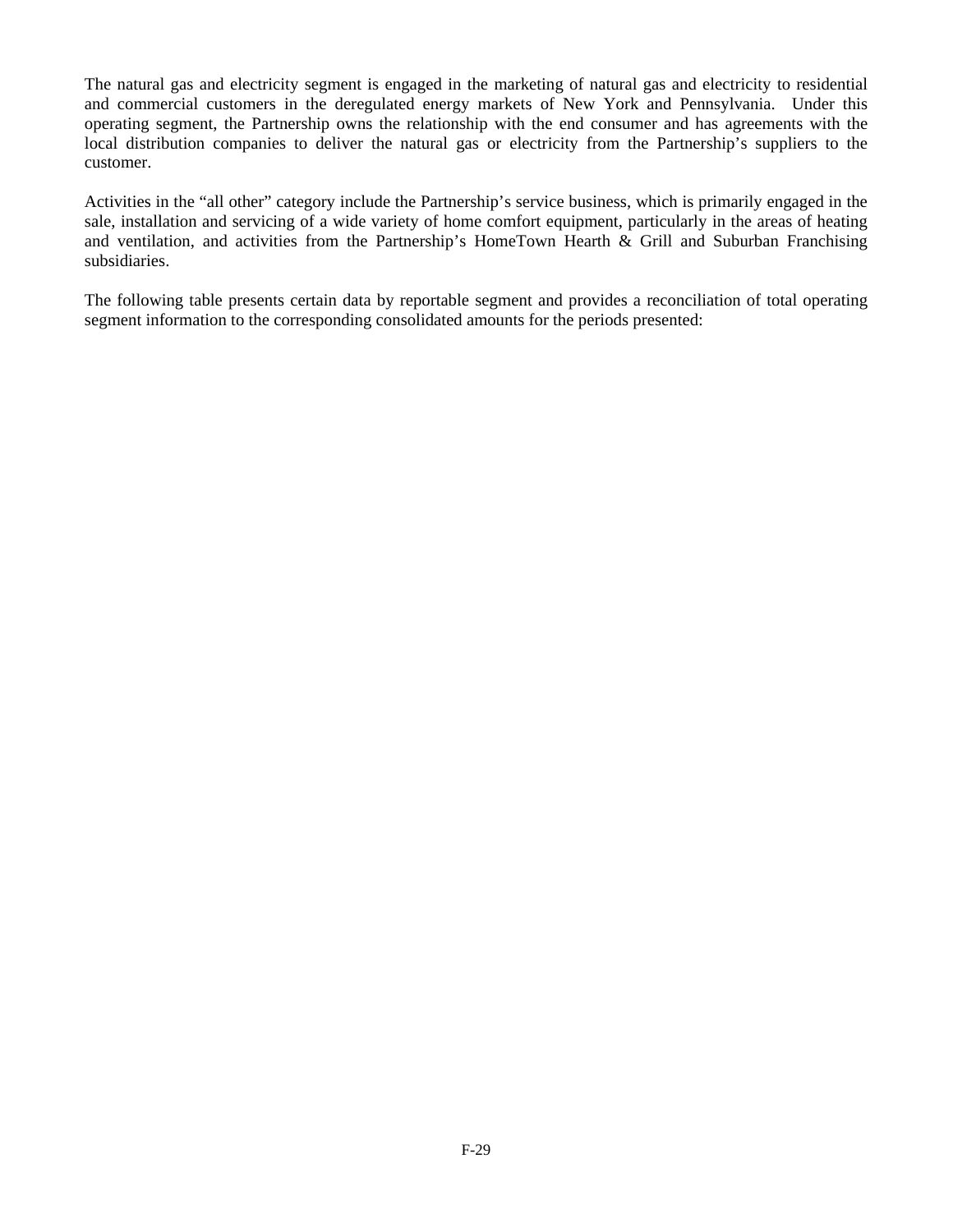|                                     | <b>Year Ended</b>         |                       |        |                       |                       |           |  |
|-------------------------------------|---------------------------|-----------------------|--------|-----------------------|-----------------------|-----------|--|
|                                     |                           | September 24,<br>2011 |        | September 25,<br>2010 | September 26,<br>2009 |           |  |
| <b>Revenues:</b>                    |                           |                       |        |                       |                       |           |  |
| Propane                             | \$                        | 929,492               | \$     | 885,459               | \$                    | 864,012   |  |
| Fuel oil and refined fuels          |                           | 139,572               |        | 135,059               |                       | 159,596   |  |
| Natural gas and electricity         |                           | 84,721                |        | 77,587                |                       | 76,832    |  |
| All other                           |                           | 36,767                |        | 38,589                |                       | 42,714    |  |
| Total revenues                      | $\boldsymbol{\mathsf{S}}$ | 1,190,552             | $\$$   | 1,136,694             | $\$$                  | 1,143,154 |  |
| <b>Operating income:</b>            |                           |                       |        |                       |                       |           |  |
| Propane                             | \$                        | 203,567               | \$     | 230,717               | \$                    | 268,969   |  |
| Fuel oil and refined fuels          |                           | 11,140                |        | 11,589                |                       | 17,950    |  |
| Natural gas and electricity         |                           | 11,667                |        | 11,629                |                       | 12,791    |  |
| All other                           |                           | (13,750)              |        | (17,995)              |                       | (16, 346) |  |
| Corporate                           |                           | (69, 396)             |        | (82, 572)             |                       | (72, 749) |  |
| Total operating income              |                           | 143,228               |        | 153,368               |                       | 210,615   |  |
| Reconciliation to net income:       |                           |                       |        |                       |                       |           |  |
| Loss on debt extinguishment         |                           |                       |        | 9,473                 |                       | 4,624     |  |
| Interest expense, net               |                           | 27,378                |        | 27,397                |                       | 38,267    |  |
| Provision for income taxes          |                           | 884                   |        | 1,182                 |                       | 2,486     |  |
| Net income                          | $\mathcal{S}$             | 114,966               | $\$\,$ | 115,316               | $\$$                  | 165,238   |  |
| Depreciation and amortization:      |                           |                       |        |                       |                       |           |  |
| Propane                             | \$                        | 19,525                | \$     | 17,505                | \$                    | 15,951    |  |
| Fuel oil and refined fuels          |                           | 4,139                 |        | 3,277                 |                       | 4,253     |  |
| Natural gas and electricity         |                           | 897                   |        | 970                   |                       | 1,008     |  |
| All other                           |                           | 111                   |        | 261                   |                       | 436       |  |
| Corporate                           |                           | 10,956                |        | 8,821                 |                       | 8,695     |  |
| Total depreciation and amortization | \$                        | 35,628                | \$     | 30,834                | \$                    | 30,343    |  |

|                             | As of                 |     |         |  |  |  |  |  |
|-----------------------------|-----------------------|-----|---------|--|--|--|--|--|
|                             | September 24,<br>2011 |     |         |  |  |  |  |  |
| Assets:                     |                       |     |         |  |  |  |  |  |
| Propane                     | \$<br>706,008         | \$  | 693,699 |  |  |  |  |  |
| Fuel oil and refined fuels  | 44.973                |     | 57,681  |  |  |  |  |  |
| Natural gas and electricity | 18,675                |     | 21,552  |  |  |  |  |  |
| All other                   | 3,719                 |     | 3,042   |  |  |  |  |  |
| Corporate                   | 183,084               |     | 194,940 |  |  |  |  |  |
| Total assets                | \$<br>956,459         | \$. | 970,914 |  |  |  |  |  |
|                             |                       |     |         |  |  |  |  |  |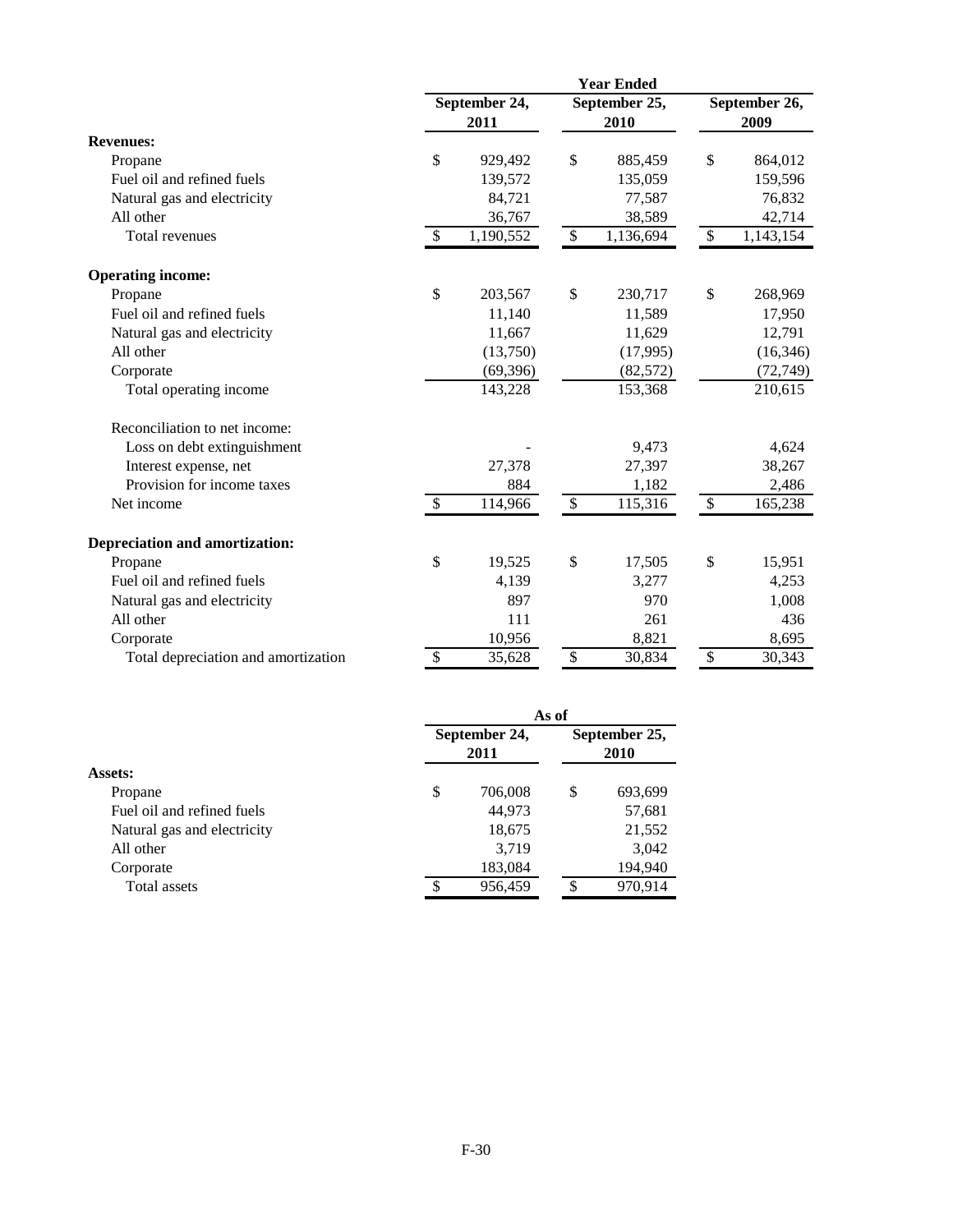# **INDEX TO FINANCIAL STATEMENT SCHEDULE**

# **SUBURBAN PROPANE PARTNERS, L.P. AND SUBSIDIARIES**

|             |                                                                     | <u>Page</u> |
|-------------|---------------------------------------------------------------------|-------------|
| Schedule II | Valuation and Qualifying Accounts – Years Ended September 24, 2011, |             |
|             |                                                                     | $S-2$       |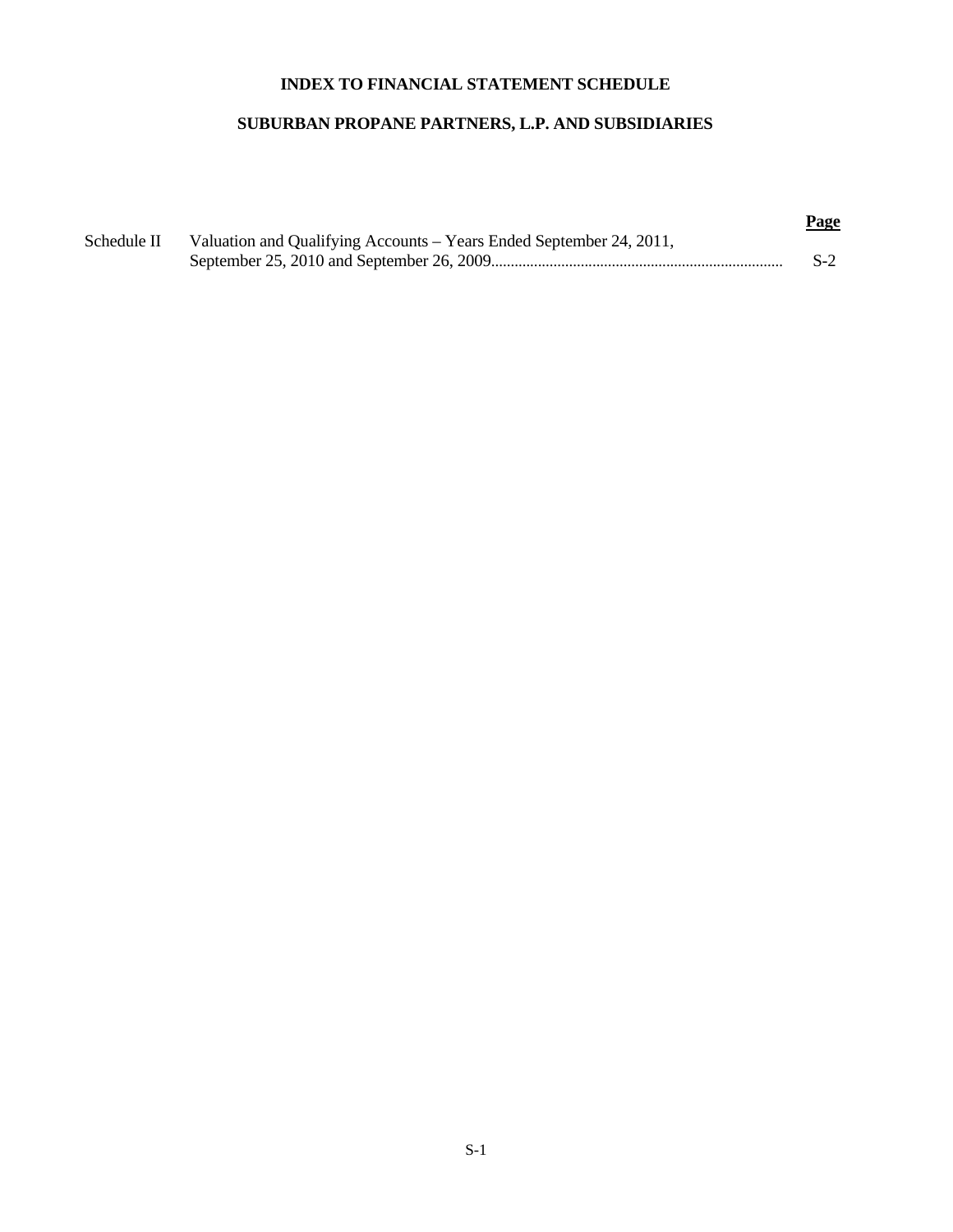# **SUBURBAN PROPANE PARTNERS, L.P. AND SUBSIDIARIES**

# **VALUATION AND QUALIFYING ACCOUNTS**

(in thousands)

|                                             | <b>Balance</b> at<br><b>Beginning</b><br>of Period |        | <b>Charged</b><br>(credited) to Costs<br>and Expenses |         | Other<br><b>Additions</b> | Deductions (a)           |    |         | <b>Balance</b><br>at End<br>of Period |        |
|---------------------------------------------|----------------------------------------------------|--------|-------------------------------------------------------|---------|---------------------------|--------------------------|----|---------|---------------------------------------|--------|
| <b>Year Ended September 26, 2009</b>        |                                                    |        |                                                       |         |                           |                          |    |         |                                       |        |
| Allowance for doubtful accounts             | \$                                                 | 6,578  | \$                                                    | 3,284   | $\mathbb{S}$              |                          | \$ | (5,488) | \$.                                   | 4,374  |
| Valuation allowance for deferred tax assets |                                                    | 48,895 |                                                       | (2,048) |                           |                          |    | (1,385) |                                       | 45,462 |
| Year Ended September 25, 2010               |                                                    |        |                                                       |         |                           |                          |    |         |                                       |        |
| Allowance for doubtful accounts             | \$                                                 | 4,374  | \$                                                    | 5,141   | \$                        |                          | \$ | (4,112) | \$                                    | 5,403  |
| Valuation allowance for deferred tax assets |                                                    | 45,462 |                                                       | (4,806) |                           | $\overline{a}$           |    |         |                                       | 40,656 |
| Year Ended September 24, 2011               |                                                    |        |                                                       |         |                           |                          |    |         |                                       |        |
| Allowance for doubtful accounts             | \$                                                 | 5,403  | \$                                                    | 5,598   | \$                        | $\overline{\phantom{a}}$ | \$ | (4,041) | \$                                    | 6,960  |
| Valuation allowance for deferred tax assets |                                                    | 40,656 |                                                       | (454)   |                           |                          |    |         |                                       | 40,202 |

(a) Represents amounts that did not impact earnings.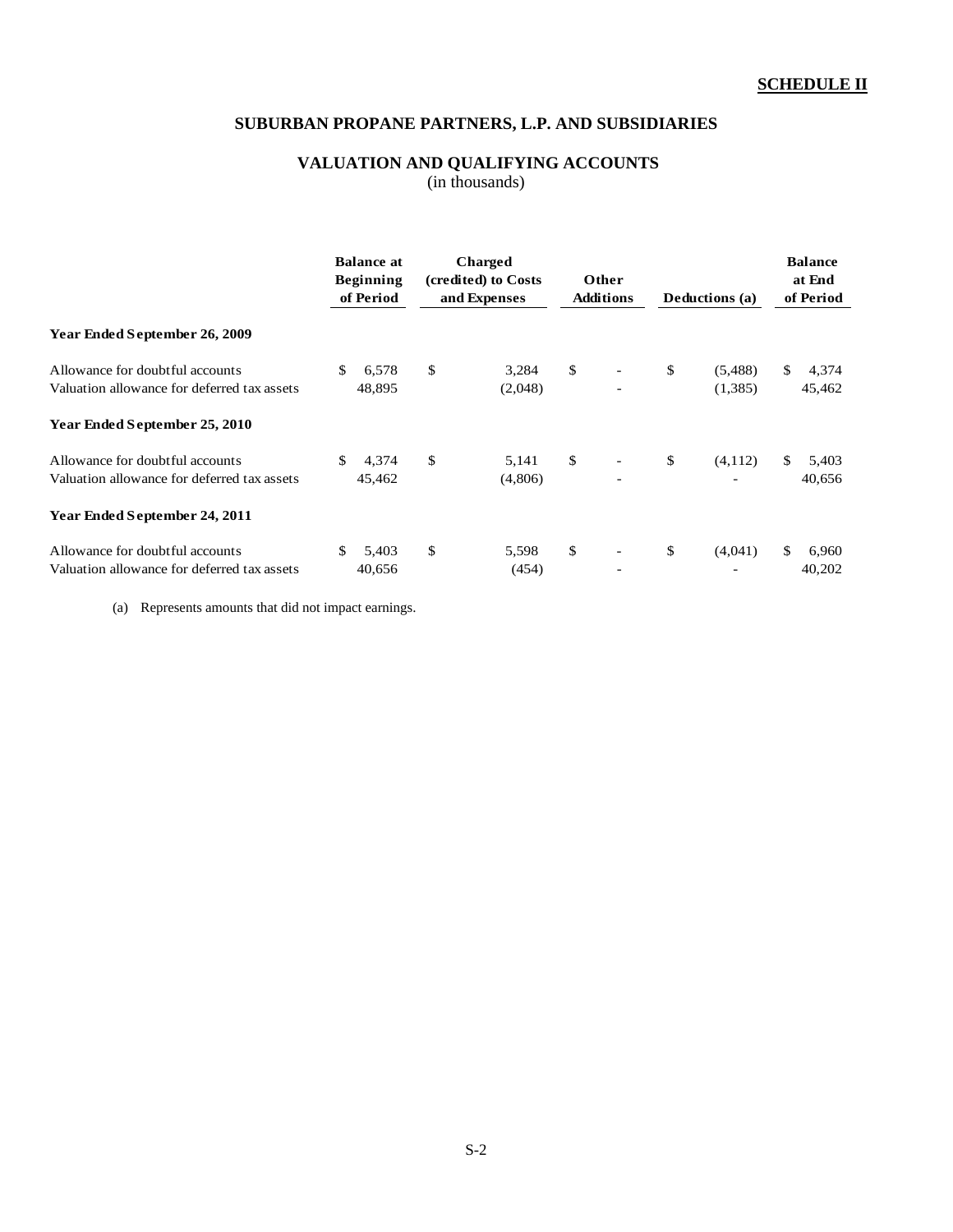#### **SUBSIDIARIES OF SUBURBAN PROPANE PARTNERS, L.P.**

(as of November 23, 2011)

SUBURBAN LP HOLDING, INC. (Delaware) SUBURBAN LP HOLDING, LLC (Delaware) SUBURBAN PROPANE, L. P. (Delaware) SUBURBAN SALES & SERVICE, INC. (Delaware) GAS CONNECTION, LLC (Oregon) (d/b/a HomeTown Hearth & Grill) SUBURBAN FRANCHISING, LLC (Nevada) SUBURBAN ENERGY FINANCE CORP. (Delaware) SUBURBAN PLUMBING NEW JERSEY, LLC (Delaware) SUBURBAN HEATING OIL PARTNERS, LLC (Delaware) (d/b/a Suburban Propane) AGWAY ENERGY SERVICES, LLC (Delaware) SUBURBAN ALBANY PROPERTY, LLC (Delaware) SUBURBAN BUTLER MONROE STREET PROPERTY, LLC (Delaware) SUBURBAN CANTON ROUTE 11 PROPERTY, LLC (Delaware) SUBURBAN CHAMBERSBURG FIFTH AVENUE PROPERTY, LLC (Delaware) SUBURBAN ELLENBURG DEPOT PROPERTY, LLC (Delaware) SUBURBAN GETTYSBURG PROPERTY, LLC (Delaware) SUBURBAN LEWISTOWN PROPERTY, LLC (Delaware) SUBURBAN MA SURPLUS PROPERTY, LLC (Delaware) SUBURBAN MARCY PROPERTY, LLC (Delaware) SUBURBAN MIDDLETOWN NORTH STREET PROPERTY, LLC (Delaware) SUBURBAN NEW MILFORD SMITH STREET PROPERTY, LLC (Delaware) SUBURBAN NJ PROPERTY ACQUISITIONS, LLC (Delaware) SUBURBAN NJ SURPLUS PROPERTY, LLC (Delaware) SUBURBAN NY PROPERTY ACQUISITIONS, LLC (Delaware) SUBURBAN NY SURPLUS PROPERTY, LLC (Delaware) SUBURBAN PA PROPERTY ACQUISITIONS, LLC (Delaware) SUBURBAN PA SURPLUS PROPERTY, LLC (Delaware) SUBURBAN ROCHESTER PROPERTY, LLC (Delaware) SUBURBAN SODUS PROPERTY, LLC (Delaware) SUBURBAN TEMPLE PROPERTY, LLC (Delaware) SUBURBAN TOWANDA PROPERTY, LLC (Delaware) SUBURBAN VERBANK PROPERTY, LLC (Delaware) SUBURBAN VINELAND PROPERTY, LLC (Delaware) SUBURBAN VT PROPERTY ACQUISITIONS, LLC (Delaware) SUBURBAN WALTON PROPERTY, LLC (Delaware) SUBURBAN WASHINGTON PROPERTY, LLC (Delaware)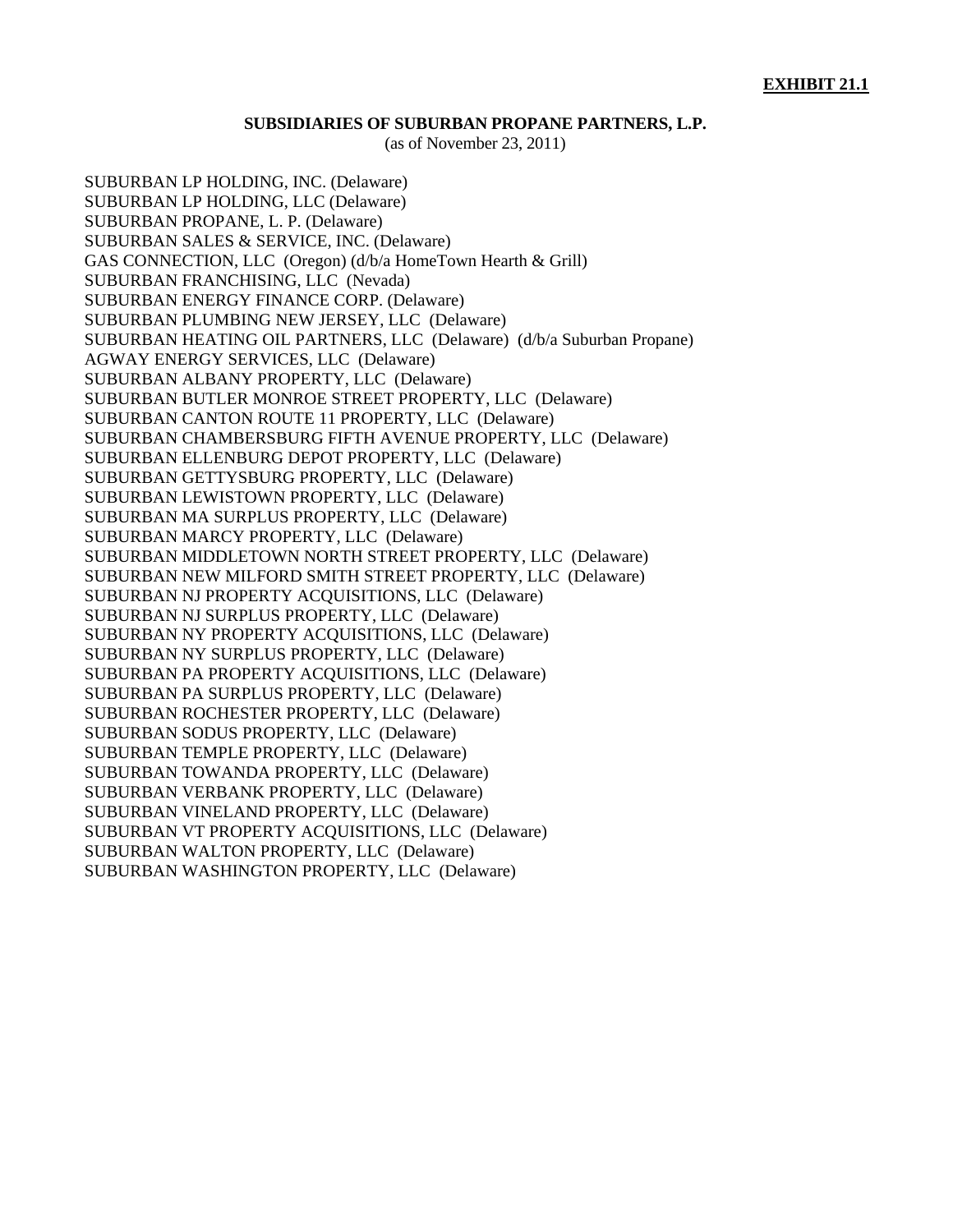#### **EXHIBIT 23.1**

#### **CONSENT OF INDEPENDENT REGISTERED PUBLIC ACCOUNTING FIRM**

We hereby consent to the incorporation by reference in the Registration Statements on Form S-3 (Nos. 333- 161221 and 333-165368) and Form S-8 (No. 333-160768) of Suburban Propane Partners, L.P. of our report dated November 23, 2011 relating to the financial statements, financial statement schedule, and the effectiveness of internal control over financial reporting, which appears in this Form 10-K.

PricewaterhouseCoopers LLP

PricewaterhouseCoopers LLP Florham Park, New Jersey November 23, 2011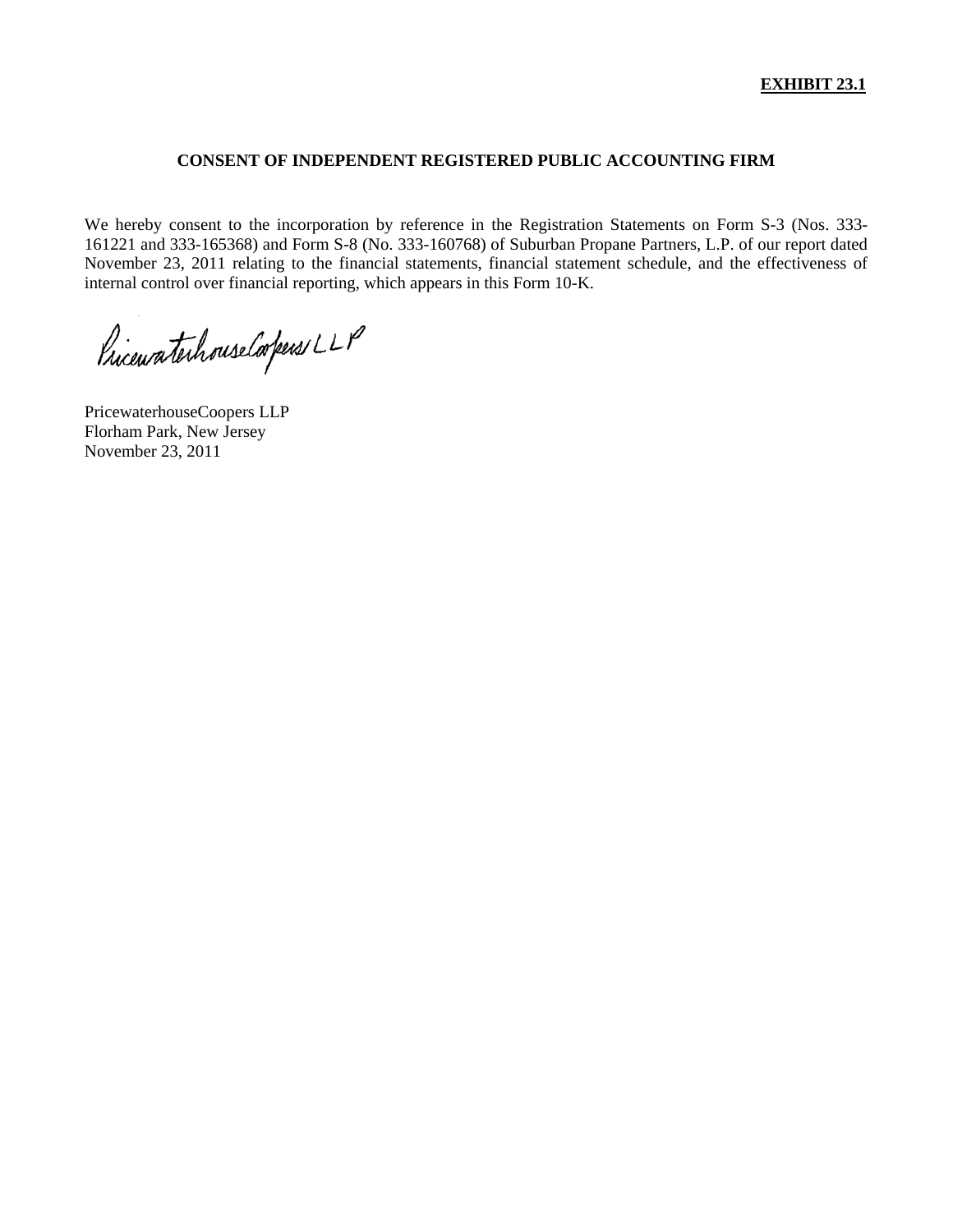#### Certification of the President and Chief Executive Officer Pursuant to Section 302 of the Sarbanes-Oxley Act of 2002

I, Michael J. Dunn, Jr., certify that:

- 1. I have reviewed this Annual Report on Form 10-K of Suburban Propane Partners, L.P.;
- 2. Based on my knowledge, this report does not contain any untrue statement of a material fact or omit to state a material fact necessary to make the statements made, in light of the circumstances under which such statements were made, not misleading with respect to the period covered by this report;
- 3. Based on my knowledge, the financial statements, and other financial information included in this report, fairly present in all material respects the financial condition, results of operations and cash flows of the registrant as of, and for, the periods presented in this report;
- 4. The registrant's other certifying officer and I are responsible for establishing and maintaining disclosure controls and procedures (as defined in Exchange Act Rules 13a-15(e) and 15d-15(e)) and internal control over financial reporting (as defined in Exchange Act Rules 13a-15(f) and 15d-15(f)) for the registrant and have:
	- a) Designed such disclosure controls and procedures, or caused such disclosure controls and procedures to be designed under our supervision, to ensure that material information relating to the registrant, including its consolidated subsidiaries, is made known to us by others within those entities, particularly during the period in which this report is being prepared;
	- b) Designed such internal control over financial reporting, or caused such internal control over financial reporting to be designed under our supervision, to provide reasonable assurance regarding the reliability of financial reporting and the preparation of financial statements for external purposes in accordance with generally accepted accounting principles;
	- c) Evaluated the effectiveness of the registrant's disclosure controls and procedures and presented in this report our conclusions about the effectiveness of the disclosure controls and procedures, as of the end of the period covered by this report based on such evaluation; and
	- d) Disclosed in this report any change in the registrant's internal control over financial reporting that occurred during the registrant's most recent fiscal quarter (the registrant's fourth fiscal quarter in the case of an annual report) that has materially affected, or is reasonably likely to materially affect, the registrant's internal control over financial reporting; and
- 5. The registrant's other certifying officer and I have disclosed, based on our most recent evaluation of internal control over financial reporting, to the registrant's auditors and the audit committee of the registrant's Board of Supervisors:
	- a) All significant deficiencies and material weaknesses in the design or operation of internal control over financial reporting which are reasonably likely to adversely affect the registrant's ability to record, process, summarize and report financial information; and
	- b) Any fraud, whether or not material, that involves management or other employees who have a significant role in the registrant's internal control over financial reporting.

November 23, 2011 **By:** /s/ MICHAEL J. DUNN, JR. Michael J. Dunn, Jr. President and Chief Executive Officer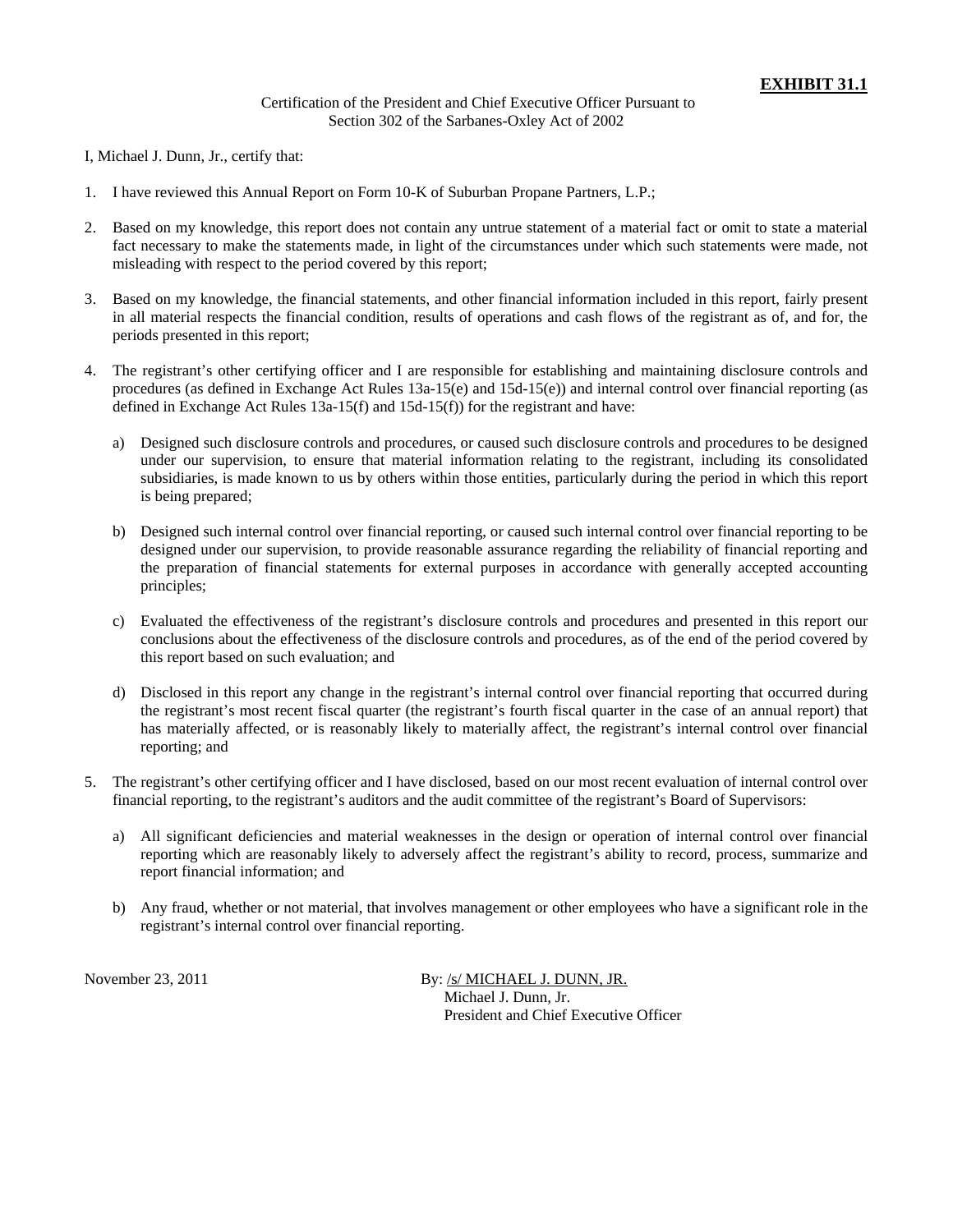Certification of the Chief Financial Officer Pursuant to Section 302 of the Sarbanes-Oxley Act of 2002

I, Michael A. Stivala, certify that:

- 1. I have reviewed this Annual Report on Form 10-K of Suburban Propane Partners, L.P.;
- 2. Based on my knowledge, this report does not contain any untrue statement of a material fact or omit to state a material fact necessary to make the statements made, in light of the circumstances under which such statements were made, not misleading with respect to the period covered by this report;
- 3. Based on my knowledge, the financial statements, and other financial information included in this report, fairly present in all material respects the financial condition, results of operations and cash flows of the registrant as of, and for, the periods presented in this report;
- 4. The registrant's other certifying officer and I are responsible for establishing and maintaining disclosure controls and procedures (as defined in Exchange Act Rules 13a-15(e) and 15d-15(e)) and internal control over financial reporting (as defined in Exchange Act Rules 13a-15(f) and 15d-15(f)) for the registrant and have:
	- a) Designed such disclosure controls and procedures, or caused such disclosure controls and procedures to be designed under our supervision, to ensure that material information relating to the registrant, including its consolidated subsidiaries, is made known to us by others within those entities, particularly during the period in which this report is being prepared;
	- b) Designed such internal control over financial reporting, or caused such internal control over financial reporting to be designed under our supervision, to provide reasonable assurance regarding the reliability of financial reporting and the preparation of financial statements for external purposes in accordance with generally accepted accounting principles;
	- c) Evaluated the effectiveness of the registrant's disclosure controls and procedures and presented in this report our conclusions about the effectiveness of the disclosure controls and procedures, as of the end of the period covered by this report based on such evaluation; and
	- d) Disclosed in this report any change in the registrant's internal control over financial reporting that occurred during the registrant's most recent fiscal quarter (the registrant's fourth fiscal quarter in the case of an annual report) that has materially affected, or is reasonably likely to materially affect, the registrant's internal control over financial reporting; and
- 5. The registrant's other certifying officer and I have disclosed, based on our most recent evaluation of internal control over financial reporting, to the registrant's auditors and the audit committee of the registrant's Board of Supervisors:
	- a) All significant deficiencies and material weaknesses in the design or operation of internal control over financial reporting which are reasonably likely to adversely affect the registrant's ability to record, process, summarize and report financial information; and
	- b) Any fraud, whether or not material, that involves management or other employees who have a significant role in the registrant's internal control over financial reporting.

November 23, 2011

By: /s/ MICHAEL A. STIVALA Michael A. Stivala Chief Financial Officer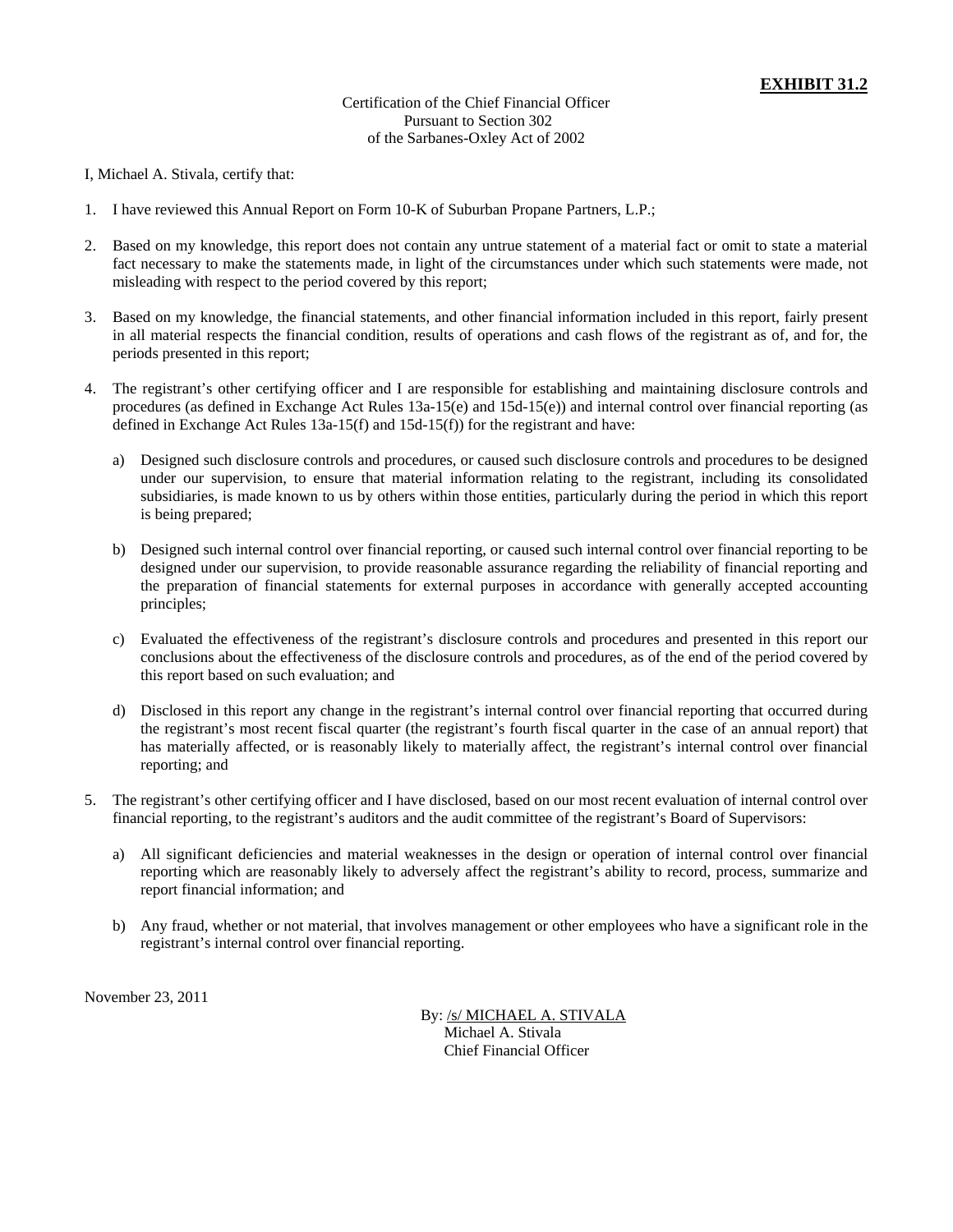# Certification of the President and Chief Executive Officer Pursuant to 18 U.S.C. Section 1350, as Adopted Pursuant to Section 906 of the Sarbanes-Oxley Act of 2002

In connection with the Annual Report of Suburban Propane Partners, L.P. (the "Partnership") on Form 10-K for the period ended September 24, 2011 as filed with the Securities and Exchange Commission on the date hereof (the "Report"), I, Michael J. Dunn, Jr., President and Chief Executive Officer of the Partnership, certify, pursuant to 18 U.S.C. § 1350, as adopted pursuant to § 906 of the Sarbanes-Oxley Act of 2002, that to my knowledge:

- (1) The Report fully complies with the requirements of Section 13(a) or 15(d) of the Securities Exchange Act of 1934; and
- (2) The information contained in the Report fairly presents, in all material respects, the financial condition and results of operations of the Partnership.

By: /s/ MICHAEL J. DUNN, JR.

 Michael J. Dunn, Jr. President and Chief Executive Officer November 23, 2011

This certification shall not be deemed "filed" for purposes of Section 18 of the Securities Exchange Act of 1934, as amended (the "Exchange Act"), or incorporated by reference in any filing under the Securities Act of 1933, as amended, or the Exchange Act, except as shall be expressly set forth by specific reference in such a filing.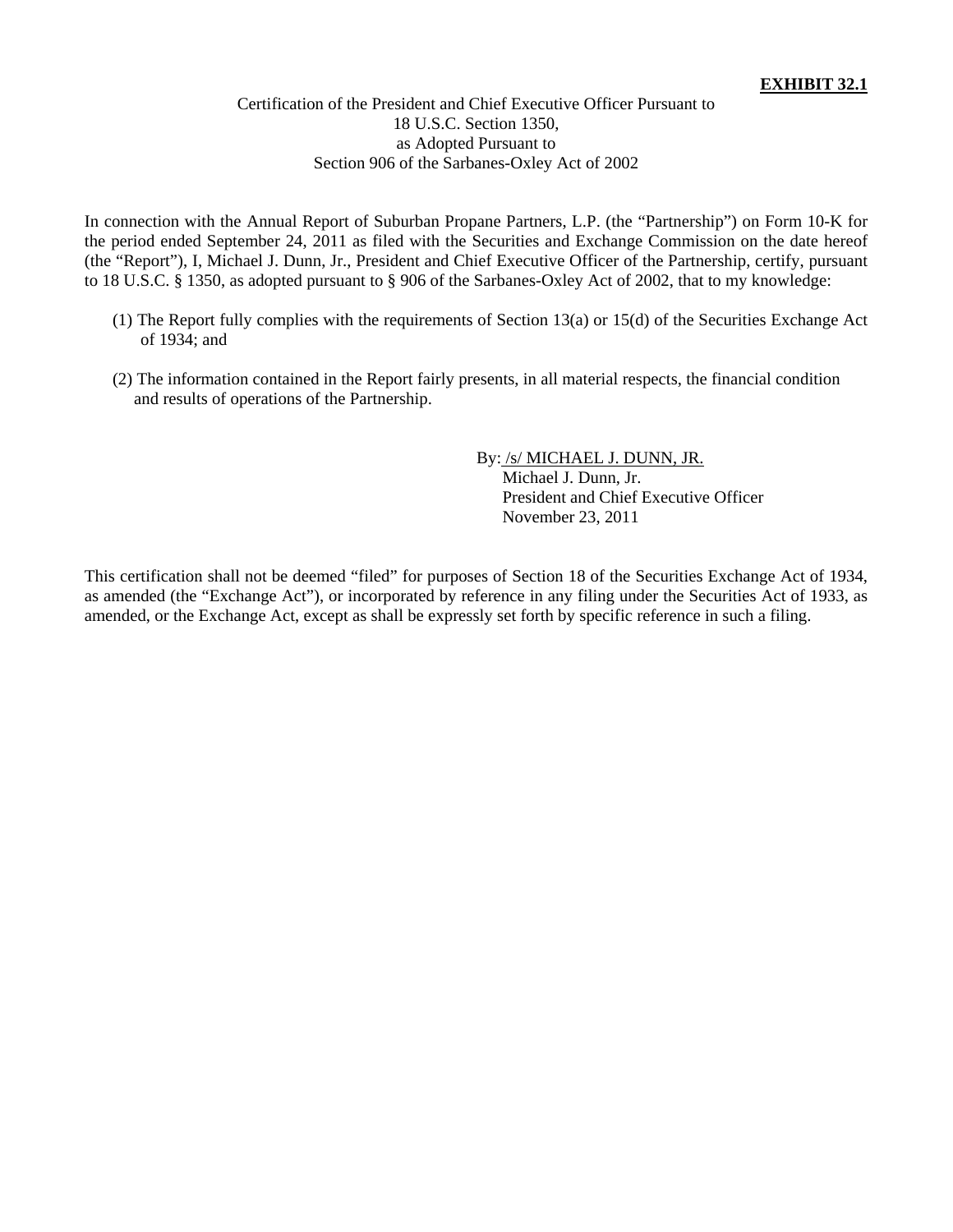Certification of the Chief Financial Officer Pursuant to 18 U.S.C. Section 1350, as Adopted Pursuant to Section 906 of the Sarbanes-Oxley Act of 2002

In connection with the Annual Report of Suburban Propane Partners, L.P. (the "Partnership") on Form 10-K for the period ended September 24, 2011 as filed with the Securities and Exchange Commission on the date hereof (the "Report"), I, Michael A. Stivala, Chief Financial Officer of the Partnership, certify, pursuant to 18 U.S.C. § 1350, as adopted pursuant to § 906 of the Sarbanes-Oxley Act of 2002, that to my knowledge:

- (1) The Report fully complies with the requirements of Section 13(a) or 15(d) of the Securities Exchange Act of 1934; and
- (2) The information contained in the Report fairly presents, in all material respects, the financial condition and results of operations of the Partnership.

By: /s/ MICHAEL A. STIVALA

 Michael A. Stivala Chief Financial Officer November 23, 2011

This certification shall not be deemed "filed" for purposes of Section 18 of the Securities Exchange Act of 1934, as amended (the "Exchange Act"), or incorporated by reference in any filing under the Securities Act of 1933, as amended, or the Exchange Act, except as shall be expressly set forth by specific reference in such a filing.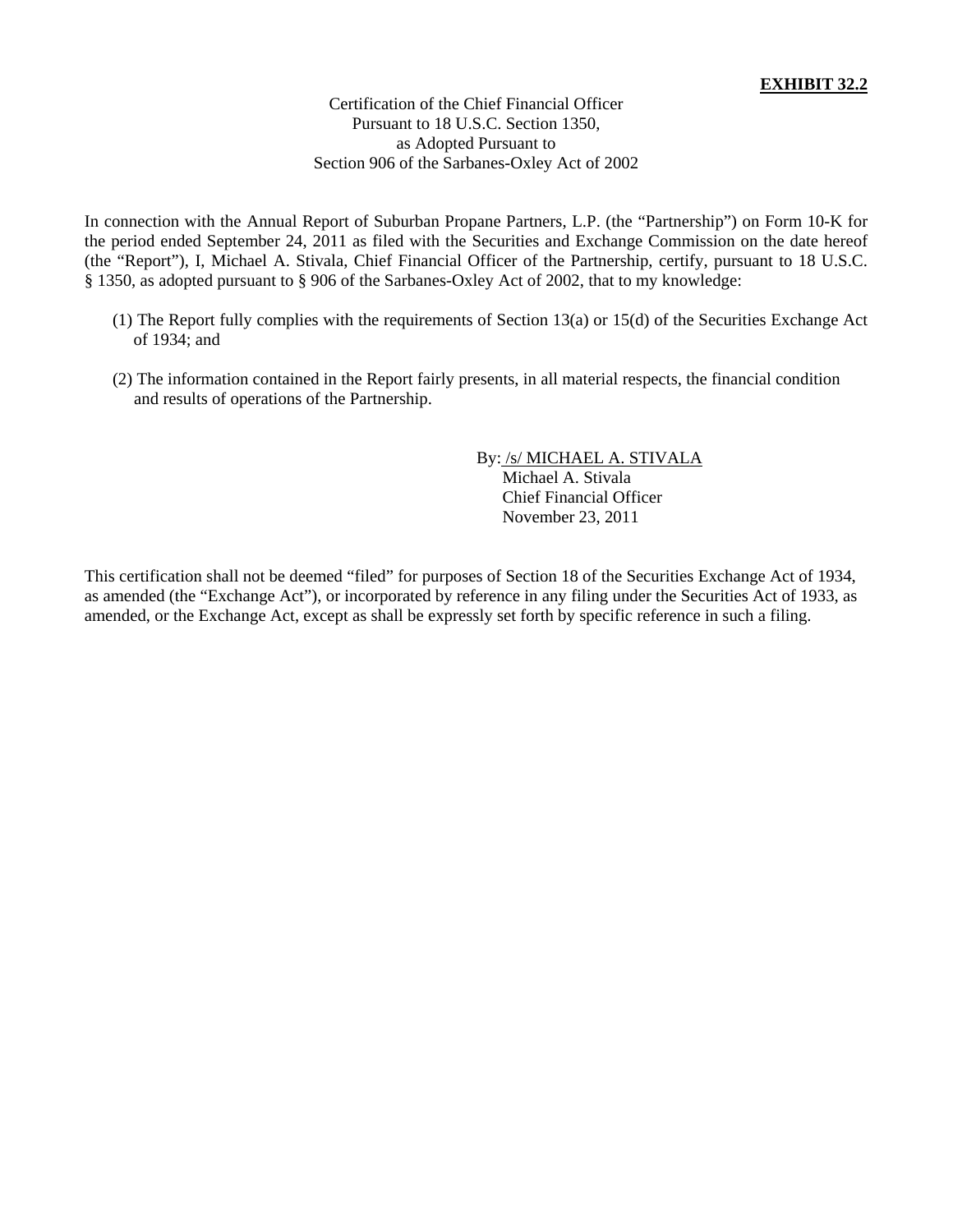# Suburban Executive Management

# **Executive Management**

**Michael J. Dunn, Jr.**  *President and Chief Executive Officer*

**Michael A. Stivala** *Chief Financial Officer*

**Michael M. Keating** *Senior Vice President, Administration* 

**A. Davin D'Ambrosio** *Vice President and Treasurer*  **Paul Abel** *Vice President, General Counsel and Secretary* 

**Mark Anton II** *Vice President, Business Development* 

**Steven C. Boyd**  *Vice President, Field Operations*

**Douglas T. Brinkworth** *Vice President, Product Supply*  **Michael A. Kuglin** *Vice President and Chief Accounting Officer* 

**Neil E. Scanlon** *Vice President, Information Services* 

**Mark Wienberg** *Vice President, Operational Support and Analysis*

# **Board of Supervisors**

**Harold R. Logan, Jr.\*,** *Chairman* **John D. Collins\* Dudley C. Mecum\* John Hoyt Stookey\* Jane Swift\* Michael J. Dunn, Jr.** 

*\* Member of both the Audit Committee and the Compensation Committee*

# **Investor Information**

*Copies of Annual Reports, Interim Reports and other publications are available without charge from Suburban Propane.*

*Refer to our website for:*

- Company news, including the scheduling of analyst calls
- Earnings releases
- K-1's

# **Suburban Propane Partners, L.P.**

Investor Relations P.O. Box 206 Whippany, New Jersey 07981-0206 Telephone: 973-503-9252 **www.suburbanpropane.com**

*It is anticipated that K-1's will be available on our website and mailed to each Unitholder in late February 2012.*

# **Unitholder Information**

#### **Exchange Listing**

Suburban Propane Partners, L.P. common units are listed on the New York Stock Exchange under the ticker symbol SPH.



# **Transfer Agent/Unitholder Records Computershare Investor Services**

By Mail: **Computershare Investor Services**

P.O. Box 43078 Providence, RI 02940-3078 United States of America

Telephone: **+1 781-575-2724** Web Address: **www.computershare.com**

By Overnight Delivery: **Computershare Investor Services**

250 Royall Street Canton, MA 02021 United States of America